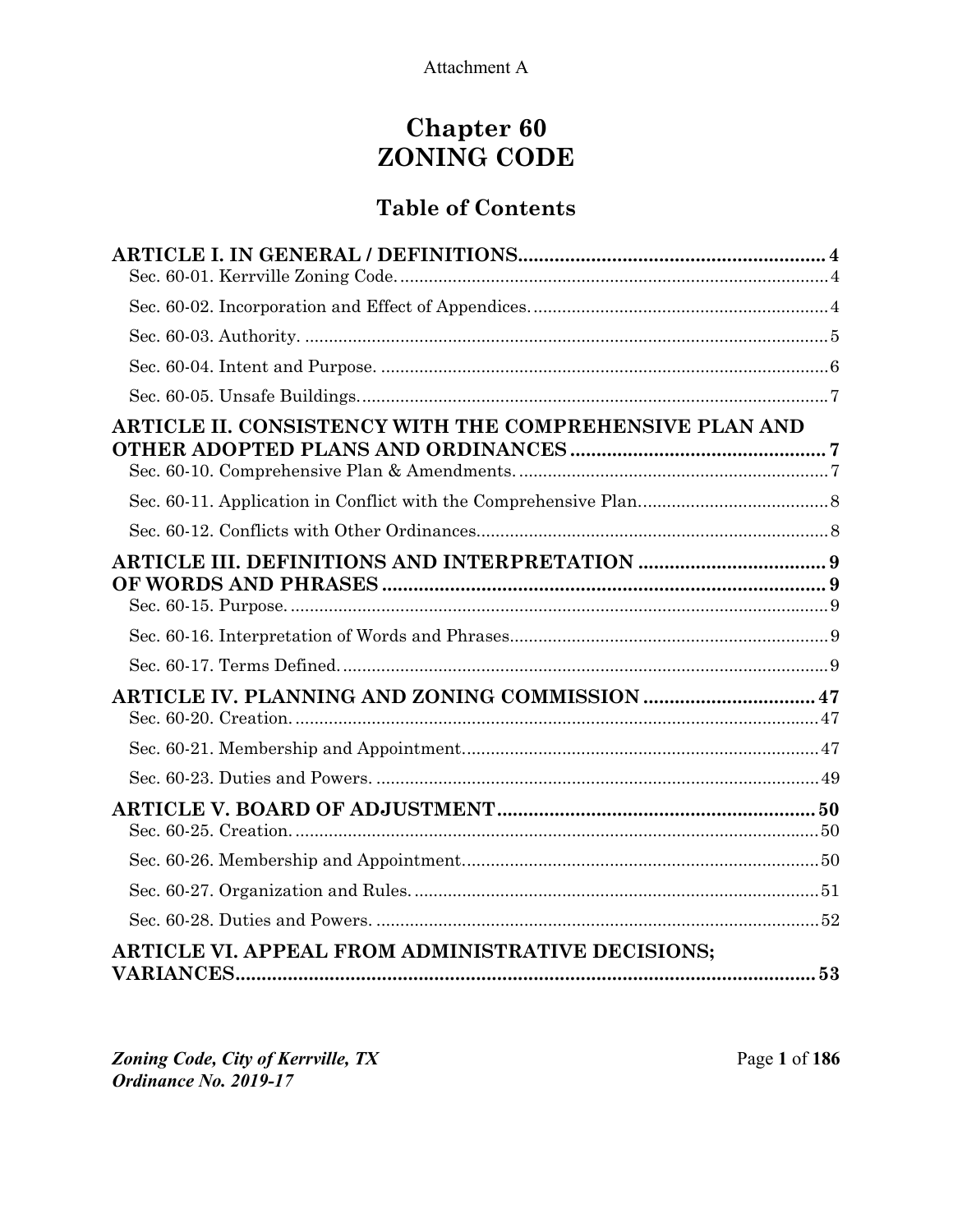| Sec. 60-41. Use of Property Located in One Zoning District to Benefit Another.  64     |  |
|----------------------------------------------------------------------------------------|--|
| Sec. 60-42. Special Regulations Regarding Lot Width, Area, and Setbacks 64             |  |
|                                                                                        |  |
|                                                                                        |  |
|                                                                                        |  |
|                                                                                        |  |
| ARTICLE IX. SUPPLEMENTARY DEVELOPMENT REQUIREMENTS133                                  |  |
|                                                                                        |  |
|                                                                                        |  |
| ARTICLE X. ZONING CHANGES AND AMENDMENTS  152                                          |  |
| Sec. 60-65. Limited Zoning Amendments (Site Specific/Map Amendments)152                |  |
| Sec. 60-66. Change to Less Restrictive Zoning or Enlarging Area of Request Prohibited. |  |
|                                                                                        |  |
|                                                                                        |  |
|                                                                                        |  |
|                                                                                        |  |
|                                                                                        |  |
|                                                                                        |  |
|                                                                                        |  |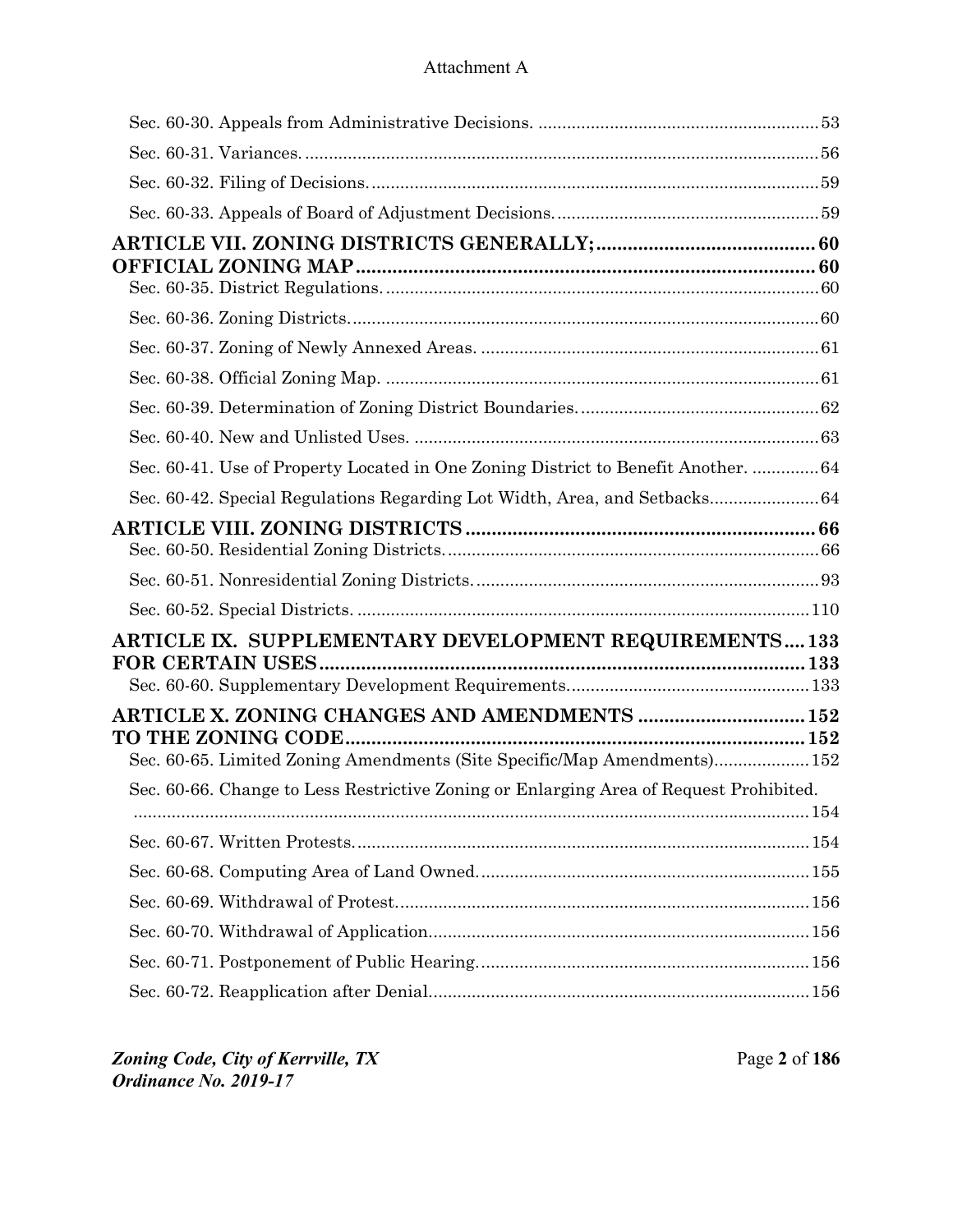| ARTICLE XII. OFF-STREET PARKING REQUIREMENTS  166                     |  |
|-----------------------------------------------------------------------|--|
|                                                                       |  |
|                                                                       |  |
|                                                                       |  |
|                                                                       |  |
| ARTICLE XIII. NONCONFORMING LOTS, USES, STRUCTURES, OR SITE           |  |
|                                                                       |  |
| Sec. 60-111. Continuation of Existing Lots, Uses, Structures, or Site |  |
|                                                                       |  |
|                                                                       |  |
|                                                                       |  |
|                                                                       |  |
|                                                                       |  |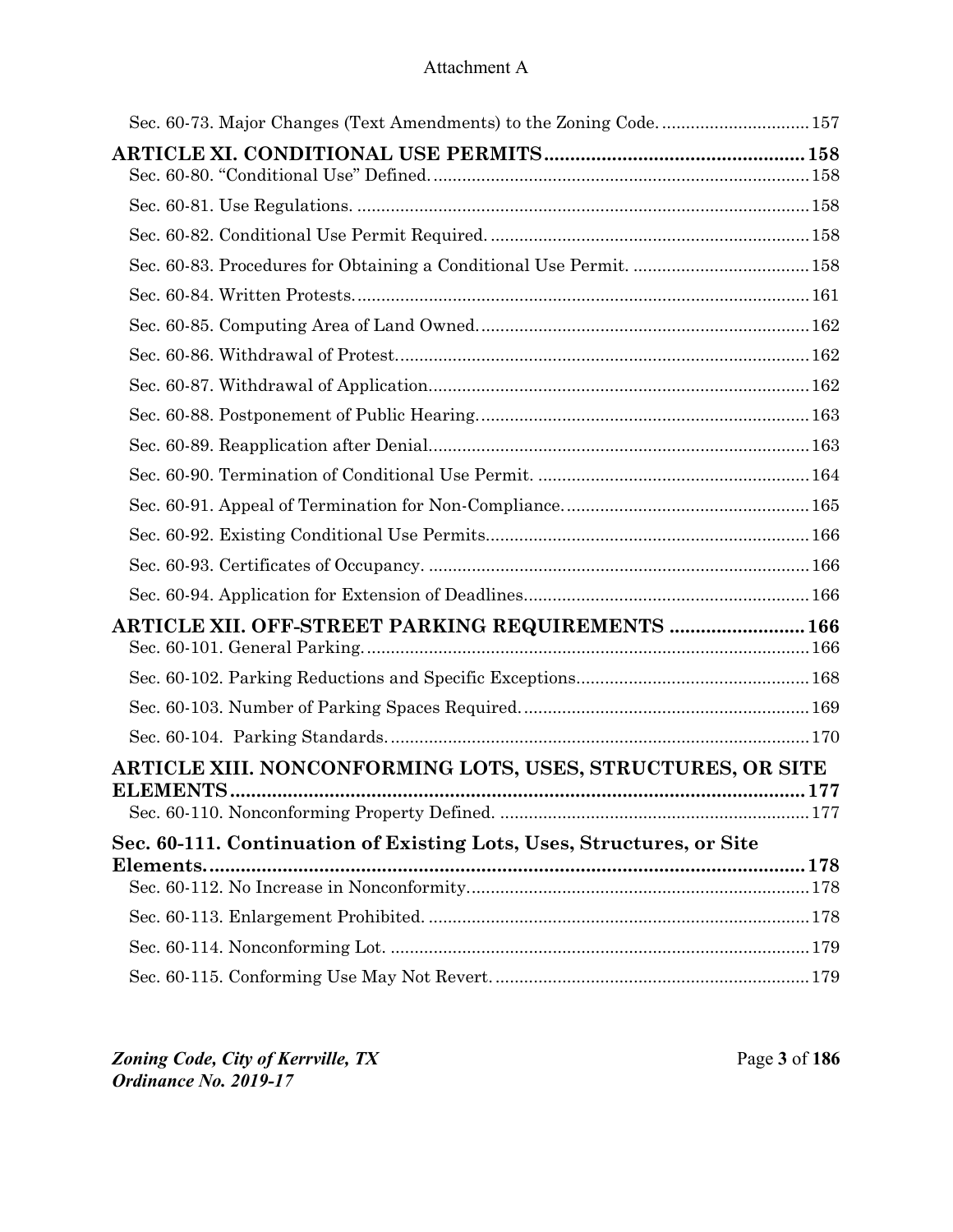| Sec. 60-120. Reconstructing Damaged Structures, or Site Elements and Recommencing |  |
|-----------------------------------------------------------------------------------|--|
|                                                                                   |  |
|                                                                                   |  |
|                                                                                   |  |
| <b>ARTICLE XIV. PERMITS AND CERTIFICATES OF OCCUPANCY  184</b>                    |  |
|                                                                                   |  |
|                                                                                   |  |
| ARTICLE XVI. PRESERVING RIGHTS IN PENDING LITIGATIONS AND                         |  |
|                                                                                   |  |
|                                                                                   |  |

## **ARTICLE I. IN GENERAL / DEFINITIONS**

#### **Sec. 60-01. Kerrville Zoning Code.**

This Chapter shall be known and may be cited as the "City of Kerrville Zoning Code," and unless otherwise stated, the phrase "Zoning Code" or "Code" as used in this Chapter means the City of Kerrville Zoning Code.

#### **Sec. 60-02. Incorporation and Effect of Appendices.**

The appendices referred to and published at the end of this Chapter are incorporated herein as if fully set out in the sections which refer to them and, unless

*Zoning Code, City of Kerrville, TX*Page **4** of **186**  *Ordinance No. 2019-17*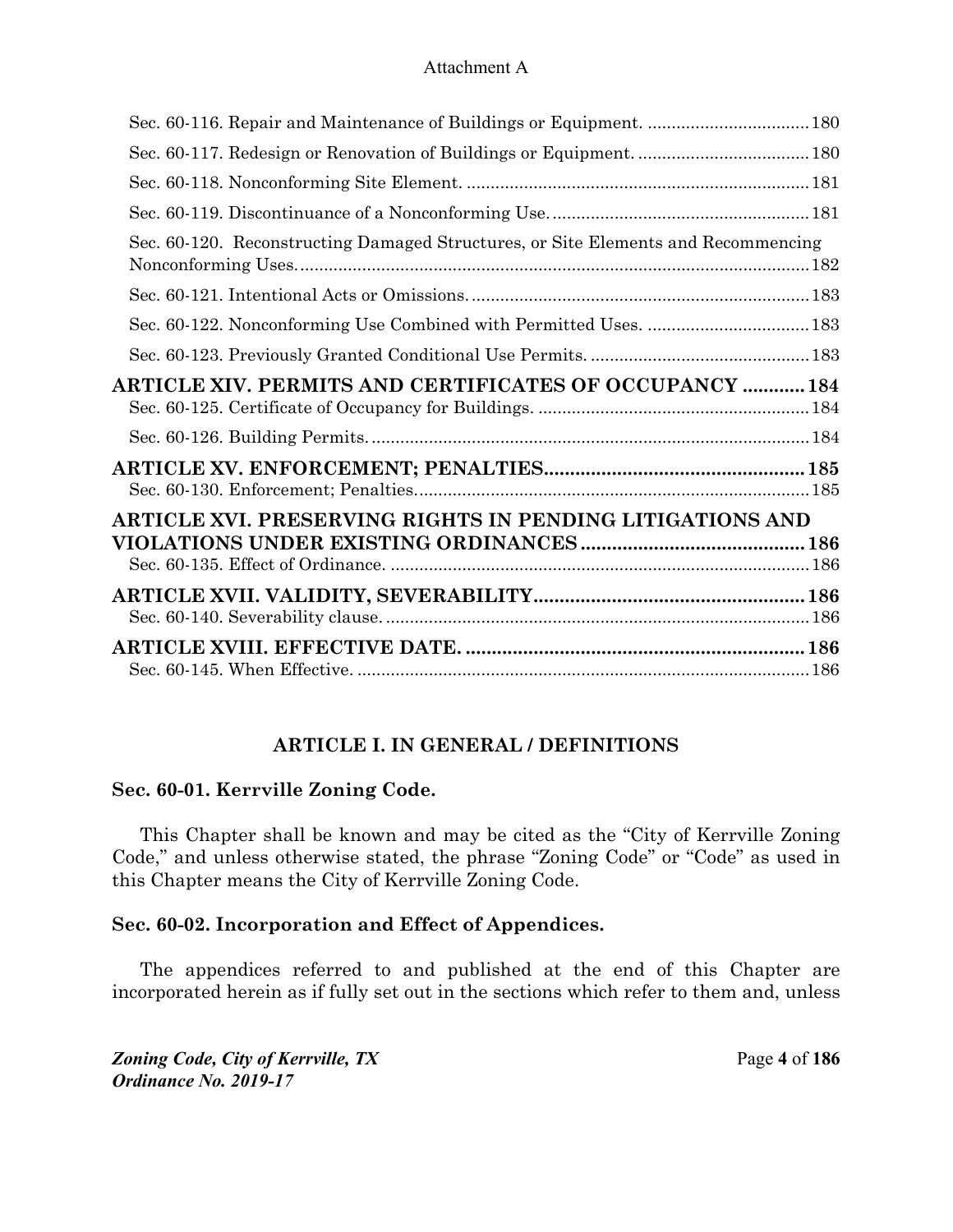otherwise noted in the text of this Chapter, shall constitute legally enforceable regulations as if fully set forth herein

## **Sec. 60-03. Authority.**

(a) The regulations within the City of Kerrville Zoning Code are authorized under the Constitution and other laws of the State of Texas, including Chapters 211 and 212 of the Texas Local Government Code and the City's home-rule authority. The provisions of this Zoning Code extend to, and are enforceable upon, all areas inside the City limits, as they may exist from time to time and as they may be adjusted through annexation or disannexation.

(b) It is the policy of the City that the standards and procedures applicable to the zoning of property within the City limits are as stated herein, regardless of any representation by any City official summarizing, paraphrasing, or otherwise interpreting such standards to the contrary, whether generally or as applied to development of specific property.

(c) No City official, whether an employee of the City, a contracted consultant or other representative of the City, a member of an appointed board or commission, or a member of the City Council, shall have the authority to make a binding representation as to the outcome of that official's decision or the decision of an appointed board, commission, or the City Council:

(1) On any application or legislative action that has yet to be filed or is pending before the City for decision;

(2) On the likelihood that a change in any legislative classification or a change in the text of this Zoning Code as applied to a specific tract of land will be granted or made;

(3) That an existing legislative classification or text provision will remain in effect;

(4) That any petition for relief will be granted; and/or

(5) No person may rely upon any representation made by an official in violation of this subsection, and any such representation is a violation of the policy of the City and is not binding on the City in any respect. No subsequent decision of the City is a ratification of any representation made contrary to this subsection.

*Zoning Code, City of Kerrville, TX*Page **5** of **186**  *Ordinance No. 2019-17*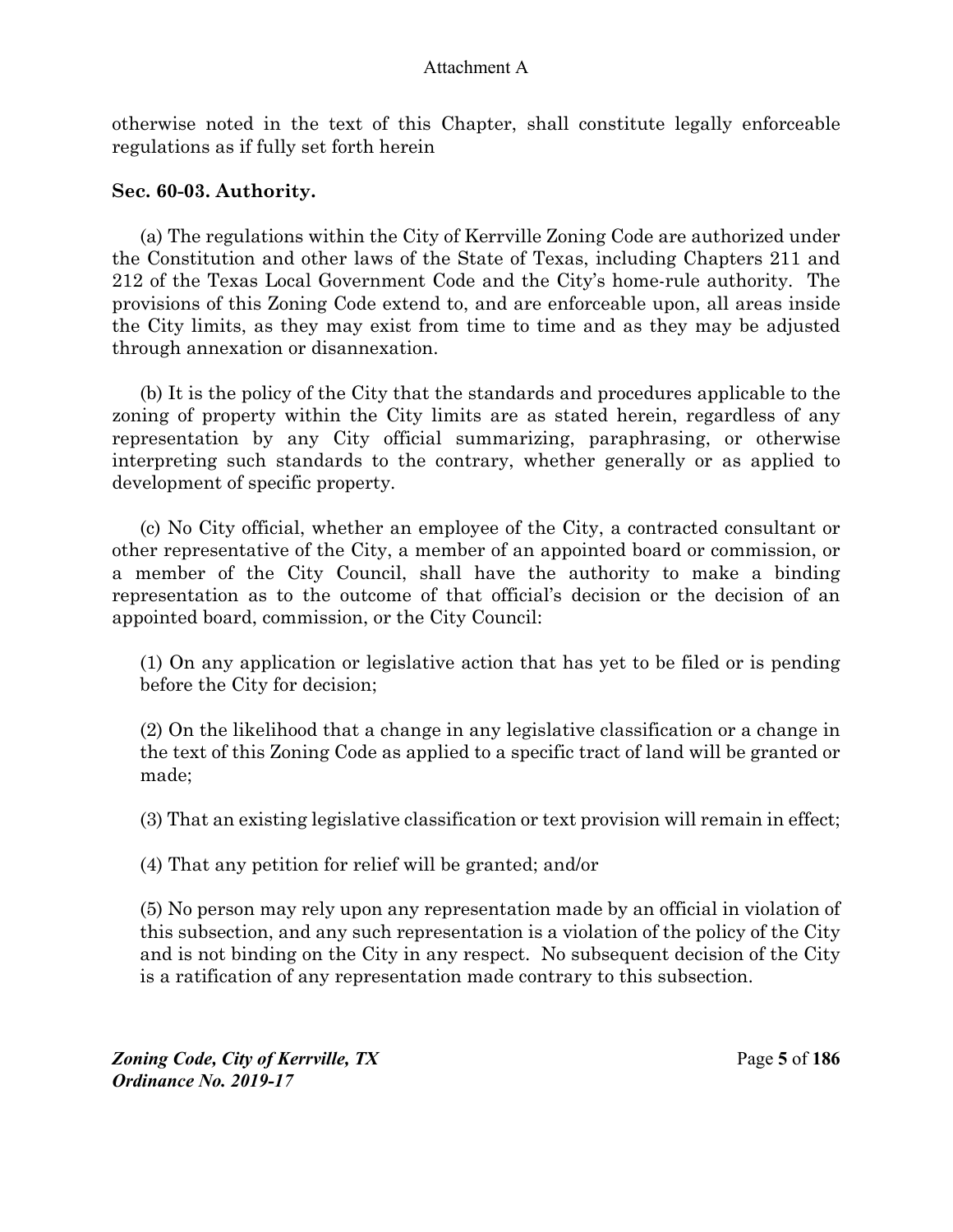#### **Sec. 60-04. Intent and Purpose.**

The City developed the regulations set forth in this Chapter in a comprehensive manner in order to guide the planning and growth of the City of Kerrville, Texas, and to promote and protect the health, safety, and general welfare of the citizens of the City. The general intent of the Zoning Code is:

- (1) To promote a harmonious relationship between land uses which promotes and protects the aesthetic quality of the landscape and enhances the value of land and buildings;
- (2) To specifically address those areas within the City which have scenic, historic, and tourist related values such as the Guadalupe River, the major highway entrances, and the central business district, and to encourage the development of these areas in a manner that protects their uniqueness and aesthetic values;
- (3) To provide for a variety of land uses at appropriate locations within the city;
- (4) To promote a safe and effective transportation system;
- (5) To outline the appropriate density controls which will:
	- a. Encourage proper population and structural densities
	- b. Avoid undue concentration of population;
	- c. Promote infill development; and
	- d. Discourage development patterns that create sprawl or large undeveloped tracts of land between developed areas within the City;
- (6) To encourage quality urban design and creative development techniques;
- (7) To provide for adequate open spaces for light, air, and livability;
- (8) To facilitate and coordinate the adequate provision of public utilities and community services; and
- (9) To implement the policies of the City's Comprehensive Plan.

*Zoning Code, City of Kerrville, TX*Page **6** of **186**  *Ordinance No. 2019-17*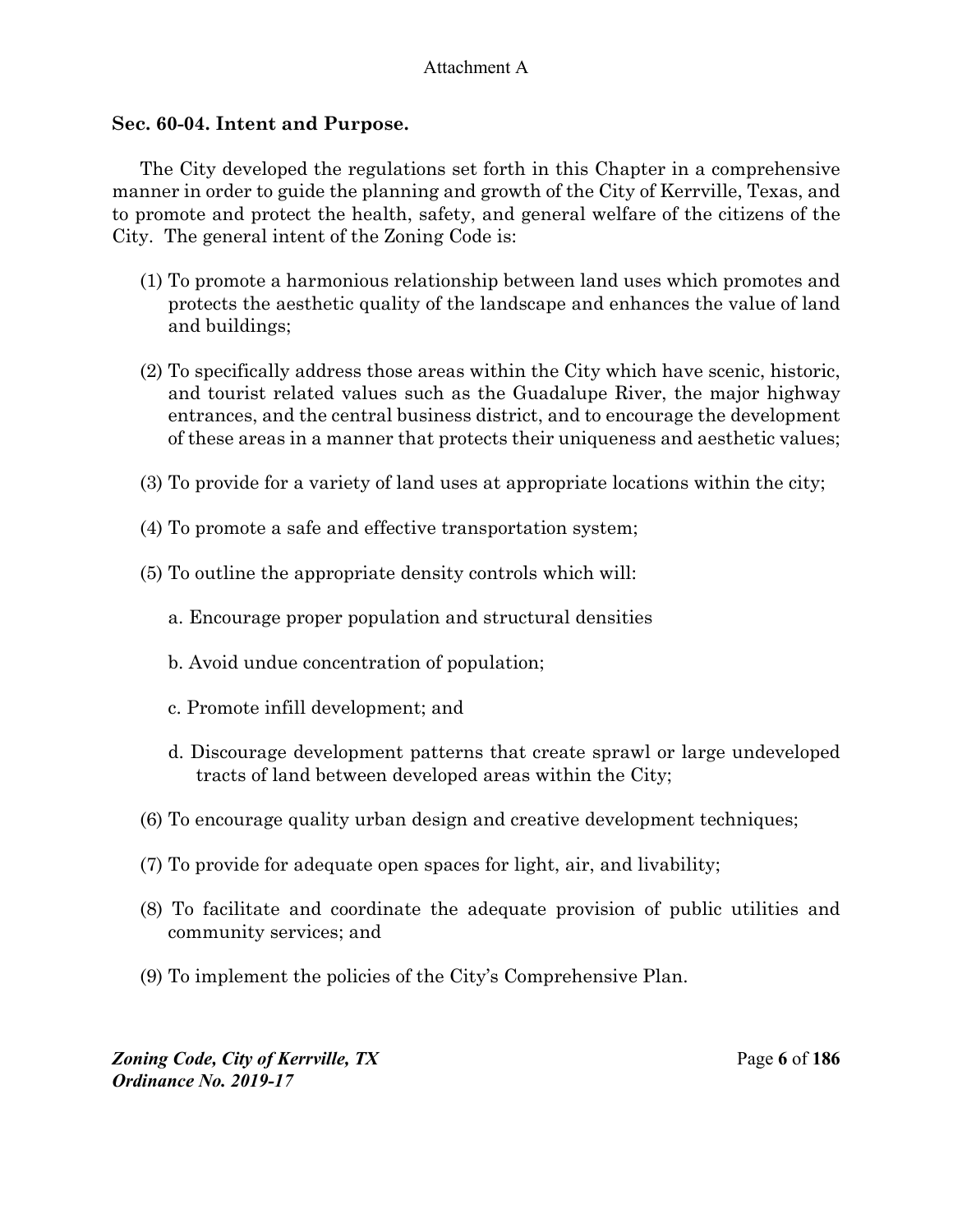#### **Sec. 60-05. Unsafe Buildings.**

Nothing in this Zoning Code shall be construed as prohibiting the strengthening of any part of any building or structure to a safe condition where such building or structure poses an immediate threat to public health or safety.

## **ARTICLE II. CONSISTENCY WITH THE COMPREHENSIVE PLAN AND OTHER ADOPTED PLANS AND ORDINANCES**

## **Sec. 60-10. Comprehensive Plan & Amendments.**

Zoning shall be enacted in accordance with the City's adopted Comprehensive Plan, as amended and updated. Zoning regulations shall be kept current and consistent with the goals and objectives of the Comprehensive Plan as follows:

- (1) As an ongoing implementation measure following periodic review of the Comprehensive Plan, the zoning on all undeveloped or other parcels of land shall be reviewed to determine if the zoning in effect on such parcels at the time remains appropriate.
- (2) If there are undeveloped or other parcels with zoning that, in the opinion of City staff, the Planning and Zoning Commission, or City Council, is inconsistent with the Comprehensive Plan, a recommendation may be made that a public hearing be called to review and possibly amend the zoning on those parcels according to proceedings specified herein.
- (3) The Comprehensive Plan's Future Land Use Map shall not be construed as defining zoning district boundaries. A combination of the Future Land Use Map and all applicable Comprehensive Plan policies shall be used as a guide in making decisions regarding zoning district classifications on individual land parcels.
- (4) In determining whether a zoning application is consistent with the Comprehensive Plan, the City shall take into consideration the applicable policies in the Comprehensive Plan and the policies that govern interpretation of the Future Land Use Map, as well as location or property-specific designations on the Map.

*Zoning Code, City of Kerrville, TX*Page **7** of **186**  *Ordinance No. 2019-17*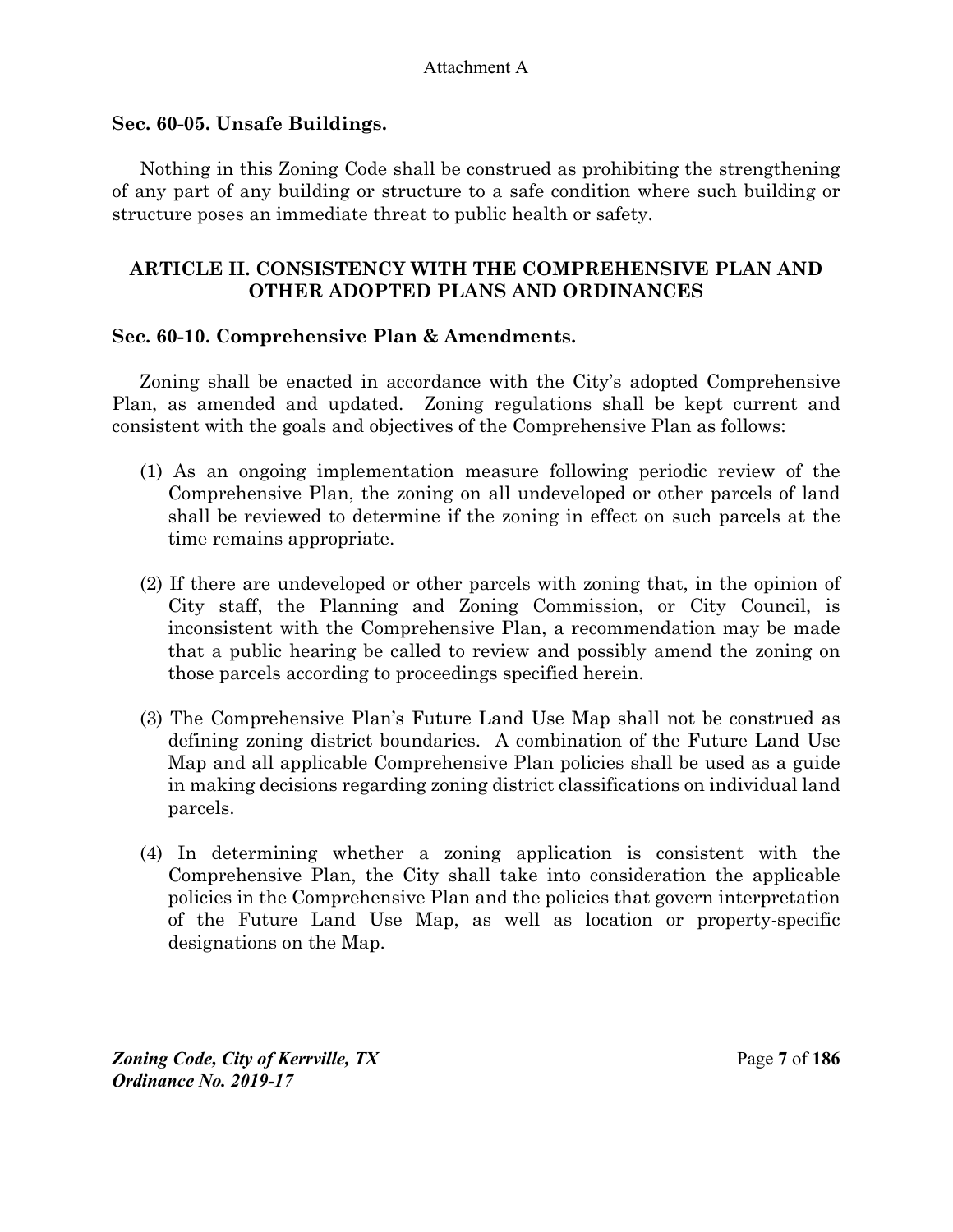(5) All development-related plans, policies, and maps such as the Comprehensive Plan, Major Thoroughfare Plan, utility and storm drainage master plans, and other public facility master plans, as amended, adopted, or utilized by the City in the review and approval of development projects and rezoning requests shall apply to the review and approval of rezoning requests and consistency and conformance with such is required.

## **Sec. 60-11. Application in Conflict with the Comprehensive Plan.**

An application for rezoning of a specific tract that is inconsistent with the Comprehensive Plan for that tract may be considered if it is determined that:

- (1) The application represents a new and important opportunity for the community that deserves due consideration and was not known or anticipated at the time of adoption of the plan;
- (2) Decisions were made in developing the Comprehensive Plan that were based on incorrect information;
- (3) New information not available during preparation of the Comprehensive Plan has arisen or been developed; or
- (4) Conditions upon which the Comprehensive Plan was based have changed so as to warrant consideration of the application.

## **Sec. 60-12. Conflicts with Other Ordinances.**

(a) The Zoning Code establishes minimum requirements for the promotion of the public health, safety, comfort, convenience, and general welfare. Except for ordinances creating Planned Development Districts or ordinances, which repeal or make exceptions to the Zoning Code, whenever the Zoning Code imposes a greater restriction upon the use or development of buildings or land than are imposed or required by other ordinances, rules, or regulations, the provisions of the Zoning Code shall control.

(b) In no case shall any regulations set forth herein be construed as repealing or in any manner amending applicable building or fire code requirements regarding building separation, which may be more restrictive than the requirements set forth herein.

*Zoning Code, City of Kerrville, TX*Page **8** of **186**  *Ordinance No. 2019-17*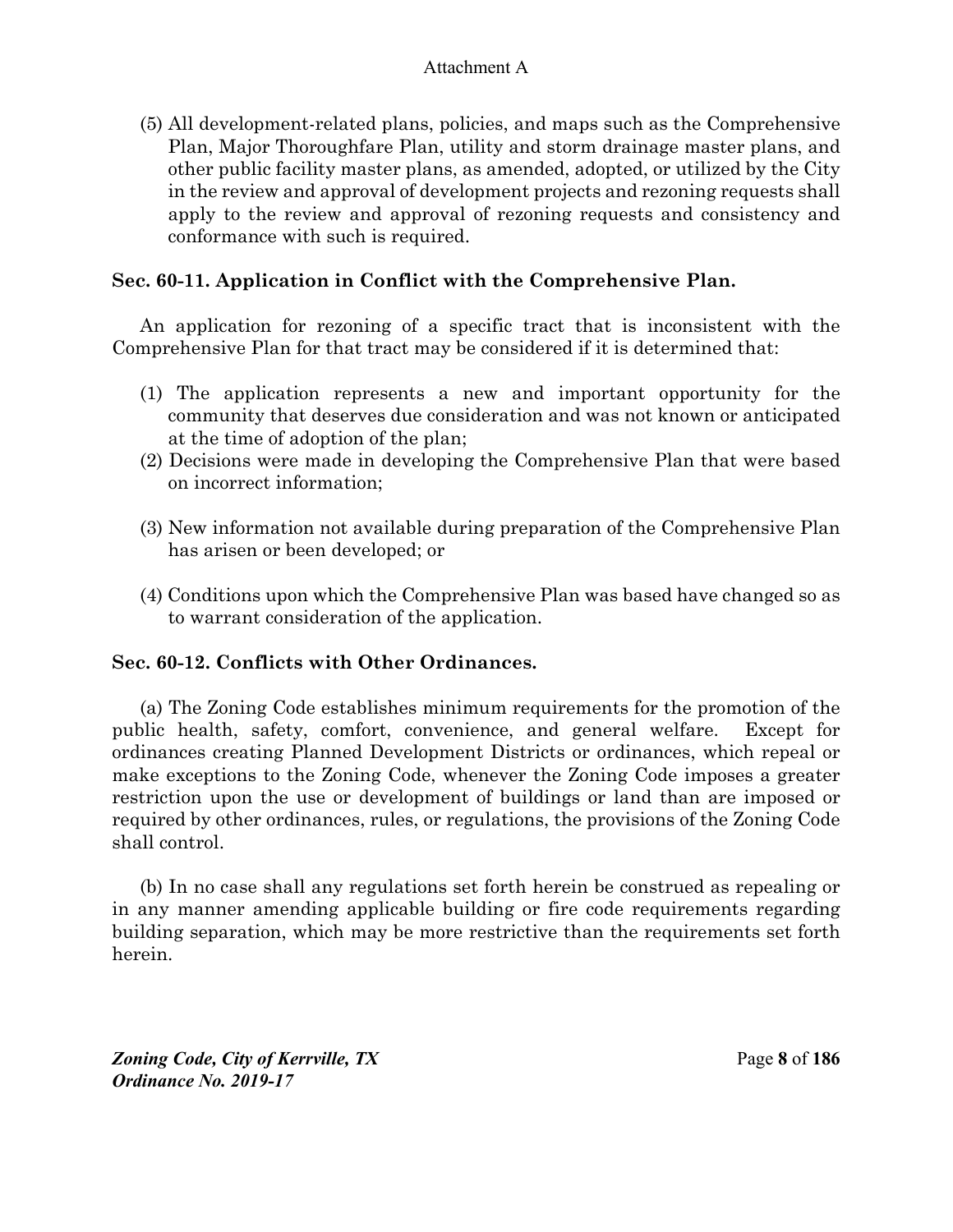#### **ARTICLE III. DEFINITIONS AND INTERPRETATION OF WORDS AND PHRASES**

#### **Sec. 60-15. Purpose.**

For purposes of this chapter, words and phrases have the meanings set forth below.

#### **Sec. 60-16. Interpretation of Words and Phrases.**

(a) Unless otherwise defined herein or the context indicates a different meaning, the words and phrases used in this Zoning Code shall have their common meaning.

(1) All words used in the present tense shall include the future.

(2) All words expressed in the singular number include the plural number and all words expressed in the plural number include the singular number.

(3) The word "shall" or "will" is mandatory and not discretionary.

(4) The word "may" is permissive.

(5) The words "applicant", "developer", "owner", "person", or "individual" shall include corporations, partnerships, associations, and groups acting together as a single entity.

(b) In the event a word or phrase used in this Zoning Code is unclear or ambiguous, any interpretation shall be made in a manner that uses reasonable judgment to apply the intent and purpose of the Code to the specific situation in question. The Director of Development Services ("Director") shall have the authority, upon request of an affected person, to interpret unclear or ambiguous words and phrases, which interpretation may be appealed to the Board of Adjustment as provided herein.

#### **Sec. 60-17. Terms Defined.**

**Accessory Building or Accessory Structure**: a subordinate building or structure not attached to the main building(s) or structure(s), the use of which is incidental and related to the main use, and which is located on the building lot, including storage buildings, satellite dish antennas, carports, and similar structures. Accessory

*Zoning Code, City of Kerrville, TX*Page **9** of **186**  *Ordinance No. 2019-17*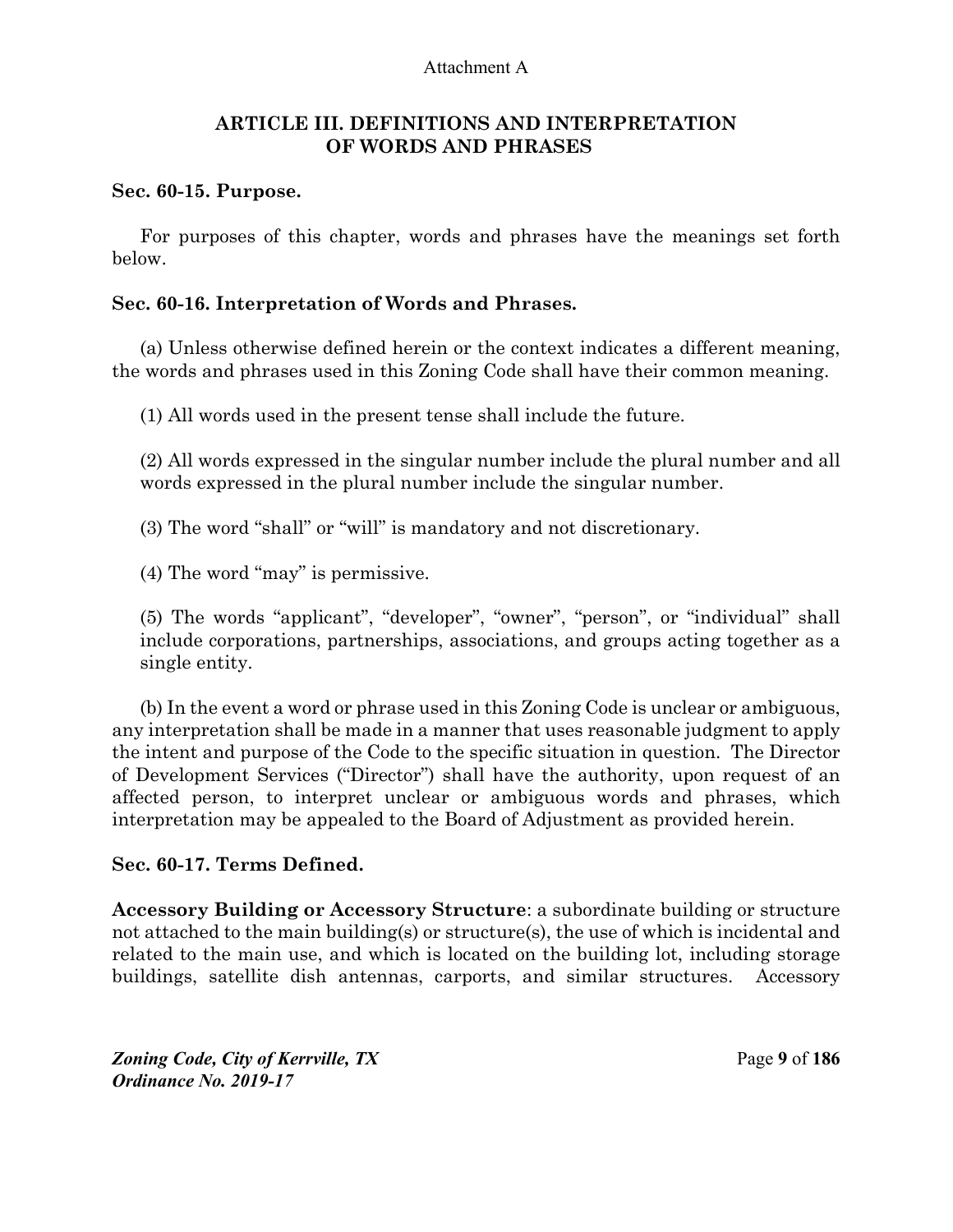buildings do not include guest and servant quarters, buildings with more than two plumbing fixtures connected to sanitary sewer, buildings that cover more than 50% of any rear yard, or a manufactured home, motor vehicle, trailer, or similar vehicle or structure.

**Accessory Use**: a use that is incidental and subordinate to the principal use or primary use of the land or building(s) located thereon, and located on the same lot therewith.

**Adjacent**: sharing all, or a part of, a common lot line, property line, or zoning district line.

**Agricultural Services**: a use of land primarily involving the following types of activities:

(1) The operation of establishments engaged in performing a variety of functions involving crops subsequent to their harvest with the intent of preparing them for market or further manufacture, including, cleaning, shelling, grinding, milling, ginning, packing, curing;

(2) The operation of establishments engaged in performing services related to the keeping and raising of livestock, including, , livestock breeding and artificial insemination, stables, and facilities for livestock events and shows, but not including 4-H or school exhibits by individuals conducted in accordance with applicable health regulations;

(3) "Veterinary Services, Large Animal" or "Veterinary Services, Small Animal" as defined herein;

(4) Kennels or animal shelters with the capacity of keeping twelve (12) or more animals at one time, with either indoor or outdoor pens as permitted herein.

**Agricultural Structures**: barns, stables, silos, water towers, farm workshops, greenhouses, and similar buildings and structures commonly used to support an agricultural use.

**Agriculture, General**: A use of land primarily involving the operation of farms engaged in the production of cash grains, field crops, vegetables and melons, fruits and tree nuts, ornamental floriculture, viticulture, and the raising of livestock, but

*Zoning Code, City of Kerrville, TX*Page **10** of **186**  *Ordinance No. 2019-17*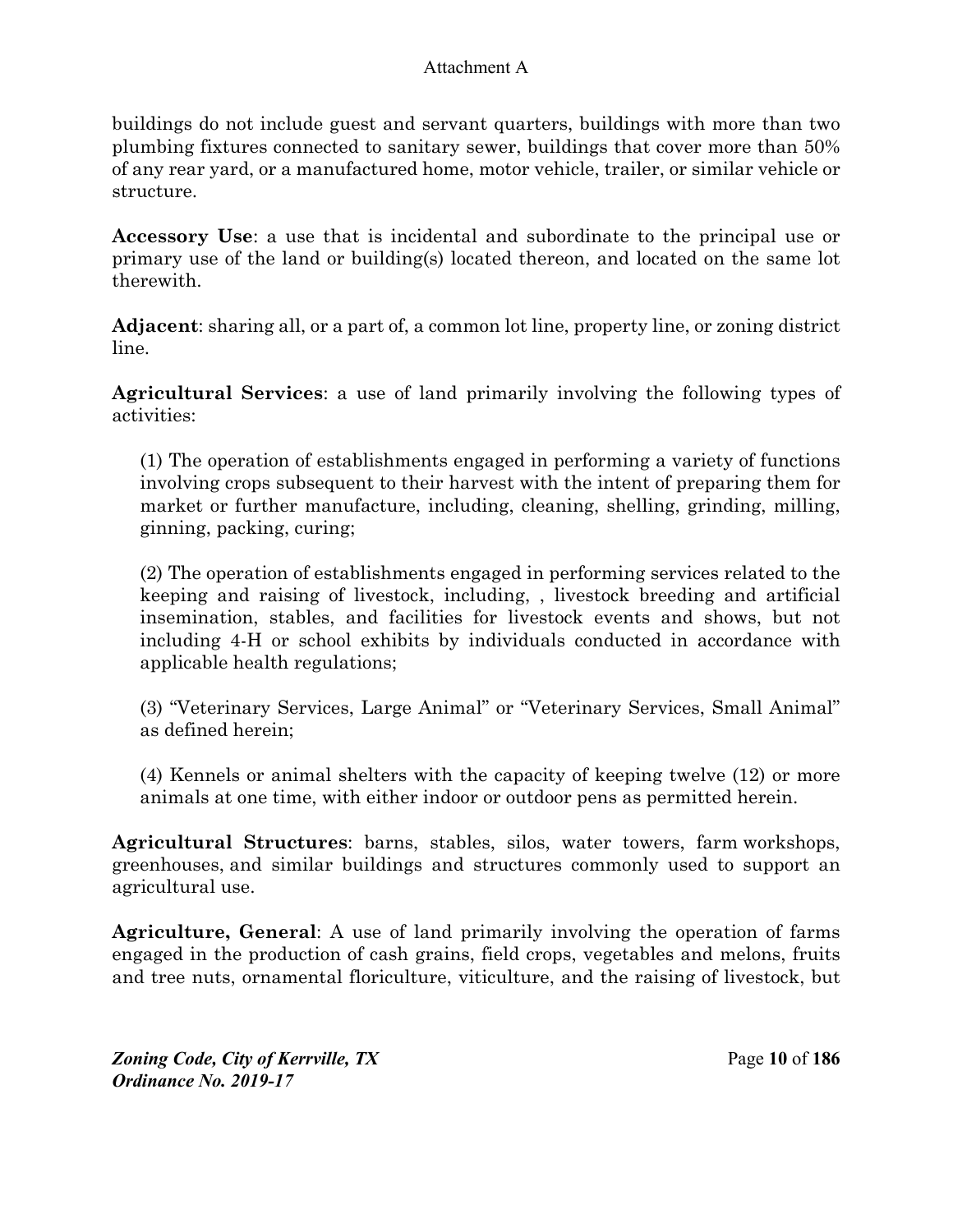excluding large-scale commercial operations such as animal feedlots or dairy processing plants.

**Airport**: an area of land operating as a public-use, civilian airport with a runway/landing field, generally for small private aircraft of any nature and not having scheduled passenger service or nonscheduled air transport for hire.

**Alcoholic Beverage Sales for Off-premises Consumption**: a business selling beer, wine, and/or liquor to the general public for off-site personal or household consumption and rendering services incidental, to the sale of these goods.

**Alley**: a public space or right-of-way, not meeting the definition of a public street or roadway, and which affords a secondary means of access to the adjacent property.

**Amateur Radio Antennas (ARA)**: an antenna used for transmitting and/or receiving by a licensed or unlicensed amateur radio operator, including the actual tower, support structure, and related equipment, which is subject to other City ordinances, rules, or regulations.

**Ambulance Service, Private**: a privately-owned business that provides emergency transportation service to the public, and which may include facilities for the storage and maintenance of vehicles, office space, and sleeping quarters for on-call employees.

**Amenity Center**: a facility within a residential development, which may include a playground, swimming pool, cabana/changing area, tennis or basketball court, clubhouse, or other recreational features, specifically designed and organized to be used for the enjoyment of the residents of the development and their guests, and which is not intended for use by the general public.

**Amusement Center, Indoor**: a facility, the primary purpose of which is to offer, for a fee, a variety of indoor amusement activities, including bowling, video games, laser tag, paint ball, karaoke, rock climbing, trampoline play, playground area, billiards/pool, ice skating/roller skating, racquet clubs, firing ranges, and other similar games and activities, with all activities taking place entirely within a building, and which may include areas for spectators, incidental food and beverage service, and party/meeting rooms.

**Amusement Center, Outdoor**: a facility and grounds, the primary purpose of which is to offer, for a fee, a variety of outdoor amusement activities, including miniature

*Zoning Code, City of Kerrville, TX*Page **11** of **186**  *Ordinance No. 2019-17*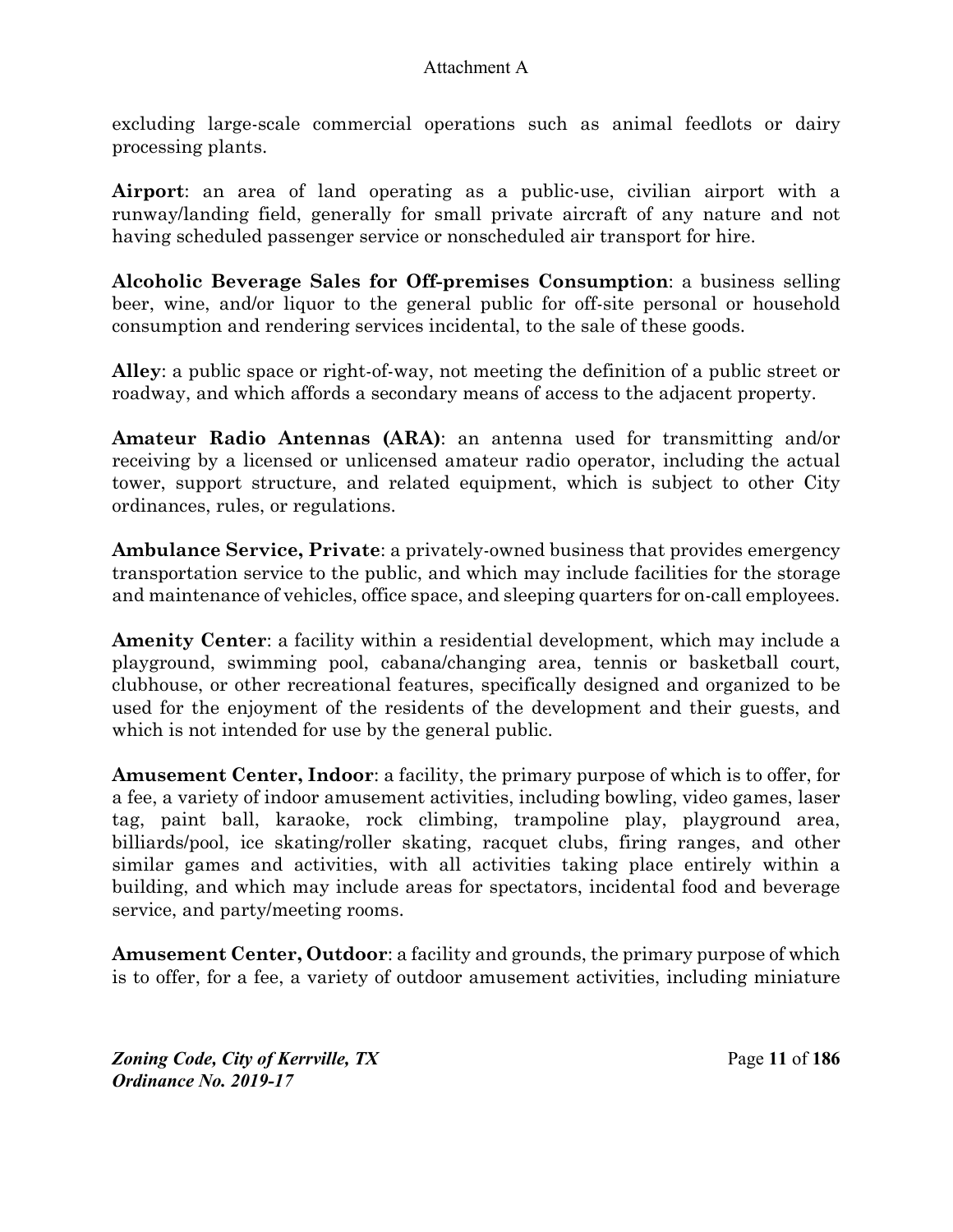golf, go-kart racing, paint ball, rock climbing, water slide, amusement park, kayaking, paddle boating, swimming pools, tennis courts, basketball courts, and other similar outdoor activities, and which may also include accommodations for spectators, indoor amusement activities, incidental food and beverage service, and party/meeting rooms.

**Antenna**: *see* "Wireless Telecommunications Facility".

**Antique Store**: a retail establishment offering decorations, furniture, works of art, or other artifacts of an earlier period for sale.

**Apartment**: a dwelling unit in a multifamily building, arranged, designed, occupied, or intended to be occupied as a place of residence by a single family.

**Appliance Store**: a business that sells and rents new instruments, equipment, or devices designed for a particular use or function in a home.

**Appliance Repair/Sales, Used**: a business that specializes in the sale, rental, or repair of used appliances or devices designed for a particular use or function in a home, or the restoration of damaged, broken, or failed appliances to their original intent.

**Applicant**: the property owner or his or her duly authorized representative or agent, to include a developer or realtor.

**Area of Lot**: the area of a lot, expressed in terms of square feet, within the bounding property lines exclusive of dedicated streets or alleys.

**Area Regulations**: regulations which establish minimum lot area, lot width, and lot depth, as well as front, side, and rear setbacks, and which may include regulations pertaining to lot coverage and density (floor area ratio or residential units per acre).

**Art Studio/Gallery**: A place of business for a person specializing in the production of works of art and/or an establishment primarily engaged in the purchase, sale, loan, appraisal, display, or exhibition of original works of art or their limited editions.

**Arterial Street:** A roadway which typically carries high volumes of traffic and provides cross-town connectivity between highways, surrounding communities, and major activity centers (Primary Arterial) or provides service primarily for local trips

*Zoning Code, City of Kerrville, TX*Page **12** of **186**  *Ordinance No. 2019-17*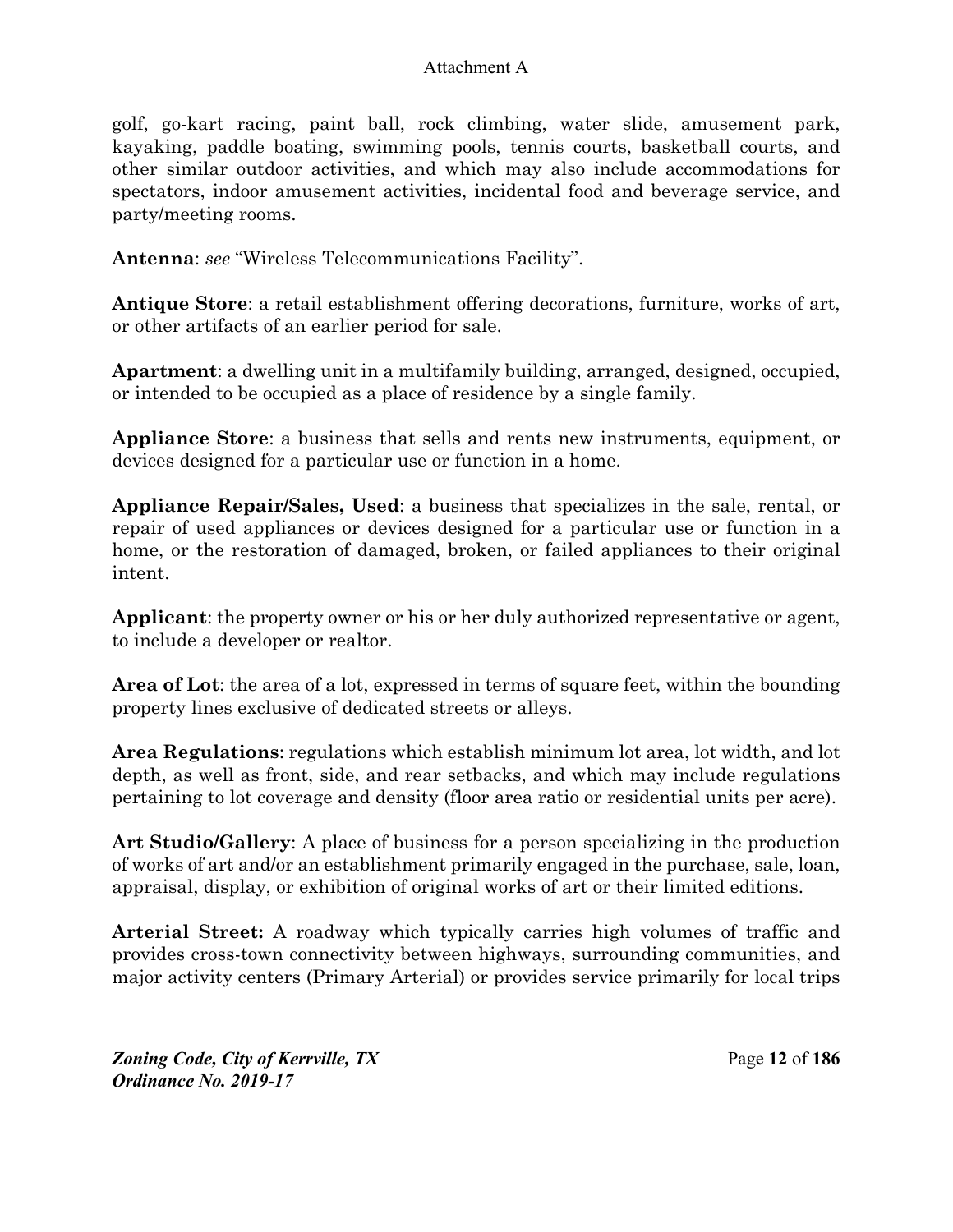of moderate length and enhances connectivity to the Principal Arterials (Secondary Arterial), and which is classified as a Primary Arterial or Secondary Arterial on the Thoroughfare Plan.

**Artisan's/Craftsman's Workshop**: a place of business for the on-site production and/or repair by hand of custom products for retail sale, including, ceramics, leather goods, candles, jewelry, woodwork, picture frames, metal works, household or office furniture, and clothing or other sewn or knitted products.

**Assisted Living Facility:** an establishment possessing a license issued by the state under Chapter 247 of the Texas Health and Safety code (as it may be subsequently amended), including a resident or dwelling, that (a) furnishes, in one or more facilities, food and shelter to four (4) or more persons who are unrelated to the proprietor of the establishment; (b) provides personal care services or administration of medication by a person licensed or otherwise authorized in this state to administer the medication; (c) may provide assistance with or supervision of the admiration of medication; and (d) may provide skilled nursing services for the following limited purposes: (i) coordination of resident care with outside home and community support services agencies and other health care professionals; (ii) provision or delegation of personal care services and medication administration as described by a Texas Health and Safety Code Chapter 247; (iii) assessment of residents to determine the care required; and (iv) for periods of time as established by rule of the Texas Department of Aging and Disability Services, delivery of temporary skilled nursing treatment for a minor illness, injury or emergency; or (e) as defined by Texas Health and Safety Code Chapter 247, as it may be subsequently amended.

**Automobile**: a machine or other means of transporting people or goods from place to place, such as a passenger vehicle, van, or pick-up truck, propelled by mechanical power, excluding recreational vehicles, farm machinery, semi-trucks, construction vehicles, and other heavy-duty vehicles.

**Automobile Dealership, New Auto Sales**: a business primarily engaged in the retail sale or rental of new automobiles and pick-ups, with the sale of used vehicles, the repair and service of both new and used vehicles, and the sale of parts and accessories being secondary uses only. For purposes of this definition, the phrase "new autos/automobiles" includes "program" cars and previously leased vehicles not older than two (2) model years relative to the then current model year for that vehicle.

*Zoning Code, City of Kerrville, TX*Page **13** of **186**  *Ordinance No. 2019-17*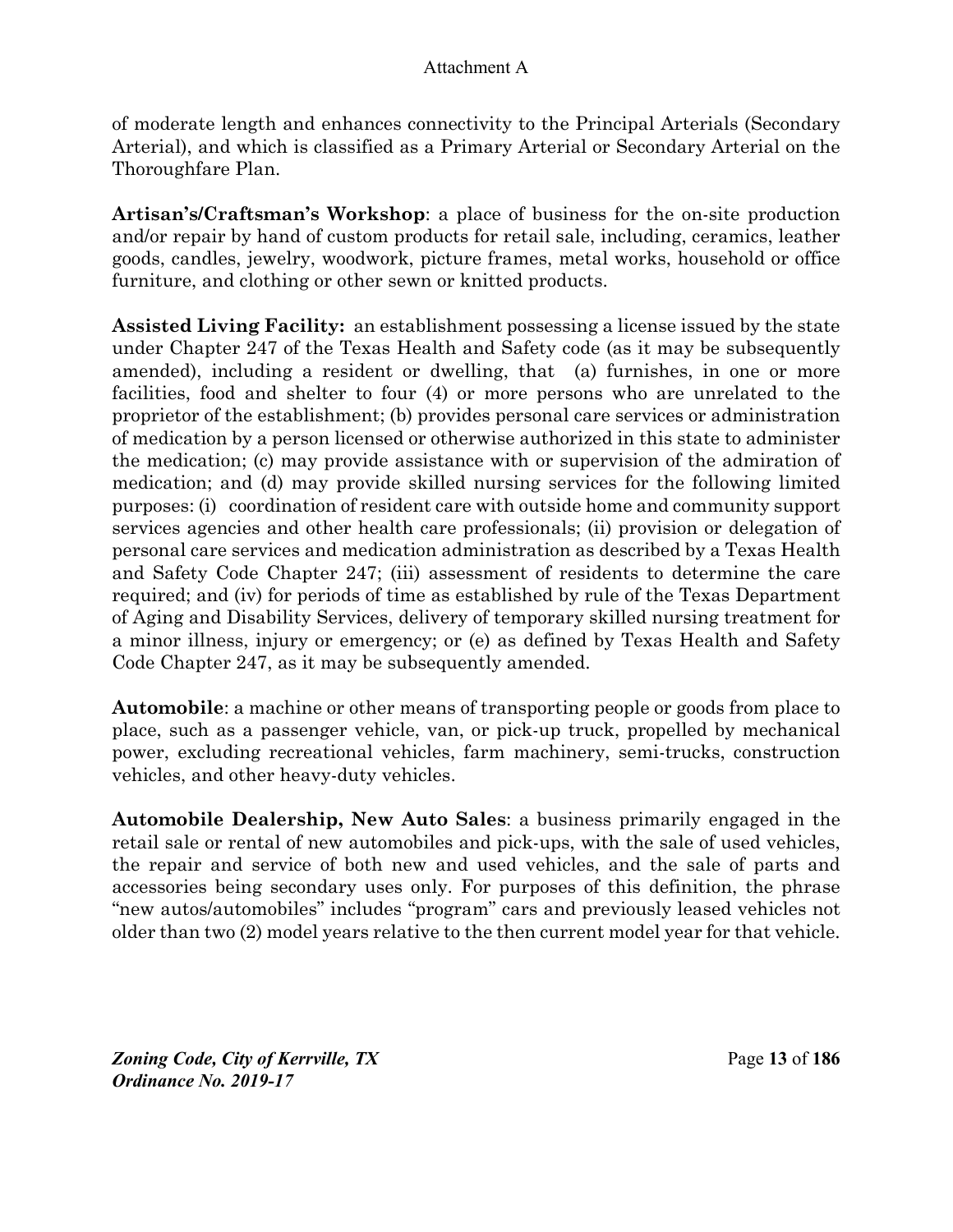**Automobile Dealership, Used Auto Sales**: a business primarily engaged in the sale or rental of used automobiles.

**Automobile Parts Stores**: a business specializing in the sale of new parts and accessories for automobiles, excluding on-site repair or repair bays.

**Automobile Rental or Leasing**: a business engaged in renting or short-term leasing of automobiles for personal or business use, excluding the rental of large vehicles, such as farm equipment, recreational vehicles, semi-trucks, construction vehicles, or other heavy-duty vehicles.

**Automobile Service and Repair, Major**: a business in which major service and repair functions are performed on automobiles as defined herein, to include the repair and reconditioning of engines, air conditioning systems and transmissions, and the replacement of brake parts, starters, hoses, and alternators, but excluding emergency towing and road service unless permitted as a principal use by the applicable zoning, and the activities of an "Automotive Body Shop".

**Automobile Service and Repair, Minor**: a business in which minor repair and service functions are performed on motor vehicles as defined herein, to include tire and battery sales and installation, oil/filter/lubricant changes, engine tune-ups, motor vehicle parts and accessory sales, window tinting and pin striping, the installation of stereo or alarm systems, and the performance of state inspections.

**Automobile Towing/Wrecker Service**: a business that specializes in transporting automobiles from one location to another through the use of another motor vehicle, such as a tow truck, but excluding the storage or impoundment of more than 10 vehicles.

**Automotive Body Shop**: a business engaged in the enhancement or repair of the frame, aesthetics, or body of an automobile, including painting, upholstery, or straightening.

**Automated Teller Machine (ATM)**: a computer or other electronic machine that performs basic banking functions, such as the handling of checks or the issuing of cash withdrawals.

**Bail Bonding Agency**: a business that specializes in the execution of bonds necessary for the release of persons accused of a crime.

*Zoning Code, City of Kerrville, TX*Page **14** of **186**  *Ordinance No. 2019-17*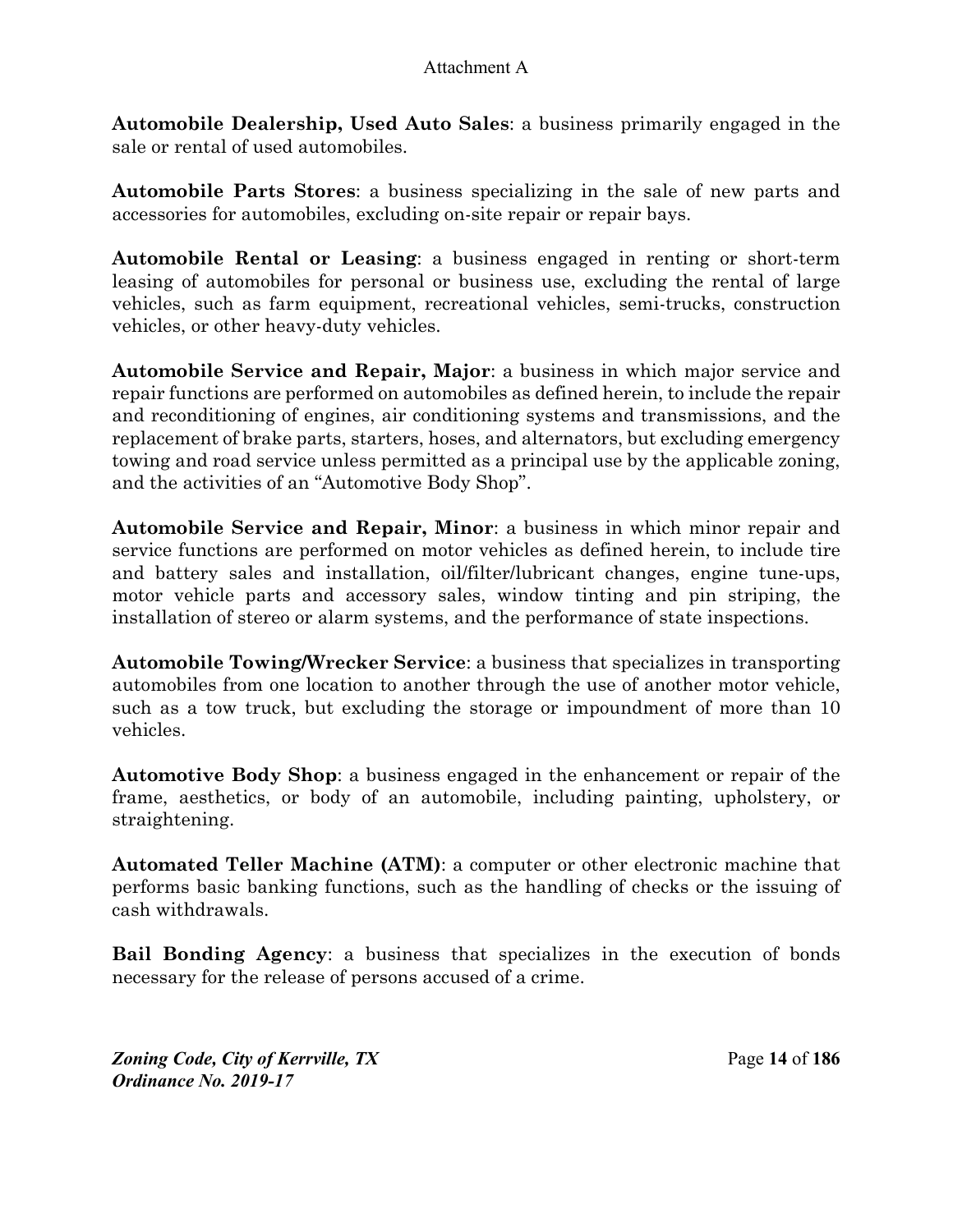**Bank or Financial Institution**: an establishment open to the public for the deposit, custody, loan, exchange, or issue of money, the extension of credit, and/or facilitating the transmission of funds, including automated teller machines, but excluding pawnshops, check cashing businesses, payday loan businesses, and car title loan businesses.

**Bar or Cocktail Lounge**: an establishment, the principal business of which is the retail sale of any type of alcoholic beverage for on-premises consumption.

**Barber or Beauty Shop**: a business that specializes in hairdressing, skin and nail care, therapeutic massage, or the shaving and trimming of facial hair.

**Basement**: that portion of a building, which is primarily below grade.

**Bed and Breakfast Inn**: a facility offering short-term lodging for compensation in up to twenty (20) rooms, and which may provide meals to those who receive lodging only.

**Block**: if used as a term for determining distance, the distance along the side of a street (a) between two consecutive intersecting streets, or (b) if the street is of a deadend type, between the nearest intersecting street and the end of such dead end street. If used as a term for determining an area, the land area within the boundary created by the intersection of two consecutive streets immediately adjacent to the land, which land is not crossed by any other street.

**Block Face**: one side of a street between two consecutive intersecting streets. *See Appendix, Figure 1*.

**Board of Adjustment (or Board)**: see "Zoning Board of Adjustment".

**Boarding Home Facility**: an establishment, including a residence or dwelling, that (a) furnishes in one or more buildings, to persons under separate rental agreements, whether oral or written, lodging to three or more persons unrelated to the owner of the establishment by blood or marriage; (b) provides community meals, light housework, meal preparation, transportation, grocery shopping, money management, laundry services, or assistance with self-administration of medication, but does not provide personal care services as defined by Section 247.002 of the Texas Health and Safety Code, as it may be subsequently amended, to those persons; and (c) is not a use listed in Sec. 30-12 of the Code of Ordinances.

*Zoning Code, City of Kerrville, TX*Page **15** of **186**  *Ordinance No. 2019-17*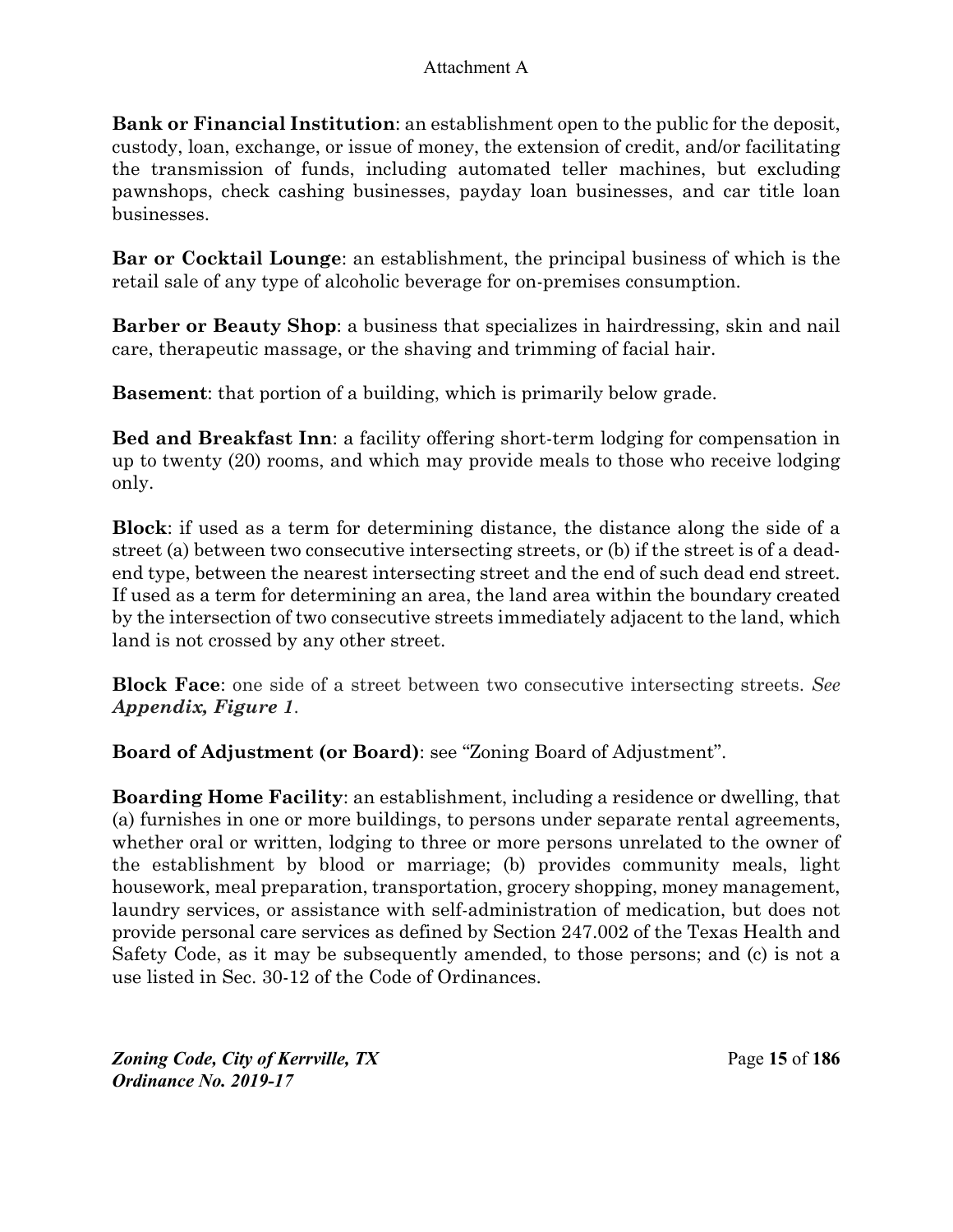**Boat (Marine) Dealership**: a business primarily engaged in the retail sale or rental of new boats and outboard motors, with the sale, repair, and service of used boats and the sale of parts and accessories being a secondary use only.

**Book Store**: a business that specializes in sale, rental, or procurement of books and related items, such as music, movies, games, and may include a small area for the sale of food and beverage items as an accessory use.

**Brewpub**: an establishment that holds a state brewpub license that authorizes the holder to manufacture, brew, bottle, can, package and label malt liquor, ale, and beer; sell or offer without charge, on the premises of the brewpub, to ultimate consumers for consumption on or off those premises, malt liquor, ale or beer produced by the holder in or from a lawful container, to the extent the sales or offers are allowed under the holder's other permits or licenses; shall be held with permit or license authorizing on-premise consumption. Total production cannot exceed 10,000 barrels for each licensed brewpub. Permit holders who also hold a wine and beer retailer's permit and who sell alcoholic beverages manufactured only on the brewpub's premises may sell malt liquor or ale produced under the license to retailers and private clubs and beer to distributors, retailers, and private clubs or to qualified persons for shipment and consumption outside the state. A brewpub is not a bar or cocktail lounge.

**Building**: any structure permanently located or affixed to the ground, including structures wholly or partly enclosed with an exterior wall, which are designed, built, or intended for the shelter or enclosure of people, animals, chattels, or movable property of any kind, or for an accessory use. When separated by a four (4) hour firewall, each portion of a structure so separated shall be considered a separate building.

**Building Contractor, General**: a use of land by an establishment using in its operations an area of five (5) acres or less, for the same purposes as a "Building Contractor, Trade Specialist", but also including:

(1) Offices and yards for contractors and builders primarily engaged in the construction of residential, farm, industrial, commercial, or other buildings;

(2) Offices and yards for contractors primarily engaged in road, utility, or similar construction activities which have storage and/or prefabrication yards; or

*Zoning Code, City of Kerrville, TX*Page **16** of **186**  *Ordinance No. 2019-17*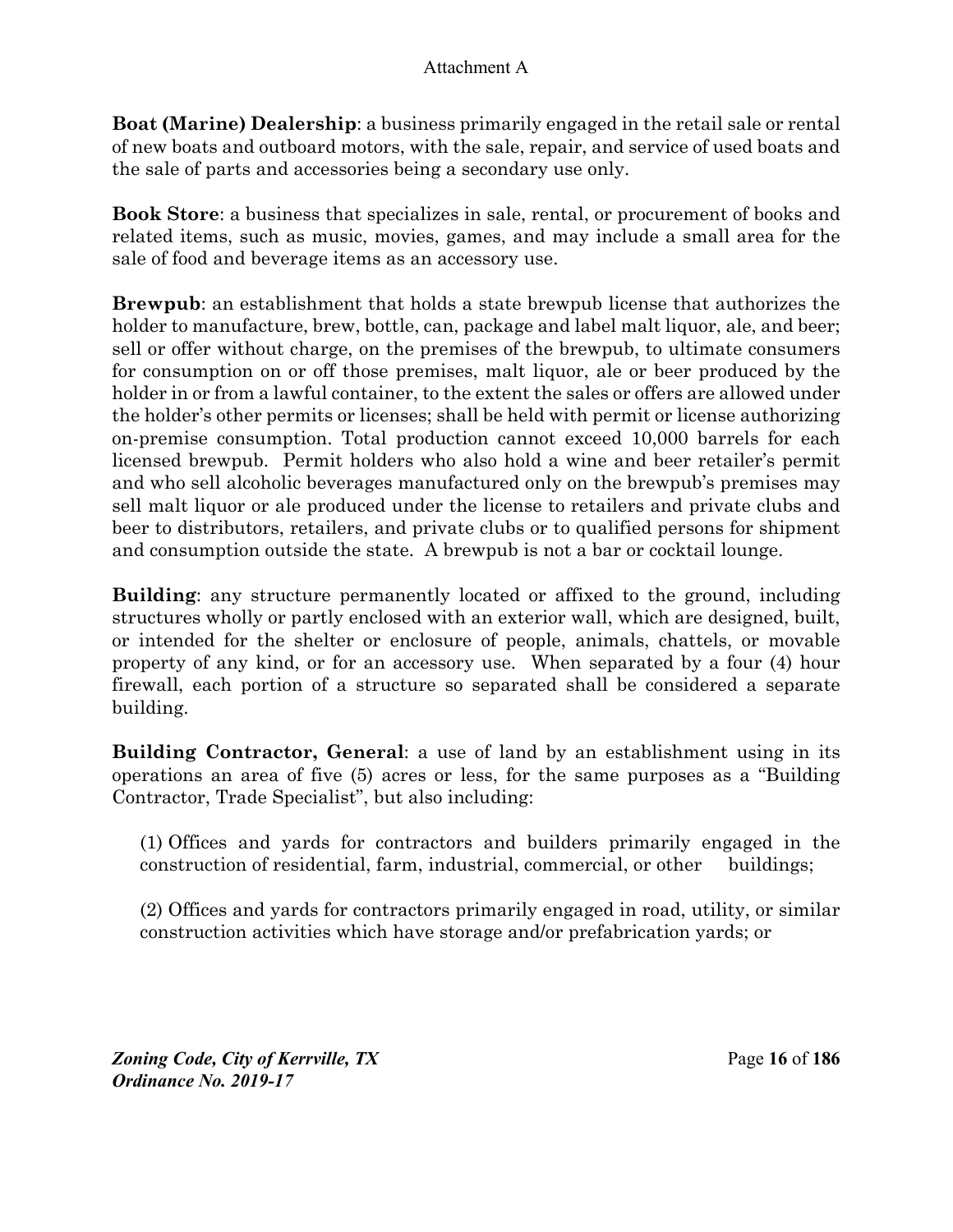(3) General building contractors who combine a special trade with their operations as described herein under "Building Contractor, Trade Specialist".

**Building Contractor, Maintenance and Repair**: a business that specializes in providing services such as exterminating, lawn care, painting, plumbing, the repair of electrical, heating, air conditioning or irrigation systems, renovation/remodeling services, or janitorial and building cleaning, to existing residential and commercial buildings and properties rather than engaging in new construction, or which provides property maintenance services such as landscaping and lawn mowing, septic tank maintenance, swimming pool cleaning and maintenance, or similar uses.

**Building Contractor, Temporary Field Office**: a temporary structure, usually a trailer, for which a permit is required, and which serves as the on-site administrative headquarters or offices for a development project, providing shelter for employees and possibly housing for equipment, and which shall be permitted only while construction is underway and a valid building permit exists for the property.

**Building Contractor, Trade Specialist**: the use of land by an establishment for the office or shop of an operation primarily involving special trade contracting work in construction and property maintenance, including plumbing, electrical, painting, plastering, carpentry, heating/air conditioning, custom rock masonry (excluding rock quarrying and stockpiling), welding, fencing, overhead doors, but excluding establishments that include the additional operations described above under "Building Contractor, General" and those requiring an outdoor storage yard.

**Building Contractor's Storage Yard**: a use of land primarily serving as storage for materials, equipment, and vehicles for transport at a later date to another location for the purposes of maintenance, repair, installation, or construction by a contractor.

**Building Height**: see "Height".

**Building Permit**: a permit issued by the City authorizing the erection, construction, reconstruction, alteration, of a building or portion thereof, which certifies and acknowledges that such activities or uses with respect to the building or structure complies with the provisions of the City's building codes, Zoning Code, or an authorized variance therefrom.

**Building Wall**: see "Wall, Exterior".

*Zoning Code, City of Kerrville, TX*Page **17** of **186**  *Ordinance No. 2019-17*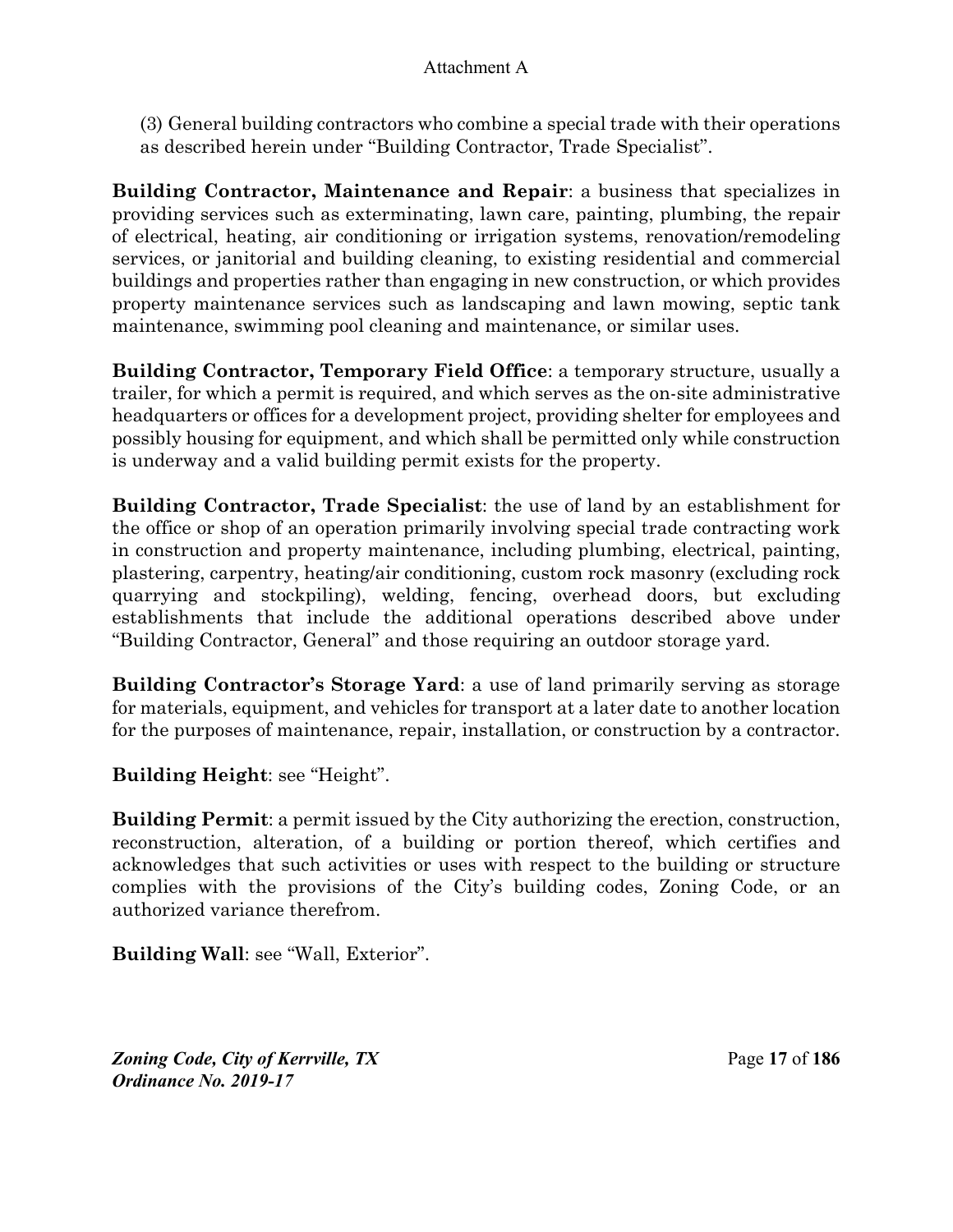**Cabinetmaking Shop**: a business engaged in the on-site production or repair by hand of custom cabinets.

**Car Title Loan Business**: an establishment that makes small consumer loans that leverage the equity value of a car or other vehicle as collateral, where the title to the vehicle is owned free and clear by the borrower and any existing liens on the car or vehicle cancel the application, and which loans are typically made for short periods of time, such as 30 days, and failure to repay the loan or make interest payments to extend it allows the lender to take possession of the car or vehicle.

**Car Wash**: a facility with special equipment used to clean the exterior and in some cases, the interior of motor vehicles, and which may employ persons to perform these functions (full-service) or may make the facilities and equipment available so that the driver of the vehicle performs the work (self-service).

**Caretaker's Residence**: a residence located on property with a main residential or nonresidential structure, occupied by a caretaker, security guard, or other similarly employed person.

**Carport**: a structure, completely open to the free flow of air from floor to roof on at least two sides, which may be attached to or detached from the main building, designed primarily for the parking and storage of vehicles.

**Cemetery**: land used or intended to be used for the interment of the dead and dedicated for cemetery purposes, and which may include a columbarium, crematorium, mausoleum, and/or mortuary when operated in conjunction with and within the boundary of such cemetery.

**Certificate of Occupancy**: a document issued by the City certifying that a newly constructed structure, addition to an existing structure, or an existing structure undergoing a change in use complies with the provisions of the City's building codes, Zoning Code, or an authorized variance therefrom, and that the building or structure is habitable.

**Check Cashing Business**: an establishment that provides to a customer an amount of money equal to the face value of the check or the amount specified in the written authorization for an electronic transfer of money, less any fee charged for the transaction, and where there is an agreement not to cash the check or execute an electronic transfer of money for a specified period of time, and where the business of

*Zoning Code, City of Kerrville, TX*Page **18** of **186**  *Ordinance No. 2019-17*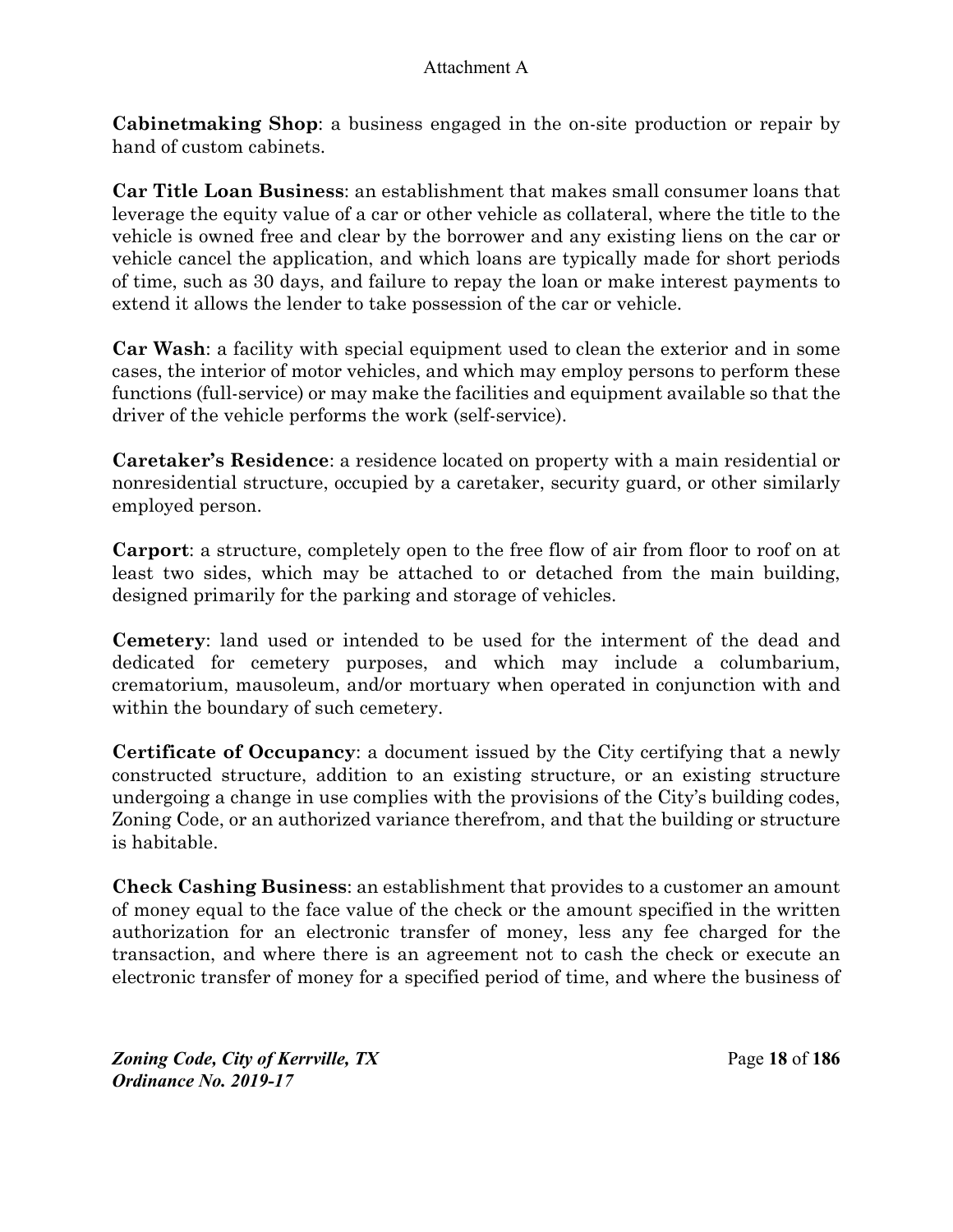cashing checks, warrants, drafts, money orders, or similar commercial paper is a primary function of the business. A retail establishment such as a "Grocery Store" that cashes checks or money orders, or issues money orders or money transfers, for a minimum flat fee as a service that is incidental to its main purpose or business is excluded from this definition. Also excluded is any state or federally chartered bank, savings and loan association, credit union, pawnshop, or grocery store.

**Chief Planning Officer:** Director of Planning, Director of Development Services, or other official or designee of the City of Kerrville responsible for city planning functions as designated by the City Manager.

**Church, Temple, Mosque, or Place of Worship**: any structure used principally for regular assembly for religious worship and those uses or activities which are customarily associated with the worship facility, such as a rectory/parsonage or living quarters for the principal religious leader at the facility, social centers, fellowship halls, classrooms for religious instruction, and including schools, day care, and other uses affiliated with the place of worship, provided they are on the same lot as the main sanctuary.

**City**: the City of Kerrville, Texas, a home-rule municipal corporation of the state of Texas.

**City Code**: ordinances adopted by the City Council and thereafter compiled, codified, and published into the Code.

**City Council**: the City Council of the City of Kerrville, Texas, also referred to herein as the "Council".

**City Manager**: the City Manager or designee.

**Civic, Fraternal, Philanthropic, Charitable, or Nonprofit Organization**: an organization whose existence is oriented around achievement or furthering of a particular social cause rather than the maximization of profit for shareholders, owners, members, employees, or other private actors and/or one that engages in civic, social, or community service, or fraternal activities for educational or charitable purposes and which may have a restricted membership.

**Clothing and Apparel Store**: a business that specializes in the making, sale, or rental of clothes, shoes, or other items of clothing.

*Zoning Code, City of Kerrville, TX*Page **19** of **186**  *Ordinance No. 2019-17*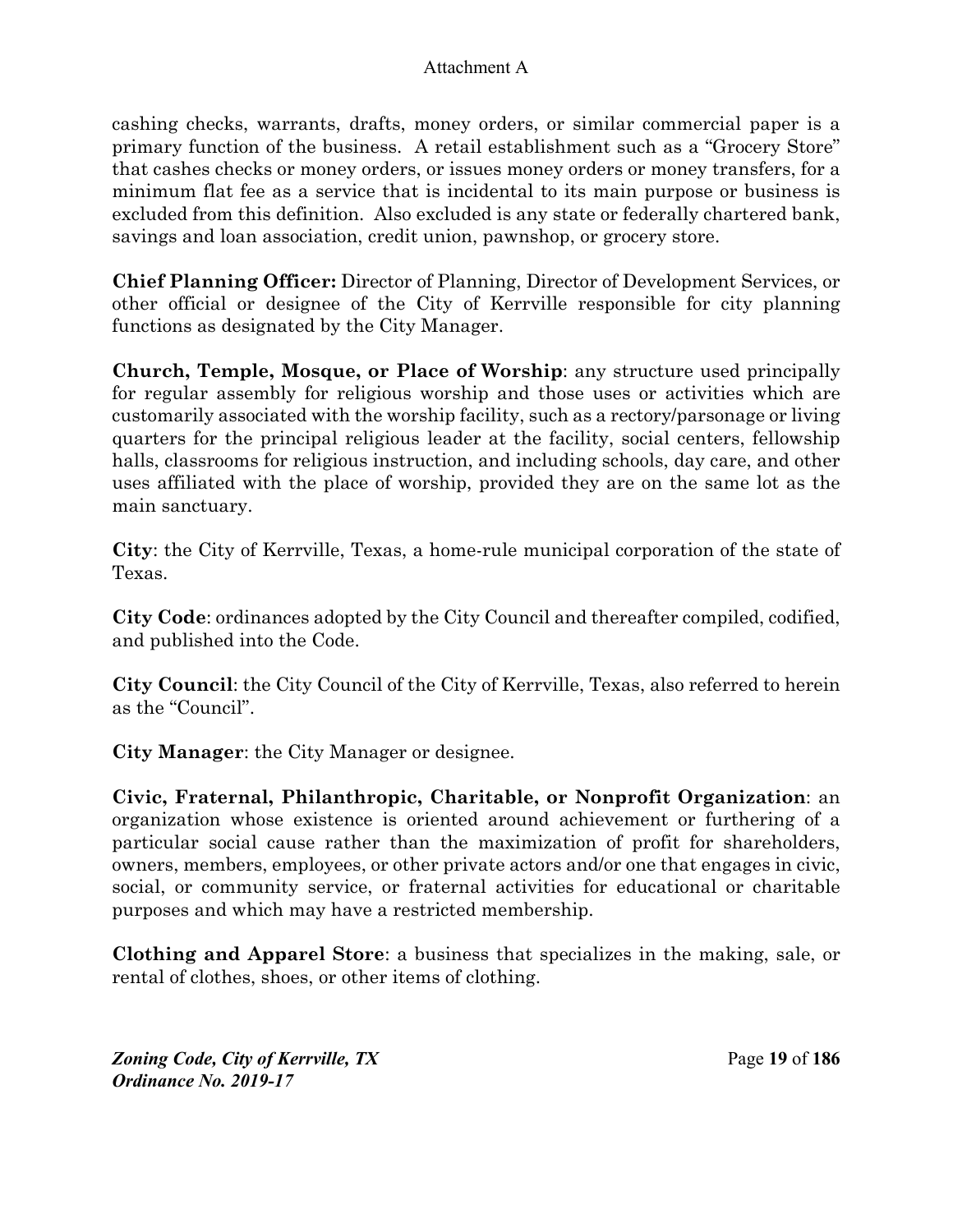**Collector Street**: a roadway that distributes traffic from the local streets to the arterial network and which is classified as a "collector" on the City's Thoroughfare Plan.

**College or University**: a tertiary educational institution that is recognized by the state as such and accredited by either the Southern Association of Colleges and Schools or a national accrediting body recognized by the U.S. Department of Education.

**Community Garden**: a use of land, which may be publicly or privately owned, on which individual or shared plots containing a garden or gardens are attended to, nurtured, and supported collectively by a group of participants who share in the maintenance and products of the garden.

**Complete Application:** an application for a zoning amendment or any other form of authorization required by this Zoning Code as a prerequisite to the development of land within the City that meets all the technical requirements for submittal specified by the this Code or set forth in administrative guidelines, as determined to be complete by the Director, in accordance with the procedures in Tex. Loc. Gov't Code chapter 245.

**Community Home**: an establishment that (a) is a community-based residential home as defined by the Community Homes for the Disabled Act, Chapter 123, Texas Human Resources Code, as it may be subsequently amended, (b) is occupied by six (6) or fewer persons with disabilities, regardless of the legal relationship of those persons to one another, and (c) is occupied by two (2) or fewer supervisors.

**Comprehensive Plan**: the Comprehensive Plan, including the Thoroughfare Plan, as adopted by City Council in accordance with state law and amendments thereto.

**Concept Plan**: a scaled drawing of a tract of land indicating the preliminary layout of proposed uses, proposed structures, parking, utilities, and, if applicable, project phasing.

**Concrete/Asphalt Batch Plant**: a permanent facility or structure that primarily manufactures or produces concrete or asphalt.

**Condominium**: a dwelling unit in a multifamily building, arranged, designed, occupied, or intended to be occupied as a place of residence by a single family, and

*Zoning Code, City of Kerrville, TX*Page **20** of **186**  *Ordinance No. 2019-17*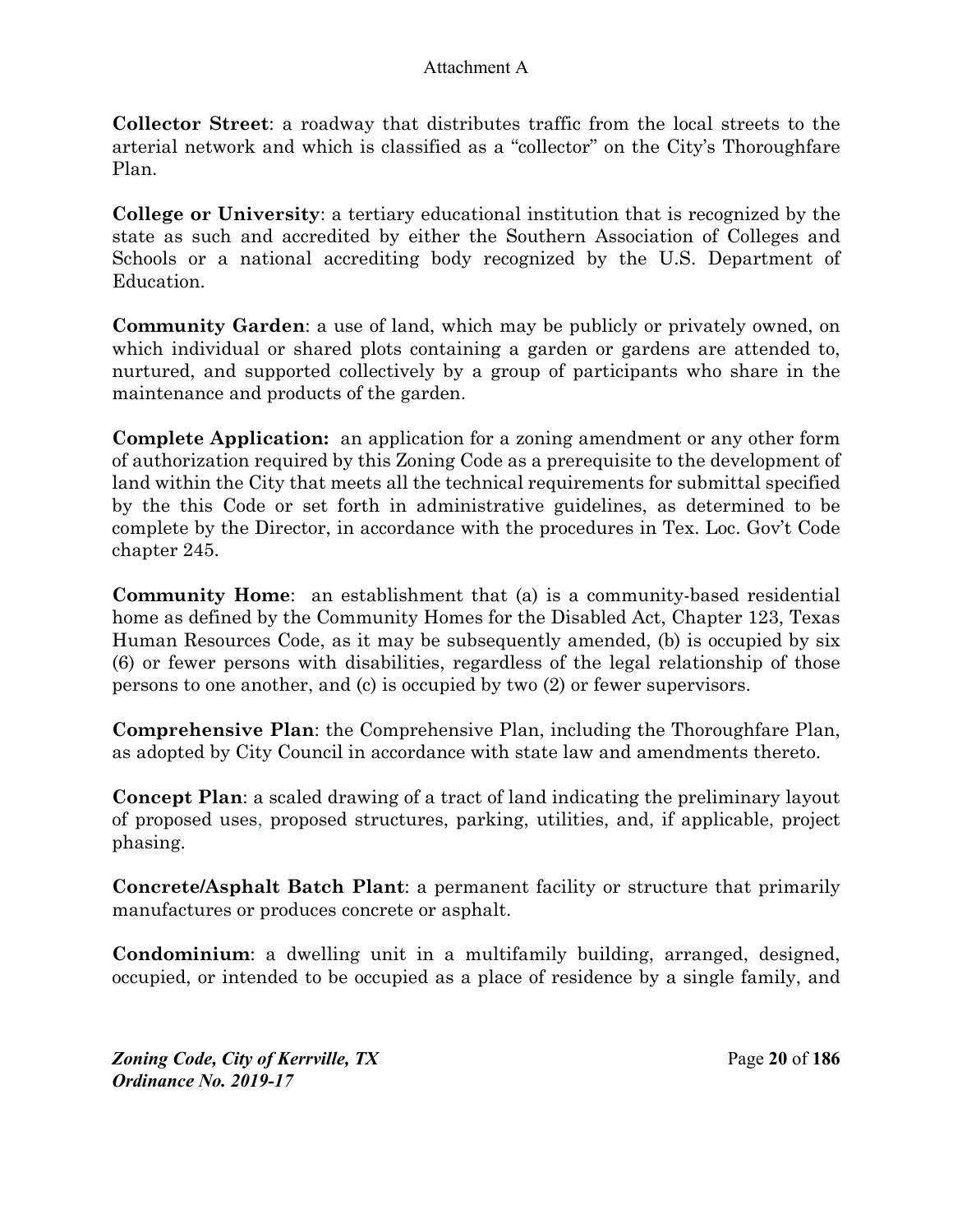which is individually owned and where land and common property are owned jointly with the owners of other units and where the expenses for upkeep on the commonproperty are shared by all the owners.

**Construction, New**: any construction of a building, whether it is the main building or an accessory building, parking area, or other structure that is either:

(1) Located on a vacant tract; or

(2) An addition to an existing building, parking area, or other structure which increases the gross area of the facility as it existed on date of adoption or changes the footprint or area of the lot occupied by the building, parking or other structure.

**Continuing Care Facility**: an establishment (a) for which the owner has obtained a "Certificate of Authority" from the state under the Texas Continuing Care Facility Disclosure and Rehabilitation Act, Chapter 246, Texas Health and Safety Code, as it may be subsequently amended, and (b) provides board and lodging, together with personal care services, medical services, or other health related services. This term does not include facilities that provide care for persons mostly incapable of selfpreservation due to age, physical or mental ability.

**Convenience Store**: a retail establishment, smaller in size than a "Grocery Store", engaged in the selling of a limited selection of food, beverages, tobacco, personal items, and which may include the retail sale of gasoline or other fuels at fuel pumps as permitted herein.

**Corner Lot**: a lot situated at the intersection of two streets and having street frontage along both the front and the side of the lot. *See Appendix, Figure 2*.

**Country Club**: land and buildings that may include a golf course, clubhouse, restaurant, swimming pool, tennis courts, pro shop, and similar recreational activities or services available only to members and their guests.

**Dance Hall or Event Center**: a venue, facility, or business primarily involving a large, open room suitable for holding events such as meetings, conferences, weddings, and large dances.

**Date of Adoption**: the date that this ordinance becomes effective and enforceable pursuant the City's charter.

*Zoning Code, City of Kerrville, TX*Page **21** of **186**  *Ordinance No. 2019-17*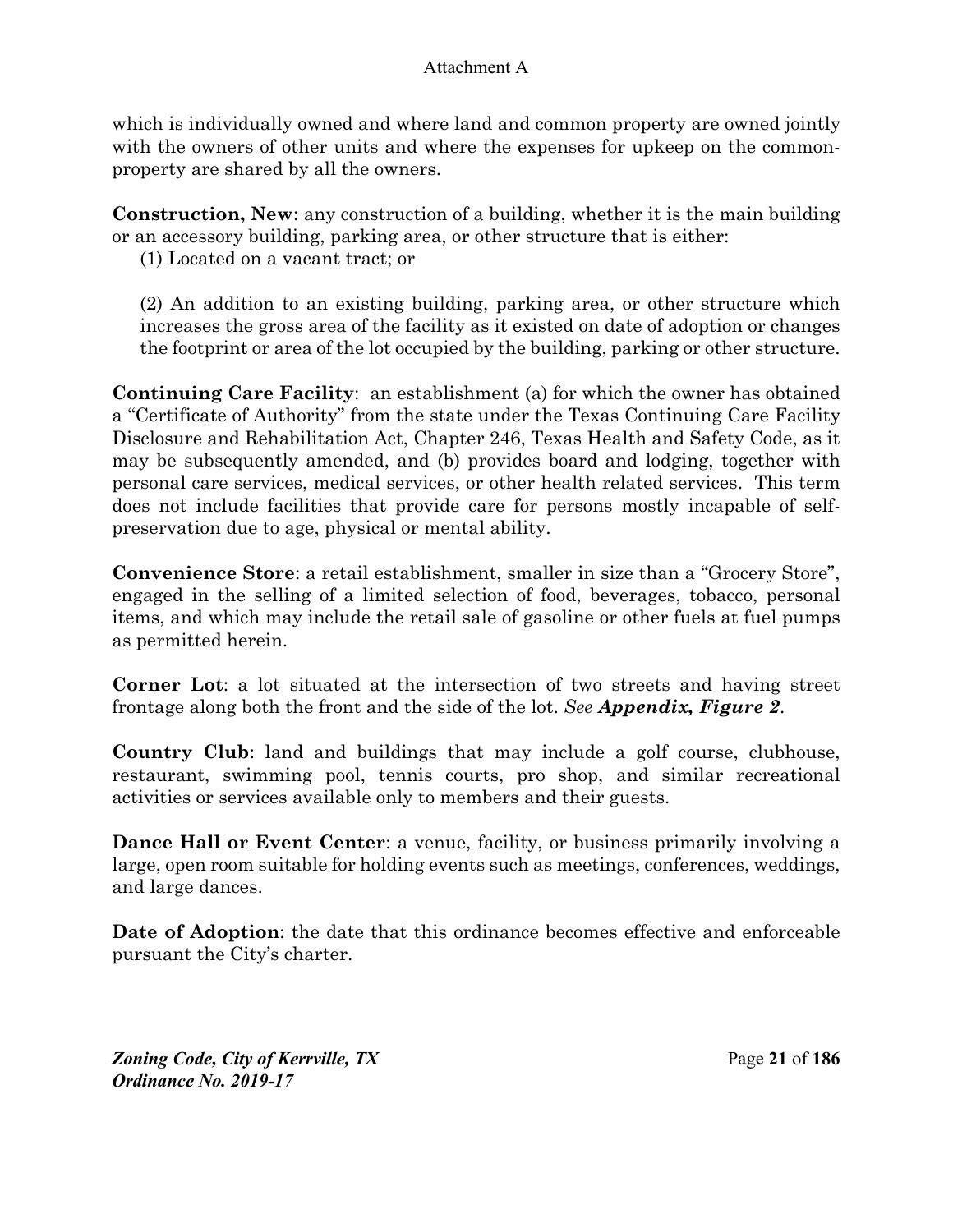**Day Care Services, Adult**: the use of land and the building(s) thereon, or a portion thereof, providing care, supervision, and guidance to unaccompanied older adults for a period of less than 24 hours per day, and which typically includes the offering of social activities, meals, and recreation.

**Day Care Services, Children**: (a) the use of land and the building(s) thereon, or a portion thereof, to provide care, training, and supervision for seven (7) or more children for less than 24 hours per day, including nursery schools, preschools, and similar uses, but not including overnight lodging or elementary or secondary education, and/or (b) a facility defined by Texas Human Resources Code Section 42.002, as it may be subsequently amended.

**Department of Development Services**: a Department within the City, which includes the Planning Division, the Building Official, and Code Enforcement, also referred to herein as the "Department".

**Department or General Merchandise Store**: a retail business that specializes in the sale of a wide variety of goods, excluding a "Grocery Store", especially those with separate sections for different categories of merchandise.

**Design Guidelines**: a set of recommendations intended to provide guidance to property owners, developers, and their design professionals as to how to implement suggested design principles, sometimes within a specific geographical area, without mandating specific standards or requirements. See also "Overlay District Design Guidelines".

**Detention Facility**: the use of land for the incarceration of people arrested pursuant to law as a result of a charge of a criminal offense being levied, or the institutionalization within a secure area of people who, if not confined, may pose a danger to themselves or others.

**Development Review Committee (DRC)**: a committee of persons, participating at the invitation of the Director, which may consist of representatives of local governmental entities and utility providers, to include the City, Kerr County, franchise utility companies, and the Texas Department of Transportation; which Committee may review plats, site plans, and building plans submitted for review prior to construction and/or development.

*Zoning Code, City of Kerrville, TX*Page **22** of **186**  *Ordinance No. 2019-17*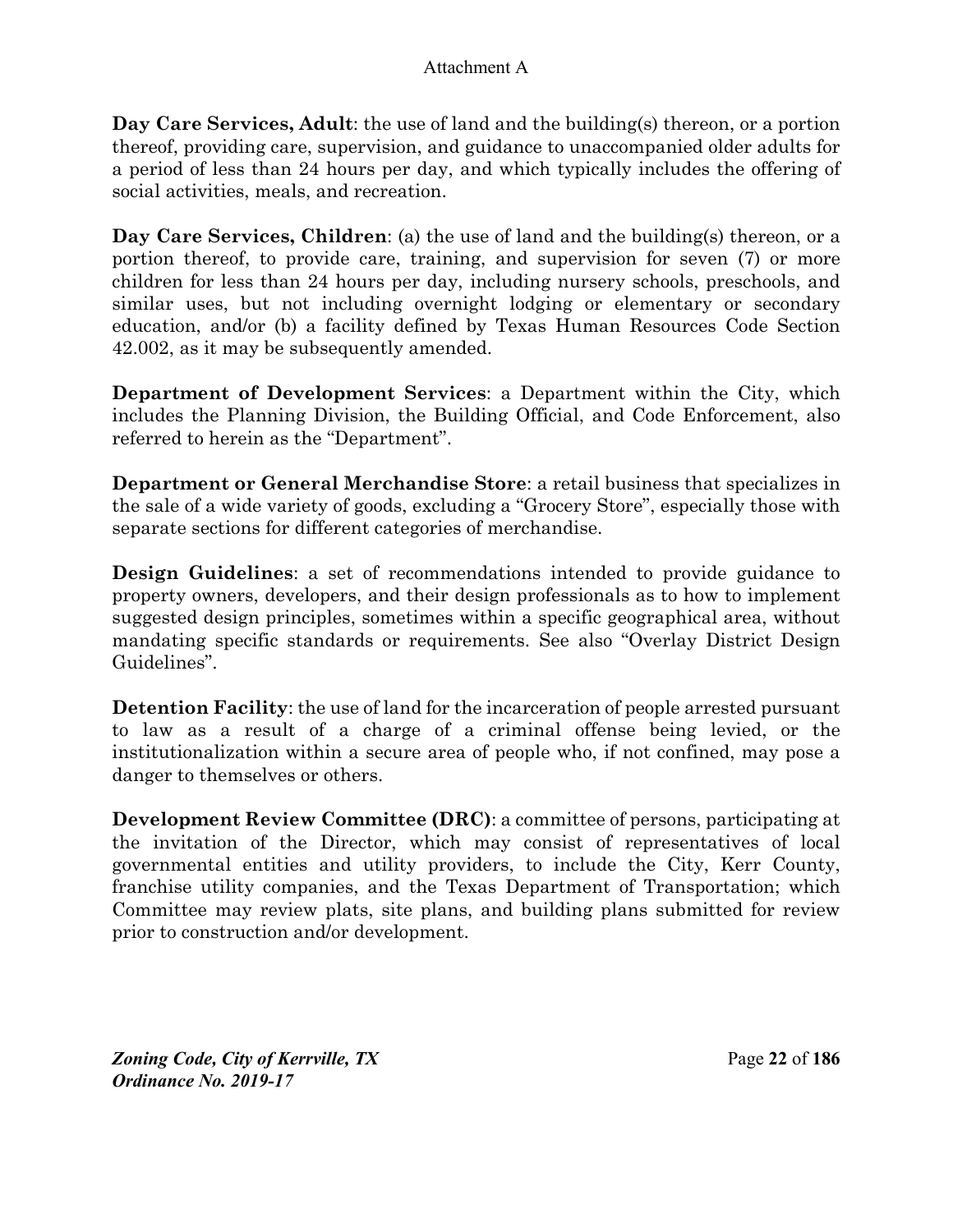**Development Standards:** regulations adopted by the City regarding certain development-related improvements, such as lighting, signage, landscaping, parking, and other similar elements.

**Dinner Theater**: a restaurant at which a staged production is performed during or after dinner.

**Director of Development Services**: the Director of Development Services of the City or designee, as appointed by the City Manager; also referred to herein as the "Director".

**Distillery:** A business where alcoholic liquor is produced using a distilling process.

**Dormitory, sorority or fraternity house**: student housing associated with an educational facility or institution.

**Double Frontage Lot**: An interior lot with frontage on more than one street or a corner lot having frontage on more than two streets. *See Appendix, Figure 2*.

**Downtown Core**: the portion of the downtown area generally bounded by the Guadalupe River on the south, extending north on Clay Street, east on Main Street, north on Earl Garrett Street, east on Jefferson Street, and south on Washington Street.

**Drive-Thru Service**: a feature of a business, such as a restaurant, bank, drug store, or dry cleaner, which allows a product or service to be delivered to a customer, usually through a window or other opening in a building wall while the customer remains in an automobile.

**Driving Instruction School:** a school specializing in the teaching of skills necessary to safely and legally operate a motor vehicle, including both classroom instruction and supervised driving practice.

**Drug Store**: A retail establishment specializing in the production, distribution, or sale of substances typically used as legal medication, and which may include the incidental sale of tobacco products, greeting cards, personal care products, a limited selection of household cleaning supplies and food and beverage items, and may offer photofinishing services.

*Zoning Code, City of Kerrville, TX*Page **23** of **186**  *Ordinance No. 2019-17*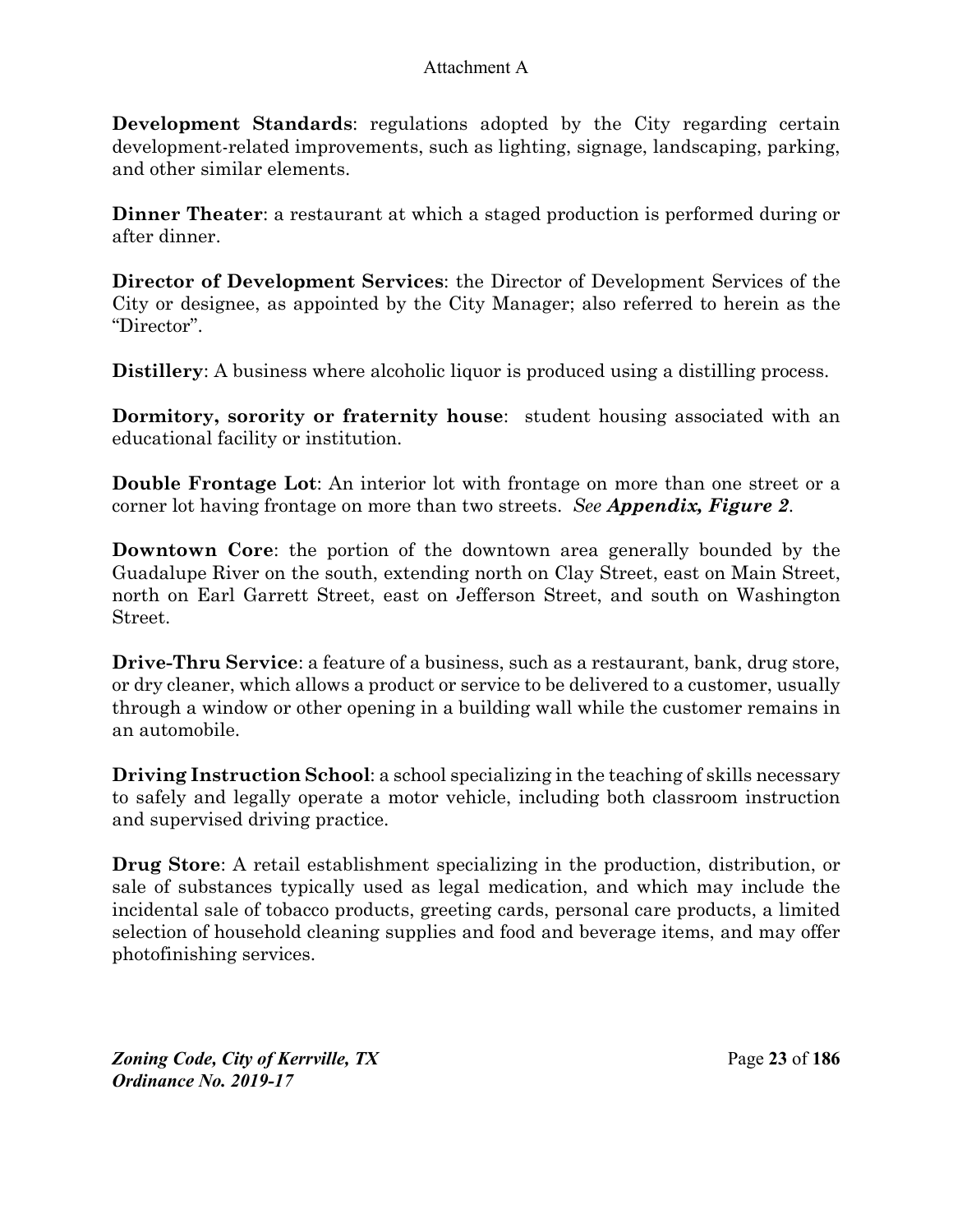**Dwelling, Duplex**: a free-standing building on one lot, having separate accommodations for not more than two (2) dwelling units.

**Dwelling, Live/Work**: a single building or space within a building, often, though not always, a result of a conversion of an existing nonresidential building, designed for joint use of commercial/office and residential activities, where the principal use of the space is for the commercial/office activity of the occupant, and the secondary use is as the occupant's primary residence.

**Dwelling, Multifamily**: a building, group of buildings, or apartments on a single lot containing three or more dwelling units.

**Dwelling, Patio Home (Zero Lot Line Home)**: A single-family detached dwelling on a separate lot, with setbacks in the front and rear, the wall of the dwelling placed coincident with the property line on one side (the zero side), and setback provided on the remaining side.

**Dwelling, Single-Family Detached:** a building containing only one (1) dwelling unit and located on a single building site so as to allow for customary yards to serve as buffers along all sides of the building.

**Dwelling, Single-Family with Accessory Dwelling Unit**: buildings containing one (1) main dwelling unit and one (1) accessory dwelling unit as defined herein on the same lot, which accessory dwelling unit may be contained within the main dwelling unit or in a detached structure, and subject to the height and regulations of the Zoning Code.

**Dwelling, Townhome**: a single-family dwelling in a row of at least two attached units, each on its own platted lot, and having its own front and rear access to the outside. No unit shall be located over another unit, and each unit shall be separated from other adjacent units by one or more vertical common wall.

**Dwelling Unit**: a building or portion of a building that is arranged, occupied, or intended to be occupied, as single living quarters and includes facilities for food preparation and sleeping.

**Dwelling Unit, Accessory**: a room or set of rooms attached or detached to building on the same lot as the single-family dwelling, established by permit and including a

*Zoning Code, City of Kerrville, TX*Page **24** of **186**  *Ordinance No. 2019-17*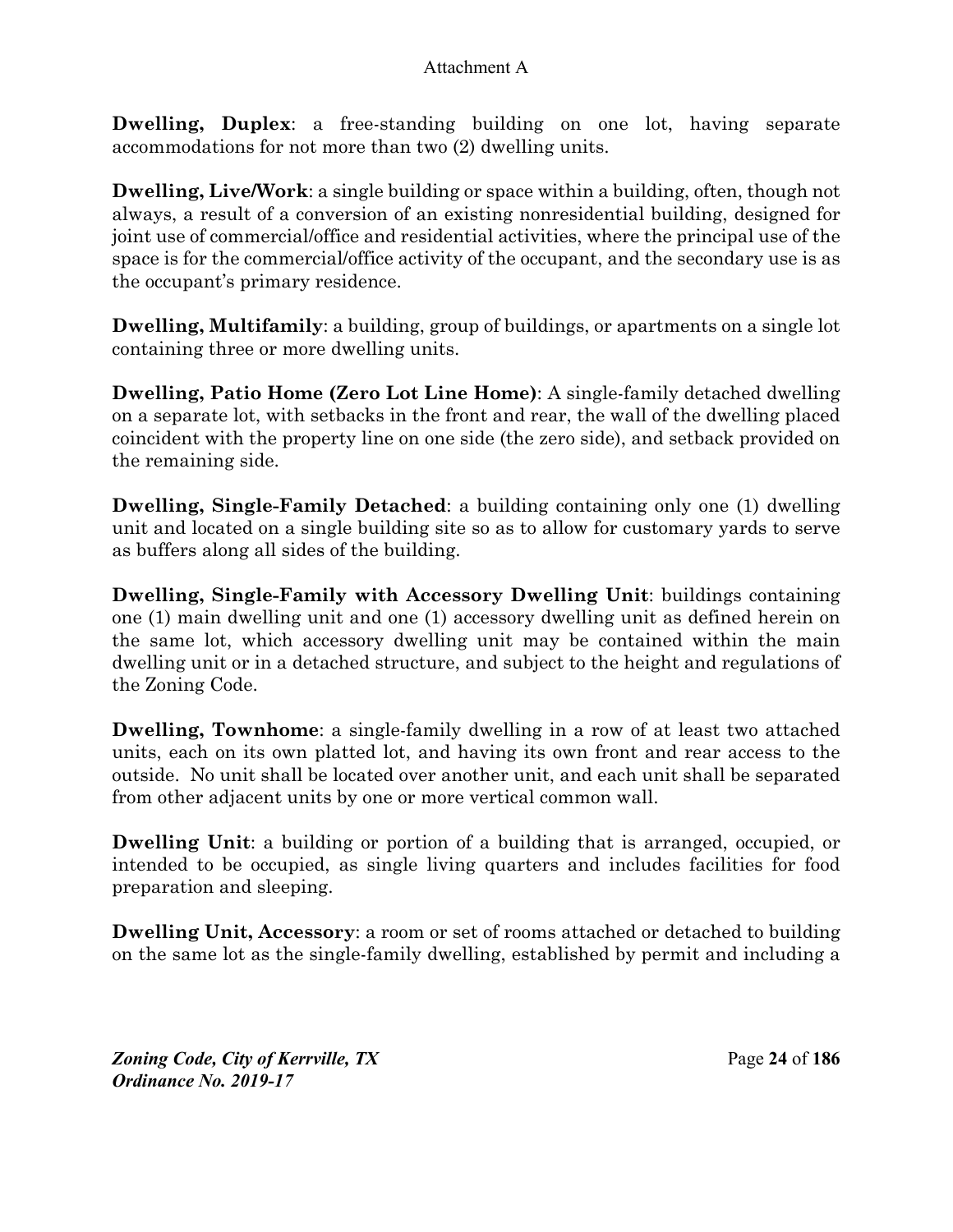functioning kitchen and bathroom, which operates as a separate but secondary dwelling unit.

**Easement**: a property right granted within a tract of land by a property owner to another entity or property owner for purposes specified therein, such as for access, right-of-way, utilities, or drainage.

**Electronics Sales and Service**: a store engaged in the retail sale of consumer electronics, such as televisions and audio equipment, computer hardware and software, telephones, cameras and photographic equipment, games and gaming systems, as well as other related products and services.

**Emergency Shelter**: a facility which provides room and board, protection, and counseling on a temporary basis, 180 days or less, during crisis intervention for victims of crime, abuse, or neglect.

**Equipment Rental, Heavy**: the use of land for the rental and storage for rental purposes, but not the manufacture or sale of the following:

(1) Commercial buses with a rated capacity of more than ten (10) passengers;

(2) Trucks with a manufacturer's rated carrying capacity exceeding 2,000 pounds;

(3) Truck-tractors, road tractors, semi-trailers and trailers, as defined in Section 502 of the Texas Transportation Code, not including recreational vehicles or travel trailers; or

(4) Heavy construction equipment and other similar heavy equipment, not including personal vehicles, trailers not used for commercial purposes or as recreational vehicles, and the on-site repair and maintenance of such vehicles or equipment.

**Equipment Rental, Light**: a business that sells or rents small-scale machinery, equipment, and tools, such as chain saws and woodworking equipment, hoists and jacks, buffers and carpet cleaners, ladders and scaffolding, gardening equipment, household generators, fans and heaters, air compressors and air tools, and camping equipment, to consumers or contractors for a limited period of time, but excluding the rental of vehicles, construction equipment such as earth movers or forklifts, or other heavy equipment.

*Zoning Code, City of Kerrville, TX*Page **25** of **186**  *Ordinance No. 2019-17*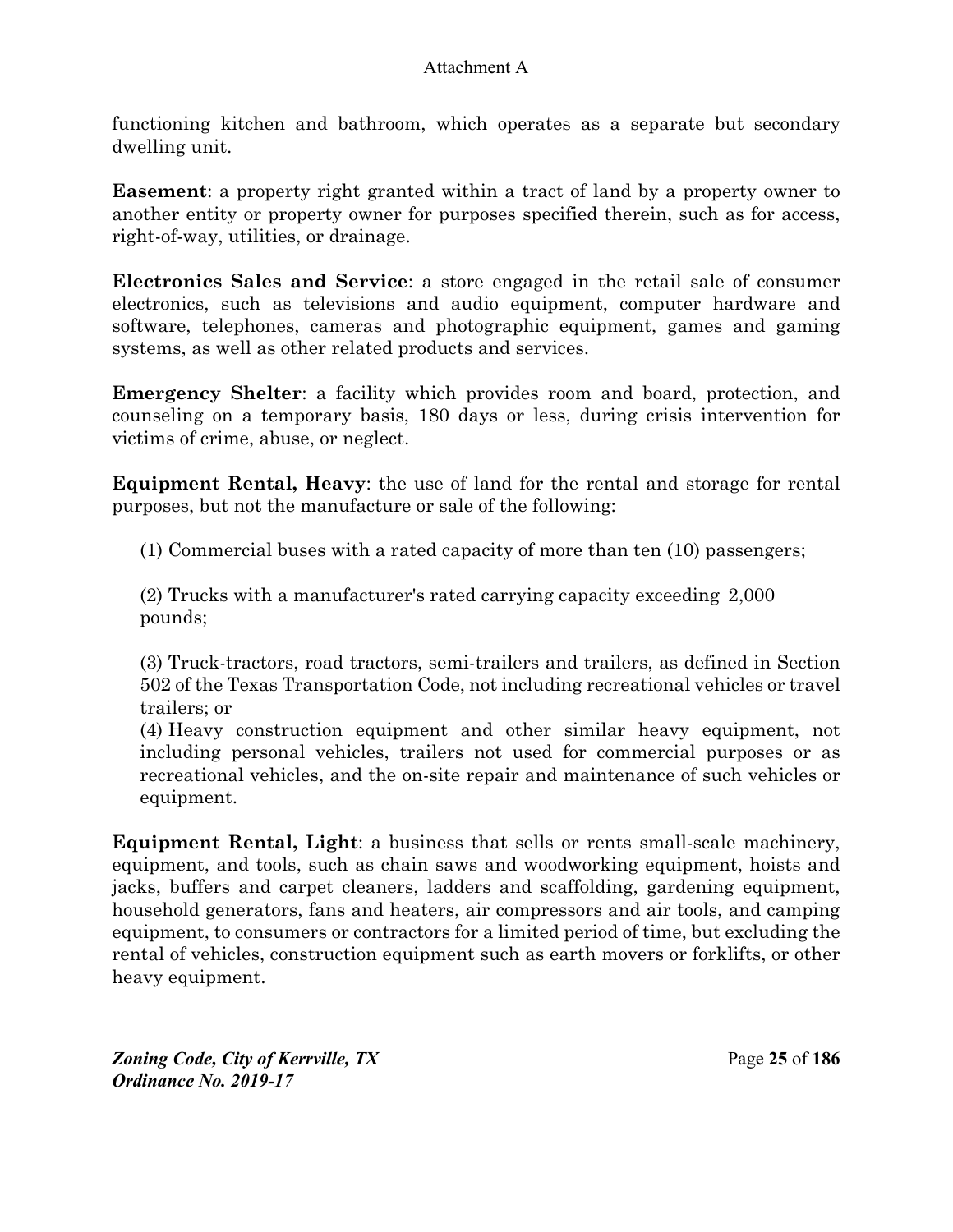**Fabrication Processes**: a process by which components or parts are produced for use in the construction of other goods, with all mechanical processes and related tasks taking place inside the principal structure or complex.

**Façade**: the portion of any exterior wall of a building that extends upward from the adjacent ground grade to the top of the parapet, wall, or eaves and covers the entire width of the building elevation.

**Fair/Rodeo Grounds, Exhibition Hall, or Arena**: a use of land for the temporary erection or display of a festival, event, product, or other items or activities of interest particular to a specific topic, and which may include a building or other permanent facilities or structures.

**Family**: any number of individuals living together as a single housekeeping unit, in which not more than four individuals are unrelated by blood, marriage, or adoption.

**Farm Supply Store, Retail**: a retail establishment specializing in the sale of agricultural business or lifestyle products, including farm tools, food for pets and livestock, outdoor recreational gear, lumber, fencing, lawn and garden supplies, or farm attire and related goods, including outside storage complying with the requirements of this Zoning Code.

**Farmers Market**: a market or temporary use of land where farmers or merchants sell food or other agricultural and related products directly to the public, usually from trucks, booths, stalls, or inside a permanent structure.

**Feed, Grain, or Hay Storage, Bulk/Wholesale**: the use of land and buildings and/or structures for the purpose of storing feed, grain, or hay post-harvest for producers or to store feed, grain, or hay acquired from producers for resale.

**Fine Arts Classes**: organizations that specialize in the administration of instructional or informational classes related to painting, sculpture, dance, music, drama, or other fine arts.

**Fitness Center**: a business that specializes in health, exercise, and wellbeing, which may provide, in addition to specialized equipment for exercise and weight-training, rooms for fitness classes, indoor courts for sports such as racquetball and basketball, locker rooms and bathing areas, and an indoor swimming pool, and which may include services such as massage therapy, child care for patrons during their use of

*Zoning Code, City of Kerrville, TX*Page **26** of **186**  *Ordinance No. 2019-17*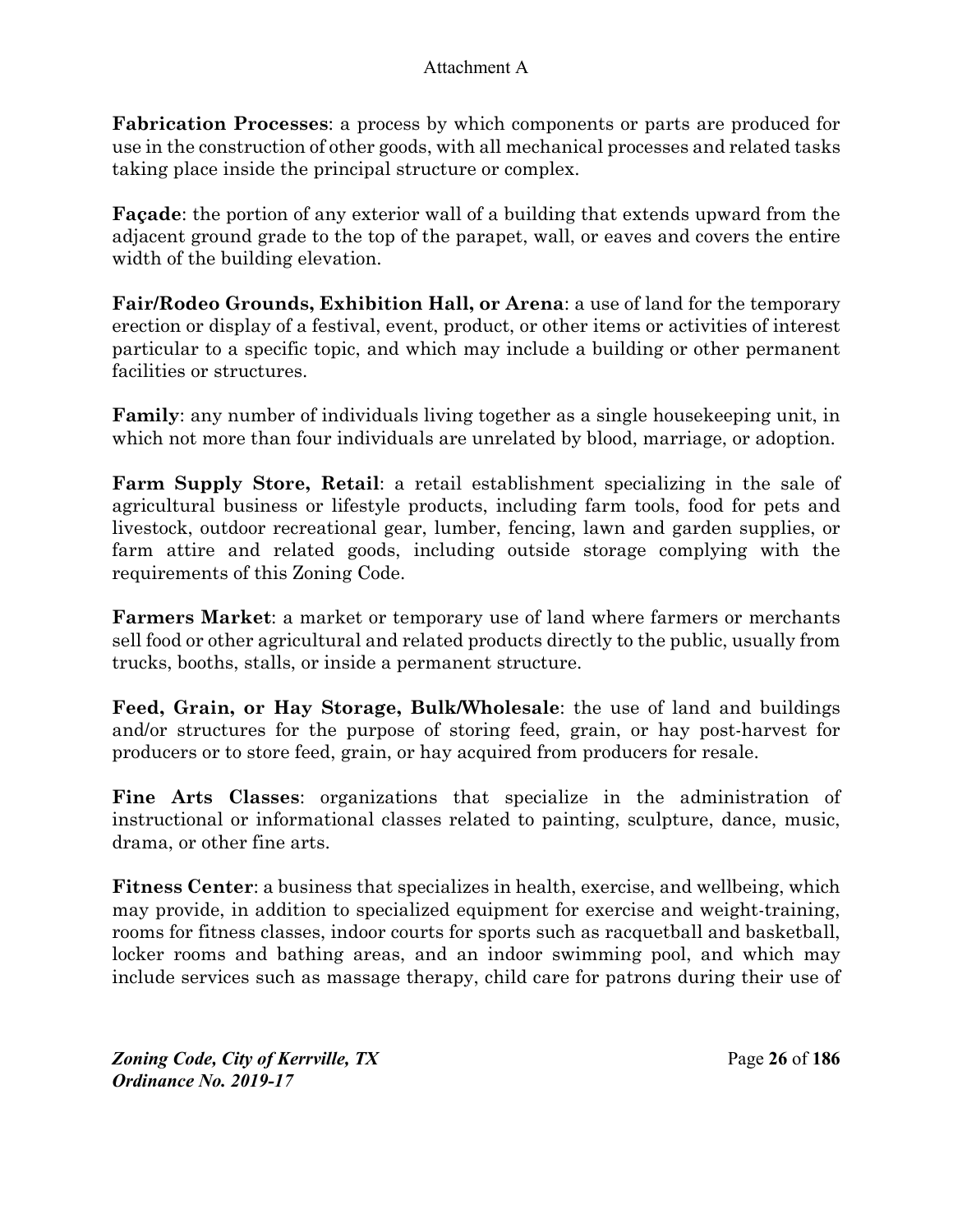the facility, a shop for the sale of fitness-related products and equipment, or a snack bar as ancillary activities.

**Flea Market**: a venue, which may be indoors or outdoors as permitted herein, where multiple, independent vendors offer food, clothing, or other new or used goods for sale.

**Floor Area**: the total square foot area of all floors in the building measured to the inside faces of the exterior walls.

**Floor Area Ratio**: a ratio of the gross floor area of a building or buildings in relation to the gross land area of the site, expressed as a ratio such as 2:1, where the gross floor area is the first number in the ratio and the gross land area is the second, and, in this example, where the gross floor area of the building(s) is twice as large as the gross land area of the site.

**Florist**: a business specializing in the selling or growing for sale of flowers and ornamental plants, but excluding commercial nurseries or greenhouses.

**Food Processing (Craft)**: the artisanal or handcrafted transformation of raw ingredients, such as clean, harvested crops or dairy or butchered animal products, into food, or the transformation of food into other forms for human consumption; produced in small batches or limited quantities, but excluding slaughter or dairy processes involving live animals or the production of food or feed for animal consumption. The primary purpose of production is intended for on premise consumption or local distribution, and is not intended for mass distribution.

**Food Processing (Manufacturing)**: the transformation of raw ingredients, such as clean, harvested crops or dairy or butchered animal products into food or the transformation of food into other forms for human consumption, but excluding slaughter or dairy processes involving live animals or the production of food or feed for animal consumption.

**Food Truck**: see "Mobile Food Unit".

**Food Truck Park**: an area of land that hosts at least one Mobile Food Unit (food truck) and which may include tables, chairs, shade structures, and other accommodations along with parking areas for patrons of the vendors.

*Zoning Code, City of Kerrville, TX*Page **27** of **186**  *Ordinance No. 2019-17*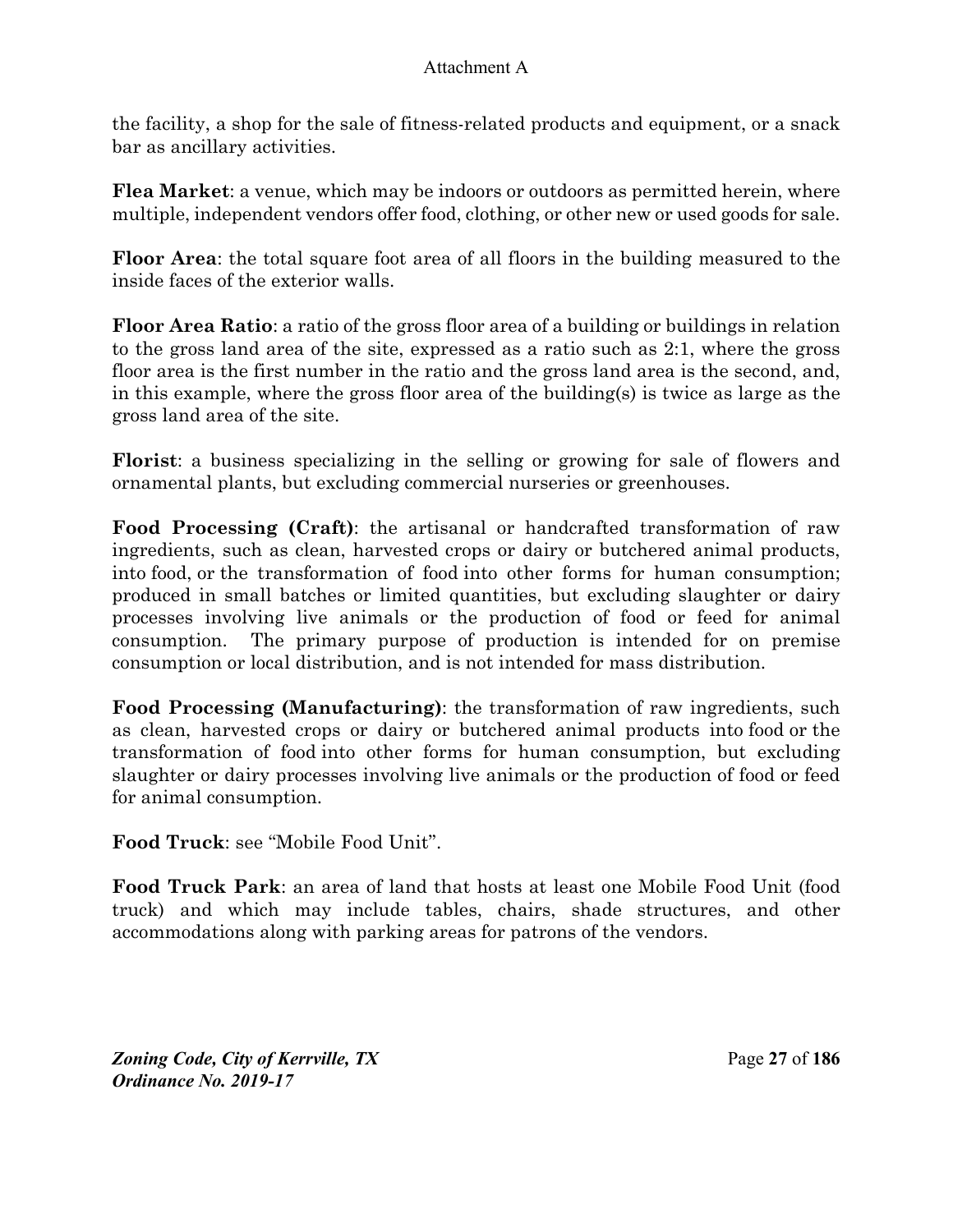**Frontage, Street**: the length of property measured along the right-of-way line of the street.

**Fuel Sales, Bulk**: the use of land for the primary purpose of engaging in the sale of large quantities of gasoline, motor oil, heating oils, butane, and other, similar fuels and petroleum products, generally to businesses or other entities, and excluding retail fuel sales as defined herein.

**Fuel (Gasoline/Propane) Sales, Retail**: the use of land for the primary purpose of engaging in the on-site retail sale of gasoline, motor oil, heating oils, butane, and other, similar fuels and petroleum products, generally to an individual or end user, and excluding the sale of large quantities of fuel as defined in "Fuel Sales, Bulk".

**Funeral Services**: an establishment that specializes in the preparation of the human dead for interment, and including the arranging, hosting, and managing of viewings, funerals, memorial services, and burials, and the provision of on-site cremation services.

**Furniture, Home Furnishings, and Home Decorating and Decor Store**: a business that specializes in the sale of items used in the readying of buildings for occupancy such as furniture, upholstery, window and floor coverings, and home décor items.

**Furniture Repair/Sales, Used**: a business that specializes in the sale, repair, or reupholstery of used household or office furniture, or the restoration of damaged, broken, or failed furniture to its original intent.

**Garage, Attached**: the enclosed portion of a residential structure, attached to the principal building by a common wall and roof, that is designed for the parking and storage of vehicles belonging to the building's residents.

**Garage, Detached**: an enclosed structure, separate from the principal residential structure, designed for the parking and storage of vehicles belonging to the occupants of the residence.

**Garden Center/Nursery**: a business that specializes in the retail sale of plants, equipment, and supplies for landscaping, gardening, or the cultivation or growing of plants for transplanting, budding, or grafting, which may include the indoor or outdoor storage of plants, gardening products, lawn/garden equipment, or other lawn

*Zoning Code, City of Kerrville, TX*Page **28** of **186**  *Ordinance No. 2019-17*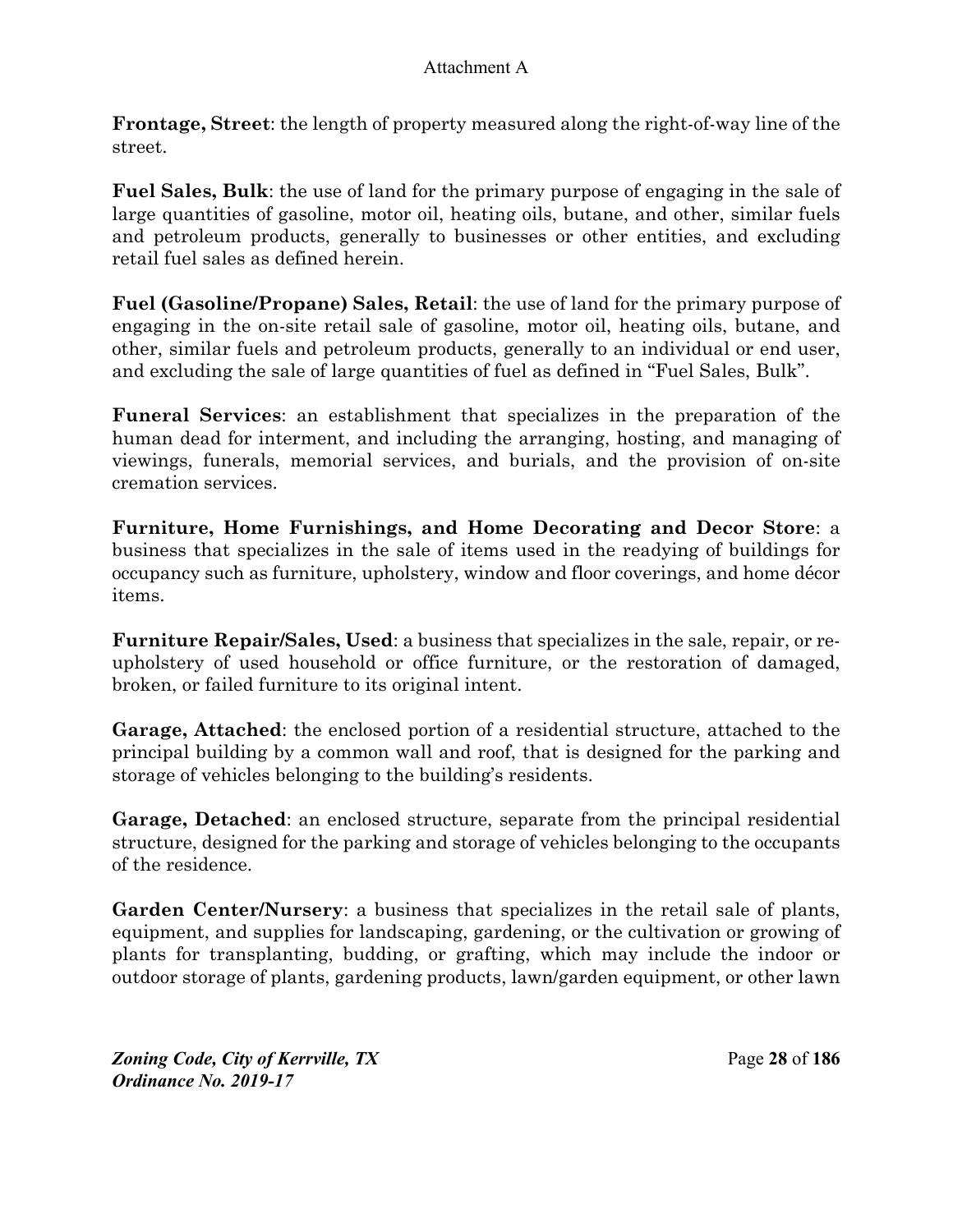and garden supplies as permitted herein, but excluding commercial nursery operations such as the wholesaling or distribution of plants, trees, or supplies.

**Golf Course**: an area of land laid out for playing at least 9 holes of the game of golf and improved with tees, greens, fairways, and hazards, and which may include ancillary uses such as a clubhouse, pro shop, and/or restaurant, and which may be open to the public or available by membership. See also "Country Club".

**Grocery Store**: a retail establishment, other than a "Convenience Store", for the procurement, display, and sale of meat, fruit, vegetables, fresh and packaged foods, dairy and bakery products, as well as cleaning supplies, paper goods, pet supplies, health and beauty products, and similar items for off-site consumption, and may include an on-site bakery, delicatessen, drug store, and/or coffee shop.

**Gross Floor Area**: the total area of a building, measured from the exterior surface of all exterior walls, including basements, elevator shafts or stairwells at each floor, interior balconies or mezzanines, and floor space in accessory buildings, excluding offstreet parking structures.

**Gross Land Area**: the total land area of a lot, tract, or parcel, including street or alley rights-of-way that are internal to the site.

**Guest House**: a room or set of rooms in a single-family dwelling or in a detached structure on the same lot as a single-family dwelling, established by permit and including a functioning bathroom but excluding a kitchen, which is intended for temporary use by guests of the residents of the primary single-family dwelling unit.

**Guidance Services**: a use providing counseling, guidance, recuperative, vocational, or similar services to persons requiring rehabilitation assistance as a result of mental illness, alcoholism, previous incarceration, drug addiction, or similar condition, either on a residential or daytime care basis.

**Gunsmith and Locksmith Shop**: a business specializing in the sale, acquisition, repair, or building of firearms or locks.

**Halfway House**: a facility operated under the authority of the Texas Department of Criminal Justice or the Federal Bureau of Prisons for persons on release from more restrictive custodial confinement or initially placed in lieu of such more restrictive custodial confinement, wherein supervision, rehabilitation, and counseling are

*Zoning Code, City of Kerrville, TX*Page **29** of **186**  *Ordinance No. 2019-17*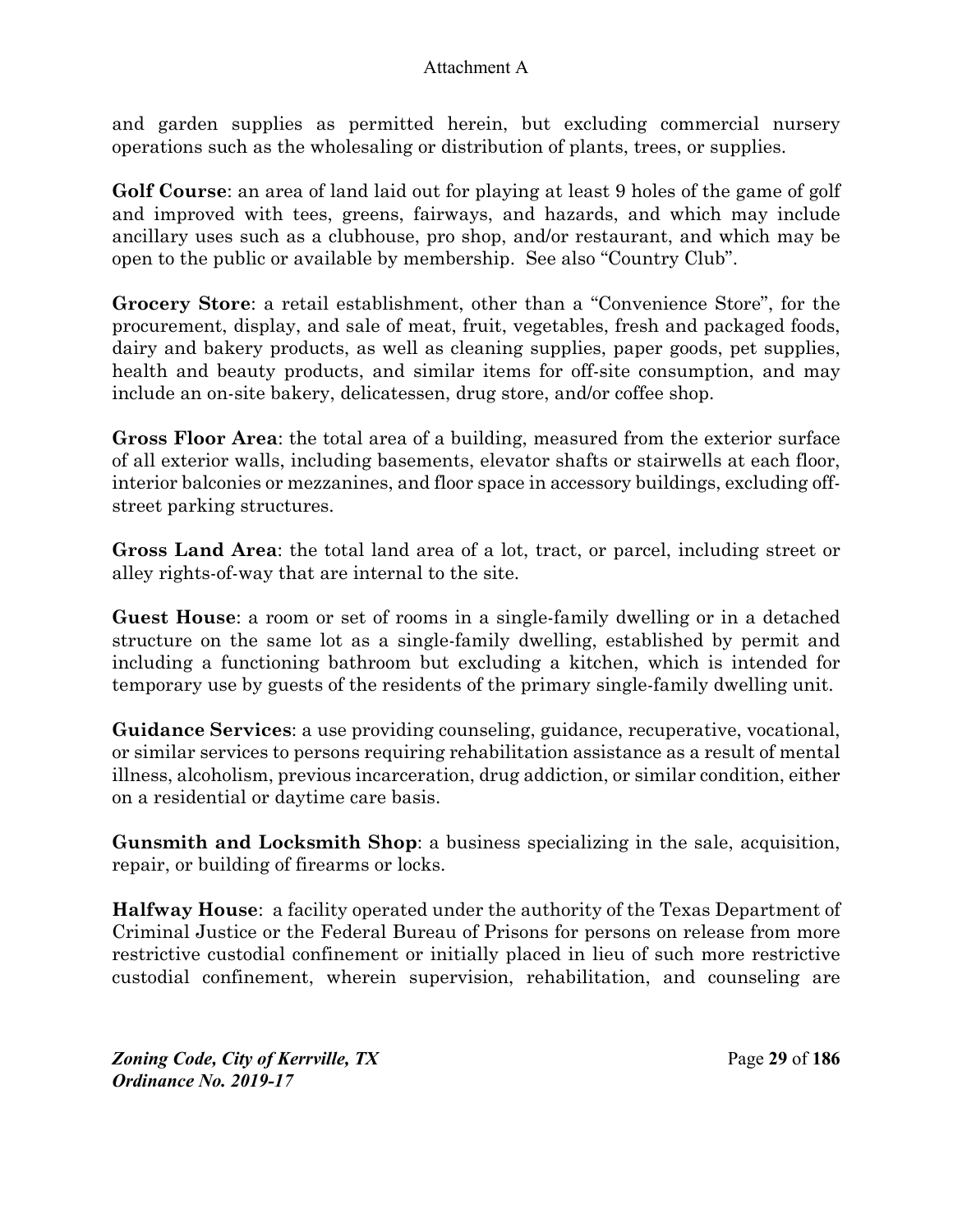provided to transition residents back into society, enabling them to live independently.

**Hardware Store**: a business that sells paint, glass, wallpaper, plumbing and electrical supplies, tools, or other hardware.

**Height**: the vertical distance measured from grade to the highest roof surface, or to the highest point of any structure erected on a roof of a building, whichever is greater; provided, however, church spires, belfries, communication antennae, and water towers shall not be considered when determining the maximum height of a structure, and excluding parapet walls less than four feet in height, chimneys, cooling towers, elevator equipment, mechanical equipment rooms, ornamental cupolas, standpipes, elevator bulkheads, or domes. *See Appendix, Figures 3 and 4*.

**Highway**: a roadway designed and constructed to connect major urban areas, accommodating long trips with limited access and a high degree of mobility, and which is designated as an Interstate Highway on the Thoroughfare Plan.

**Home Improvement Center**: a retail business offering products for sale found in a "Hardware Store", "Lumber Yard", or "Garden Center/Nursery", including lumber and roofing materials, plumbing and electrical supplies, doors and windows, floor and window coverings, paint and wallpaper, lighting and ceiling fans, household appliances, plants and garden supplies, in addition to products for the repair, maintenance, and cleaning of buildings and which provides services to building contractors.

**Home Occupation**: any activity carried out for gain by a resident which results in the provision or manufacturing of services and/or goods and is conducted as an accessory use in a dwelling unit.

**Homeless Shelter**: a facility which provides temporary housing to indigent, needy, homeless, or transient persons. This use may also provide ancillary services such as counseling and limited meal service for residents.

**Hospital**: an institution licensed by the State of Texas providing medical, psychiatric, or surgical services for sick or injured persons, including convalescent services, primarily on an inpatient basis, and including ancillary facilities for outpatient and emergency treatment, diagnostic services, training, research, administration, and services to patients, employees or visitors.

*Zoning Code, City of Kerrville, TX*Page **30** of **186**  *Ordinance No. 2019-17*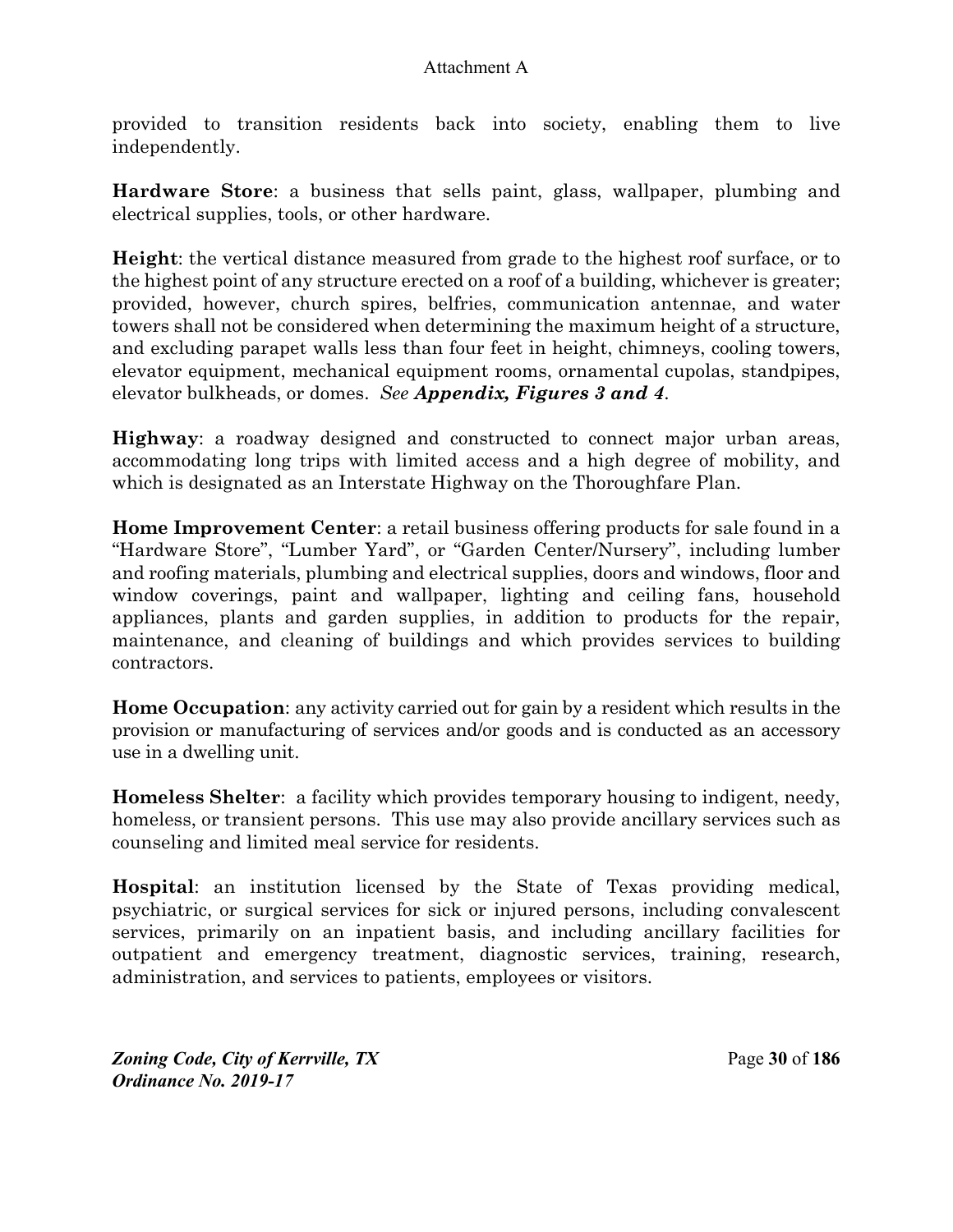**Hotel or Motel**: an establishment (a) defined by Texas Tax Code Section 156.001, as may be amended; or, (b) that provides short-term lodging to guests for compensation and which may include amenities such as food and beverage service, meeting rooms, entertainment, recreational/fitness/spa facilities, and various personal services for guests and potentially the public and subject to other City ordinances, rules, or regulations.

**Industrialized Home**: See "Modular Home".

**Jewelry Store**: a retail store specializing in the sale of precious metals and gemstones in the form of jewelry for personal adornment.

**Job and Vocational Training Centers**: a business or educational entity that offers instruction in the acquisition of employable skills, knowledge, or other competencies.

**Junkyard**: any place used or maintained by any person as a junkyard or dumping ground, or for the wrecking or dissembling of automobiles, trucks, tractors, or machinery of any kind, or for the storing or leaving of worn out, wrecked, or abandoned, immobile or unregistered automobiles, trucks, tractors, or machinery of any kind, or of any of the parts thereof, or for the maintenance or operation of such places for the accumulation of rubbish of any description.

**Kennel**: a facility providing shelter and food for pets and having a maximum boarding capacity of eleven (11) animals except as otherwise permitted herein.

**Landscape Buffer**: a strip or other configuration of land improved with live plant material, natural or manmade hardscape material such as rock, stone, or concrete pavers, or natural elements such as drainage ways or land features to provide open space, environmental or aesthetic enhancement, and/or screening or separation (1) from the potentially adverse effects of incompatible land uses between adjoining properties or (2) to shield the view of these effects from public rights-of-way.

**Landscape Nursery, Commercial/Wholesale**: a facility used to house and grow shrubs, trees, plants, and related products for commercial purposes.

**Laundromat**: a facility providing equipment for the washing, drying, and cleaning of laundry made available for serving oneself.

*Zoning Code, City of Kerrville, TX*Page **31** of **186**  *Ordinance No. 2019-17*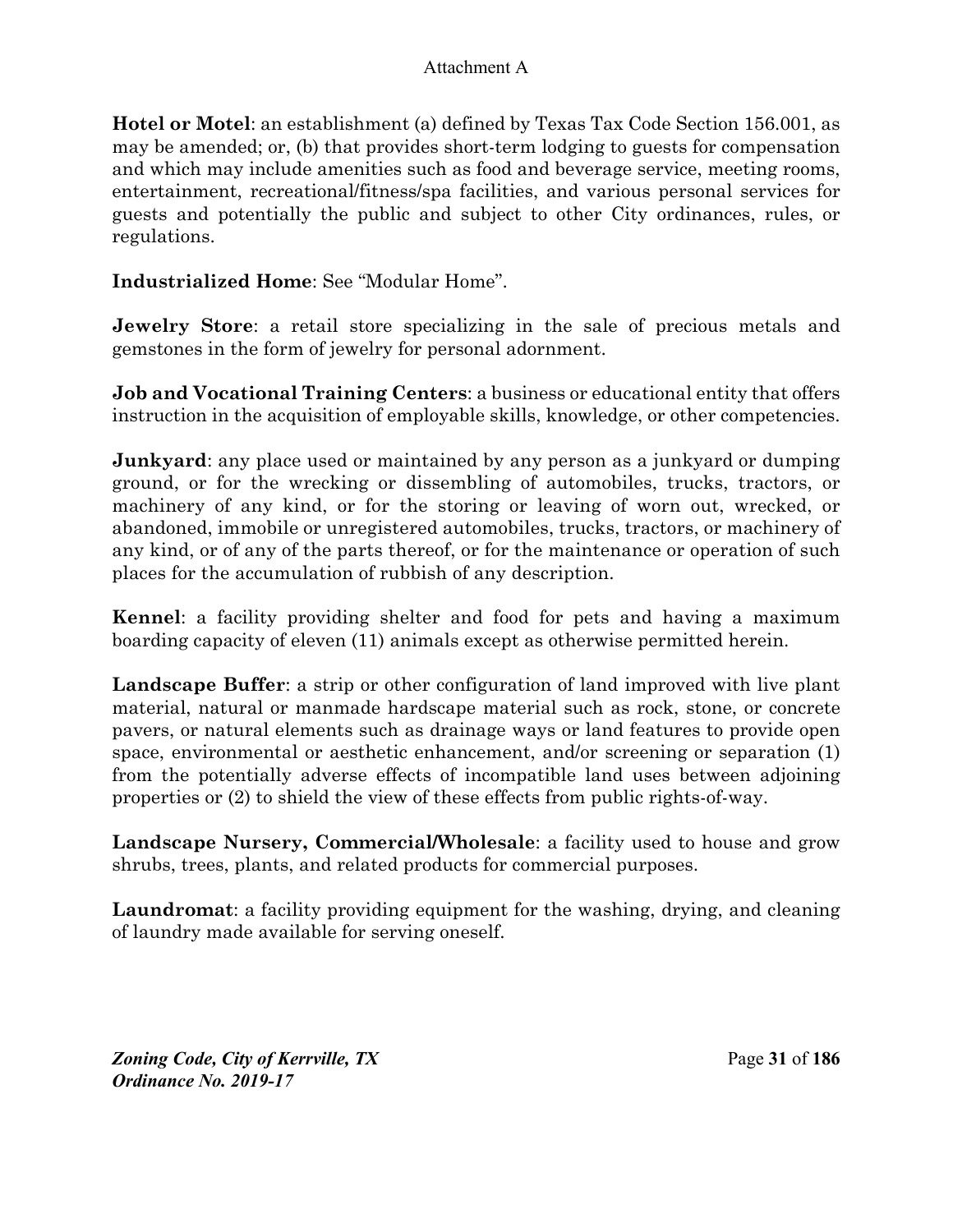**Laundry/Dry Cleaning Drop-off/Pick-up Station**: a facility for the pick-up and delivery of clothing for individual consumers, to be laundered or dry cleaned at another location, and with no laundry or dry cleaning equipment or operations onsite.

**Laundry/Dry Cleaning Plant**: a plant or other facility where articles of clothing, linens, and other textiles are laundered, pressed, or dry cleaned on-site.

**Limousine/Taxi Service**: a business engaged in the transporting of passengers in exchange for a fare or fee, typically owning and operating a fleet of more than one vehicle and subject to other City ordinances, rules, or regulations.

**Livestock Sales, Wholesale**: a use of land primarily involving or facilitating the sale of livestock to retailers for selling either directly to consumers or to another segment of the supply chain.

**Loading Space**: an off-street space or berth on the same lot with the business for the temporary parking of a commercial vehicle while loading or unloading the contents to/from said vehicle.

**Local Street**: a roadway which provides direct access to adjacent property and brings neighborhood traffic to collector roadways, but is not intended to carry significant amounts of through traffic, and which is not characterized as a collector, secondary arterial, primary arterial, or highway as indicated on the Thoroughfare Plan.

Lot: land which is occupied or intended to be occupied by a building or group of buildings and their accessory buildings, together with such yards and open spaces as are required by this Zoning Code and having frontage upon a street or other access approved by the Planning and Zoning Commission.

Lot Area: the total horizontal area within the lot lines of a lot.

**Lot Coverage**: the area or percentage of the lot that may be covered by the principal building and all accessory buildings or structures, excluding breezeways and covered patios.

Lot Depth: the horizontal distance between the front and rear lot lines, with at least one of the side lot lines meeting the minimum depth requirement of the applicable zoning district.

*Zoning Code, City of Kerrville, TX*Page **32** of **186**  *Ordinance No. 2019-17*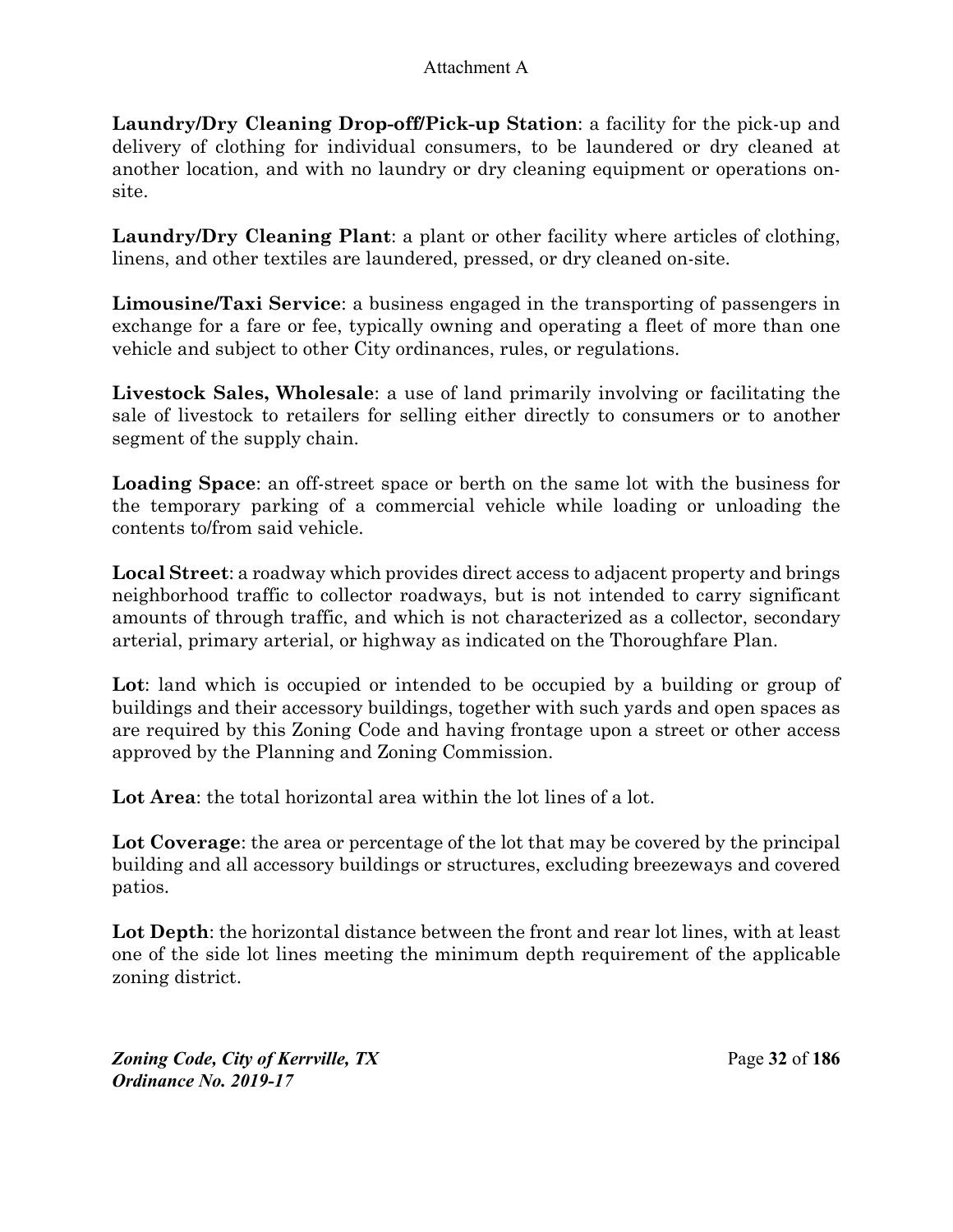**Lot Line, Front**: the lot line:

- (1) adjacent to a dedicated street right-of-way, if the lot is an interior lot; or
- (2) separating the narrowest street frontage of the lot from the street, if the lot is a corner lot.

**Lot Line, Rear**: the lot line which is opposite and most distant from the front lot line. In case of a lot with more than four lot lines, the rear lot line is the lot line most in line with the rear lot lines of adjacent lots.

**Lot Line, Side**: any lot line not a front lot line or a rear lot line. Where a three-sided lot exists, the two interior lot lines are both side lot lines.

Lot Width: the width of a lot, measured at the required front setback line.

**Lumber Yard**: a use of land in which a large supply of lumber is kept for later sale or use, and which may include the sale of associated materials and supplies such as nails, fasteners, roofing materials, and related items.

**Machine Shop**: a workshop where power-driven tools are used for making, finishing, repairing, or cutting materials such as metal, plastic, ceramic, wood, or composites to create parts of the desired size and shape.

**Mailing Service**: A privately-owned business that specializes in the handling of physical mail, including the shipping of packages from households or small businesses, faxing and copying services, the sale of shipping and mailing supplies and stationery, and which may offer notary services, document shredding, and postal boxes for rent to customers.

**Main Building**: the building on a lot which is occupied by the principal use.

**Manufactured Home or Manufactured Housing**: a "HUD-code manufactured home" as defined in the Texas Manufactured Housing Standards Act, as amended (Chapter 1201, Texas Occupations Code) which are structures, constructed on or after June 15, 1976, according to the rules of the United States Department of Housing and Urban Development, transportable in one (1) or more sections, which, in the traveling mode, is eight (8) body feet or more in width or 40 body feet or more in length; or, when erected on site, is 320 or more square feet, and which is built on a

*Zoning Code, City of Kerrville, TX*Page **33** of **186**  *Ordinance No. 2019-17*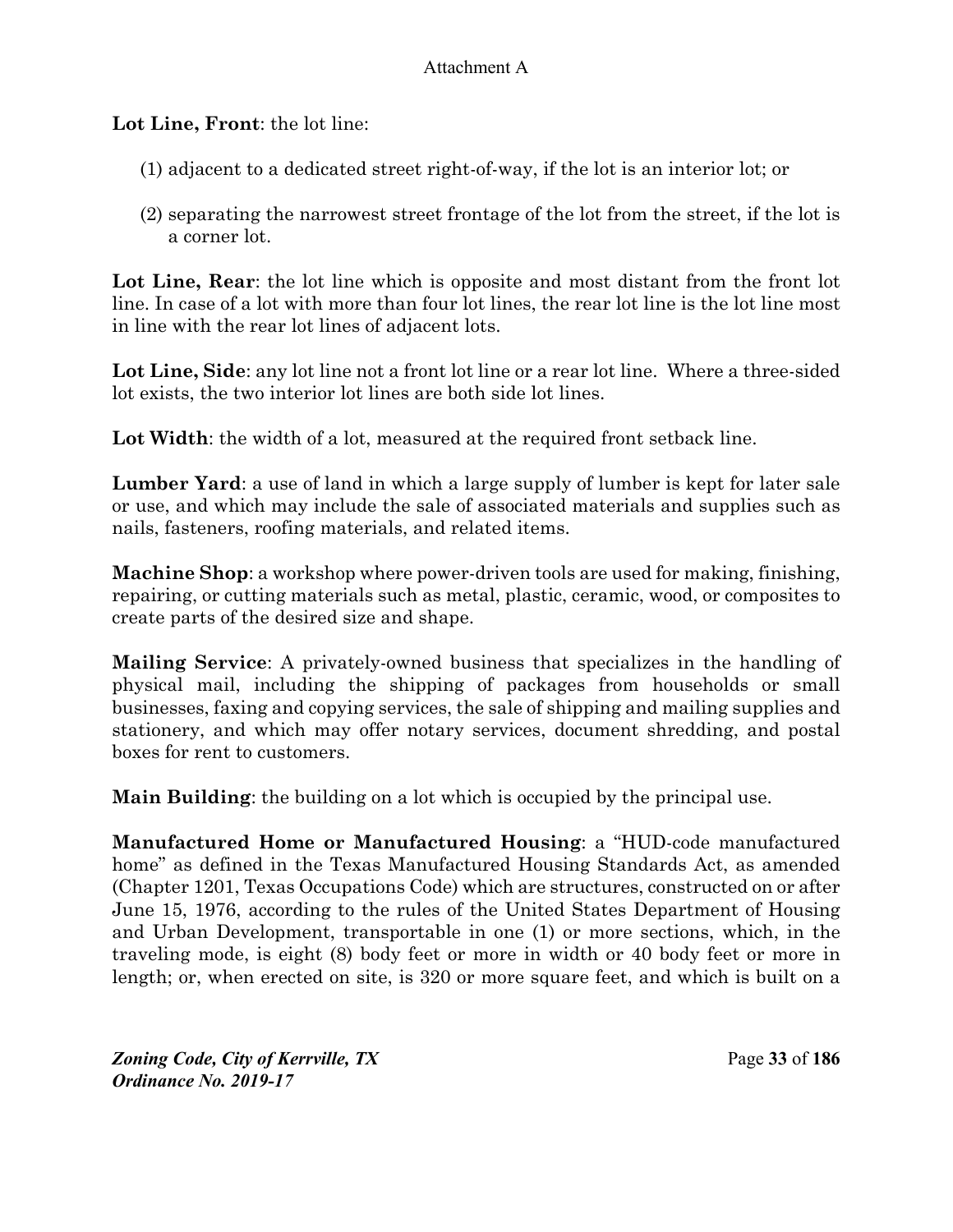permanent chassis and designed to be used as a dwelling with or without a permanent foundation when connected to the required utilities, and includes the plumbing, heating, air-conditioning, and electrical systems. The term does not include mobile homes or recreational vehicles except when located on property used as a planned rental community.

**Manufactured Housing Sales**: property used for the retail sale and display of manufactured housing or modular homes.

**Manufacturing, Assembly**: a process by which components or parts are added to an unfinished or semi-finished product in sequential steps to yield a finished product, with all mechanical processes and related tasks taking place inside the principal structure or complex.

**Manufacturing, General**: the processing of raw materials or component parts by hand or machine into finished goods, usually on a large-scale production line using materials, skilled labor, tools, and processes, with all activities taking place inside the principal building or complex.

**Microbrewery**: a business primarily engaged in the on-site brewing and sale of small quantities of craft beer, generally owned by a local parent organization, ownership structure, or person that resides or is headquartered in the city or region, with revenues that are much smaller than those of large-scale corporate breweries, and which may include a "Tasting Room".

**Minor Emergency/Urgent Care/Outpatient Medical Clinic**: a facility staffed by at least one attending physician for the examination, diagnosis, and treatment of ill, diseased, or otherwise afflicted human patients who are not in grave danger and who are not typically kept overnight except when required by emergency circumstances.

**Mining and Mineral Extraction**: a use of land primarily dedicated to the excavation or extraction of minerals or other geological materials from the earth, including natural gas, oil, coal, metals, or other similar materials.

**Mini-Storage**: land and buildings wherein individual units may be rented for the purposes of self-storage of personal or household effects, usually on a short-term basis, in individual, compartmentalized, controlled access stalls or lockers, and which may include the storage of personal vehicles, recreational vehicles, and travel trailers in designated open areas on the site.

*Zoning Code, City of Kerrville, TX*Page **34** of **186**  *Ordinance No. 2019-17*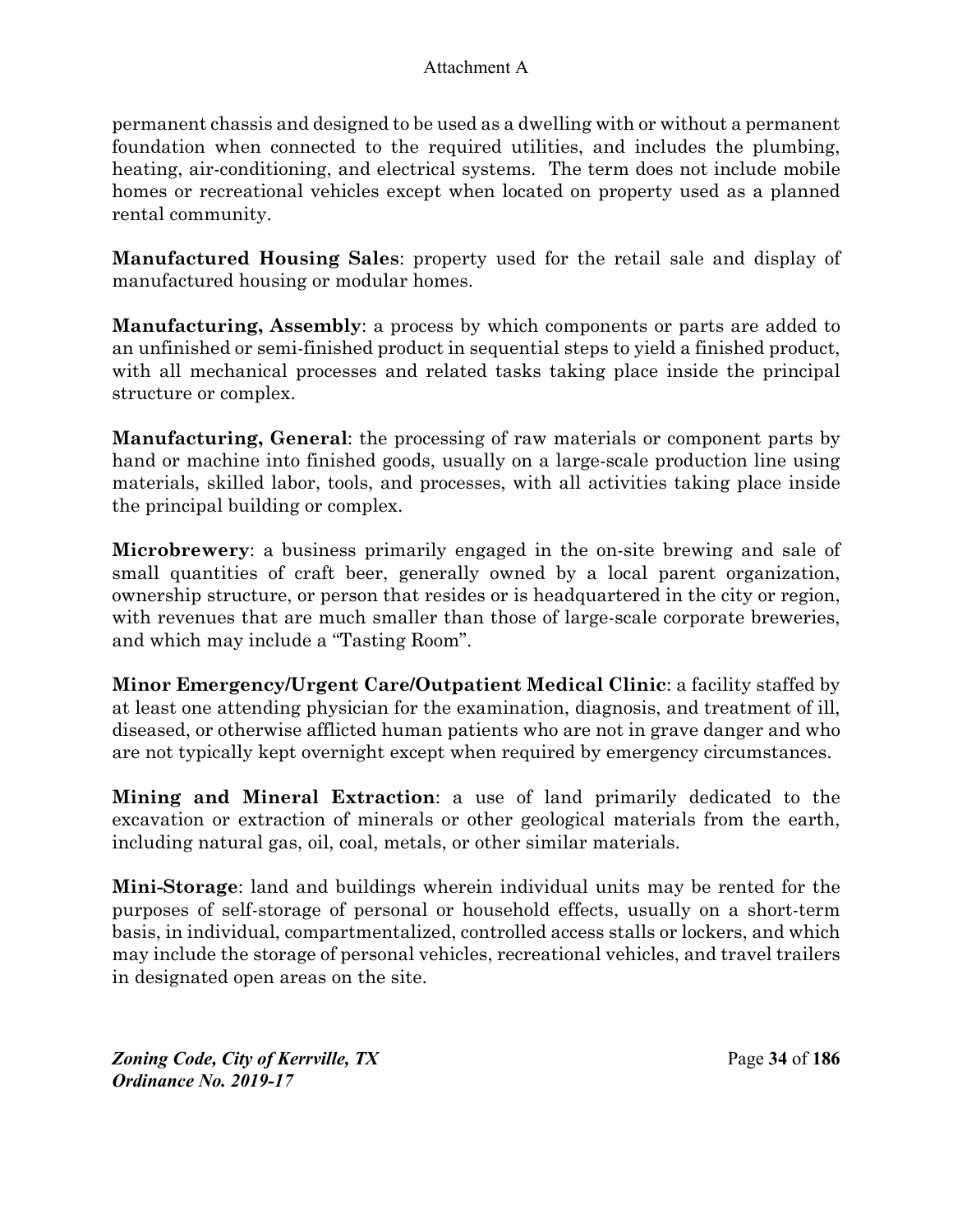**Mobile Food Unit (MFU)**: a vehicle mounted, self-, or otherwise propelled, selfcontained food service operation, designed to be readily movable, including catering trucks, trailers, push carts, and roadside vendors, and used to store, prepare, display, serve, or sell food. A MFU shall retain its mobility at all times; it does not include a stand or a booth. A roadside food vendor is classified as a MFU. An MFU is subject to other City ordinances, rules, or regulations.

**Mobile Home**: a structure that was constructed before June 15, 1976, transportable in one or more sections, which in the traveling mode, is eight (8) body feet or more in width or forty (40) body feet or more in length, or, when erected on site, is 320 or more square feet, and which is built on a permanent chassis and designed to be used as a dwelling with or without a permanent foundation when connected to the required utilities, and includes

**Modular Home**: a structure designed for the occupancy of one or more families as a permanent residential structure that is constructed in modules or modular components built at a location other than the permanent site where the structure will be inhabited, transported to the permanent site, and erected or installed on a permanent foundation system.

**Motel**: See "Hotel or Motel".

**Motor Freight/Trucking Company**: A business primarily engaged in using trucks or other heavy-load vehicles designed to transport cargo for shipping, moving, or transporting goods, including the moving of residential or commercial property to another location.

**Motorcycle, All Terrain Vehicle, Personal Watercraft Dealership**: A business primarily engaged in selling or leasing motorcycles, all-terrain vehicles, jet skis, or similar types of vehicles.

**Movie Theater**: An indoor venue primarily dedicated to the display of films for the viewing of paying members of the public, typically including the sale of food and drink items to patrons, excluding Sexually-Oriented Businesses.

**Musical Instrument Sales and Repair**: A shop that specializes in the sale and repair of musical instruments, including the sale of parts, accessories, sheet music, and other relevant products.

*Zoning Code, City of Kerrville, TX*Page **35** of **186**  *Ordinance No. 2019-17*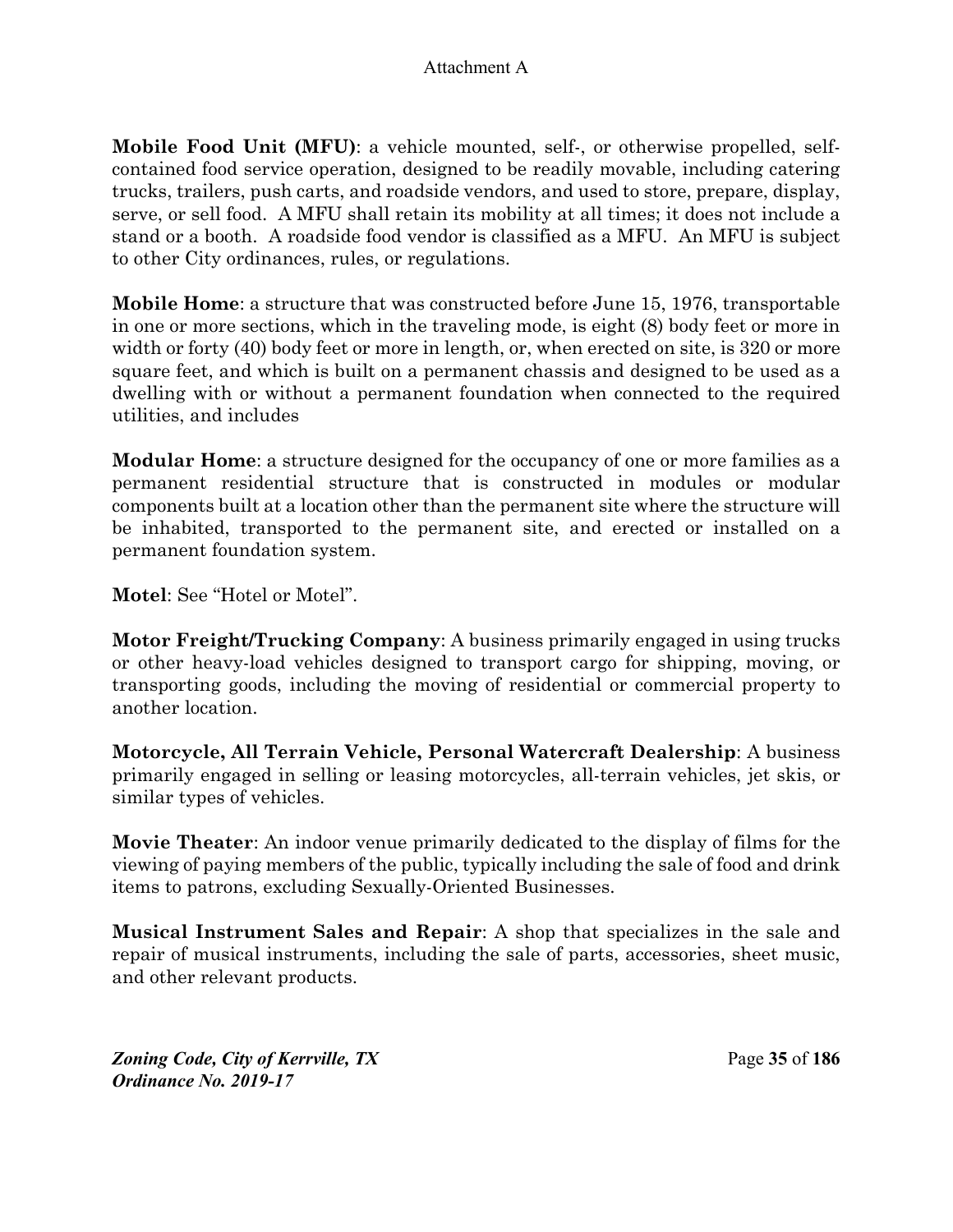**Newspaper**: An organization that publishes a paper or website with news, articles of opinion, features, and advertising, generally having a daily or weekly circulation.

**Nursing Home**: a facility licensed and regulated by the Texas Department of Aging and Disability Services pursuant to Chapter 242, Texas Health and Safety Code, as it may subsequently be amended, that provides meals, resident care and services for persons who are typically admitted for periods of time in excess of 30 days. Such services include custodial and attendant care, routine and regular medical and nursing services. The term "nursing home" includes care homes, homes for the aged, convalescent homes, rest homes, and other related facilities not otherwise defined in this section, where such persons are mostly incapable of self-preservation due to age, or physical or mental disability. This term excludes facilities that provide surgical or emergency medical service or that provide care for alcoholism, mental disease, drug additional or communicable disease.

**Occupancy:** The purpose for which a building is used or intended to be used.

**Office Furniture, Equipment, and Supply Store:** A business engaged in the sale of furniture, electronics, and the materials consumed in the daily operations of an office, such as paper, ink/toner, paper, pens, record-keeping supplies, janitorial and cleaning materials, as well as office furniture and business machines and equipment.

**Office, General (Business or Professional)**: A use providing professional or consulting services in various fields including law, architecture, environmental and interior design, computer software programming and design, engineering, employment services, accounting, appraising (real and personal property), tax service, financial services, real estate, management services, personnel services, including government offices, and where no goods are offered for sale on the premises. Such office does not include or involve the manufacture, fabrication, production, processing, assembly, cleaning, testing, or storage for sale of materials, goods, or products.

**Office, Medical**: A use providing professional or consulting services in various medical/healthcare fields, including general and specialty medicine, vision and dental care, mental healthcare, and where no goods are offered for sale on the premises except the incidental sale of medical or optical goods in a medical office. Such office does not include or involve the manufacture, fabrication, production, processing, assembly, cleaning, testing, or storage for sale of materials, goods, or products.

*Zoning Code, City of Kerrville, TX*Page **36** of **186**  *Ordinance No. 2019-17*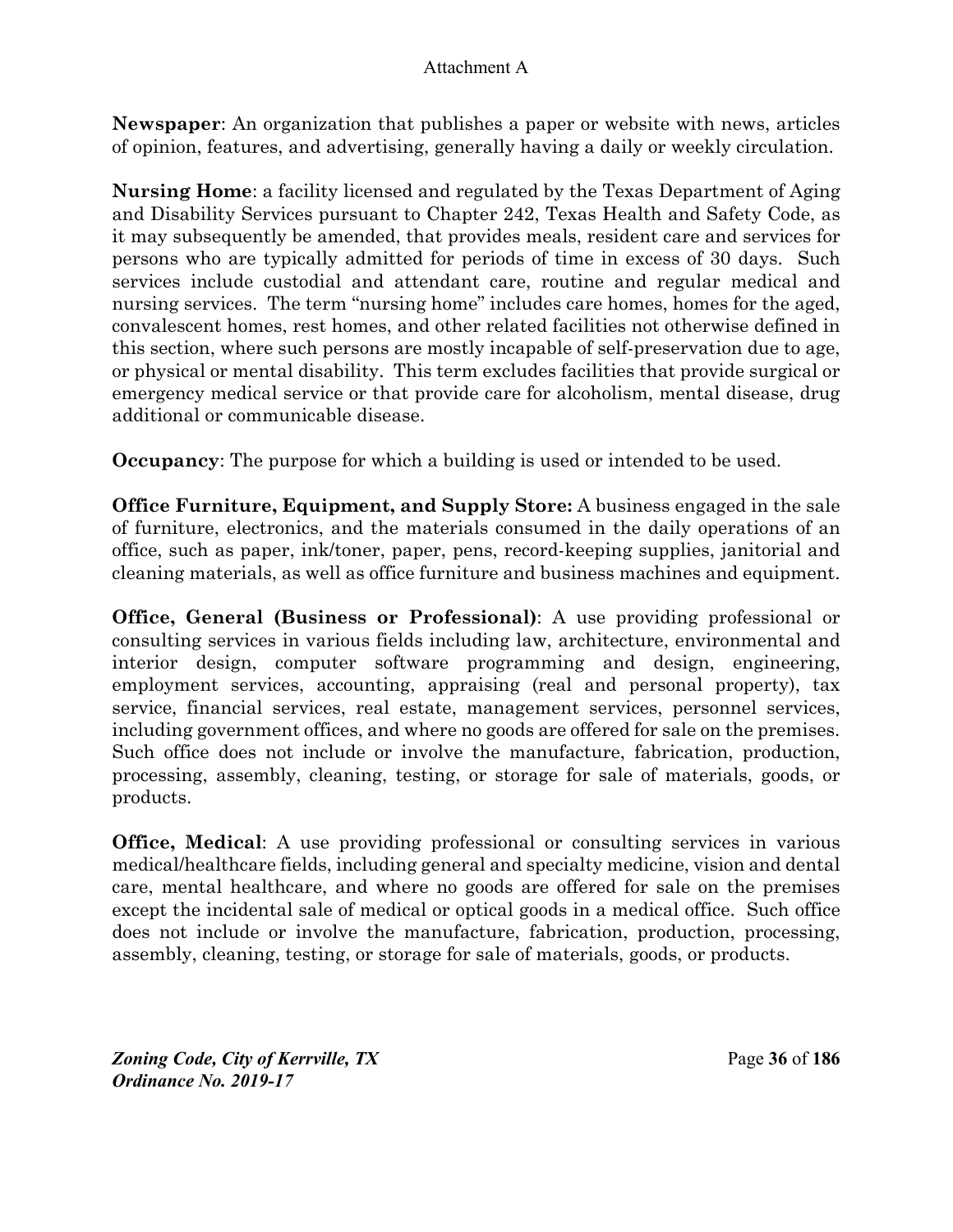**Open Space:** An area of land, open and/or accessible to the public, which (1) remains in a natural and undeveloped state, such as a stream corridor, vegetative habitat, floodplain, slope, or similar natural feature, or (2) is improved for uses such as parks, trails, playgrounds, public plazas, or green space landscaped with grass, trees, shrubs, etc.

**Outdoor Storage of Equipment or Materials**: The placement of goods, materials, merchandise, or vehicles in an unenclosed area in a nonresidential zoning district for a continuous period in excess of 24 hours, said storage being an accessory use to the principal use and not a principal use of the property unless permitted herein. For purposes of this Zoning Code, the storage of inventory at an automobile, boat, recreational vehicle, motorcycle, or similar dealership is excluded from this definition.

**Overlay District Design Guidelines**: a set of recommendations created for application in a defined geographical area, which are intended to provide guidance to property owners, developers and their design professionals as to how to implement suggested design principles, regardless of the underlying base zoning district, without mandating specific standards or requirements, with the goal of achieving a specific purpose, for example to maintain the character of a special district such as a historic downtown, or to preserve the integrity of an area such as a river corridor, viewshed, or community gateway.

**Parking Lot or Structure, Accessory**: a parking surface or series of surfaces, or a building or series of buildings, used or intended to be used for the parking or circulation of vehicles, for which a fee may or may not be charged, and that is located on the same premises as the primary use being served. *See Appendix, Figure 5*.

**Parking Lot, Stand Alone**: a parking surface or series of surfaces used or intended to be used for the parking or circulation of vehicles, for which a fee may or may not be charged, and that is located on a site that is independent of the use or uses it serves. Specifically not included are parking lots located on the same premises as the principal use they serve. *See Appendix, Figure 5*.

**Parking Structure**: a building or interconnected series of buildings used or intended to be used for the parking or circulation of vehicles, for which a fee may or may not be charged, and that is located on a site that is independent of the use or uses it serves. Specifically not included are parking structures located on the same premises as the principal use they serve. *See Appendix, Figure 5*.

*Zoning Code, City of Kerrville, TX*Page **37** of **186**  *Ordinance No. 2019-17*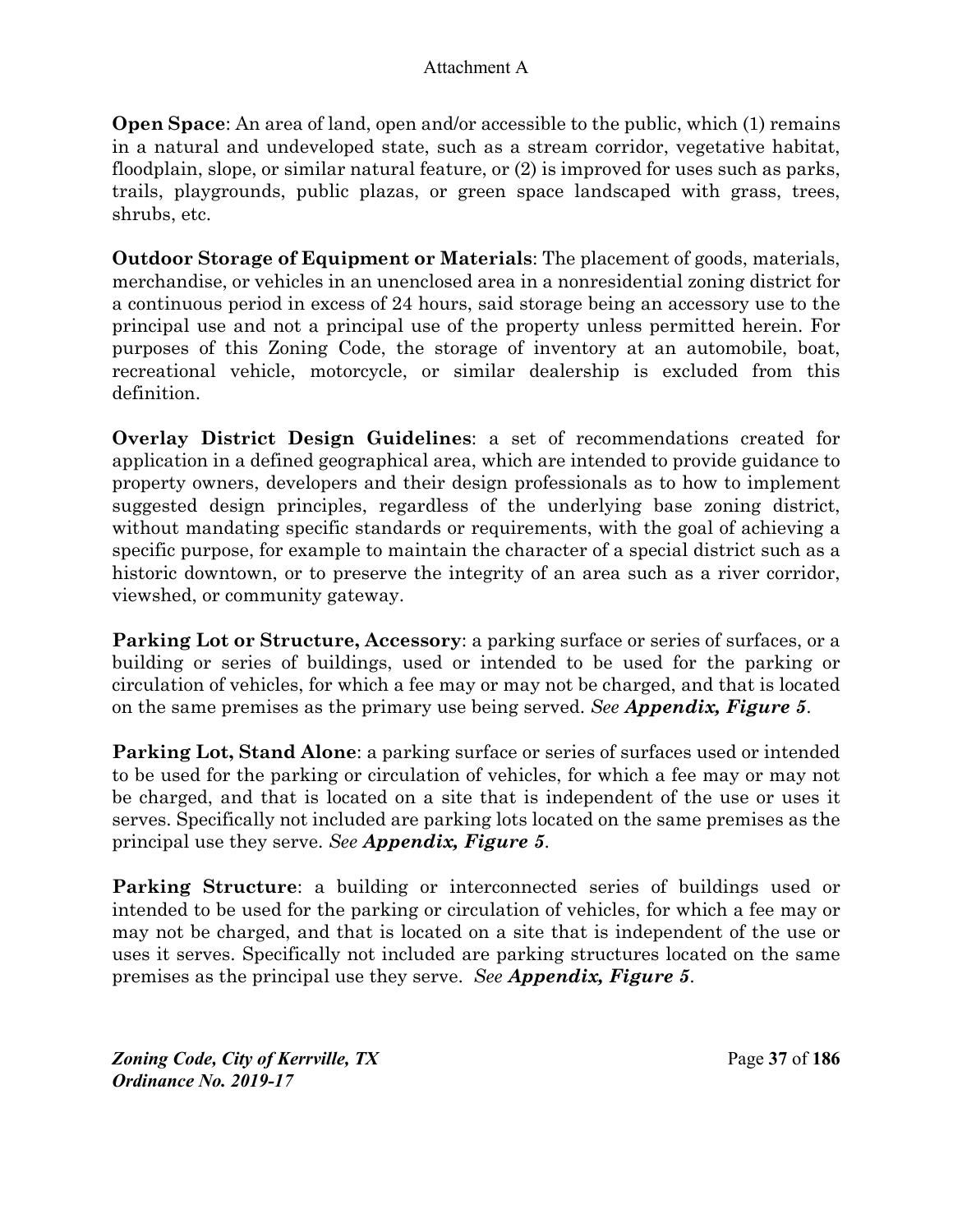**Pawnshop**: a retail establishment engaged in the lending of money on the security of personal property pledged in the keeping of the pawnshop owner (pawnbroker) or the purchase of goods on the condition that the goods may be redeemed or repurchased by the seller for a fixed price within a fixed period, and the retail sale of such goods and personal property as used merchandise subject to other City ordinances, rules, or regulations.

**Payday Loan Business**: an establishment that makes small consumer loans, usually backed by a post-dated check or authorization to make an electronic debit against an existing financial account, where the check or debit is held for an agreedupon term or until an applicant's next payday, and then cashed, unless the customer repays the loan to reclaim such person's check.

**Pet and Pet Supply Sales**: a business or entity that provides services related to the ownership of domestic, companion animals, including the sale of pets and pet supplies and which may offer grooming services as an accessory use in conjunction with the pet store.

**Pet Grooming**: an establishment offering hygienic care and cleaning of pets, in particular dogs, and which engages in the shampooing and trimming of the animal and other services aimed at enhancing its physical appearance.

**Photography Studio and Photography/Camera Supply Store**: a place of business for a photographer specializing in the production of photographs and/or a business that specializes in the sale, construction, or distribution of cameras or photographic supplies, the repair of cameras and photographic equipment, and the developing and printing of images from photographs.

**Planning and Zoning Commission**: the City Planning and Zoning Commission, also referred to herein as the "Commission".

**Plat**: a legal document, including a replat or an amending plat, which is an exact map of a tract of land that depicts the arrangement of lots by metes and bounds and may dedicate rights-of-way and easements, and which is regulated under the Subdivision Regulations of the City, as amended.

**Porch**: a covered entrance to a building.

*Zoning Code, City of Kerrville, TX*Page **38** of **186**  *Ordinance No. 2019-17*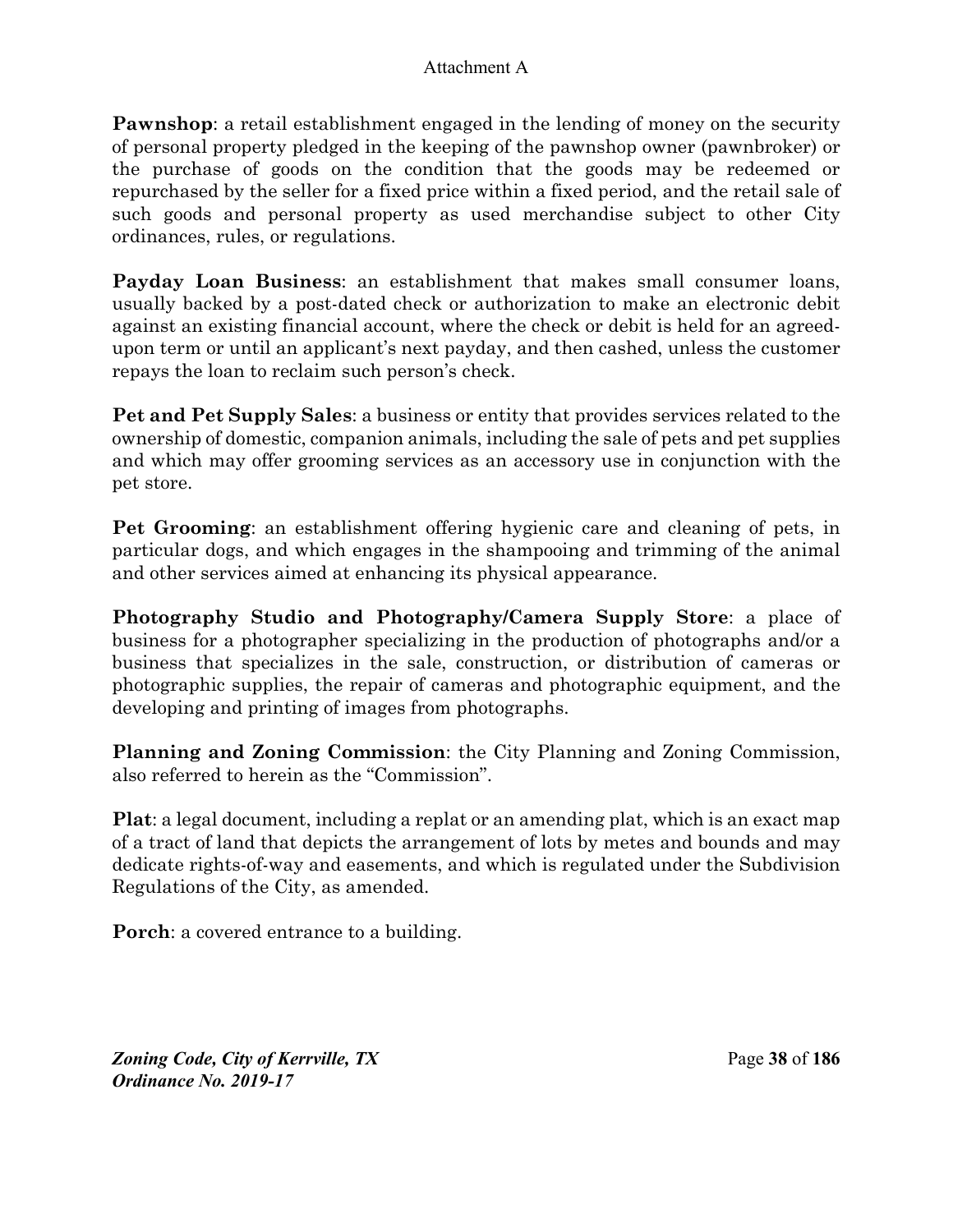**Portable Building Sales**: an establishment specializing in the exhibition and sale of structures not intended for habitation that are designed for transportation to another location, excluding Manufactured, Mobile, or Modular Homes.

**Preferred Plant List**: a list of native, drought-resistant plants developed and adopted by City from time to time.

**Principal Building**: See "Main Building".

**Principal Use**: the primary or predominant use of any land or building.

**Print Shop**: an establishment specializing in printing operations using a variety of copiers and presses for both small runs and high-volume jobs, and which may include blue printing, the sending and receiving of facsimiles, the sale of printing and mailing supplies, and the provision of shipping and mailing services.

**Public Facility or Use**: the use of land or a building or structure by an entity or agency of the local, county, state, or federal government or the independent school district for the provision of public services, such as a government/school district office, library, police station, fire station, school, post office, recreation center, parking lot or structure, museum, park or playground, animal shelter, public plaza, auditorium, convention or performance center, or similar use.

**Radio or Television Station or Broadcasting Studio**: a business involving the transmission of radio, television, or film media, and which may or may include a broadcast tower as permitted herein.

**Recreational Skills Classes**: a business engaged in the administration of instructional or informational classes related to gymnastics, cheerleading, trampoline, tumbling, or martial arts.

**Recreational Vehicle**: a classification of vehicles that includes self-propelled motorhomes as well as travel trailers, fifth-wheelers, pop-up trailers, and truck campers which are attached to another vehicle for hauling.

**Recreational Vehicle Dealership**: a business primarily engaged in selling or leasing of recreational vehicles as defined herein.

*Zoning Code, City of Kerrville, TX*Page **39** of **186**  *Ordinance No. 2019-17*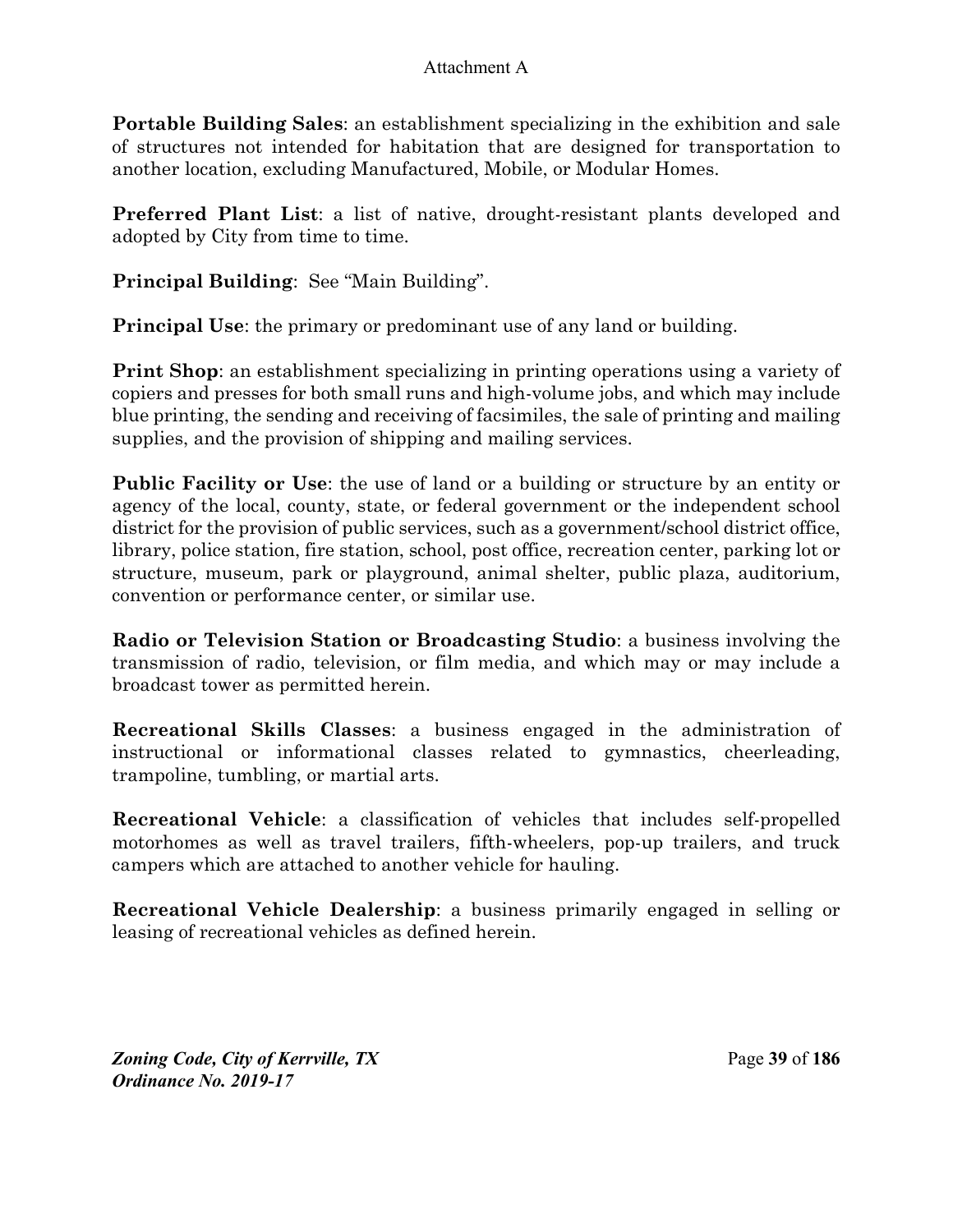**Recreational Vehicle or Trailer Park**: the use of land as a place where multiple recreational vehicles may reside, park, rent, or lease space which may also be developed with a campground as part of a planned complex but not as part of a manufactured home development as described in the Residential Mix District (RM).

**Rectory/Parsonage**: a home provided by a church or other religious organization that is used as a primary residence for the principal religious leader of the organization.

**Repair Shop, Household Items**: a business specializing primarily in the repair and service of household items, such as appliances, electrical and electronic equipment, and lawn equipment, but excluding the repair of motor vehicles and the outside storage of these items.

**Repair Shop, Personal Items**: a business that specializes in the restoration of damaged, broken or failed personal items, such as shoes, watches, jewelry, or luggage to their original intent.

**Research and Development Lab**: a laboratory or organization engaged in the research, assembly, or development of a new product in the fields of medicine, science, or technology, with all activities and storage of equipment and materials taking place inside the principal structure or complex.

**Restaurant, Food/Beverage Shop**: a small retail business, such as a coffee shop, bakery, confectionery, ice cream shop, sandwich shop, or similar establishment, which specializes in the sale of food and/or beverage items typically prepared individually for on-premises or off-premise consumption, excluding the sale of alcoholic beverages and restaurants with drive-through service.

**Restaurant, General**: a building or part thereof used in the preparation and retail sale for on-premises consumption of food and beverages, which may include alcoholic beverages provided the revenue from the sale of alcoholic beverages constitutes less than fifty percent (50%) of the gross revenue of the restaurant, and which may provide live entertainment and may include drive-through or drive-in service as permitted herein. See also "Drive-Thru or Drive-In Service".

**Salvage, Reclamation, Recycling of Materials**: the extraction of usable substances found in refuse materials for sale or reuse.

*Zoning Code, City of Kerrville, TX*Page **40** of **186**  *Ordinance No. 2019-17*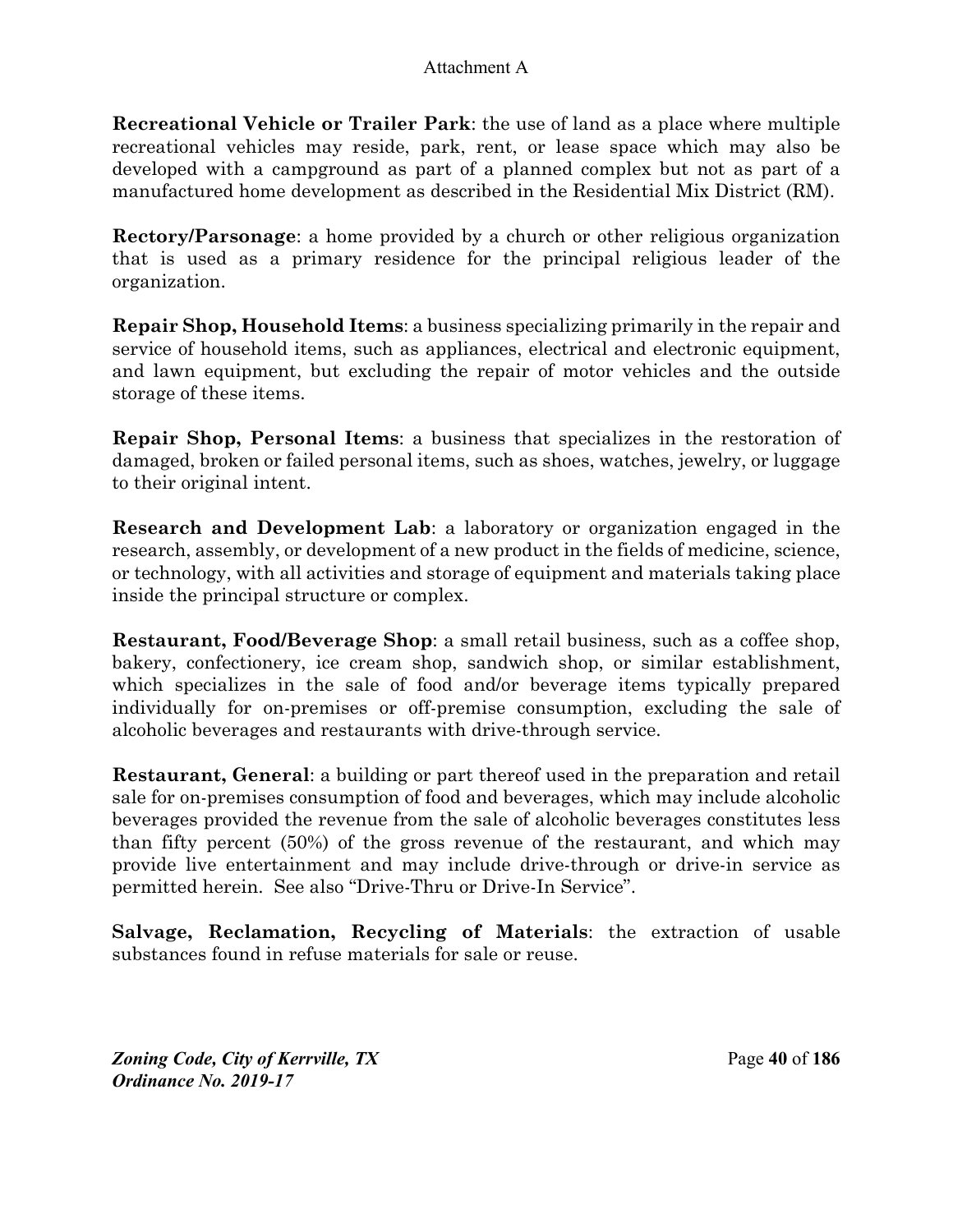**Sand, Gravel, or Stone Extraction**: a business or other entity engaged in the process of extracting sand, gravel, stone, topsoil, compost, or other earth products.

**Sand, Gravel, or Stone Storage and Sales**: a business or other entity engaged in the process of storing or selling sand, gravel, stone, topsoil, compost, or other earth products.

**School, Private, Elementary**: a private institution engaged in the education of fulltime students at or below the fifth grade, or sixth grade if the institution is so organized, including kindergarten but excluding Day Care Centers and private home schools.

**School, Private, Intermediate or Secondary**: a private institution engaged in the education of full-time students in the sixth grade and beyond, or seventh grade and beyond if the school district is so organized, including middle schools, junior high schools, and high schools, but excluding private home schools.

**School, Public, Elementary**: a public institution engaged in the education of fulltime students at or below the fifth grade, or sixth grade if the school is so organized, including kindergarten, but excluding Day Care Centers and private home schools.

**School, Public, Intermediate or Secondary**: a public institution engaged in the education of full-time students in the sixth grade and beyond, or seventh grade and beyond if the school district is so organized, including middle schools, junior high schools, and high schools, but excluding private home schools.

**Second-hand/Used Goods Store**: a retail establishment that specializes in the sale of used goods, often including articles of clothing or household wares, and which may include an outdoor area dedicated to the display of goods or the storing of donations or other acquired goods as permitted herein.

**Security Service**: a private-sector entity that specializes in armed or unarmed security and the protection of individuals and businesses from harm and intrusion.

**Security Systems Installation and Monitoring Company**: a business engaged in the sale, installation, administration, or monitoring of security systems designed to detect the unauthorized entry of a property, the goal of which is to protect real estate, physical assets, or persons inside the property.

*Zoning Code, City of Kerrville, TX*Page **41** of **186**  *Ordinance No. 2019-17*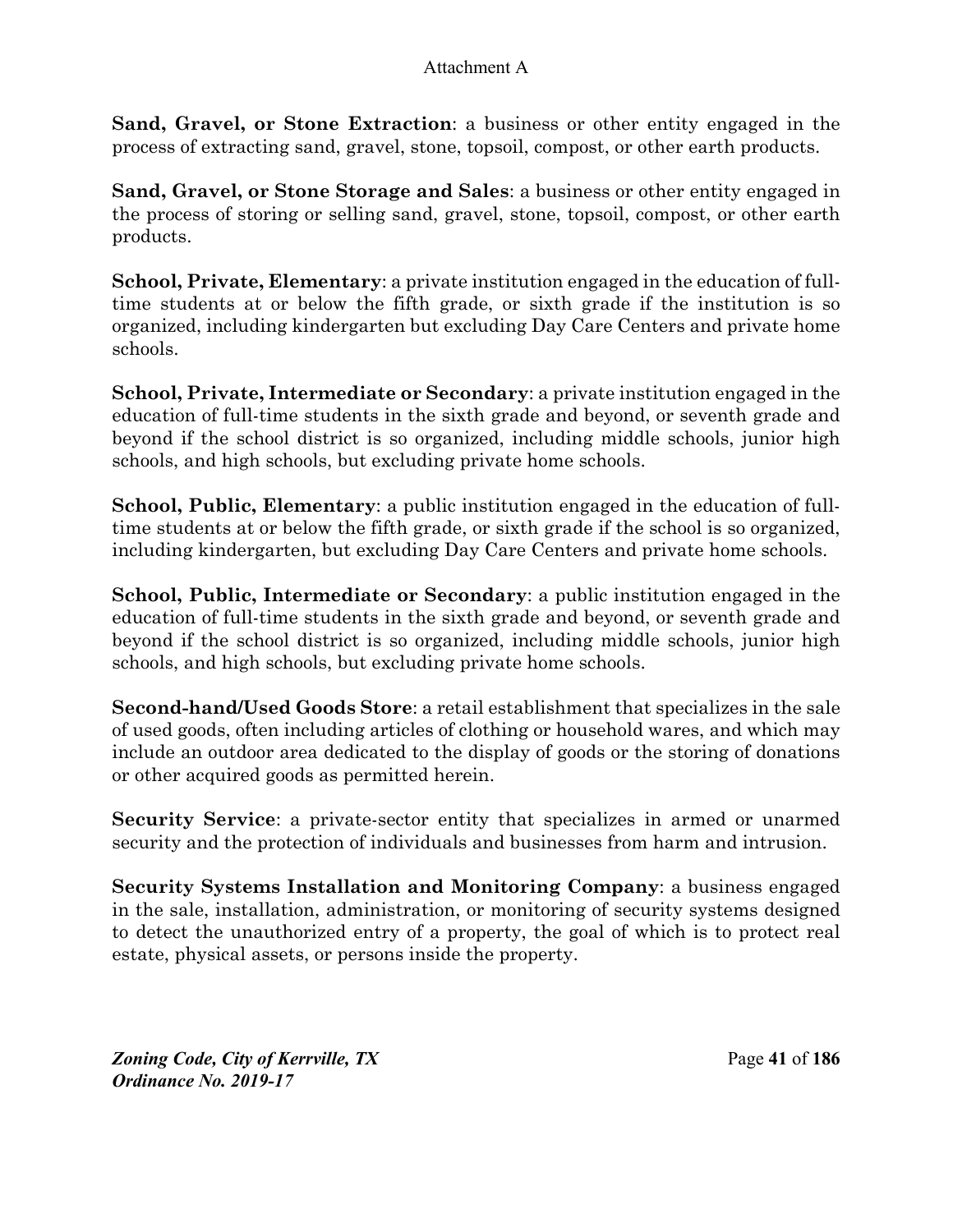**Setback**: a line parallel or approximately parallel to the street line at a specified distance therefrom, marking the minimum distance from the property line that a building may be erected.

**Setback, Front**: the setback that extends the full width of the lot between side lot lines measuring the minimum required distance between the front lot line and the closest point allowed for any structure. *See Appendix, Figures 6 and 7*.

**Setback, Rear**: the setback that extends the full width of the lot between side lot lines, measuring the minimum required distance between the rear lot line and the closest point allowed for any structure. *See Appendix, Figures 6 and 7*.

**Setback, Side**: the setback that extends from the required front setback line to the required rear setback line, measuring the minimum required distance between the side lot line and the closest point allowed for any structure. *See Appendix, Figures 6 and 7*.

**Sexually Oriented Business**: uses and activities as defined and regulated in accordance with other City ordinances, rules, or regulations, including adult entertainment such as an adult arcade, adult bookstore or adult video store, adult cabaret, adult motel, adult motion picture theater, adult tanning salon, adult theater, escort agency, nude modeling studio, sexual encounter center, or any other commercial enterprise, the primary business of which is the offering of a service or the selling, renting, or exhibiting of devices or any other items intended to provide sexual stimulation or sexual gratification to the customer.

**Shipping Container**: a standardized reusable steel box with strength suitable to withstand shipment and handling used for the storage and movement of materials and products within a freight transport system.

**Short-Term Rental Unit**: a facility, used for the purpose of providing short-term lodging for compensation, architecturally designed to look like a single-family dwelling, occupied concurrently as the residence for the owner, operator, or manager of the property, or providing separate lodging units such as cabins, guest homes, or similar residential-scale structures, with no more than six (6) bedrooms total on the property, and offering meals only to those who receive lodging, and providing that all bedrooms used as a permanent residence shall count toward the maximum six (6) bedrooms of the short-term rental unit.

*Zoning Code, City of Kerrville, TX*Page **42** of **186**  *Ordinance No. 2019-17*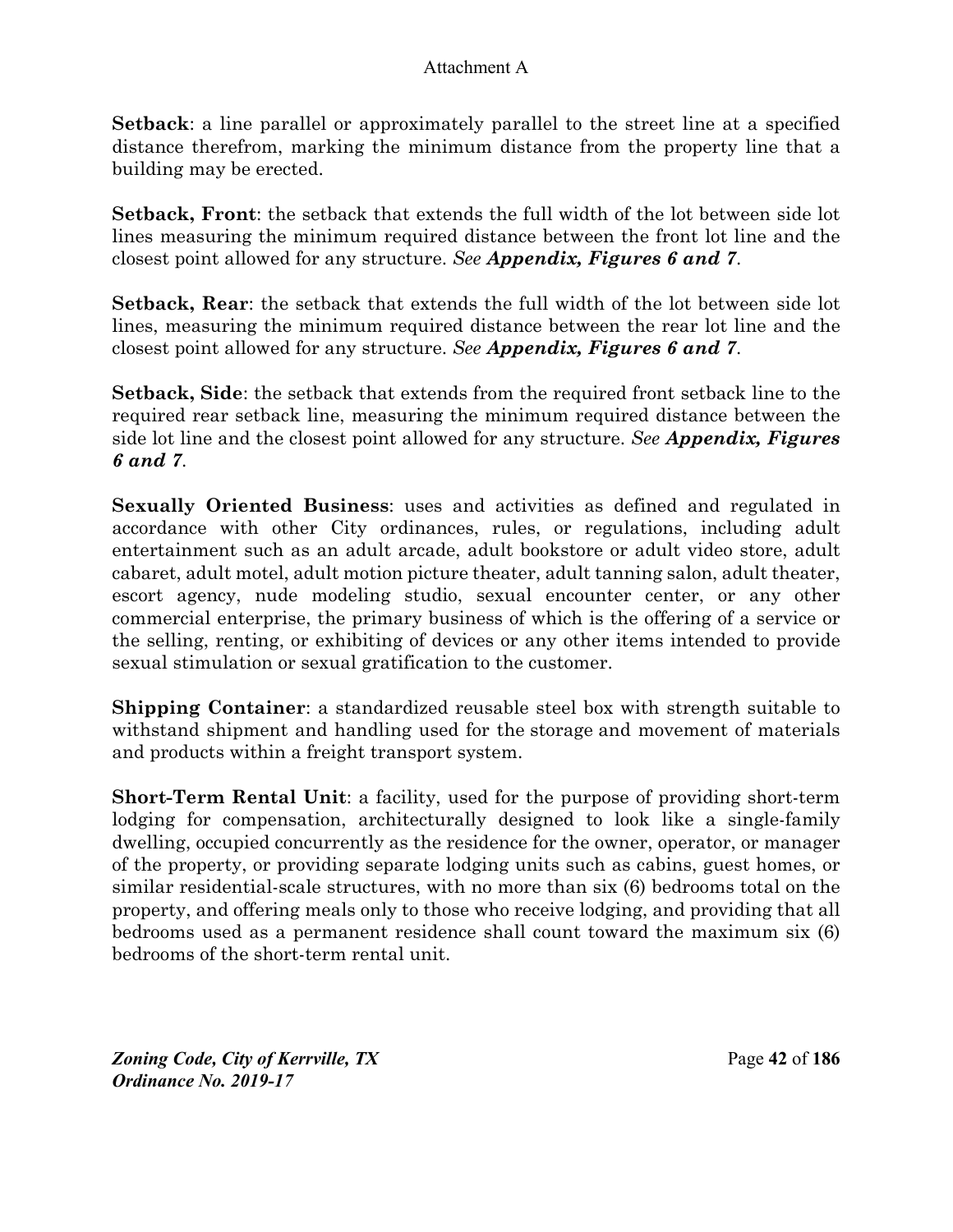**Showroom**: a facility or portion of a building where merchandise, equipment, or products are displayed or placed on view for exhibition and/or sale.

**Site Plan**: a scaled drawing showing the intended development for a particular tract of land, that typically depicts existing or proposed building footprints, parking, building setbacks, land uses, landscaping, buffering, easements, floodplain, utility lines, and phasing plan, if applicable.

**Slat**: a thin, narrow piece of wood, plastic, or metal, especially one of a series which overlap or fit into each other or into a frame, as in a fence or a Venetian blind.

**Smoke Shop**: a retail store engaging in the sale of tobacco products and materials and accessories for smoking or the use of electronic cigarettes and vaping.

**Solar Energy Facility**: a system of lenses, mirrors, and tracking systems arranged into a panel or an array of panels that collects light from the sun and converts it into renewable energy (electricity) transporting it to consumers or utility companies or agencies that supply consumers.

**Special Care Facility**: an establishment (a) for which the owner has obtained a license from the state under the Texas Special Care Facility Licensing Act, Chapter 248, Texas Health and Safety Code, as it may be subsequently amended, and (b) provides a continuum of nursing or medical services, or services to persons with acquired immune deficiency syndrome or other terminal illness, which may provide boarding, lodging, or hospice service. This term does not include facilities that provide care for persons mostly incapable of self-preservation due to age, physical or mental ability.

**Stables, Commercial**: a stable for the rental of stall space, the sale or rental of horses or mules, and which may include the offering of riding lessons as an ancillary activity.

**Stables, Private**: a stable for the keeping of only the horses or mules of the property owner on which the stables are located.

**Stationery Store**: a retail store that specializes in the sale of materials, such as paper, pens, and ink, for writing or typing, as well as greeting cards, wrapping paper, gift items, and other similar products.

*Zoning Code, City of Kerrville, TX*Page **43** of **186**  *Ordinance No. 2019-17*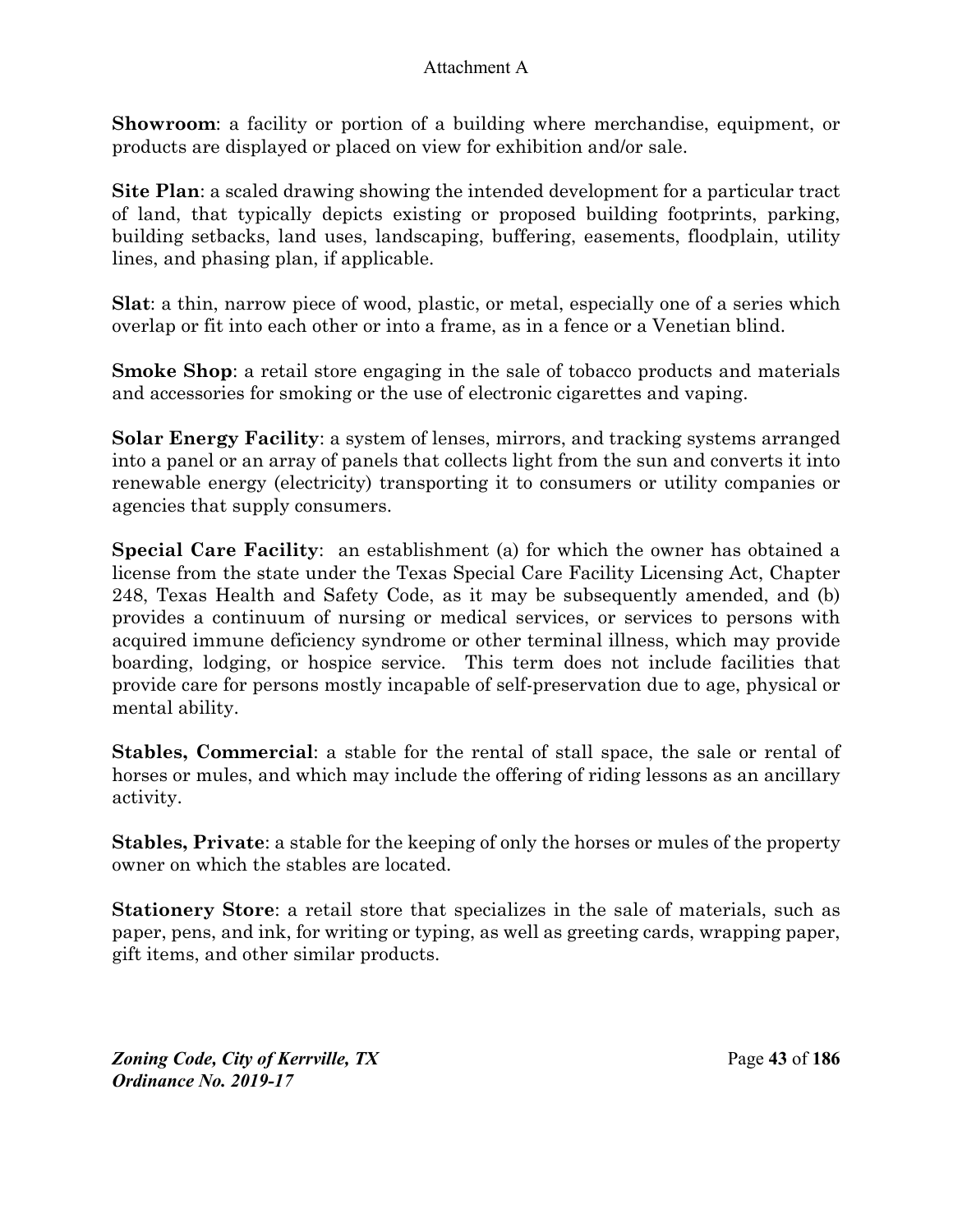**Story**: that portion of a building included between the surface of any floor and the surface of the floor next above it, then the space between such floor and the ceiling next above it, but not including a basement.

**Street, Public**: any roadway other than an alley which has been dedicated to the public use and which affords primary access to the adjacent property.

**Street, Private**: any roadway other than an alley which has not been dedicated for public use and which affords interior circulation and/or access to the adjacent property.

**Structure**: a structure shall be interpreted the same as a building, but shall also include improvements such as a freestanding sign and pylon when erected on a base and not made integral with a building, roofed structures which are unenclosed, and similar structures, and items not affixed to the ground, but which are attached to something having a fixed location on the ground.

**Tasting Room**: a facility, typically located on the grounds of a winery, brewery, or distillery, where the public can taste samples of the products produced there, and allowing the ancillary retail sales of wine, beer, or items related thereto.

**Tattoo or Permanent Cosmetics Shop, Body Piercing**: a retail establishment specializing in the sale or application of tattoos, body art, permanent cosmetics, piercings, or other aesthetic items intended for indefinite display on one's body.

**Taxidermy Shop**: a business specializing in the art of preparing, stuffing, or mounting the skins of animals, that does not conduct the evisceration and processing of animal carcasses on-site.

**Toy, Gift, Hobby, and Novelty Shop**: a business that specializes in sale, rental, or procurement of toys, gift, hobby, and novelty related items and may include a small area for the sale of food and beverage items as an accessory use.

**Traffic Impact Analysis (TIA)**: an evaluation of the effect that the projected traffic from a proposed development will have on the transportation system in the area surrounding that development, prepared by a licensed professional engineer, and including methodology, conclusions, and recommendations.

*Zoning Code, City of Kerrville, TX*Page **44** of **186**  *Ordinance No. 2019-17*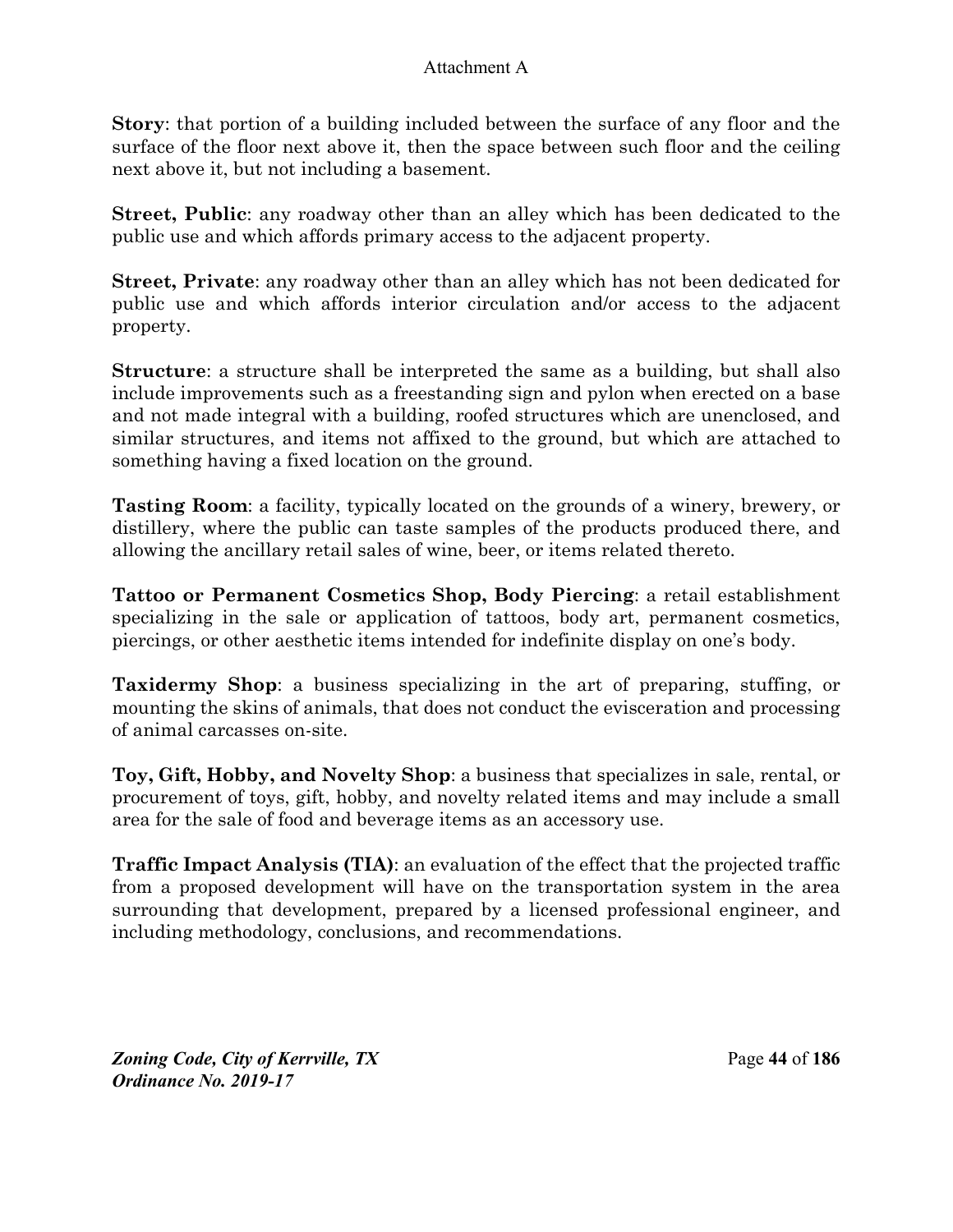**Transportation Terminal, Bus/Aviation**: a facility for loading, unloading, and the interchange of passengers, baggage, and incidental freight or package express between modes of transportation, including bus and airport terminals.

**Truck Stop and Fueling Station**: a facility primarily used for parking, refueling, repairing, and otherwise servicing tractor-trailer trucks, often with a restaurant or food items available for purchase and restrooms or showers available for the use of truck drivers.

**Utility, Local**: utility services which are necessary to support subdivisions and other property within close proximity to the delivery point of the services and involve the installation or construction of only minor structures, such as lines, poles, transformer stations, and telecommunications distribution locations.

**Utility, Private or Franchise**: a non-governmental, commercial entity that provides services, such as electricity, natural gas, water distribution, water and wastewater treatment, telecommunications, or solid waste collection and disposal, often under a franchise agreement with the City which permits the use of right-ofway for the provision of these services.

**Utility, Public**: a governmental entity that provides services, such as electricity, natural gas, water distribution, water and wastewater treatment, telecommunications, or solid waste collection and disposal.

**Veterinary Services, Large Animal**: an establishment operated by a licensed practitioner primarily engaged in the practice of veterinary medicine, dentistry, or surgery for farm animals and livestock, such as cattle, hogs, sheep, goats, and poultry, as well as domestic animals and pets, and including the short-term boarding of animals in indoor or outdoor kennels that support the veterinary practice.

**Veterinary Services, Small Animal**: an establishment operated by a licensed practitioner engaged in the practice of prevention, cure, or alleviation of disease and injury in animals, especially domestic animals or pets, including the short-term boarding of animals in indoor kennels that support the veterinary practice.

**Wall, Exterior**: the exposed or outermost wall of a structure.

*Zoning Code, City of Kerrville, TX*Page **45** of **186**  *Ordinance No. 2019-17*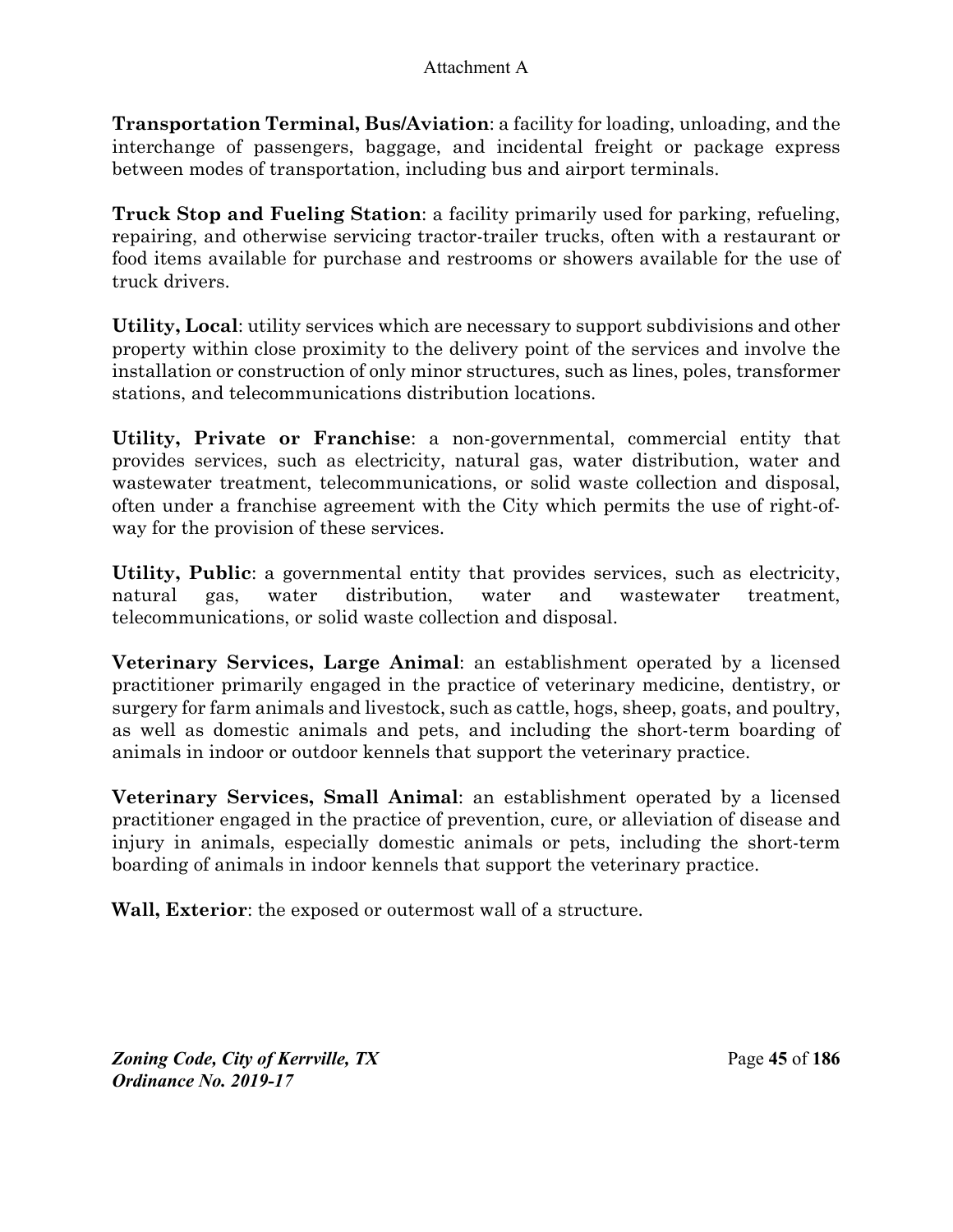**Warehousing and Distribution**: a business that stores, handles, distributes, or exports materials, products, and equipment, typically from a relatively large building, with special areas outside the building set aside for loading and unloading.

**Welding Shop**: a business that specializes in the uniting of metallic parts by heating and allowing the metals to flow together, or by hammering or compressing, with or without previous heating.

**Wholesaling**: a business that buys and stores goods in bulk and sells to resellers rather than to end users.

**Wind Energy System, Small**: a small-scale mechanical system, whether connected to an electrical utility grid or not, consisting primarily of a tower or roof-mounted anchoring system, rotor, blades, and a generator that is designed for the purpose of converting and then storing or transferring energy from the wind into usable forms of energy, as regulated in accordance with other City ordinances, rules, or regulations.

**Winery**: an establishment primarily involved in the production of wine for sale and consumption, and which may include a "Tasting Room" as defined herein.

**Wireless Telecommunication Facilities (WTF)**: a structure designed and constructed to support one or more antennas used by commercial wireless telecommunication or broadcasting facilities and including all appurtenant devices attached to it, and which may be freestanding (solely self-supported by attachment to the ground) or supported (attached directly to the ground and with guy wires), or lattice or monopole construction. This definition includes satellite dishes, microwavetransmitting towers, and WTFs attached to or supported by buildings. Wireless telecommunication facilities (Cellular Antennas) as regulated in accordance with other City ordinances, rules, or regulations.

**Yard**: an area on a lot that is open and unobstructed to the sky except for the ordinary projections of cornices, eaves, and other exceptions allowed herein.

**Zoning Board of Adjustment:** the City Zoning Board of Adjustment also referred to herein as the "Board of Adjustment" or the "Board".

*Zoning Code, City of Kerrville, TX*Page **46** of **186**  *Ordinance No. 2019-17*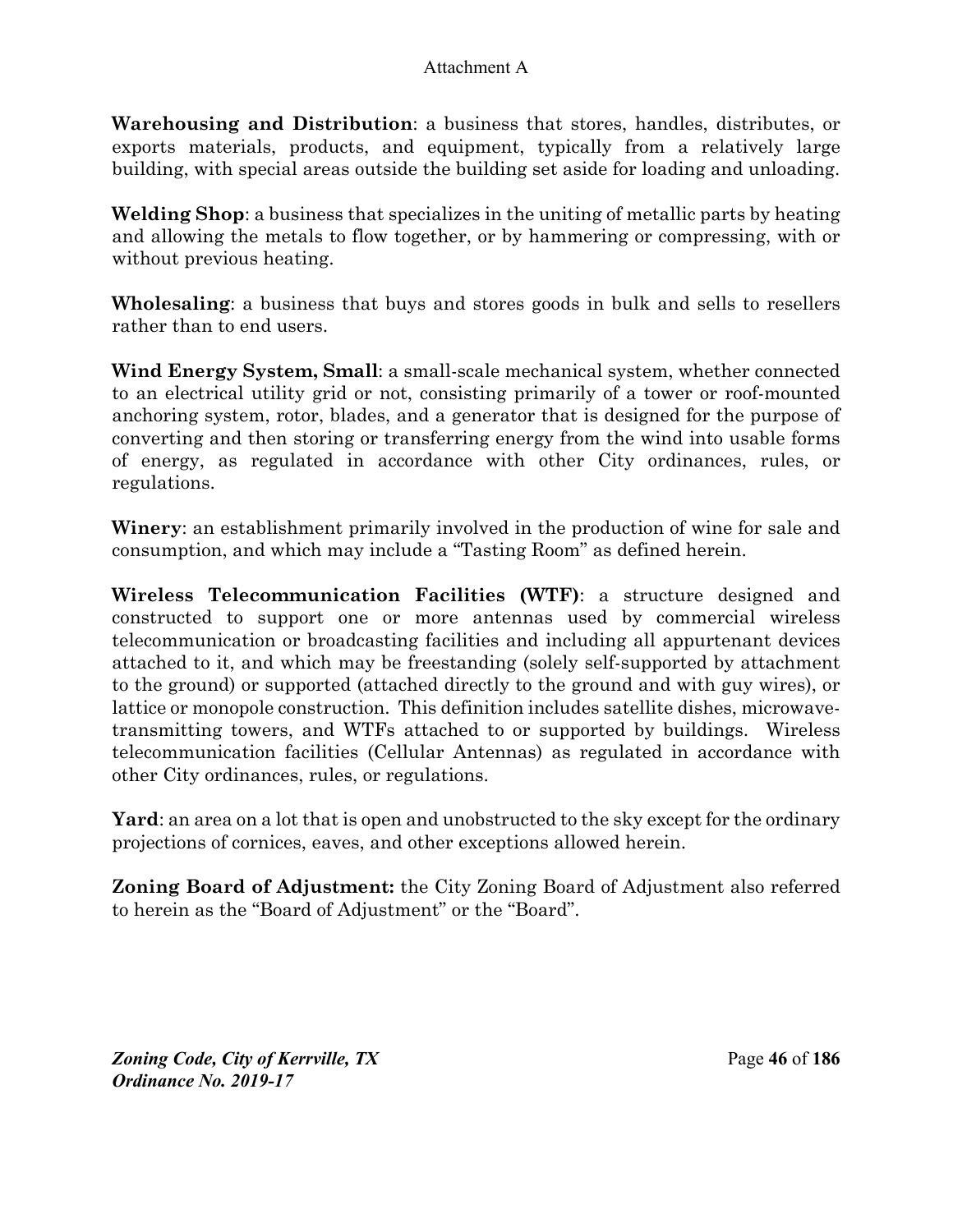#### **ARTICLE IV. PLANNING AND ZONING COMMISSION**

#### **Sec. 60-20. Creation.**

City Council shall provide for the creation, continuation, and appointments to the City of Kerrville Planning and Zoning Commission ("Commission"). **Sec. 60-21. Membership and Appointment.** 

(a) **Members**. The Commission shall be composed of seven (7) members. At least five (5) members shall be residents and a qualified voter of the City of Kerrville, Texas; two (2) members may reside in the City's extraterritorial jurisdiction (ETJ) and shall be a qualified voter of Kerr County. Commission members are appointed by a majority vote of City Council.

(b) **Term of Appointment**. Commission members serve two (2) year terms, such terms to begin and end on January 1. The terms of three (3) of the members appointed expire in odd-numbered years. The terms of the remaining four (4) members expire in even-numbered years. City Council may appoint members to the Commission for terms of lesser duration than two (2) years when making the initial appointment or when otherwise necessary to comply with the provisions of this article, such as to fill a vacancy.

(c) **Term Limits**. No member may serve more than three (3) consecutive full terms on the Commission without having at least one (1) full year off the Commission between terms.

(d) **Attendance, Vacancies, Removal from Commission**. The *Procedural Rules for Kerrville City Boards*, as may be amended, applies as to the attendance of Commissioners at meetings, the filling of vacancies on the Commission, removal from the Commission prior to the end of a term, and similar matters. A Commission member has no vested right or property interest in his/her membership and City Council may remove at any time any member from the Commission by majority vote.

#### **Sec. 60-22. Organization and Rules**.

(a) **Meetings**. The Commission shall hold its meetings at a regularly scheduled time and place. If it is not practical for the Commission to meet at its regular time or place, a meeting may be cancelled or rescheduled provided that notice is posted. The Commission may adopt rules to govern its meetings; provided, however, such rules shall be consistent with this Chapter, the City Charter, the *Procedural Rules* 

*Zoning Code, City of Kerrville, TX*Page **47** of **186**  *Ordinance No. 2019-17*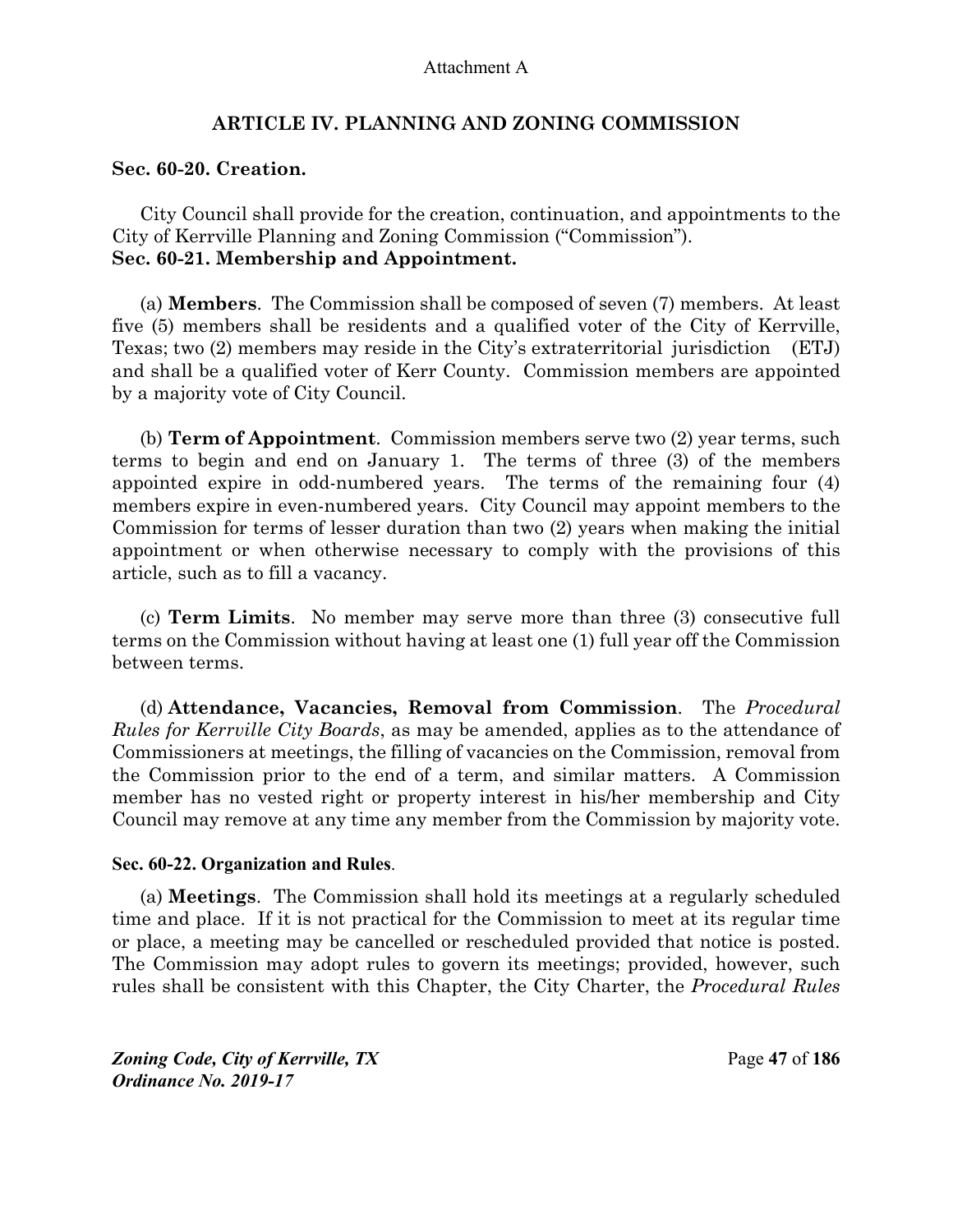*for Kerrville City Boards*, and applicable state law. All meetings of the Commission shall be open to the public.

(b) **Quorum**. Four (4) members shall constitute a quorum to transact business.

(c) **Officers and Elections**. The Commission shall elect a chair and vice-chair from among the members at its first regular meeting of each new year for a term of one year. The Commission may elect such other officers as it deems necessary from the membership. The Board secretary shall be an employee appointed by the City.

(d) **Authority of Chair and Vice Chair**. It shall be the duty of the chair or in the absence of the chair, the vice chair, to preside at all meetings of the Commission.

(e) **Open Meetings Act**. The Commission and its Members shall comply with the Texas Open Meetings Act and the *Procedural Rules for Kerrville City Boards*. No member shall communicate or deliberate outside of a posted meeting about a matter coming before the Commission or over which the Commission has authority in an attempt to evade the Open Meetings Act. Such prohibited conduct shall also be applied to email or telephonic conversations.

(f) **Ex Parte Contacts**.The requirements of procedural due process necessitate a fair hearing before an impartial body with the goal of ensuring that all sides, including the public**,** are provided an opportunity to present views in public meetings. Thus, all decisions made by the Commission shall be based upon information contained in the official public record and consisting of back-up material and discussion during the meeting. No Commission member shall intentionally or knowingly communicate with a person outside of a meeting, known as ex-parte communication, if reasonable grounds exist for believing that a) the person is a party to a matter being considered by the Commission; and b) if such communication is designed to influence the member's consideration of, or action on, the matter. A "party" includes an applicant or anyone who has received mailed notice of the matter. If any such ex parte communication should occur, it shall be the responsibility of the member to:

(1) Not engage in such communications involving unsolicited inquiries or other forms of communication, personally or through electronic means; and

(2) Advise the person or sender that such information should be presented at a Commission meeting.

*Zoning Code, City of Kerrville, TX*Page **48** of **186**  *Ordinance No. 2019-17*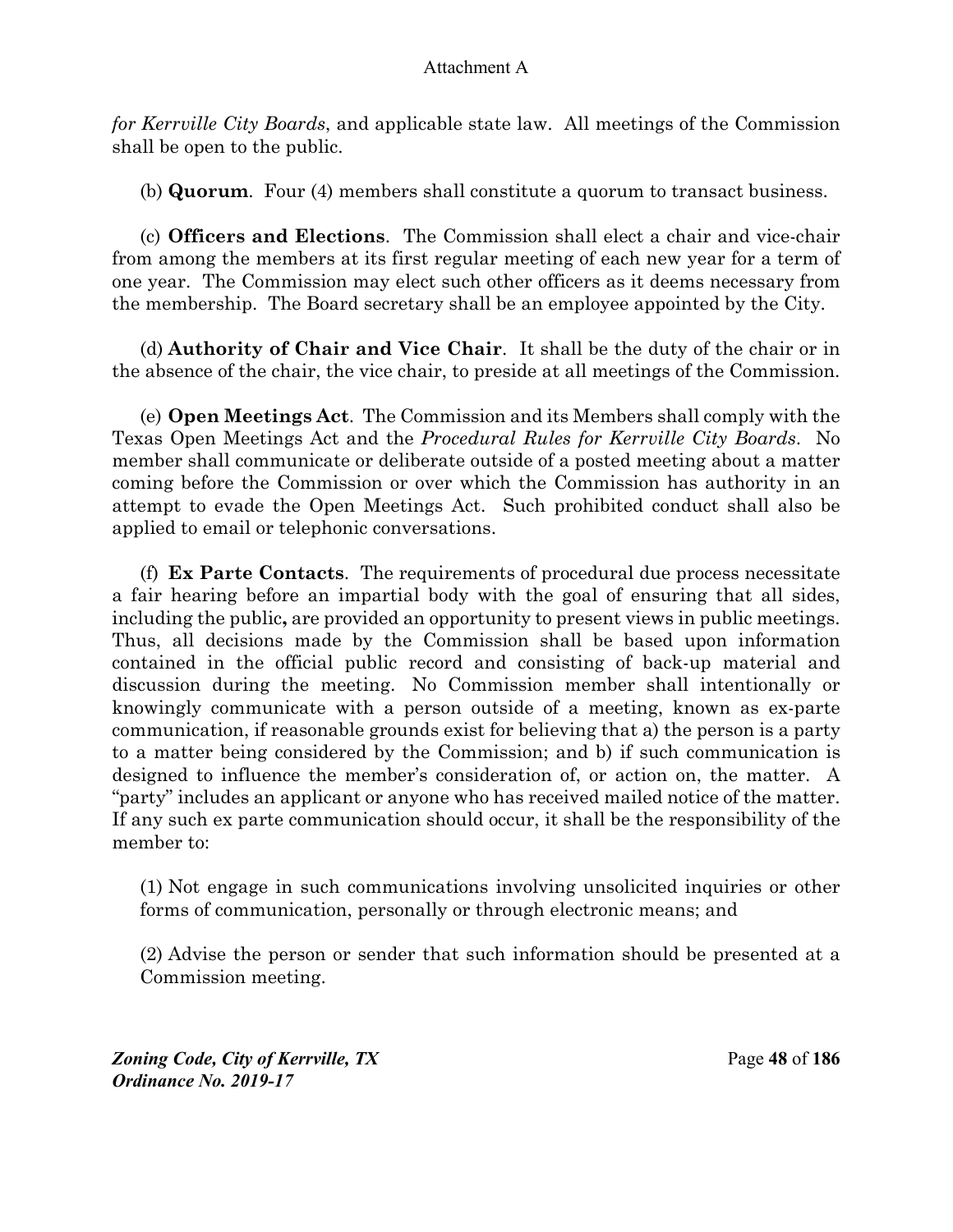(g) **Meeting Records**. The secretary shall keep a record of all proceedings of the Commission, showing the vote of each member upon each question; or, if absent or failing to vote, indicate such fact; and shall keep records of its examinations and other official actions, all of which shall be filed in the office of the City Secretary and shall be a public record.

## **Sec. 60-23. Duties and Powers.**

(a) **Comprehensive Plan**. The Commission shall recommend to City Council for adoption a Comprehensive Plan for the orderly growth and development of the City and its environs. The Commission may review and, if necessary, recommend such changes in the plan as it finds will facilitate the movement of people and goods, and the health, recreation, safety, and general welfare of the citizens of the City.

(b) **Zoning Ordinance**. The Commission shall:

(1) Formulate a zoning ordinance as may be deemed best to carry out the goals of the Comprehensive Plan;

(2) Hold public hearings; and

(3) Make recommendations to City Council relating to the creation, amendment, and implementation of zoning regulations and districts as provided by state law.

(c) Review of Subdivision **Plans and Plats**. The Commission shall exercise all powers of a Commission as to approval or disapproval of plans, plats, or replats as set out by state law and the City's subdivision regulations.

(d) **Zoning Changes**. The Commission shall consider and make recommendations on applications for changes in zoning and may initiate for consideration at public hearings proposals for the original zoning of annexed areas or for the change of zoning district boundaries.

(e) **Variances**. Upon application, the Commission shall consider and take appropriate action on variances to the City's subdivision regulations and any other ordinances as prescribed by City Council. Variances to the terms of the Zoning Code, excluding the list of permitted land uses, shall be reviewed by the Board of Adjustment as authorized by Chapter 211, Texas Local Government Code, as amended.

*Zoning Code, City of Kerrville, TX*Page **49** of **186**  *Ordinance No. 2019-17*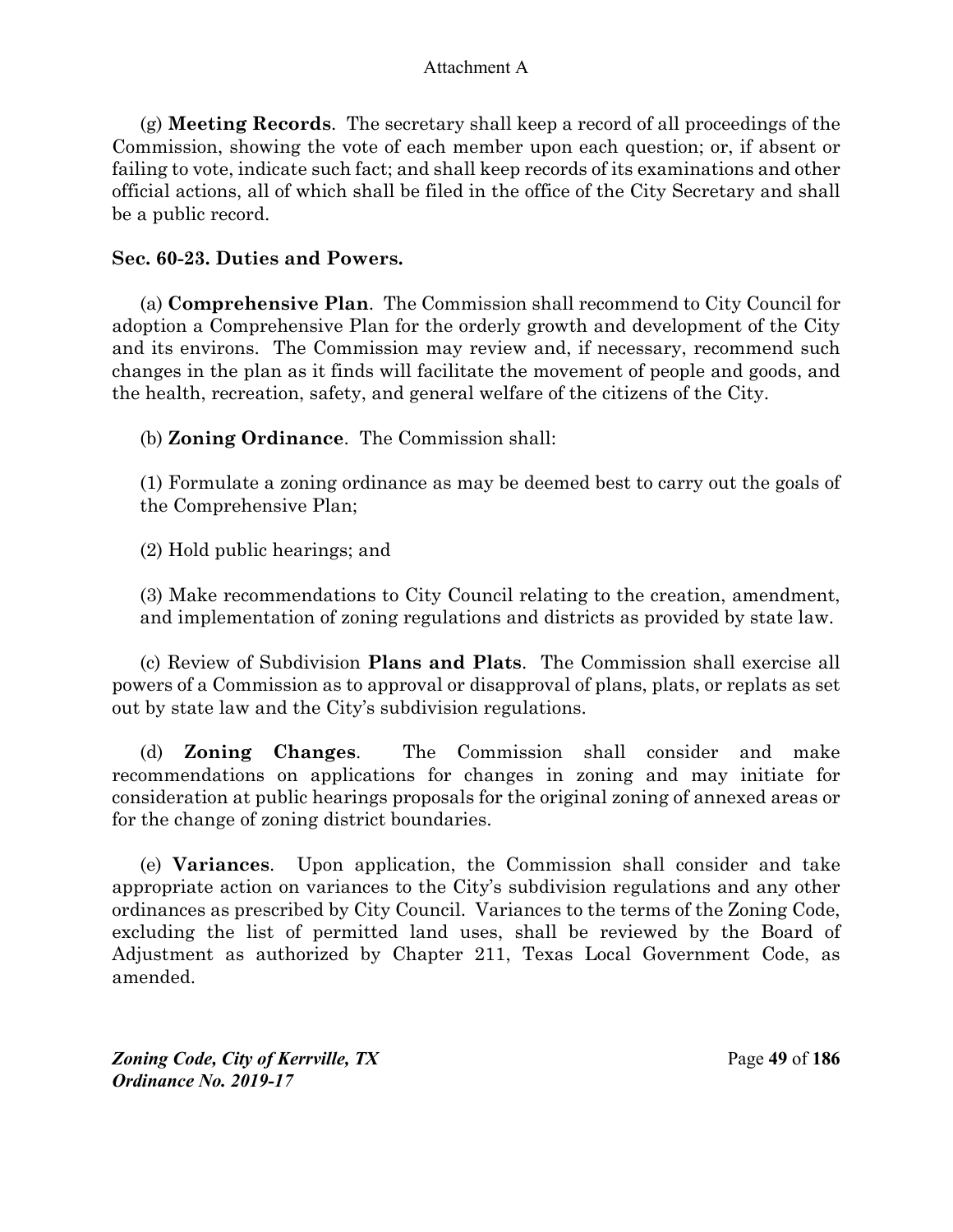(f) **Ordinance Review**. The Commission may from time to time recommend such changes to the Zoning Code, subdivision regulations, development standards, and any other ordinance City Council assigns to its review, that will facilitate the general health, safety, and welfare of the citizens of the City.

## **ARTICLE V. BOARD OF ADJUSTMENT**

## **Sec. 60-25. Creation.**

City Council shall provide for the creation, continuation, and appointments to the City of Kerrville Zoning Board of Adjustment ("Board").

# **Sec. 60-26. Membership and Appointment.**

(a) **Regular Members**. The Board of Adjustment shall be composed of five (5) regular members, all of whom shall be residents and a qualified voter of the City of Kerrville, Texas. Board members shall be appointed by a majority vote of City Council.

(b) **Alternate Members**.In addition to the five (5) regular members, City Council shall appoint two (2) alternate members to the Board of Adjustment who shall be a qualified voter of the City of Kerrville, Texas. Alternate members will serve in place of an absent member when requested to do so by the Board chair so that all cases before the Board are considered by a minimum of four (4) members. Alternate members shall attend all meetings of the Board and participate in all discussions, but shall vote on an item only when called upon by the chair to do so in place of an absent regular member. All applicable parts of this article apply to an alternate member.

(c) **Term of Appointment**. Board members serve two (2) year terms, such terms to begin and end on October 1. The terms of two (2) of regular members appointed expire in odd-numbered years. The terms of the remaining three (3) members expire in even-numbered years. One alternate member shall serve a term ending in an oddnumbered year and one alternate member shall serve a term ending in an evennumbered year. City Council may appoint members to the Board for terms of lesser duration than two (2) years when making the initial appointment or when otherwise necessary to comply with the provisions of this article, such as to fill a vacancy.

*Zoning Code, City of Kerrville, TX*Page **50** of **186**  *Ordinance No. 2019-17*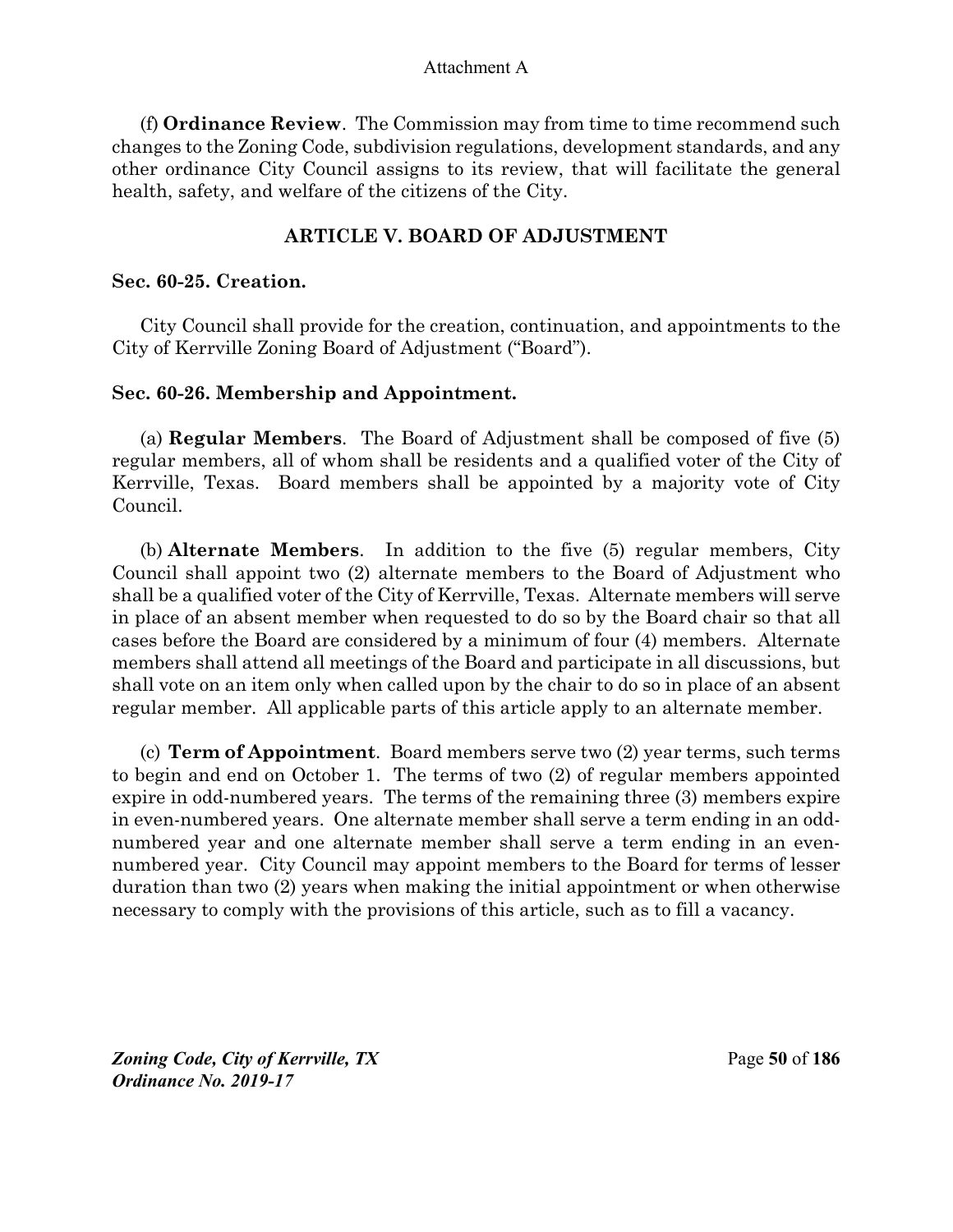(d) **Term Limits**. No member may serve more than three (3) consecutive full terms on the Board without having at least one (1) full year off the Board between terms.

(e) **Attendance, Vacancies, Removal from Commission**. The *Procedural Rules for Kerrville City Boards*, as may be amended, applies as to the attendance of Board members at meetings, the filling of vacancies on the Board, removal from the Board prior to the end of a term, and similar matters. A Board member has no vested right or property interest in his/her membership and City Council may remove at any time any member from the Board by majority vote.

## **Sec. 60-27. Organization and Rules.**

(a) **Meetings**. The Board of Adjustment shall hold its meetings when necessary based upon business to be brought before the Board through an application or otherwise. The Board may adopt rules to govern its meetings; provided, however, such rules shall be consistent with this Chapter, the City Charter, the *Procedural Rules for Kerrville City Boards*, and applicable state law. All rules adopted or amended must be approved by City Council. All Board meetings shall be open to the public.

(b) **Quorum**. Seventy-five percent (75%), or four (4) members of the Board shall be present to hear each case, pursuant to Section 211.008, Texas Local Government Code.

(c) **Officers**. The Board shall elect a chair and vice-chair from among its regular members at its first meeting of each new year held after October 1. Each officer shall serve a term of one year ending on September 30 after each election and may not serve more than two consecutive, one-year terms in such positions. The Board secretary shall be an employee appointed by the City.

(d) **Authority of Chair and Vice Chair**. It shall be the duty of the chair, or in the absence of the chair, the vice chair, to preside at all meetings of the Board.

(e) **Open Meetings Act**. The Board and its Members shall comply with the Texas Open Meetings Act and the *Procedural Rules for Kerrville City Boards*. No member shall communicate or deliberate outside of a posted meeting about a matter coming before the Board or over which the Board has authority in an attempt to evade the

*Zoning Code, City of Kerrville, TX*Page **51** of **186**  *Ordinance No. 2019-17*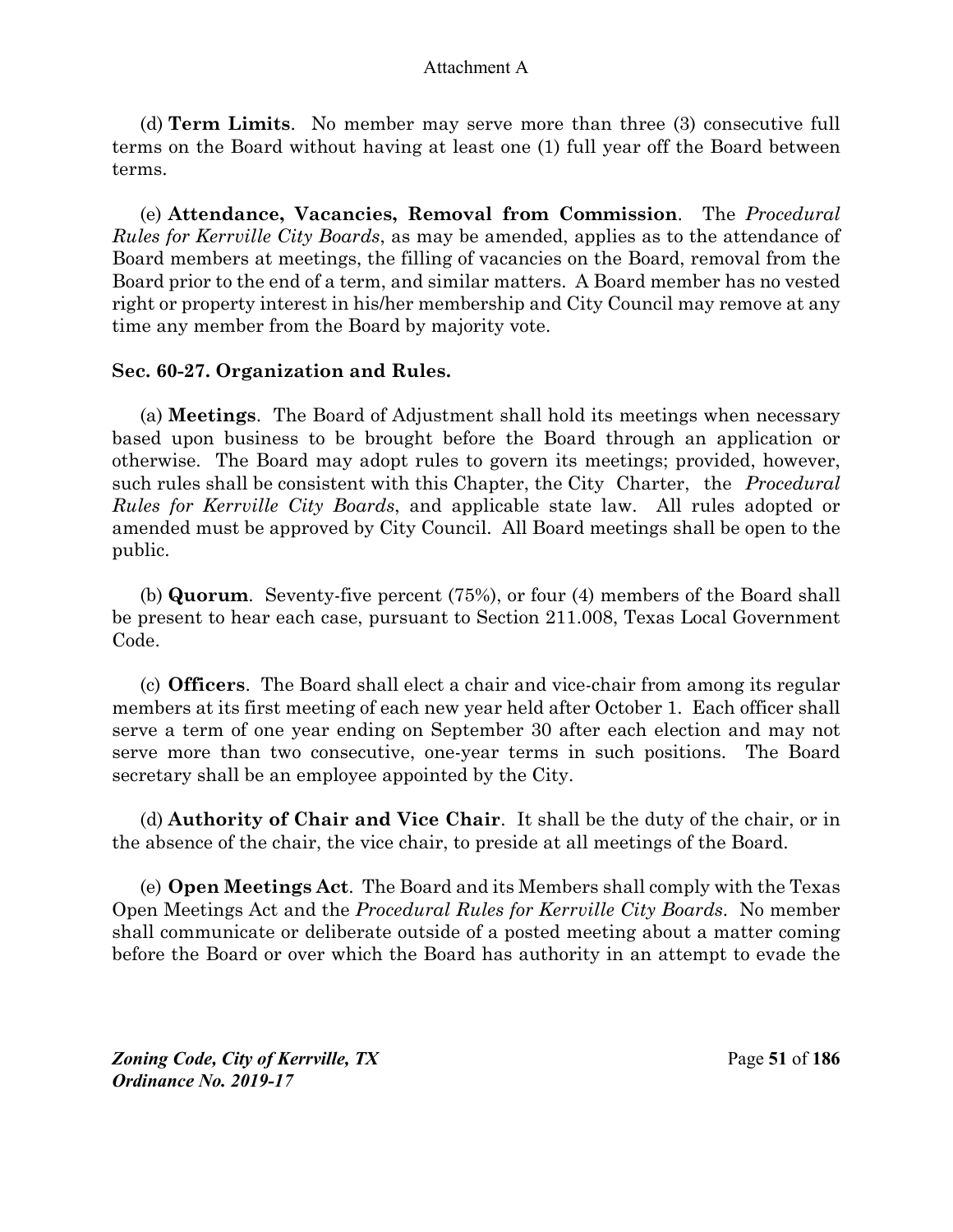Open Meetings Act. Such prohibited conduct shall also be applied to email or telephonic conversations.

(f) **Ex Parte Contacts**.The requirements of procedural due process necessitate a fair hearing before an impartial body with the goal of ensuring that all sides, including the public**,** are provided an opportunity to present views in public meetings. Thus, all decisions made by the Board shall be based upon information contained in the official public record and consisting of back-up material and discussion during the meeting. No Board member shall intentionally or knowingly communicate with a person outside of a meeting, known as ex-parte communication, if reasonable grounds exist for believing that a) the person is a party to a matter being considered by the Board; and b) if such communication is designed to influence the member's consideration of, or action on, the matter. A "party" includes an applicant or anyone who has received mailed notice of the matter. If any such ex parte communication should occur, it shall be the responsibility of the member to:

(1) Not engage in such communications involving unsolicited inquiries or other forms of communication, personally or through electronic means; and

(2) Advise the person or sender that such information should be presented at a Commission meeting.

(g) **Meeting Records**. The secretary shall keep a record of all proceedings of the Commission, showing the vote of each member upon each question; or, if absent or failing to vote, indicate such fact; and shall keep records of its examinations and other official actions, all of which shall be filed in the office of the City Secretary and shall be a public record.

## **Sec. 60-28. Duties and Powers.**

In addition to such other powers as may be granted from time to time by ordinance, the Board of Adjustment shall have the following authority:

(1) **Appeal from Administrative Official**. Pursuant to Section 60-30, the Board of Adjustment shall hear and decide an appeal that alleges an error in any order, decision, or determination made by an administrative official of the City in the interpretation or enforcement of the Zoning Code or Chapter 211, Texas Local Government Code, including without limitation appeals from the

*Zoning Code, City of Kerrville, TX*Page **52** of **186**  *Ordinance No. 2019-17*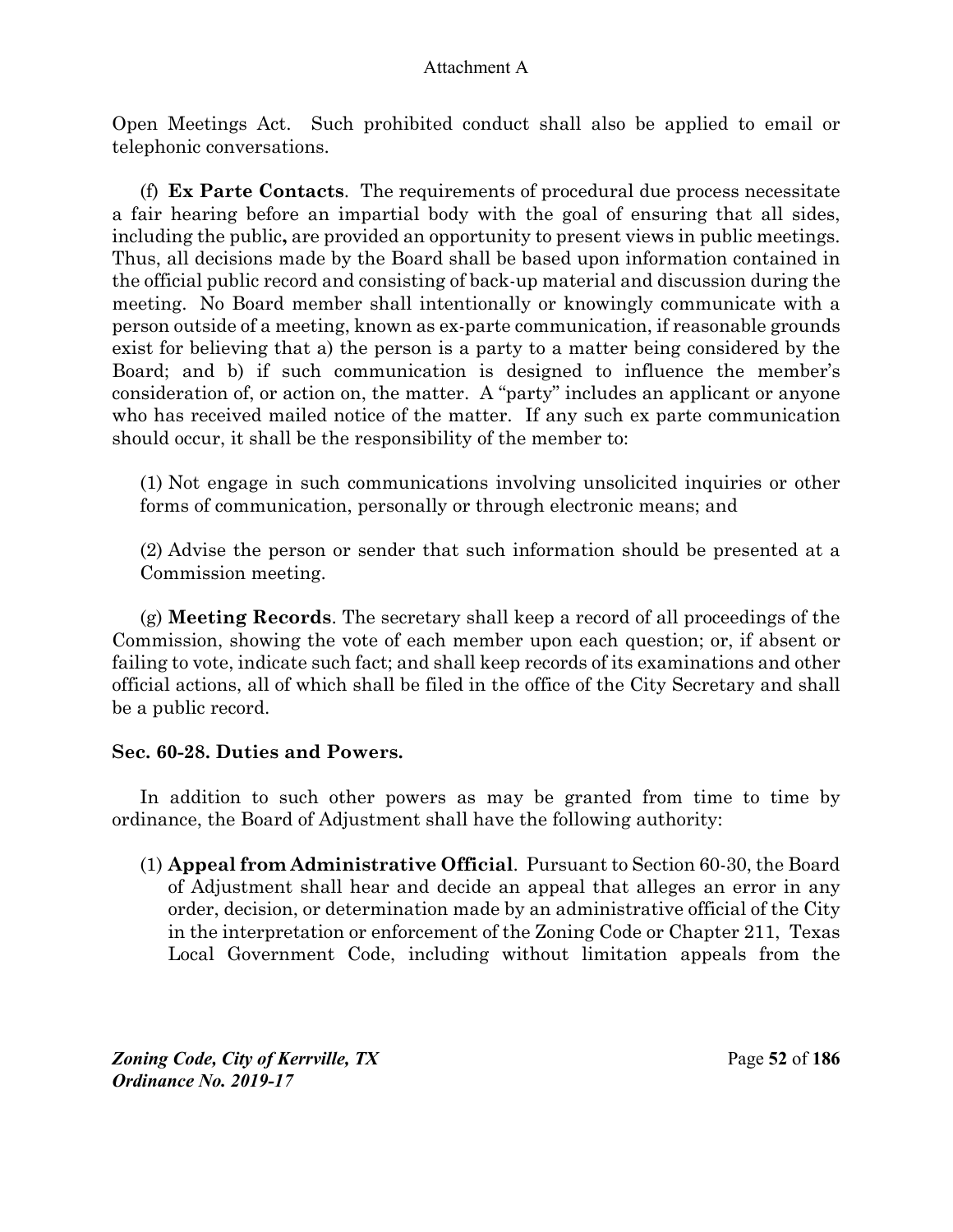decision of the official regarding non-conforming matters pursuant to this Zoning Code; and

(2) **Variances**. Pursuant to Section 60-31, the Board of Adjustment may consider granting, upon written application, variances to the terms of the Zoning Code, excluding variances to the list of permitted land uses; provided these variances are not contrary to the public interest, and where the applicant can demonstrate that because of special land-related conditions unique to the property, a literal enforcement of the Code would result in unnecessary hardship that is neither financial nor self-imposed, and so that the spirit of the Code will be observed and substantial justice done.

# **ARTICLE VI. APPEAL FROM ADMINISTRATIVE DECISIONS; VARIANCES**

# **Sec. 60-30. Appeals from Administrative Decisions.**

An appeal to the Board of Adjustment that alleges an error in any order, decision, or determination made by an administrative official of the City in the interpretation or enforcement of the Zoning Code or Chapter 211, Texas Local Government Code, shall be made in accordance with the following procedure:

- (1) **Who May Appeal**. Any of the following persons may appeal to the Board of Adjustment a decision made by an administrative official of the City in enforcing the Zoning Code or Chapter 211, Texas Local Government Code:
	- a. If the appeal concerns an administrative decision that is not related to a specific application:
		- 1. person aggrieved by the decision; or
		- 2. Any officer, department, or board of the City affected by the decision.
	- b. If the appeal concerns an administrative decision related to a specific application, address or project:
		- 1. The owner to the owner's representative of the property that is the subject of the decision;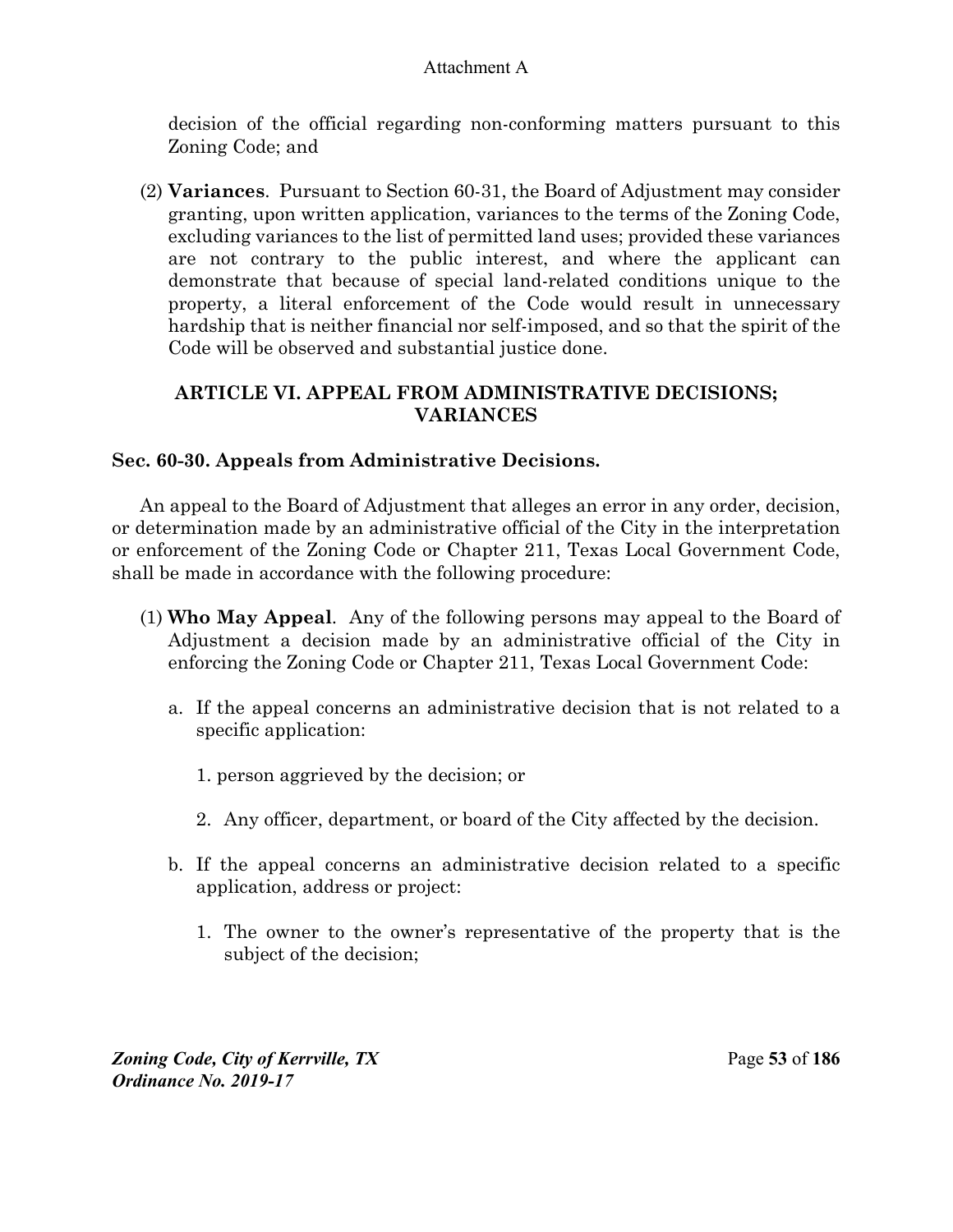- 2. The applicant whose specific application is the subject of the decision;
- 3. A person aggrieved by the decision who is the owner of property within 200 feet of the property that is the subject of the decision; or
- 4. Any officer, department, or board of the City affected by the decision.
- (2) **Form of Appeal**. To be effective, the appeal shall be made in writing and shall contain at least the following:
	- a. A citation to the specific statute(s) and/or ordinance(s) which is(are) the subject of the appeal;
	- b. The earliest date on which the City administrative official communicated the decision which is the subject of the appeal to the appellant, or, if more than one decision is alleged to be in error, the date each decision was communicated;
	- c. A summary of the decision(s) made by the City administrative official which is the basis for the appeal;
	- d. If the administrative official's decision was made in writing, a copy of the document in which the decision is stated;
	- e. The specific grounds upon which the appeal is based;
	- f. A description of the property affected by the administrative official's decision sufficient to identify the location and the boundaries of the property;
	- g. The reason the person filing the appeal should be considered a person aggrieved by the decision;
	- h. When the appeal involves the development of a specific tract of land, a copy of a site plan as requested by the Director, drawn to scale showing existing and proposed development of the property in question; and
	- i. The signature of the person filing the appeal.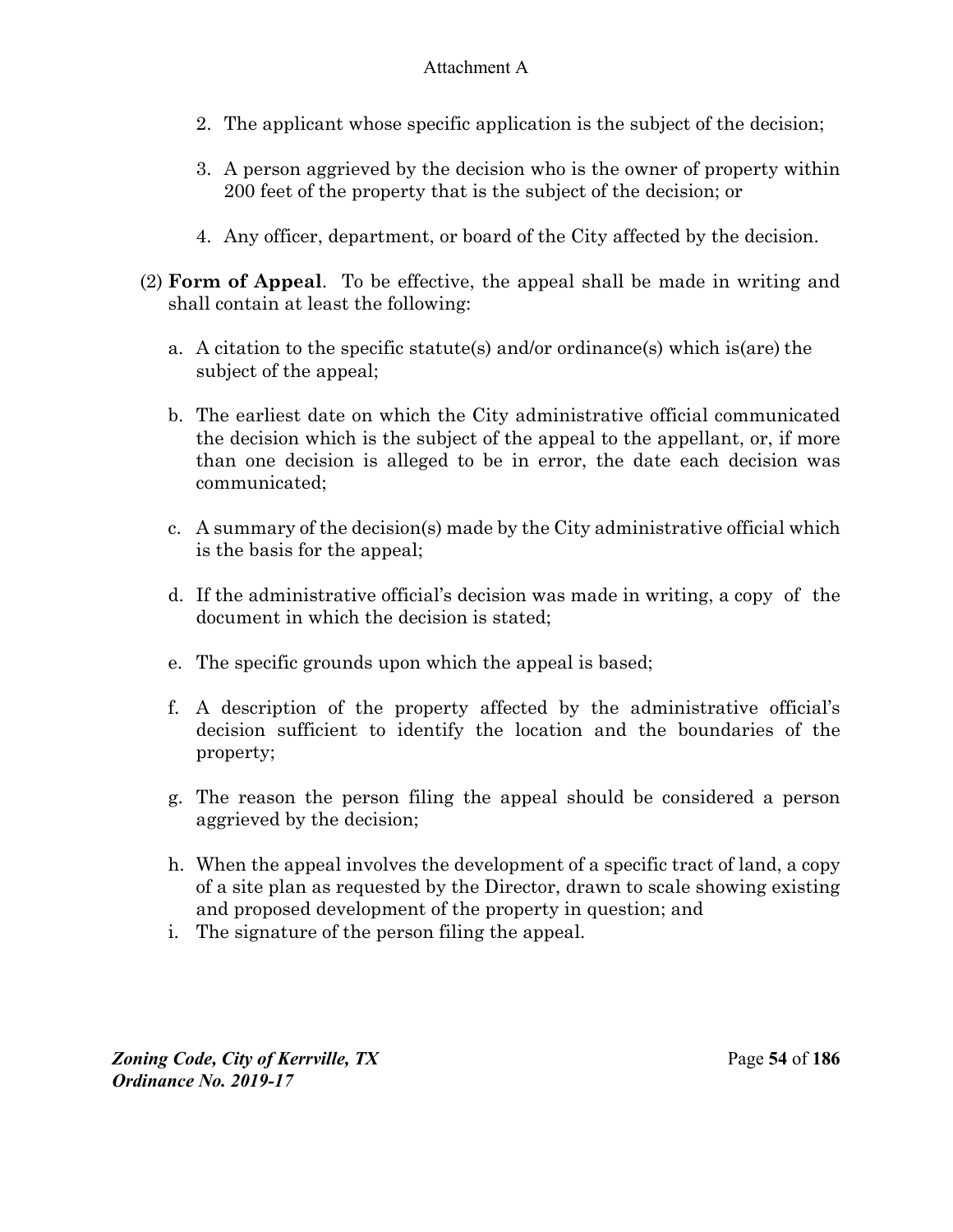- (3) **Perfection of Appeal**. An appeal pursuant to this section shall be deemed timely filed and perfected only if the notice of appeal:
	- a. Is filed not later than 10 days after the date on which the decision of the City administrative official was communicated to the appellant with:
		- 1. The secretary of the Board of Adjustment; and
		- 2. The administrative officer who rendered the decision which is the subject of the appeal; and
	- b. Is accompanied by the filing fee established by City Council; and
	- c. Contains all the information set forth in Subsection (2), above.
- (4) **Preparation of Record**. Upon receiving the notice of appeal, the Director shall immediately forward to the secretary of the Board of Adjustment all of the papers constituting the record of the action that is appealed.
- (5) **Stay of Proceedings**. A notice of appeal properly and timely filed as provided in this section shall stay all proceedings in furtherance of the action appealed from until after the decision of the Board of Adjustment has been rendered unless the official from whom the appeal is taken certifies in writing to the Board facts supporting the official's opinion that a stay would cause imminent peril to life or property. In the case where the official makes such a certification, proceedings may be stayed only by a restraining order granted by the Board or a court of record on application, after notice to the official, if due cause is shown.
- (6) **Date of Public Hearing**. Unless a later date is set upon written request of the appellant, the Board of Adjustment shall hold a public hearing on an appeal under this Section (a) not later than 20 days after the filing and perfection of the notice of appeal; provided, however, the hearing shall not take place earlier than 10 days after notice of the time and place of the public hearing has been:
	- a. Published in the City's official newspaper; and

*Zoning Code, City of Kerrville, TX*Page **55** of **186**  *Ordinance No. 2019-17*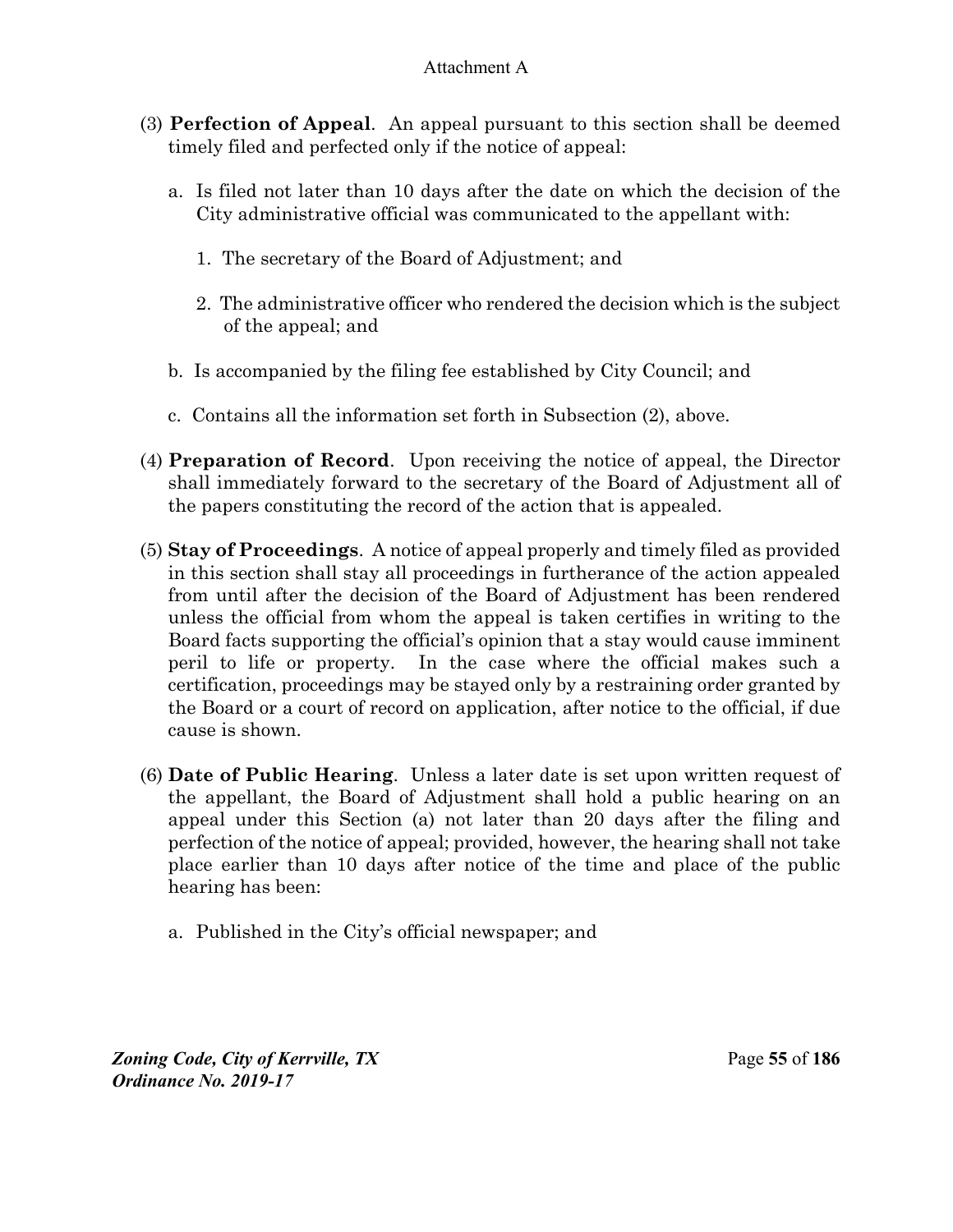- b. Sent to the appellant and the all property owners located within 200 feet of the property which is the subject of the appeal by depositing a copy of the notice in the United States mail, postage prepaid, and pre-addressed according to the address indicated on the last approved City tax rolls.
- (7) **Decision of the Board**. After receiving all evidence and hearing all arguments, the Board of Adjustment may:
	- a. Reverse or affirm, in whole or in part; or
	- b. Modify the City administrative official's order, requirement, decision, or determination from which the appeal was taken; and/or
	- c. Make the correct order, requirement, decision, or determination, and, for this purpose, has the same authority as the administrative official.
- (8) **Required Vote:** The concurring vote of three-fourths (3/4) of the members of the Board of Adjustment is required to modify or reverse an order, requirement, decision, or determination of a City administrative official.

# **Sec. 60-31. Variances.**

The Board of Adjustment may grant a variance to the Zoning Code in accordance with the following procedures:

- (1) **Application**. A complete application for a variance must be made in writing on forms provided by the Director and filed with the secretary of the Board of Adjustment. A complete application for a variance shall be deemed complete when all information on the application form is provided and the application is accompanied by the following:
	- a. All fees established by the City Council for such matters;
	- b. A description of the property to which the variance would apply sufficient to identify the location and the boundaries of the property;
	- c. The reason the person is requesting the variance;
	- d. The signature, acknowledged by a notary public of:
		- 1. The owner of the property; and

*Zoning Code, City of Kerrville, TX*Page **56** of **186**  *Ordinance No. 2019-17*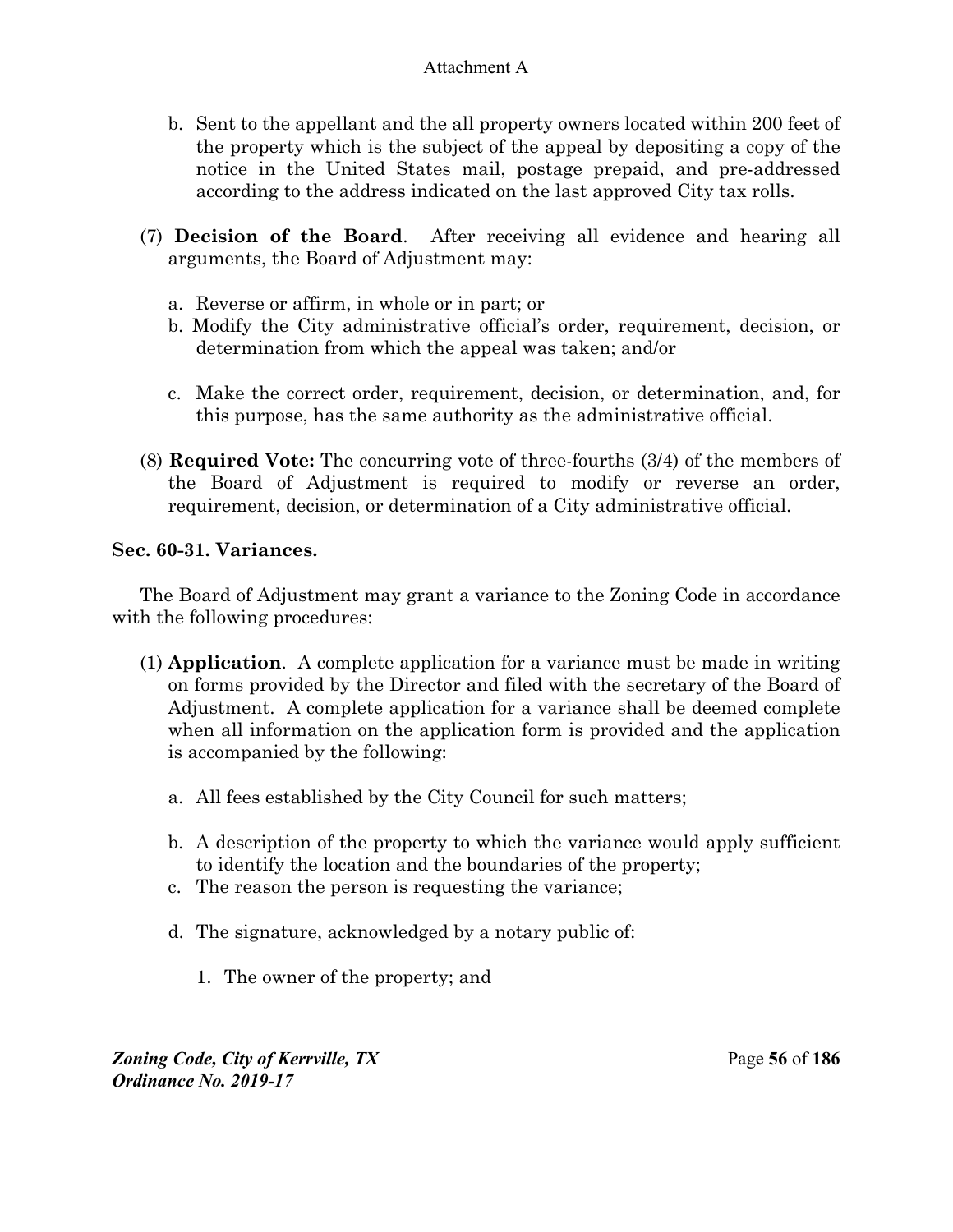- 2. If different than the owner, the signature of the person requesting the variance; and
- e. When the variance relates to the development of a specific tract of land, a copy of a site plan as requested by the Director, drawn to scale showing existing and proposed development of the property in question.
- (2) **Public Hearing and Notice**. Upon filing of an application for a variance, the Director shall set a date for a public hearing thereon as soon as may be practicable; provided, however, the Board of Adjustment shall hold a public hearing on a request for a variance under this Section (b) only after the filing of a complete application with the secretary of the Board and in no case earlier than 10 days after notice of the time and place of the public hearing has been:
	- a. Published in the City's official newspaper; and
	- b. Sent to the applicant and all property owners located within 200 feet of the property which is the subject of the variance by depositing a copy of the notice in the United States Mail, postage prepaid, and pre-addressed according to the address indicated on the last approved City tax rolls.
- (3) **Required Findings of Fact**. No variance shall be granted by the Board of Adjustment until it makes the following findings:
	- a. That there are exceptional circumstances or conditions applicable to the property on which the application is made related to size, shape, area, topography, surrounding condition, or location that do not apply generally to other property in the same area and the same zoning district;
	- b. That the exceptional circumstances or conditions are such that literal enforcement of the provisions of this Chapter would result in an unnecessary hardship inconsistent with the general purpose and intent of this Chapter;
	- c. That the granting of such variance will not be contrary to the public interest, materially detrimental to the public welfare, or injurious to the property or improvements in the zoning district or area in which the property is located;

*Zoning Code, City of Kerrville, TX*Page **57** of **186**  *Ordinance No. 2019-17*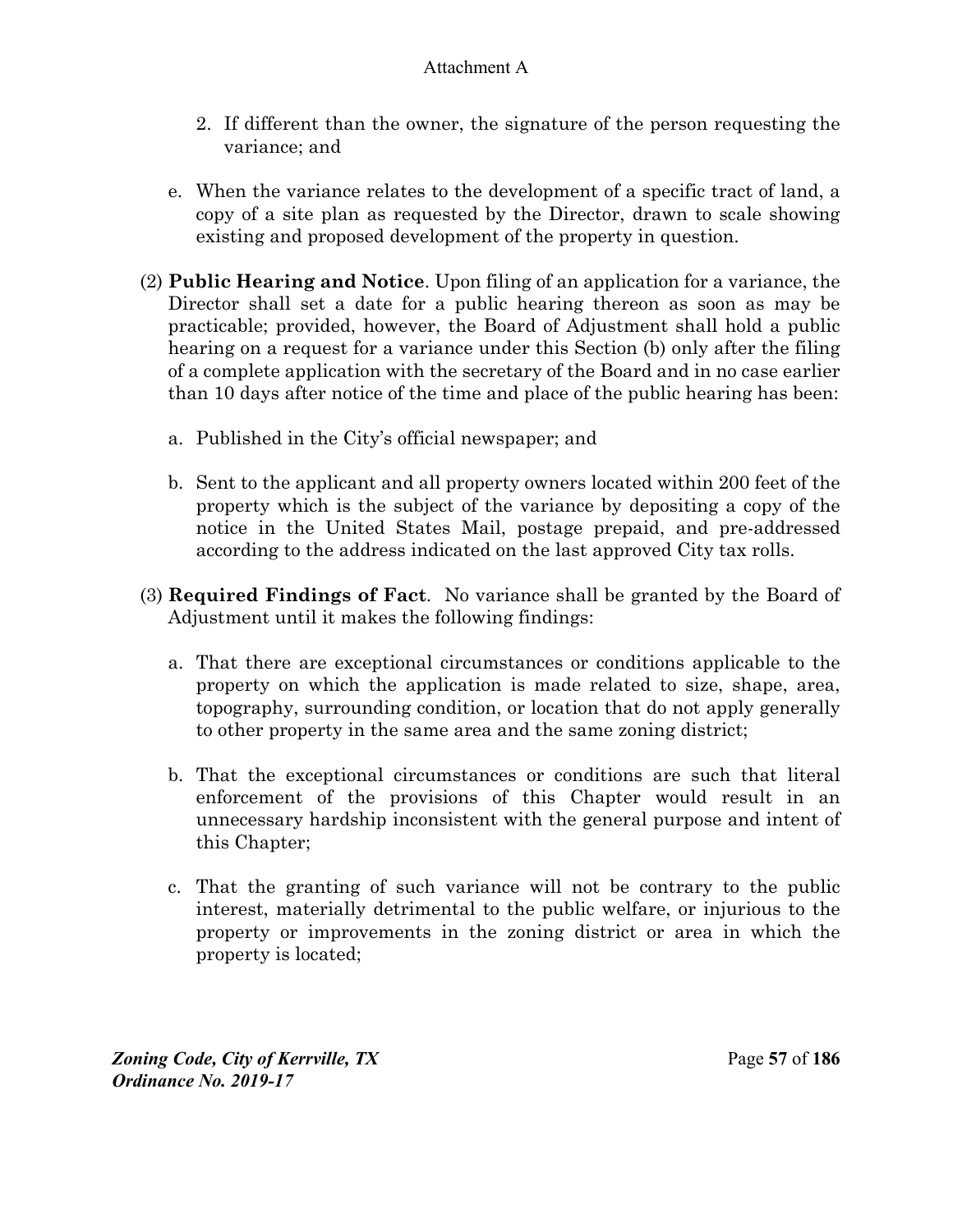- d. That the granting of such variance will not be contrary to the objectives and principles contained in the Comprehensive Plan, as amended;
- e. That the variance to be granted is the minimum variance that will relieve the proven hardship;
- f. That the variance is not being granted to relieve the applicant of conditions or circumstances:
	- 1. Which are not inherent in the property itself, but are the result of the use or development of the property;
	- 2. Which are caused by a division of land on or after date of adoption, other than a division of land resulting from the sale of a property interest to a governmental entity, which division of land caused the property to be unusable for any reasonable development under the existing regulations, or
	- 3. Which were otherwise self-imposed by the present or a previous owner;
- g. That the variance is not grounded solely upon the opportunity to make the property more profitable or to reduce expense to the current or any future owner;
- h. That the variance would not modify or effectively repeal any development or use regulations set forth in a Conditional Use Permit ("CUP") or an ordinance or resolution adopting a Concept Plan or establishing a Planned Development District which are in addition to the generally applicable use and development regulations set forth in this Zoning Code;
- i. That the variance would only affect a specific parcel of property and is not of such a general nature as to effectively constitute a change in zoning of said parcel or a larger area without following the procedures for such as set forth herein;
- j. That the variance does not change the permitted, conditional, or prohibited uses in the zoning district in which the property is located.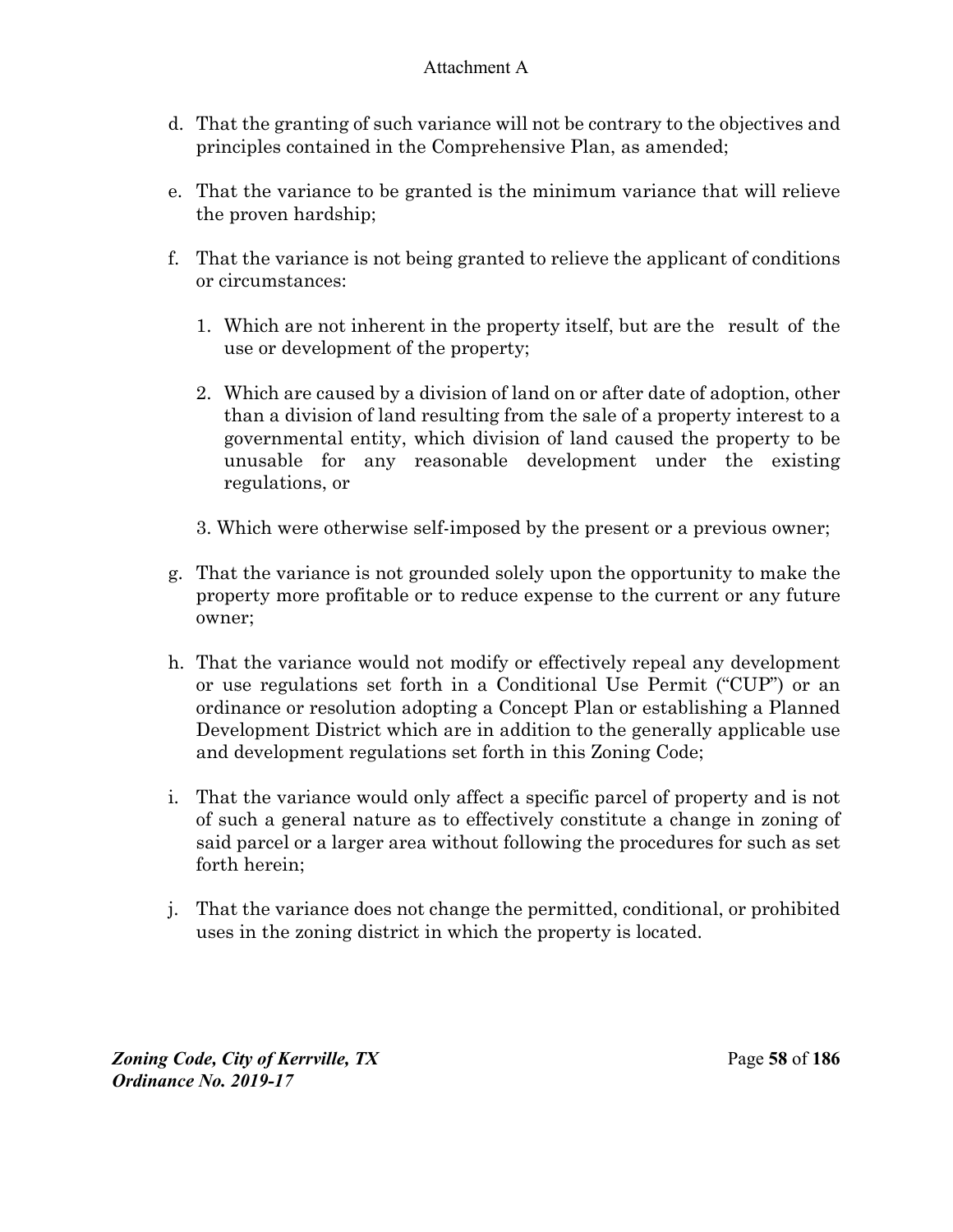- (4) **Record of Findings**. In addition to the record of the vote of the members regarding the application, the minutes of the Board of Adjustment shall contain the findings of facts on which its decision was based including its findings as to the matters set forth in Subsection (b)(3) above, and a description of the extraordinary circumstances found to be affecting the property in question.
- (5) **Decision of the Board**. After receiving all evidence, hearing all argument, and making its findings of fact regarding an application for a variance, the Board of Adjustment may:

 a. Grant the variance as requested, limited to the specifics of the application;

- b. Grant a variance modified in accordance with the findings of the Board; or
- c. Deny the variance.
- (6) **Required Vote**. The concurring vote of three-fourths (3/4) of the members of the Board of Adjustment is required to grant a variance.
- (7) **Effective Date of Variance**. A variance granted by the Board of Adjustment shall become effective after the expiration of 10 days from the date of filing its decision with the City unless the Board specifically establishes a different effective date. The effective date of a variance may be based on the satisfaction of a condition.

## **Sec. 60-32. Filing of Decisions.**

Not later than 5 days after the adjournment of the meeting at which the Board of Adjustment votes pursuant to this article on an appeal of the act of a City administrative official or on an application for a variance, the secretary of the Board shall file the decision with the Director.

## **Sec. 60-33. Appeals of Board of Adjustment Decisions.**

An appeal of a decision of the Board of Adjustment may be presented to an appropriate court in accordance with Section 211.010, Texas Local Government Code.

*Zoning Code, City of Kerrville, TX*Page **59** of **186**  *Ordinance No. 2019-17*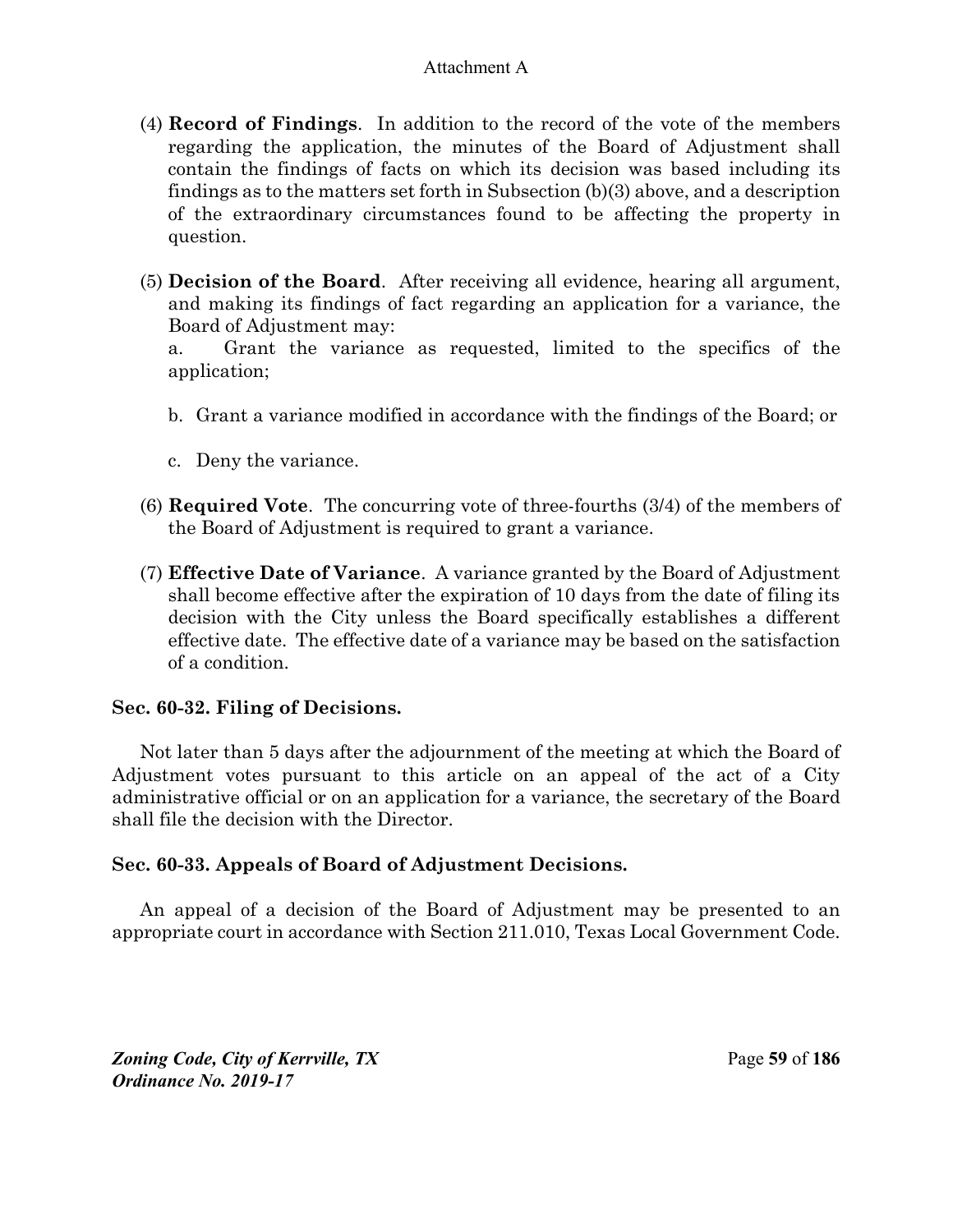### **ARTICLE VII. ZONING DISTRICTS GENERALLY; OFFICIAL ZONING MAP**

#### **Sec. 60-35. District Regulations.**

All property within the City shall meet and conform to the requirements of such districts as may from time to time be adopted by City Council and as then set forth in the Zoning Code. Except as otherwise specified in the Zoning Code, no land, building, structure, or premises in the City shall be used, and no structure or any part thereof, shall be located, erected, moved, reconstructed, extended, enlarged, or altered, except in conformity with the regulations set forth in this Zoning Code for the district in which the property is located.

#### **Sec. 60-36. Zoning Districts.**

The City is divided into the following zoning districts, which shall specify the use, height, area regulations, and other requirements.

#### (1) **Residential Districts**:

- a. Residential Estate (**RE**)
- b. Single-Family Residential (**R-1**)
- c. Single-Family Residential with Accessory Dwelling Unit (**R-1A**)
- c. Medium Density Residential (**R-2**)
- d. Multifamily Residential (**R-3**)
- e. Residential Mix (**RM**)
- f. Residential Transition (**RT**)

#### (2) **Nonresidential Districts**:

- a. Neighborhood Commercial (**C-1**)
- b. Light Commercial (**C-2**)
- c. General Commercial (**C-3**)
- c. Industrial and Manufacturing (**IM**)

#### (3) **Special Districts**:

a. Downtown Arts and Culture (**DAC**)

*Zoning Code, City of Kerrville, TX*Page **60** of **186**  *Ordinance No. 2019-17*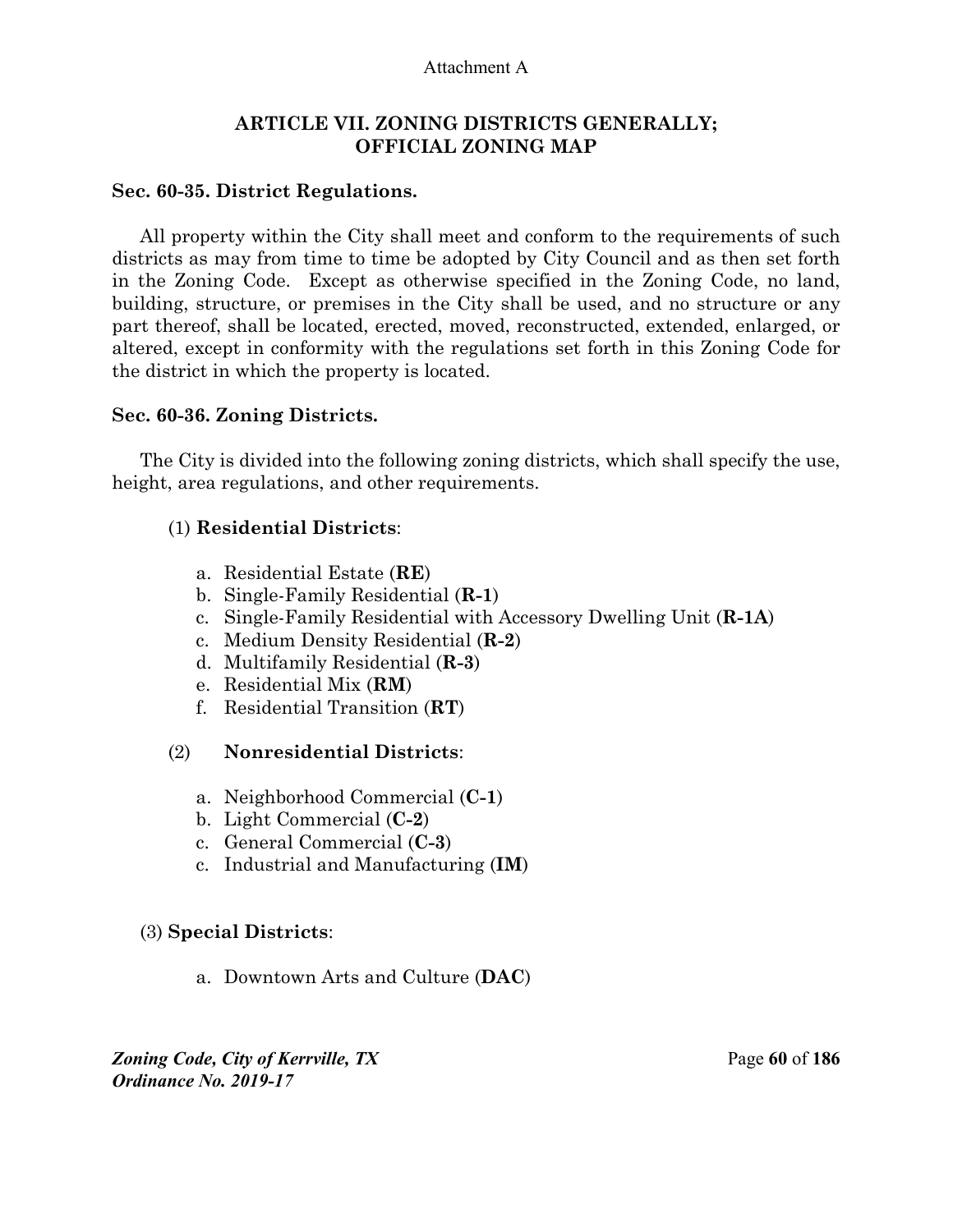- b. Mixed Use (**MU**)
- c. Planned Development (**PD**)
- d. Public and Institutional (**PI**)
- e. Airport (**AD**)
- f. Agriculture (**AG**)

# **Sec. 60-37. Zoning of Newly Annexed Areas.**

(a) If a request for annexation does not include a request for zoning, all property newly annexed to the City and any property not permanently zoned upon the date of adoption shall be temporarily classified as an AG district until such time as permanent zoning is established.

(b) Concurrently with the adoption of the annexation ordinance, City Council shall adopt the zoning of the area or tract being annexed, whether classified as an AG district, zoned permanently in response to a request for annexation, or upon recommendation by the Commission after a hearing to consider the appropriate zoning for the tract to be annexed consistent with the purposes of the Zoning Code.

(c) No person shall erect, construct, proceed, or continue with the erection or construction of any building or structure, or cause the same to be done on property classified as an AG district without benefit of a building permit or certificate of occupancy issued by the Department and such permit shall be issued for buildings and uses which comply with the regulations of an AG district until permanent zoning is established.

(d) The procedure for establishing permanent zoning for newly annexed property shall be the same as the procedure for a zoning change.

# **Sec. 60-38. Official Zoning Map.**

The boundaries of the various zoning districts of the City shall be as shown on the *Official Zoning Map* in accordance with the following:

(1) The "*official zoning map*" shall be maintained as part of the City's geographic information system (GIS). This map, including all notations, references, data, and other information shown on the map, is adopted and incorporated into this Zoning Code.

*Zoning Code, City of Kerrville, TX*Page **61** of **186**  *Ordinance No. 2019-17*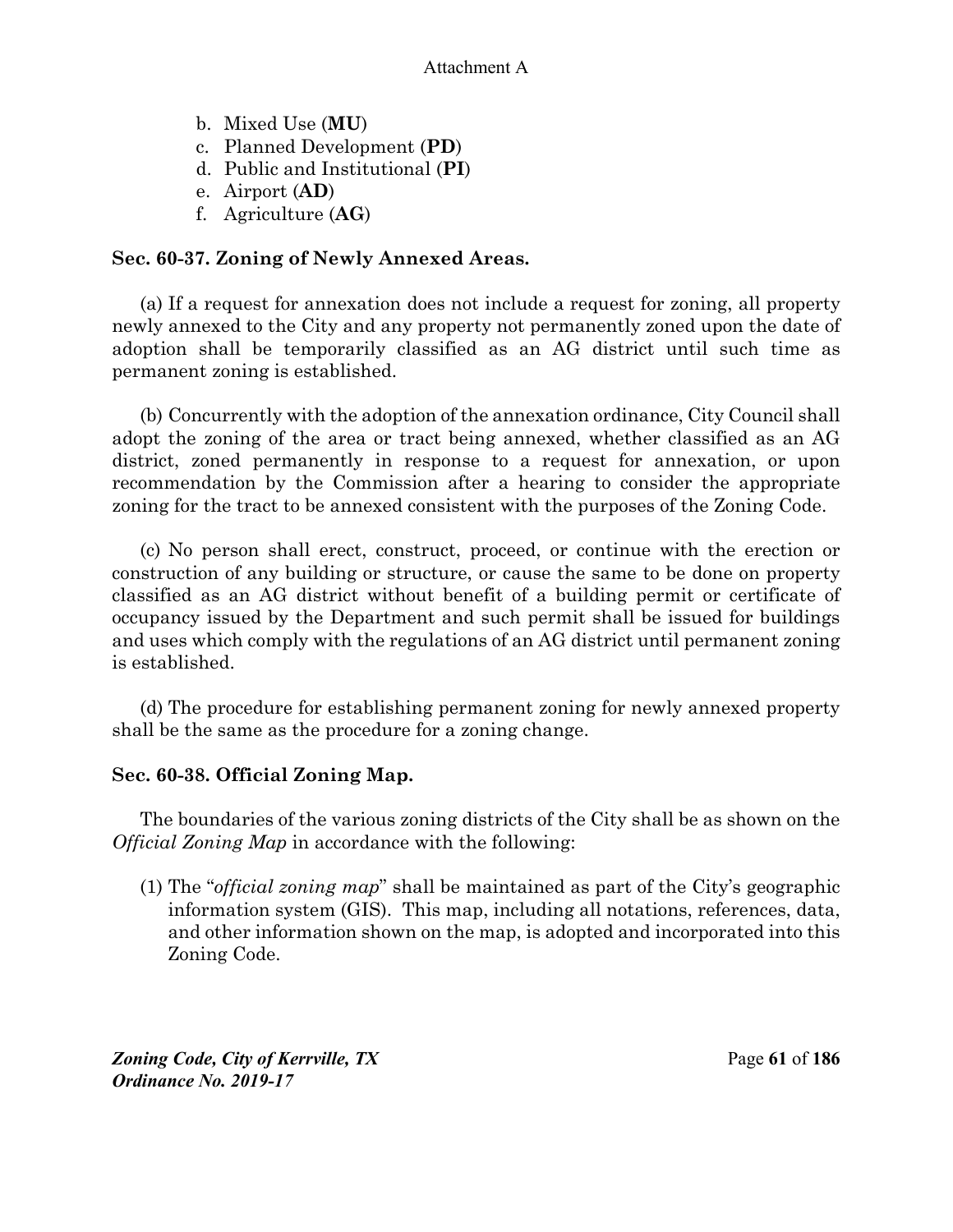(2) If, in accordance with the provisions of the Zoning Code, changes are made in district boundaries or other matters portrayed on the *Official Zoning Map*, such changes shall be incorporated into the *Official Zoning Map* promptly after the amendment has been approved by City Council. It is the responsibility of the Director to see that the map is updated in a timely manner. No changes of any nature shall be made in the *Official Zoning Map* or matter shown thereon except in conformity with the procedures set forth in this Code and no unauthorized person shall alter or amend the map. Regardless of the existence of purported copies of the *Official Zoning Map*, which may from time to time be made or published, the *Official Zoning Map* located in the Department of Development Services shall be the final authority as to the current zoning status of land within the City.

# **Sec. 60-39. Determination of Zoning District Boundaries.**

The following rules shall apply in determining the location of zoning district boundaries on the *Official Zoning Map*:

- (1) Where district boundaries are indicated as approximately following property or lot lines, street rights-of-way, existing or abandoned railroad rights-of-way, waterway lines, or significant terrain features, such lines, ways, or features shall be construed to be such boundaries;
- (2) All district boundary lines indicated on or within street rights-of-way shall be construed to be at the centerline of such right-of-way;
- (3) Whenever any street or alley right-of-way is vacated, a district boundary indicated as being in the center of the right-of-way shall remain at the center of the vacated right-of-way, unless the district boundary is specifically amended by the City Council in the same manner as for any other zone change;
- (4) Where the *Official Zoning Map* indicates that a district boundary is approximately parallel to a property or lot line, street right-of-way, existing or abandoned railroad rights-of-way, waterway line, or significant terrain feature, the boundary shall be construed to be parallel thereto and at the distance indicated on the *Official Zoning Map*. If a distance is not given, the distance shall be determined by the use of the scale on the *Official Zoning Map*. If the scale on the *Official Zoning Map* cannot be determined or verified in view

*Zoning Code, City of Kerrville, TX*Page **62** of **186**  *Ordinance No. 2019-17*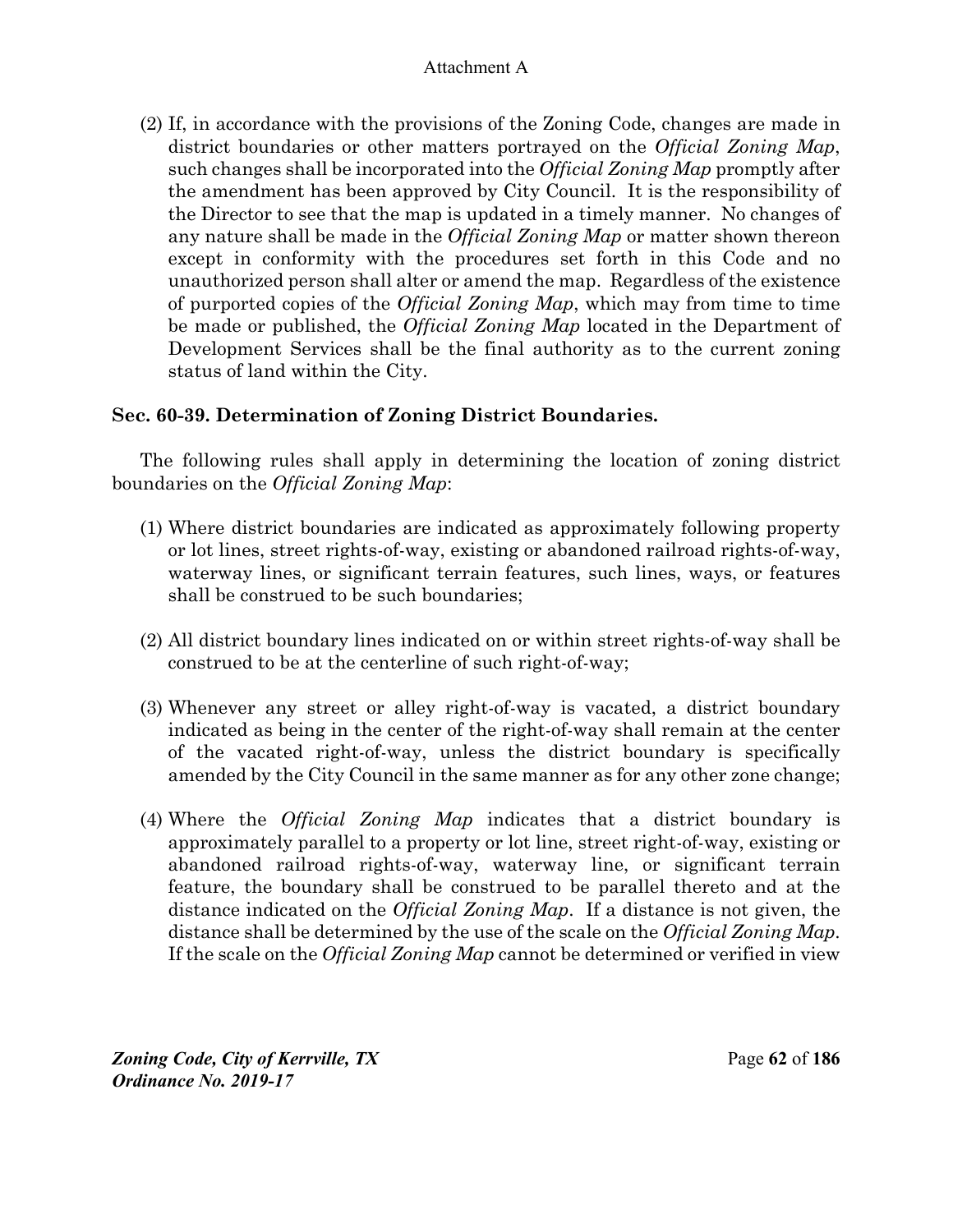of actual, on-the-ground improvements, the Director shall interpret the location of the district boundary;

- (5) Where a district boundary line is located on undivided property such that the property is located in two or more zoning districts, the Director shall determine the location of the boundary of the zoning district(s) using the best information available;
- (6) Where the boundary indicated on the *Official Zoning Map* crosses unplatted property and the district boundary is found to, in fact, not follow property lines as recorded in the Real Property Record of Kerr County, Texas, if the district boundary appears to the Director to be sufficiently close and parallel to the property line that the intent reasonably appears to have been to follow the property line indicated in the Real Property Records, then the boundary shall be construed to be following said property line; and
- (7) The Director shall be responsible for making a determination as to the location of a zoning district boundary when none of the above conditions apply and the boundary map is not clear. The owner or representative of any property involved in such determination who is not in agreement with the Director's decision may:
	- a. Appeal the determination to the Commission; or
	- b. Request a change in zoning to establish the boundary in question.

# **Sec. 60-40. New and Unlisted Uses.**

The Director shall make a determination if a specific land use is listed as a permitted or conditional use in a specific zoning district. Further, the Director shall determine if a use is sufficiently similar to a use listed as permitted or conditional for a particular zoning district such that it may also be included as a permitted or conditional use within such district. In the event the Director determines that the requested use is not otherwise listed or defined in this Zoning Code, the owner or developer may request, in consultation with the Director an amendment to this Zoning Code to include a definition for such previously unlisted use and to determine the zoning district(s) in which such use shall be permitted or conditional.

*Zoning Code, City of Kerrville, TX*Page **63** of **186**  *Ordinance No. 2019-17*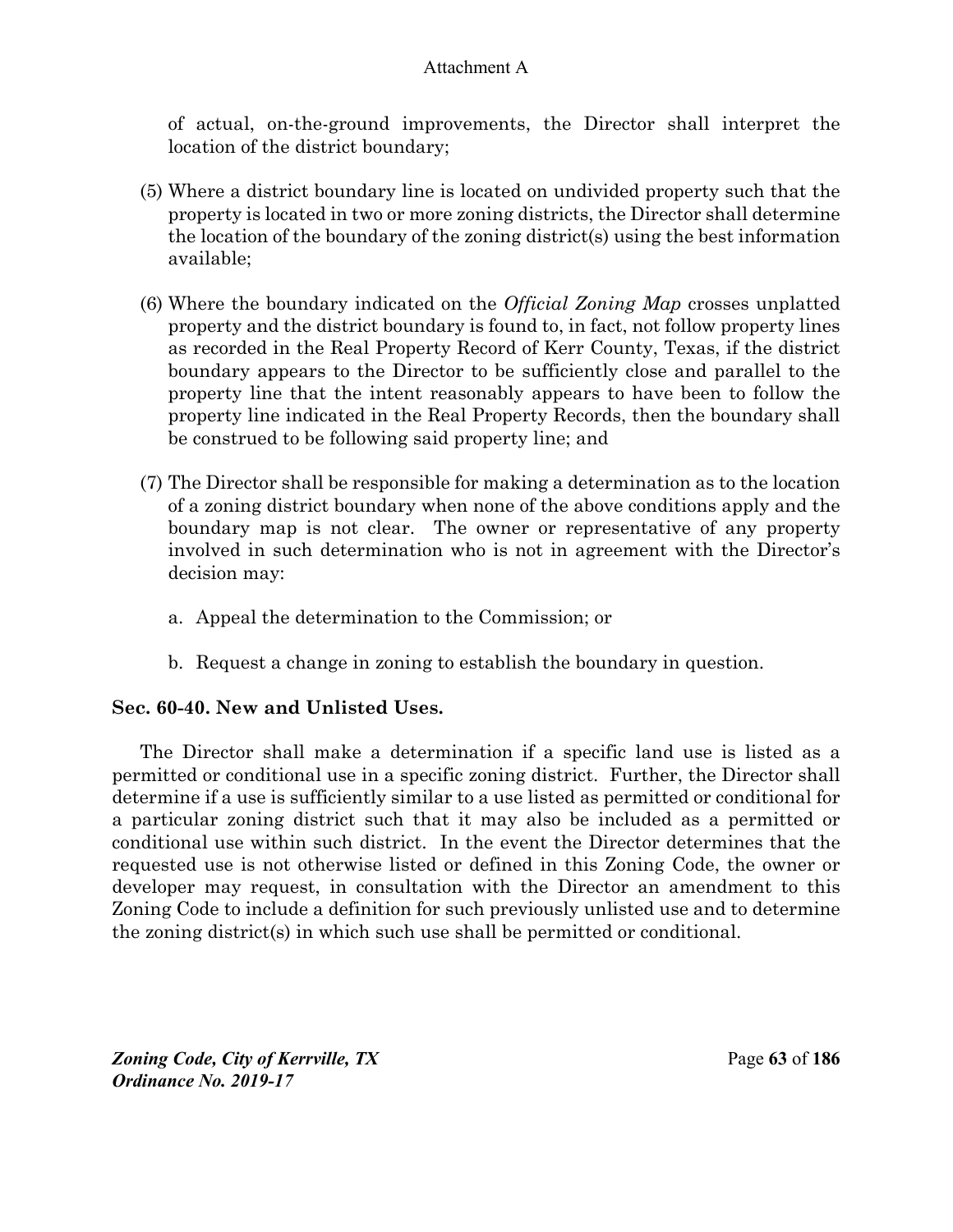# **Sec. 60-41. Use of Property Located in One Zoning District to Benefit Another.**

No person shall use property located in one zoning district to provide parking for, or access to, a use located on property located in another zoning district unless:

# (1) **Parking**:

- a. The property being used for said parking is also zoned to permit the use for which such parking is desired;
- b. A variance is granted under the provisions of this Zoning Code or the Development Standards ordinance, whichever applies, to allow the off-site parking; or,
- c. A Conditional Use Permit is secured for the off-site parking in accordance with this Zoning Code.

# (2) **Mutual Access**:

- a. The property being used for said access is also zoned to permit the use for which such access is desired;
- b. A variance is granted under the provisions of this Zoning Code or the Development Standards ordinance, whichever applies, to allow the mutual access; or,
- c. A Conditional Use Permit is secured for the mutual access in accordance with this Zoning Code.

# **Sec. 60-42. Special Regulations Regarding Lot Width, Area, and Setbacks.**

(1) **Alignment with Adjacent Buildings**: The setback of a building may be decreased to less than the minimum setback as follows:

(a) When more than one-half (1/2) of the lots in a block have been developed with buildings, the front and/or rear setback of an undeveloped lot, including the setbacks on both street fronts of a corner lot, may be reduced to the equivalent of the average front setback and/or rear setback, respectively, of developed lots on

*Zoning Code, City of Kerrville, TX*Page **64** of **186**  *Ordinance No. 2019-17*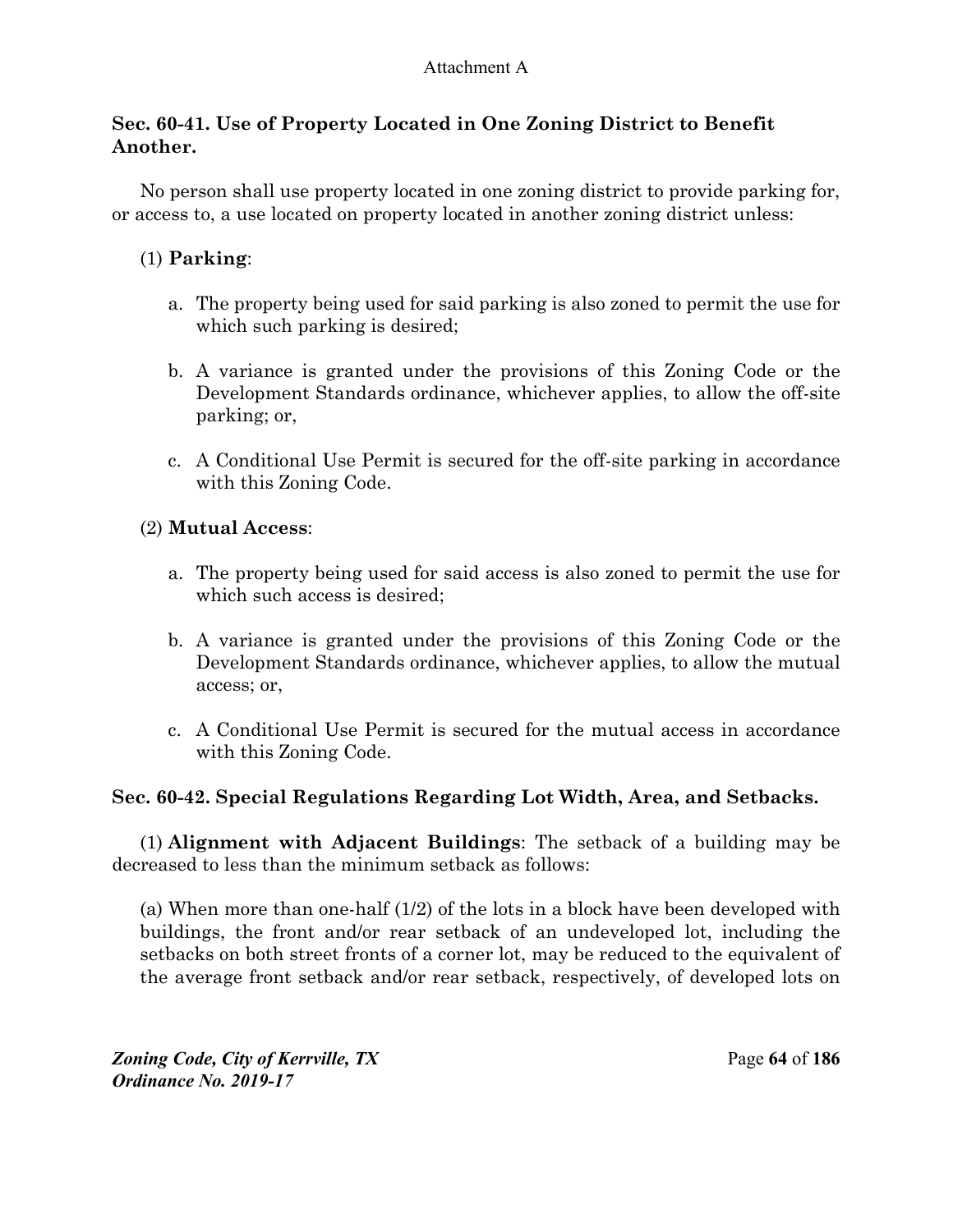the same side of the same block which are within four hundred feet (400') of the property on which the reduction is sought; however, in no case shall any front setback be reduced to less than ten feet (10.0') nor any garage entrance be setback less than nineteen feet (19.0');

(b) The side setback of a lot to be developed with a building for nonresidential use may be reduced to the same as the side setback of the lot abutting that side of the lot if the lot abutting that side has been developed with a building with a side setback less than the minimum set forth in the area regulations in the zoning district requirements set forth herein, above; provided, however, the reduction may in no case result in a building separation less than that required by the City building code and/or fire code.

(2) **Approved Landscape Plans**: The setback requirements for a particular property may be modified pursuant to the variance authority specified in Section 60- 28, as an element of an approved landscape plan and/or site plan which requires the location of buildings in such a manner as to preserve existing trees and/or terrain features.

(3) **Application of Ordinance Not to Make Lot Unbuildable**: If the buildable area of a lot of record is reduced in either width or depth to less than thirty feet (30.0') after application of the area regulations in the zoning district requirements set forth herein, the side and rear setbacks may be reduced to permit a buildable area of not less than thirty feet (30.0') in width and/or depth; provided, however, in no case shall the building encroach on any easements or be constructed closer to an existing building than that required by the City building code or fire code.

(4) **Existing Buildings and Setback Violations**: Buildings constructed prior to the date of adoption that complied with the setback regulations existing prior to date of adoption, shall not be deemed to be in violation of this Zoning Code; provided, however, the construction of a new building on the site of an existing building or addition to an existing building occurring on or after date of adoption, shall comply the requirements of this Code.

(5) **Change in Use of Existing Building**: The use of a building constructed prior to date of adoption that complied with the setback regulations existing prior to date of adoption, may be changed from a nonconforming use or permitted use to another permitted use without regard to the setback regulations set forth in this Zoning Code.

*Zoning Code, City of Kerrville, TX*Page **65** of **186**  *Ordinance No. 2019-17*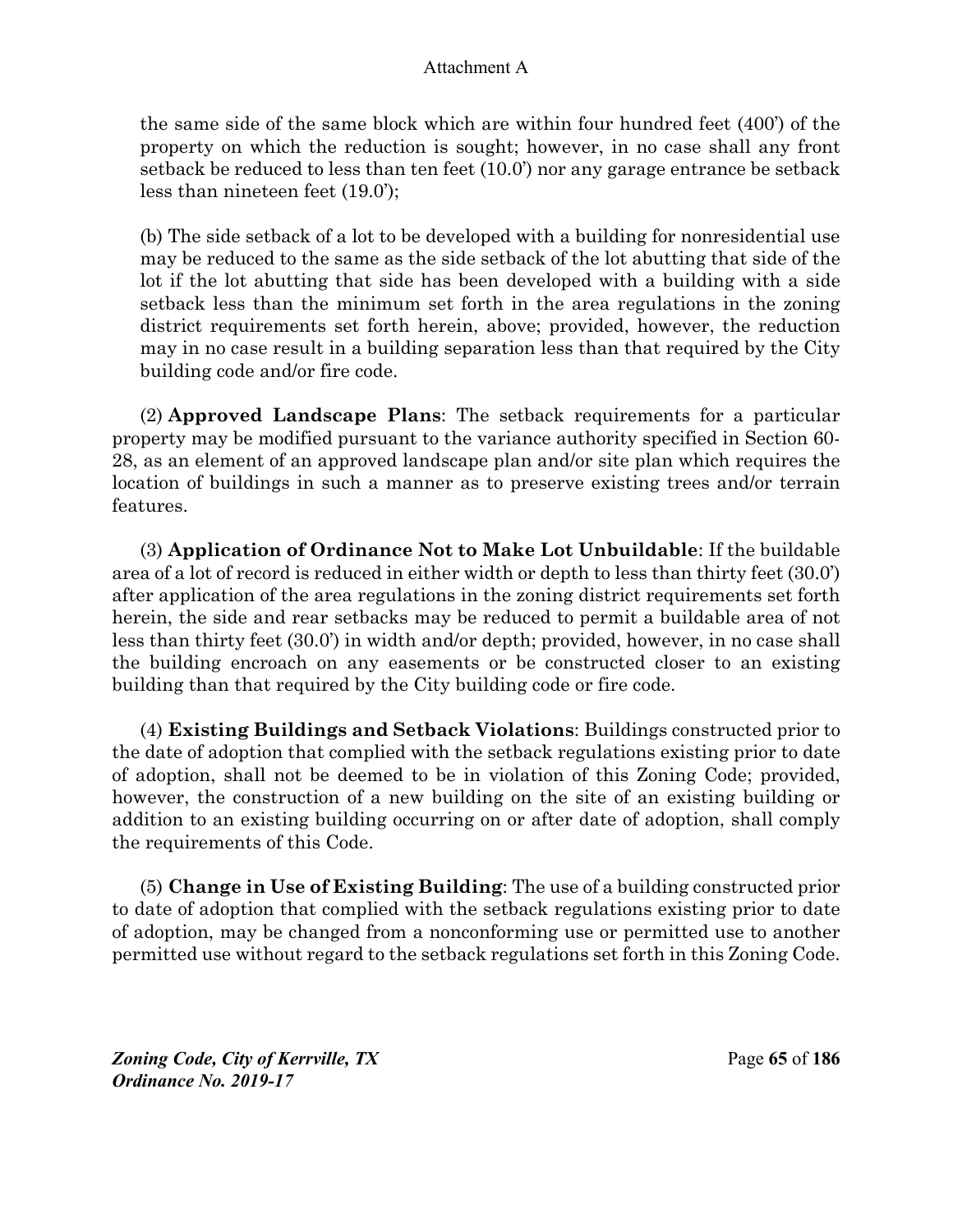(6) **Special Lot Width Regulations**: Notwithstanding the area regulations of the zoning district requirements set forth herein, where lots are irregular in shape, and the front property line is narrow, such as on a cul-de-sac, the minimum lot width shall be measured along the front setback; provided, however, the length of the front property line at the street right-of-way shall not be less than twenty-four feet (24.0').

(7) **Division of Existing Lots**: Unless specifically authorized by the Zoning Code, no part of a yard, open space, or off-street parking or loading space required by the Zoning Code for one land use shall be included as a part of a yard, open space, or offstreet parking or loading space for another land use.

(8) **Reduction of Lot Size**: No setback or lot existing as of date of adoption shall be reduced in dimension or area below the minimum requirements set forth in this Zoning Code. Setbacks or lots created on or after date of adoption, shall meet at least the minimum requirements established by this Code.

# **ARTICLE VIII. ZONING DISTRICTS**

# **Sec. 60-50. Residential Zoning Districts.**

(a) **Residential Estate District (RE)**. Property located in a(n) Residential Estate Zoning District shall be developed in accordance with this Zoning Code, including the following regulations:

(1) **Purpose**: The purpose of the R-E district is to preserve the opportunity for the development of single-family detached homes in a large-lot, semi-rural setting.

(2) **Uses**: In general, single-family detached dwellings, lawful accessory structures, home occupations meeting the requirements of this Zoning Code, certain public and institutional uses, and activities allowed subject to the approval of a Conditional Use Permit. Refer to *Table 1, Land Use Table* for a specific list of uses allowed within an RE district.

(3) **Building Regulations**: No more than one main building may be constructed on a lot within the RE district. Exceptions include a detached garage, servant or guest quarters, or lawful accessory structure as defined herein.

(4) **Area and Height Regulations**: No building shall be constructed in the RE district except in conformance with the following requirements:

*Zoning Code, City of Kerrville, TX*Page **66** of **186**  *Ordinance No. 2019-17*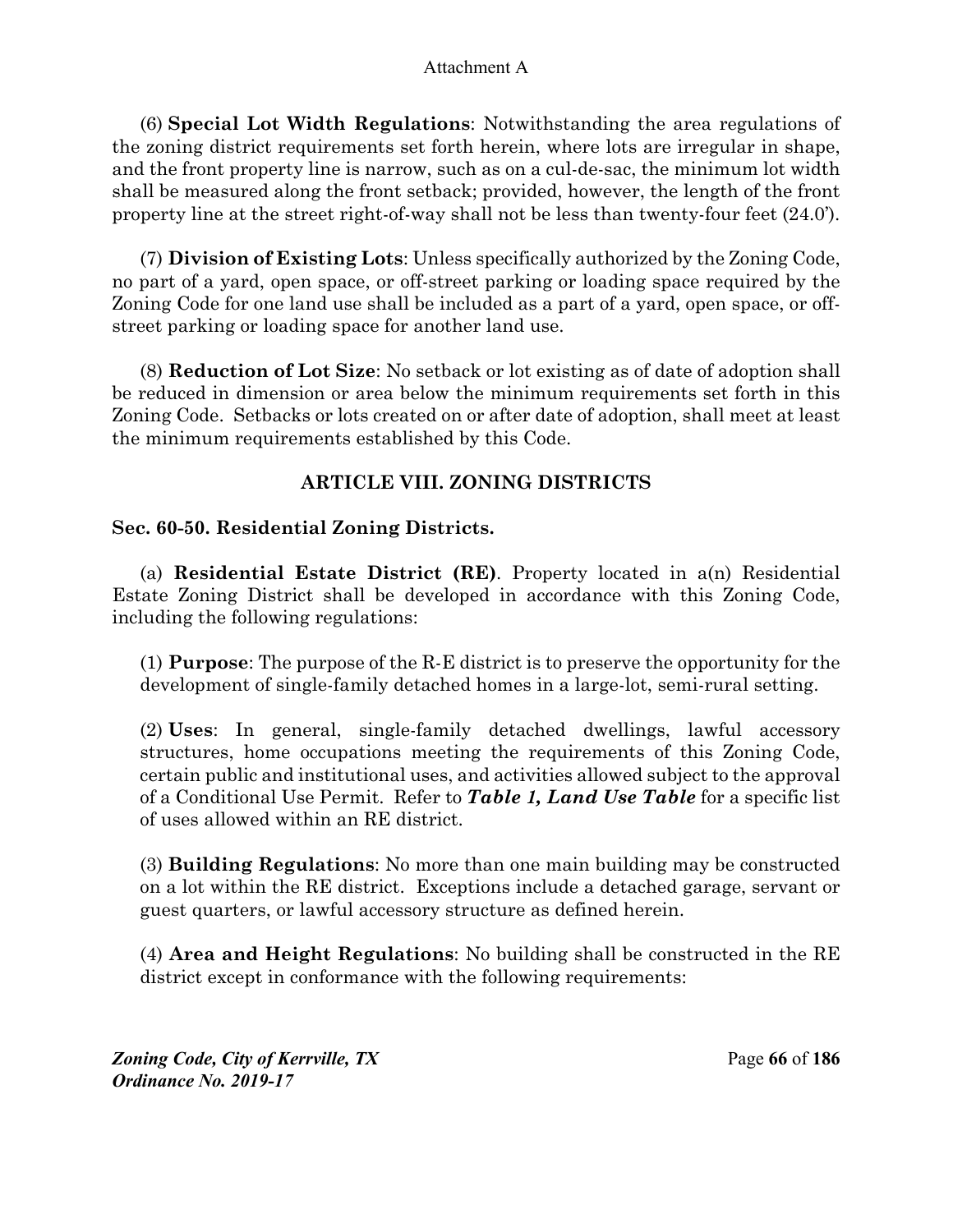| <b>CHARACTERISTIC</b>   | <b>REQUIREMENT</b>                                         |  |
|-------------------------|------------------------------------------------------------|--|
|                         | <b>SINGLE-FAMILY DWELLING</b>                              |  |
| <b>Minimum Lot Size</b> | 1 acre                                                     |  |
| Minimum Lot             | 50 feet                                                    |  |
| Width                   |                                                            |  |
| <b>Minimum Front</b>    | 25 feet                                                    |  |
| <b>Setback</b>          |                                                            |  |
| <b>Minimum Side</b>     | $\bullet$ Interior lot: 5 feet                             |  |
| <b>Setback</b>          | • Corner lot, street side:                                 |  |
|                         | $\bullet$ 15 feet                                          |  |
|                         | • 19 feet to a garage door or carport eave                 |  |
| <b>Minimum Rear</b>     | $\bullet$ 25 feet                                          |  |
| <b>Setback</b>          | • For a garage or carport adjacent to an alley:            |  |
|                         | • 19 feet to a garage door or carport eave; or             |  |
|                         | • 5 feet if the garage or carport is built for two or more |  |
|                         | motor vehicles                                             |  |
|                         | Setback may be measured from the centerline of an          |  |
|                         | adjacent alley, but in no instance may be less than 5      |  |
|                         | feet from the alley                                        |  |
| <b>Maximum Building</b> | 35 feet                                                    |  |
| Height                  |                                                            |  |
| <b>Minimum Parking</b>  | 2 spaces per dwelling unit                                 |  |

(5) **Access to Arterial Street Prohibited**: No lot shall be platted with direct access to an arterial street except where limited access is permitted by the Subdivision Code.

(6) **Exceptions to Required Setbacks**:All floors of all buildings at grade level and above shall comply with all setback requirements, except that:

a. **Application to Ground Floors:** Cornices, eaves, belt courses, sills, canopies, box windows, or other similar architectural features may extend a distance not to exceed two feet (2.0') into any required setback.

b. **Application to Upper Floors:** The upper floors of a multi-story building shall comply with all setback requirements provided an uncovered deck, upper floor balcony which is open on no less than two sides with walls not higher than

*Zoning Code, City of Kerrville, TX*Page **67** of **186**  *Ordinance No. 2019-17*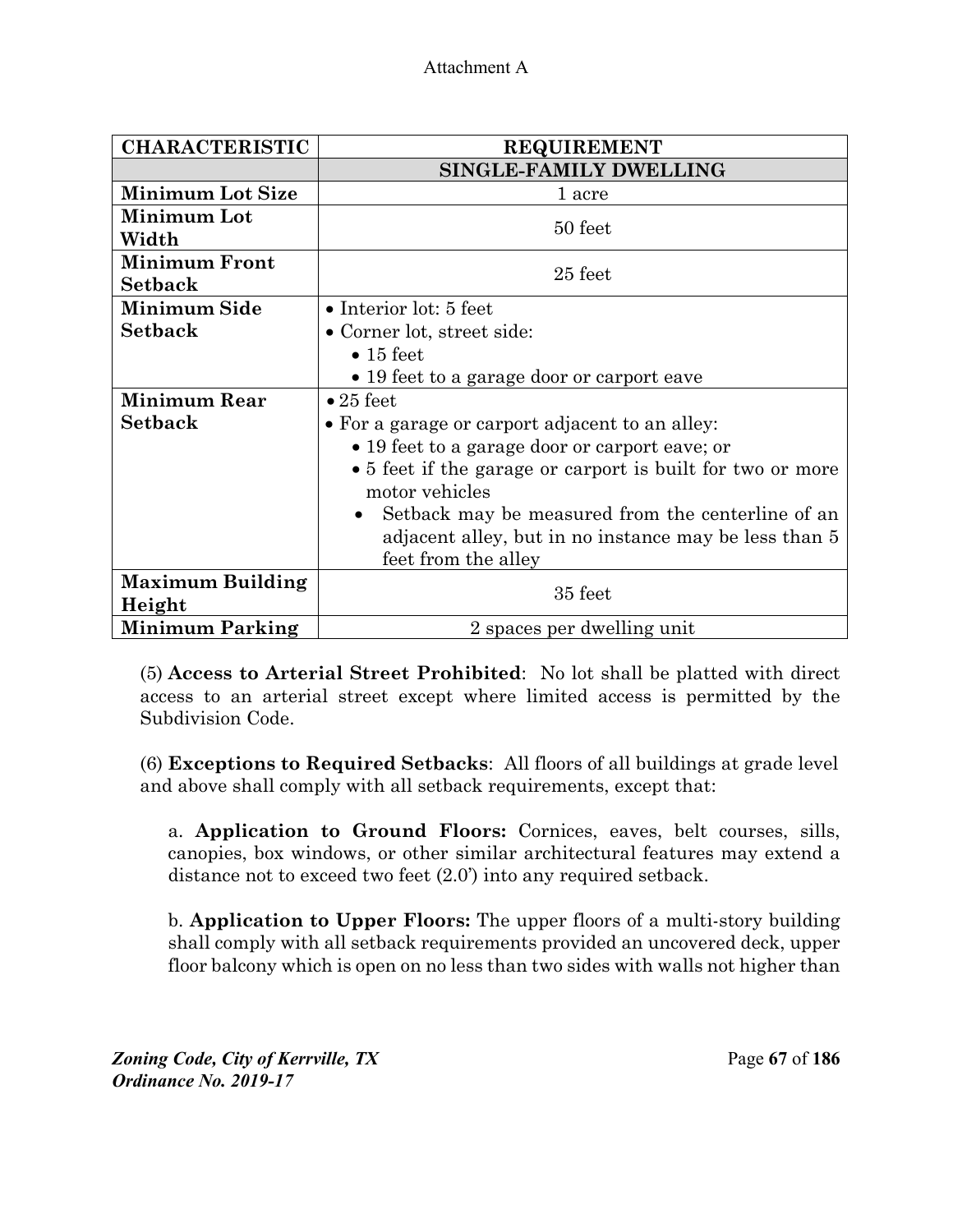three feet (3.0') from an adjacent finished floor level, chimney, or similar architectural features may extend three feet (3.0') into the required setback.

# (7) **Location of Accessory Buildings or Structures Beyond Setback**:

a. No structure in excess of thirty inches (30") in height may exist between the front wall of any building and the front property line, except that ornamental fencing up to six feet (6.0') in height is permitted. Ornamental fencing does not include chain link fencing, which is prohibited. No element of the fence may create a visibility obstruction or otherwise interfere with pedestrian or vehicular circulation.

b. Satellite dishes may extend into the required side or rear setback to within three feet (3.0') of the property line, but may not extend into the front setback or be located between the front wall of the main building and the front property line, or in any side yard adjacent to a street.

c. An accessory building or structure, including, but not limited to, a detached carport or garage, with a floor area not exceeding 1,000 square feet and not exceeding fifteen feet (15.0') in height, may extend into the required side or rear setback, but in no case shall be located closer than five feet (5.0') from any property line.

d. The total square footage of all accessory buildings or structures on a lot shall not exceed 50% of the rear yard area, defined as the space bounded by the side property lines, the rear wall of the main building, and the rear property line.

(b) **Single-Family Residential District (R-1)**. Property located in a(n) Single-Family Residential District shall be developed in accordance with this Zoning Code, including the following regulations:

(1) **Purpose**: The purpose of the R-1 district is to: (a) encourage the development of primarily single-family detached homes; and, (2) protect developed and vacant properties that are determined to be appropriate for such homes from uses that will produce inappropriate levels of traffic, noise, and pollutants, and other conditions not conducive to a residential environment.

(2) **Uses**: In general, single-family detached dwellings, lawful accessory structures, home occupations meeting the requirements of this Zoning Code,

*Zoning Code, City of Kerrville, TX*Page **68** of **186**  *Ordinance No. 2019-17*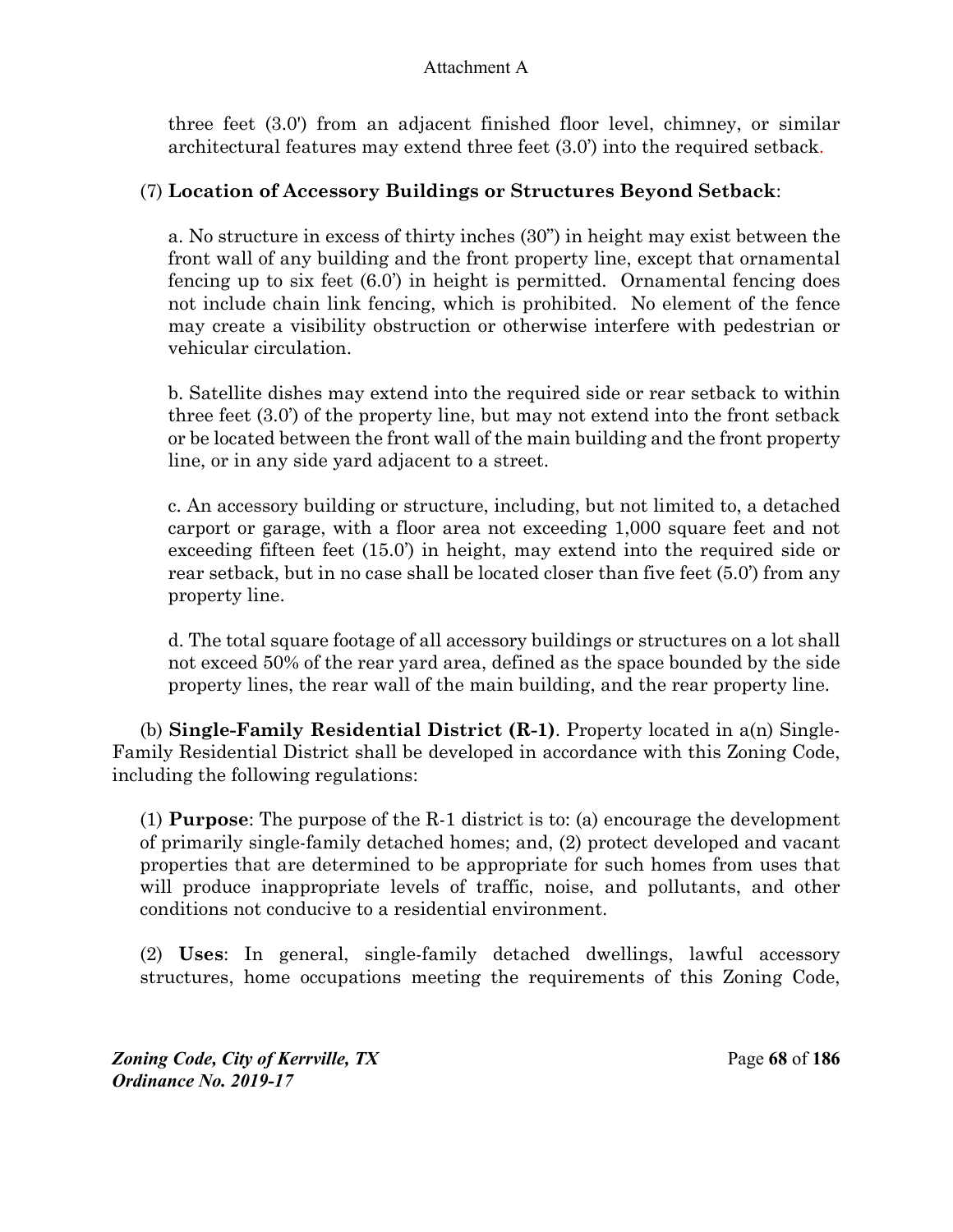certain public and institutional uses, and activities allowed subject to the approval of a Conditional Use Permit. Refer to *Table 1, Land Use Table* for a specific list of uses allowed within an R-1 district.

(3) **Building Regulations**: No more than one main building may be constructed on a lot in an R-1 district. Exceptions include a detached garage, servant or guest quarters, or lawful accessory structure as defined herein.

(4) **Area and Height Regulations**: No building shall be constructed in the R-1 district except in conformance with the following requirements:

| <b>CHARACTERISTIC</b>   | <b>REQUIREMENT</b>                                                           |  |  |
|-------------------------|------------------------------------------------------------------------------|--|--|
|                         | <b>SINGLE-FAMILY DWELLING</b>                                                |  |  |
| <b>Minimum Lot Size</b> | 5,000 square feet                                                            |  |  |
| Minimum Lot             | 50 feet                                                                      |  |  |
| Width                   |                                                                              |  |  |
| <b>Minimum Front</b>    | 25 feet                                                                      |  |  |
| <b>Setback</b>          |                                                                              |  |  |
| <b>Minimum Side</b>     | $\bullet$ Interior lot: 5 feet                                               |  |  |
| <b>Setback</b>          | • Corner lot, street side:                                                   |  |  |
|                         | $\bullet$ 15 feet                                                            |  |  |
|                         | • 19 feet to a garage door or carport eave                                   |  |  |
| <b>Minimum Rear</b>     | $\bullet$ 25 feet                                                            |  |  |
| <b>Setback</b>          | • For a garage or carport adjacent to an alley:                              |  |  |
|                         | • 19 feet to a garage door or carport eave; or                               |  |  |
|                         | • 5 feet if the garage or carport is built for two or more<br>motor vehicles |  |  |
|                         | • Setback may be measured from the centerline of an                          |  |  |
|                         | adjacent alley, but in no instance may be less than 5 feet                   |  |  |
|                         | from the alley                                                               |  |  |
| <b>Maximum Building</b> | 35 feet                                                                      |  |  |
| Height                  |                                                                              |  |  |
| <b>Minimum Parking</b>  | 2 spaces per dwelling unit                                                   |  |  |

(5) **Access to Arterial or Collector Street Prohibited**: No lot shall be platted with direct access to a collector or arterial street except where limited access is permitted by the Subdivision Code.

*Zoning Code, City of Kerrville, TX*Page **69** of **186**  *Ordinance No. 2019-17*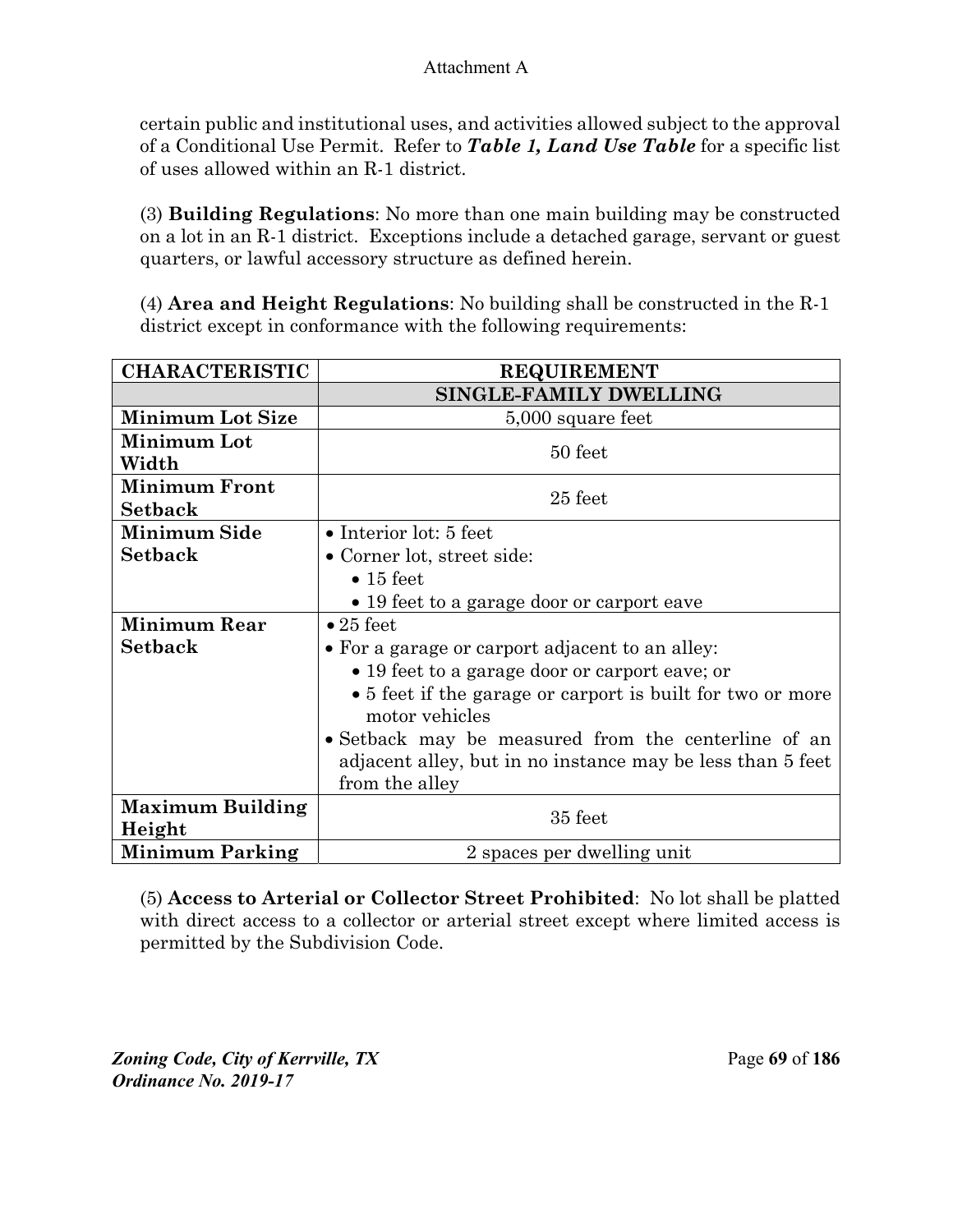(6) **Exceptions to Required Setbacks**: All floors of all buildings at grade level and above shall comply with all setback requirements, except that:

a. **Application to Ground Floors**: Cornices, eaves, belt courses, sills, canopies, box windows, or other similar architectural features may extend a distance not to exceed two feet (2.0') into any required setback.

b. **Application to Upper Floors**: The upper floors of a multi-story building shall comply with all setback requirements provided an uncovered deck, upper floor balcony which is open on no less than two sides with walls not higher than three feet (3.0') from an adjacent finished floor level, chimney, or similar architectural features may extend three feet (3.0') into the required setback.

# (7) **Location of Accessory Buildings or Structures Beyond Setback:**

a. No structure in excess of thirty inches (30") in height may exist between the front wall of any building and the front property line, except that ornamental fencing up to six feet (6.0') in height is permitted. Ornamental fencing does not include chain link fencing, which is prohibited. No element of the fence may create a visibility obstruction or otherwise interfere with pedestrian or vehicular circulation.

b. Satellite dishes may extend into the required side or rear setback to within three feet (3.0') of the property line, but may not extend into the front setback or be located between the front wall of the building and the front property line, or in any side yard adjacent to a street.

c. An accessory building or structure, including, but not limited to, a detached carport or garage, with a floor area not exceeding 1,000 square feet and not exceeding fifteen feet (15.0') in height, may extend into the required side or rear setback, but in no case shall be located closer than five feet (5.0') from any property line.

d. The total square footage of all accessory buildings or structures on a lot shall not exceed 50% of the rear yard area, defined as the space bounded by the side property lines, the rear wall of the main building, and the rear property line.

(c) **Single-Family Residential District with Accessory Dwelling Unit (R-1A)**: Property located in a(n) Single-Family Residential District with Accessory

*Zoning Code, City of Kerrville, TX*Page **70** of **186**  *Ordinance No. 2019-17*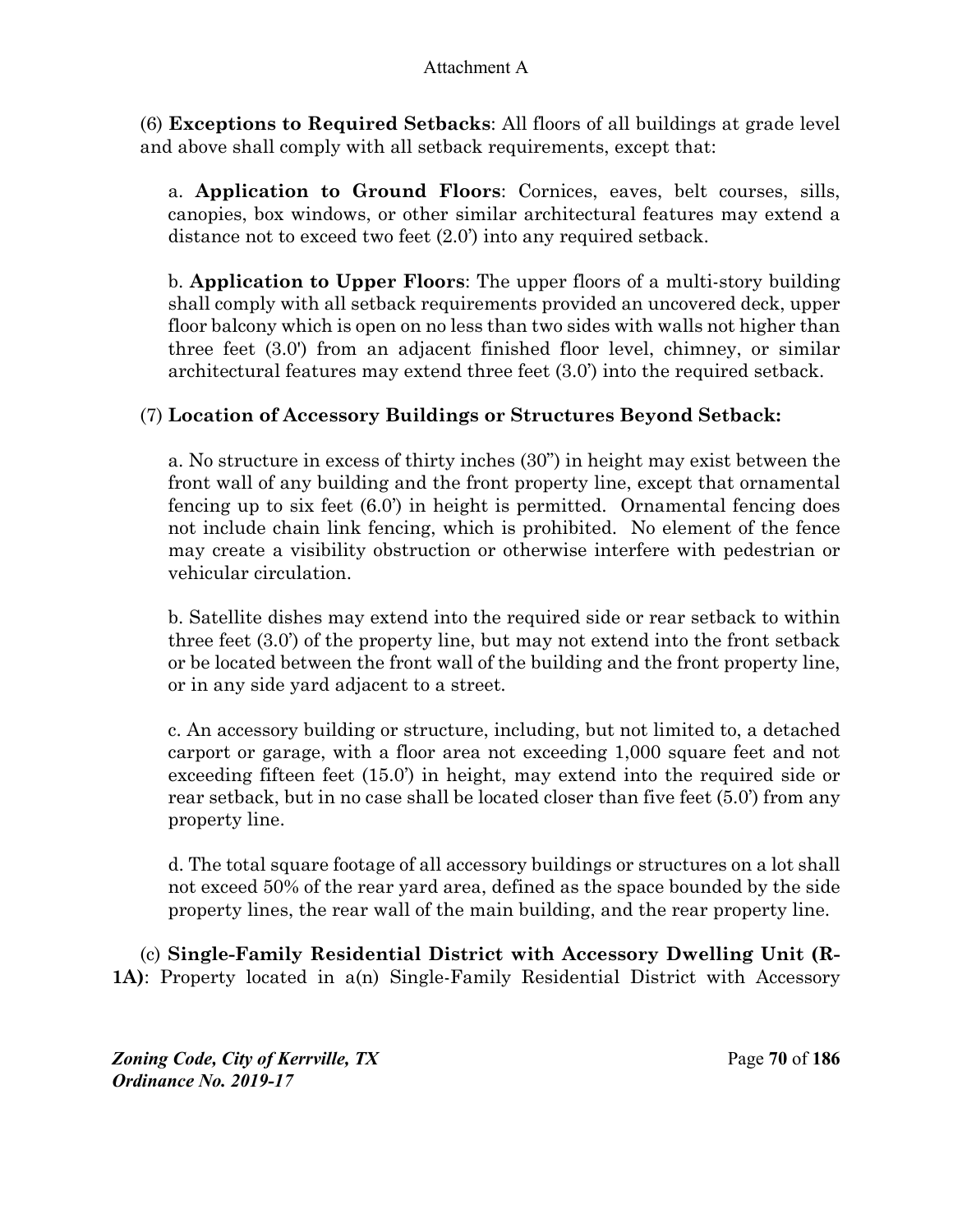Dwelling Unit shall be developed in accordance with this Zoning Code, including the following regulations:

- (1) **Purpose**: The R-1A district is similar to the R-1 district, allowing for singlefamily detached homes, but also permitting an accessory dwelling unit in addition to the primary residence. The accessory dwelling unit may be located within the main building or in a detached structure on the same lot as the main building. The R-1A district regulations are intended to: (a) encourage the continuation of residential uses in older neighborhoods near the downtown area; (b) incentivize home ownership and property improvement by encouraging an owner to invest in an older home with the potential for producing income from the investment; (c) increase the supply of housing, possibly at more affordable rental rates, and situated in a traditional neighborhood environment; and (d) increase the number of residents, and thus the potential customer base, close to the downtown area.
- (2) **Uses**: In general, single-family detached dwellings, no more than one accessory dwelling unit within the main building or in a detached building, lawful accessory structures as defined herein, home occupations meeting the requirements of this Zoning Code, certain public and institutional uses, and activities allowed subject to the approval of a Conditional Use Permit. Refer to **Table 1, Land Use Table** for a specific list of uses allowed in the R-1A district.
- (3) **Building Regulations**: No more than one main building may be constructed on a lot in the R-1A district. Exceptions include a detached garage, servant or guest quarters, detached structure containing an accessory dwelling unit, or other lawful accessory structure.
- (4) **Area and Height Regulations**: No building shall be constructed in the R-1A district except in conformance with the following requirements:

| <b>CHARACTERISTIC</b>   | <b>REQUIREMENT</b>     |  |
|-------------------------|------------------------|--|
|                         | SINGLE-FAMILY DWELLING |  |
| <b>Minimum Lot Size</b> | 5,000 square feet      |  |
| Minimum Lot             | 50 feet                |  |
| Width                   |                        |  |
| <b>Minimum Front</b>    | $25$ feet              |  |
| <b>Setback</b>          |                        |  |

*Zoning Code, City of Kerrville, TX*Page **71** of **186**  *Ordinance No. 2019-17*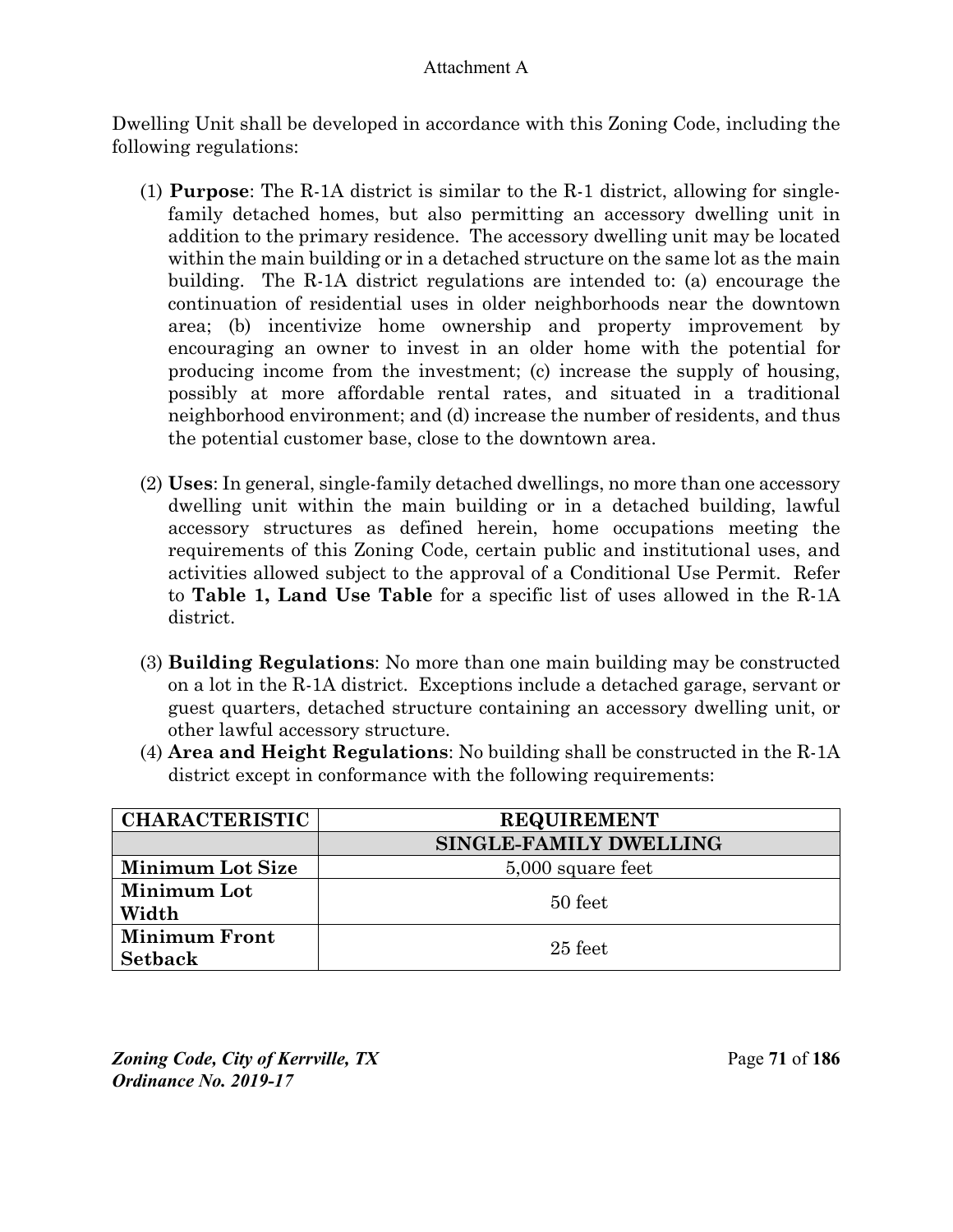| <b>Minimum Side</b>     | • Interior lot: 5 feet                                     |                               |  |
|-------------------------|------------------------------------------------------------|-------------------------------|--|
| <b>Setback</b>          | • Corner lot, street side:                                 |                               |  |
|                         | $\bullet$ 15 feet                                          |                               |  |
|                         | • 19 feet to a garage door or carport eave                 |                               |  |
| <b>Minimum Rear</b>     | $\bullet$ 25 feet                                          |                               |  |
| <b>Setback</b>          | • For a garage or carport adjacent to an alley:            |                               |  |
|                         | • 19 feet to a garage door or carport eave; or             |                               |  |
|                         | • 5 feet if the garage or carport is built for two or more |                               |  |
|                         | motor vehicles                                             |                               |  |
|                         | • Setback may be measured from the centerline of an        |                               |  |
|                         | adjacent alley, but in no instance may be less than 5      |                               |  |
|                         | feet from the alley                                        |                               |  |
| <b>Maximum Building</b> |                                                            |                               |  |
| Height                  | 35 feet                                                    |                               |  |
| <b>Minimum Parking</b>  | 2 spaces per dwelling unit                                 |                               |  |
|                         | ADDITIONAL REQUIREMENTS FOR SINGLE-FAMILY DWELLING         |                               |  |
|                         | WITH ACCESSORY DWELLING UNIT                               |                               |  |
|                         | <b>ACCESSORY</b>                                           | <b>ACCESSORY DWELLING</b>     |  |
|                         | <b>DWELLING UNIT</b>                                       | UNIT IN A DETACHED            |  |
|                         |                                                            |                               |  |
|                         | <b>WITHIN MAIN</b>                                         | <b>STRUCTURE</b>              |  |
|                         | <b>BUILDING</b>                                            |                               |  |
| <b>Maximum Building</b> | 35 feet for main building                                  | 35<br>feet<br>for<br>detached |  |
| Height                  | including<br>accessory                                     | containing<br>structure       |  |
|                         | dwelling unit                                              | accessory dwelling unit       |  |
| <b>Maximum Area of</b>  | One-half of the total floor                                | • One-half of the total floor |  |
| Accessory               | area of the dwelling unit,                                 | area of the main dwelling     |  |
| <b>Dwelling Unit</b>    | excluding the area occupied                                | unit, excluding the area      |  |
|                         | by the accessory dwelling                                  | occupied by the accessory     |  |
|                         | unit; floor area of the house                              | dwelling unit; floor area of  |  |
|                         | excludes the area of any                                   | the house excludes the        |  |
|                         | attached garage                                            | area of any attached          |  |
|                         |                                                            | garage; and                   |  |
|                         |                                                            | • Maximum 50% of the rear     |  |
|                         |                                                            | yard area, bounded by the     |  |
|                         |                                                            | side property lines, the      |  |
|                         |                                                            | rear wall of the main         |  |
|                         |                                                            | building, and the<br>rear     |  |

*Zoning Code, City of Kerrville, TX*Page **72** of **186**  *Ordinance No. 2019-17*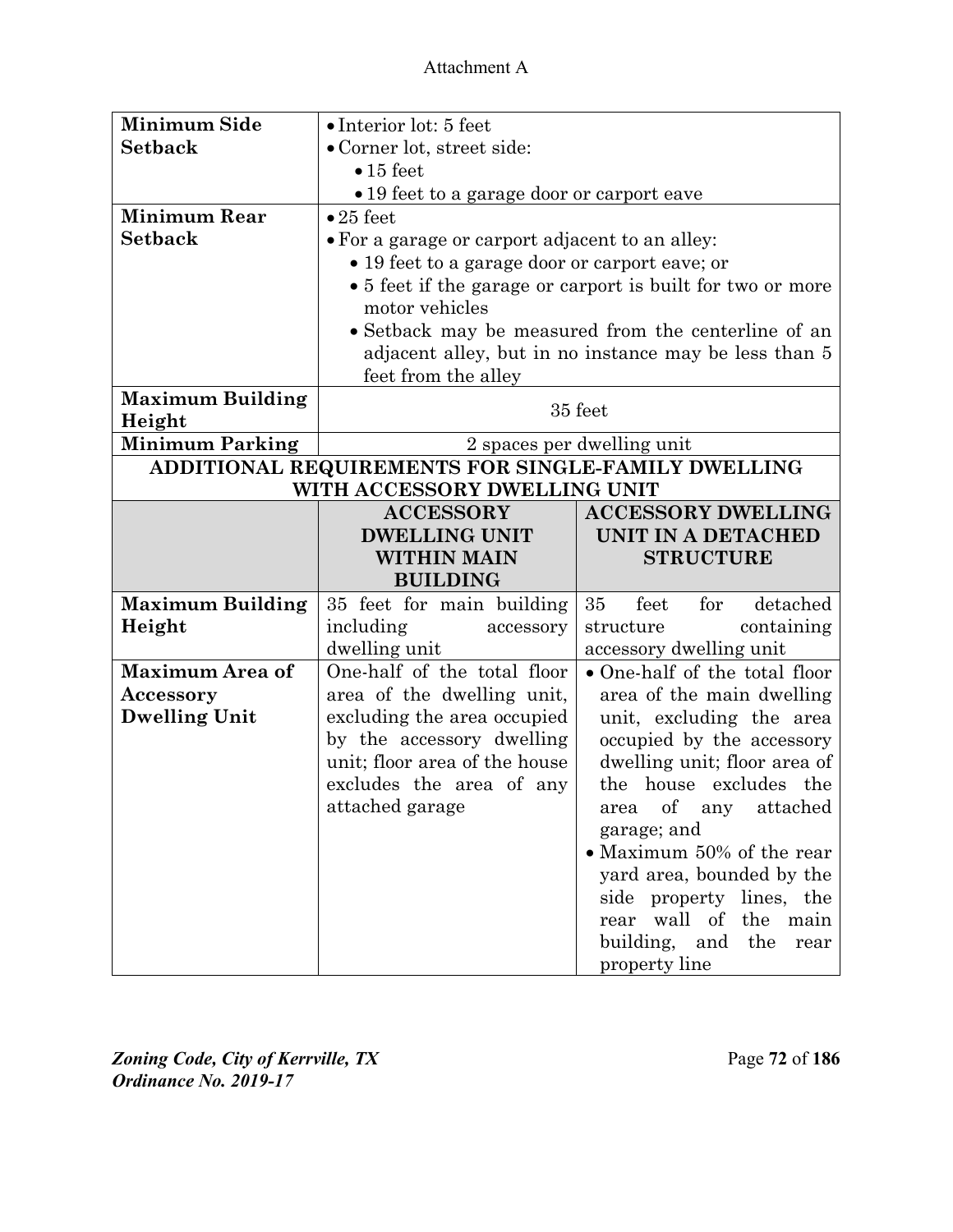| <b>Minimum Parking</b> | parking<br>12                                               | spaces |  | $per 2$ parking | spaces | per |
|------------------------|-------------------------------------------------------------|--------|--|-----------------|--------|-----|
| for Dwelling with      | dwelling unit (4 spaces total dwelling unit (4 spaces total |        |  |                 |        |     |
| <b>Accessory Unit</b>  | for the main dwelling and for the main dwelling and an      |        |  |                 |        |     |
|                        | an accessory dwelling unit) accessory dwelling unit)        |        |  |                 |        |     |

- (5) **Access to Arterial or Collector Street Prohibited:** No lot shall be platted with direct access to a collector or arterial street except where limited access is permitted by the Subdivision Code.
- (6) **Exceptions to Required Setbacks:** All floors of all buildings at grade level and above shall comply with all setback requirements, except that:

a. **Application to Ground Floors:** Cornices, eaves, belt courses, sills, canopies, box windows, or other similar architectural features may extend a distance not to exceed two feet (2.0') into any required setback.

b. **Application to Upper Floors:** The upper floors of a multi-story building shall comply with all setback requirements provided an uncovered deck, upper floor balcony which is open on no less than two sides with walls not higher than three feet (3.0') from an adjacent finished floor level, chimney, or similar architectural features may extend three feet (3.0') into the required setback.

# (7) **Location of Accessory Buildings or Structures Beyond Setback**:

a. No structure in excess of thirty inches (30") in height may exist between the front wall of any building and the front property line, except that ornamental fencing up to six feet (6.0') in height is permitted. Ornamental fencing does not include chain link fencing, which is prohibited. No element of the fence may create a visibility obstruction or otherwise interfere with pedestrian or vehicular circulation.

b. Satellite dishes may extend into the required side or rear setback to within three feet (3.0') of the property line, but may not extend into the front setback or be located between the front wall of the building and the front property line, or in any side yard adjacent to a street.

(c) An accessory building or structure, including, but not limited to, a detached carport or garage, with a floor area not exceeding 1,000 square feet and not exceeding fifteen feet (15.0') in height, may extend into the required

*Zoning Code, City of Kerrville, TX*Page **73** of **186**  *Ordinance No. 2019-17*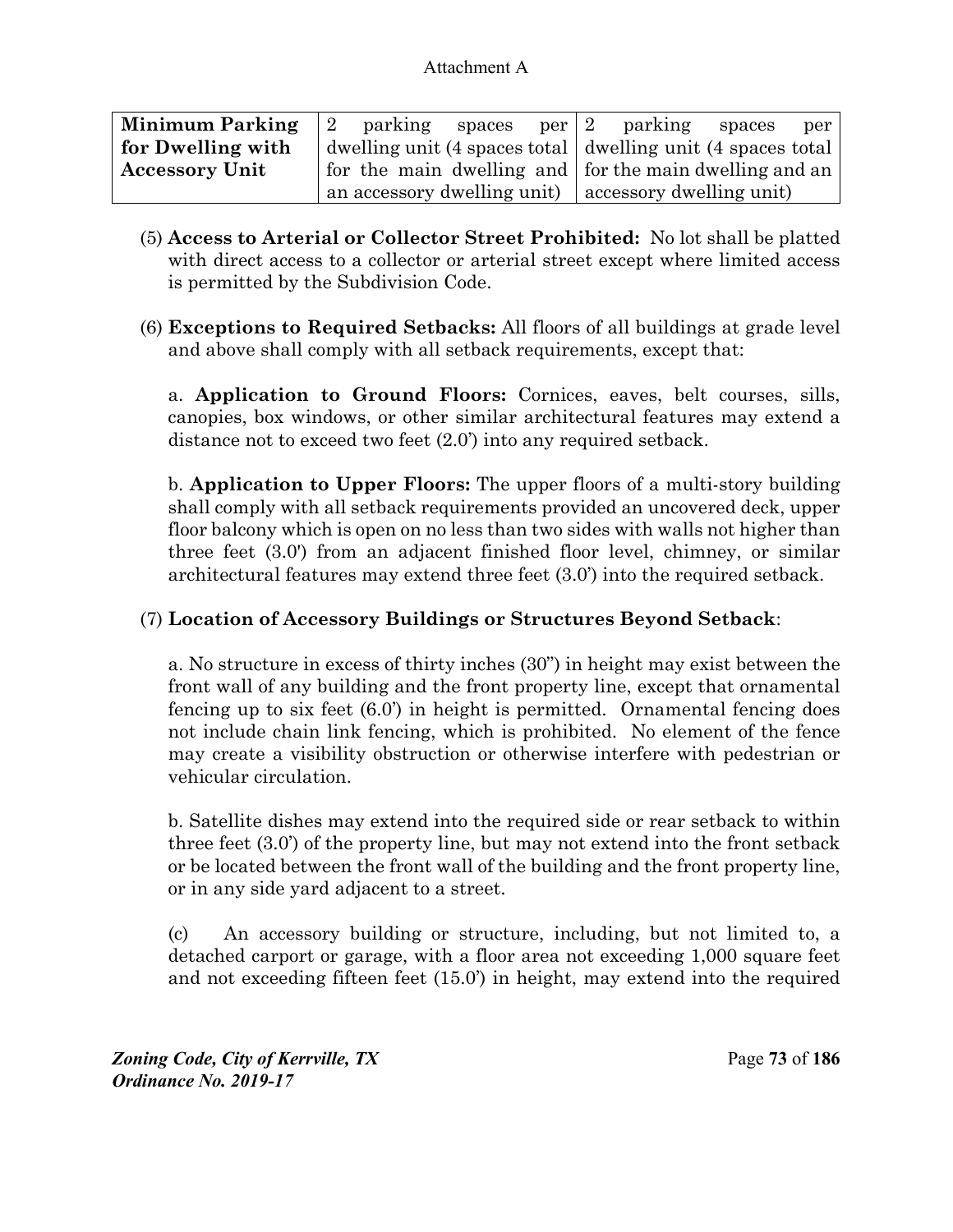side or rear setback, but in no case shall be located closer than) five feet (5.0') from any property line.

(d) The total square footage of all accessory buildings or structures on a lot shall not exceed 50% of the rear yard area, defined as the space bounded by the side property lines, the rear wall of the main building, and the rear property line.

(d) **Medium Density Residential District (R-2)**: Property located in a(n) R-2 district shall be developed in accordance with this Zoning Code, including the following regulations:

- (1) **Purpose**: The R-2 district is designed to provide for a variety of housing options, such as patio homes, townhomes, and duplexes in addition to singlefamily detached homes either: (a) as stand-alone housing types; or, (b) if properly planned, in a development that features a denser mix of housing types compared to other single-family neighborhoods, subject to the use of proper buffering, transition, and design measures to ensure better compatibility. In an R-2 district, homes may also be arranged into clusters to create unique neighborhoods, when (a) the topography does not reasonably allow development of the entire tract; or, (b) preservation of important open space, views, critical environmental features, (including significant trees, or recreational areas, is desired.
- (2) **Uses**: In general, single-family detached homes, patio homes, townhomes, duplexes, certain public and institutional uses, and activities allowed subject to the approval of a Conditional Use Permit. Refer to **Table 1, Land Use Table** for a specific list of uses allowed in the R-2 district.
- (3) **Building Regulations**: No more than one main building may be constructed on a lot in the R-2 district. Exceptions include one detached garage, servant or guest quarters, or allowable accessory building per dwelling unit per singlefamily or duplex dwelling.
- (4) **Area and Height Regulations**: No building shall be constructed in the R-2 district except in conformance with the following requirements: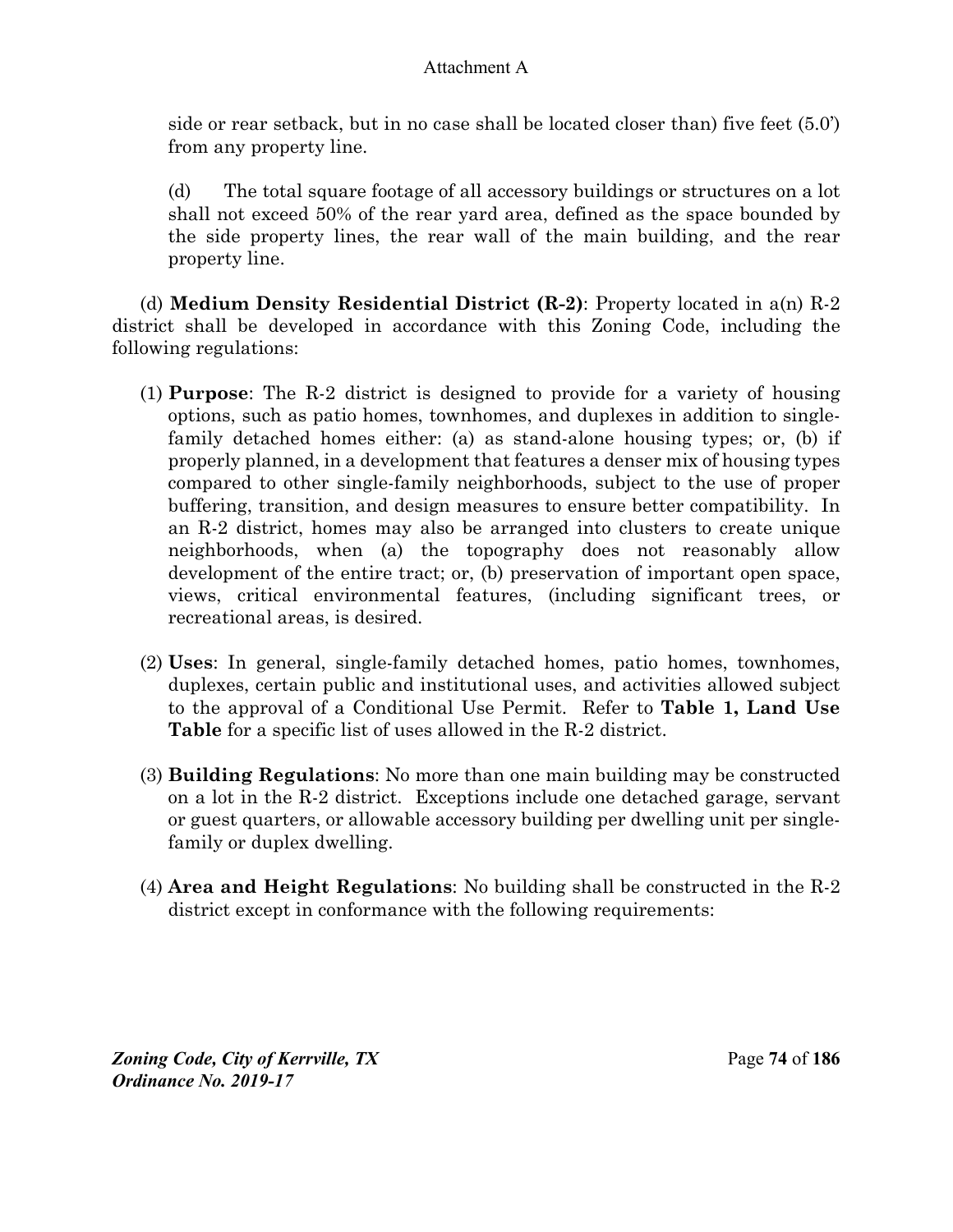| <b>CHARACTERISTIC</b> | <b>REQUIREMENT</b>            |                               |  |
|-----------------------|-------------------------------|-------------------------------|--|
|                       | <b>DUPLEX</b>                 | <b>TOWNHOME</b>               |  |
| Minimum Lot Size      | 6,000 square feet             | 3,000 square feet             |  |
| Minimum Lot Width     | 60 feet                       | $25$ feet                     |  |
| Minimum Front         | $\bullet$ 15 feet             | $\bullet$ 15 feet             |  |
| Setback               | • 19 feet to a garage door or | • 19 feet to a garage door or |  |
|                       | carport eave                  | carport eave                  |  |
| Minimum Side          | • Interior lot: 5 feet        | • Interior lot:               |  |
| Setback               | $\bullet$ Corner lot:         | $\bullet$ 0 feet              |  |
|                       | $\bullet$ 15 feet on the      | • 10 foot separation          |  |
|                       | unattached side               | between townhome              |  |
|                       | • 19 feet to a garage door    | buildings                     |  |
|                       | or carport eave               | • Corner lot:                 |  |
|                       |                               | • 0 feet on any attached      |  |
|                       |                               | side                          |  |
|                       |                               | $\bullet$ 15 feet on any      |  |
|                       |                               | unattached side               |  |
|                       |                               | • 19 feet to a garage door    |  |
|                       |                               | or carport eave               |  |
| Minimum Rear          | $\bullet$ 15 feet             | $\bullet$ 15 feet             |  |
| Setback               | • 19 feet to a garage door or | • 19 feet to a garage door or |  |
|                       | carport eave                  | carport eave                  |  |
| Maximum Building      |                               | 35 feet<br>$\bullet$          |  |
| Height                |                               | 45 feet when 100 feet or      |  |
|                       |                               | more from:                    |  |
|                       |                               | • R-E, R-1, or R-1A           |  |
|                       |                               | zoning                        |  |
|                       | 35 feet                       | • RM zoning if                |  |
|                       |                               | developed for other           |  |
|                       |                               | than manufactured             |  |
|                       |                               | housing;                      |  |
|                       |                               | Land zoned MU or PD           |  |
|                       |                               | for single-family, patio      |  |
|                       |                               | home, or duplex uses          |  |
| Minimum Parking       |                               | 2.25 spaces per dwelling      |  |
|                       | 2 spaces per dwelling unit    | unit                          |  |
|                       |                               | 2 spaces for each             |  |
|                       |                               | dwelling unit                 |  |

*Zoning Code, City of Kerrville, TX*Page **75** of **186**  *Ordinance No. 2019-17*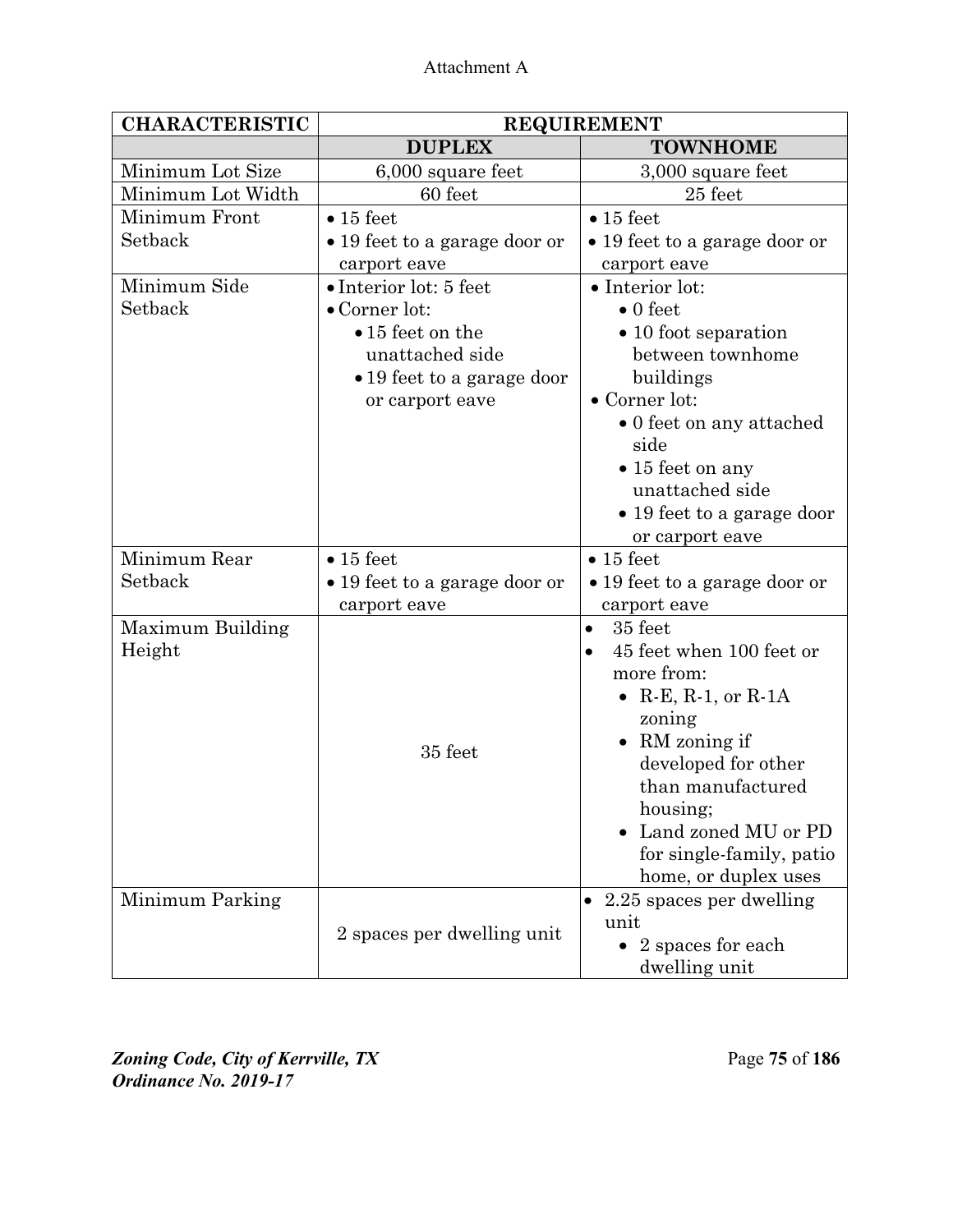| <b>CHARACTERISTIC</b> | <b>REQUIREMENT</b>          |                                    |  |
|-----------------------|-----------------------------|------------------------------------|--|
|                       |                             | $0.25$ spaces per                  |  |
|                       |                             | dwelling unit for guest            |  |
|                       |                             | parking, to be                     |  |
|                       |                             | provided in groupings              |  |
|                       |                             | distributed throughout             |  |
|                       |                             | the development                    |  |
| Alley                 |                             | Access to any lot less than        |  |
|                       |                             | 45 feet in width shall be          |  |
|                       | N/A                         | from a paved alley or right-       |  |
|                       |                             | of-way                             |  |
|                       | <b>SMALL-LOT SINGLE-</b>    |                                    |  |
|                       | <b>FAMILY DWELLING</b>      | PATIO HOME                         |  |
| Minimum Lot Size      | 3,300 square feet           | 4,000 square feet                  |  |
| Minimum Lot Width     | 30 feet                     | 40 feet                            |  |
| Minimum Front         |                             | $\bullet$ 15 feet                  |  |
| Setback               | 10 feet build-to line       | 19 feet to a garage door or        |  |
|                       |                             | carport eave                       |  |
| Minimum Side          | • Interior lot: 5 feet      | • Mandatory 0 feet on one          |  |
| Setback               | · Corner lot, street side:  | side                               |  |
|                       | $\bullet$ 15 feet           | $\bullet$ 10 feet on the remaining |  |
|                       | • 19 feet to a garage door  | side                               |  |
|                       | or carport eave             | • Corner lot, street side:         |  |
|                       |                             | $\bullet$ 15 feet                  |  |
|                       |                             | 19 feet to a garage door or        |  |
|                       |                             | carport eave                       |  |
| Minimum Rear          | 19 feet to a garage door or | $\bullet$ 15 feet                  |  |
| Setback               | carport eave                | • For a garage or carport          |  |
|                       |                             | adjacent to an alley:              |  |
|                       |                             | • 19 feet to a garage door         |  |
|                       |                             | or carport eave; or                |  |
|                       |                             | • 5 feet if the garage or          |  |
|                       |                             | carport is built for two           |  |
|                       |                             | or more motor vehicles             |  |
|                       |                             | Setback may be measured            |  |
|                       |                             | from the centerline of an          |  |
|                       |                             | adjacent alley, but in no          |  |
|                       |                             | instance may be less than 5        |  |
|                       |                             | feet from the alley                |  |

*Zoning Code, City of Kerrville, TX*Page **76** of **186**  *Ordinance No. 2019-17*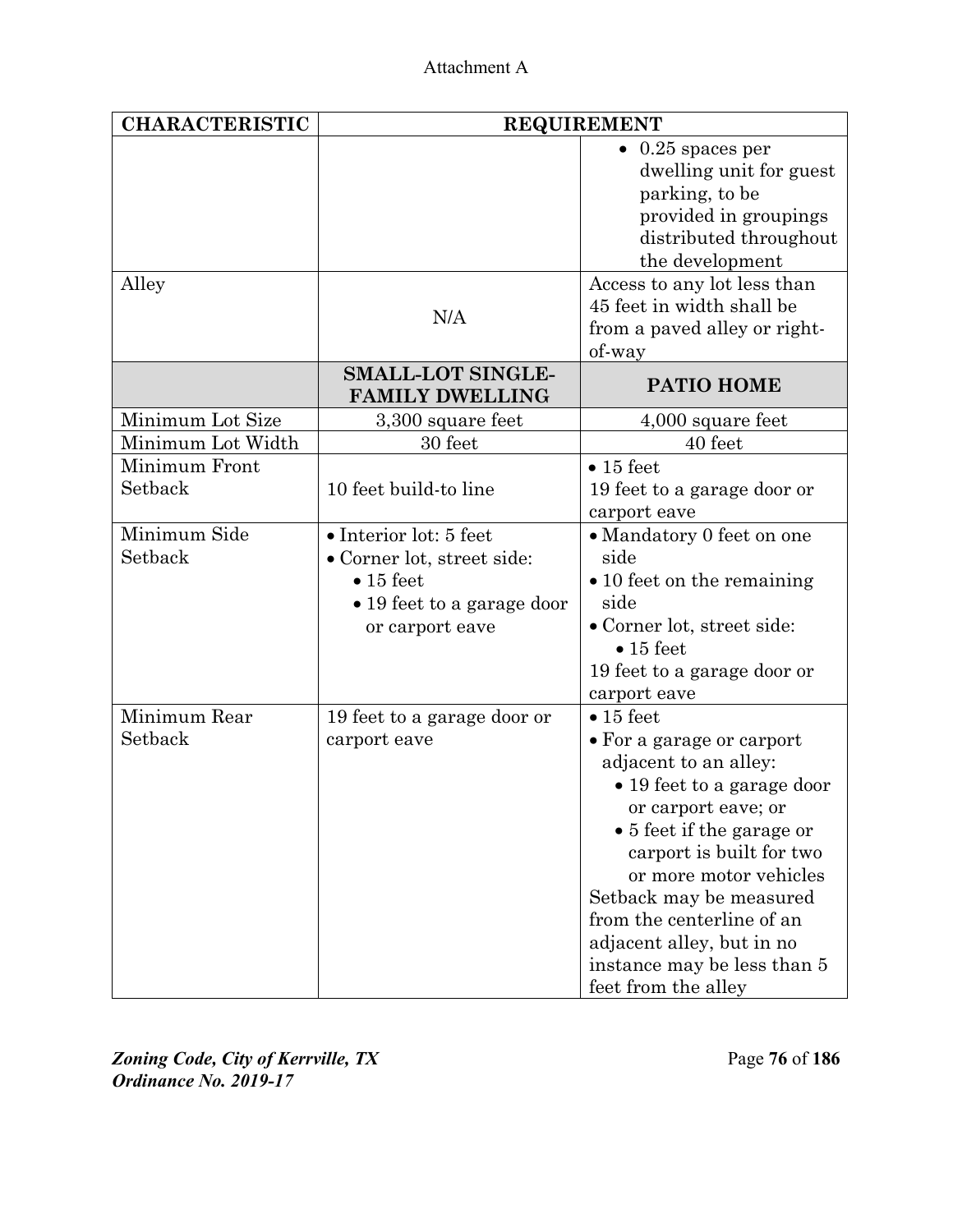| <b>CHARACTERISTIC</b>     | <b>REQUIREMENT</b>                                              |                                                              |  |
|---------------------------|-----------------------------------------------------------------|--------------------------------------------------------------|--|
| Maximum Building          | 35 feet                                                         | 35 feet                                                      |  |
| Height                    |                                                                 |                                                              |  |
| Minimum Parking           | 2 spaces per dwelling unit                                      | 2 spaces per dwelling unit                                   |  |
| Alley                     | Access to any lot less than                                     | Access to any lot less than                                  |  |
|                           | 45 feet in width shall be                                       | 45 feet in width shall be                                    |  |
|                           | from a paved alley or right-                                    | from a paved alley or right-                                 |  |
|                           | of-way                                                          | of-way                                                       |  |
|                           | ADDITIONAL REQUIREMENTS FOR PATIO HOMES AND SMALL-LOT           |                                                              |  |
|                           | SINGLE-FAMILY DWELLIGNGS                                        |                                                              |  |
| Wall Openings on          | Solid wall with no openings (windows, doors, etc.) required,    |                                                              |  |
| Zero Setback Side         | except a wall constructed of opaque materials which allow       |                                                              |  |
|                           | the infiltration of light that is diffused so that objects on   |                                                              |  |
|                           | the other side cannot be seen clearly, is permitted             |                                                              |  |
| <b>Wall Openings Near</b> | Unless a screening fence has been constructed along the         |                                                              |  |
| Zero Lot Line             |                                                                 | zero setback side of the property, no porch, door, or window |  |
|                           | may be constructed on any other wall of the dwelling at a       |                                                              |  |
|                           | distance less than five feet $(5.0)$ from the zero setback side |                                                              |  |
|                           | of the lot                                                      |                                                              |  |
| <b>Atrium Openings</b>    | No edge of the rooftop opening of an atrium constructed on      |                                                              |  |
|                           | the zero setback side of a dwelling shall be less than eight    |                                                              |  |
|                           | feet $(8.0)$ from ground level                                  |                                                              |  |
| Maintenance,              | • A maintenance, overhang, and drainage easement not            |                                                              |  |
| Overhang, and             | less than five feet $(5.0)$ in width must be platted on the     |                                                              |  |
| Drainage Easement         | adjacent lot running parallel to the zero setback lot line      |                                                              |  |
|                           | $\bullet$ A roof eave may extend 16 inches (16.0") into the     |                                                              |  |
|                           | easement                                                        |                                                              |  |
|                           | • A gutter and down spout shall be required along the zero      |                                                              |  |
|                           | setback side of the dwelling to ensure that drainage is         |                                                              |  |
|                           |                                                                 | handled on the owner's property, and said gutter system      |  |
|                           | is not included in the calculation of the eave                  |                                                              |  |
|                           | encroachment                                                    |                                                              |  |
| Structures in             | Structures shall be prohibited in the required 10-foot side     |                                                              |  |
| <b>Required Side</b>      | setback                                                         |                                                              |  |
| Setback                   |                                                                 |                                                              |  |
|                           | SINGLE-FAMILY DWELLING                                          |                                                              |  |
| Minimum Lot Size          | 4,500 square feet                                               |                                                              |  |
| Minimum Lot Width         | 45 feet                                                         |                                                              |  |

*Zoning Code, City of Kerrville, TX*Page **77** of **186**  *Ordinance No. 2019-17*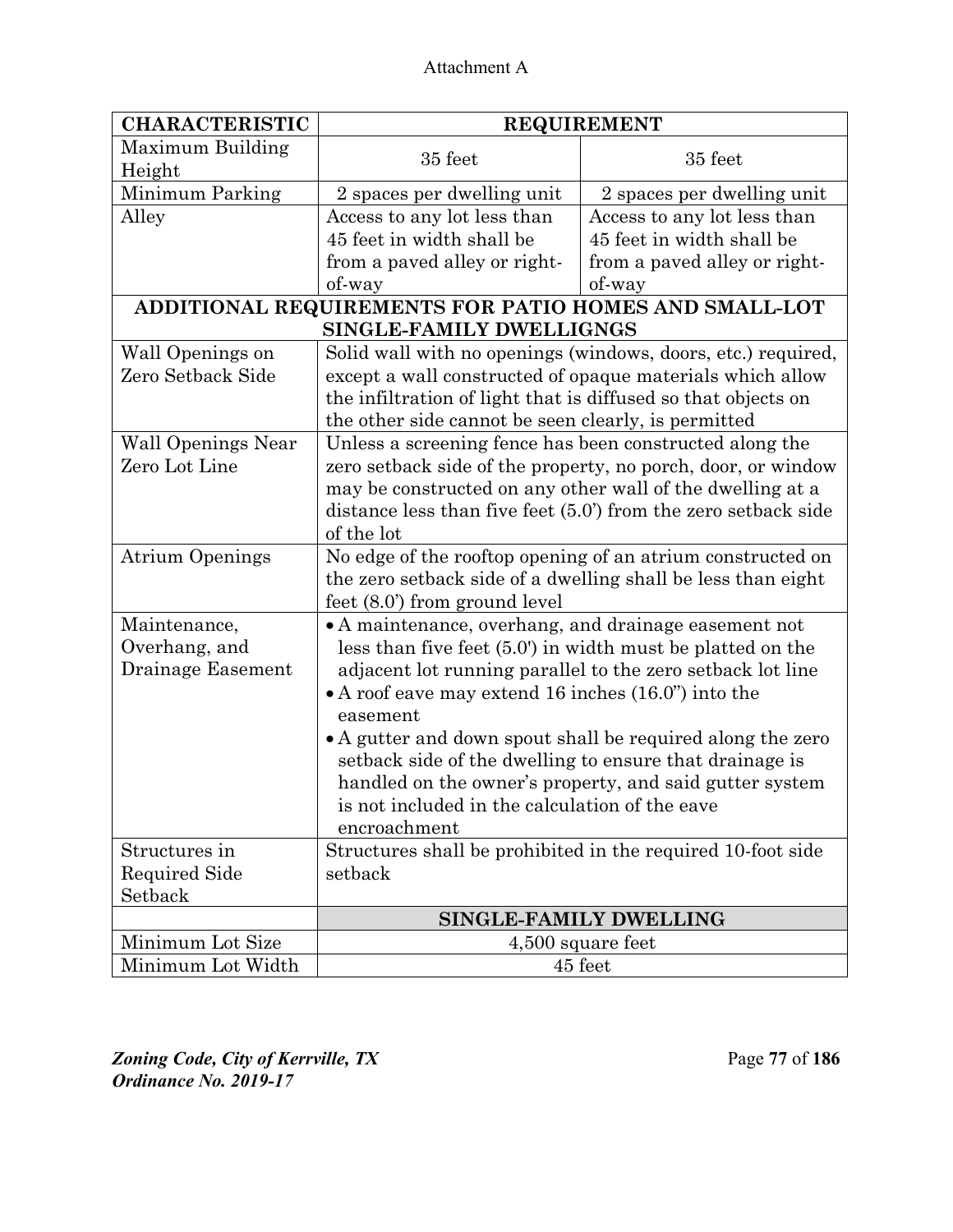| <b>CHARACTERISTIC</b> | <b>REQUIREMENT</b>                                                                                                                                                                                                                     |  |
|-----------------------|----------------------------------------------------------------------------------------------------------------------------------------------------------------------------------------------------------------------------------------|--|
| Minimum Front         | $\bullet$ 15 feet                                                                                                                                                                                                                      |  |
| Setback               | 19 feet to a garage door or carport eave                                                                                                                                                                                               |  |
| Minimum Side          | $\bullet$ Interior lot: 5 feet                                                                                                                                                                                                         |  |
| Setback               | • Corner lot, street side:                                                                                                                                                                                                             |  |
|                       | $\bullet$ 15 feet                                                                                                                                                                                                                      |  |
|                       | • 19 feet to a garage door or carport eave                                                                                                                                                                                             |  |
| Minimum Rear          | $\bullet$ 15 feet                                                                                                                                                                                                                      |  |
| Setback               | • For a garage or carport adjacent to an alley:<br>• 19 feet to a garage door or carport eave; or<br>• 5 feet if the garage or carport is built for two or more<br>motor vehicles<br>Setback may be measured from the centerline of an |  |
|                       |                                                                                                                                                                                                                                        |  |
|                       |                                                                                                                                                                                                                                        |  |
|                       |                                                                                                                                                                                                                                        |  |
|                       | adjacent alley, but in no instance may be less than 5 feet                                                                                                                                                                             |  |
|                       | from the alley                                                                                                                                                                                                                         |  |
| Maximum Building      | 35 feet                                                                                                                                                                                                                                |  |
| Height                |                                                                                                                                                                                                                                        |  |
| Minimum Parking       | 2 spaces per dwelling unit                                                                                                                                                                                                             |  |
| Alley                 | N/A                                                                                                                                                                                                                                    |  |

N/A = Not Applicable (no specific requirement applies)

- (5) **Access to Arterial or Collector Street Prohibited**: No lot shall be platted with direct access to a collector or arterial street except where limited access is permitted by the Subdivision Code.
- (6) **Rear or Alley Access Required for Certain Lots**: For a lot with a width of less than 45 feet (45.0'), rear or alley driveway access shall be required in order to maintain sufficient area for viable on-street parking.

# (7) **Consistent Block Face**:

a. In the R-2 district, no more than one type of housing shall be developed on the same street between intersecting streets on the same block.

b. Notwithstanding paragraph (a), above, no more than one type of housing may be developed on loop streets or cul-de-sacs.

(8) **Exceptions to Required Setbacks**: All floors of all buildings at grade level and above shall comply with all setback requirements, except that:

*Zoning Code, City of Kerrville, TX*Page **78** of **186**  *Ordinance No. 2019-17*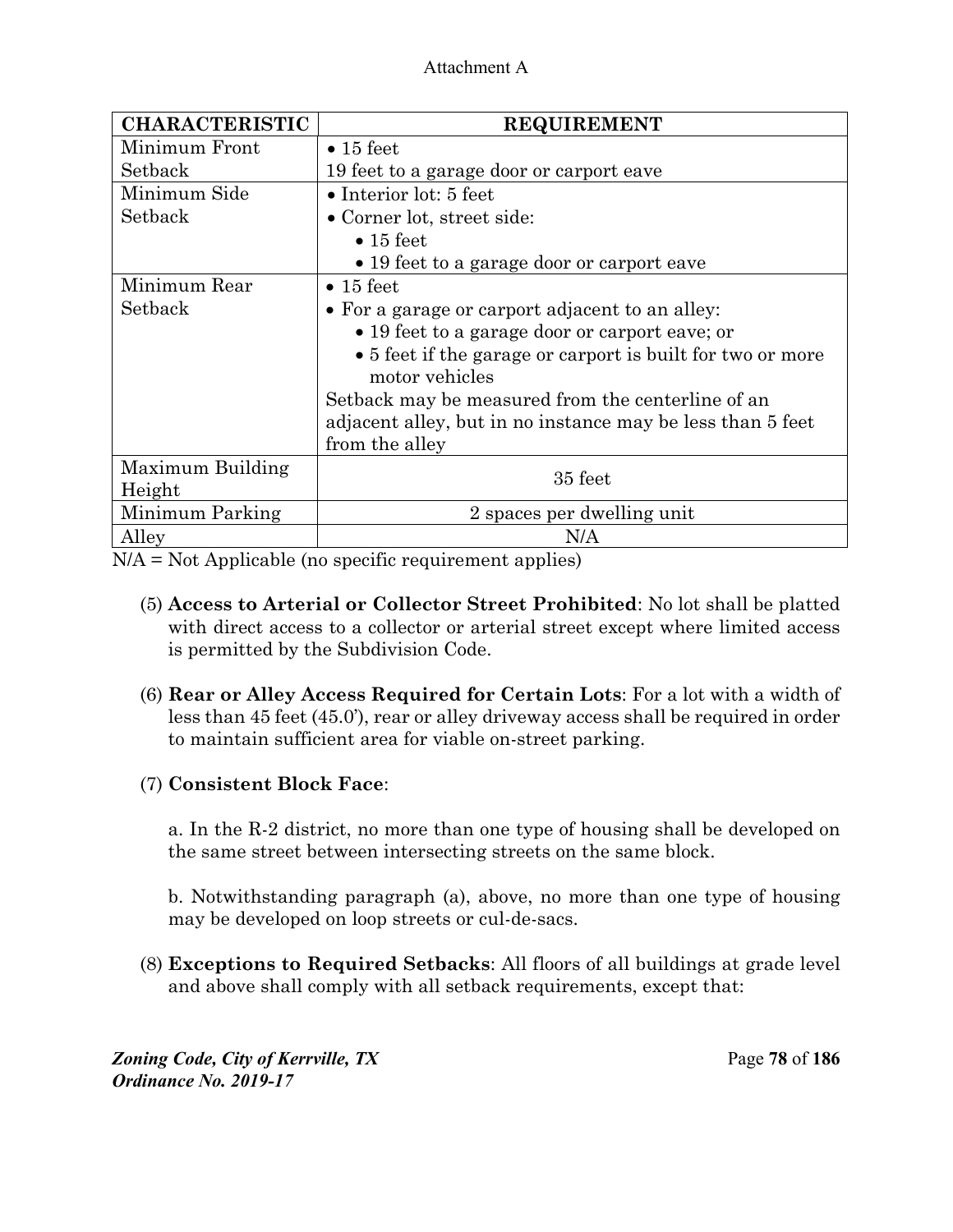a. **Application to Ground Floors**: Cornices, eaves, belt courses, sills, canopies, box windows, or other similar architectural features may extend a distance not to exceed two feet (2.0') into any required setback.

b. **Application to Upper Floors**: The upper floors of a multi-story building shall comply with all setback requirements provided an uncovered deck, upper floor balcony which is open on no less than two sides with walls not higher than three feet (3.0') from an adjacent finished floor level, chimney, or similar architectural features may extend three feet (3.0') into the required setback.

### (9) **Location of Accessory Buildings or Structures Beyond Setback**:

a. No structure in excess of thirty inches (30") in height may exist between the front wall of any building and the front property line, except that ornamental fencing up to six feet (6.0') in height is permitted. Ornamental fencing does not include chain link fencing, which is prohibited. No element of the fence may create a visibility obstruction or otherwise interfere with pedestrian or vehicular circulation.

b. Satellite dishes may extend into the required side or rear setback to within three feet (3.0') of the property line, but may not extend into the required front setback or be located between the front wall of the main building and the front property line, or in any side yard adjacent to a street.

c. An accessory building or structure, including, but not limited to, a detached carport or garage, with a floor area not exceeding 1,000 square feet and not exceeding fifteen feet (15.0') in height, may extend into the required side or rear setback, but in no case shall be located closer than five feet (5.0') from any property line.

d. The total square footage of all accessory buildings or structures on a lot shall not exceed 50% of the rear yard area, defined as the space bounded by the side property lines, the rear wall of the main building, and the rear property line.

e. Accessory buildings shall be prohibited on lots containing small-lot singlefamily dwellings, patio homes, or townhomes.

(e) **Multifamily Residential District (R-3)**: Property located in a(n) R-3 district shall be developed in accordance with this Zoning Code, including the following regulations:

*Zoning Code, City of Kerrville, TX*Page **79** of **186**  *Ordinance No. 2019-17*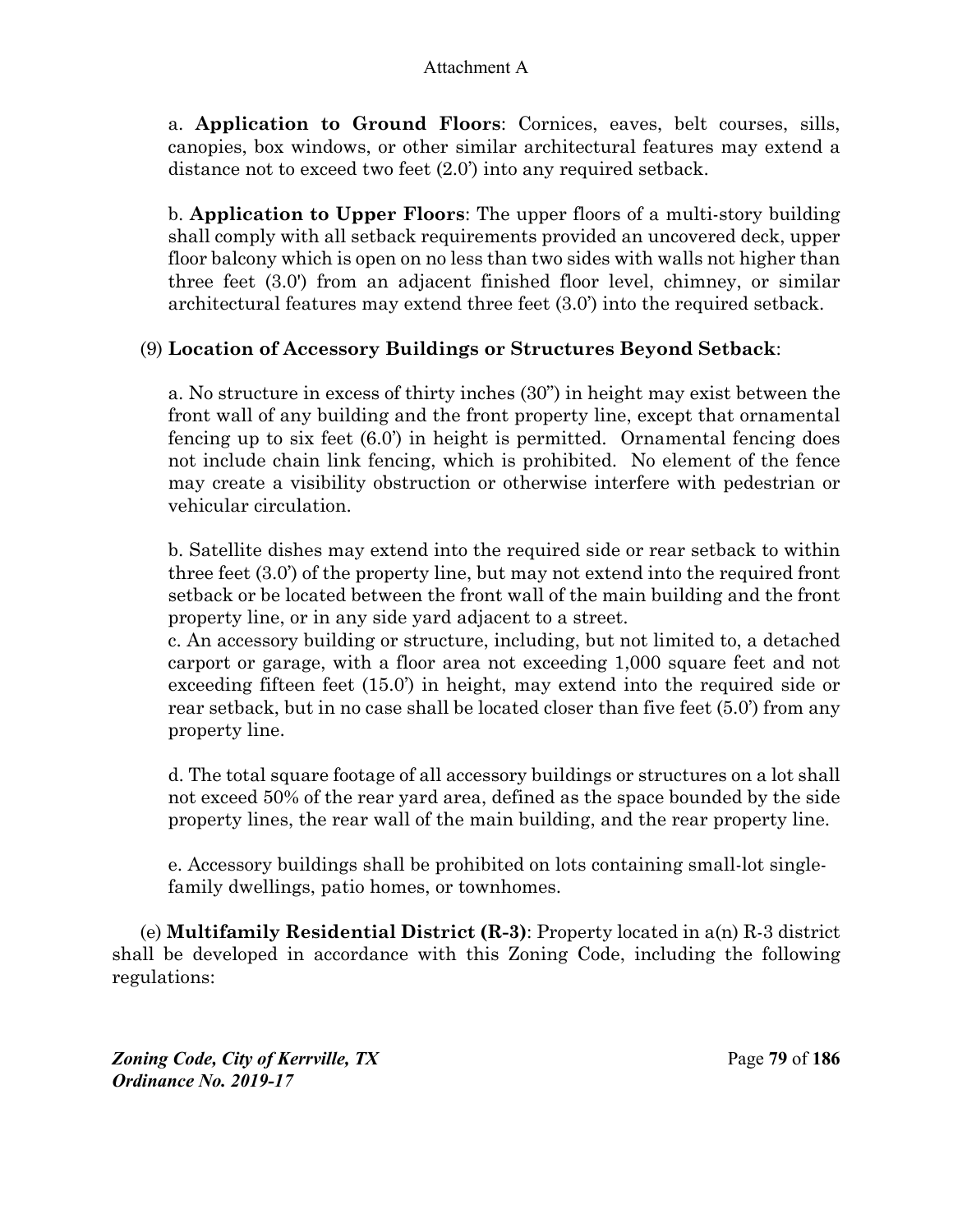- (1) **Purpose**: The R-3 district allows the development of multiple apartments or condominiums on a single lot. Property zoned R-3 should have direct access to and/or frontage on a major arterial or collector street. Development in the R-3 district may provide a suitable transition between lower density residential uses and higher-intensity commercial areas.
- (2) **Uses**: In general, apartments and condominiums, certain public and institutional uses, and activities allowed subject to the approval of a Conditional Use Permit. Refer to *Table 1, Land Use Table* for a specific list of uses allowed in the R-3 district.
- (3) **Building Regulations**: For multifamily uses (apartments or condominiums), there may be more than one building on a single lot in addition to lawful accessory buildings and structures.
- (4) **Area and Height Regulations**: No building shall be constructed in the R-3 district except in conformance with the following requirements. "Residential Zoning District", as referenced in the regulations below, shall have the following meaning and shall apply whether the residential property is developed or vacant:

a. RE, R-1, R-1A, or R-2 zoning;

b. RM zoning if developed for other than manufactured housing; or

c. Land zoned MU or PD for single-family, patio home, townhome, or duplex uses.

| <b>CHARACTERISTIC</b>   | <b>REQUIREMENT</b>                                   |  |  |
|-------------------------|------------------------------------------------------|--|--|
|                         | APARTMENTS OR CONDOMINIUMS WITH                      |  |  |
|                         | THREE OR MORE UNITS                                  |  |  |
| <b>Minimum Lot Area</b> | • 1,600 square feet for each one-bedroom unit        |  |  |
| Per Dwelling Unit       | • 1,800 square feet for each two-bedroom unit        |  |  |
|                         | • 2,000 square feet for each unit with three or more |  |  |
|                         | bedrooms                                             |  |  |
| Minimum Lot             | N/A                                                  |  |  |
| Width                   |                                                      |  |  |
| <b>Minimum Front</b>    | $25$ feet                                            |  |  |
| <b>Setback</b>          |                                                      |  |  |

*Zoning Code, City of Kerrville, TX*Page **80** of **186**  *Ordinance No. 2019-17*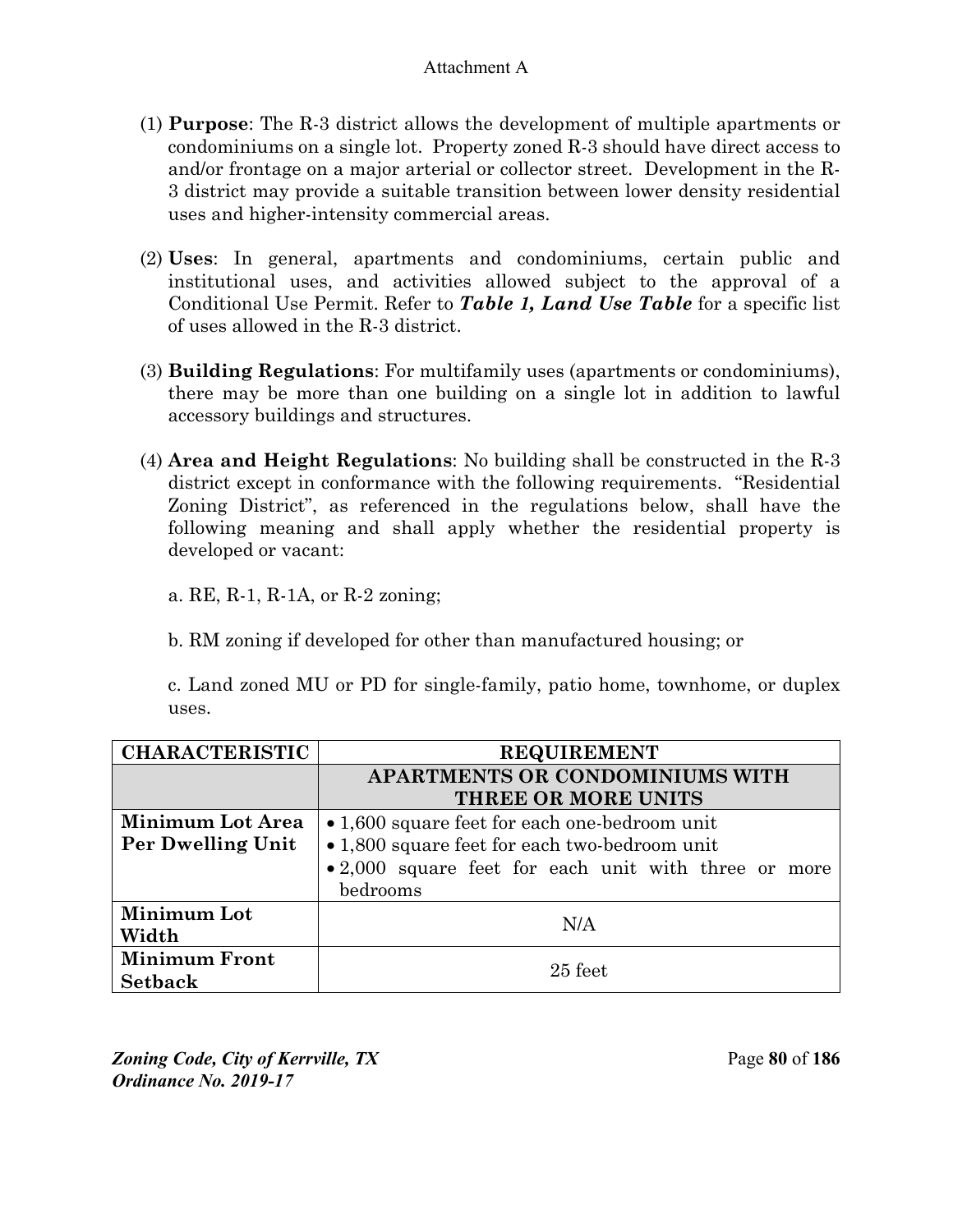| <b>CHARACTERISTIC</b>   | <b>REQUIREMENT</b>                                                                                                                  |  |  |
|-------------------------|-------------------------------------------------------------------------------------------------------------------------------------|--|--|
| <b>Minimum Side</b>     | • Interior lot: 10 feet                                                                                                             |  |  |
| <b>Setback</b>          | • Corner lot, street side: 15 feet                                                                                                  |  |  |
| <b>Minimum Rear</b>     | $\bullet$ 25 feet                                                                                                                   |  |  |
| <b>Setback</b>          | • For a garage or carport adjacent to an alley:                                                                                     |  |  |
|                         | • 19 feet to a garage door or carport eave; or                                                                                      |  |  |
|                         | • 5 feet if the garage or carport is built for two or more<br>motor vehicles                                                        |  |  |
|                         | • Setback may be measured from the centerline of an<br>adjacent alley, but in no instance may be less than 5<br>feet from the alley |  |  |
| <b>Maximum Building</b> | • No limit except adjacent to a residential district as                                                                             |  |  |
| Height                  | described in subsection $(e)(4)$ above, as follows:                                                                                 |  |  |
|                         | Two stories of up to 35 feet when 25 to 50 feet from a                                                                              |  |  |
|                         | residential property line                                                                                                           |  |  |
|                         | Three stories of up to 45 feet when more than 50 feet<br>$\bullet$<br>but less than 100 feet from a residential property<br>line    |  |  |
|                         | 45 feet when 100 feet or more from a residential                                                                                    |  |  |
|                         | property line, with 1 foot of additional height                                                                                     |  |  |
|                         | allowed for each 1 foot of setback provided beyond                                                                                  |  |  |
|                         | 100 feet                                                                                                                            |  |  |
| <b>Minimum Parking</b>  | • 1.5 spaces for each 1-bedroom unit                                                                                                |  |  |
|                         | • 2.0 spaces for each 2-bedroom unit                                                                                                |  |  |
|                         | • 2.5 spaces for each unit with 3 or more bedrooms                                                                                  |  |  |

N/A = Not Applicable (no specific requirement applies)

- (5) **Access to Arterial or Collector Street**: Primary access for a lot platted for multifamily development shall be provided from one or more collector or arterial streets and shall not be provided by a local residential street.
- (6) **Exceptions to Required Setbacks**: All floors of all buildings at grade level and above shall comply with all setback requirements, except that:

a. **Application to Ground Floors**: Cornices, eaves, belt courses, sills, canopies, box windows, or other similar architectural features may extend a distance not to exceed two feet (2.0') into any required setback.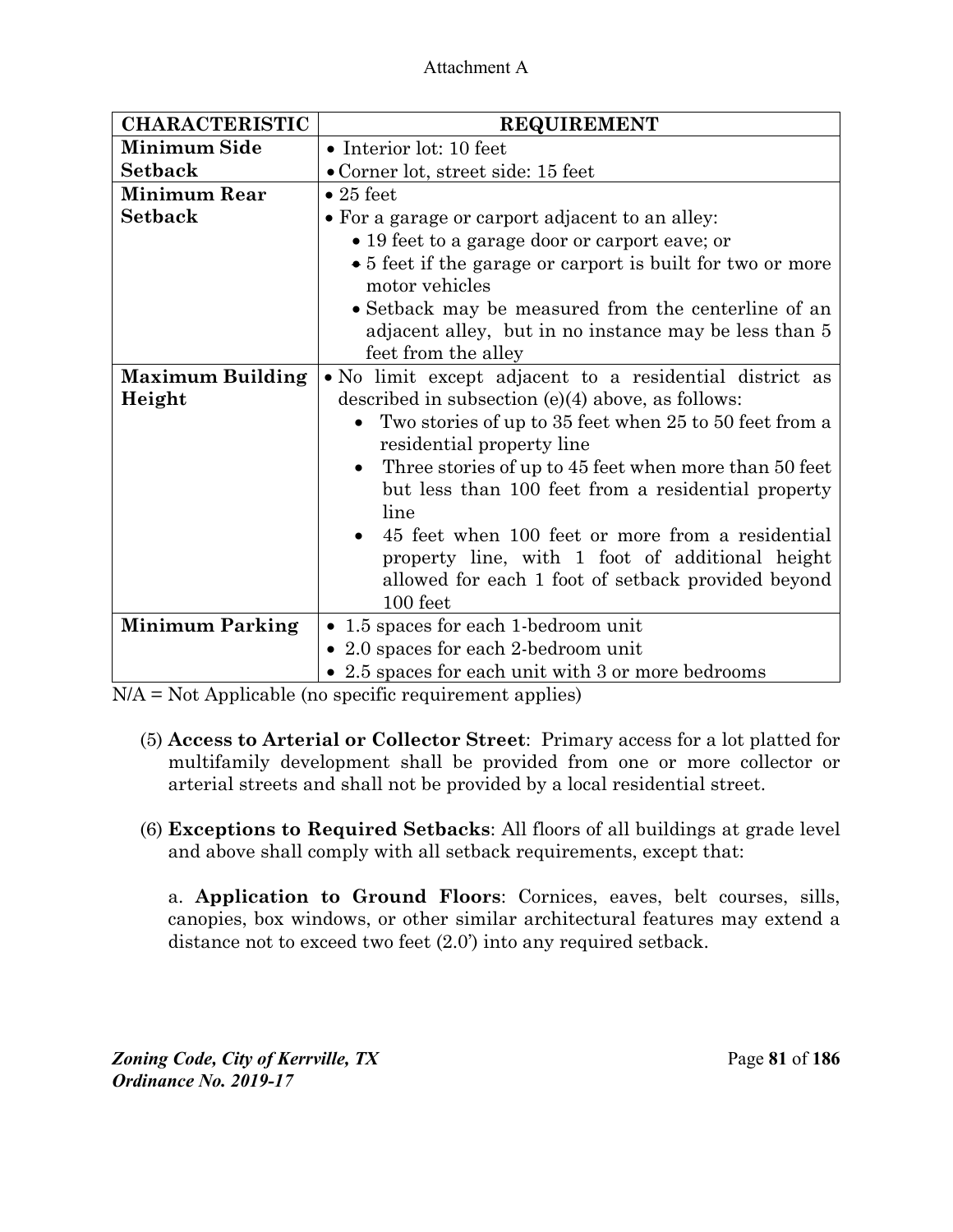b. **Application to Upper Floors**: The upper floors of a multi-story building shall comply with all setback requirements provided an uncovered deck, upper floor balcony which is open on at least two sides with walls not higher than three feet (3.0') from an adjacent finished floor level, chimney, or similar architectural features may extend three feet (3.0') into the required setback.

## (7) **Location of Accessory Buildings or Structures Beyond Setback:**

a. No structure in excess of thirty inches (30") in height may exist between the front wall of any building and the front property line, except that ornamental fencing up to six feet (6.0') in height is permitted. Ornamental fencing does not include chain link fencing, which is prohibited. No element of the fence may create a visibility obstruction or otherwise interfere with pedestrian or vehicular circulation.

b. Satellite dishes may extend into the required side or rear setback to within three feet (3.0') of the property line, but may not extend into the required front setback or be located between the front wall of any building facing a street and the front property line, or in any side yard adjacent to a street.

c. An accessory building or structure, including, but not limited to, a detached carport or garage, with a floor area not exceeding 1,000 square feet and not exceeding fifteen feet (15.0') in height, may extend into the required side or rear setback, but in no case shall be located closer than five feet (5.0') from any property line.

d. The total square footage of all accessory buildings or structures on a lot shall not exceed 50% of the rear yard area, defined as the space bounded by the side property lines, the rear wall of the main building, and the rear property line.

(8) **Development Regulations for Accessory Uses**: Accessory uses such as a clubhouse, laundry room, leasing office, or similar, when located on property zoned R-3 and serving the multifamily uses thereon, shall be developed in accordance with the following additional regulations:

a. **Building Area**: The gross floor area of a building used for accessory activities for an apartment development may not exceed three thousand (3,000) square feet;

*Zoning Code, City of Kerrville, TX*Page **82** of **186**  *Ordinance No. 2019-17*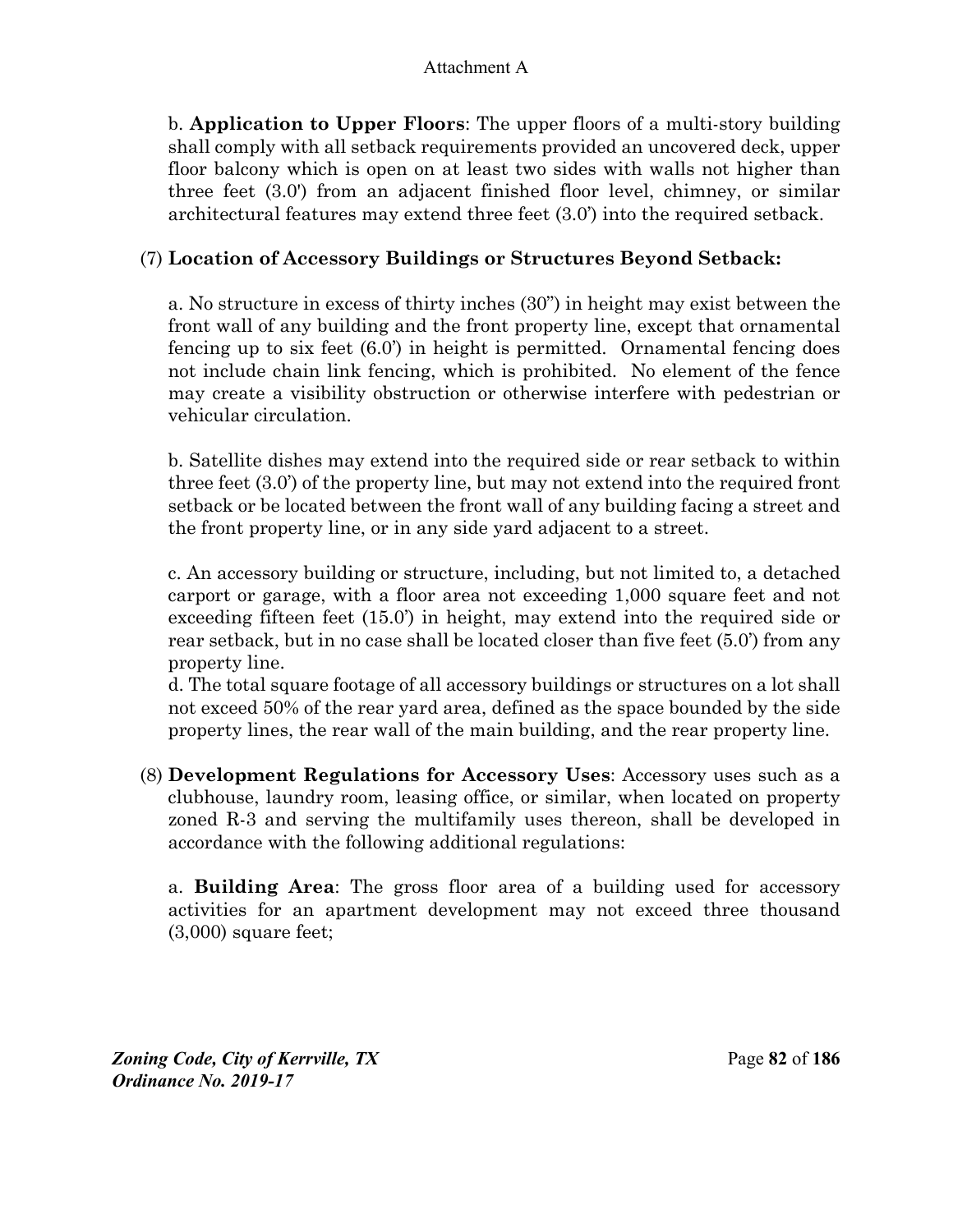b. **Building Appearance**: The building containing the accessory use shall be designed to appear as a residence, with:

- 1. A wood, rock, or brick exterior;
- 2. A roof constructed of materials and with a similar pitch to other residences in the adjoining neighborhood; and
- 3. A front door and window(s) on the wall of the building facing the lot front or street.
- (9) **Screening**: Where property zoned R-3 is adjacent to a residential zoning district as described in subsection (e)(4) above and not separated by a public street, the R-3 property shall construct and maintain a screening wall or fence along the common property line between the R-3 property and the less intense residential use.

(f) **Residential Mix District (RM)**: Property located in a(n) RM district shall be developed in accordance with this Zoning Code, including the following regulations:

- (1) **Purpose**: The RM district broadens the range of available housing types by allowing all uses permitted in an R-2 district in addition to subdivisions and rental communities that include manufactured housing, provided such developments comply with the special requirements for such uses as specified in this Zoning Code, such as limitations on recreational vehicle storage and requirements for a roadway system, open space, buffering/screening, and skirting.
- (2) **Uses**: In general, single-family detached homes, patio homes, townhomes, duplexes, manufactured homes, certain public and institutional uses, and activities allowed subject to the approval of a Conditional Use Permit. Refer to *Table 1, Land Use Table* for a specific list of uses allowed in the RM district.
- (3) **Building Regulations**: No more than one main building may be located on a lot in the RM district. Exceptions include a detached garage, servant or guest quarters, or lawful accessory structure as defined herein on a lot with a singlefamily or duplex dwelling.

*Zoning Code, City of Kerrville, TX*Page **83** of **186**  *Ordinance No. 2019-17*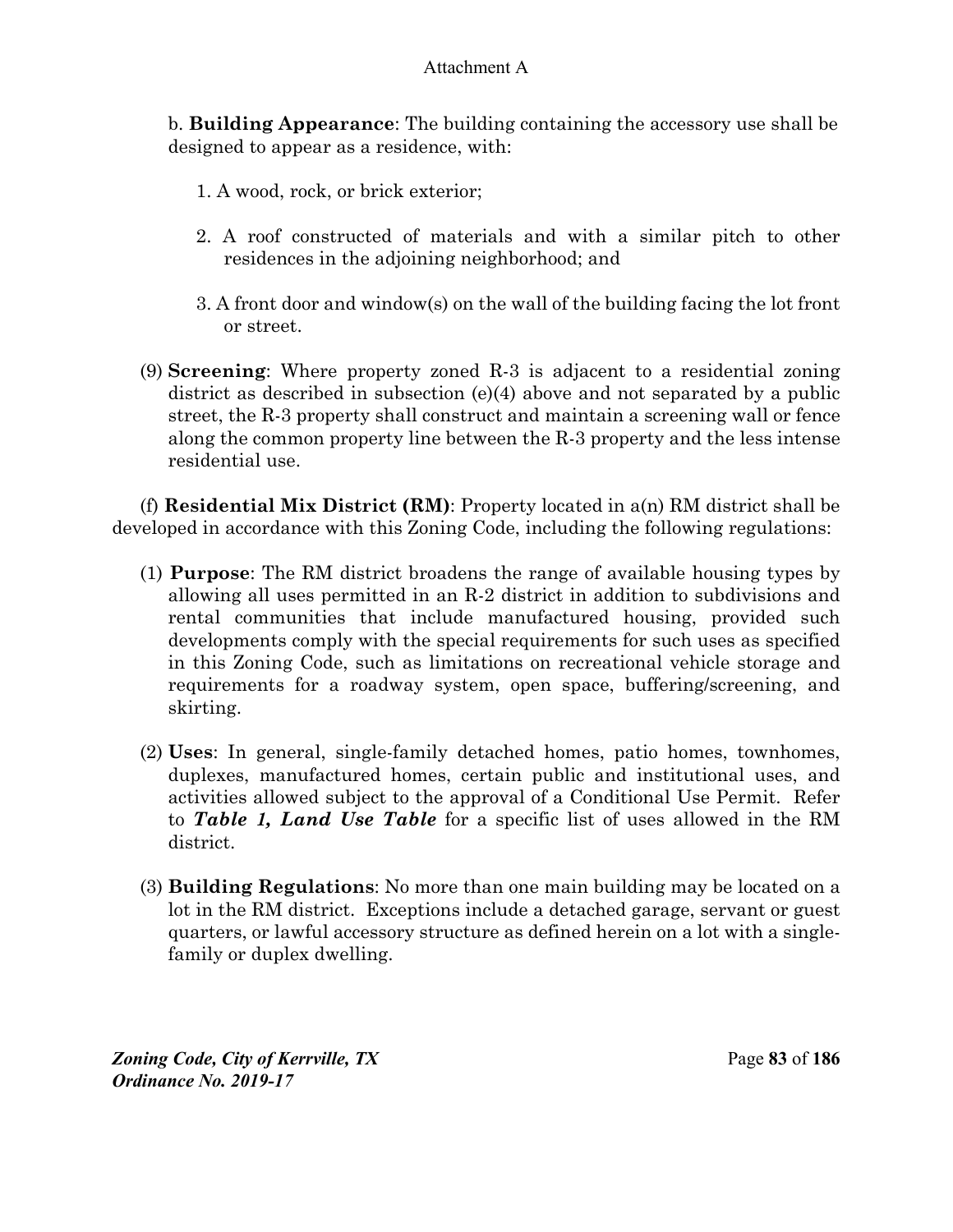(4) **Area and Height Regulations**: No building shall be constructed in the RM district except in conformance with the following requirements. "Residential Zoning District", as referenced in the regulations below, has the following meaning and shall apply whether the residential property is developed or vacant:

a. RE, R-1, R-1A, or R-2 zoning;

b. RM zoning if developed for other than manufactured housing; or

c. Land zoned MU or PD for single-family, patio home, townhome, or duplex uses.

| <b>CHARACTERISTIC</b>    | <b>REQUIREMENT</b>                                                                                                                                                                                            |                                                                                                                                                                                                                              |  |
|--------------------------|---------------------------------------------------------------------------------------------------------------------------------------------------------------------------------------------------------------|------------------------------------------------------------------------------------------------------------------------------------------------------------------------------------------------------------------------------|--|
|                          | <b>MANUFACTURED</b><br><b>HOME RENTAL</b><br><b>COMMUNITY</b>                                                                                                                                                 | <b>MANUFACTURED</b><br><b>HOME SUBDIVISION</b>                                                                                                                                                                               |  |
| Minimum Lot Size         | N/A                                                                                                                                                                                                           | 5,000 square feet                                                                                                                                                                                                            |  |
| <b>Maximum Density</b>   | 7.5 units per acre inclusive<br>of the area of any private<br>roadways and common<br>areas, but exclusive of areas<br>designed for the location of<br>recreational vehicles                                   | N/A                                                                                                                                                                                                                          |  |
| Minimum Lot Width        | N/A                                                                                                                                                                                                           | 50 feet                                                                                                                                                                                                                      |  |
| Minimum Front<br>Setback | 20 feet                                                                                                                                                                                                       | $\bullet$ 15<br>if<br>feet<br>placed<br>perpendicular to the road<br>• 20 feet if placed parallel to<br>the road                                                                                                             |  |
| Minimum Side<br>Setback  | • Interior lot: 5 feet<br>• Corner lot, street side:<br>$\bullet$ 15 feet<br>• 19 feet to a garage door<br>or carport eave<br>• Adjacent to a residential<br>zoning district as<br>described in paragraph (4) | • Interior lot: 5 feet<br>• Corner lot, street side:<br>$\bullet$ 15 feet<br>$\bullet$ 19 feet to a garage<br>door or carport eave<br>Adjacent to a residential<br>$\bullet$<br>zoning district as<br>described in paragraph |  |

*Zoning Code, City of Kerrville, TX*Page **84** of **186**  *Ordinance No. 2019-17*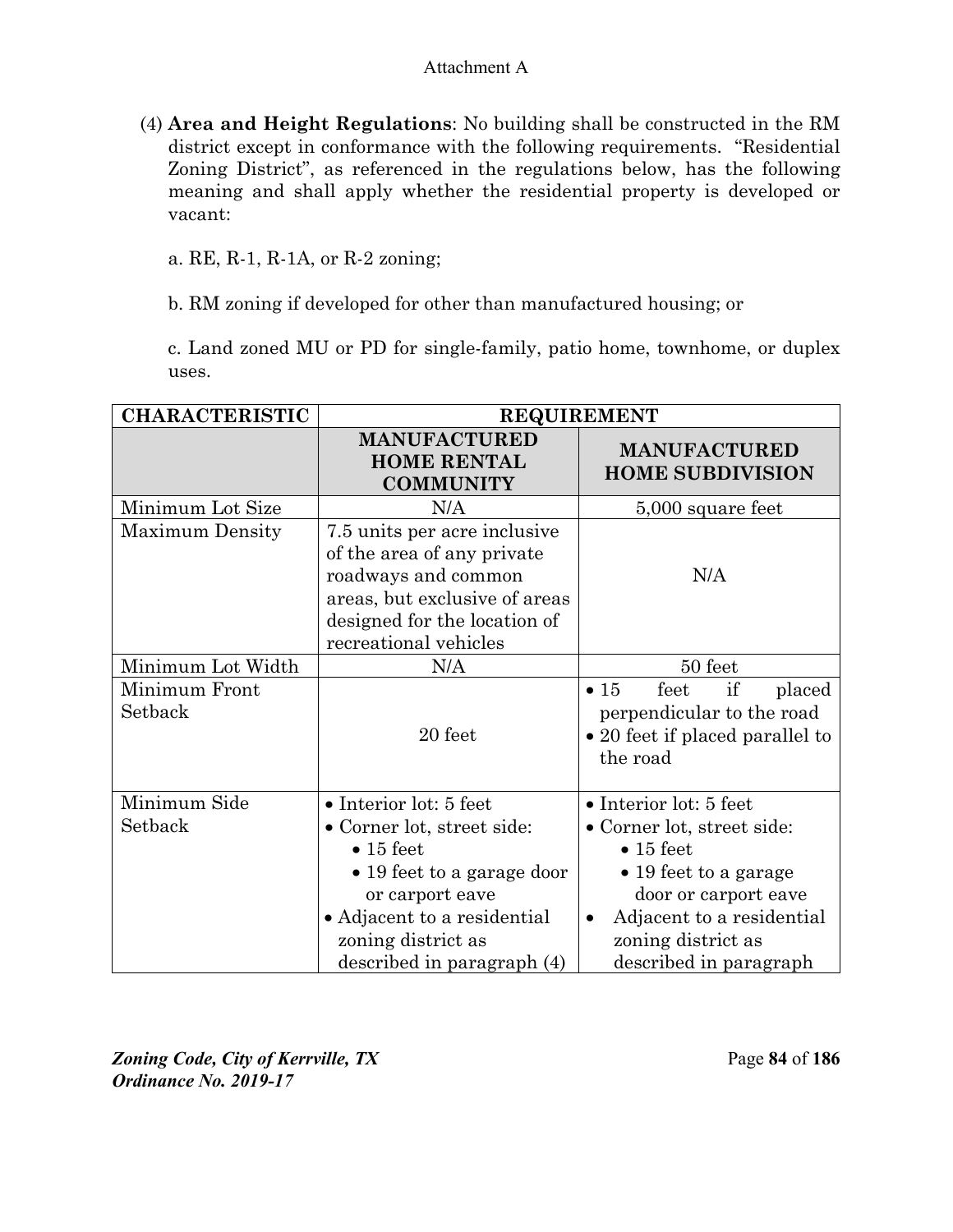| <b>CHARACTERISTIC</b>        | <b>REQUIREMENT</b>              |                                 |  |
|------------------------------|---------------------------------|---------------------------------|--|
|                              | above: 50 feet with a           | $(4)$ above: 50 feet with a     |  |
|                              | landscape buffer                | landscape buffer                |  |
| Minimum Rear                 | $\bullet$ 10 feet if placed     | $\bullet$ 10 feet if placed     |  |
| Setback                      | perpendicular to the road       | perpendicular to the road       |  |
|                              | • 20 feet if placed parallel to | • 20 feet if placed parallel to |  |
|                              | the road                        | the road                        |  |
|                              | • Adjacent to a residential     | • Adjacent to a residential     |  |
|                              | zoning district as              | zoning district as              |  |
|                              | described in paragraph (4)      | described in paragraph (4)      |  |
|                              | above: 50 feet with a           | above: 50 feet with a           |  |
|                              | landscape buffer                | landscape buffer                |  |
| Maximum Building             |                                 |                                 |  |
| Height                       | 35 feet                         | 35 feet                         |  |
| Minimum Parking              | 2 spaces per dwelling unit      | 2 spaces per dwelling unit      |  |
| Minimum Open                 | 5% of the total area of the     |                                 |  |
| Space                        | development reserved and        |                                 |  |
|                              | improved as park or             | N/A                             |  |
|                              | community facility space for    |                                 |  |
|                              | the use of residents of the     |                                 |  |
|                              | development                     |                                 |  |
| Maximum Area for             | 10% of total area of the        |                                 |  |
| Storage of                   | development                     | N/A                             |  |
| <b>Recreational Vehicles</b> |                                 |                                 |  |
| <b>CHARACTERISTIC</b>        |                                 | <b>REQUIREMENT</b>              |  |
|                              | <b>DUPLEX</b>                   | <b>TOWNHOME</b>                 |  |
| Minimum Lot Size             | 6,000 square feet               | 3,000 square feet               |  |
| Minimum Lot Width            | 60 feet                         | 25 feet                         |  |
| Minimum Front                | $\bullet$ 15 feet               | $\bullet$ 15 feet               |  |
| Setback                      | • 19 feet to a garage door or   | • 19 feet to a garage door or   |  |
|                              | carport eave                    | carport eave                    |  |
| Minimum Side                 | $\bullet$ Interior lot: 5 feet  | $\bullet$ Interior lot:         |  |
| Setback                      | $\bullet$ Corner lot:           | $\bullet$ 0 feet                |  |
|                              | $\bullet$ 15 feet on the        | $\bullet$ 10 foot separation    |  |
|                              | unattached side                 | between townhome                |  |
|                              | • 19 feet to a garage door      | buildings                       |  |
|                              | or carport eave                 | $\bullet$ Corner lot:           |  |
|                              |                                 | • 0 feet on any attached        |  |
|                              |                                 | side                            |  |

*Zoning Code, City of Kerrville, TX*Page **85** of **186**  *Ordinance No. 2019-17*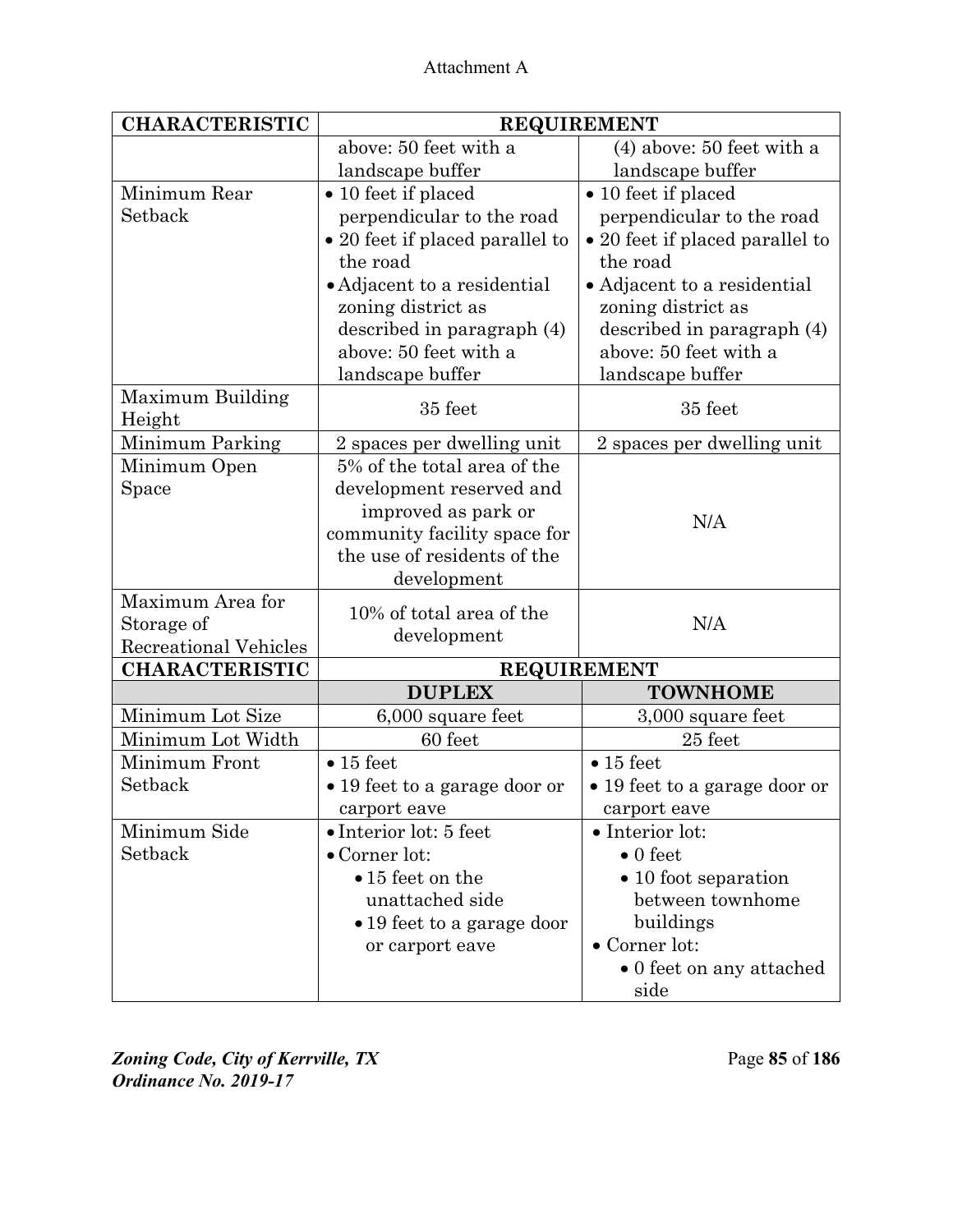| <b>CHARACTERISTIC</b>      | <b>REQUIREMENT</b>                                 |                                                                                                                                                                                                                                                                                     |  |
|----------------------------|----------------------------------------------------|-------------------------------------------------------------------------------------------------------------------------------------------------------------------------------------------------------------------------------------------------------------------------------------|--|
|                            |                                                    | $\bullet$ 15 feet on any<br>unattached side<br>$\bullet$ 19 feet to a garage<br>door or carport eave                                                                                                                                                                                |  |
| Minimum Rear               | $\bullet$ 15 feet                                  | $\bullet$ 15 feet                                                                                                                                                                                                                                                                   |  |
| Setback                    | • 19 feet to a garage door or<br>carport eave      | • 19 feet to a garage door or<br>carport eave                                                                                                                                                                                                                                       |  |
| Maximum Building<br>Height | 35 feet                                            | 35 feet<br>$\bullet$<br>45 feet when 100 feet or<br>more from:<br>• $R-E$ , $R-1$ , $R-1A$ , or $R-$<br>2 zoning<br>RM zoning if<br>$\bullet$<br>developed for other<br>than manufactured<br>housing;<br>Land zoned MU or<br>PD for single-family,<br>patio home, or duplex<br>uses |  |
| Minimum Parking            | 2 spaces per dwelling unit                         | $\bullet$ 2.25 spaces per dwelling<br>unit<br>$\bullet$ 2 spaces for each<br>dwelling unit<br>$.25$ spaces per<br>dwelling unit for<br>guest parking, to be<br>provided in groupings<br>distributed<br>throughout the<br>development                                                |  |
| Alley                      | N/A                                                | Access to any lot less than<br>45 feet in width shall be<br>from a paved alley or right-<br>of-way                                                                                                                                                                                  |  |
|                            | <b>SMALL-LOT SINGLE-</b><br><b>FAMILY DWELLING</b> | PATIO HOME                                                                                                                                                                                                                                                                          |  |
| Minimum Lot Size           | 3,300 square feet                                  | $4,000$ square feet                                                                                                                                                                                                                                                                 |  |

*Zoning Code, City of Kerrville, TX*Page **86** of **186**  *Ordinance No. 2019-17*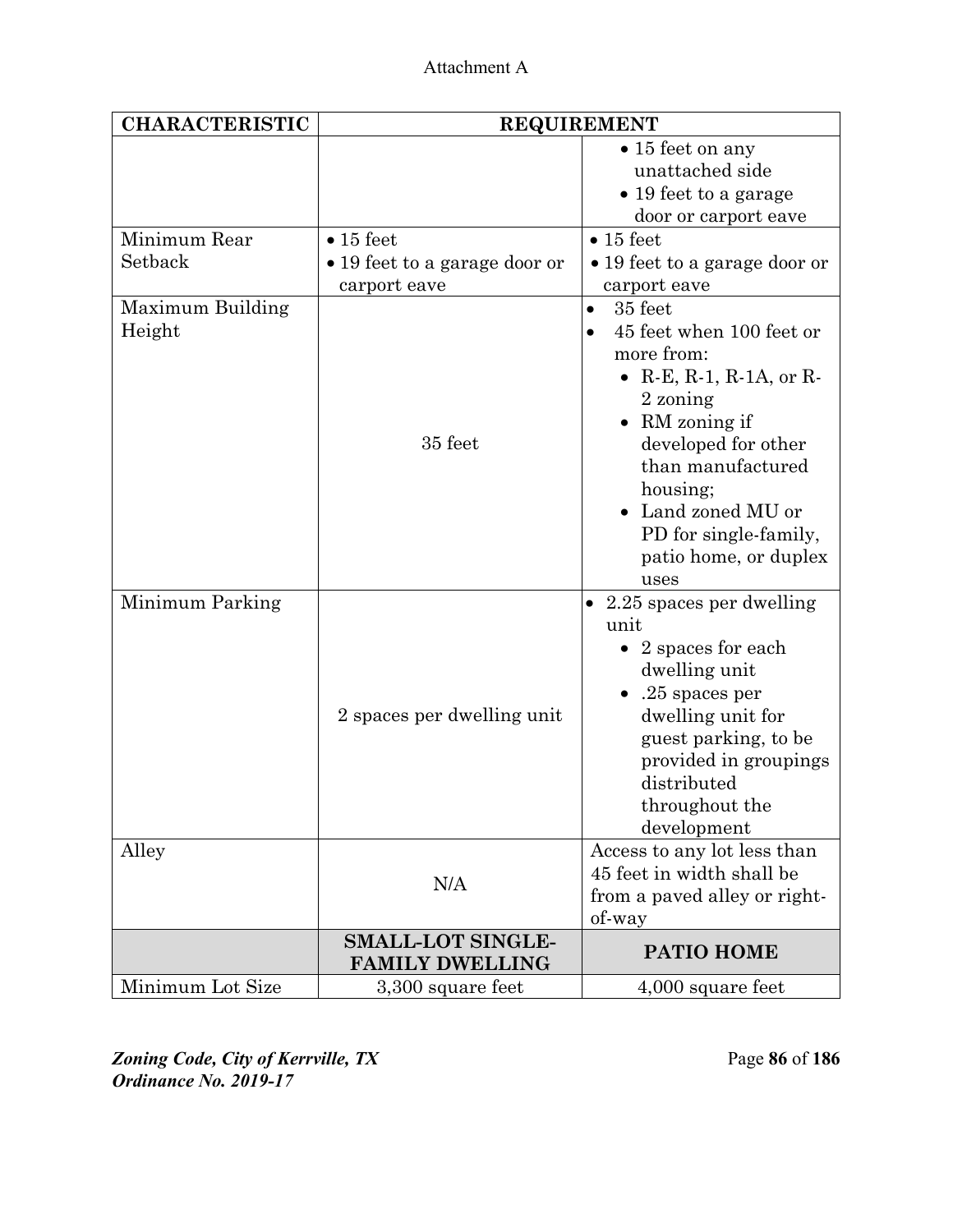| <b>CHARACTERISTIC</b>                                                     | <b>REQUIREMENT</b>                                             |                                                 |  |
|---------------------------------------------------------------------------|----------------------------------------------------------------|-------------------------------------------------|--|
| Minimum Lot Width                                                         | 30 feet                                                        | 40 feet                                         |  |
| Minimum Front                                                             |                                                                | $\bullet$ 15 feet                               |  |
| Setback                                                                   | 10 feet build-to line                                          | 19 feet to a garage door or                     |  |
|                                                                           |                                                                | carport eave                                    |  |
| Minimum Side                                                              | • Interior lot: 5 feet                                         | • Mandatory 0 feet on one                       |  |
| Setback                                                                   | • Corner lot, street side:                                     | side                                            |  |
|                                                                           | $\bullet$ 15 feet                                              | $\bullet$ 10 feet on the remaining              |  |
|                                                                           | • 19 feet to a garage door                                     | side                                            |  |
|                                                                           | or carport eave                                                | • Corner lot, street side:<br>$\bullet$ 15 feet |  |
|                                                                           |                                                                | 19 feet to a garage door or                     |  |
|                                                                           |                                                                | carport eave                                    |  |
| Minimum Rear                                                              | 19 feet to a garage door or                                    | $\bullet$ 15 feet                               |  |
| Setback                                                                   | carport eave                                                   | • For a garage or carport                       |  |
|                                                                           |                                                                | adjacent to an alley:                           |  |
|                                                                           |                                                                | $\bullet$ 19 feet to a garage                   |  |
|                                                                           |                                                                | door or carport eave; or                        |  |
|                                                                           |                                                                | • 6 feet if the garage or                       |  |
|                                                                           |                                                                | carport is built for two                        |  |
|                                                                           |                                                                | or more motor vehicles                          |  |
|                                                                           |                                                                | Setback may be measured                         |  |
|                                                                           |                                                                | from the centerline of an                       |  |
|                                                                           |                                                                | adjacent alley, but in no                       |  |
|                                                                           |                                                                | instance may be less than 5                     |  |
|                                                                           |                                                                | feet from the alley                             |  |
| Maximum Building                                                          | 35 feet                                                        | 35 feet                                         |  |
| Height                                                                    |                                                                |                                                 |  |
| Minimum Parking                                                           | 2 spaces per dwelling unit                                     | 2 spaces per dwelling unit                      |  |
| Alley                                                                     | Access to any lot less than                                    | Access to any lot less than                     |  |
|                                                                           | 45 feet in width shall be                                      | 45 feet in width shall be                       |  |
|                                                                           | from a paved alley or right-                                   | from a paved alley or right-                    |  |
| of-way<br>of-way<br>ADDITIONAL REQUIREMENTS FOR PATIO HOMES AND SMALL-LOT |                                                                |                                                 |  |
| SINGLE-FAMILY DWELLINGS                                                   |                                                                |                                                 |  |
| Wall Openings on                                                          | Solid wall with no openings (windows, doors, etc.)             |                                                 |  |
| Zero Setback Side                                                         | required, except a wall constructed of opaque materials        |                                                 |  |
|                                                                           | which allow the infiltration of light that is diffused so that |                                                 |  |

*Zoning Code, City of Kerrville, TX*Page **87** of **186**  *Ordinance No. 2019-17*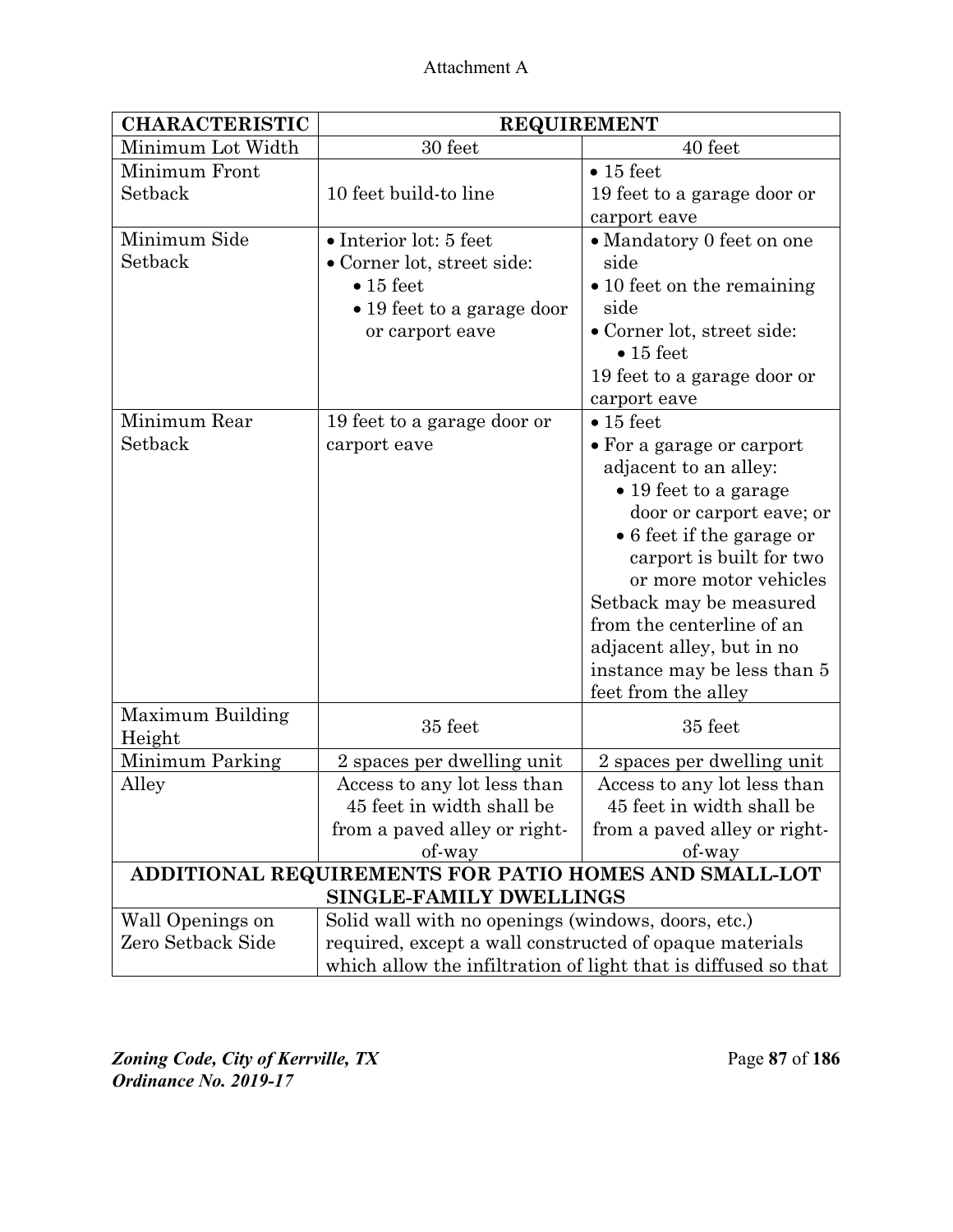| <b>CHARACTERISTIC</b>                              | <b>REQUIREMENT</b>                                                                                                                                                                                                                                                                                                                                                                                                                                                                                         |
|----------------------------------------------------|------------------------------------------------------------------------------------------------------------------------------------------------------------------------------------------------------------------------------------------------------------------------------------------------------------------------------------------------------------------------------------------------------------------------------------------------------------------------------------------------------------|
|                                                    | objects on the other side cannot be seen clearly, is                                                                                                                                                                                                                                                                                                                                                                                                                                                       |
|                                                    | permitted                                                                                                                                                                                                                                                                                                                                                                                                                                                                                                  |
| <b>Wall Openings Near</b><br>Zero Lot Line         | Unless a screening fence has been constructed along the<br>zero setback side of the property, no porch, door, or<br>window may be constructed on any other wall of the<br>dwelling at a distance less than five feet $(5.0)$ from the<br>zero setback side of the lot                                                                                                                                                                                                                                      |
| <b>Atrium Openings</b>                             | No edge of the rooftop opening of an atrium constructed<br>on the zero setback side of a dwelling shall be less than<br>eight feet (8.0') from ground level                                                                                                                                                                                                                                                                                                                                                |
| Maintenance,<br>Overhang, and<br>Drainage Easement | • A maintenance, overhang, and drainage easement not<br>less than five feet (5.0') in width must be platted on the<br>adjacent lot running parallel to the zero setback lot line<br>• A roof eave may extend 16 inches $(16.0)$ into the<br>easement<br>• A gutter and down spout shall be required along the zero<br>setback side of the dwelling to ensure that drainage is<br>handled on the owner's property, and said gutter system<br>is not included in the calculation of the eave<br>encroachment |
| Structures in<br>Required Side<br>Setback          | Structures shall be prohibited in the required 10-foot side<br>setback                                                                                                                                                                                                                                                                                                                                                                                                                                     |
|                                                    | <b>SINGLE-FAMILY DWELLING</b>                                                                                                                                                                                                                                                                                                                                                                                                                                                                              |
| Minimum Lot Size                                   | $4,500$ square feet                                                                                                                                                                                                                                                                                                                                                                                                                                                                                        |
| Minimum Lot Width                                  | 45 feet                                                                                                                                                                                                                                                                                                                                                                                                                                                                                                    |
| Minimum Front                                      | $\bullet$ 15 feet                                                                                                                                                                                                                                                                                                                                                                                                                                                                                          |
| Setback                                            | 19 feet to a garage door or carport eave                                                                                                                                                                                                                                                                                                                                                                                                                                                                   |
| Minimum Side                                       | • Interior lot: 5 feet                                                                                                                                                                                                                                                                                                                                                                                                                                                                                     |
| Setback                                            | • Corner lot, street side:                                                                                                                                                                                                                                                                                                                                                                                                                                                                                 |
|                                                    | $\bullet$ 15 feet                                                                                                                                                                                                                                                                                                                                                                                                                                                                                          |
|                                                    | 19 feet to a garage door or carport eave                                                                                                                                                                                                                                                                                                                                                                                                                                                                   |
| Minimum Rear                                       | $\bullet$ 15 feet                                                                                                                                                                                                                                                                                                                                                                                                                                                                                          |
| Setback                                            | • For a garage or carport adjacent to an alley:                                                                                                                                                                                                                                                                                                                                                                                                                                                            |
|                                                    | • 19 feet to a garage door or carport eave; or<br>• 6 feet if the garage or carport is built for two or more<br>motor vehicles<br>Setback may be measured from the alley centerline                                                                                                                                                                                                                                                                                                                        |

*Zoning Code, City of Kerrville, TX*Page **88** of **186**  *Ordinance No. 2019-17*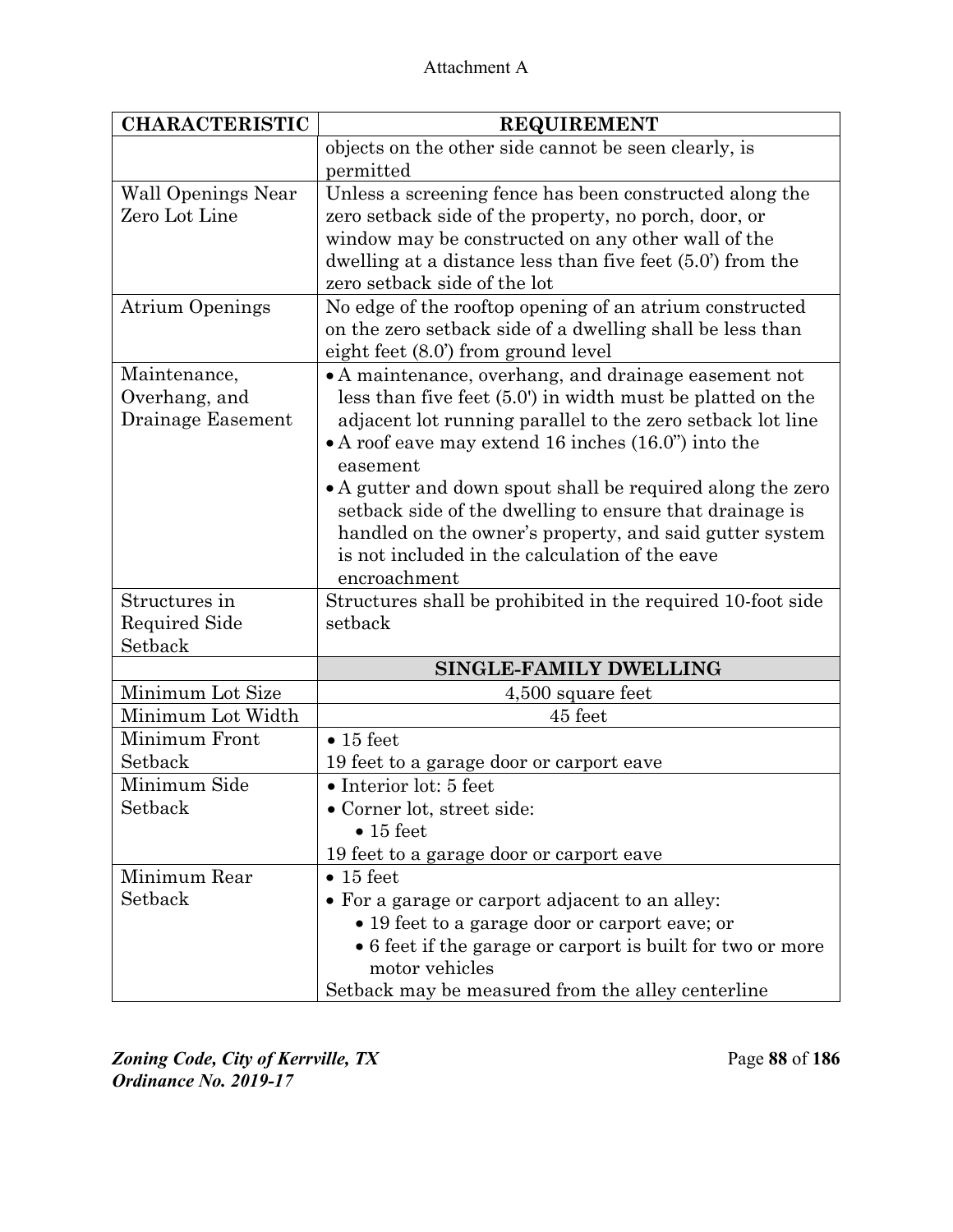| <b>CHARACTERISTIC</b>      | <b>REQUIREMENT</b>         |
|----------------------------|----------------------------|
| Maximum Building<br>Height | 35 feet                    |
| Minimum Parking            | 2 spaces per dwelling unit |
| Alley                      | N/A                        |

N/A = Not Applicable (no specific requirement applies)

- (5) **Access to Arterial or Collector Street Prohibited for Some Uses**: No property in the RM district which is developed for uses other than a Manufactured Housing Rental Community (MHRC) or a Manufactured Housing Subdivision (MHS) shall be platted with direct access to a collector or arterial street, except where limited access is permitted by the Subdivision Code.
- (6) **Rear or Alley Access Required for Certain Lots**: For a lot with a width of less than 45 feet (45.0'), rear or alley driveway access shall be required in order to maintain sufficient area for viable on-street parking.
- (7) **Consistent Block Face**: A Site Plan for property zoned RM shall provide that no more than one type of housing shall be developed on the same street between intersecting streets on the same block, except where it can be demonstrated that terrain, the construction of an appropriate buffer, or open areas create a condition in which a mix of housing on the same street will be compatible.
- (8) **Exceptions to Required Setbacks**: All floors of all buildings at grade level and above shall comply with all setback requirements, except that:

a. **Application to Ground Floors**: Cornices, eaves, belt courses, sills, canopies, box windows, or other similar architectural features may extend a distance not to exceed two feet (2.0') into any required setback.

b. **Application to Upper Floors**: The upper floors of a multi-story building shall comply with all setback requirements provided an uncovered deck, upper floor balcony which is open on no less than two sides with walls not higher than three feet (3.0') from an adjacent finished floor level, chimney, or similar architectural features may extend three feet (3.0') into the required setback.

### (9) **Location of Accessory Buildings or Structures Beyond Setback:**

*Zoning Code, City of Kerrville, TX*Page **89** of **186**  *Ordinance No. 2019-17*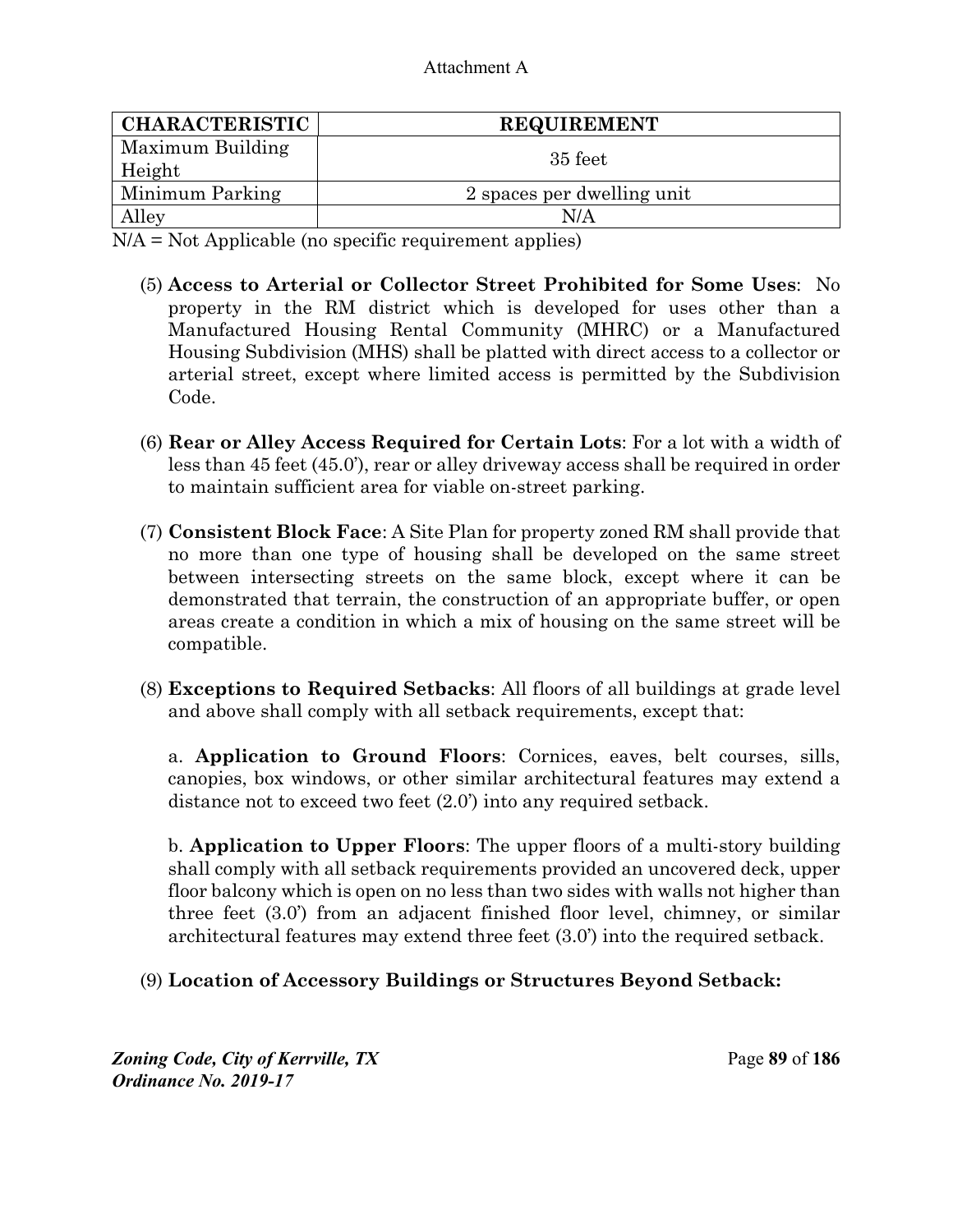a. No structure in excess of thirty inches (30") in height may exist between the front wall of any building and the front property line, except that ornamental fencing up to six feet (6.0') in height is permitted. Ornamental fencing does not include chain link fencing, which is prohibited. No element of the fence may create a visibility obstruction or otherwise interfere with pedestrian or vehicular circulation.

b. Satellite dishes may extend into the required side or rear setback to within three feet (3.0') of the property line, but may not extend into the required front setback or be located between the front wall of the main building and the front property line, or in any side yard adjacent to a street.

c. An accessory building or structure, including, but not limited to, a detached carport or garage, with a floor area not exceeding 1,000 square feet and not exceeding fifteen feet (15.0') in height, may extend into the required side or rear setback, but in no case shall be located closer than five feet (5.0') from any property line.

d. The total square footage of all accessory buildings or structures on a lot shall not exceed 50% of the rear yard area, defined as the space bounded by the side property lines, the rear wall of the main building, and the rear property line.

e. Accessory buildings shall be prohibited on lots containing small-lot singlefamily dwellings, patio homes, or townhomes.

(g) **Residential Transition District (RT)**: Property located in a(n) RT district shall be developed in accordance with this Zoning Code, including the following regulations:

- (1) **Purpose**: The RT district is designed to be a transition zone between singlefamily residential areas and commercial properties in certain areas of the City. Because of development regulations requiring the appearance of a business located in an RT district to be that of a single-family residence, this district is appropriate in particular areas of the City where some lots are occupied by single-family houses, but where limited business uses may be suitable under certain conditions and with specific compatibility measures.
- (2) **Uses**: In general, single-family detached homes, limited/small-scale business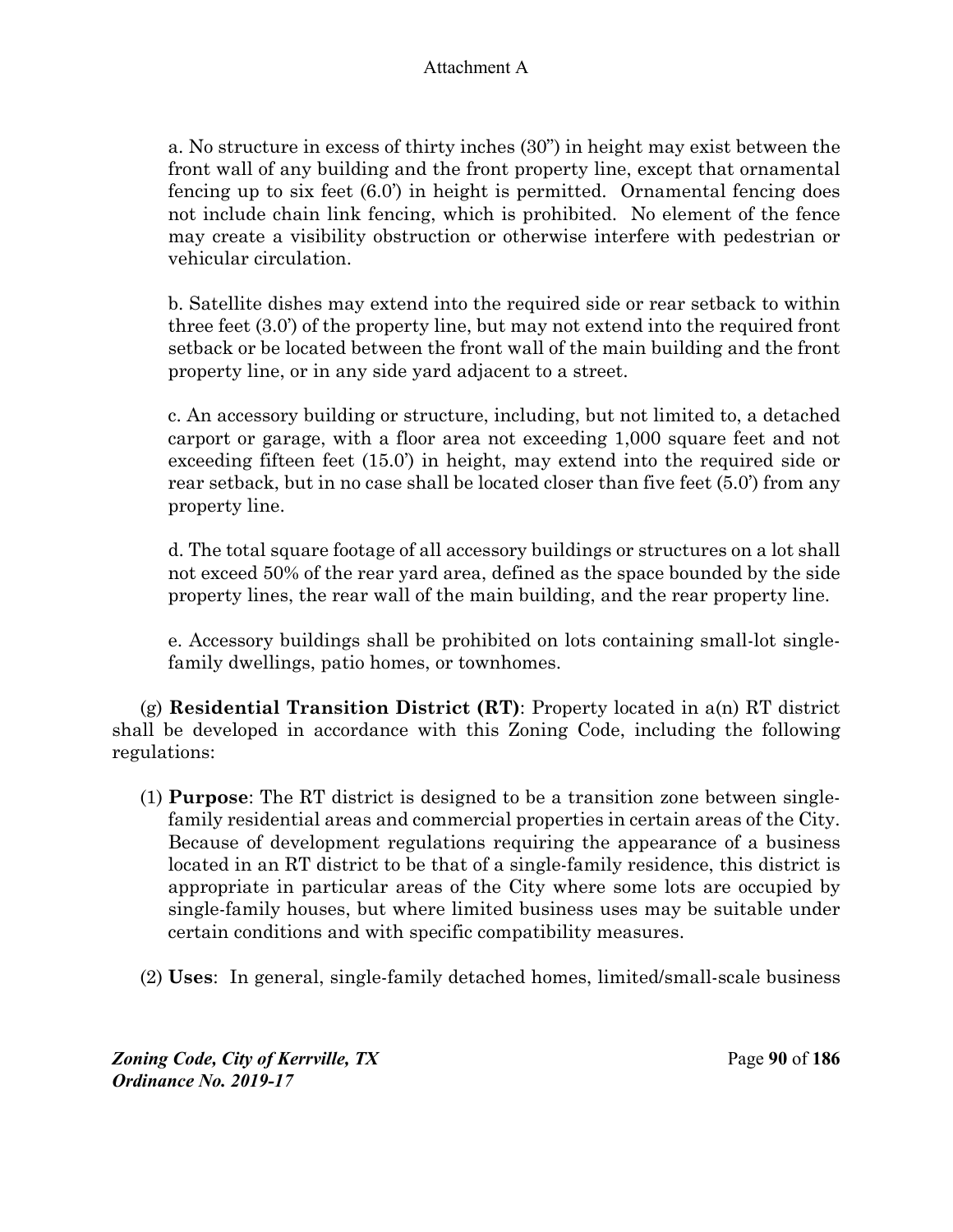uses subject to specific standards, certain public and institutional uses, and activities allowed with the approval of a Conditional Use Permit. Refer to *Table 1, Land Use Table* for a specific list of uses allowed in the RT district.

- (3) **Building Regulations**: No more than one main building may be constructed on a lot in the R-T district. Exceptions include a detached garage, servant or guest quarters, or lawful accessory structure per dwelling unit as defined herein.
- (4) **Area and Height Regulations**: No building shall be constructed in the RT district except in conformance with the following requirements:

| <b>CHARACTERISTIC</b>                  | <b>REQUIREMENT</b>                                                                                                                                                                                                                                                                   |                                                                                                                                                                                                                                                                              |
|----------------------------------------|--------------------------------------------------------------------------------------------------------------------------------------------------------------------------------------------------------------------------------------------------------------------------------------|------------------------------------------------------------------------------------------------------------------------------------------------------------------------------------------------------------------------------------------------------------------------------|
|                                        | <b>SINGLE-FAMILY</b><br><b>DWELLING</b>                                                                                                                                                                                                                                              | NONRESIDENTIAL USE                                                                                                                                                                                                                                                           |
| <b>Minimum Lot Size</b>                | 5,000 square feet                                                                                                                                                                                                                                                                    | 6,000 square feet                                                                                                                                                                                                                                                            |
| <b>Minimum Lot</b><br>Width            | 50 feet                                                                                                                                                                                                                                                                              | 60 feet                                                                                                                                                                                                                                                                      |
| <b>Minimum Front</b><br><b>Setback</b> | 25 feet                                                                                                                                                                                                                                                                              | $\bullet$ 25 feet<br>• Front yard to remain<br>unpaved except for a<br>driveway; parking in the<br>front yard prohibited                                                                                                                                                     |
| <b>Minimum Side</b><br><b>Setback</b>  | $\bullet$ Interior lot: 5 feet<br>• Corner lot, side street:<br>$\bullet$ 15 feet<br>• 19 feet to a garage door<br>or carport eave                                                                                                                                                   | $\bullet$ Interior lot: 5 feet<br>• Corner lot, side street:<br>$\bullet$ 15 feet<br>• 19 feet to a garage door<br>or carport eave                                                                                                                                           |
| <b>Minimum Rear</b><br><b>Setback</b>  | $\bullet$ 25 feet<br>• For a garage or carport<br>adjacent to an alley:<br>• 19 feet to a garage door<br>or carport eave; or<br>$\bullet$ 5 feet if the garage or<br>carport is built for two<br>or more motor vehicles<br>• Setback may be<br>measured from the<br>centerline of an | $\bullet$ 25 feet<br>• For a garage or carport<br>adjacent to an alley:<br>• 19 feet to a garage door<br>or carport eave; or<br>• 5 feet if the garage or<br>carport is built for two<br>or more motor vehicles<br>• Setback may be<br>measured from the<br>centerline of an |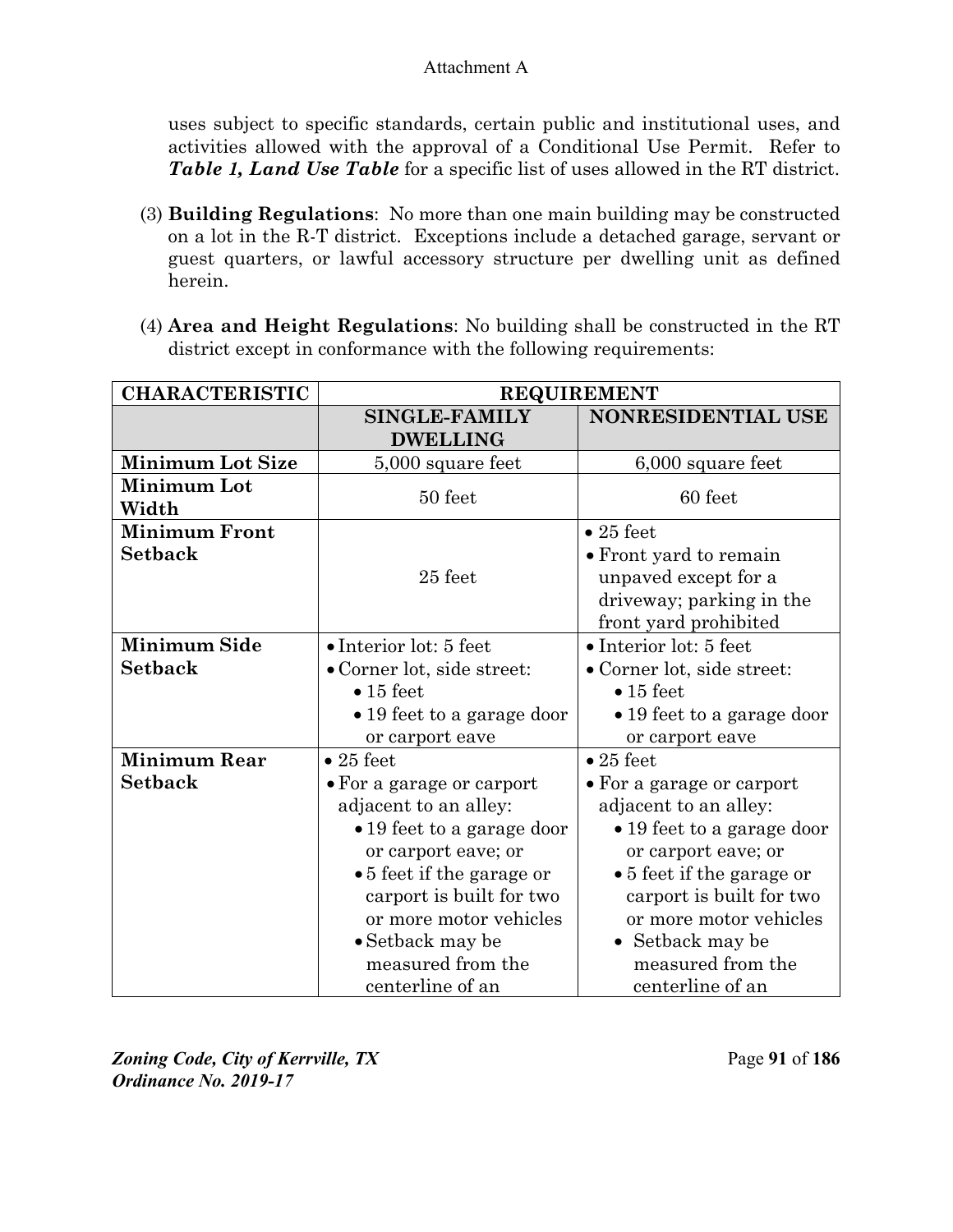|                                   | adjacent alley, but in<br>no instance may be<br>less than 5 feet from<br>the alley | adjacent alley, but in<br>no instance may be<br>less than 5 feet from<br>the alley |
|-----------------------------------|------------------------------------------------------------------------------------|------------------------------------------------------------------------------------|
| <b>Maximum Building</b><br>Height | 35 feet                                                                            | 35 feet                                                                            |
| <b>Minimum Parking</b>            | 2 spaces per dwelling unit                                                         | Varies by use; see Section<br>60-101                                               |

# **ADDITIONAL REQUIREMENTS FOR NONRESIDENTIAL USES**

| <b>Maximum Building</b> | 3,000 square feet for nonresidential uses allowed herein |  |
|-------------------------|----------------------------------------------------------|--|
| Area                    | except public and institutional uses                     |  |
| <b>Building</b>         | • Building designed to appear as a residence with:       |  |
| <b>Appearance</b>       | • Wood, rock, or brick exterior materials                |  |
|                         | • Roof of materials and pitch similar to other           |  |
|                         | residences in the adjoining neighborhood                 |  |
|                         | • Front door and window(s) required on the wall of any   |  |
|                         | building facing the lot front or street                  |  |
| Signage                 | See sign regulations, Development Standards              |  |
| <b>Location of</b>      |                                                          |  |
| Parking,                |                                                          |  |
| Nonresidential          | Parking to be located in the side or rear yard area      |  |
| <b>Uses</b>             |                                                          |  |

- (5) **Access to Arterial or Collector Street Prohibited**: No lot shall be platted with direct access to a collector or arterial street except where limited access is permitted by the Subdivision Code.
- (6) **Exceptions to Required Setbacks:** All floors of all buildings at grade level and above shall comply with all setback requirements, except that:

a. **Application to Ground Floors**: Cornices, eaves, belt courses, sills, canopies, box windows, or other similar architectural features may extend a distance not to exceed two feet (2.0') into any required setback.

b. **Application to Upper Floors**: The upper floors of a multi-story building shall comply with all setback requirements provided an uncovered deck, upper floor balcony which is open on no less than two sides with walls not higher than

*Zoning Code, City of Kerrville, TX*Page **92** of **186**  *Ordinance No. 2019-17*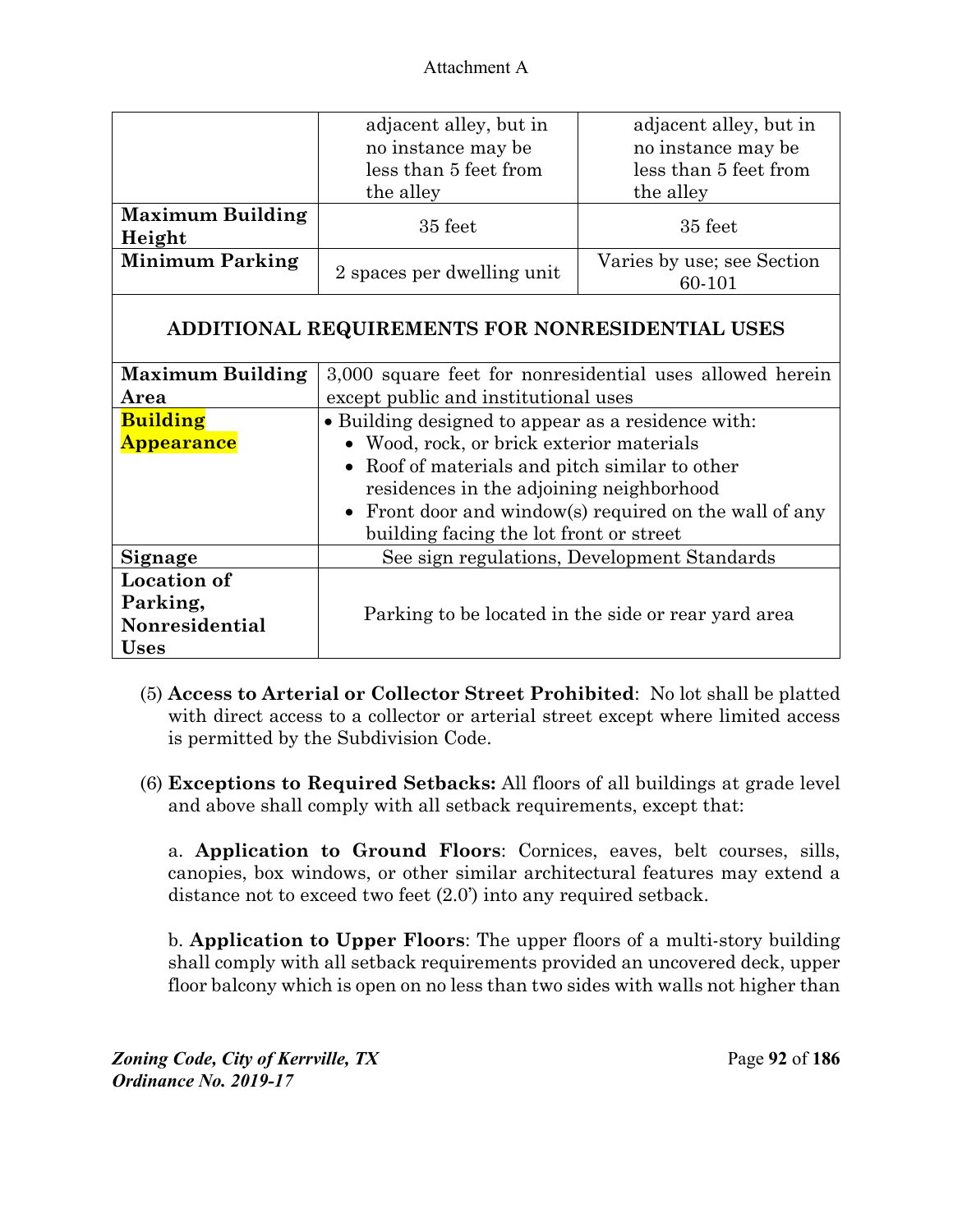three feet (3.0') from an adjacent finished floor level, chimney, or similar architectural features may extend three feet (3.0') into the required setback.

### (7) **Location of Accessory Buildings or Structures Beyond Setback**:

a. No structure in excess of thirty inches (30") in height may exist between the front wall of any building and the front property line, except that ornamental fencing up to six feet (6.0') in height is permitted. Ornamental fencing does not include chain link fencing, which is prohibited. No element of the fence may create a visibility obstruction or otherwise interfere with pedestrian or vehicular circulation.

b. Satellite dishes may extend into the required side or rear setback to within three feet (3.0') of the property line, but may not extend into the required front setback or be located between the front wall of the building and the front property line, or in any side yard adjacent to a street.

c. An accessory building or structure, including, but not limited to, a detached carport or garage, with a floor area not exceeding 1,000 square feet and not exceeding fifteen feet (15.0') in height, may extend into the required side or rear setback, but in no case shall be located closer than five feet (5.0') from any property line.

d. The total square footage of all accessory buildings or structures on a lot shall not exceed 50% of the rear yard area, defined as the space bounded by the side property lines, the rear wall of the main building, and the rear property line.

### **Sec. 60-51. Nonresidential Zoning Districts.**

(a) **Neighborhood Commercial District (C-1)**: Property located in a(n) C-1 district shall be developed in accordance with this Zoning Code, including the following regulations:

(1) **Purpose**: Land zoned as a C-1 district allows the offering of goods and services of a limited, low-intensity nature to both individuals and businesses. These activities, which include shopping for daily needs and professional services, are typically: (a) provided in an office setting; (b) sought on a frequent or recurring basis; and, (c) tend to be located in small buildings, with one or only a few businesses, and on small lots. C-1 zoning should be located along or at the intersection(s) of arterials and collector streets to provide access to customers

*Zoning Code, City of Kerrville, TX*Page **93** of **186**  *Ordinance No. 2019-17*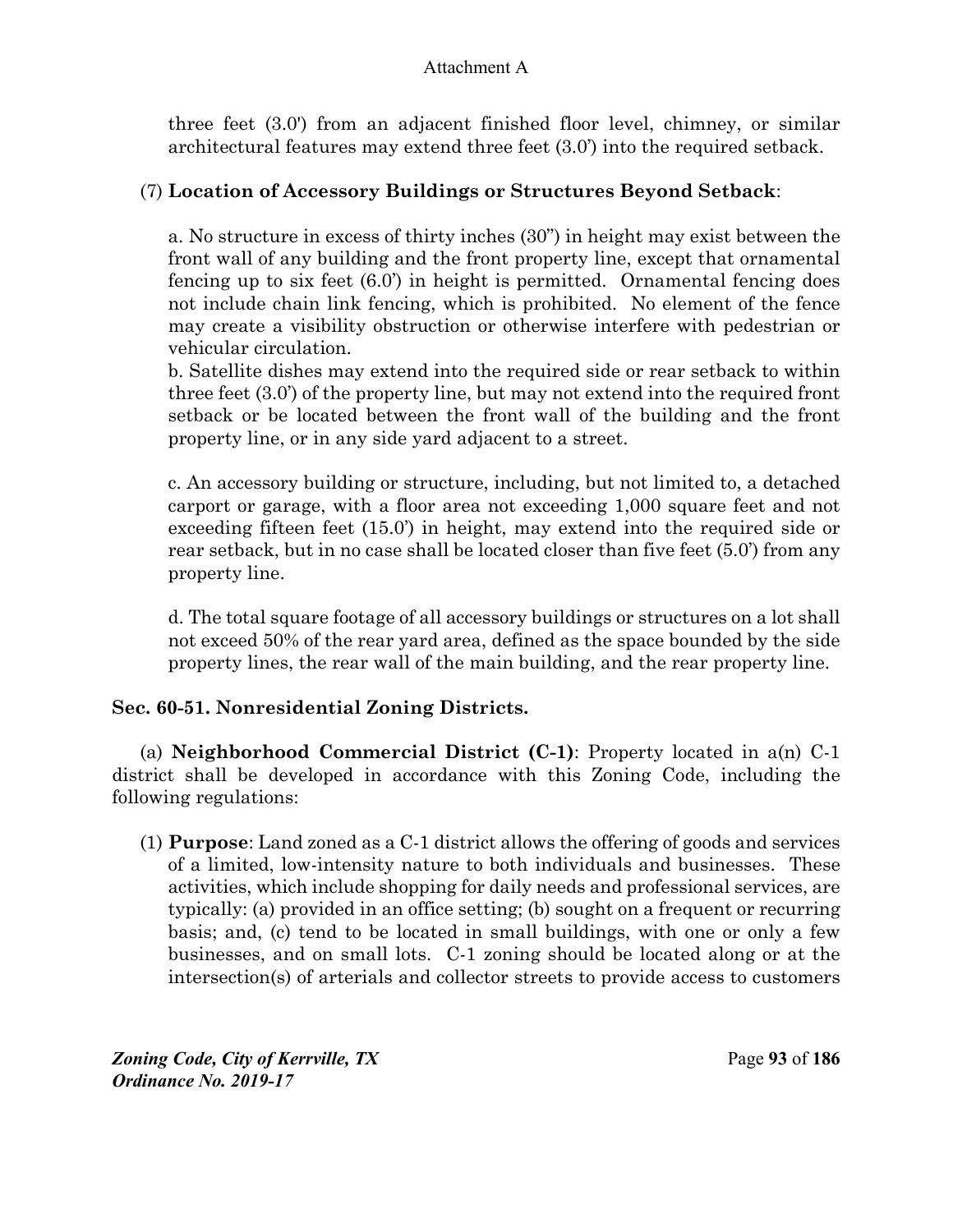and to accommodate the traffic associated with these uses. If properly designed, development and uses in the C-1 district can buffer residential areas from higher-volume roadways or more intense nonresidential uses.

- (2) **Uses**: Neighborhood-oriented retail, business and personal service, banks and financial institutions, and office uses such as barber and beauty shops, grocery stores, restaurants, and clothing stores in buildings of a limited size, certain public and institutional uses, and activities allowed subject to the approval of a Conditional Use Permit. Refer to *Table 1, Land Use Table* for a specific list of uses allowed in the C-1 district.
- (3) **Building and Area Regulations**: No building shall be constructed in the C-1 district except in conformance with the following requirements.

"Residential Zoning District" as referenced in the regulations below shall have the following meaning and shall apply whether the residential property is developed or vacant:

a. RE, R-1, R-1A, or R-2 zoning;

b. RM zoning if developed for other than manufactured housing; or

c. Land zoned MU or PD for single-family, patio home, townhome, or duplex uses.

| <b>CHARACTERISTIC</b>                                                       | <b>REQUIREMENT</b>                             |
|-----------------------------------------------------------------------------|------------------------------------------------|
| Minimum Lot Width                                                           | N/A                                            |
| <b>Maximum Building Size</b>                                                | • Individual building: 5,000 square feet       |
|                                                                             | • Total for all buildings on the lot: 10,000   |
|                                                                             | square feet                                    |
| <b>Minimum Front Setback</b>                                                | 15 feet                                        |
| For illustrations of side and rear setback requirements and building height |                                                |
| adjacent to residential, see Appendix, Figure 8                             |                                                |
| <b>Minimum Side Setback</b>                                                 | $\bullet$ Interior lot: N/A                    |
|                                                                             | $\bullet$ Corner lot, street side: 15 feet     |
|                                                                             | • Adjacent to a residential zoning district as |
|                                                                             | defined in subsection $(a)(3)$ above: 25 feet  |
| <b>Minimum Rear Setback</b>                                                 | $\bullet$ 10 feet                              |
|                                                                             |                                                |

*Zoning Code, City of Kerrville, TX*Page **94** of **186**  *Ordinance No. 2019-17*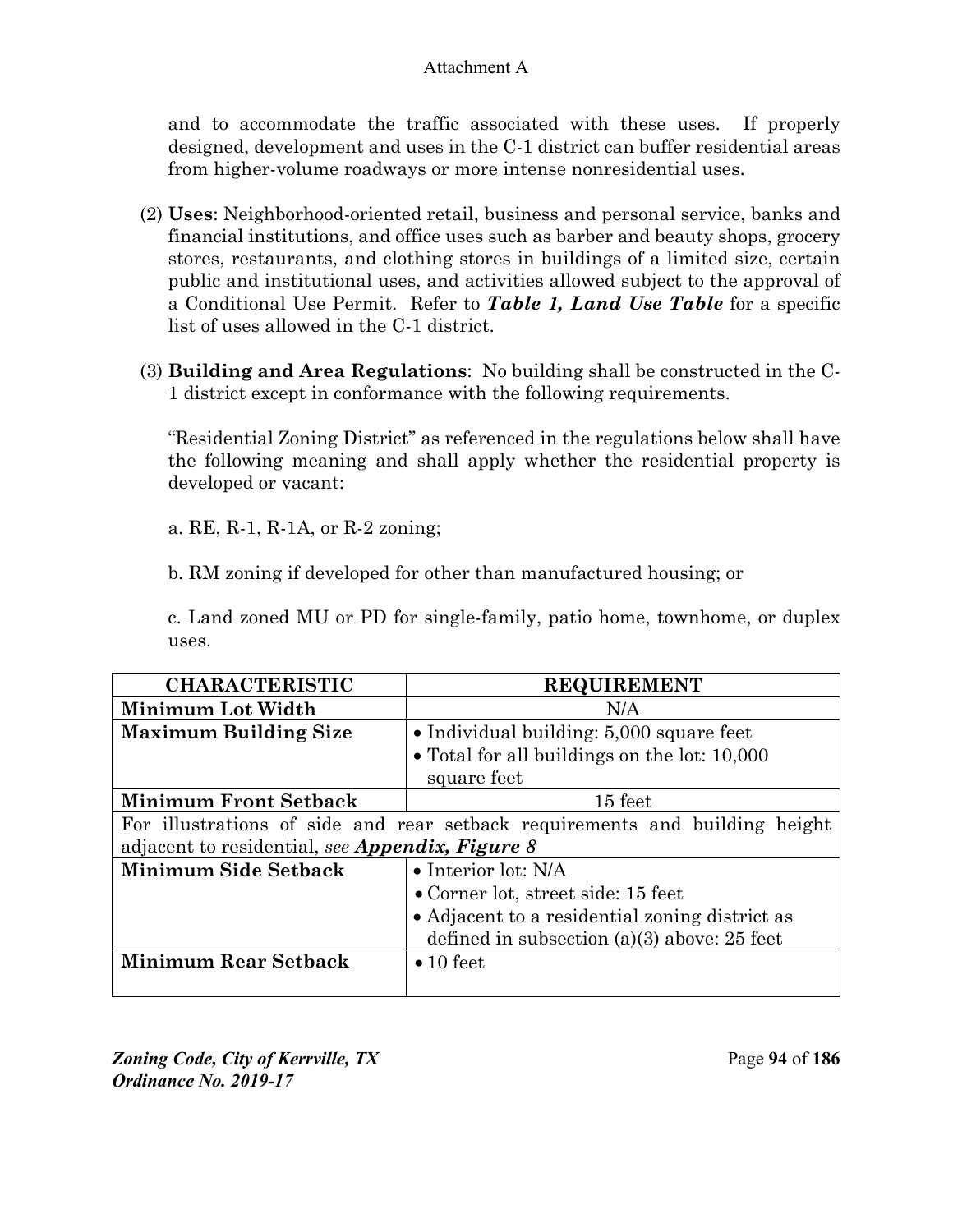|                                | • Adjacent to a residential zoning district as<br>defined in subsection $(a)(3)$ above: 25 feet<br>$\bullet$ For a double frontage lot, same as front<br>setback                                                                                                                                              |
|--------------------------------|---------------------------------------------------------------------------------------------------------------------------------------------------------------------------------------------------------------------------------------------------------------------------------------------------------------|
| <b>Maximum Building Height</b> | • Two stories up to a maximum of 35 feet. No<br>windows serving second story building area<br>within 50 feet of the property line on any<br>building wall facing a residential zoning<br>district, as defined in subsection $(a)(3)$ above<br>to prevent views from nonresidential to<br>residential property |
| <b>Minimum Parking</b>         | Varies by use; see Article XII                                                                                                                                                                                                                                                                                |

N/A = Not Applicable (no specific requirement applies)

(4) **Location of Structures Beyond Setback**: No structure in excess of thirty inches (30") in height may exist between the front wall of any building and the front property line, except that ornamental fencing up to six feet (6.0') in height is permitted. Ornamental fencing does not include chain link fencing, which is prohibited. No element of the fence may create a visibility obstruction or otherwise interfere with pedestrian or vehicular circulation.

# (5) **Outdoor Storage:**

a. The outdoor storage of goods, wares, and merchandise is prohibited except as specifically authorized herein.

- b. No materials, supplies, inventory, or equipment may be kept or stored:
	- 1. Within any required front, side, or rear setback, or between the front building wall and the front property line, or between the side building wall and the street on a corner lot, unless:
		- A. Placed in an area that does not extend more than ten feet (10.0') from the building face on which the main customer entrance is located; and
		- B. The items being stored do not exceed four feet (4.0') in total height as stored or displayed, except as authorized in subsection c below.

*Zoning Code, City of Kerrville, TX*Page **95** of **186**  *Ordinance No. 2019-17*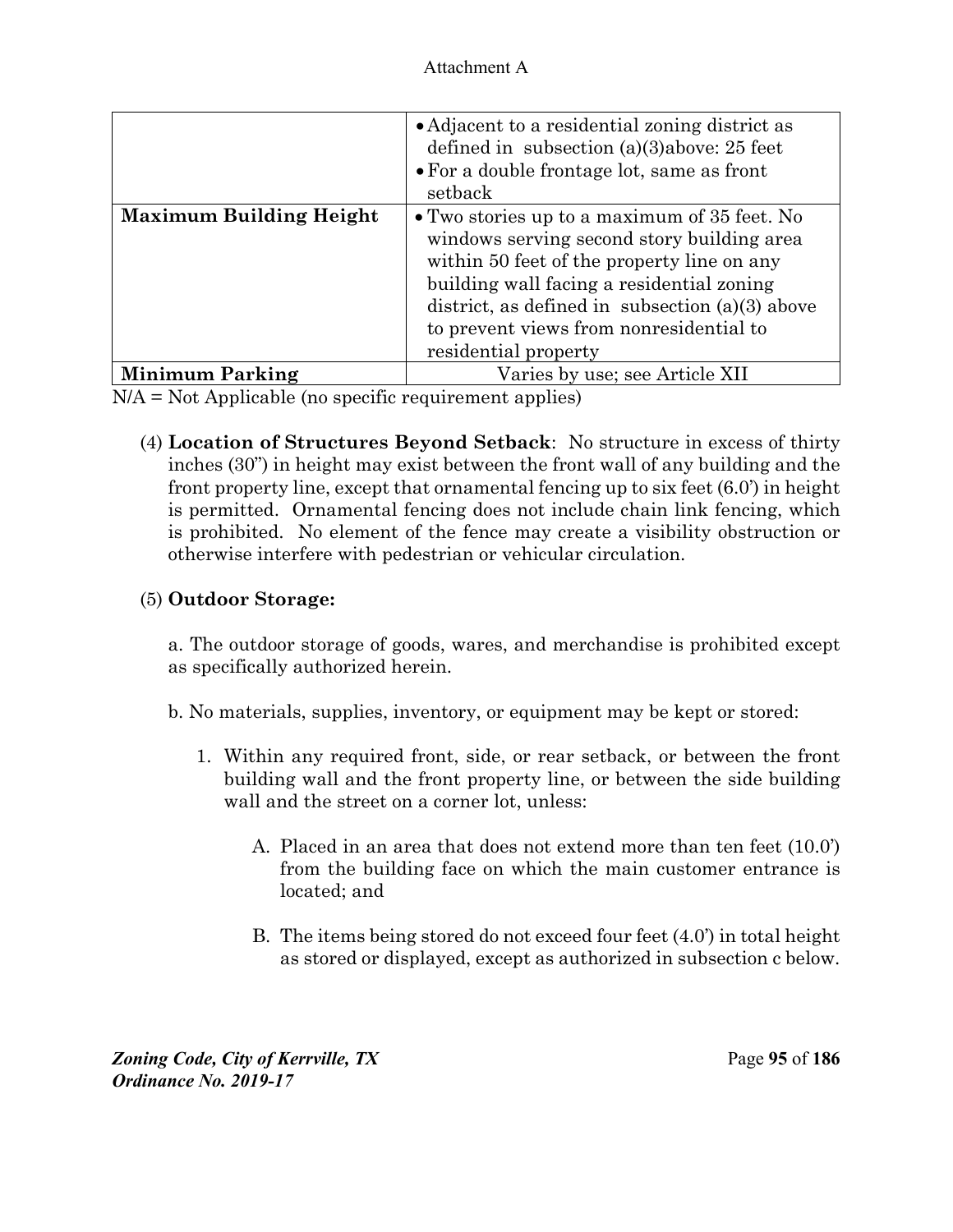- 2. Within any required parking spaces, fire lanes, circulation aisles, or customer pick-up lanes;
- 3. Within any area that creates a visibility obstruction or otherwise interferes with pedestrian or vehicular circulation; and
- 4. On any roof structure.
- c. The above prohibition shall not be construed to prohibit the following:
	- 1. A maximum of three merchandise dispensing units per establishment when such merchandise dispensing units are operated in connection with the operation of a convenience store; or
	- 2. The placement of newspaper racks.

d. No shipping container as defined herein shall be located on any property zoned C-1 for the purpose of providing outdoor storage.

## (6) **Screening Adjacent to Residential Zoning**:

a. The owner or developer of property zoned C-1 shall construct and maintain a screening wall or fence along the border of the property when:

- 1. Adjacent to property located in a residential zoning district as described in subsection (a)(3) above and not separated by a public street; or
- 2. The building or storage area on the property is newly built, constructed, or expanded.
- b. The required screening wall or fence shall be constructed as follows:
	- 1. The wall or fence shall be at least six feet (6.0'), and no more than eight feet (8.0') in height and constructed of one, or a combination, of the following materials:

A. Solid masonry materials similar in color and design to the main building, or a solid fence constructed of weather-resistant wood fencing materials; or

*Zoning Code, City of Kerrville, TX*Page **96** of **186**  *Ordinance No. 2019-17*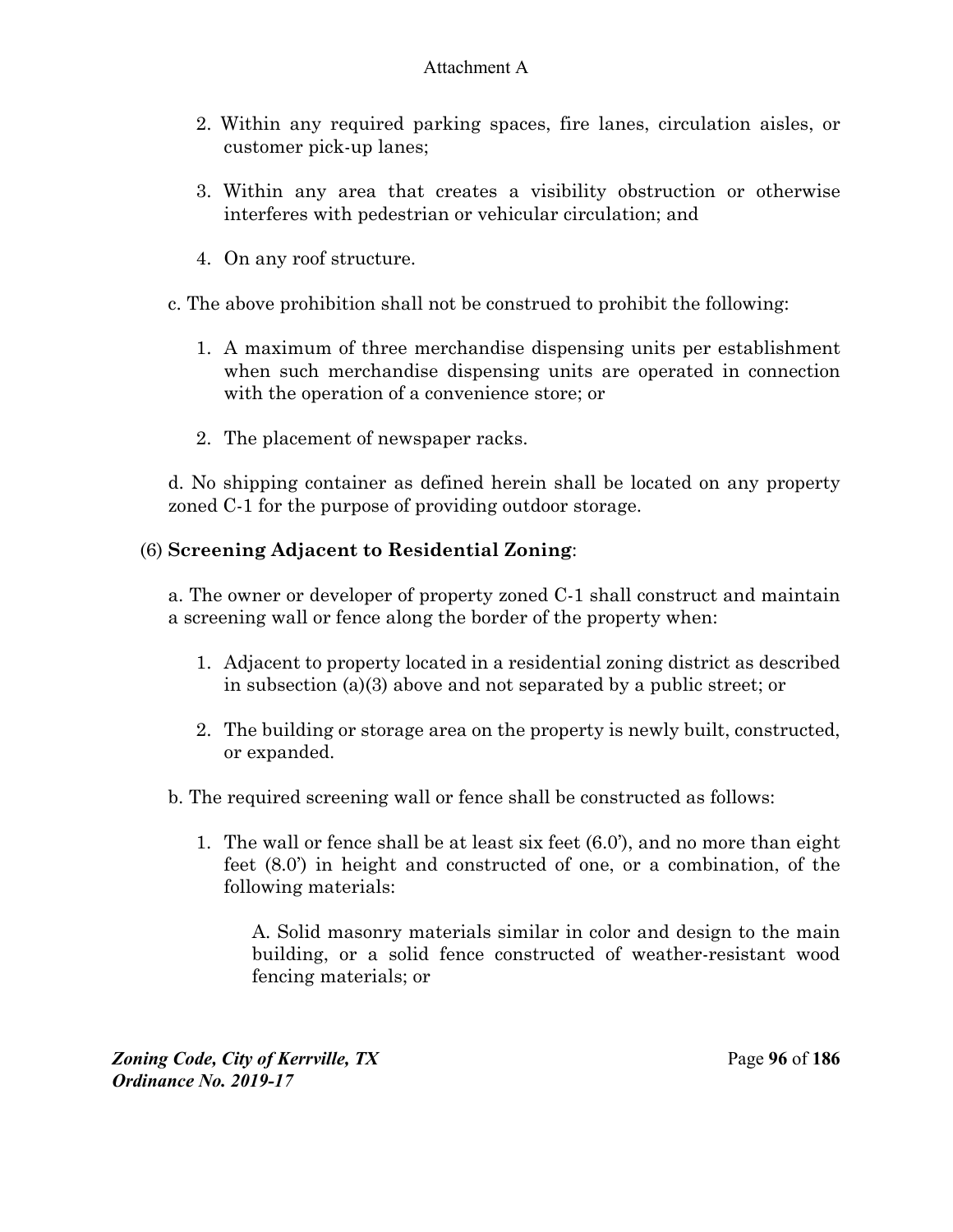B. Chain link or ornamental fencing behind an irrigated landscape screen constructed of materials chosen from the *Preferred Plant List*, spaced to create a solid screen a minimum of six feet (6.0') in height within one year of installation, said screen to be maintained by the property owner in a healthy, growing condition.

- 2. The height of the wall or fence shall be measured from the highest established grade along the common property line.
- 3. Landscaping may be used in combination with any of the above screening and fencing techniques.
- 4. In no case shall chain link fencing with metal slats be an acceptable method of screening, with or without a landscape screen.
- 5. A required screening wall or fence shall test plumb and square at all times unless otherwise dictated by the building code.
- 7. **Alternate Screening Permitted**: An applicant may make application to the Planning and Zoning Commission to use alternate screening methods which may include use of existing natural terrain and/or landscaping or installation of new landscaping and terrain features. The Commission may approve, disapprove, or approve with modifications, the proposal presented by the applicant. In the event of disapproval, the applicant may appeal to City Council by requesting such appeal in writing not later than 5 days following the date of the action of the Commission.

(b) **Light Commercial District (C-2)**: Property located in a(n) C-2 district shall be developed in accordance with this Zoning Code, including the following regulations:

(1) **Purpose**: The C-2 district accommodates a wider array of retail, office, and service uses than property zoned C-2, and will therefore attract customers from across the community and in the area outside the City. Lots on property zoned C-2 may be somewhat larger than those in the C-1 district and buildings may be up to 100,000 square feet in size. This zoning category should be applied along major collectors or arterials to provide convenient access to patrons and to accommodate higher traffic volumes.

*Zoning Code, City of Kerrville, TX*Page **97** of **186**  *Ordinance No. 2019-17*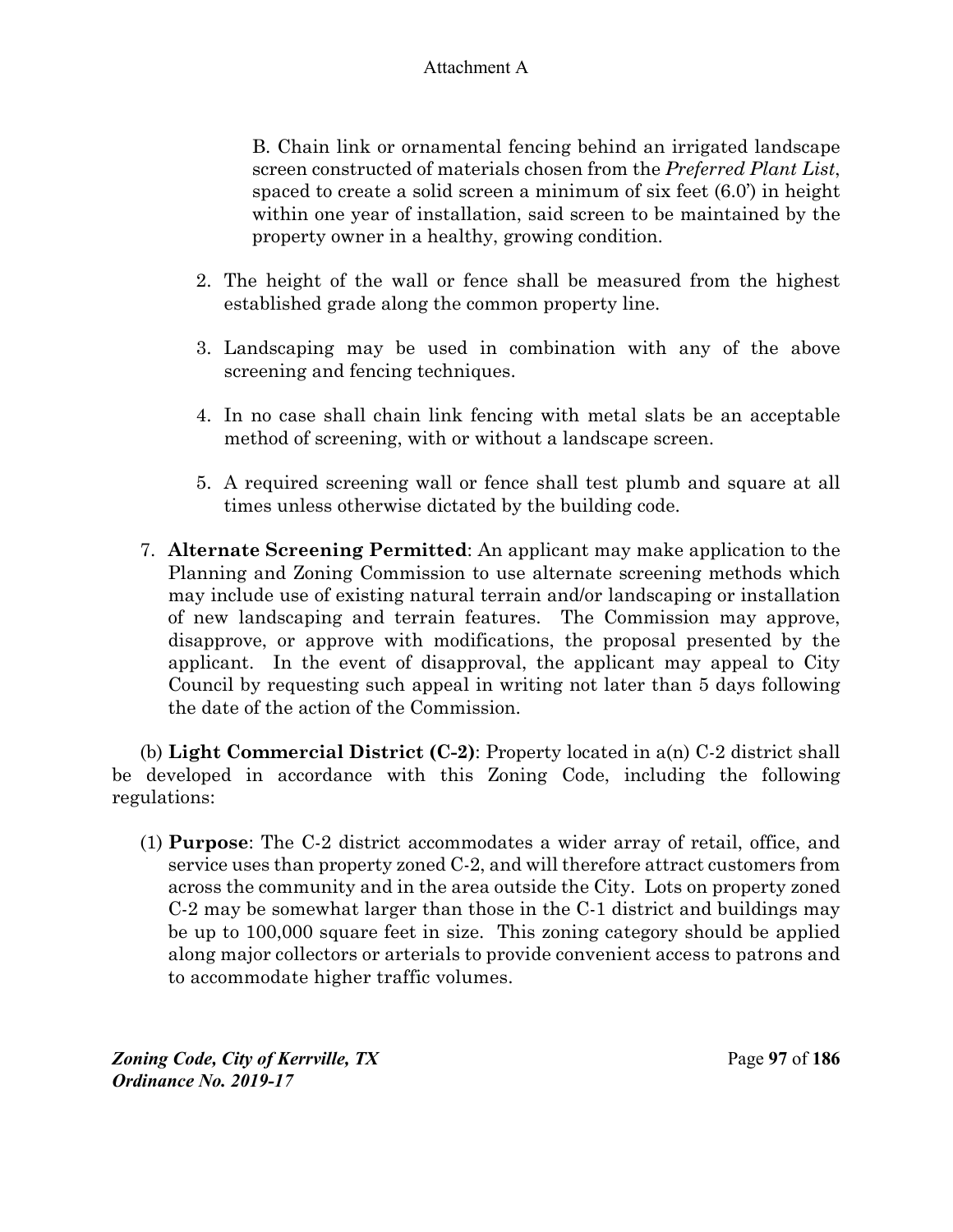- (2) **Uses**: Neighborhood-oriented retail, office and service uses allowed in C-1 zoning, low-intensity automobile uses such as parts sales, gasoline sales, car washes, and minor service and repair, restaurants, including those with drivethru service, microbreweries and wineries, certain public and institutional uses, and activities allowed subject to the approval of a Conditional Use Permit. Refer to *Table 1, Land Use Table* for a specific list of uses allowed in the C-2 district.
- (4) **Building and Area Regulations**: No building shall be constructed in a C-2 district except in conformance with the following requirements. "Residential Zoning District" as referenced in the regulations below shall have the following meaning and shall apply whether the residential property is developed or vacant:

a. RE, R-1, R-1A, or R-2 zoning;

b. RM zoning if developed for other than manufactured housing; or

c. Land zoned MU or PD for single-family, patio home, townhome, or duplex uses.

| <b>CHARACTERISTIC</b>                           | <b>REQUIREMENT</b>                                                          |
|-------------------------------------------------|-----------------------------------------------------------------------------|
| Minimum Lot Width                               | N/A                                                                         |
| <b>Maximum Building Size</b>                    | 100,000 square feet of gross building area on                               |
|                                                 | the lot                                                                     |
| <b>Minimum Front Setback</b>                    | 25 feet                                                                     |
|                                                 | For illustrations of side and rear setback requirements and building height |
| adjacent to residential, see Appendix, Figure 8 |                                                                             |
| <b>Minimum Side Setback</b>                     | • Interior lot: N/A                                                         |
|                                                 | • Corner lot, street side: 15 feet                                          |
|                                                 | • Adjacent to a residential zoning district as                              |
|                                                 | defined in subsection $(b)(3)$ above: 25 feet                               |
| <b>Minimum Rear Setback</b>                     | $\bullet$ N/A                                                               |
|                                                 | • Adjacent to a residential zoning district as                              |
|                                                 | defined in subsection $(b)(3)$ above: 25 feet                               |
|                                                 | • For a double frontage lot, same as front                                  |
|                                                 | setback                                                                     |

*Zoning Code, City of Kerrville, TX*Page **98** of **186**  *Ordinance No. 2019-17*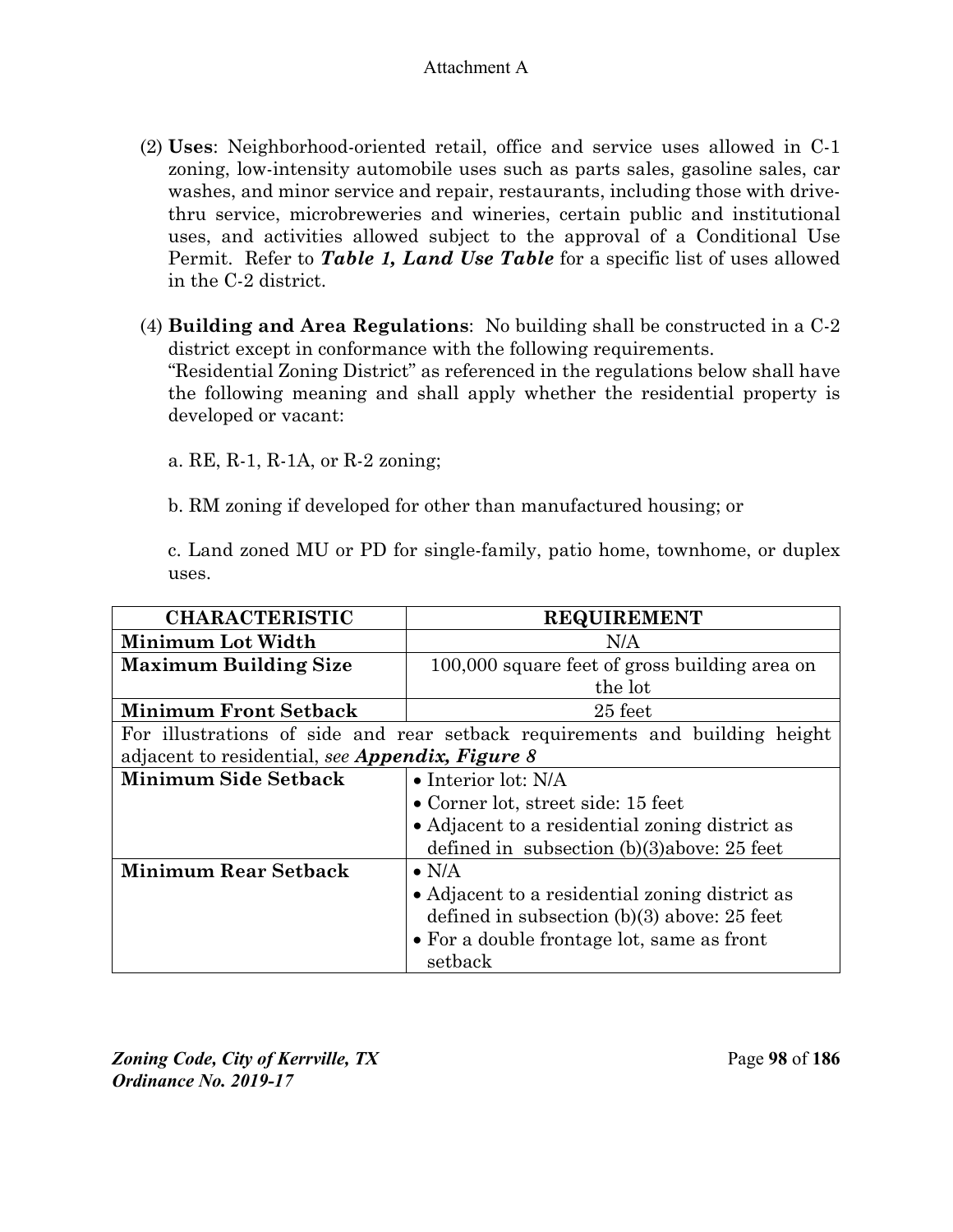| <b>Maximum Building Height</b> | • No limit except adjacent to a residential<br>zoning district as defined in subsection $(b)(3)$<br>above, as follows:<br>$\bullet$ Two stories of up to 35 feet when 25 feet to<br>100 feet from a residential property line;<br>• 45 feet when more than 100 feet from a<br>residential zoning district, with 1 foot of<br>additional height allowed for each 1 foot of<br>setback provided beyond 100 feet<br>• No windows serving second story building<br>area within 50 feet of the property line on<br>any building wall facing a residential<br>zoning district, as defined in subsection<br>$(b)(3)$ above to prevent views from<br>nonresidential to residential property |
|--------------------------------|-------------------------------------------------------------------------------------------------------------------------------------------------------------------------------------------------------------------------------------------------------------------------------------------------------------------------------------------------------------------------------------------------------------------------------------------------------------------------------------------------------------------------------------------------------------------------------------------------------------------------------------------------------------------------------------|
| <b>Minimum Parking</b>         | Varies by use; see Article XII                                                                                                                                                                                                                                                                                                                                                                                                                                                                                                                                                                                                                                                      |

N/A = Not Applicable (no specific requirement applies)

(4) **Location of Structures Beyond Setback**: No structure in excess of thirty inches (30") in height may exist between the front wall of any building and the front property line, except that ornamental fencing up to six feet (6.0') in height is permitted. Ornamental fencing does not include chain link fencing, which is prohibited. No element of the fence may create a visibility obstruction or otherwise interfere with pedestrian or vehicular circulation.

### (5) **Outdoor Storage**:

a. Outdoor storage shall be permitted in the C-2 district subject to the requirements herein.

b. No materials, supplies, inventory, or and equipment may be kept or stored:

- 1. Within any required parking spaces, fire lanes, circulation aisles, or customer pick-up lanes;
- 2. Within any area that creates a visibility obstruction or otherwise interferes with pedestrian or vehicular circulation;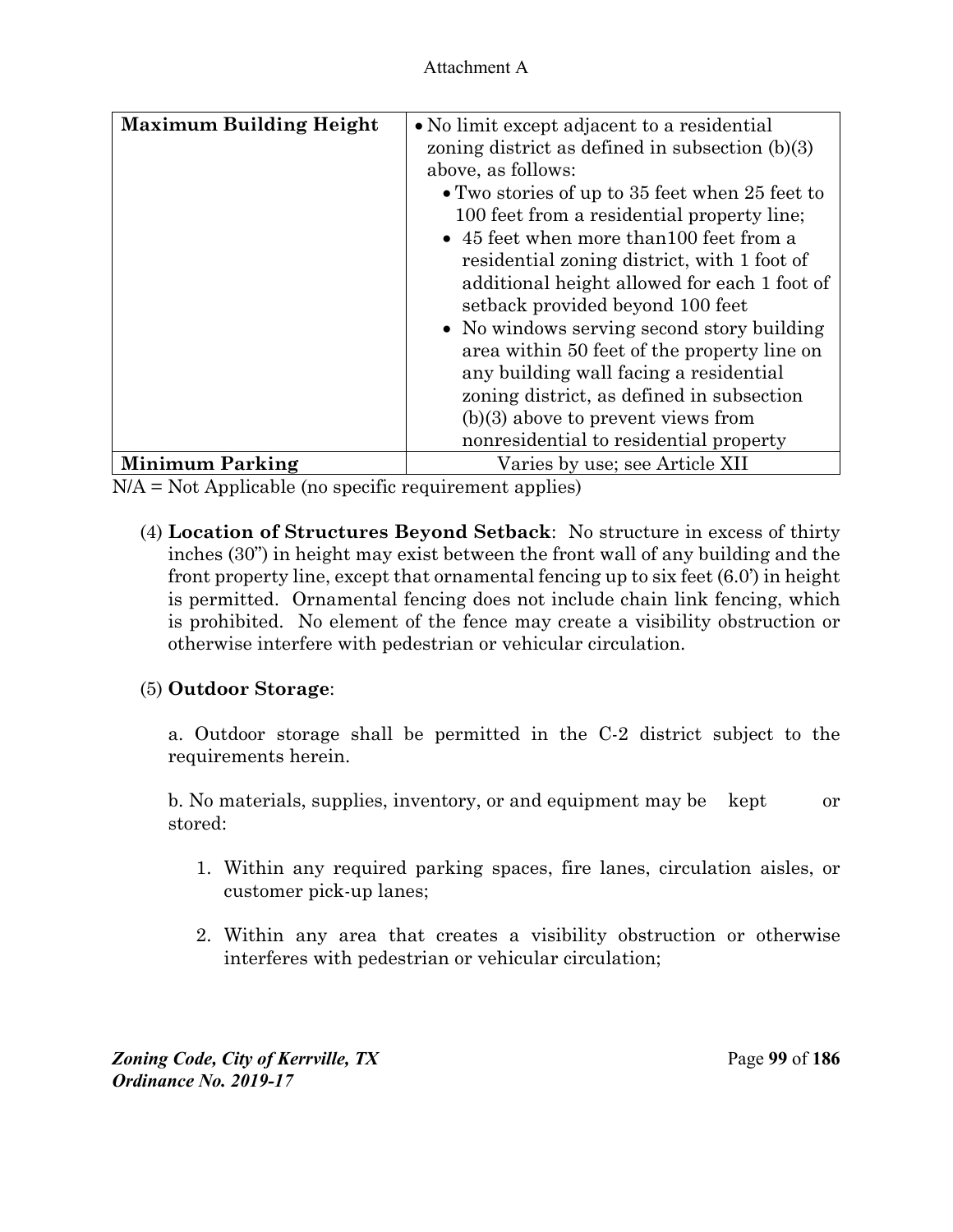3. On any roof structure.

c. Notwithstanding anything to the contrary in paragraphs (a) and (b) above, self-propelled vehicles used by the owner or lessee of the property in the operation of the business located on the property, may be stored outdoors, provided such vehicles are not made available for retail or wholesale purchase by said owner or lessee.

d. The above prohibition shall not be construed to prohibit the following:

- 1. The storage, display, and sale of Christmas trees for the period between November 5 and December 31 of each year;
- 2. A maximum of three merchandise dispensing units per establishment when such merchandise dispensing units are operated in connection with the operation of a convenience store; and
- 3. The placement of newspaper racks.

e. No shipping container as defined herein shall be located on any property zoned C-2 for the purpose of providing outdoor storage.

# (6) **Screening Adjacent to Residential Zoning**:

a. The owner or developer of property zoned C-2 shall construct and maintain a screening wall or fence along the border of the property when:

- 1. district as described in subsection (b)(3) above and not separated by a public street; or
- 2. The building or storage area on the property is newly built, constructed, or expanded.
- b. The required screening wall or fence shall be constructed as follows:
	- 1. The wall or fence shall be at least six feet (6.0'), and no more than eight feet (8.0'), in height, and constructed of one, or a combination, of the following materials: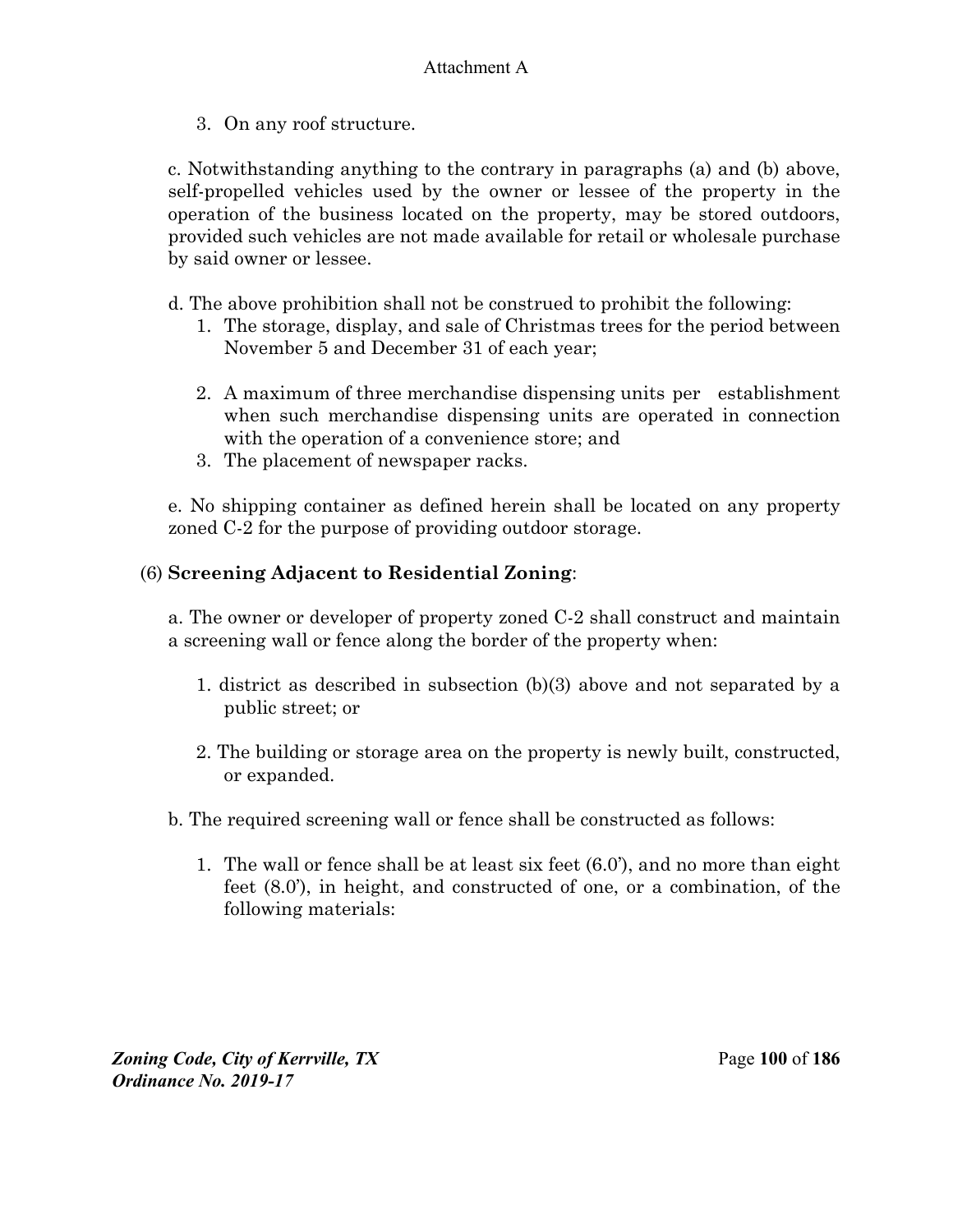A. Solid masonry materials similar in color and design to the main building, or a solid fence constructed of weather-resistant wood fencing materials; or

B. Chain link or ornamental fencing, behind an irrigated landscape screen constructed of materials chosen from the *Preferred Plant List*, spaced to create a solid screen a minimum of six feet (6.0') in height within one year of installation, said screen to be maintained by the property owner in a healthy, growing condition.

- 2. The height of the wall or fence shall be measured from the highest established grade along the common property line.
- 3. Landscaping may be used in combination with any of the above screening and fencing techniques.

A. In no case shall chain link fencing with metal slats be an acceptable method of screening, with or without a landscape screen.

B. A required screening wall or fence shall test plumb and square at all times unless otherwise dictated by the building code.

(7). **Alternate Screening Permitted**: A applicant may make application to the Planning and Zoning Commission to use alternate screening methods which may include use of existing natural terrain and/or landscaping or installation of new landscaping and terrain features. The Commission may approve, disapprove, or approve with modifications, the proposal presented by the applicant. In the event of disapproval, the applicant may appeal to City Council by requesting such appeal in writing not later than 5 days following the date of the action of the Commission.

(c) **General Commercial District (C-3)**: Property located in a(n) C-3 district shall be developed in accordance with this Zoning Code, including the following regulations:

(1) **Purpose**: The C-3 district is designed to accommodate: (a) retail, service, and office uses; (b) activities of an entertainment, recreation, or tourism nature; and, (3) heavier motor vehicle-related uses and other more intense businesses. Properties zoned C-3 should be located along major transportation corridors.

*Zoning Code, City of Kerrville, TX*Page **101** of **186**  *Ordinance No. 2019-17*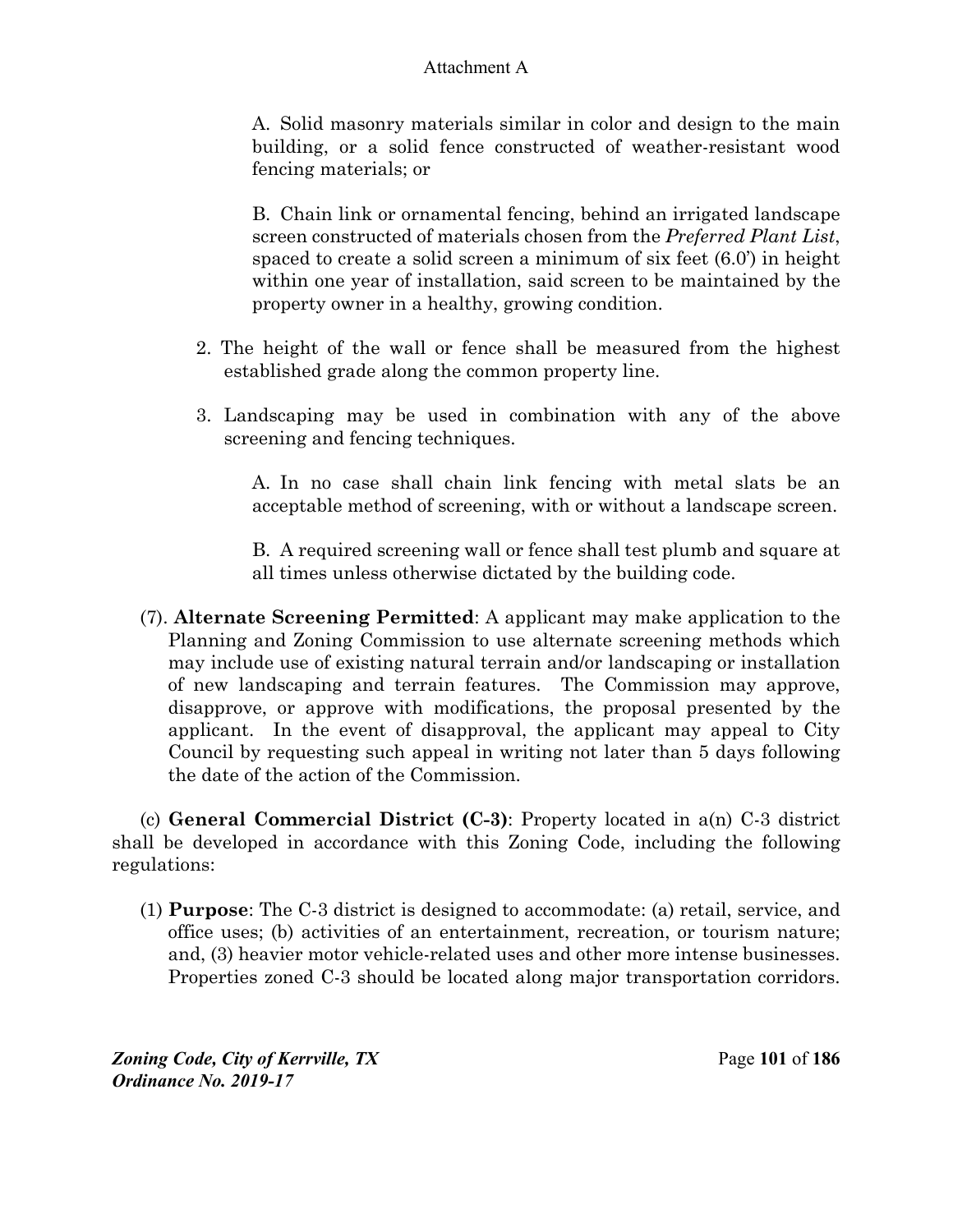The variety and cumulative nature of the list of C-3 uses reflects the high traffic volumes and visibility of the transportation facilities serving these locations, and thus the potential for these properties to attract customers from a broader region than the C-1 and C-2 districts might, including drawing from areas outside of Kerrville and Kerr County.

- (2) **Uses**: Neighborhood-oriented uses allowed in C-1 zoning, light commercial uses permitted in C-2 zoning, plus community-oriented and regional retail and service uses, such as hotels and motels, home improvement centers, ministorage, heavier automobile uses including dealerships and major service and repair, most building contractor activities, and movie theaters in buildings that may exceed 100,000 square feet in size, certain public and institutional uses, and activities allowed subject to the approval of a Conditional Use Permit. Refer to *Table 1, Land Use Table* for a specific list of uses allowed in the C-3 district.
- (3) **Building and Area Regulations**: No building shall be constructed in a C-3 district except in conformance with the following requirements.

"Residential Zoning District" as referenced in the regulations below shall have the following meaning and shall apply whether the residential property is developed or vacant:

a. RE, R-1, R-1A, or R-2 zoning;

b. RM zoning if developed for other than manufactured housing; or

c. Land zoned MU or PD for single-family, patio home, townhome, or duplex uses.

| <b>CHARACTERISTIC</b>                                                       | <b>REQUIREMENT</b>                             |
|-----------------------------------------------------------------------------|------------------------------------------------|
| Minimum Lot Width                                                           | N/A                                            |
| <b>Minimum Front Setback</b>                                                | 25 feet                                        |
| For illustrations of side and rear setback requirements and building height |                                                |
| adjacent to residential, see Appendix, Figures 8 through 10                 |                                                |
| <b>Minimum Side Setback</b>                                                 | $\bullet$ Interior lot: N/A                    |
|                                                                             | • Corner lot, street side: 15 feet             |
|                                                                             | • Adjacent to a residential zoning district as |
|                                                                             | defined in paragraph (iii) above: 25 feet      |

*Zoning Code, City of Kerrville, TX*Page **102** of **186**  *Ordinance No. 2019-17*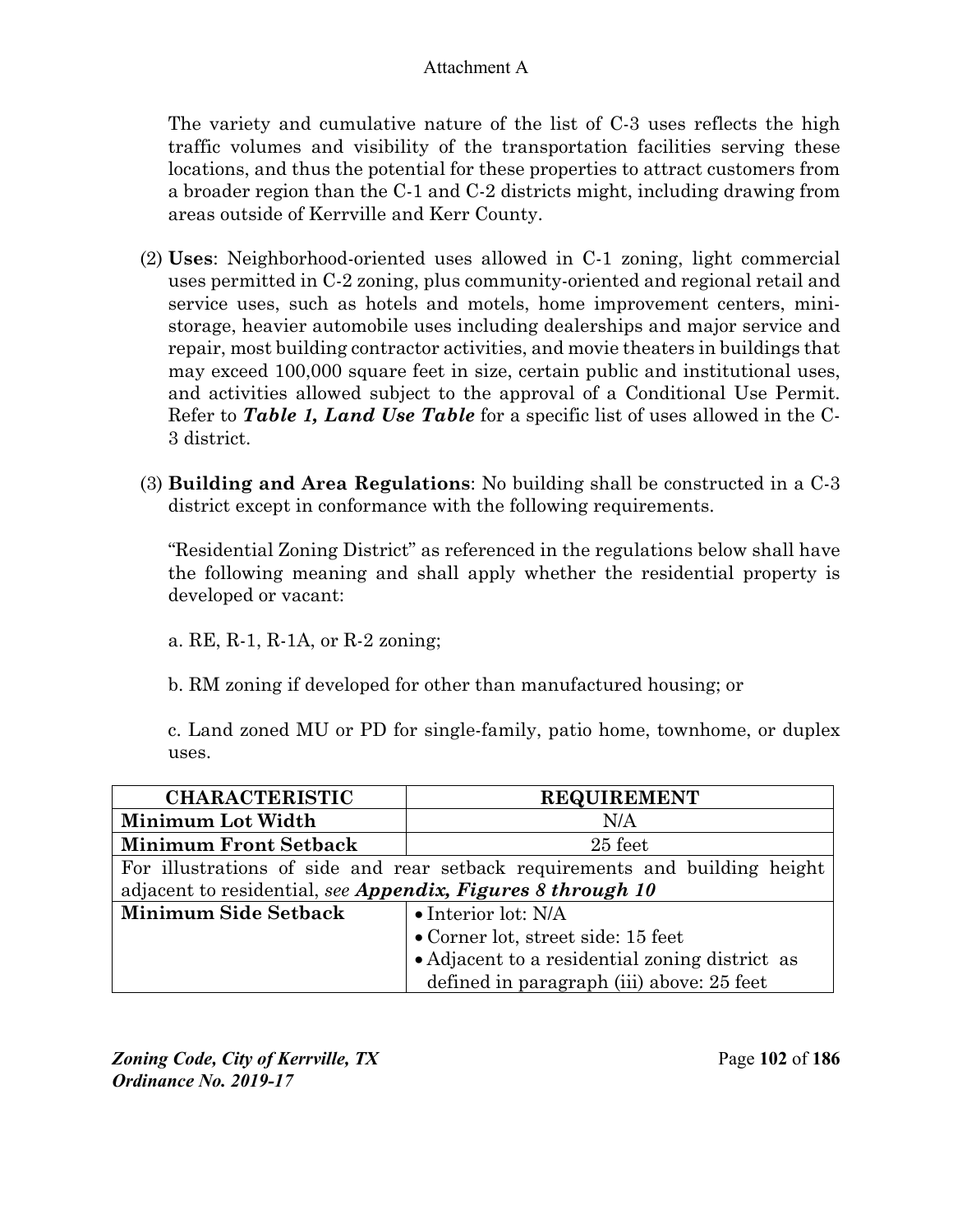| <b>Minimum Rear Setback</b>    | $\bullet$ N/A<br>• Adjacent to a residential zoning district as<br>defined in paragraph (iii) above: 25 feet<br>• For a double frontage lot, same as front<br>setback                                                                                                                                                                                                                                                                                                                                                                                                                                                                                                                 |
|--------------------------------|---------------------------------------------------------------------------------------------------------------------------------------------------------------------------------------------------------------------------------------------------------------------------------------------------------------------------------------------------------------------------------------------------------------------------------------------------------------------------------------------------------------------------------------------------------------------------------------------------------------------------------------------------------------------------------------|
| <b>Maximum Building Height</b> | • No limit except adjacent to a residential<br>zoning district as defined in paragraph (iii)<br>above as follows:<br>• Two stories up to a maximum of 35 feet<br>when 25 feet to 100 feet from a residential<br>zoning district;<br>• 45 feet when more than 100 feet from a<br>residential zoning district, with 1 foot of<br>additional height allowed for each 1 foot of<br>setback provided beyond 100 feet<br>• No windows serving second story building<br>area within 50 feet of the property line on<br>any building wall facing a residential<br>zoning district, as defined in subsection<br>$(c)(3)$ above to prevent views from<br>nonresidential to residential property |
| <b>Minimum Parking</b>         | Varies by use; see Article XII                                                                                                                                                                                                                                                                                                                                                                                                                                                                                                                                                                                                                                                        |

N/A = Not Applicable (no specific requirement applies)

(4) **Location of Structures Beyond Setback**: No structure in excess of thirty inches (30") in height may exist between the front wall of any building and the front property line, except that ornamental fencing up to six feet (6.0') in height is permitted. Ornamental fencing does not include chain link fencing, which is prohibited. No element of the fence may create a visibility obstruction or otherwise interfere with pedestrian or vehicular circulation.

# (5) **Outdoor Storage:**

a. Outdoor storage shall be permitted in the C-3 district subject to the requirements herein.

b. No materials, supplies, inventory, or equipment may be kept or stored:

*Zoning Code, City of Kerrville, TX*Page **103** of **186**  *Ordinance No. 2019-17*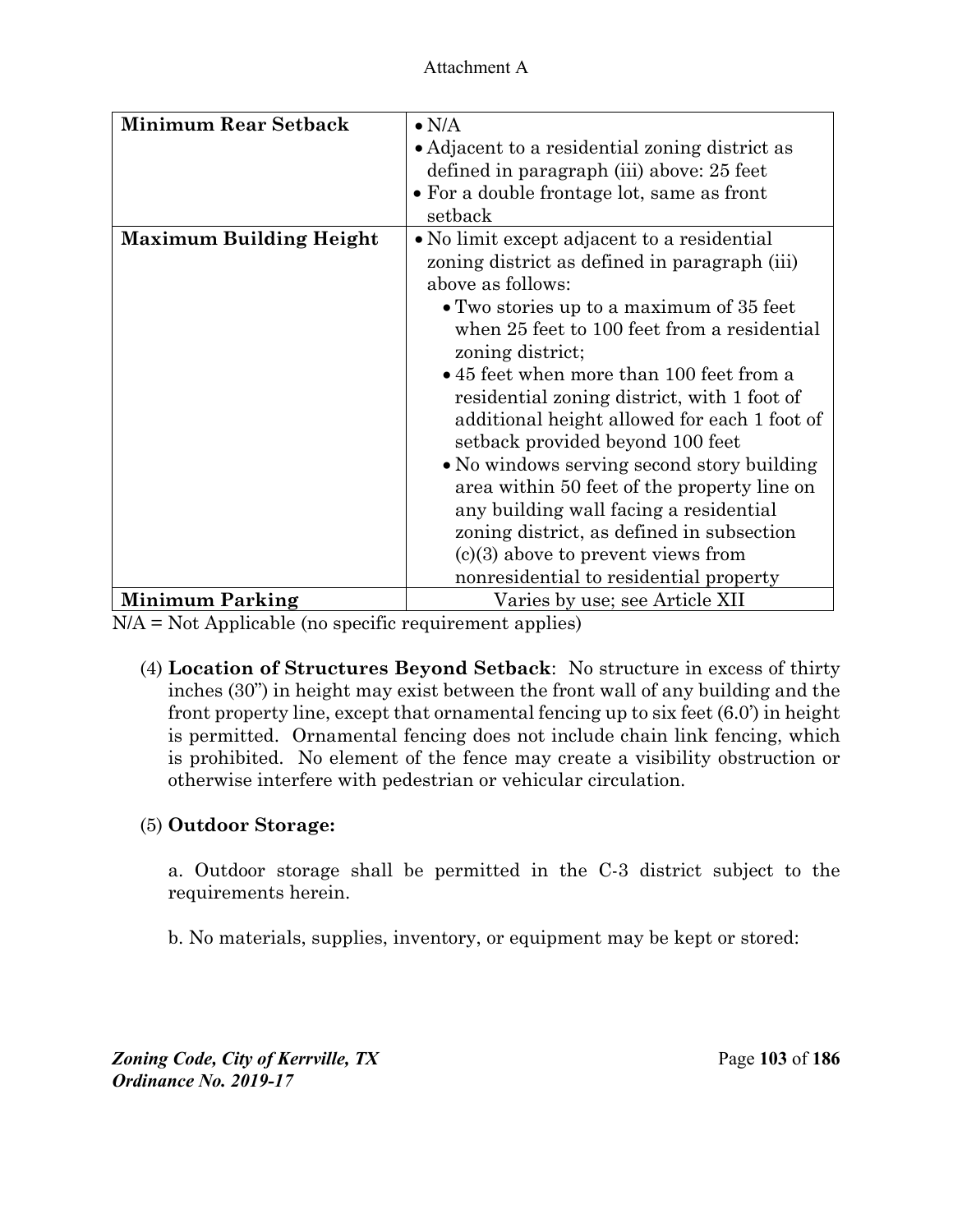- 1. Within any required parking spaces, fire lanes, circulation aisles, or customer pick-up lanes;
- 2. Within any area that creates a visibility obstruction or otherwise interferes with pedestrian or vehicular circulation; or
- 3. On any roof structure.

c. Notwithstanding anything to the contrary in paragraphs (a) and (b) above, self-propelled vehicles used by the owner or lessee of the property in the operation of the business located on the property, may be stored outdoors, provided such vehicles are not made available for retail or wholesale purchase by said owner or lessee.

- d. The above prohibition shall not be construed to prohibit the following:
	- 1. The storage, display, and sale of Christmas trees for the period between November 5 and December 31 of each year;
	- 2. A maximum of three merchandise dispensing units per establishment when such merchandise dispensing units are operated in connection with the operation of a convenience store;
	- 3. The placement of newspaper racks.

e. Notwithstanding anything to the contrary in paragraphs (a) through (d), above, no screening shall be required of new and used motor vehicles that constitute inventory on property used for automobile dealerships, automobile leasing and rental facilities, or for rental trucks and trailers at heavy equipment rental facilities as defined herein.

f. No shipping container as defined herein shall be located on any property zoned C-3 for the purpose of providing outdoor storage.

# (6) **Screening Adjacent to Residential Zoning:**

a. The owner or developer of property zoned C-3 shall construct and maintain a screening wall or fence along the border of the property when:

*Zoning Code, City of Kerrville, TX*Page **104** of **186**  *Ordinance No. 2019-17*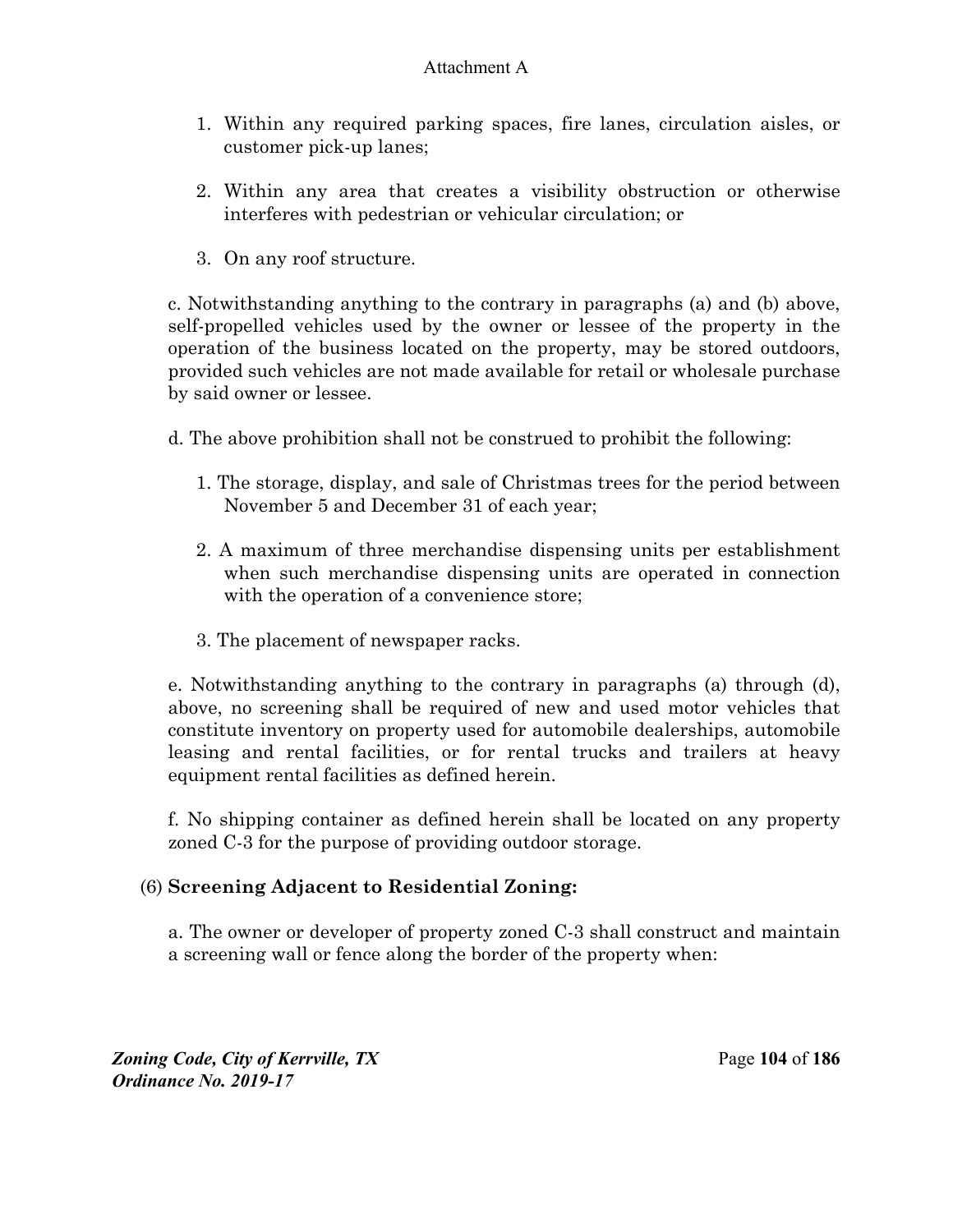- 1. Adjacent to property located in a residential zoning district as described in subsection (c)(3)above and not separated by a public street; or
- 2. The building or storage area on the property is newly built, constructed, or expanded.
- b. The required screening wall or fence shall be constructed as follows:
	- 1. The wall or fence shall be at least six feet (6.0'), and no more than eight feet (8.0'), in height, and constructed of one, or a combination, of the following materials:

A. Solid masonry materials similar in color and design to the main building, or a solid fence constructed of weather-resistant wood fencing materials; or

B. Chain link or ornamental fencing behind an irrigated landscape screen constructed of materials chosen from the *Preferred Plant List*, spaced to create a solid screen a minimum of six feet (6.0') in height within one year of installation, said screen to be maintained by the property owner in a healthy, growing condition.

- 2. The height of the wall or fence shall be measured from the highest established grade along the common property line.
- 3. Landscaping may be used in combination with any of the above screening and fencing techniques.
- 4. In no case shall chain link fencing with metal slats be an acceptable method of screening, with or without a landscape screen.
- 5. A required screening wall or fence shall test plumb and square at all times unless otherwise dictated by the building code.
- (7) **Alternate Screening Permitted:** For either the screening of outdoor storage or the screening of residential property, an applicant may make application to the Commission to use alternate screening methods which may include, but not be limited to, use of existing natural terrain and/or landscaping, or installation of new landscaping and terrain features. The Commission may

*Zoning Code, City of Kerrville, TX*Page **105** of **186**  *Ordinance No. 2019-17*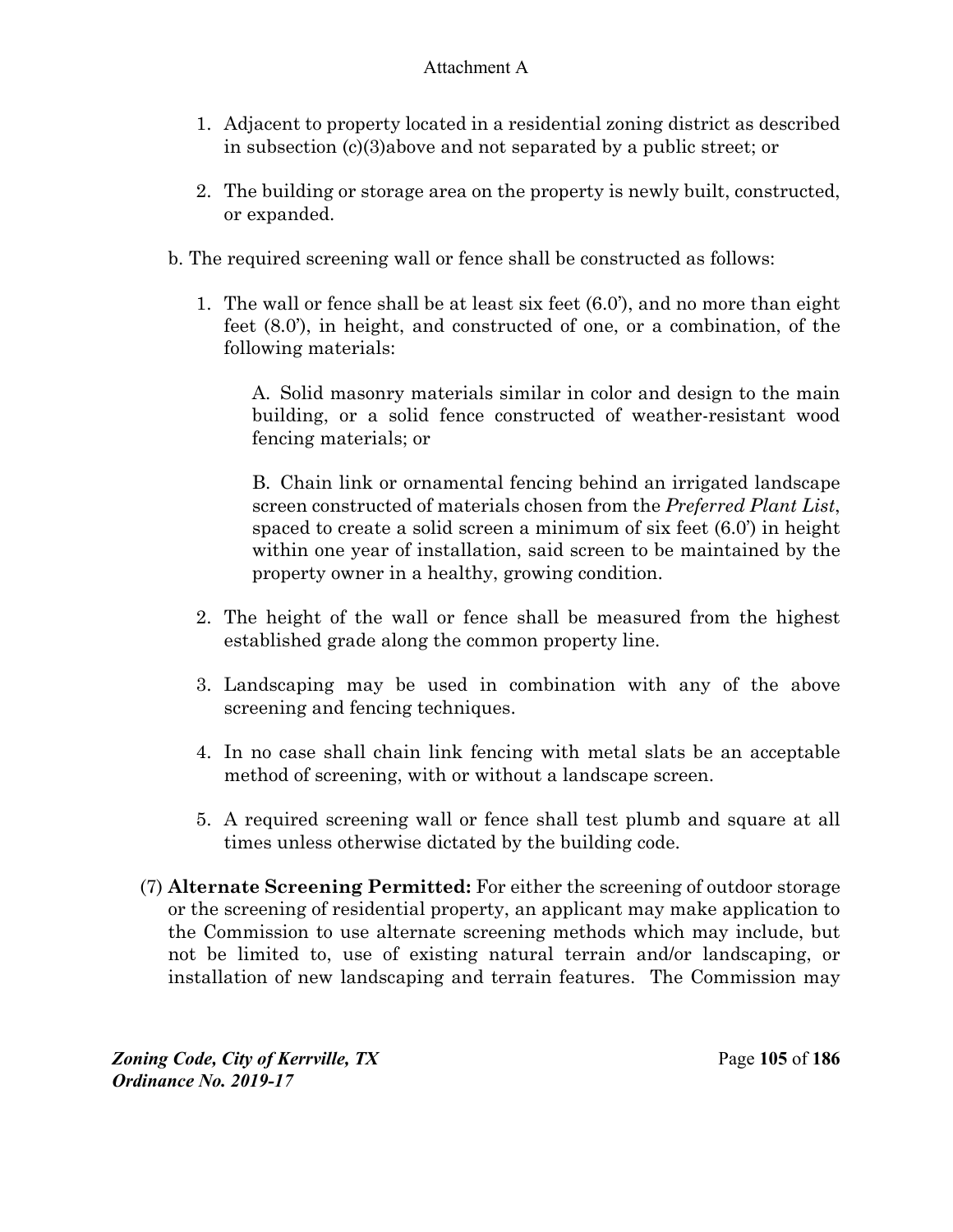approve, disapprove, or approve with modifications, the proposal presented by the applicant. In the event of disapproval, the applicant may appeal to the City Council by requesting such appeal in writing not later than 5 days following the date of the action of the Commission.

(d) **Industrial and Manufacturing District (IM)**: Property located in a(n) IM district shall be developed in accordance with this Zoning Code, including the following regulations:

- (1) **Purpose**: The purpose of the IM district is to provide locations for more intensive commercial and light industrial business activities, such as manufacturing, assembly, processing, fabrication, wholesaling, distribution, and warehousing; as well as research and development laboratories, limited building contracting businesses, heavier motor vehicle-related uses than those in the C-3 district, household equipment repair, and other similar, more intense uses. Open storage may be permitted in conjunction with some of these businesses when screened from public view. Convenient access to arterials and collector streets is a primary consideration for these uses, the operational characteristics of which are generally not compatible with residential areas.
- (2) **Uses**: Light industrial and manufacturing activities, such as fabrication, assembly, warehousing, distribution, and showrooms, as well as a number of activities of a commercial nature that are compatible with industrial and manufacturing uses, in addition to certain public and institutional uses, and activities allowed subject to the approval of a Conditional Use Permit. Refer to *Table 1, Land Use Table* for a specific list of uses allowed in the IM district.
- (3) **Building and Area Regulations**: No building shall be constructed in an IM district except in conformance with the following requirements.

 "Residential Zoning District" as referenced in the regulations below shall have the following meaning and shall apply whether the residential property is developed or vacant:

a. RE, R-1, R-1A, or R-2 zoning;

b. RM zoning if developed for other than manufactured housing; or

*Zoning Code, City of Kerrville, TX*Page **106** of **186**  *Ordinance No. 2019-17*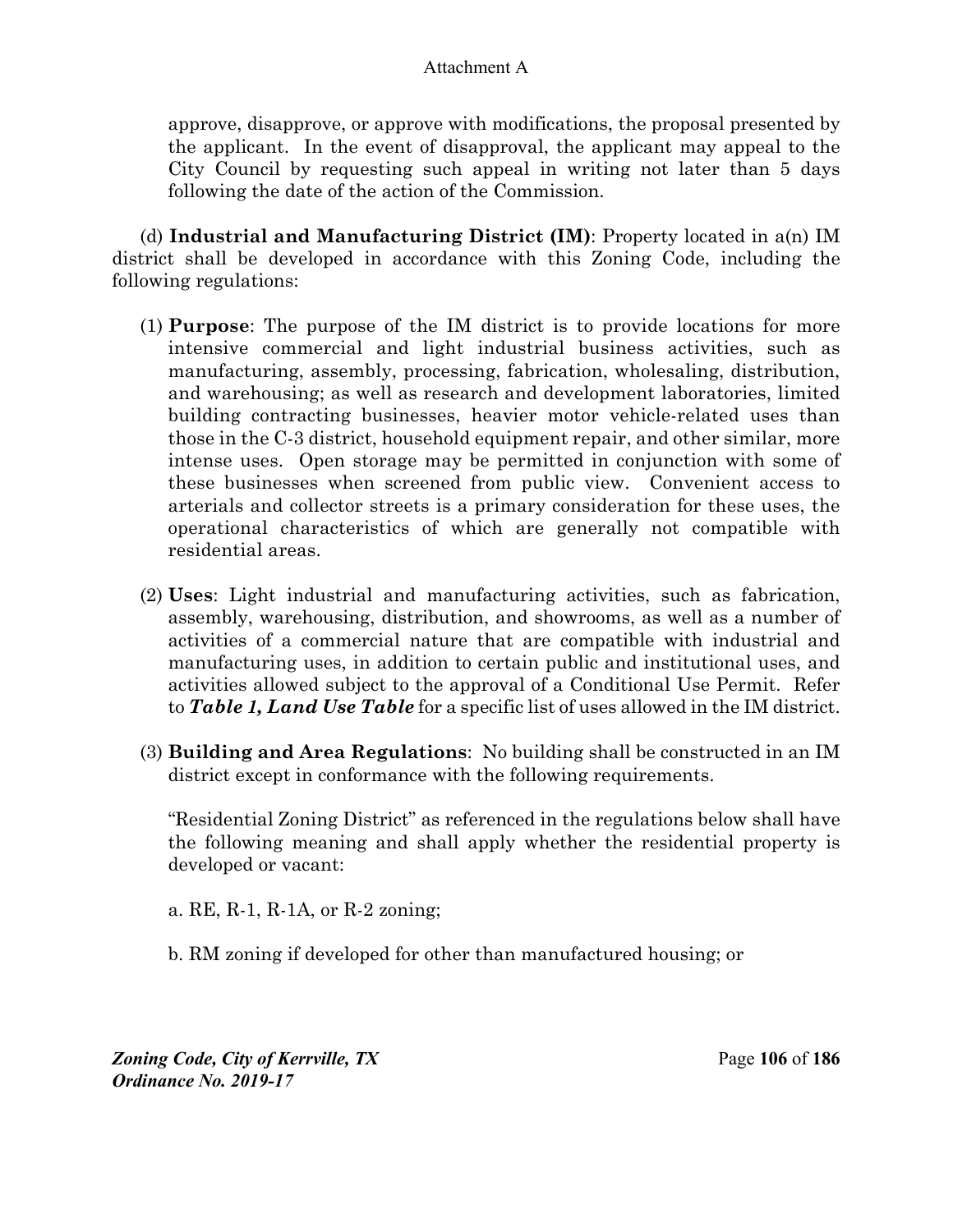c. Land zoned MU or PD for single-family, patio home, townhome, or duplex uses.

| <b>CHARACTERISTIC</b>                                       | <b>REQUIREMENT</b>                                                          |
|-------------------------------------------------------------|-----------------------------------------------------------------------------|
| <b>Minimum Lot Width</b>                                    | N/A                                                                         |
| <b>Minimum Front Setback</b>                                | 25 feet                                                                     |
|                                                             | For illustrations of side and rear setback requirements and building height |
| adjacent to residential, see Appendix, Figures 8 through 10 |                                                                             |
| <b>Minimum Side Setback</b>                                 | $\bullet$ Interior lot: N/A                                                 |
|                                                             | • Corner lot, street side: 15 feet                                          |
|                                                             | • Adjacent to a residential zoning district as                              |
|                                                             | defined in subsection $(d)(3)$ above: 50 feet                               |
| <b>Minimum Rear Setback</b>                                 | $\bullet$ N/A                                                               |
|                                                             | • Adjacent to a residential zoning district as                              |
|                                                             | defined in subsection $(d)(3)$ above: 50 feet                               |
|                                                             | • For a double frontage lot, same as front                                  |
|                                                             | setback                                                                     |
| <b>Maximum Building Height</b>                              | • No limit except adjacent to a residential                                 |
|                                                             | zoning district as defined in subsection $(d)(3)$                           |
|                                                             | above as follows:                                                           |
|                                                             | • Two stories up to a maximum of 35 feet                                    |
|                                                             | when 50 feet to 100 feet from a                                             |
|                                                             | residential zoning district                                                 |
|                                                             | • 45 feet when more than 100 feet from a                                    |
|                                                             | residential zoning district, with 1 foot of                                 |
|                                                             | additional height allowed for each 1 foot                                   |
|                                                             | of setback provided beyond 100 feet                                         |
|                                                             | • No windows serving second story building                                  |
|                                                             | area within 50 feet of the property line on                                 |
|                                                             | any building wall facing a residential                                      |
|                                                             | zoning district, as defined in subsection                                   |
|                                                             | $(d)(3)$ above to prevent views from                                        |
|                                                             | nonresidential to residential property                                      |
| <b>Minimum Parking</b>                                      | Varies by use; see Article XII                                              |

 $N/A = Not$  Applicable (no specific requirement applies)

(4) **Location of Structures Beyond Setback**: No structure in excess of thirty inches (30") in height may exist between the front wall of any building and the front property line, except that ornamental fencing up to six feet (6.0') in height

*Zoning Code, City of Kerrville, TX*Page **107** of **186**  *Ordinance No. 2019-17*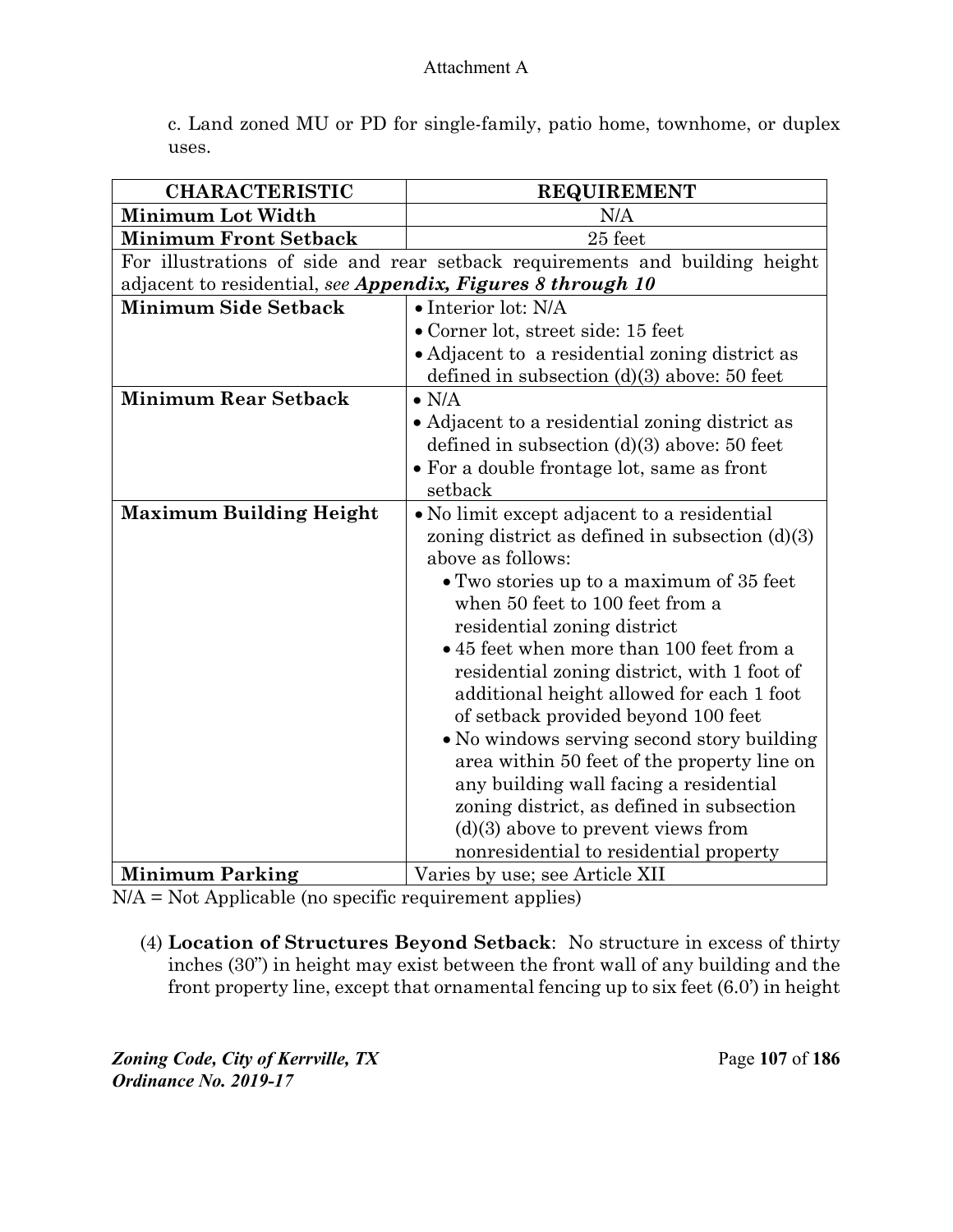is permitted. Ornamental fencing does not include chain link fencing, which is prohibited. No element of the fence may create a visibility obstruction or otherwise interfere with pedestrian or vehicular circulation.

### (5) **Outdoor Storage**:

a. Outdoor storage shall be permitted in the IM district subject to the requirements herein.

b. No materials, supplies, inventory, or equipment may be kept or stored:

- 1. Within any required parking spaces, fire lanes, circulation aisles, or customer pick-up lanes; and
- 2. Within any area that creates a visibility obstruction or otherwise interferes with pedestrian or vehicular circulation;
- 3. On any roof structure.

 c. Notwithstanding anything to the contrary in paragraphs (a) and (b) above, self-propelled vehicles used by the owner or lessee of the property in the operation of the business located on the property, may be stored outdoors, provided such vehicles are not made available for retail or wholesale purchase by said owner or lessee.

d. The above prohibition shall not be construed to prohibit the following:

- 1. The storage, display, and sale of Christmas trees for the period between November 5 and December 31 of each year;
- 2. A maximum of three merchandise dispensing units per establishment when such merchandise dispensing units are operated in connection with the operation of a convenience store; or
- 3. The placement of newspaper racks.

e. Notwithstanding anything to the contrary in paragraphs (a) through (d), above, no screening shall be required of new and used motor vehicles that constitute inventory on property used for automobile dealerships, automobile

*Zoning Code, City of Kerrville, TX*Page **108** of **186**  *Ordinance No. 2019-17*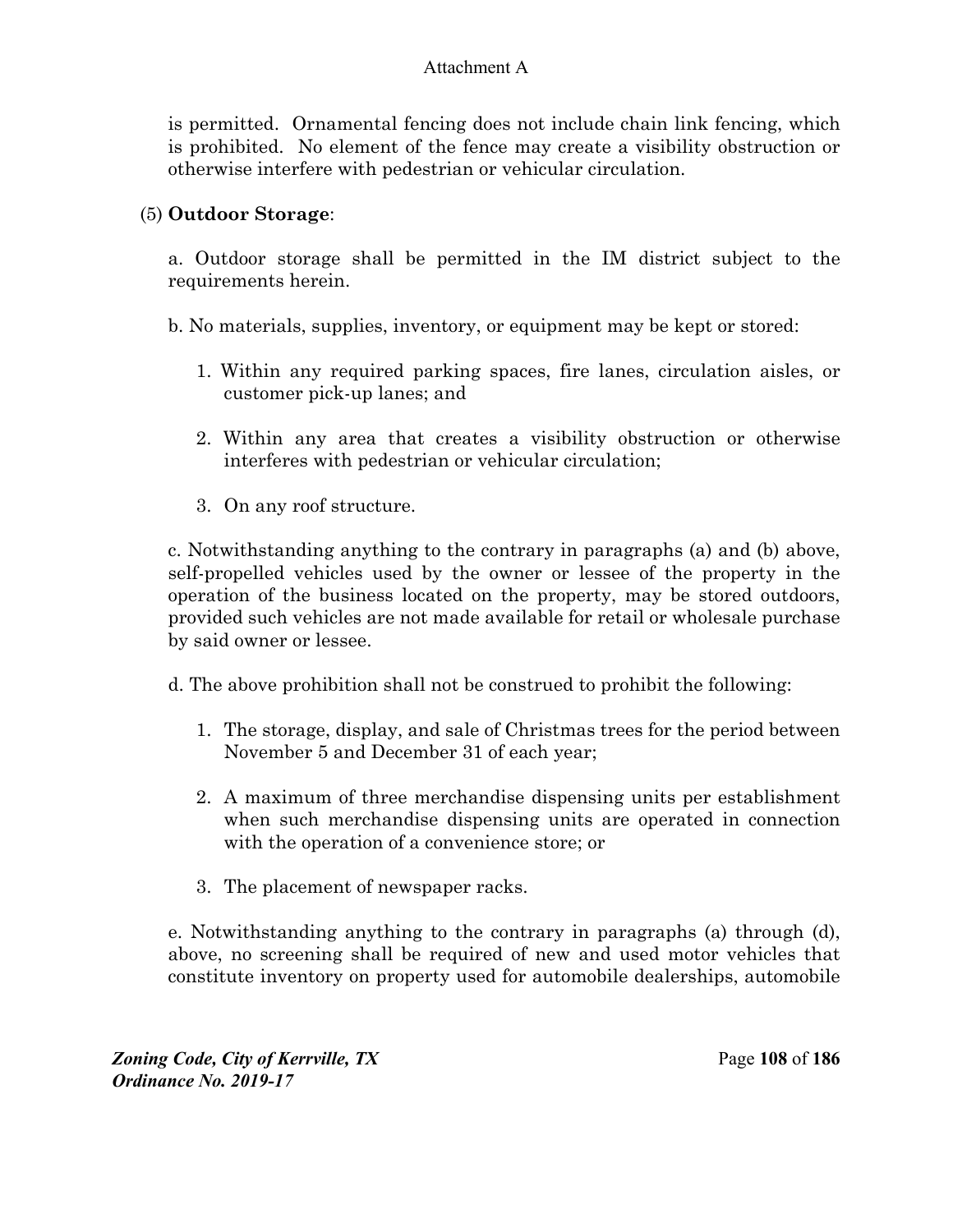leasing and rental facilities, or for rental trucks and trailers at heavy equipment rental facilities as defined herein.

f. Shipping containers as defined herein may be located on property zoned IM for the purpose of providing outdoor storage subject to the following conditions:

- 1. No container shall be located in any required setback or between the front wall of the building being served and the front property line, or between the side building wall and the street on a corner lot; and
- 2. The container shall be painted to match the color of the building for which the storage is being provided.

## (6) **Screening Requirements Adjacent to Residential Zoning**:

a. The owner or developer of property zoned IM shall construct and maintain a screening wall or fence along the border of the property when:

- 1. Adjacent to property in a residential zoning district as described in subsection (d)(3) above and not separated by a public street; or
- 2. The building or storage area on the property is newly built, constructed, or expanded.
- b. The required screening wall or fence shall be constructed as follows:
	- 1. The wall or fence shall be eight feet (8.0'), in height, and constructed of one, or a combination, of the following materials:

A. Solid masonry materials similar in color and design to the main building, or a solid fence constructed of weather-resistant wood fencing materials; or

B. Chain link or ornamental fencing behind an irrigated landscape screen constructed of materials chosen from the *Preferred Plant List*, spaced to create a solid screen a minimum of six feet (6.0') in height within one year of installation, said screen to be maintained by the property owner in a healthy, growing condition.

*Zoning Code, City of Kerrville, TX*Page **109** of **186**  *Ordinance No. 2019-17*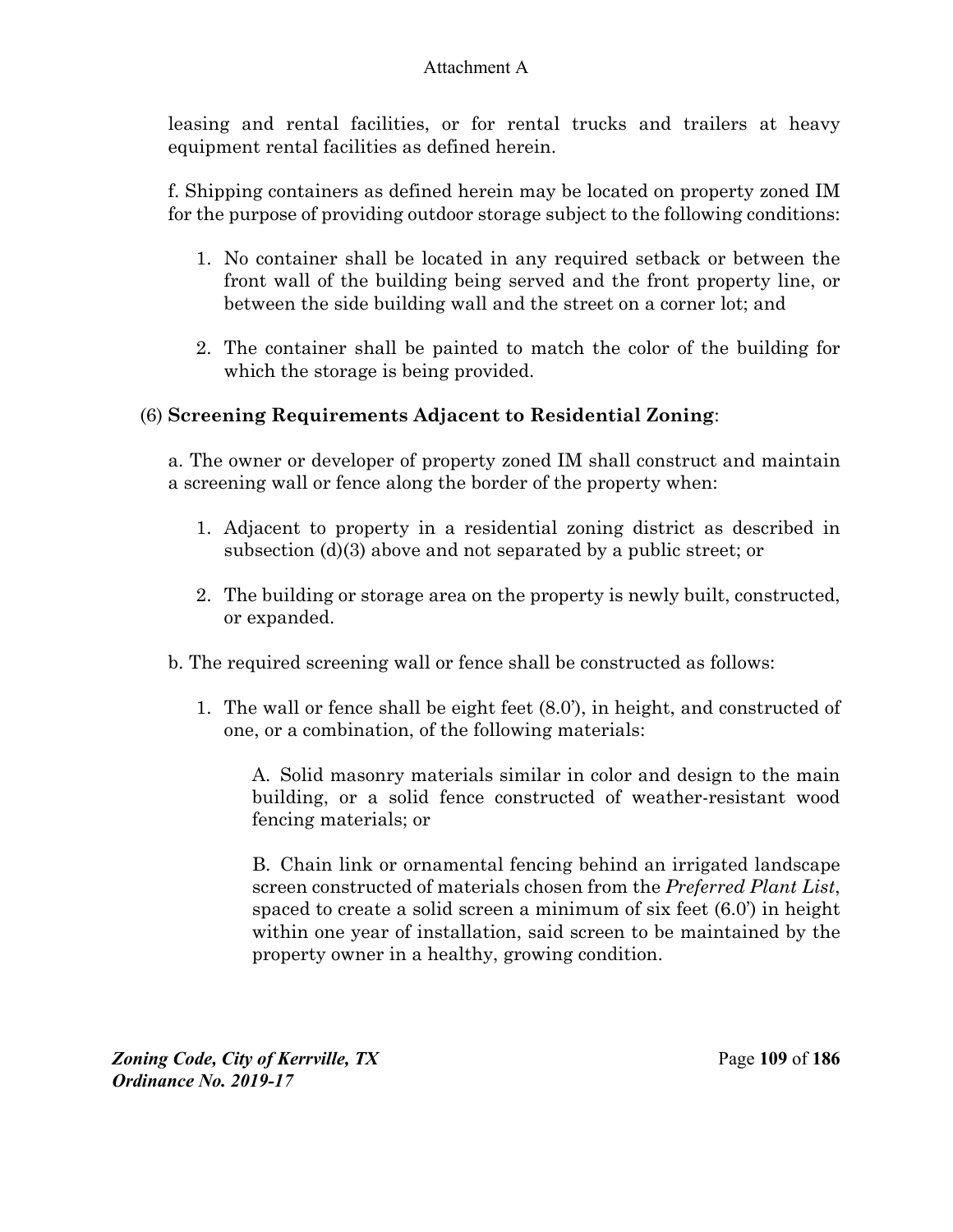- 2. The height of the wall or fence shall be measured from the highest established grade along the common property line.
- 3. Landscaping may be used in combination with any of the above screening and fencing techniques.
- 4. In no case shall chain link fencing with metal slats be an acceptable method of screening, with or without a landscape screen.
- 5. A required screening wall or fence shall test plumb and square at all times unless otherwise dictated by the building code.
- (7) **Alternate Screening Permitted**: For either the screening of outdoor storage or the screening of residential property, a applicant may make application to the Commission to use alternate screening methods which may include, but not be limited to, use of existing natural terrain and/or landscaping, or installation of new landscaping and terrain features. The Commission may approve, disapprove, or approve with modifications, the proposal presented by the applicant. In the event of disapproval, the applicant may appeal to the City Council by requesting such appeal in writing not later than 5 days following the date of the action of the Commission.

### **Sec. 60-52. Special Districts.**

(a) **Downtown Arts and Cultural District (DAC)**: Property located in a(n) DAC district shall be developed in accordance with this Zoning Code, including the following regulations:

(1) **Purpose**: The goal of the DAC district is to provide for a pedestrian-oriented center for business, government, culture, and entertainment, supported by residential, retail, and restaurant uses, all of which combine to create a vibrant downtown environment in the City's historic business district. Development in this district will be denser than in other parts of the City because of minimal building setback requirements, special parking standards, and allowances for the use of public sidewalks for outdoor dining, streetscape improvements, and other pedestrian-oriented amenities. The goal of the DAC district is to complement and preserve the culture, heritage, and small-town character of the City's downtown area and to promote downtown as a center for the arts. The selection of permitted uses for the district is designed to allow an

*Zoning Code, City of Kerrville, TX*Page **110** of **186**  *Ordinance No. 2019-17*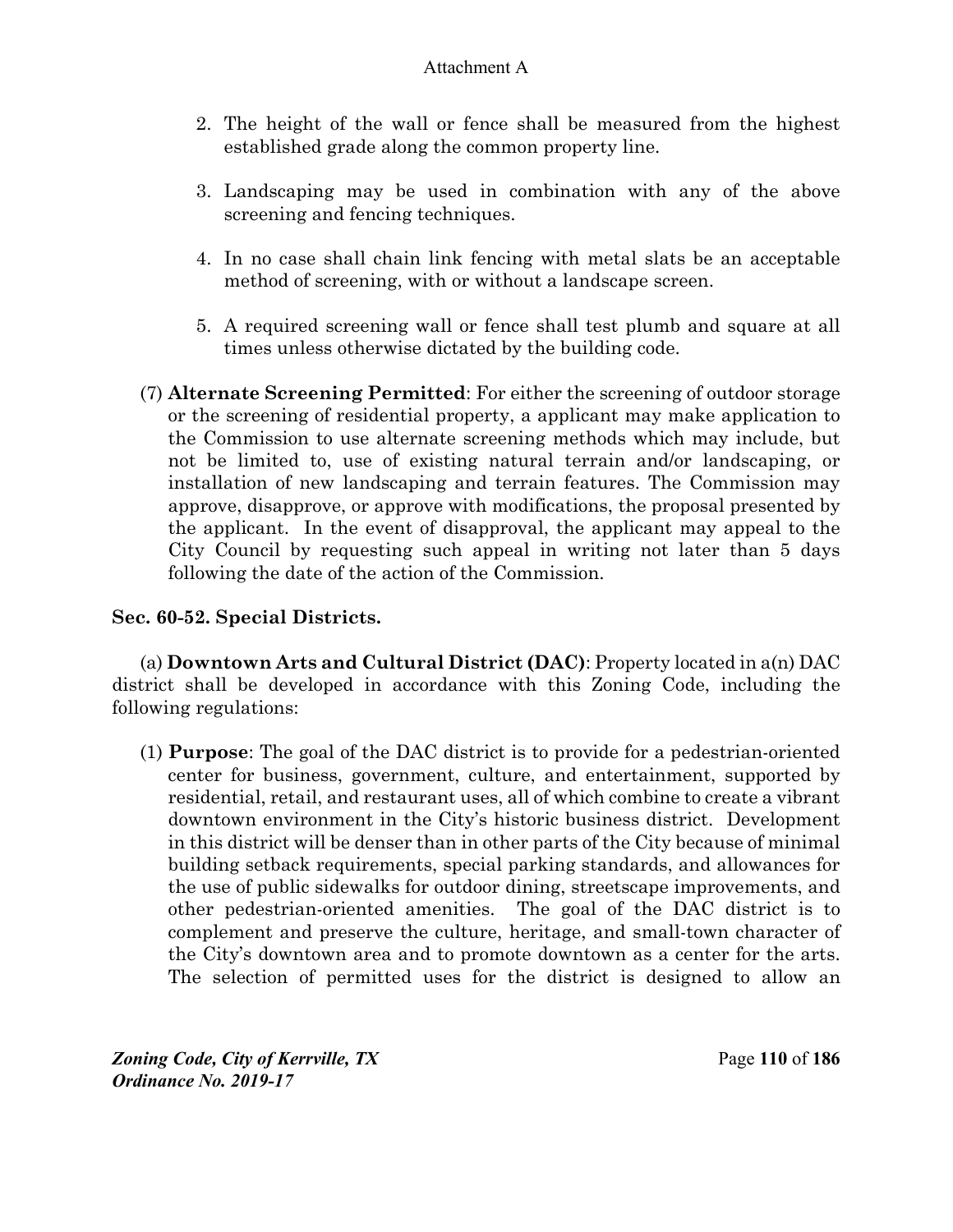appropriate transition from the more commercial-oriented uses in the core of the district to the residential uses in the surrounding area. Protection of the integrity of the Guadalupe River, but better recognition of this important community asset, is also a goal of the DAC district.

- (2) **Uses**: Generally, a combination of residential and nonresidential uses, including retail, business and personal services, restaurants, offices, home occupations meeting the requirements of this Zoning Code, townhomes, multifamily residences, live/work units, certain public and institutional uses, and activities allowed subject to the approval of a Conditional Use Permit. Refer to *Table 1, Land Use Table* for a specific list of uses allowed in the DAC district.
- (3) **Building and Area Regulations**: No building shall be constructed in the DAC district except in conformance with the following requirements, which allow the combination of residential and nonresidential uses in a single building.

| <b>CHARACTERISTIC</b>   | <b>REQUIREMENT</b>                                         |
|-------------------------|------------------------------------------------------------|
| <b>Minimum Lot Size</b> | N/A                                                        |
| Minimum Lot             | N/A                                                        |
| Width                   |                                                            |
| <b>Front Setback,</b>   | • Local or Collector Street: 0 to 10 feet (build-to line)  |
| <b>Downtown Core</b>    | Up to 10 feet of additional setback, for a maximum         |
|                         | of 20 feet, to accommodate enhanced entryways and          |
|                         | windows, changes in building plane, outdoor dining         |
|                         | areas, and other architectural features, provided that the |
|                         | additional setback shall not occupy more than 40% of the   |
|                         | linear distance of the frontage along any single building  |
|                         | façade                                                     |
|                         | Arterial Street: N/A (0 feet minimum setback)              |
| <b>Minimum Front</b>    | • Local and Collector street: 10 feet                      |
| Setback, Outside of     |                                                            |
| <b>Downtown Core</b>    | • Arterial street: $15$ feet                               |
| <b>Side Setback</b>     | • $N/A$ , except for:                                      |
|                         | • Corner lot, side street: Side setback same as front      |
|                         | setback, including accommodations for outdoor dining       |
|                         | and architectural features                                 |

*Zoning Code, City of Kerrville, TX*Page **111** of **186**  *Ordinance No. 2019-17*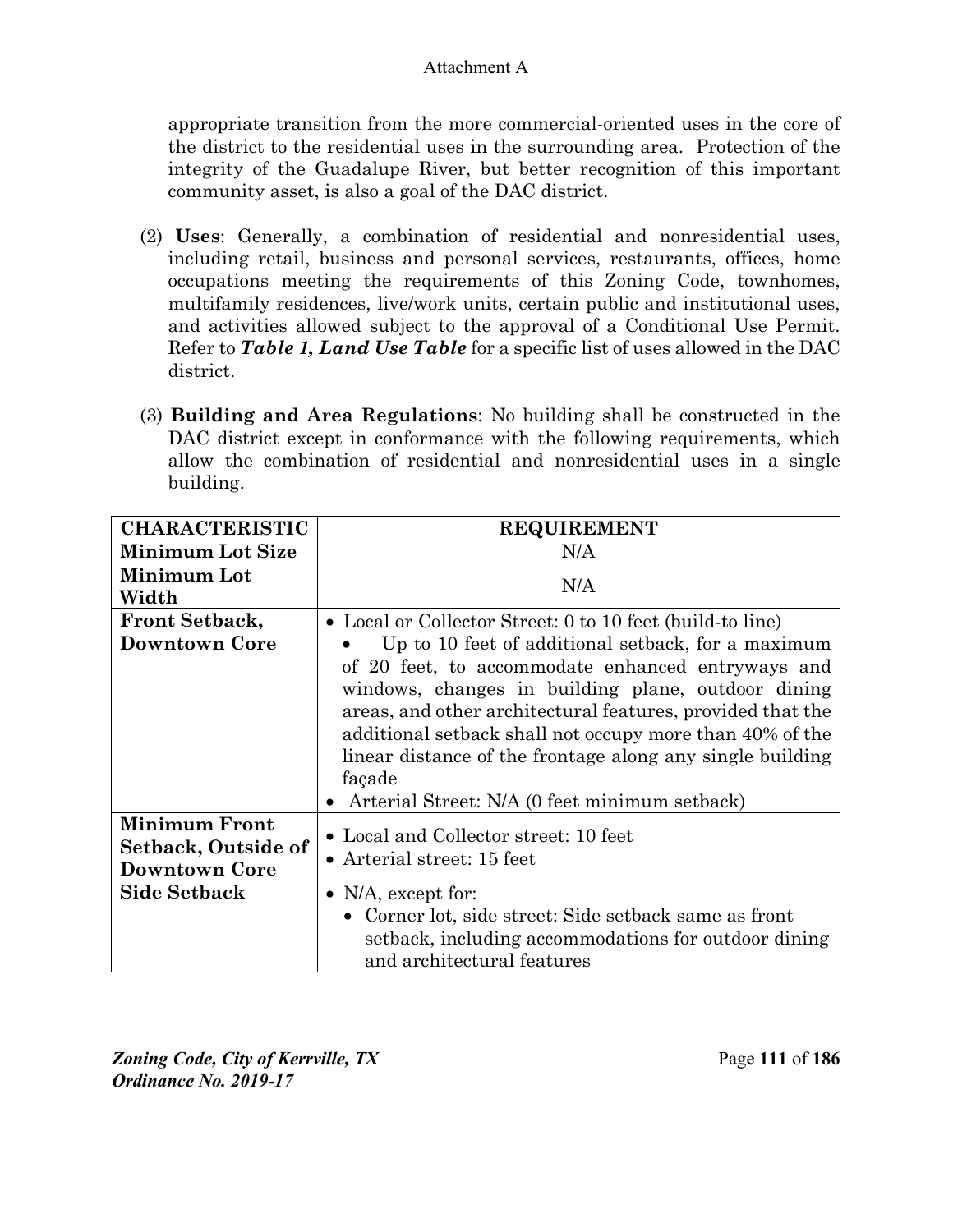| <b>Rear Setback</b>     | $\bullet$ N/A                                           |  |
|-------------------------|---------------------------------------------------------|--|
|                         | • For double frontage lots, same as front setback       |  |
| <b>Maximum Building</b> | 65 feet                                                 |  |
| Height                  |                                                         |  |
| <b>Minimum Parking</b>  | • Residential uses: 2 spaces per dwelling unit          |  |
|                         | • Nonresidential uses: On-site parking requirement      |  |
|                         | waived within the Downtown Core as defined herein       |  |
|                         | (generally bounded by the Guadalupe River on the south, |  |
|                         | extending north on Clay Street, east on Main Street,    |  |
|                         | north on Earl Garrett Street, east on Jefferson Street, |  |
|                         | and south on Washington Street)                         |  |

N/A = Not Applicable (no specific requirement applies)

- (4) **Overlay District Design Guidelines**: All new construction or modifications to existing buildings is encouraged to follow the Downtown Arts and Culture Overlay District Design guidelines and/or the Guadalupe River Overlay District design guidelines, as applicable.
- (5) **Right-of-Way Encroachments**: All floors of all buildings at grade level and above shall comply with all setback requirements, except that:

a. **Floors at Grade**: Streetscape elements such as planters, window boxes, street furniture, patio dining areas, and similar pedestrian amenities may be located within the public sidewalk area provided that five feet (5.0') of unobstructed sidewalk remains.

b. **Upper Floors**: An uncovered deck, balcony which is open on no less than two sides with walls not higher than three feet (3.0') from an adjacent finished floor level, chimney, or similar architectural features on the upper floors of a multi-story building may extend three feet (3.0') into the right-of-way above a public sidewalk provided a minimum clearance of eight feet (8.0') is maintained between the lowest portion of the architectural feature and the ground below and provided that state right-of-way requirements are met.

(6) **Location of Structures Beyond Setback**: No structure in excess of thirty inches (30") in height may exist between the front wall of any building and the front property line, except that ornamental fencing up to six feet (6.0') in height is permitted. Ornamental fencing does not include chain link fencing, which

*Zoning Code, City of Kerrville, TX*Page **112** of **186**  *Ordinance No. 2019-17*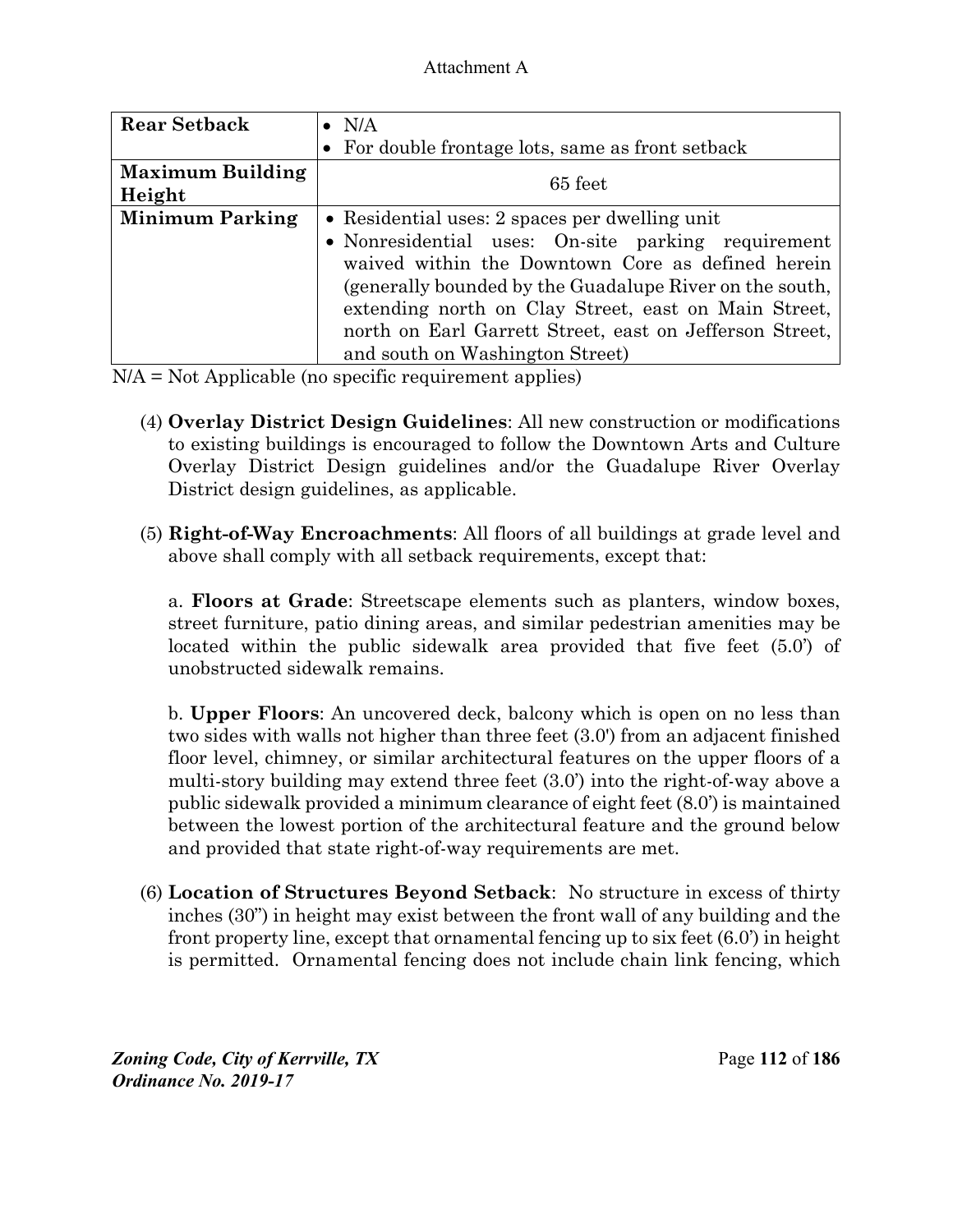is prohibited. No element of the fence may create a visibility obstruction or otherwise interfere with pedestrian or vehicular circulation.

## (7) **Outdoor Storage and Display**:

a. Outdoor storage and display shall be permitted in the DAC district subject to the following requirements:

- 1. Five feet (5.0') of unobstructed sidewalk is maintained outside of the display area.
- 2. The storage or display does not interfere with any required parking spaces, fire lanes, circulation aisles, or customer pick-up lanes; and
- 3. The items stored or displayed do not create a visibility obstruction or otherwise interfere with pedestrian or vehicular circulation;
- 4. The storage or display does not take place on any roof structure.

b. The above prohibition shall not be construed to apply to merchandise dispensing units, limited to not more than three for any one business establishment, when such merchandise dispensing units are operated in connection with the operation of a convenience store.

c. The above prohibition shall not be construed to prohibit the placement of newspaper racks.

d. No shipping container as defined herein shall be located on any property zoned DAC for the purpose of primarily providing outdoor storage.

(b) **Mixed Use District (MU)**: Property located in a(n) MU district shall be developed in accordance with this Zoning Code, including the following regulations:

(1) **Purpose**: The MU district allows residential and nonresidential uses to be combined: (1) in a single building, typically with public-oriented uses such as retail, and restaurant on the ground floor, and office, hotel, or residential living on the upper stories, sometimes referred to as vertical mixed use; and/or, (2) as a range of activities in one or more buildings, built in a cohesively-designed, walkable environment on the same lot and/or within the same development, sometimes referred to as horizontal mixed use. A single development may also incorporate both vertical and horizontal mixed use techniques. This district

*Zoning Code, City of Kerrville, TX*Page **113** of **186**  *Ordinance No. 2019-17*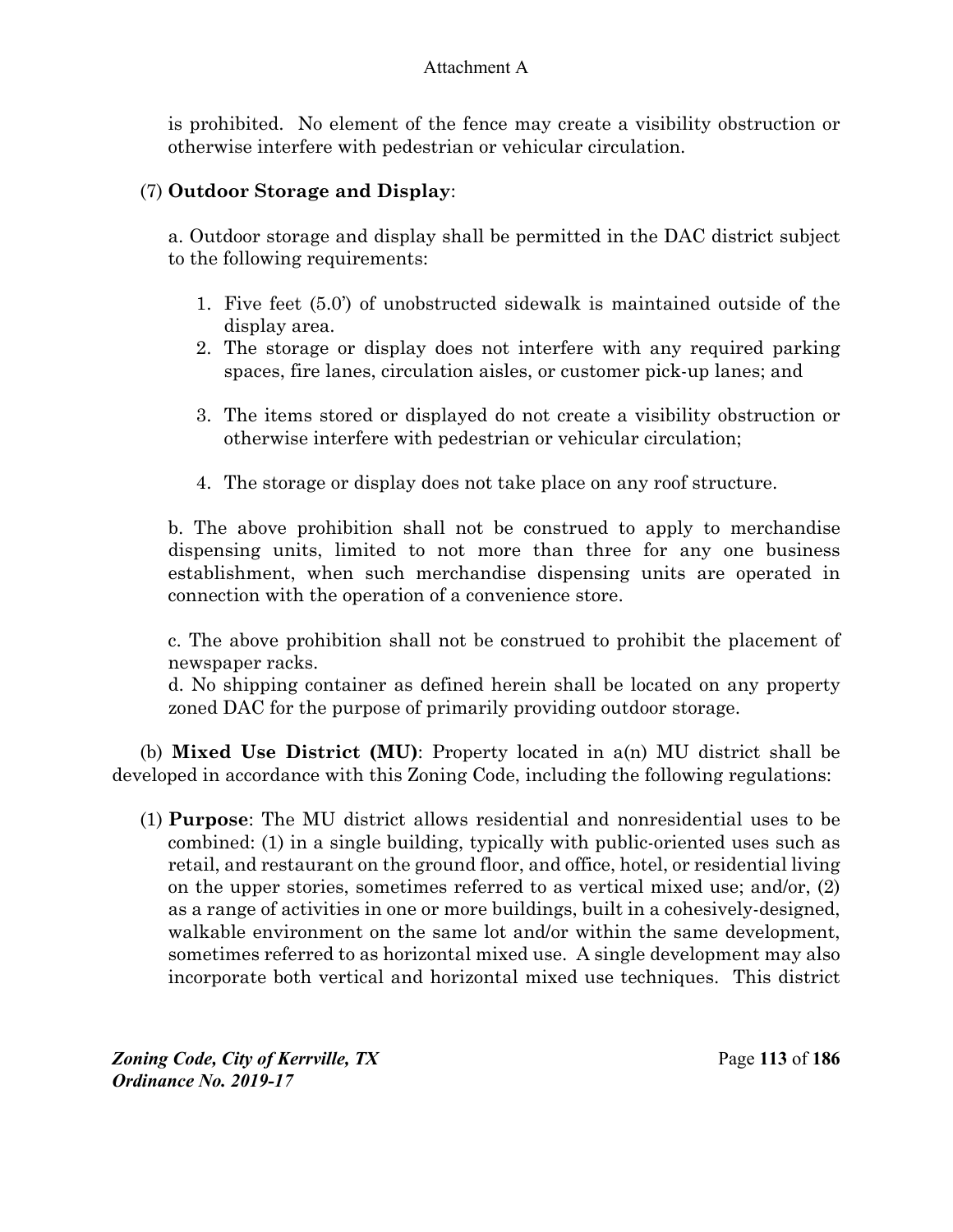offers flexible zoning standards in exchange for high-quality design and pedestrian-oriented amenities with the goal of creating active, attractive, sustainable live/work/shop/play districts. Uses within the MU district have been selected to create synergy and efficiency between the residential and nonresidential components of a development and to reduce the need for parking based on the integration of uses so that multiple needs can be satisfied with a single stop, or services needed by residents can be provided within walking distance of their home. Because of the unique design and creative combination of uses typically found in mixed use environments, these districts may attract users from around the community and the region as well. MU zoning should only be assigned to property that is situated along major roadways; if located adjacent to single-family residential neighborhoods, careful attention shall be paid to buffering and transitions.

- (2) **Uses**: Commercial, office, and residential uses that work together to create a development that satisfies multiple needs, such as residential uses near retail, business and personal services, restaurants, and/or offices, as well as home occupations meeting the requirements of this Zoning Code, certain public and institutional uses, and activities allowed subject to the approval of a Conditional Use Permit. Refer to *Table 1, Land Use Table* for a specific list of uses allowed in the MU district.
- (3) **Building and Area Regulations**: No building shall be constructed in a(n) MU district except in conformance with the following requirements.

"Residential Zoning District", as referenced in the regulations below, shall have the following meaning and shall apply whether the residential property is developed or vacant:

a. RE, R-1, R-1A, or R-2 zoning;

b. RM zoning if developed for other than manufactured housing; or

c. Land zoned MU or PD for single-family, patio home, townhome, or duplex uses.

*Zoning Code, City of Kerrville, TX*Page **114** of **186**  *Ordinance No. 2019-17*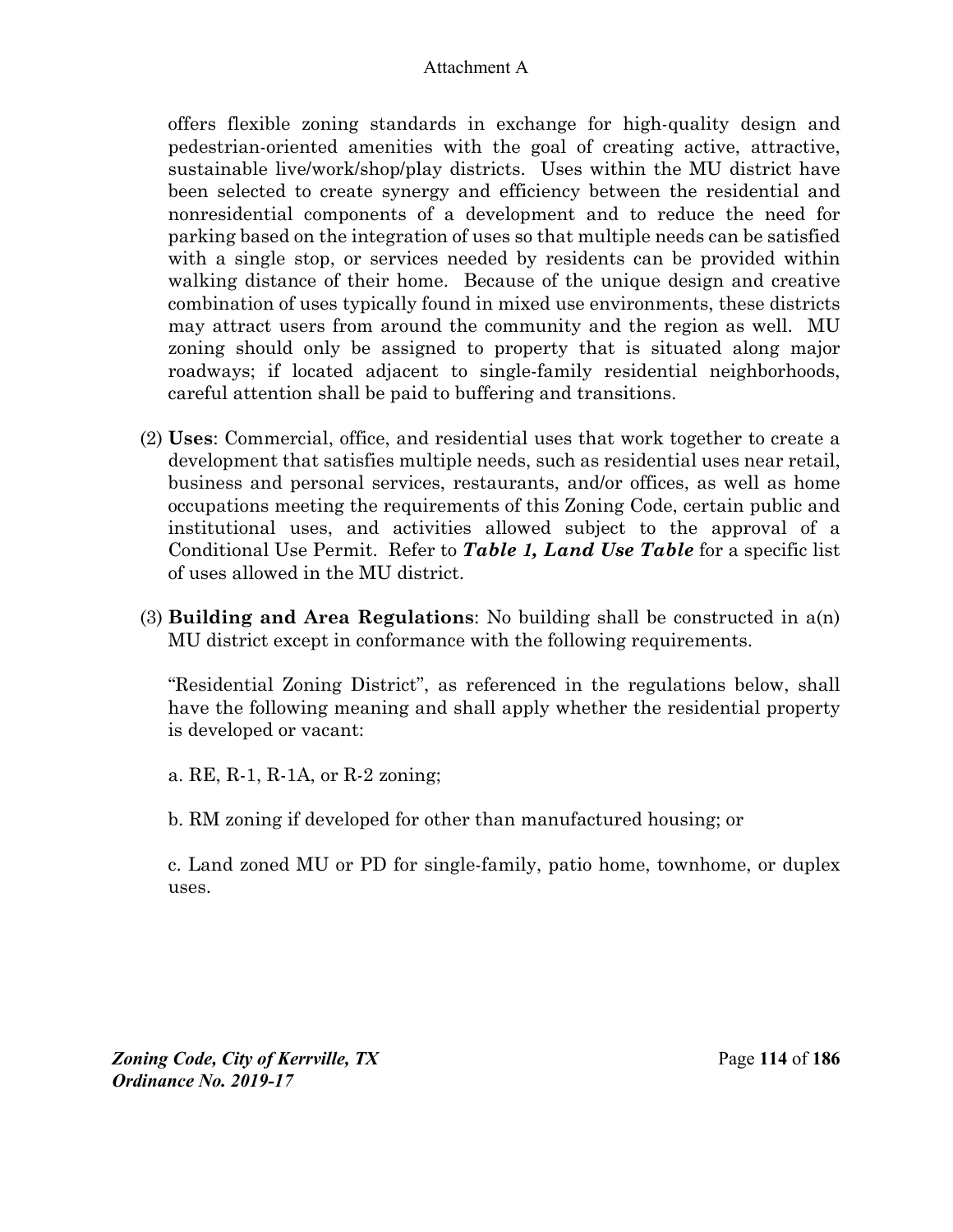| <b>CHARACTERISTIC</b>   | <b>REQUIREMENT</b>                                                          |  |
|-------------------------|-----------------------------------------------------------------------------|--|
|                         | MIXED-USE BUILDINGS INCLUDING BOTH<br>$\bullet$                             |  |
|                         | RESIDENTIAL AND NONRESIDENTIAL USES                                         |  |
|                         | SINGLE-USE BUILDINGS (BUILDINGS                                             |  |
|                         | CONTAINING ONLY NONRESIDENTIAL OR ONLY                                      |  |
|                         | MULTIFAMILY USES) ON THE SAME LOT WITHIN                                    |  |
|                         | AN INTEGRATED DEVELOPMENT                                                   |  |
| <b>Minimum Lot Area</b> | N/A                                                                         |  |
| <b>Minimum Lot</b>      | N/A                                                                         |  |
| Width                   |                                                                             |  |
| <b>Minimum Front</b>    | • Local and Collector street: 10 feet                                       |  |
| <b>Setback</b>          | • Arterial street: 15 feet                                                  |  |
|                         | For illustrations of side and rear setback requirements and building height |  |
|                         | adjacent to residential, see Appendix, Figures 8 through 10                 |  |
| <b>Minimum Side</b>     | $\bullet$ Interior lot: N/A                                                 |  |
| <b>Setback</b>          | • Corner lot, street side:                                                  |  |
|                         | • Local, Collector, or Arterial street: 15 feet                             |  |
|                         | • Highway: $25$ feet                                                        |  |
|                         | • Adjacent to a residential zoning district as defined in                   |  |
|                         | subsection $(b)(3)$ above: 25 feet                                          |  |
| <b>Minimum Rear</b>     | $\bullet$ 10 feet                                                           |  |
| <b>Setback</b>          | • Adjacent to a residential zoning district as defined in                   |  |
|                         | subsection $(b)(3)$ above: 25 feet                                          |  |
|                         | • For a double frontage lot, same as front setback                          |  |
| <b>Maximum Building</b> | • No limit except adjacent to a residential zoning district as              |  |
| Height                  | described in subsection $(b)(3)$ above, as follows:                         |  |
|                         | • Two stories of up to 35 feet when 25 feet to 100 feet from                |  |
|                         | a residential property line;                                                |  |
|                         | • 45 feet when more than 100 feet from a residential                        |  |
|                         | property line, with 1 foot of additional height allowed                     |  |
|                         | for each 1 foot of setback provided beyond 100 feet                         |  |
|                         | No windows serving second story building area                               |  |
|                         | within 50 feet of the property line on any building                         |  |
|                         | wall facing a residential zoning district, as defined in                    |  |
|                         | subsection $(b)(3)$ above to prevent views<br>from                          |  |
|                         | nonresidential to residential property                                      |  |
| <b>Open Space</b>       | For a mixed-use building containing dwelling units, in lieu                 |  |
|                         | of meeting parkland dedication requirements in accordance                   |  |
|                         | with City regulations, 8% of the site or portion of the site                |  |

*Zoning Code, City of Kerrville, TX*Page **115** of **186**  *Ordinance No. 2019-17*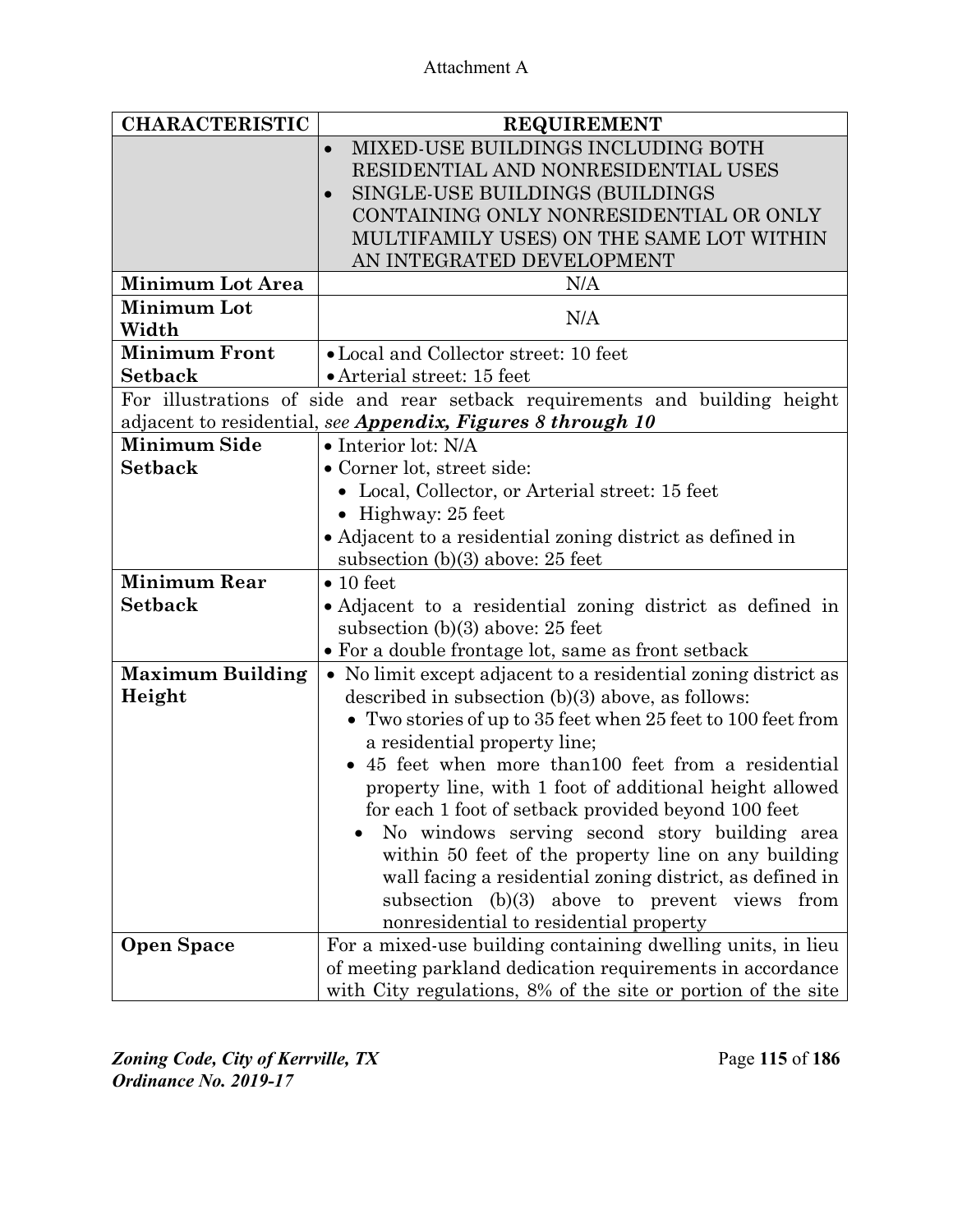|                        | upon which residential units are located shall be developed    |  |
|------------------------|----------------------------------------------------------------|--|
|                        | for publicly-accessible open space, said open space to be      |  |
|                        | located on the same lot with the dwelling units and designed   |  |
|                        | and improved in accordance with the requirements in            |  |
|                        | subsection $(b)(3)$ below                                      |  |
| <b>Minimum Parking</b> | • Residential uses:                                            |  |
|                        | • 1.5 spaces for each 1-bedroom unit                           |  |
|                        | • 2.0 spaces for each 2-bedroom unit                           |  |
|                        | • 2.5 spaces for each unit with 3 or more bedrooms             |  |
|                        | • Nonresidential uses in a mixed-use building including        |  |
|                        | residential uses: 1 space for each 250 square feet             |  |
|                        | • Mixed use credit: 10% reduction in the total number of       |  |
|                        | spaces required for the nonresidential portion of a mixed-     |  |
|                        | building containing both residential<br>and<br>use             |  |
|                        | nonresidential uses                                            |  |
|                        | • Nonresidential uses in a single-use building: Varies by use; |  |
|                        | see Article XII                                                |  |
| <b>Concept Plan</b>    | Required with application for MU zoning                        |  |

 $N/A = Not Applicable (no specific requirement applies)$ 

- (4) **Concept Plan**: An application for MU zoning shall include a concept plan drawing as defined herein, indicating the preliminary layout of proposed uses, proposed structures, parking utilities, and, if applicable, project phasing. The concept plan shall be construed as an illustration of the development concepts and not an exact representation of all specific details.
- (5) **Location of Structures Beyond Setback**: No structure in excess of thirty inches (30") in height may exist between the front wall of any building and the front property line, except that ornamental fencing up to six feet (6.0') in height is permitted. Ornamental fencing does not include chain link fencing, which is prohibited. No element of the fence may create a visibility obstruction or otherwise interfere with pedestrian or vehicular circulation.

# (6) **Outdoor Storage and Display:**

a. The outdoor storage of goods, wares, and merchandise is prohibited except as specifically authorized herein.

b. No materials, supplies, inventory, or equipment may be kept or stored:

*Zoning Code, City of Kerrville, TX*Page **116** of **186**  *Ordinance No. 2019-17*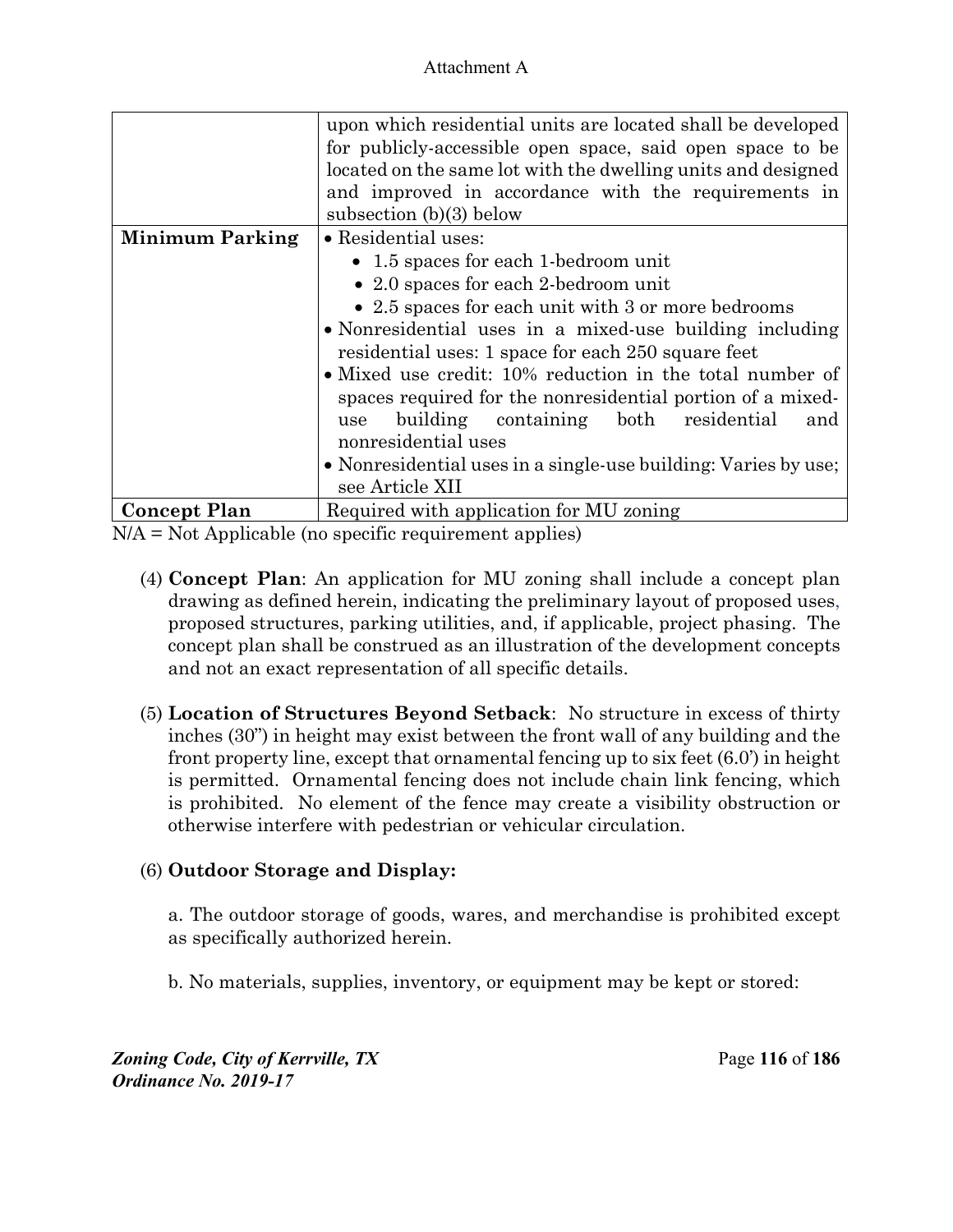1. Within any required front, side, or rear setback, or between the front building wall and the front property line, or between the side building wall and the street on a corner lot, unless:

A. Placed in an area that does not extend more than ten feet (10.0') from the building face on which the main customer entrance is located; and

B. The items being stored do not exceed four feet (4.0') in total height as stored or displayed, except as authorized in subsection c below.

- 2. Within any required parking spaces, fire lanes, circulation aisles, or customer pick-up lanes;
- 3. Within any area that creates a visibility obstruction or otherwise interferes with pedestrian or vehicular circulation; or
- 4. On any roof structure.
- c. The above prohibition shall not be construed to prohibit the following:
	- 1. A maximum of three merchandise dispensing units per establishment when such merchandise dispensing units are operated in connection with the operation of a convenience store; or
	- 2. The placement of newspaper racks.

d. No shipping container as defined herein shall be located on any property zoned MU for the purpose of providing outdoor storage.

## (7) **Screening Adjacent to Residential Zoning:**

a. The owner or developer of property zoned MU shall construct and maintain a screening wall or fence along the border of the property when:

1. Adjacent to property in a residential zoning district as described in subsection (b)(3) above and not separated by a public street, but not including single-family development within the boundaries of the MU district under consideration; or

*Zoning Code, City of Kerrville, TX*Page **117** of **186**  *Ordinance No. 2019-17*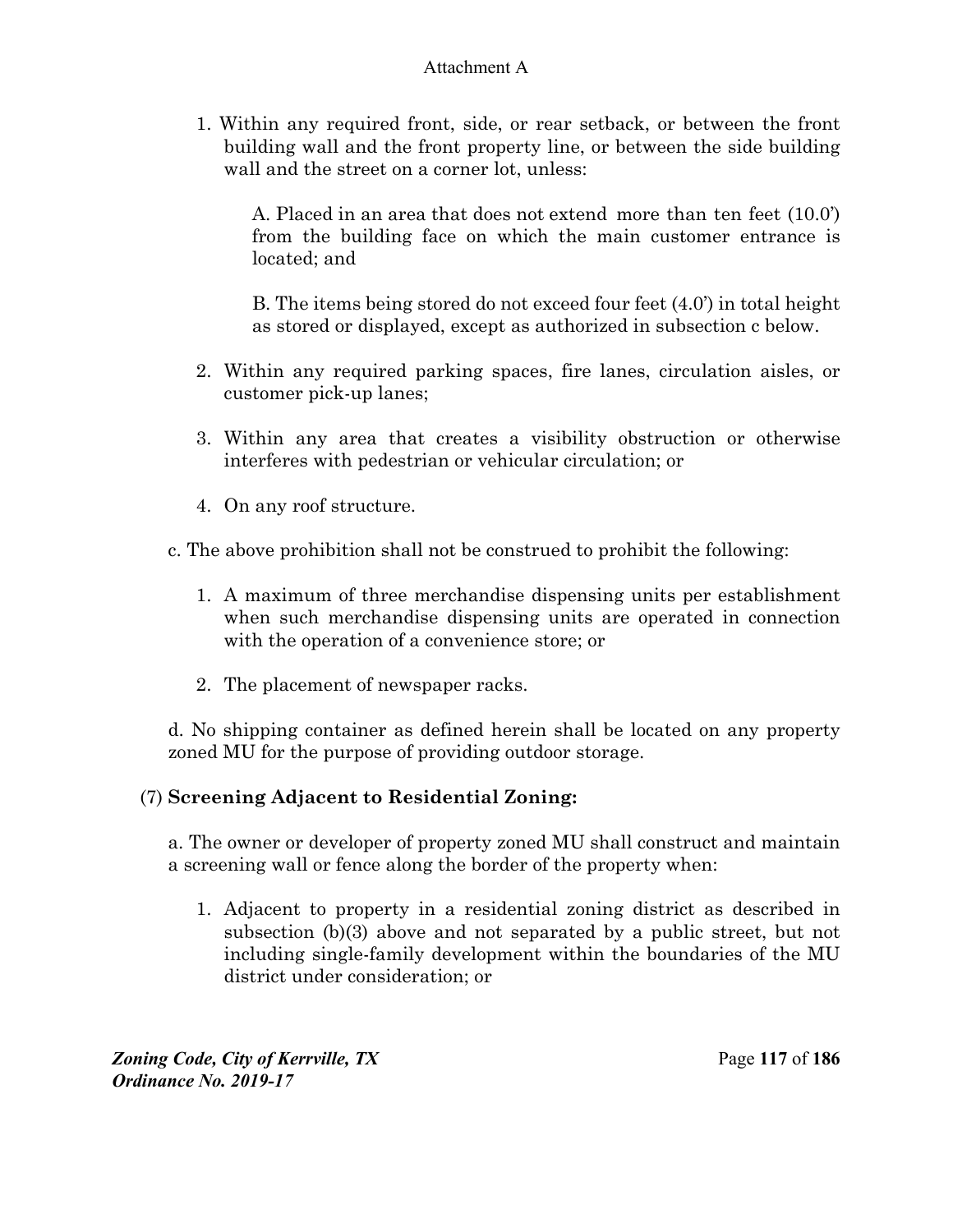- 2. Building or storage area on the property is newly built, constructed, or expanded.
- b. The required screening wall or fence shall be constructed as follows:
	- 1. The wall or fence shall be at least six feet (6.0'), and no more than eight feet (8.0'), in height, and constructed of one, or a combination, of the following materials:

A. Solid masonry materials similar in color and design to the main building, or a solid fence constructed of weather-resistant wood fencing materials; or

B. Chain link or ornamental fencing behind an irrigated landscape screen constructed of materials chosen from the *Preferred Plant List*, spaced to create a solid screen a minimum of six feet (6.0') in height within one year of installation, said screen to be maintained by the property owner in a healthy, growing condition.

- 2. The height of the wall or fence shall be measured from the highest established grade along the common property line.
- 3. Landscaping may be used in combination with any of the above screening and fencing techniques.
- 4. In no case shall chain link fencing with slats be an acceptable method of screening, with or without a landscape screen.
- 5. A required screening wall or fence shall test plumb and square at all times unless otherwise dictated by the building code.
- (8) **Alternate Screening Permitted**: A applicant may make application to the Commission to use alternate screening methods which may include, but not be limited to, use of existing natural terrain and/or landscaping, or installation of new landscaping and terrain features. The Commission may approve, disapprove, or approve with modifications, the proposal presented by the applicant. In the event of disapproval, the applicant may appeal to the City Council by requesting such appeal in writing not later than 5 days following the date of the action of the Commission.

*Zoning Code, City of Kerrville, TX*Page **118** of **186**  *Ordinance No. 2019-17*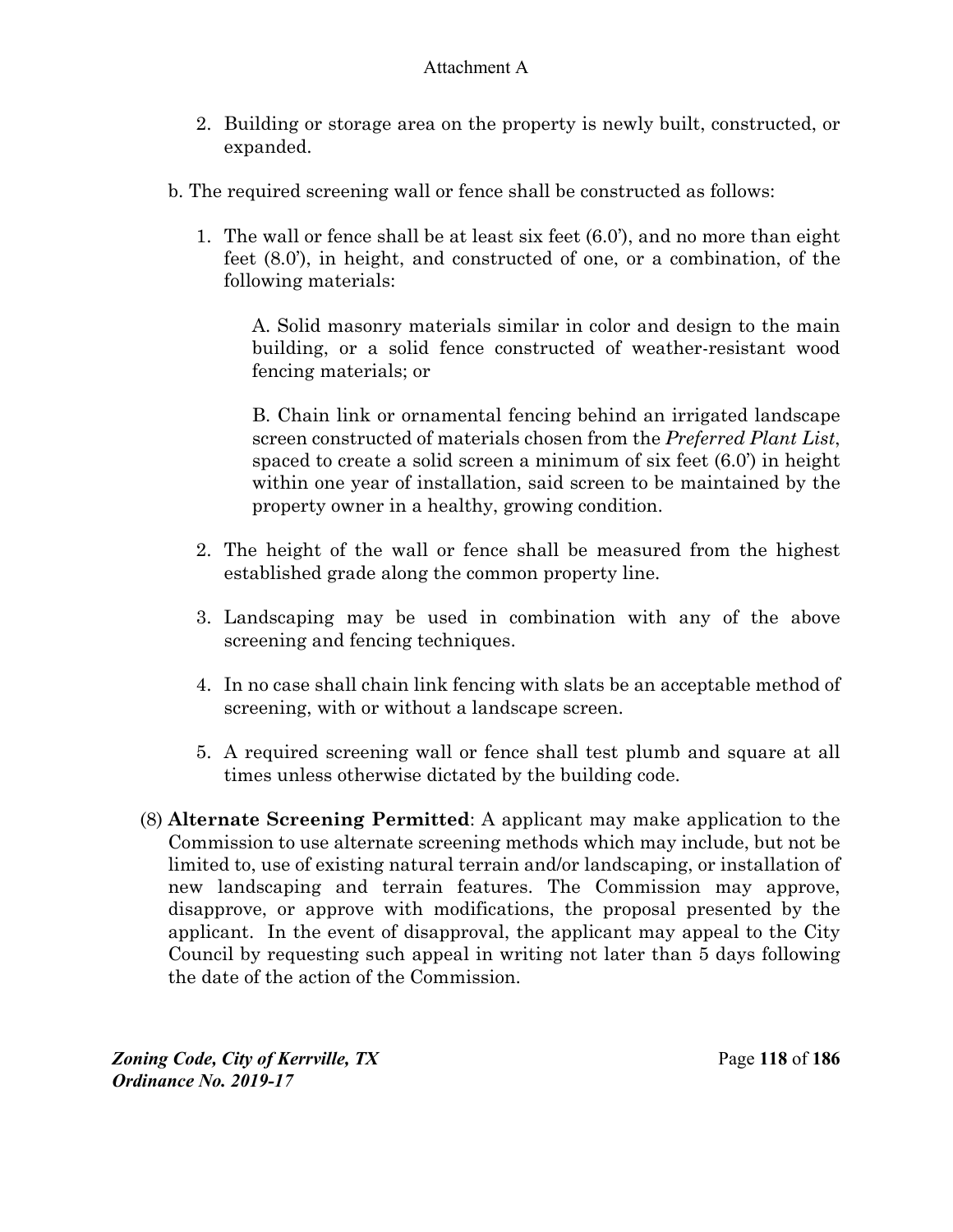(9) **Open Space Requirement**: The publicly accessible open space required herein shall be located, designed, improved, and maintained as follows:

a. The open space shall be designed to allow natural surveillance from adjacent properties and/or roadways;

b. Fencing shall provide through vision on all sides;

c. The area shall be lit appropriately, using approved fixture types and lighting levels; and

d. The property owner shall be responsible for maintaining the open space in a proper manner, including keeping landscaping trimmed and in a healthy growing condition, maintaining fencing and lighting, and keeping any street furniture or play equipment in a safe condition.

(c) **Planned Development District (PD)**: Property located in a(n) PD district shall be developed in accordance with this Zoning Code, including the following regulations:

- (1) **Purpose:** The PD district is a zoning category that allows the use of unique and innovative land use and design techniques to further the City's development goals. PD zoning allows an applicant to: (1) create combinations of uses, structures, and open spaces not otherwise permitted under established regulations; (2) utilize flexible design techniques that take into account the use of adjacent properties, the needs of future occupants and users of the Planned Development and the emergence of new development trends, such as tiny homes; (3) mitigate the impacts of new construction on traffic, the environment, public facilities, and services; (4 ) protect existing natural assets, such as the Guadalupe River and Hill Country views; (5) promote the efficient use of land and public facilities and services; and (6) further the vision of the Comprehensive Plan. It is intended to ensure compliance with good zoning practices while allowing specific desirable departures from the strict provisions of current zoning classifications. It is not intended to be used to circumvent the standard requirements of the Zoning Code. In general, PD zoning may be requested anywhere in the City on tracts of land of five (5) acres or more.
- (2) **Application and Review Process, Generally**: A complete application for a PD district shall be processed in accordance with this section. All information

*Zoning Code, City of Kerrville, TX*Page **119** of **186**  *Ordinance No. 2019-17*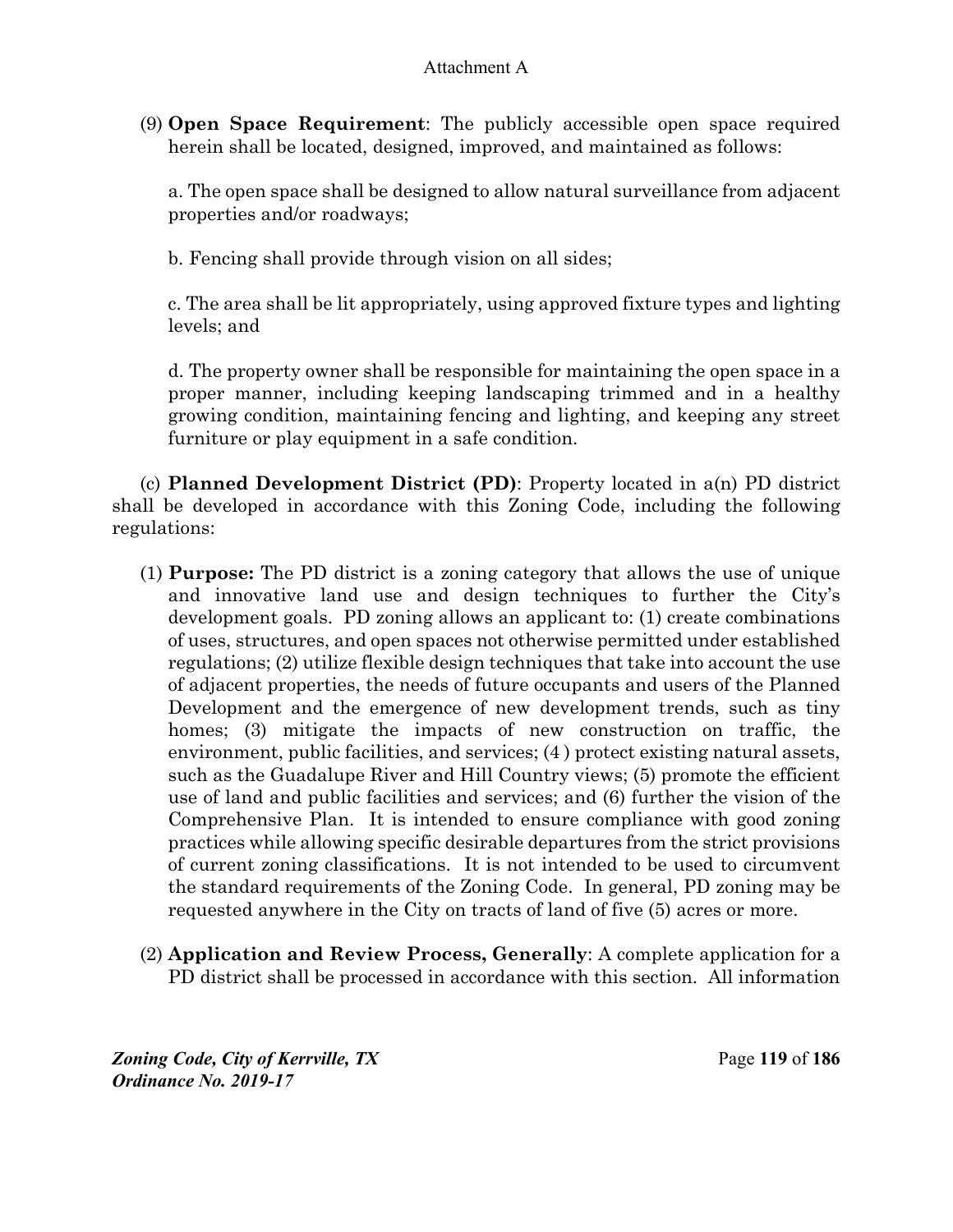required by City and the amount of the appropriate fee shall be specified on City's application form.

- (3) **Mandatory Pre-Application Conference**: Prior to submitting a PD application, the applicant shall meet with the Director to receive information regarding application procedures and requirements. The applicant is encouraged to bring any preliminary development concepts or other relevant materials to the meeting to facilitate the discussion.
- (4) **Minimum Development Size**: The minimum tract size for any request for PD zoning shall be not less than five (5) acres. No request for PD zoning on a tract that does not meet the five (5) acre minimum requirement may be considered, unless the applicant has requested a waiver of this requirement by filing an appeal with City Council. The appeal shall be reviewed and may be approved by Council in advance of the filing of the application for PD zoning with the Department.
- (5) **Uses**: The uses approved for a Planned Development shall be those listed in the application and approved in the ordinance governing the property. In a PD zoning request, the applicant shall propose a list of uses, typically from among those already permitted under this Zoning Code, to achieve a unique development that would enhance the community and is consistent with the Comprehensive Plan. For efficiency, the application may refer to one of the existing zoning districts and add or eliminate uses from the standard list. Residential and nonresidential uses may be combined on a single property or in a single development within a PD district.
- (6) **Area and Height Regulations**: An application for PD zoning may refer to the area and height regulations of an existing zoning district as the basis for the request or may propose area and height regulations that are not the same as those under any other district in this Zoning Code. In addition, the application shall include the proposed area and height requirements for each tract of land within the PD.
- (7) **Parking**: Parking for all uses in the PD district shall comply with the requirements in Article XII herein, unless otherwise stated in the PD application and approved ordinance. Reduced parking requirements may be requested if the applicant can demonstrate that some portion of the parking typically demanded by a development can be reduced with the mixing of uses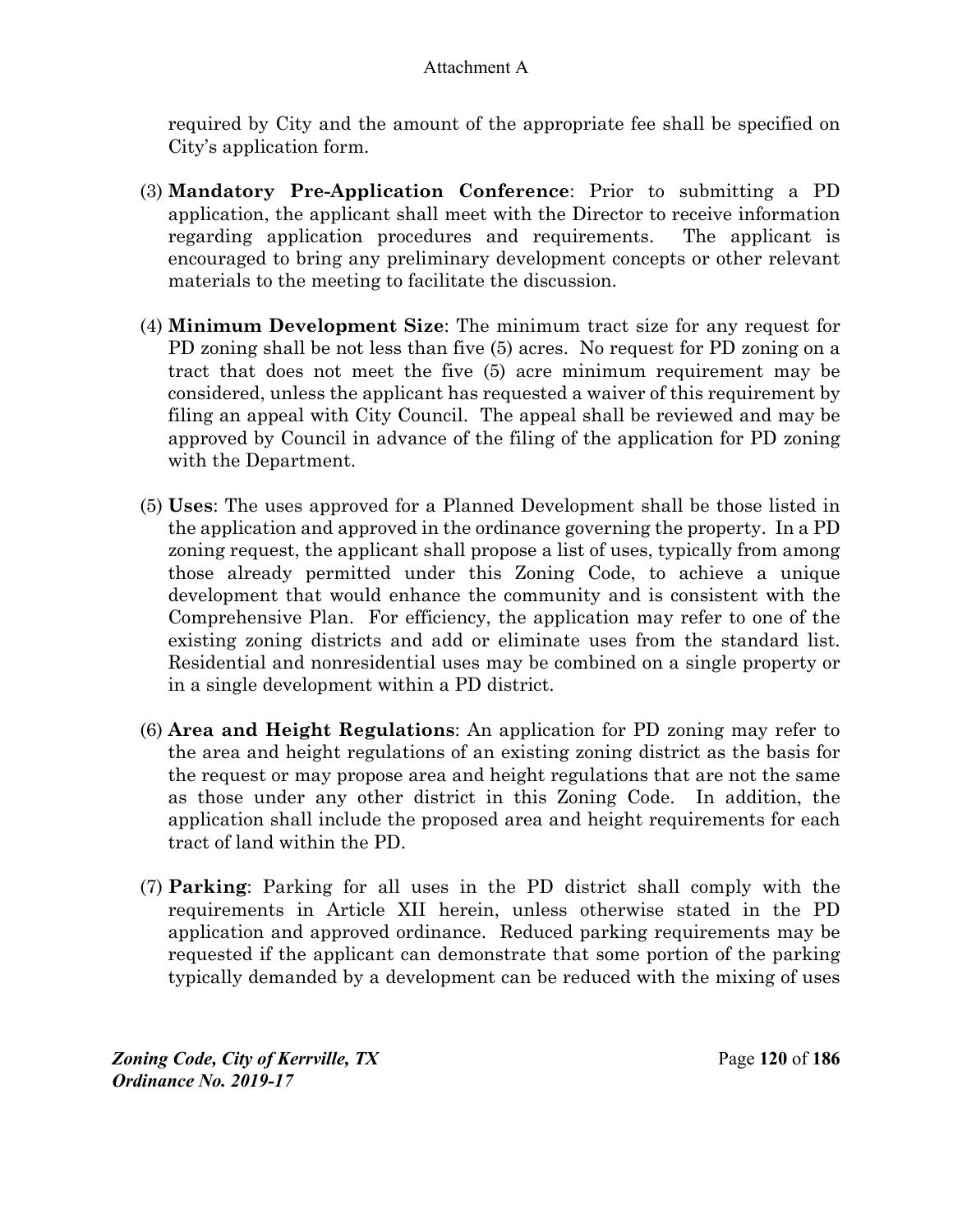within a single integrated project.

(8) **Application**: An application for PD zoning shall be accompanied by the following information:

a. **Applicant's Statement**: Each application for PD zoning shall include a statement from the applicant describing the vision, general intent and characteristics of the proposed development, including information such as a summary of uses, building types and sizes, plans for landscaping and open space, screening, the buffering of adjacent properties, and other key features of the proposed development.

b. **PD Conditions**: The conditions for the proposed Planned Development shall be specified in the application as follows:

- 1. Total land area for the PD district;
- 2. Land area per tract, if applicable;
- 3. Proposed uses; if there are multiple tracts within the area of the PD district and different uses are proposed for the various tracts, the uses for each tract shall be specified;
- 4. Minimum lot size (minimum width, depth, and lot area) by residential type for single-family units and/or density (number of units per acre) for multifamily units;
- 5. Minimum front setback;
- 6. Minimum side setback;
- 7. Minimum rear setback;
- 8. Area reserved for landscaping and/or open space;
- 9. Minimum building height, if applicable;
- 10. Maximum building height;

*Zoning Code, City of Kerrville, TX*Page **121** of **186**  *Ordinance No. 2019-17*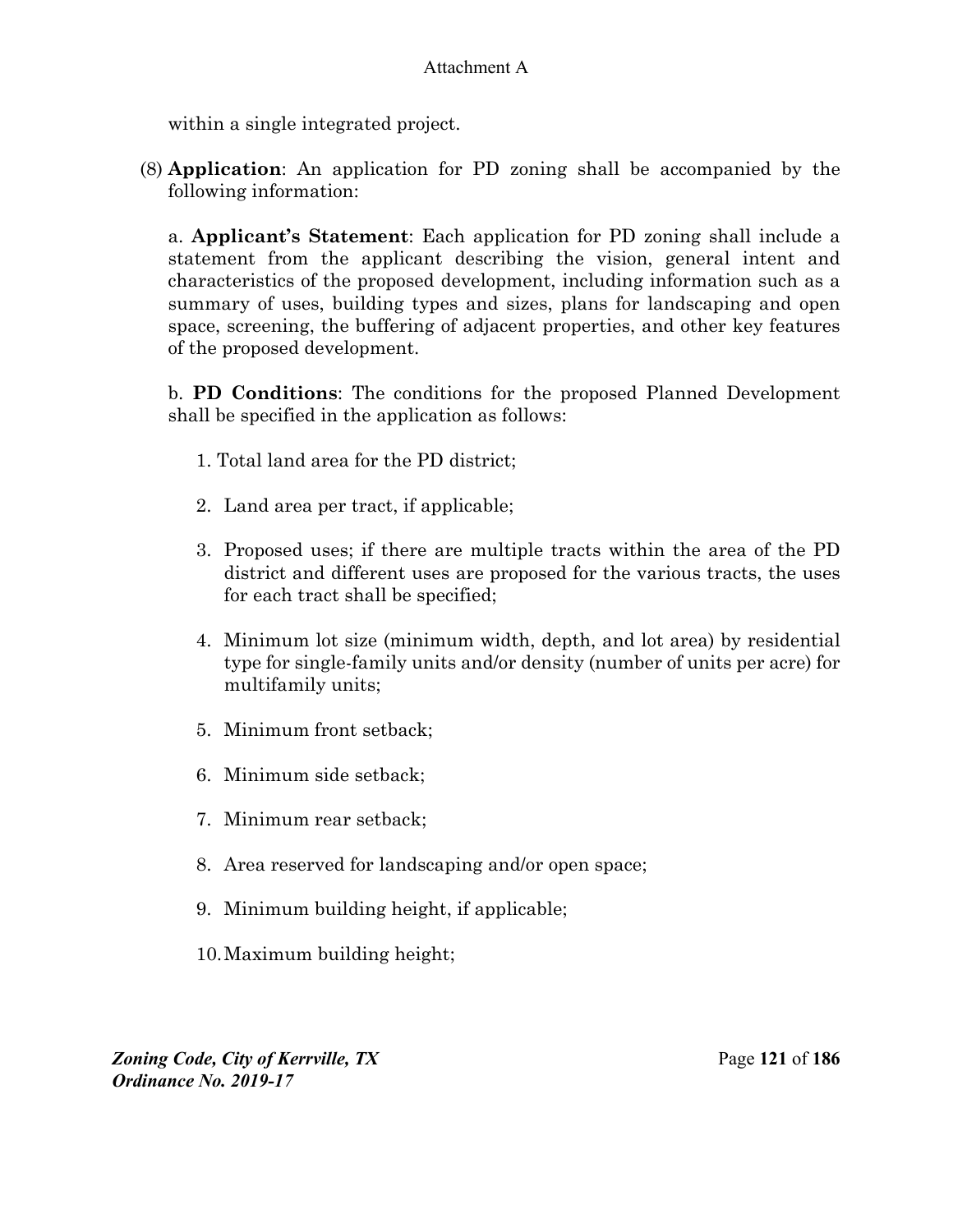- 11. Proposed parking standard for each use;
- 12. Brief description of provisions for the maintenance of any common areas by an association of homeowners or property owners, if applicable, not including the legal documents establishing the association; and
- 13. Other conditions as appropriate for the application.

c. **Concept Plan**: An application for PD zoning shall include a concept plan drawing as defined herein, indicating the preliminary layout of proposed uses, proposed structures, parking utilities, and, if applicable, project phasing. The concept plan shall be construed as an illustration of the development concepts and not an exact representation of all specific details.

- (9) **Phasing Schedule:** If the proposed development will not be constructed as a single project, a phasing schedule for the development depicting the different construction timelines shall be included in the application.
- (10) **Application Review Fee**: The required application review fee, as established by City Council, shall accompany the application.
- (11) **Review Process**: Upon receipt of complete application, the application for PD zoning shall be reviewed under the process governing the review of an application for rezoning as described in Article IX and Section 211.007, Texas Local Government Code, including notification of surrounding property owners, public hearings before the Planning and Zoning Commission and City Council, and testimony from the applicant, the Director, and others who have an interest in the matter, facts, and opinions concerning the proposed use and conditions to which such use would be subject.
- (12) **Zoning Map Reference**: A PD district approved in accordance with the provisions of this section, following two readings of the ordinance, shall be referenced on the City's *Official Zoning Map*. A list of approved Planned Developments, together with the category of uses permitted within them and the concept plan, shall be maintained in the Department.
- (13) **Amendment to a Planned Development District**: Any changes in the ordinance adopting a PD district or the PD concept plan shall be in accordance with the same process used to establish the original PD, except that:

*Zoning Code, City of Kerrville, TX*Page **122** of **186**  *Ordinance No. 2019-17*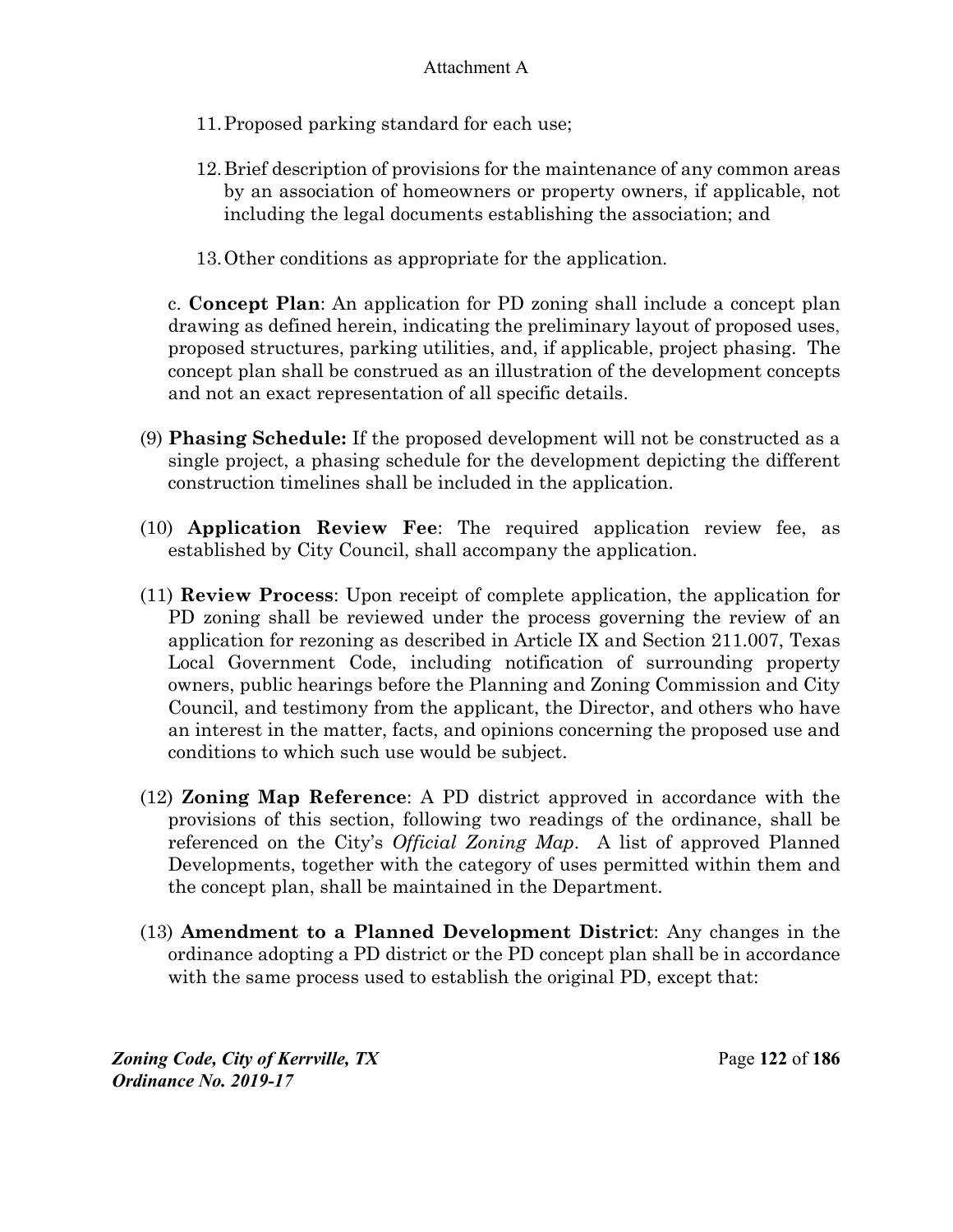a. **Minor Amendments**: Minor amendments to a PD concept plan shall be defined as a change which does not:

- 1. Increase the total building square footage by more than 30% or increase the number of residential units by more than 30%;
- 2. Change the list of permitted uses;
- 3. Increase the building height;
- 4. Decrease the area regulations or parking ratios specified;
- 5. Substantially change the access or circulation on or adjacent to the PD site; or
- 6. Alter the basic relationship of the proposed development to adjacent property.

b. **Approval of Minor Amendments**: The Director may, upon written application and explanation of the change by the owner of the property and review and recommendation by the Department, approve minor amendments to a PD concept plan as described in Subsection (a) above without a public hearing.

c. **Major Amendments (Text)**: Any other change to a PD concept plan shall be considered a change in zoning and shall be considered using the same process as for the original application, including the payment of an application fee, notification and public hearings before the Planning and Zoning Commission and City Council as required by the Section 211.007, Texas Local Government Code, and Article IX.

d. **Reapplication**: If an application for the creation of a PD is denied by City Council, another application for reclassification of the same property or any portion thereof shall not be filed within a period of one (1) year from the date of final denial, except upon written appeal of the applicant and approved by City Council.

(d) **Public and Institutional District (PI)**: Property located in a(n) PI district shall be developed in accordance with this Zoning Code, including the following regulations:

*Zoning Code, City of Kerrville, TX*Page **123** of **186**  *Ordinance No. 2019-17*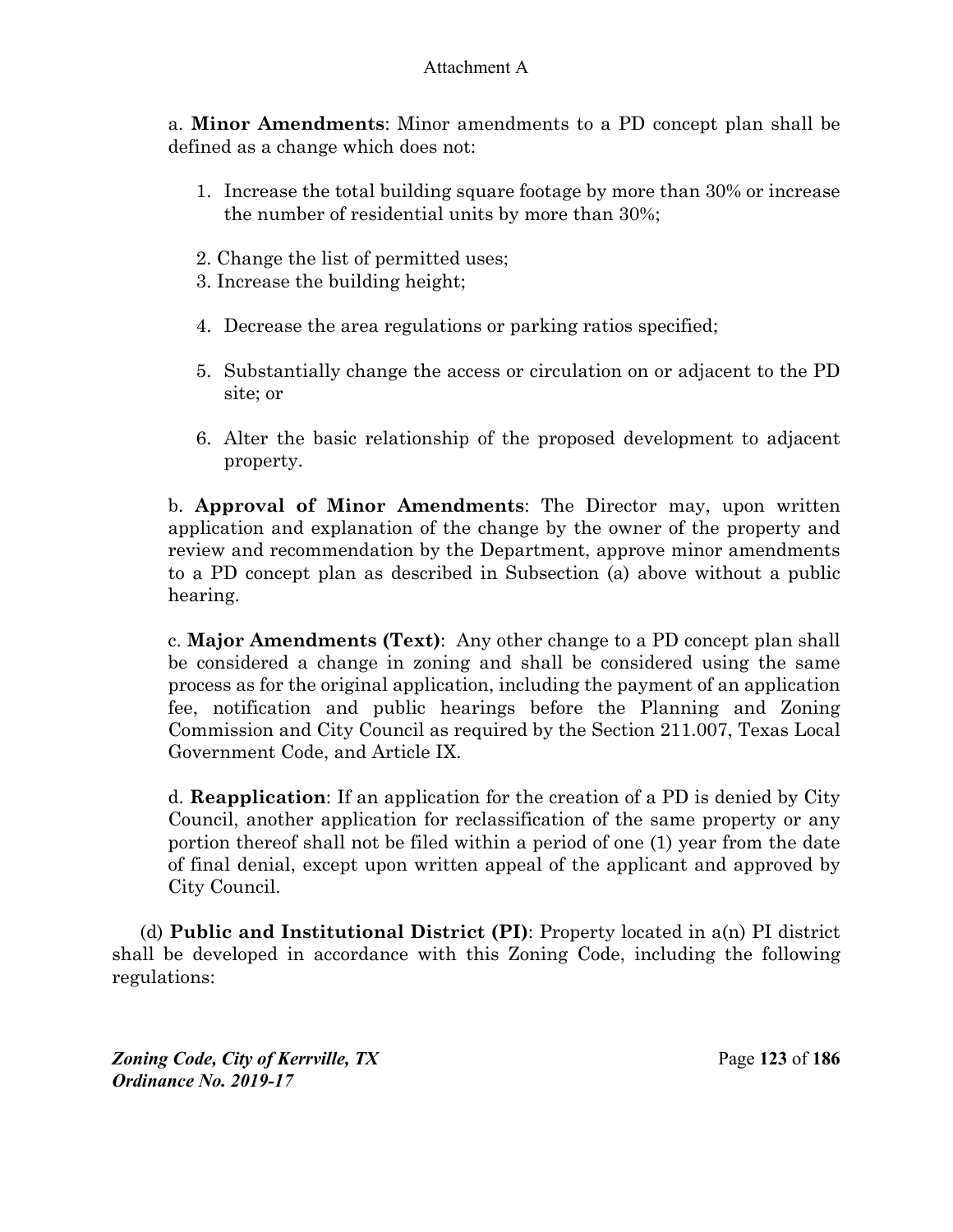- (1) **Purpose**: The purpose of the PI district is to identify locations especially suited for uses that serve the entire community, such as public buildings and facilities, parks, hospitals, churches, schools, and similar uses.
- (2) **Uses**: City, county, state, and federal offices, public safety facilities, churches, schools, parks and libraries, utility facilities, and similar uses that provide service to the entire population. Refer to *Table 1, Land Use Table* for a specific list of uses allowed in the PI district.
- (3) **Building and Area Regulations**: No building shall be constructed in a PI district except in conformance with the following requirements. "Residential Zoning District", as referenced in the regulations below, shall have the following meaning and shall apply whether the residential property is developed or vacant:

a. RE, R-1, R-1A, or R-2 zoning;

b. RM zoning if developed for other than manufactured housing; or

c. Land zoned MU or PD for single-family, patio home, townhome, or duplex uses.

| <b>CHARACTERISTIC</b> | <b>REQUIREMENT</b>                                                          |  |
|-----------------------|-----------------------------------------------------------------------------|--|
| Minimum Lot           | N/A                                                                         |  |
| Width                 |                                                                             |  |
| <b>Minimum Front</b>  | N/A                                                                         |  |
| <b>Setback</b>        |                                                                             |  |
|                       | For illustrations of side and rear setback requirements and building height |  |
|                       | adjacent to residential, see Appendix, Figures 8 through 10                 |  |
| <b>Minimum Side</b>   | $\bullet$ Interior lot: N/A                                                 |  |
| <b>Setback</b>        | • Corner lot, street side: $15$ feet                                        |  |
|                       | • Adjacent to a residential zoning district as defined in                   |  |
|                       | subsection $(d)(3)$ above: 25 feet                                          |  |
| <b>Minimum Rear</b>   | $\bullet$ N/A                                                               |  |
| <b>Setback</b>        | • Adjacent to a residential zoning district as defined in                   |  |
|                       | subsection $(d)(3)$ above: 25 feet                                          |  |
|                       | • For a double frontage lot, same as front setback                          |  |

*Zoning Code, City of Kerrville, TX*Page **124** of **186**  *Ordinance No. 2019-17*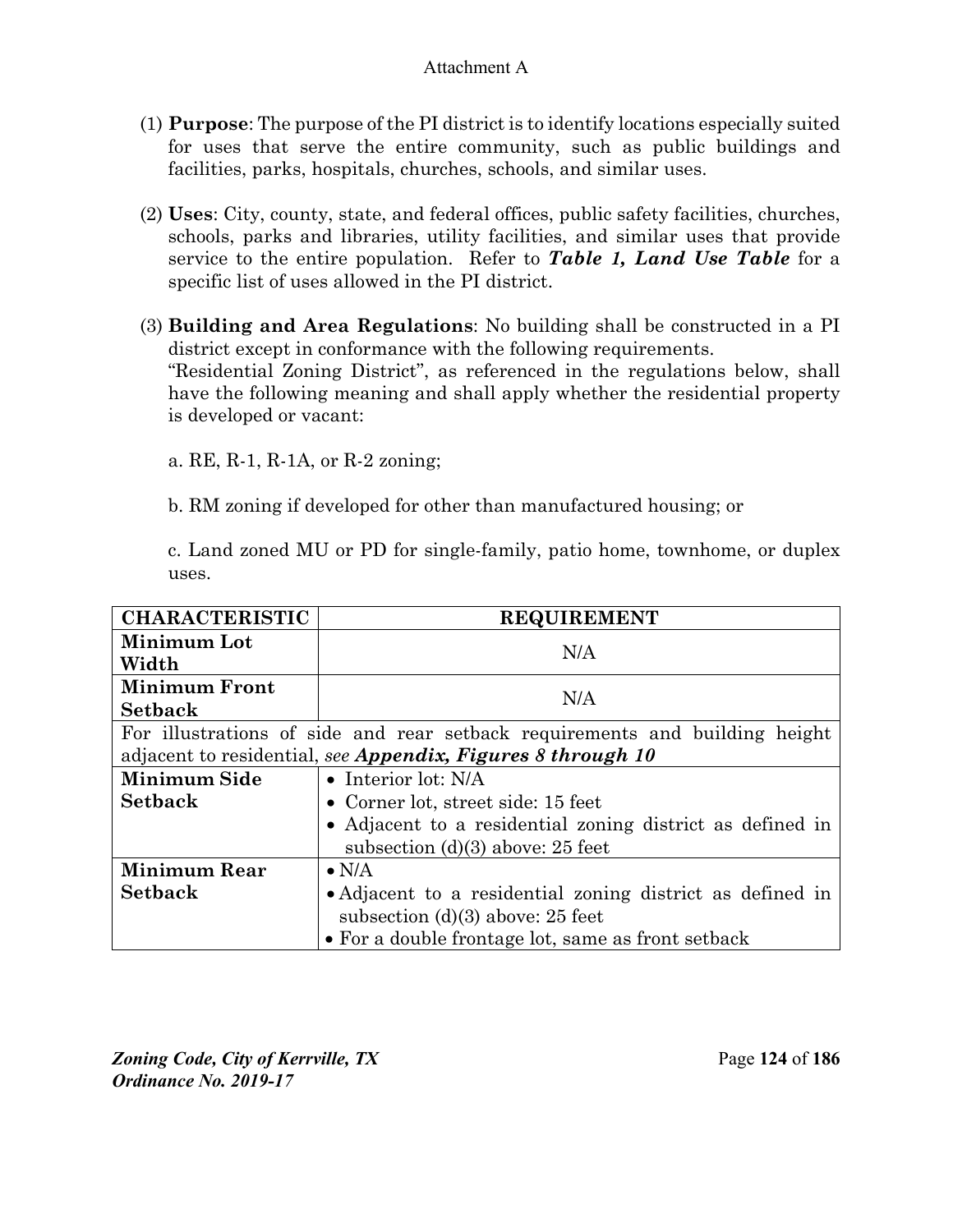| Maximum Building $\cdot$ 35 feet |                                                                         |
|----------------------------------|-------------------------------------------------------------------------|
| Height                           | • Adjacent to a residential zoning district as defined in               |
|                                  | subsection (d)(3) above, one foot $(1.0^{\circ})$ of additional         |
|                                  | building height permitted for each $1$ foot $(1.0^{\prime})$ of setback |
|                                  | from the residential zoning district                                    |
|                                  | • An installation of a public or private utility exempt from            |
|                                  | this requirement                                                        |
| <b>Minimum Parking</b>           | Varies by use; see Article XII                                          |

N/A = Not Applicable (no specific requirement applies)

## (4) **Location of Accessory Buildings or Structures Beyond Setback**:

a. No structure in excess of thirty inches (30") in height may exist between the front wall of any building and the front property line, except that ornamental fencing up to six feet (6.0') in height is permitted. Ornamental fencing does not include chain link fencing, which is prohibited. No element of the fence may create a visibility obstruction or otherwise interfere with pedestrian or vehicular circulation.

b. Satellite dishes may extend to within three feet (3.0') of the property line, but may not be located between the front building wall and the front property line, or between the side building wall and the street on a corner lot.

c. No side or rear setback shall be required for an accessory building or structure on a property zoned PI adjacent to property not zoned for singlefamily residential uses, including a detached carport or garage.

## (5) **Outdoor Storage**:

a. Outdoor storage shall be permitted in the PI district subject to the requirements herein.

b. No materials, supplies, inventory, or equipment may be kept or stored:

- 1. Within any required parking spaces, fire lanes, circulation aisles, or customer pick-up lanes;
- 2. Within any area that creates a visibility obstruction or otherwise interferes with pedestrian or vehicular circulation; or

*Zoning Code, City of Kerrville, TX*Page **125** of **186**  *Ordinance No. 2019-17*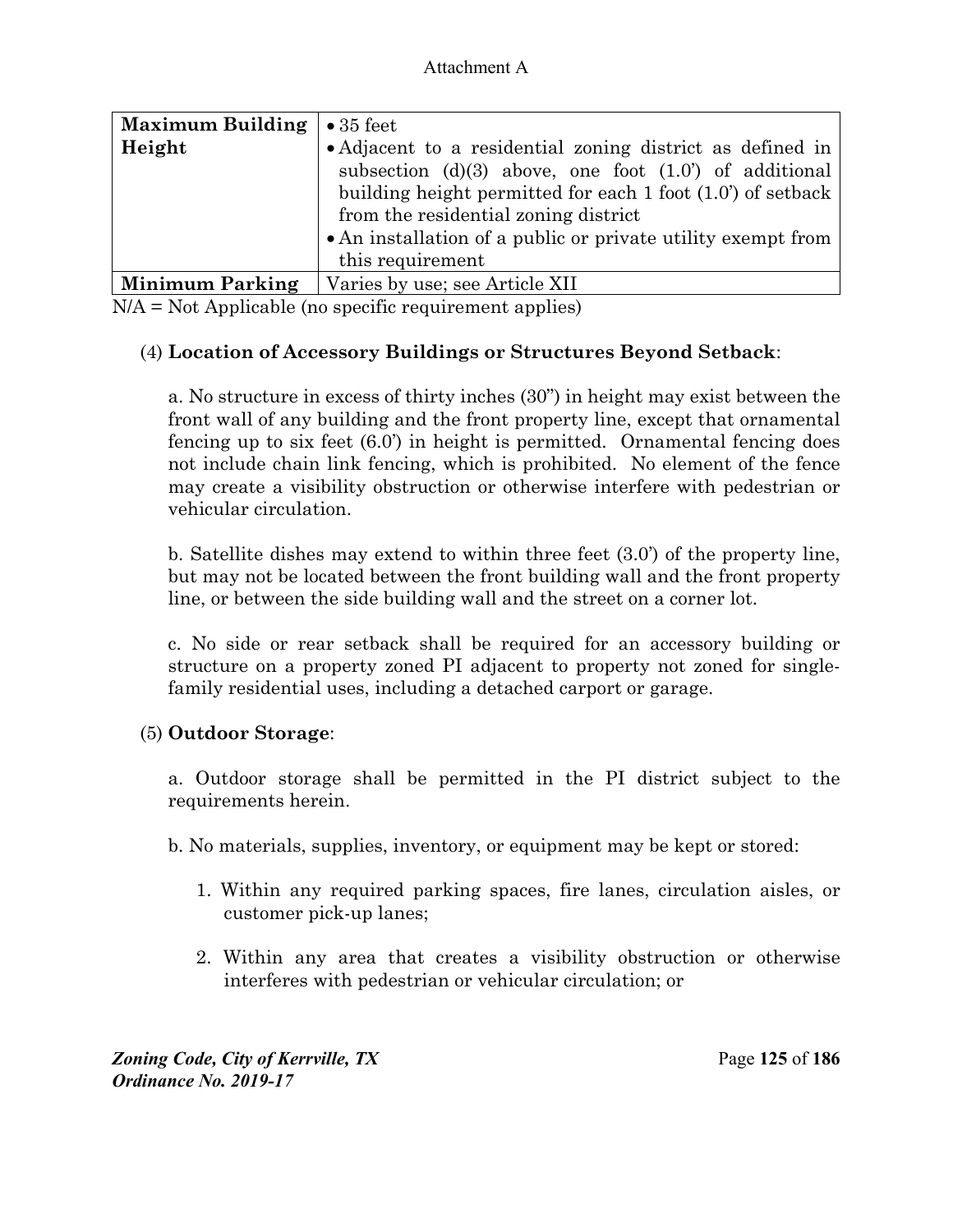3. On any roof structure.

c. Notwithstanding anything to the contrary in paragraphs (a) and (b) above, self-propelled vehicles used in the operation of the activity located on the property, may be stored outdoors.

d. The above prohibition shall not be construed to prohibit the placement of newspaper racks.

e. No shipping container as defined herein shall be located on any property zoned PI for the purpose of providing outdoor storage.

## (6) **Screening Adjacent to Residential Zoning**:

a. The owner or developer of property zoned PI unless owned and used for school purposes by an independent school district or as a place of worship by church, temple, mosque, or other religious institution, shall construct and maintain a screening wall or fence along the border of the property when adjacent to a residential zoning district as described in subsection (d)(3) above.

- b. The required screening wall or fence shall be constructed as follows:
	- 1. The wall or fence shall be at least six feet (6.0') and no more than eight feet (8.0') in height and constructed of one, or a combination, of the following materials:

A. Solid masonry materials similar in color and design to the main building, or a solid fence constructed of weather-resistant wood fencing materials; or

B. Chain link or ornamental fencing behind an irrigated landscape screen constructed of materials chosen from the *Preferred Plant List*, spaced to create a solid screen a minimum of six feet (6.0') in height within one year of installation, said screen to be maintained by the property owner in a healthy, growing condition.

2. The height of the wall or fence shall be measured from the highest established grade along the common property line.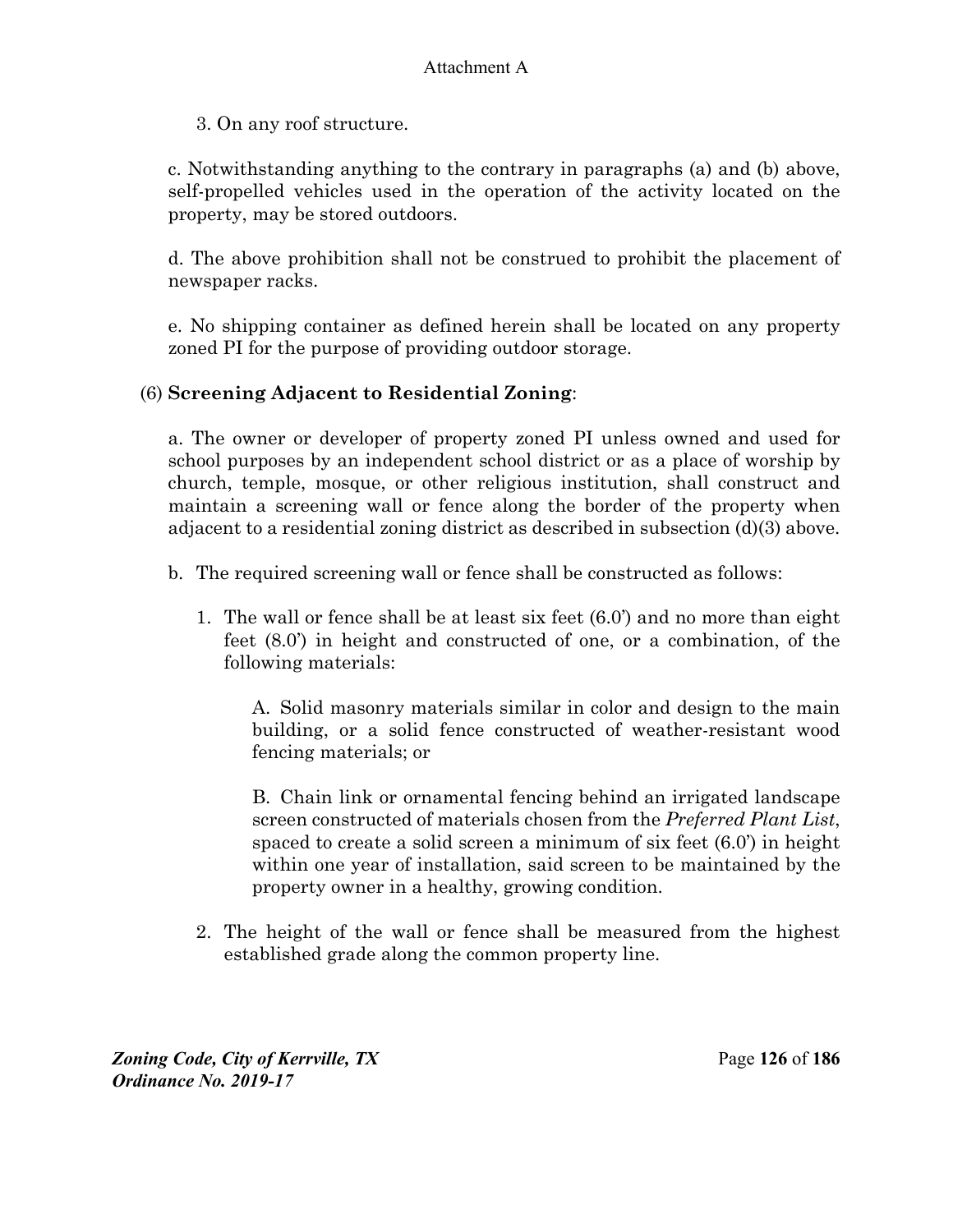- 3. Landscaping may be used in combination with any of the above screening and fencing techniques.
- 4. Chain link fencing with slats shall be an acceptable method of screening, with or without landscaping.
- 5. A required screening wall or fence shall test plumb and square at all times unless otherwise dictated by the building code.
- (7) **Alternate Screening Permitted**: An applicant may make application to the Commission to use alternate screening methods which may include use of existing natural terrain and/or landscaping, or installation of new landscaping and terrain features. The Commission may approve, disapprove, or approve with modifications, the proposal presented by the applicant. In the event of disapproval, the applicant may appeal to City Council by requesting such appeal in writing not later than 5 days following the date of the action of the Commission.

(e) **Airport District (AD)**: Property located in a(n) AD district shall be developed in accordance with the following and other City ordinances, rules, and regulations, including the Airport Hazard Zoning Ordinance, as adopted by the Airport Zoning Board:

- (1) **Purpose**: The AD district includes the Kerrville-Kerr County Municipal Airport ("Airport") and areas in close proximity to the airport. This district is designed to accommodate the Airport plus uses associated and/or compatible with its operation.
- (2) **Uses**: Aviation uses, manufacturers, suppliers, businesses that use Airport services, activities to accommodate persons traveling to and from Kerrville by private aircraft, and industrial and manufacturing uses compatible with an airport environment. Refer to *Table 1, Land Use Table* for a specific list of uses allowed in the AD district.
- (3) **Building and Area Regulations**: No building shall be constructed in an AD district except in conformance with the following requirements.

*Zoning Code, City of Kerrville, TX*Page **127** of **186**  *Ordinance No. 2019-17*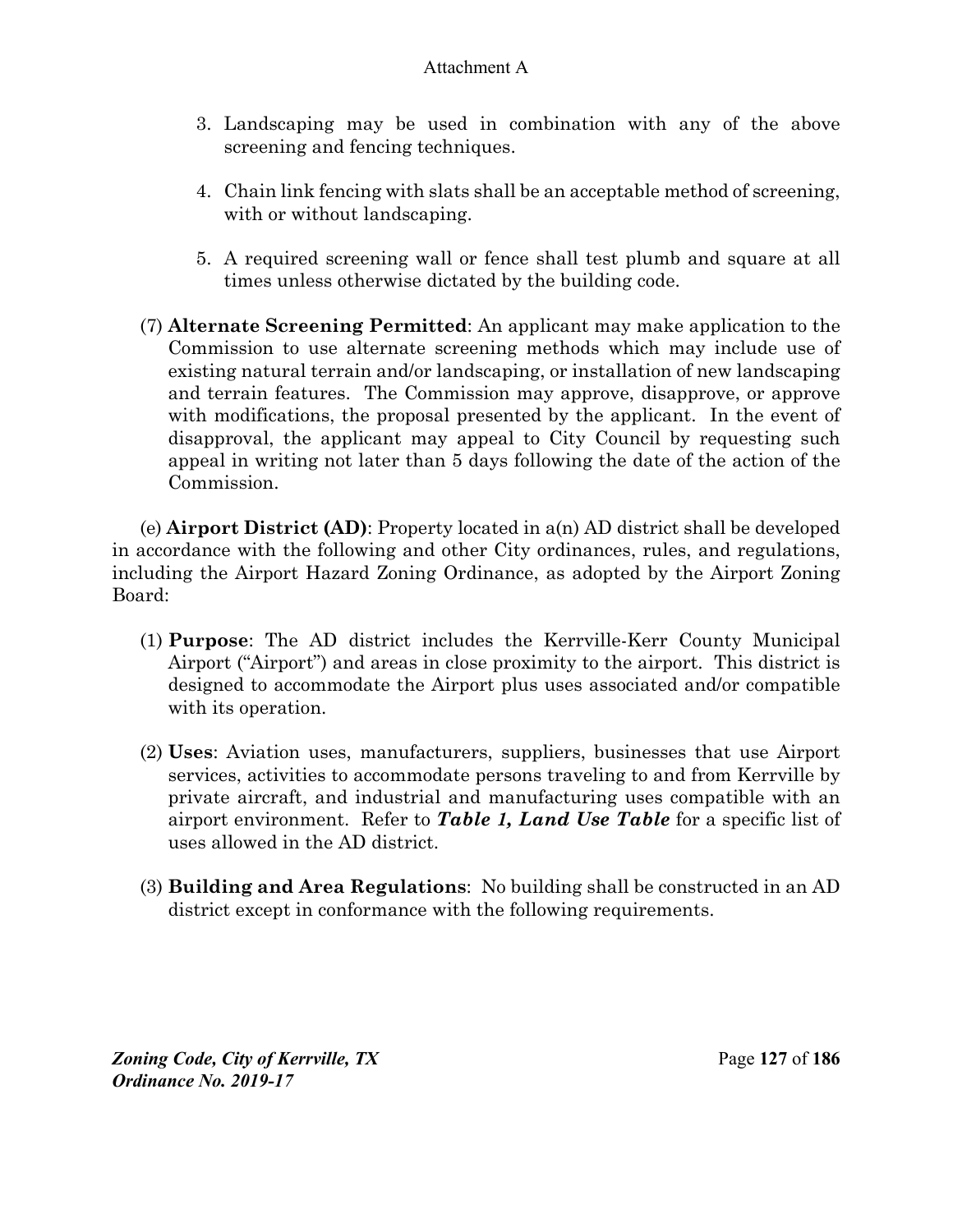"Residential Zoning District", as referenced in the regulations below, shall have the following meaning and shall apply whether the residential property is developed or vacant:

a. RE, R-1, R-1A, or R-2 zoning;

b. RM zoning if developed for other than manufactured housing; or

c. Land zoned MU or PD for single-family, patio home, townhome, or duplex uses.

|                                        |                                           | <b>REQUIREMENT</b>                                                                                                                                                            |
|----------------------------------------|-------------------------------------------|-------------------------------------------------------------------------------------------------------------------------------------------------------------------------------|
| <b>CHARACTERISTIC</b>                  | <b>USES ON AIRPORT</b><br><b>PROPERTY</b> | <b>USES NOT LOCATED</b><br><b>ON AIRPORT</b><br><b>PROPERTY</b>                                                                                                               |
| <b>Minimum Lot</b><br>Width            | N/A                                       | N/A                                                                                                                                                                           |
| <b>Minimum Front</b><br><b>Setback</b> | 25 feet                                   | $25$ feet                                                                                                                                                                     |
|                                        |                                           | For illustrations of side and<br>rear setback requirements<br>building<br>height<br>and<br>adjacent to residential, see<br>Appendix, Figures<br>8<br>through 10               |
| <b>Minimum Side</b><br><b>Setback</b>  | 15 feet                                   | $\bullet$ Interior lot: N/A<br>• Corner lot, street side: 15<br>feet<br>• Adjacent to a residential<br>zoning district as defined<br>in subsection $(e)(3)$ above:<br>50 feet |
| <b>Minimum Rear</b><br><b>Setback</b>  | $25$ feet                                 | $\bullet$ N/A<br>• Adjacent to a residential<br>zoning district as defined<br>in subsection $(e)(3)$ above:<br>50 feet                                                        |

*Zoning Code, City of Kerrville, TX*Page **128** of **186**  *Ordinance No. 2019-17*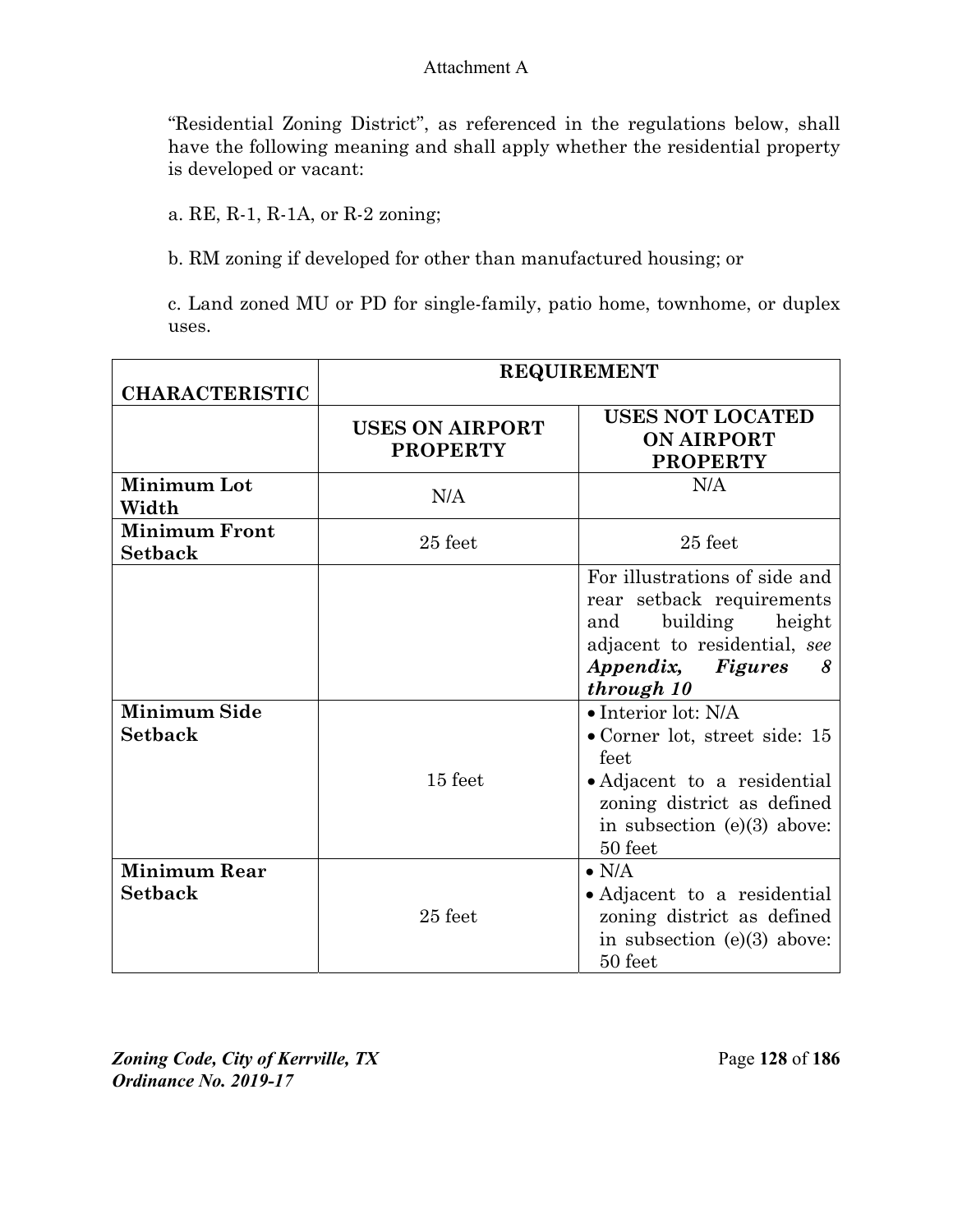| Attachment A |
|--------------|
|--------------|

|                                   |                                                                                                            | • For a double frontage lot,<br>same as front setback                                                                                                                                                                                                                                                                                                                                                                                                                                                                                                                                                                                                                                                                                            |
|-----------------------------------|------------------------------------------------------------------------------------------------------------|--------------------------------------------------------------------------------------------------------------------------------------------------------------------------------------------------------------------------------------------------------------------------------------------------------------------------------------------------------------------------------------------------------------------------------------------------------------------------------------------------------------------------------------------------------------------------------------------------------------------------------------------------------------------------------------------------------------------------------------------------|
| <b>Maximum Building</b><br>Height | N/A except that buildings<br>shall comply with Federal<br>Aviation<br>Administration<br>(FAA) requirements | $\bullet$ 45 feet<br>• Adjacent to a residential<br>zoning district as defined<br>in subsection $(e)(3)$ above:<br>• Two stories up to a<br>maximum of 35 feet<br>when 25 feet to 100 feet<br>residential<br>from<br>a<br>property line;<br>• 45 feet when more than<br>feet<br>from<br>100<br>я<br>residential<br>property<br>line,<br>• No windows serving<br>second story building<br>area within 50 feet of<br>the property line on any<br>building wall facing a<br>residential<br>zoning<br>district, as defined in<br>subsection $(d)(3)$ above<br>to prevent views from<br>nonresidential<br>to<br>residential property<br>• Buildings<br>shall<br>also<br>comply<br>with<br>Federal<br>Administration<br>Aviation<br>(FAA) requirements |
| <b>Minimum Parking</b>            | N/A                                                                                                        | Varies by use; See Article<br>XII                                                                                                                                                                                                                                                                                                                                                                                                                                                                                                                                                                                                                                                                                                                |

N/A = Not Applicable (no specific requirement applies)

(4) **Location of Structures Beyond Setback**: No structure in excess of thirty inches (30") in height may exist between the front wall of any building and the front property line, except that ornamental fencing up to six feet (6.0') in height is permitted. Ornamental fencing does not include chain link fencing, which

*Zoning Code, City of Kerrville, TX*Page **129** of **186**  *Ordinance No. 2019-17*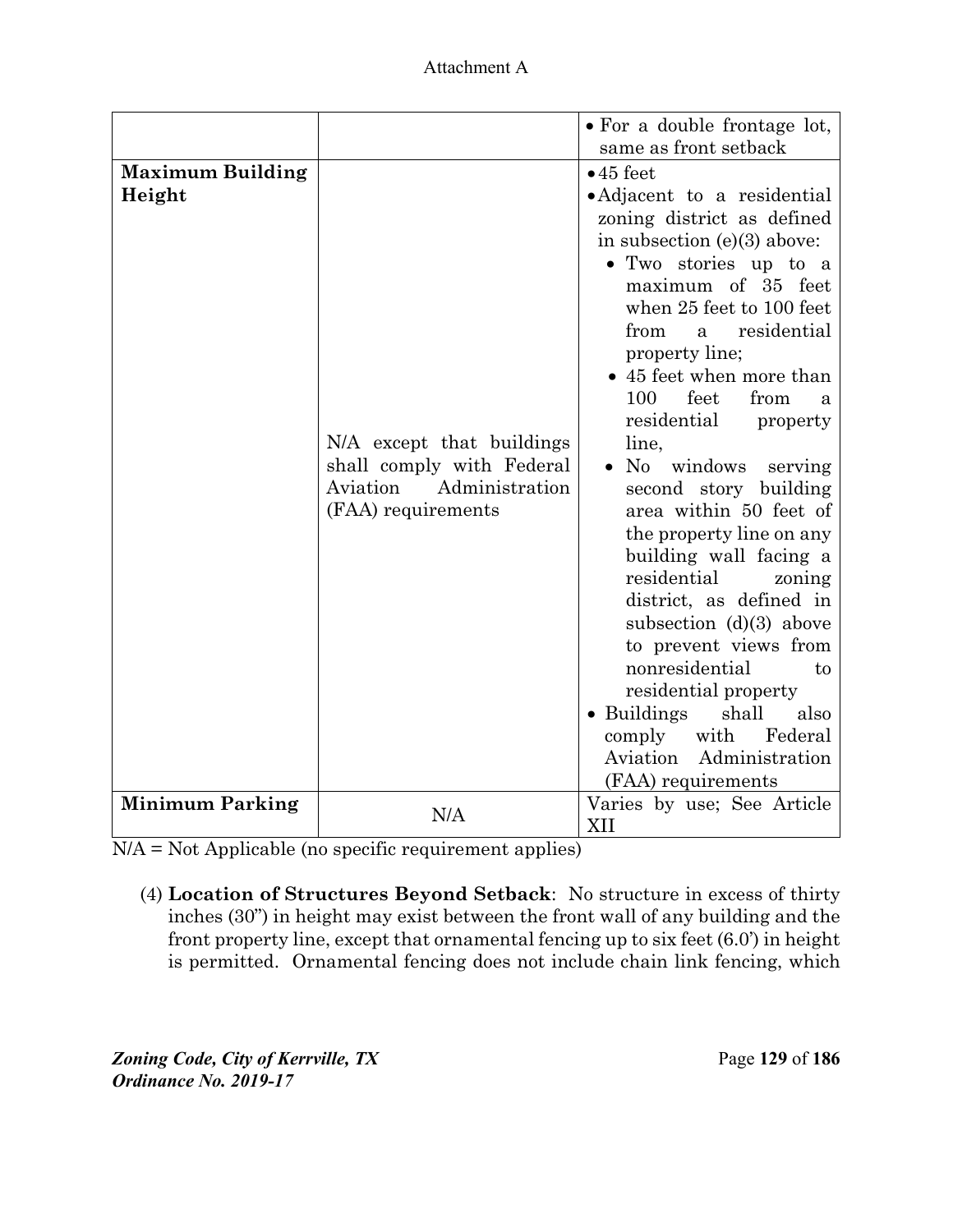is prohibited. No element of the fence may create a visibility obstruction or otherwise interfere with pedestrian or vehicular circulation.

### (5) **Outdoor Storage**:

a. For land zoned AD excluding airport property, outdoor storage shall be permitted subject to the requirements herein.

- b. No materials, supplies, inventory, or equipment may be kept or stored:
	- 1. Within any required parking spaces, fire lanes, circulation aisles, or customer pick-up lanes;
	- 2. Within any area that creates a visibility obstruction or otherwise interferes with pedestrian or vehicular circulation; or
	- 3. On any roof structure.
- c. The above prohibition shall not be construed to prohibit the following:
	- 1. A maximum of three merchandise dispensing units per establishment when such merchandise dispensing units are operated in connection with the operation of a convenience store;
	- 2. The placement of newspaper racks.

d. Shipping containers as defined herein may be located on property zoned AD for the purpose of providing outdoor storage subject to the following conditions

- 1. No container shall be located in any required setback or between the front wall of the building being served and the front property line, or between the side building wall and the street on a corner lot; and
- 2. The container shall be painted to match the color of the building for which the storage is being provided.

## (6) **Screening Adjacent to Residential Zoning**:

a. The owner or developer of property zoned AD district shall construct and maintain a screening wall or fence along the border of the property when: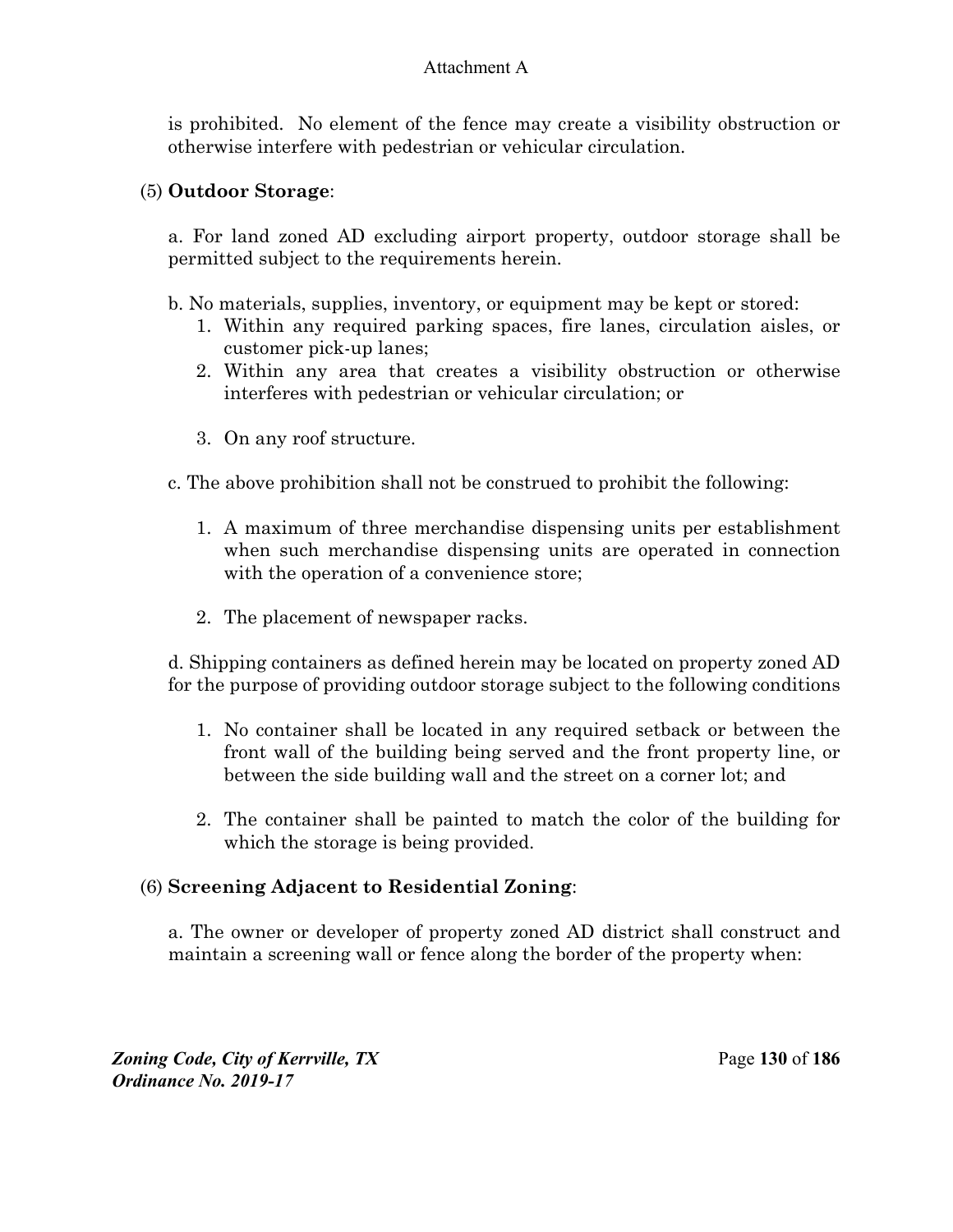- 1. Adjacent to property in a residential zoning district as described in subsection (d)(3) above; or
- 2. Building or storage area on the property is newly built, constructed, or expanded.
- b. The required screening wall or fence shall be constructed as follows:
	- 1. The wall or fence shall be at least six feet (6.0'), and no more than eight feet (8.0'), in height, and constructed of one, or a combination, of the following materials:

A. Solid masonry materials similar in color and design to the main building, or a solid fence constructed of weather-resistant wood fencing materials; or

B. Chain link or ornamental fencing behind an irrigated landscape screen constructed of materials chosen from the *Preferred Plant List*, spaced to create a solid screen a minimum of six feet (6.0') in height within one year of installation, said screen to be maintained by the property owner in a healthy, growing condition.

- 2. The height of the wall or fence shall be measured from the highest established grade along the common property line.
- 3. Landscaping may be used in combination with any of the above screening and fencing techniques.
- 4. In no case shall chain link fencing with metal slats be an acceptable method of screening, with or without a landscape screen.
- 5. A required screening wall or fence shall test plumb and square at all times unless otherwise dictated by the building code.
- (7) **Alternate Screening Permitted:** For either the screening of outdoor storage or the screening of residential property, an applicant may make application to the Commission to use alternate screening methods which may include, but not be limited to, use of existing natural terrain and/or landscaping, or installation of new landscaping and terrain features. The Commission may approve, disapprove, or approve with modifications, the proposal presented by

*Zoning Code, City of Kerrville, TX*Page **131** of **186**  *Ordinance No. 2019-17*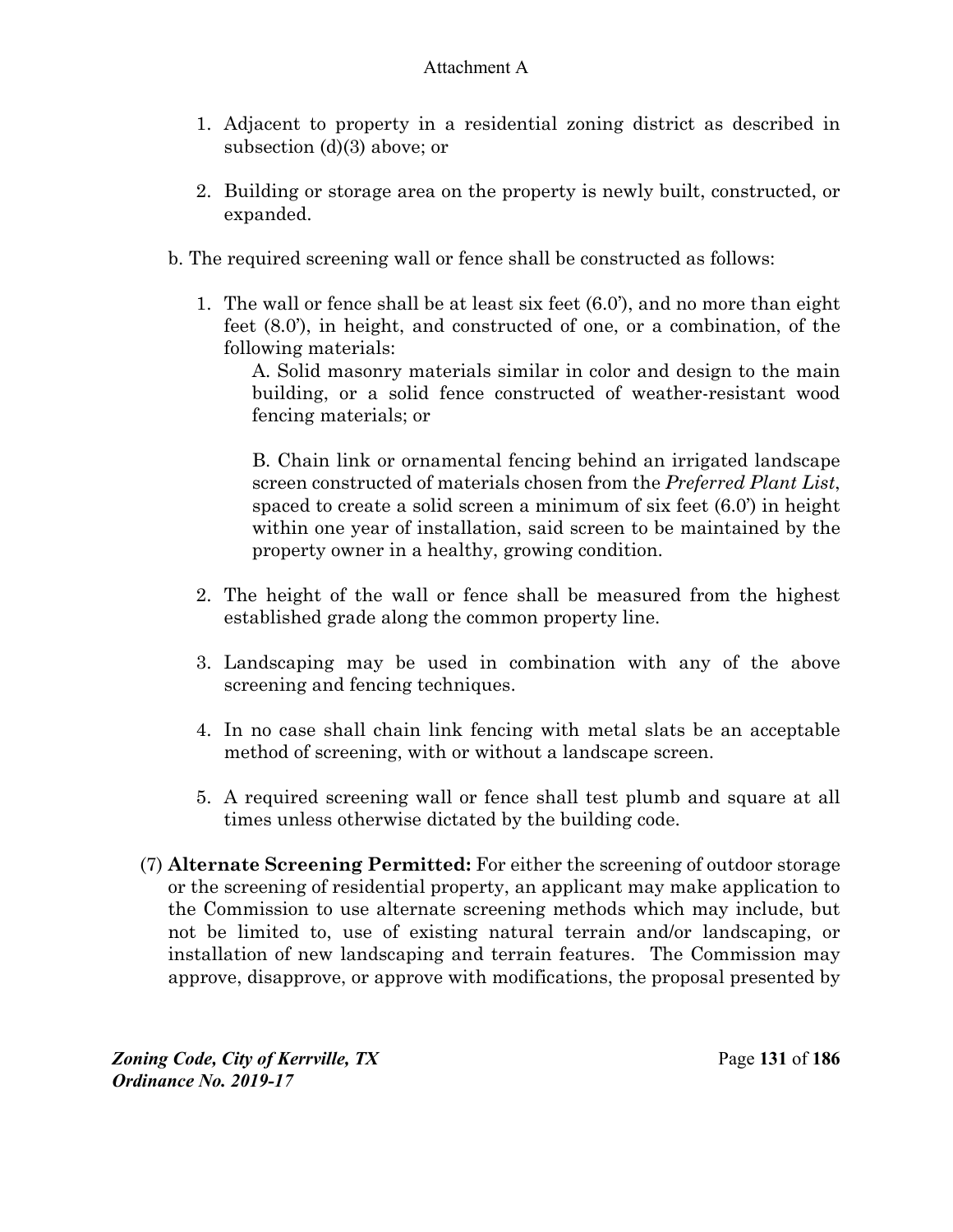the applicant. In the event of disapproval, the applicant may appeal to the City Council by requesting such appeal in writing no later than 5 days following the date of the action of the Commission.

(f) **Agricultural District (AG)**: Property located in a(n) AG district shall be developed in accordance with this Zoning Code, including the following regulations:

- (1) **Purpose**: The AG district allows uses consistent with the rural heritage of Kerr County, such as the cultivation of crops, the raising of livestock, and other activities and improvements incidental to these as principal uses. Singlefamily uses on large lots are allowed in the AG district; however, at such time as the land is proposed to be divided for the sale of lots, the requirements of the Subdivision Code may apply. AG zoning can also be used as a tool for preserving open space, special topographic features, and mitigating water quality and flooding hazards, as well as to accommodate outdoor tourism activities. This district also serves as a temporary zoning category for land annexed without a development agreement or other zoning plan in place until permanent zoning can be established.
- (2) **Uses**: In general, agricultural uses, including the raising of crops and livestock, the preservation of open space and important environmental features, certain public and institutional uses, home occupations meeting the requirements of this Zoning Code, and activities allowed subject to the approval of a Conditional Use Permit. Refer to *Table 1, Land Use Table* for a specific list of uses allowed in the AG district.
- (3) **Area and Height Regulations:** No building shall be constructed in an AG district except in conformance with the following requirements:

| <b>CHARACTERISTIC</b>   | <b>REQUIREMENT</b>                                          |  |
|-------------------------|-------------------------------------------------------------|--|
| <b>Minimum Lot Size</b> | 5 acres                                                     |  |
| Minimum Lot             |                                                             |  |
| Width                   | N/A                                                         |  |
| <b>Minimum Front</b>    | $\bullet$ 25 feet                                           |  |
| <b>Setback</b>          | • Agricultural fields shall be located a minimum of 10 feet |  |
|                         | from the exterior property line of the tract                |  |
| Minimum Side            | $\bullet$ Interior lot: 5 feet                              |  |
| <b>Setback</b>          | • Corner lot, street side:                                  |  |
|                         | $\bullet$ 15 feet                                           |  |

*Zoning Code, City of Kerrville, TX*Page **132** of **186**  *Ordinance No. 2019-17*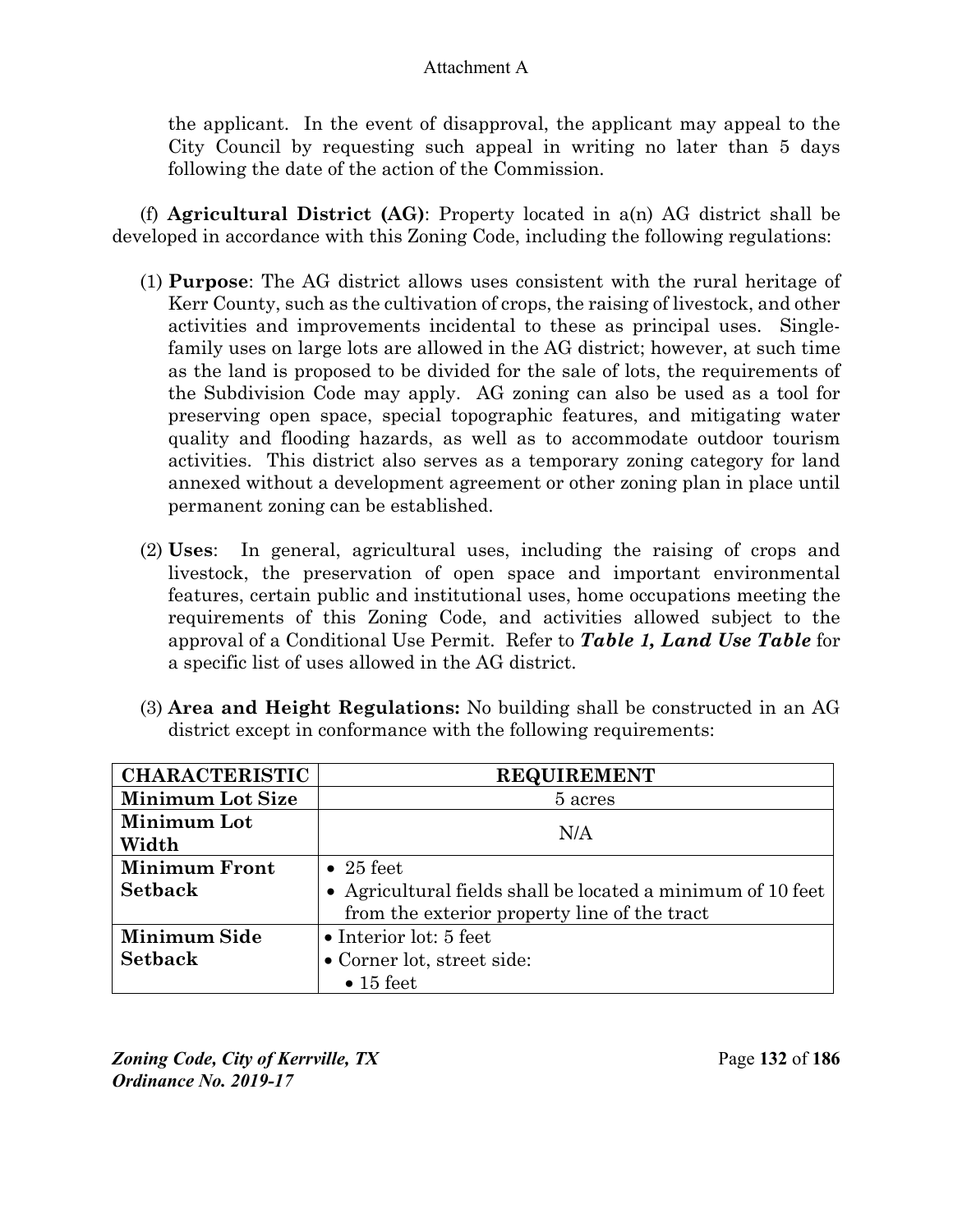|                         | $\bullet$ 19 feet to a garage door                             |
|-------------------------|----------------------------------------------------------------|
| <b>Minimum Rear</b>     | $\bullet$ 25 feet                                              |
| <b>Setback</b>          | • For a double frontage lot, same as front setback             |
| <b>Maximum Building</b> | $\bullet$ Main building used for residential purposes: 35 feet |
| Height                  | • Agricultural buildings: $45$ feet                            |
| <b>Minimum Parking</b>  | 2 spaces per dwelling unit                                     |

N/A = Not Applicable (no specific requirement applies)

(4) **Access to Arterial or Collector Street Prohibited**: No lot shall be platted with direct access to a collector or arterial street except where limited access is permitted by the Subdivision Code.

## **ARTICLE IX. SUPPLEMENTARY DEVELOPMENT REQUIREMENTS FOR CERTAIN USES**

## **Sec. 60-60. Supplementary Development Requirements.**

The following supplementary development requirements are use-specific requirements that apply in addition to development standards required for specified uses within specified zoning districts. These development requirements were established to assure compatibility with the adjacent zoning district and land uses as well as the public need and the City's orderly development.

- (1) **Fuel Sales, Retail/Gasoline Sales and Truck Stop and Fueling Station**: Automobile services stations and other gasoline/fuel sales uses, except the sale of aviation fuel at an airport, shall comply with the following requirements:
	- a. A minimum street frontage of one hundred twenty feet (120.0') is required for the site on which the use will occur;
	- b. The principal use of a gasoline sales establishment in any district in which it is permitted shall be the sale of gasoline with incidental sales of sundries. The operation of a convenience store shall be permitted in conjunction with gasoline sales. Automobile sales and repair shall not be considered an accessory use. Automated car washes, as an accessory use, may be permitted;
	- c. No outdoor sales or storage shall be permitted in conjunction with gasoline sales facilities;

*Zoning Code, City of Kerrville, TX*Page **133** of **186**  *Ordinance No. 2019-17*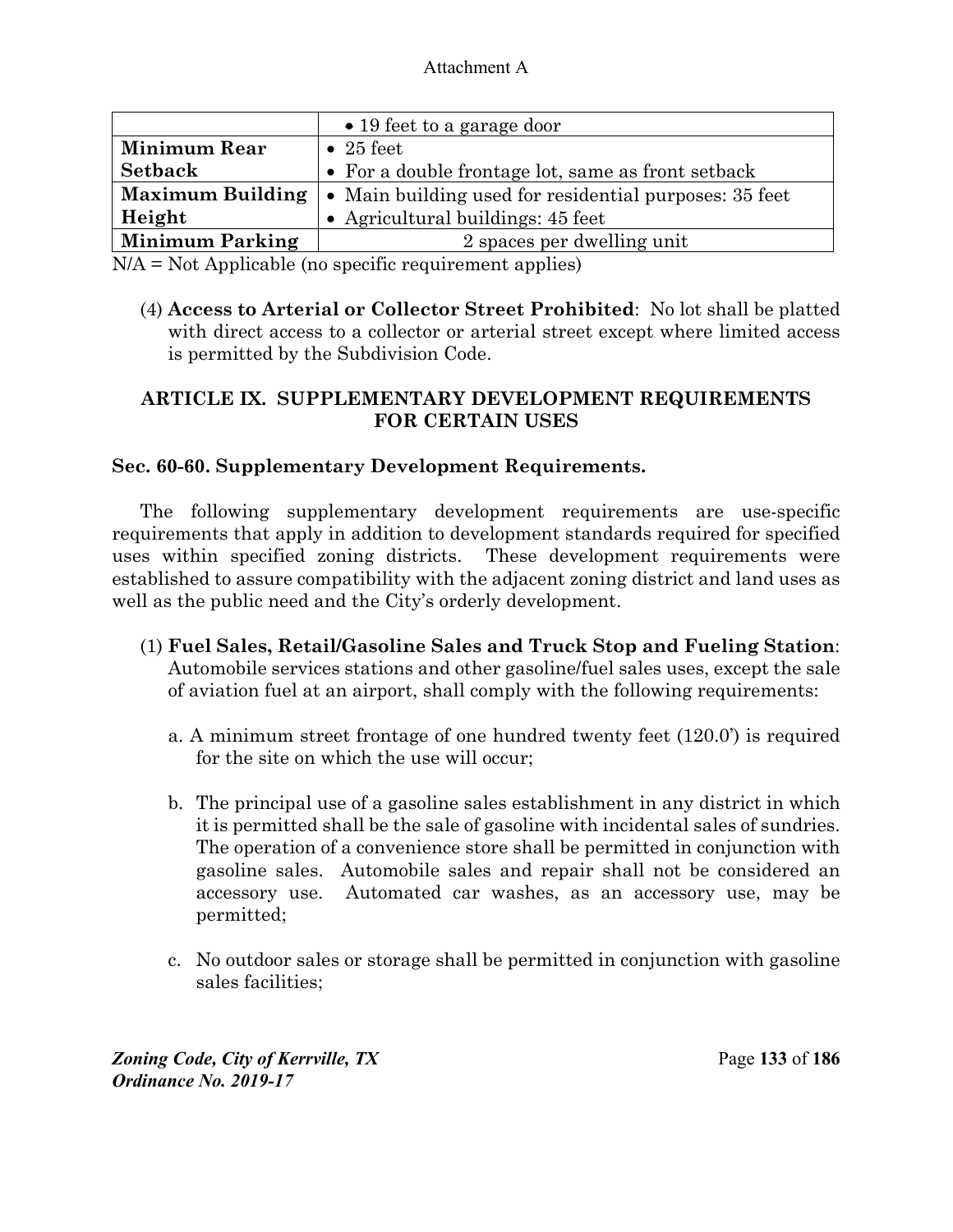- d. Pump islands shall be located a minimum of twenty-five feet (25.0') from any street right-of-way;
- e. Pump islands shall be located a minimum of one hundred feet (100.0') from any residential zoning district or any portion of property zoned MU or PD for residential uses;
- f. The location of the refueling area shall be located a minimum of one hundred feet (100.0') from any residential zoning district or any portion of property zoned MU or PD for residential uses and twenty-five feet (25.0') from any street right-of-way. In addition, an area shall be provided for the refueling truck outside the required drive aisles, fire lanes, right-of-way, and required parking;
- g. Any canopy placed over the pump island may not extend closer than fifteen feet (15.0') to any street right-of-way;
- h. An eight foot (8.0') solid fence shall be constructed and maintained along any property line adjoining a residential zoning district or any portion of property zoned MU or PD for residential uses;
- i. All lighting shall be designed and installed to prevent glare or light from being emitted onto adjacent properties;
- j. All self-service fuel/gasoline sales facilities shall provide an emergency shut-off switch to completely eliminate the flow of gasoline from all pumps upon activation in an emergency situation;
- k. This use is prohibited within one hundred feet (100.0') of the 100-year flood plain. Where such use is within five hundred feet (500.0') of the 100-year flood plain or within one thousand feet (1,000.0') of the Nimitz Lake Impoundment Area, such use shall require the adoption of a Conditional Use Permit pursuant to this Code. The calculation of these distances shall be based on the approved Federal Emergency Management Agency (FEMA) map in place at the time of development and the distance shall be measured from the closest point of the flood plain or impoundment area to the closest point on the property line of the tract containing the gasoline sales facility.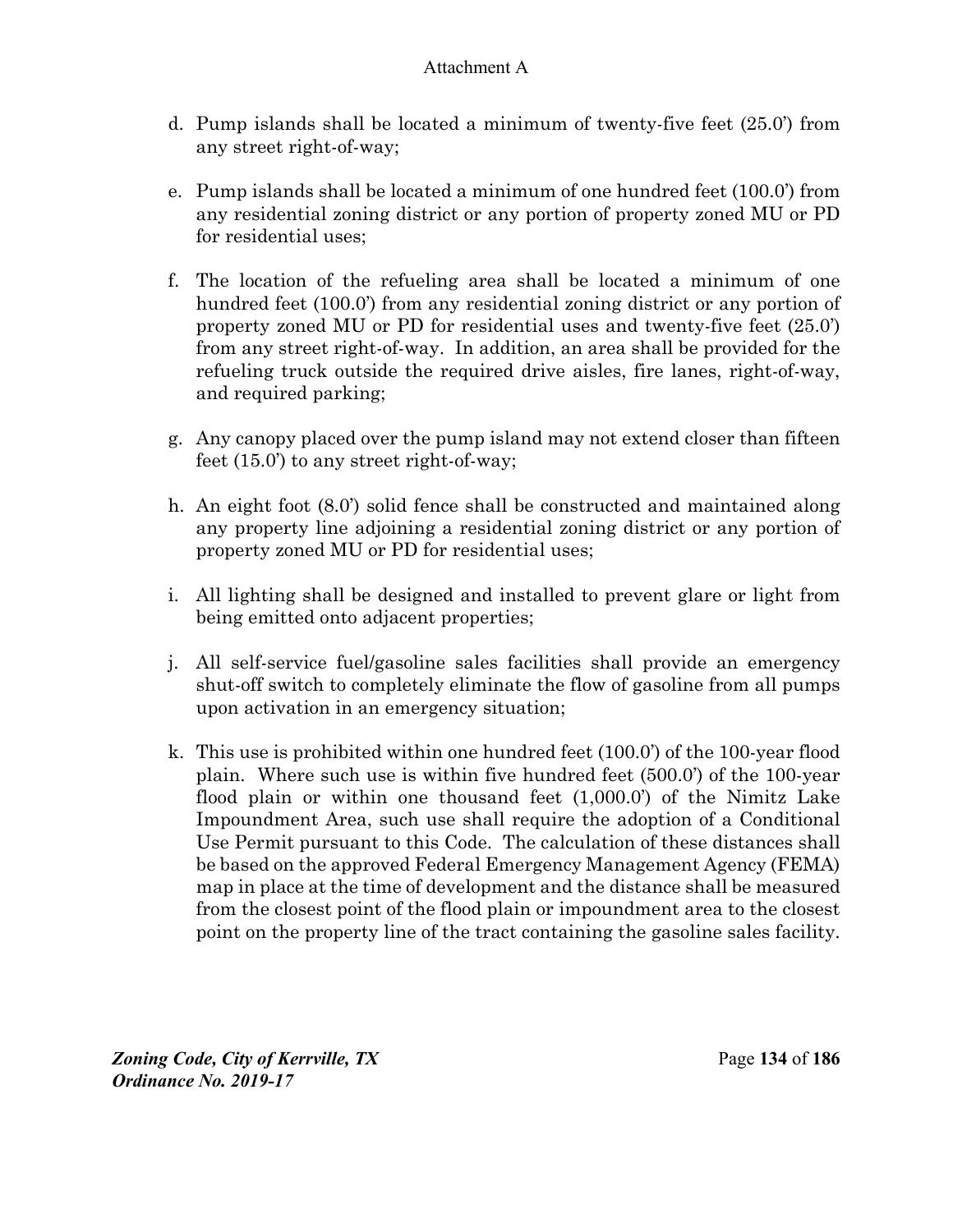(2) **Mini-Storage Facilities**: Mini-Storage warehouses and self-storage units shall comply with the following requirements:

## a. **Use, Parking, and Access**:

- 1. Mini-storage shall be used for storage purposes only and not for any other use, processing, services, or activities. Outdoor storage is prohibited in conjunction with this use, except as described in subsection 2., provided immediately below;
- 2. The use may include the storage of recreational vehicles, boats, and automobiles, provided that the storage area is screened from public view and paved. The site plan or concept plan shall show the designated parking and storage areas at the time of project submittal. No parking or storage of recreational vehicles or boats shall be allowed within fifty feet (50.0') of any residential zoning district or any portion of property zoned MU or PD for residential uses;
- 3. One manager or caretaker apartment is authorized for use by an on-site manager or security guard.
- 4. All driveways, parking, loading, and vehicle circulation areas shall be paved in accordance with City specifications.
- 5. One parking space shall be required in the office and apartment area for each 10,000 square feet of floor area in the mini-storage development. These spaces are in addition to the required loading areas;
- 6. A continuous marked fire lane is required throughout the project per the City's fire code;
- 7. In addition to the fire lane required by the City's fire code, a continuous loading area, a minimum of eight feet (8.0') in width, shall be provided for parking and loading along any building face which provides access to the storage units.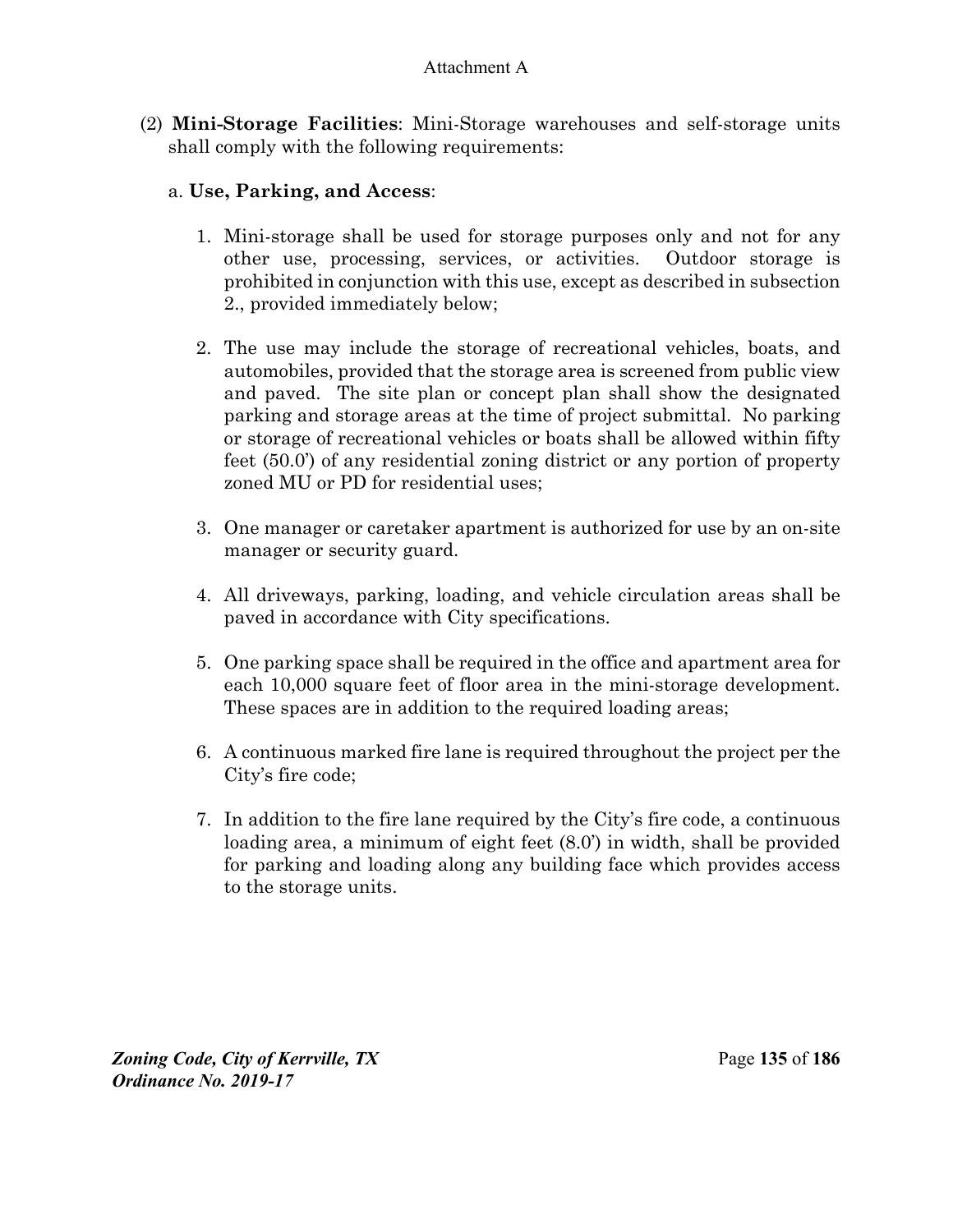# b. **Design Criteria**:

- 1. The minimum separation between mini-storage buildings shall be twenty feet (20.0') provided that additional separation will be necessary where loading areas and fire lanes are required;
- 2. Public access doors to the storage units shall not face the public rightof-way;
- 3. The leasing office or manager or caretaker apartment shall not exceed one story in height;
- 4. Building facades facing public rights-of-way shall be a minimum of eight feet (8.0') in height and shall include design features, such as changes in color, texture, or materials, or offsets in the building wall, to break up long facades;
- 5. The maximum height adjacent to a residential zoning district or any portion of property zoned MU or PD for residential uses shall be one story, generally limited to a maximum of fifteen feet (15.0').
- 6. Lighting shall be installed with no fixtures extending above the rooflines and shall be designed and installed to prevent glare or light from being emitted onto adjacent residential properties.
- (3) **Day Care Services, Adult and Children**: a property used for day care services, including nursery schools, preschools, day care centers for both children and adults, and similar uses shall comply with the following requirements:
	- a. The facility shall comply with the minimum state requirements for such facilities;
	- b. A circular or similar drive, covered at the entrance with loading/unloading space for at least two (2) vehicles shall be provided. This requirement is not required for multitenant buildings;
	- c. No portion of any play or instruction area shall be located within the required front setback and/or side setback adjacent to a street; and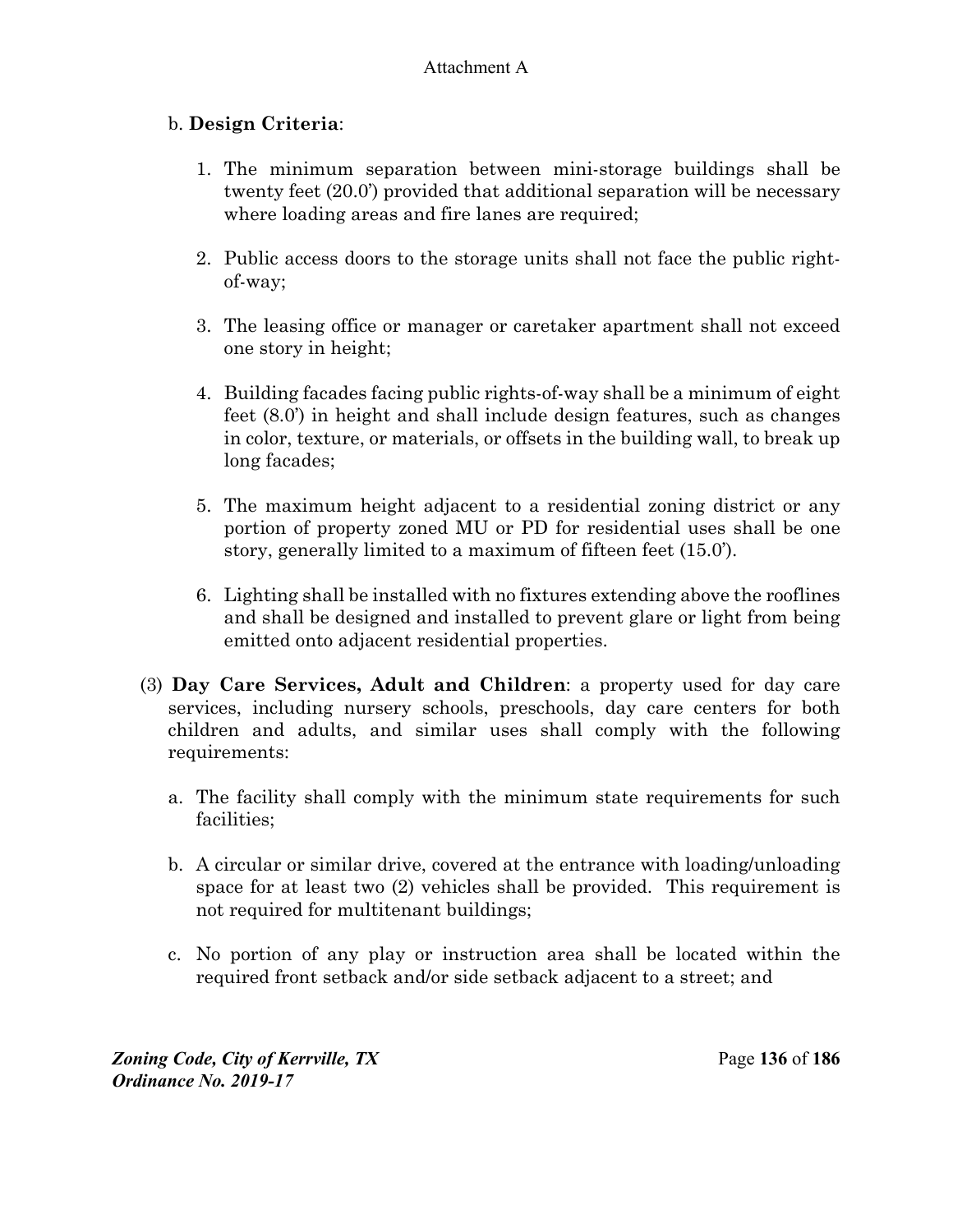- d. An eight foot (8.0') solid fence shall be constructed and maintained along any property line adjoining a residential zoning district or any portion of property zoned MU or PD for residential uses.
- (4) **Automobile Service and Repair, Major or Minor and Automobile Parts Store**: Properties providing both major and minor service and repair functions or sale of automobile parts and accessories as defined herein for vehicles such as passenger cars, pick-ups, and vans shall comply with the following requirements:
	- a. All maintenance shall be performed entirely within the bays of any maintenance facility.
	- b. No outdoor storage of vehicle parts or supplies, including tires and petroleum products shall be permitted.
	- c. Maintenance facilities shall be located a minimum of one hundred feet (100.0') from any residential zoning district or any portion of property zoned MU or PD for residential uses.
	- d. Unless placed within the primary structure, incidental equipment, such as air compressors, pumps, or waste material storage, shall be placed within a designated area which is located a minimum of twenty-five feet (25.0') from any street right-of-way, a minimum of fifty feet (50.0') from any side or rear property line, and one hundred feet (100.0') from any residential zoning district or any portion of property zoned MU or PD for residential uses.
	- e. An eight foot (8.0') solid fence shall be constructed and maintained along any property line adjoining a residential zoning district or any portion of property zoned MU or PD for residential uses.
	- f. Vehicles waiting for repair shall be located in a secure area on the site; no off-site or on-street parking or storage of vehicles awaiting service or repair shall be permitted.
	- g. This use is prohibited within one hundred feet (100.0') of the 100-year flood plain. In addition, where such use is within five hundred feet (500.0') of the 100-year flood plain or within one thousand feet (1,000.0') of the Nimitz

*Zoning Code, City of Kerrville, TX*Page **137** of **186**  *Ordinance No. 2019-17*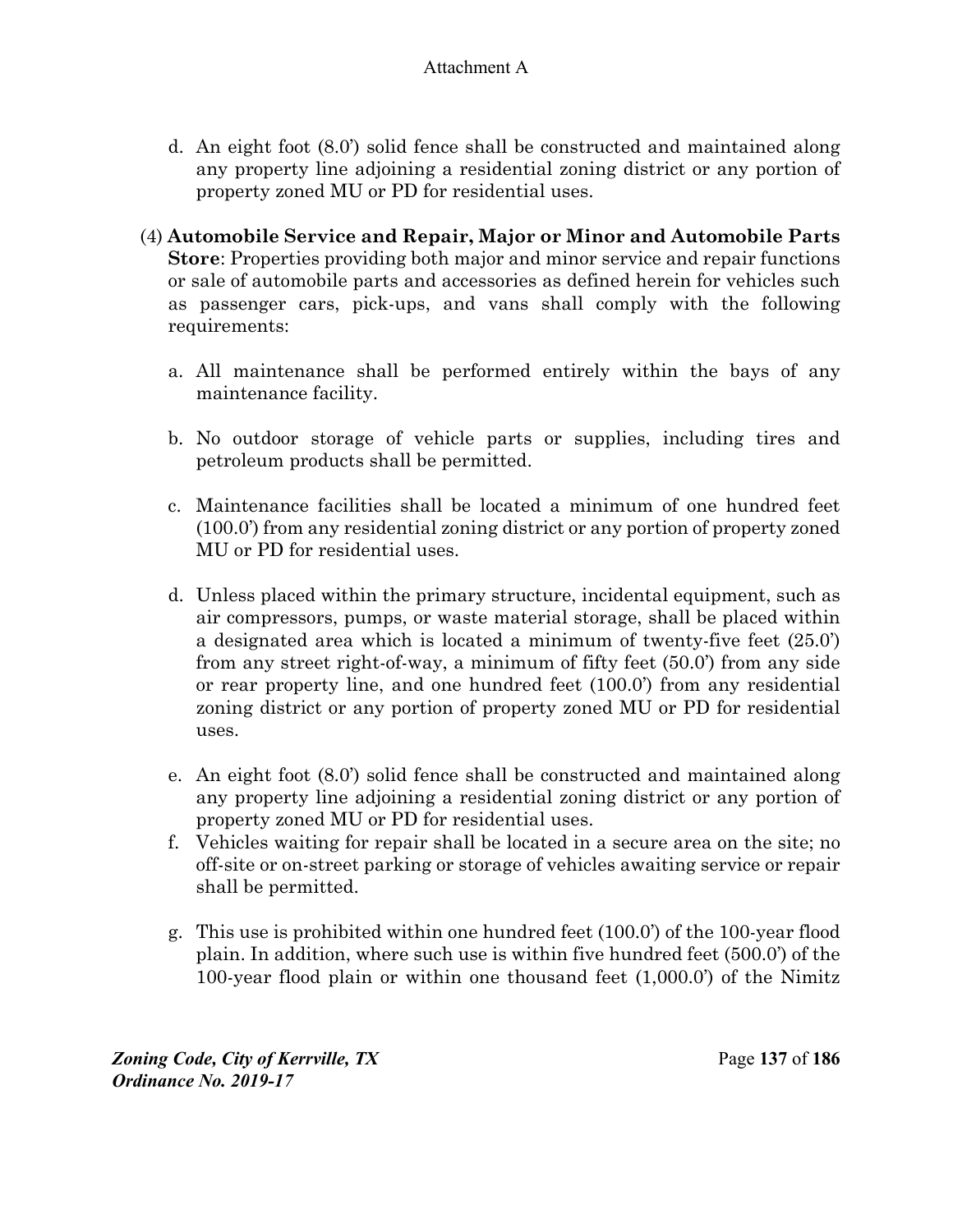Lake Impoundment Area, such use will require the adoption of a Conditional Use Permit pursuant to this Code. The calculation of these distances shall be based on the approved Federal Emergency Management Agency (FEMA) map in place at the time of development and the distance shall be measured from the closest point of the flood plain or impoundment area to the closest point on the property line of the tract containing the service/repair facility.

- (5) **Car Wash**:A property primarily used for a car wash as defined herein shall comply with the following requirements:
	- a. Car wash facilities shall be designed to utilize water recirculation systems;
	- b. Incidental equipment, such as vacuums and air compressors, shall be located a minimum of twenty-five feet (25.0') from any street right-of-way, a minimum of fifty feet (50.0') from any side or rear property line, and one hundred feet (100.0') from any residential zoning district or any portion of property zoned PD or MU for residential uses;
	- c. An eight foot (8.0') solid fence shall be constructed and maintained along any property line adjoin a residential zoning district or any portion of property zoned PD or MU for residential uses;
	- d. All lighting, including lighting for wash bays and canopies shall be designed and installed to prevent glare or light from being emitted onto adjacent properties; and
	- e. This use is prohibited within one hundred feet (100.0') of the 100-year flood plain. In addition, where such use is within five hundred feet (500.0') of the 100-year flood plain or within one thousand feet (1000.0') of the Nimitz Lake Impoundment Area, such use will require the adoption of a Conditional Use Permit pursuant to this Code. The calculation of these distances shall be based on the approved Federal Emergency Management Agency (FEMA) map in place at the time of development and the distance shall be measured from the closest point of the flood plain or impoundment area to the closest point on the property line of the tract containing the car wash facility.
- (6) **Facilities with Drive-Thru Service**: Any use or building offering drive-thru service with direct forward access to a point of service, such as a drive-thru

*Zoning Code, City of Kerrville, TX*Page **138** of **186**  *Ordinance No. 2019-17*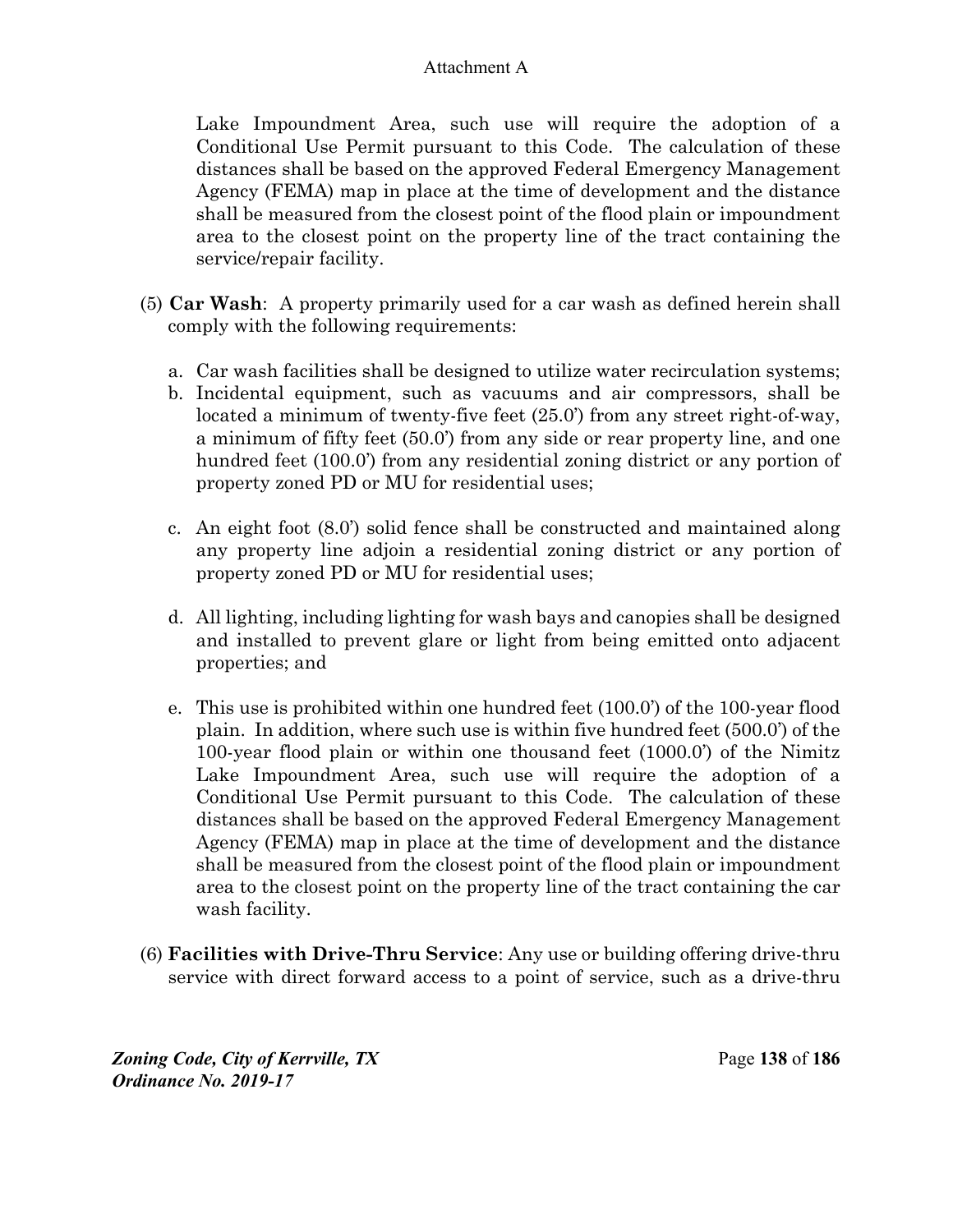window, order station, or other similar feature, shall provide stacking lanes a minimum of nine feet (9.0') in width and twenty feet (20.0') in length per vehicle as measured from the point of service. The stacking lane shall be marked and shall be separate from any other driveway, parking space, or aisle, and shall not interfere with any required parking, circulation, ingress, or egress.

- a. **General**: Each point of service for a use such as a drug store, dry cleaner, or other business with a drive-thru facility shall provide a stacking lane for a minimum of three (3) vehicles except as follows:
	- 1. **For a bank or financial institution or bill-paying window:**  Each point of service, such as a teller station or an automated teller machine (ATM) at a drive-through bank or financial institution, or a payment window at a business offering drivethrough bill paying, shall provide a stacking lane for a minimum of five (5) vehicles. Where more than one ATM is located in a single drive-thru lane, additional stacking shall not be required above the minimum five (5) spaces. *See Appendix, Figure 11*.
	- 2. **Restaurant:** Each remote order station at a restaurant with drive-through service shall provide stacking space for vehicles awaiting service as follows:

A. For a restaurant with a single drive-thru lane, stacking for a minimum of four (4) vehicles shall be provided leading up to the order station, including the space at the order station, and four (4) vehicle spaces shall be provided in the drive-thru lane beyond the order station leading up to the drive-thru window(s), including the space(s) at the drive-thru window(s). *See Appendix, Figure 12*.

B. For a restaurant with dual or double drive-thru lanes, stacking for a total of six (6) vehicles shall be provided in the lanes leading up to the order stations, and four (4) shared spaces shall be provided in the drive-thru lane beyond the order stations leading up to the drive-thru window(s), including the space(s) at the drive-thru window(s). *See Appendix, Figures 13 and 14*.

*Zoning Code, City of Kerrville, TX*Page **139** of **186**  *Ordinance No. 2019-17*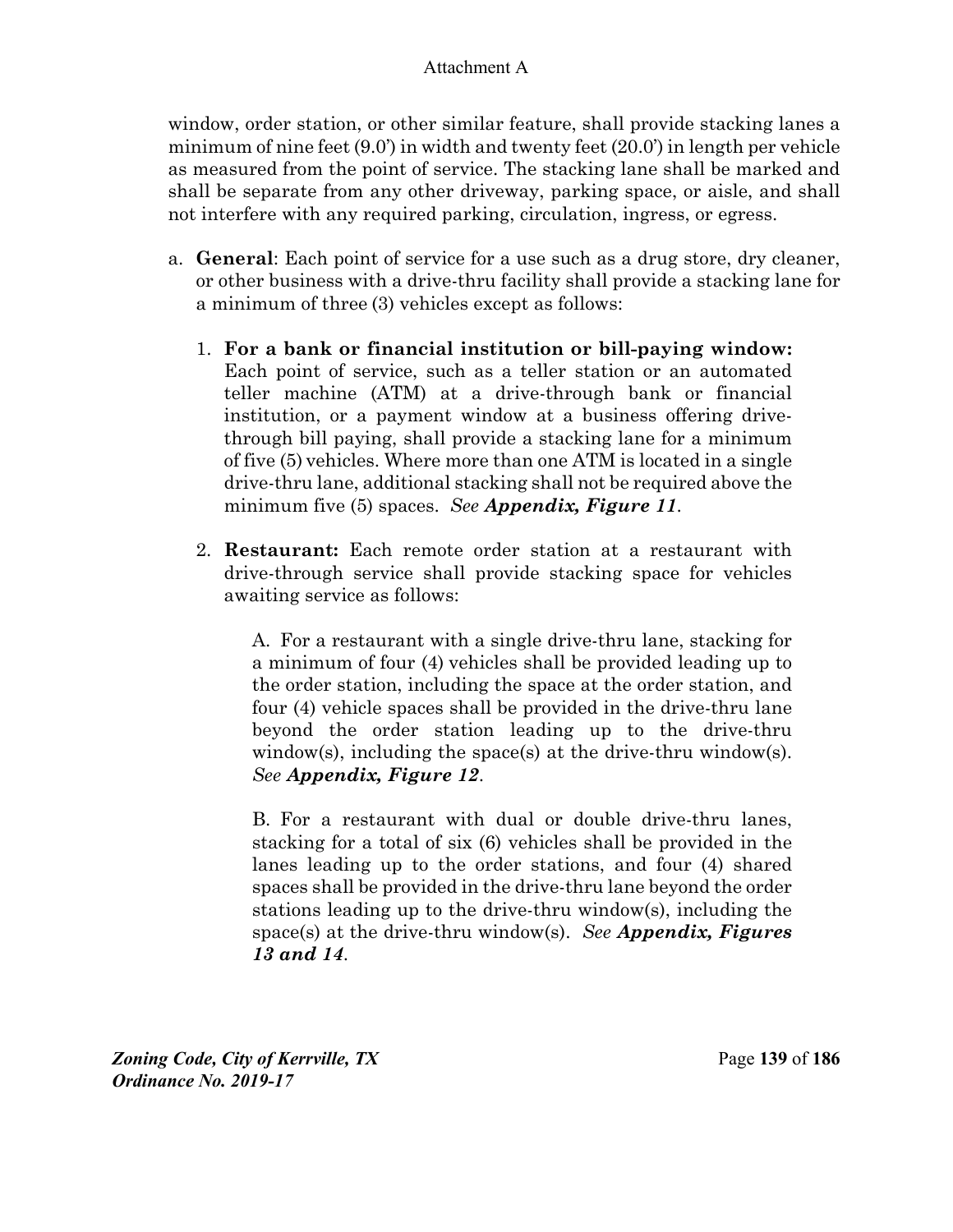- b. **Drive-thru windows in C-1 zoning district:** In general, drive-thru windows on properties in the C-1 zoning district should be located on a corner lot to allow for optimum vehicular access and circulation and to provide separation from less intense uses.
- (7) **Adult Group Homes**: A property used for the purpose of an adult group home shall be developed in accordance with the following requirements:
	- a. The regulations contained within this section shall be applicable to the use and development of property as a community home, as defined in Chapter 123, Texas Human Resources Code, to the extent that the development of a community home is not exempt from this Zoning Code. Where applicable provisions of state or federal law establish more restrictive regulations of community homes than this section, including, spacing and occupancy regulations, the more restrictive state or federal law shall apply.
	- b. An adult group home is a dwelling unit for sixteen (16) or fewer people in which food, shelter, and minor medical treatment are provided under the direction and supervision of a physician; or where services which meet some need beyond boarding or lodging are provided to any family member residing with his family in a one-family dwelling. Residents of an adult group home depend on staff to provide various degrees of assistance in everyday living, but are not considered dangerous to themselves or others and require only occasional or temporary services by professional medical or nursing personnel which are provided through individual arrangement with each resident. An adult group home includes any facility which requires a license issued by the Texas Department of Health or its successor agency as a Personal Care Facility but does not include a facility which requires a license as a Special Care facility.
	- c. Prior to operating any adult group home, the owner and/or operator shall submit a site plan to the City for review, which indicates that the design, location, and operation of the proposed adult group home will be in compliance with this section and all other applicable provisions of this Zoning Code. Said site plan shall be considered as follows:
		- 1. If use of the property as an adult group home does not require the approval of a Conditional Use Permit or an ordinance changing the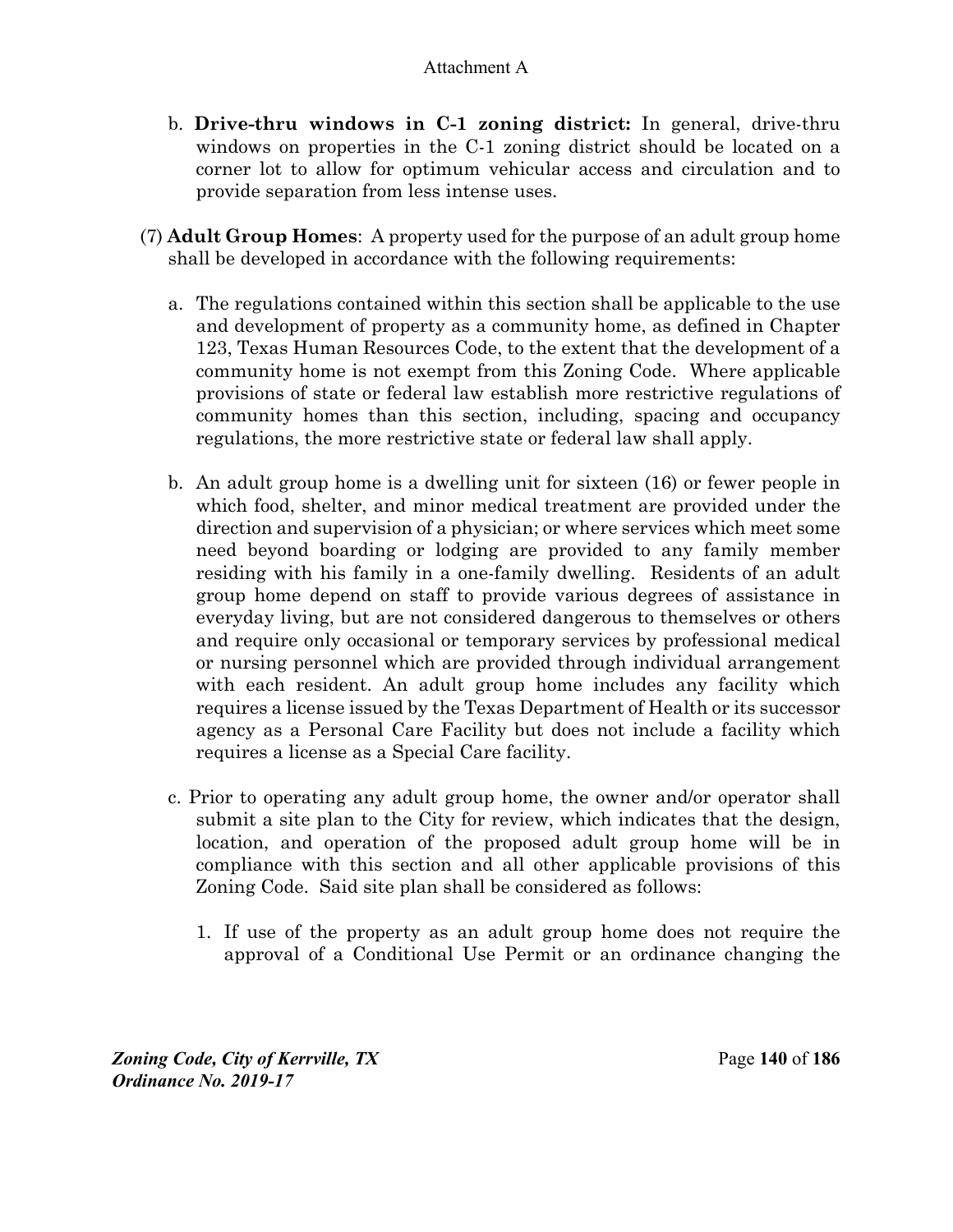zoning regulations of the property, the site plan must first be approved by the Commission prior to commencement of operation of the home; or

- 2. If the use of the property as an adult group home requires the approval of a Conditional Use Permit or an ordinance changing the zoning regulations of the property, the site plan shall be approved by the City Council in accordance with the applicable procedures related to the adoption of a CUP or ordinance changing the zoning of the property.
- d. An adult group home shall be developed as follows:
	- 1. All passenger loading and unloading areas and outdoor recreation areas shall be located as to avoid conflict with vehicular traffic.
	- 2. Access from public streets and/or sidewalks to the facility shall comply with the Texas Accessibility Standards adopted by the Texas Department of Licensing and Regulations pursuant to the Architectural Barriers Act, Tex. Rev. Civ. Stat. Art. 9102, as amended.
	- 3. Ingress and egress from the adult group home shall be from a street with a pavement width of thirty feet (30.0') or greater which is not classified as a dead-end street.
	- 4. No adult group home located in a residential zoning district may be located any closer than 1,500 lineal feet from a community home defined in Charter 123 of the Texas Human Resources Code, as amended; personal care facility; assisted living center; or child care center.
	- 5. Any adult group home authorized to be located in a residential zoning district shall be designed and constructed in such a manner as to look like a residence of similar character and designed to tie in with residential structures located on the adjacent properties and shall include pitched roofs and windows which constitute not less than 40% of the front façade.
- (8) **Community Gardens**: A property used for the purpose of a community garden shall comply with the following:
	- a. The property on which the garden is located may be publicly or privately owned;

*Zoning Code, City of Kerrville, TX*Page **141** of **186**  *Ordinance No. 2019-17*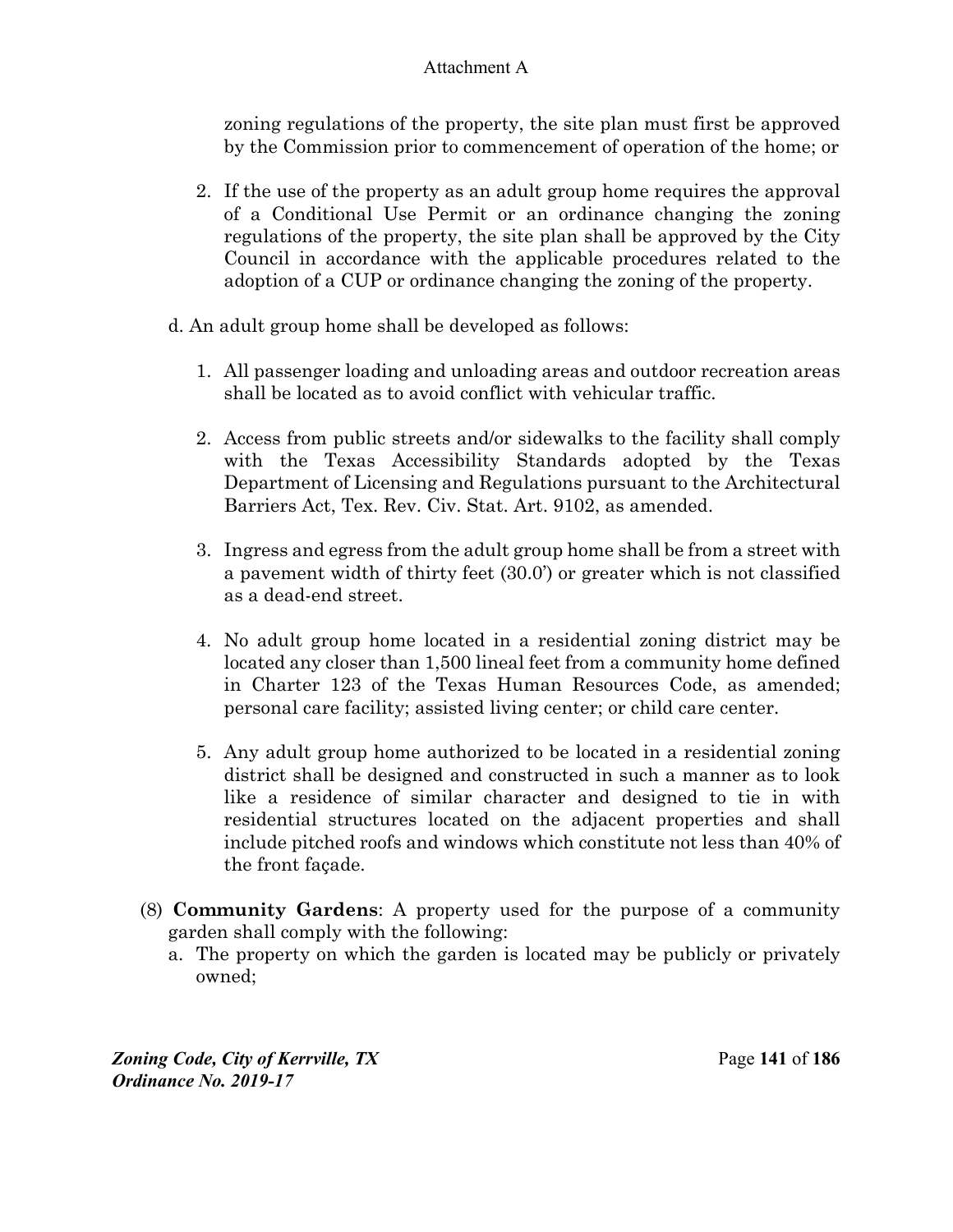- b. A community garden may be placed and maintained on a roof structure provided that it meets the building and fire code;
- c. Any lighting shall be shielded so that substantially all directly emitted light falls within the property;
- d. The property may not be used for the storage of items, to include vehicles, equipment, or materials, which are not directly associated with the operation of the community garden;
- e. Compost or and other organic material shall not be visible from an adjacent property, and shall be screened from view by shrubbery, an enclosure, or fence;
- f. The garden shall be routinely managed to control for and prevent the harborage of rodents and other pests;
- g. The garden shall be routinely managed to control for and prevent odors;
- h. A community garden shall be designed, maintained, and operated to prevent runoff from irrigation, fertilizer, and other substances from traveling onto adjacent property;
- i. Trash receptacles shall be provided and screened on at least three (3) sides so as to prevent public view; and
- j. An accessory structure, to include a greenhouse, shed, farm stand, or a similar structure:
	- 1. May be placed and used on the property without the presence of a primary structure;
	- 2. Shall comply with the setbacks that would be applicable to an accessory structure for the zoning district;
	- 3. May only be used for the storage of equipment and materials directly required for the operation of the community garden; and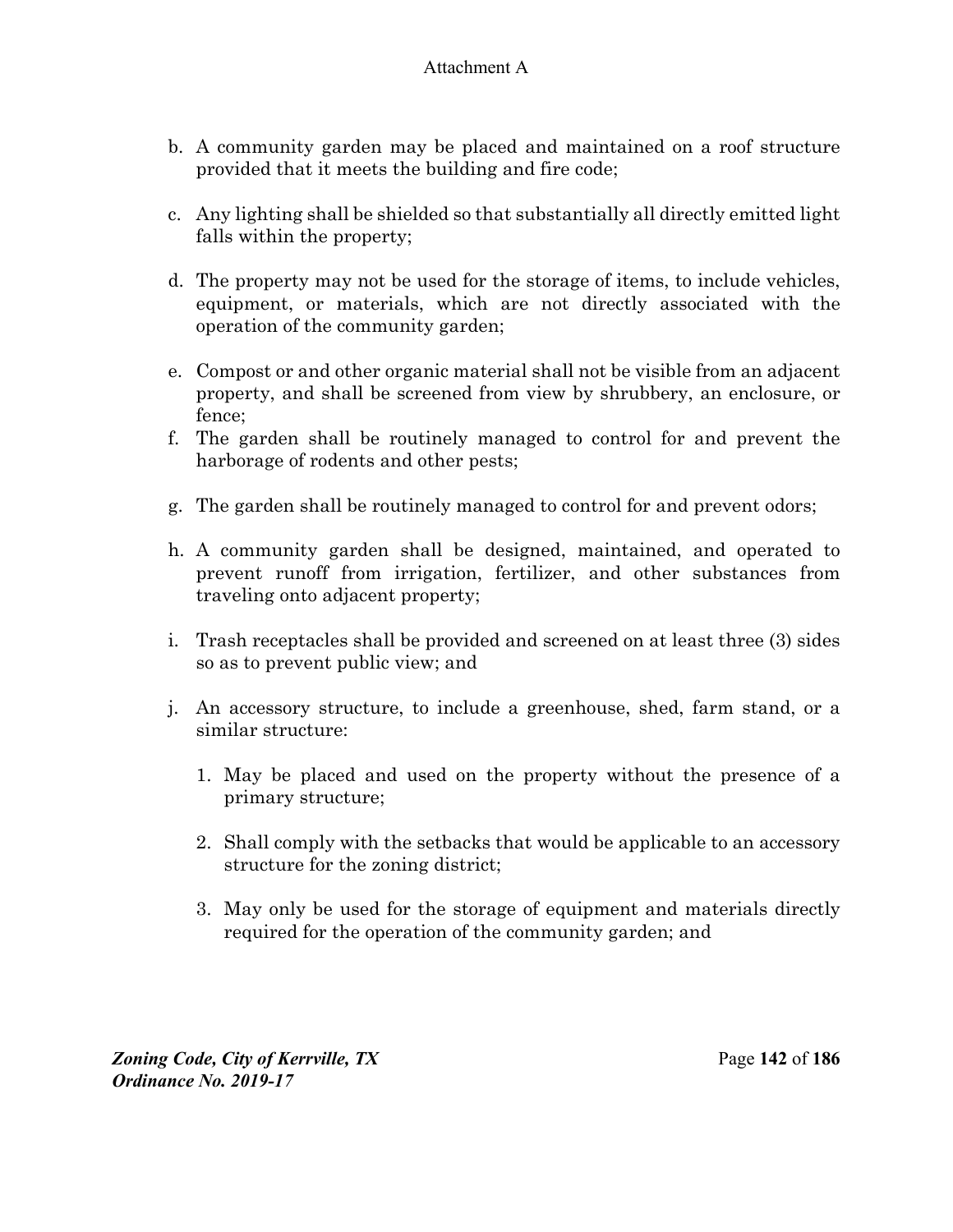- 4. Shall be removed from the property upon the cessation of the community garden unless its use is allowed pursuant to another provision within this Zoning Code.
- (9) **Home Occupation**:The purpose of this section is to ensure protection and the continuance of residential character within the City's residential zoning districts, by permitting only low-intensity home occupations that are clearly incidental and secondary to the primary residential use of the property, create little exterior indication of such activities, and which do not create a nuisance or otherwise adversely impact the health, safety, or welfare of the neighborhood.

## a. **General Provisions**:

- 1. These regulations found within this subsection apply within a residential zoning district, as listed in Article VIII, "Residential Zoning Districts" of this Zoning Code.
- 2. These regulations do not apply to:

A. A boarding home facility, as that term is defined within Chapter 30 of the Code of Ordinances; or

B. Cottage food production that meets the qualifications imposed under state law and subject to other City ordinances, rules, or regulations.

- b. **Standards of Operation**:A home occupation shall comply with the following:
	- 1. Only one employee other than the occupants of the residence may be present on the premises at any one time. A person who receives a wage, salary, or percentage of profits directly related to the home occupation is considered an employee. This definition does not include the coordination or supervision of an employee(s) who does not regularly visit the residence for purposes related to the business.
	- 2. The outdoor storage of materials, goods, supplies, or equipment relating to the home occupation is prohibited.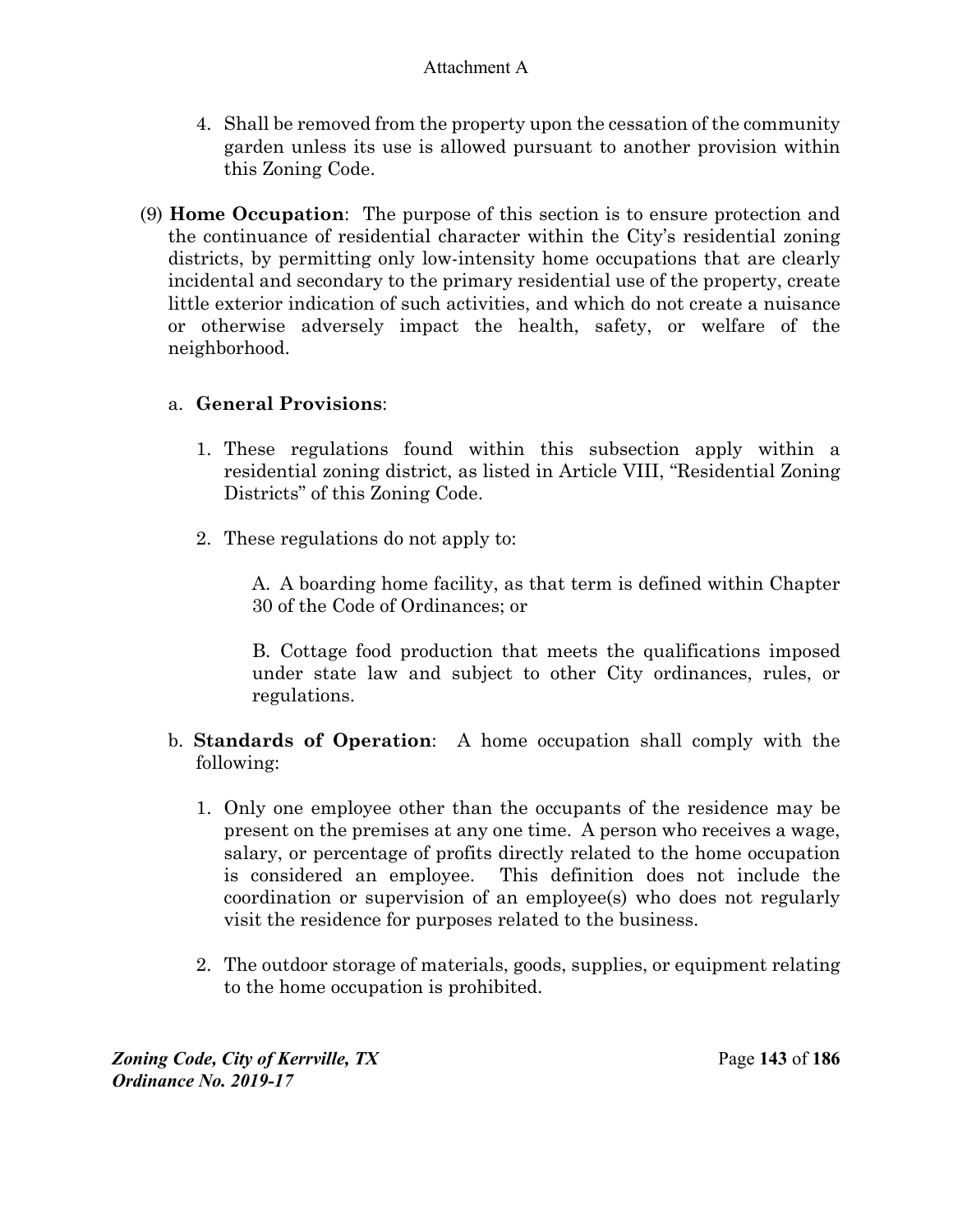- 3. Any alteration to the exterior of a dwelling, which changes its residential appearance or character, is prohibited.
- 4. The installation, storage, or use of any equipment or machinery not normally found as part of a household or general office is prohibited.
- 5. The outdoor display of merchandise for sale is prohibited.
- 6. The creation of any offensive noise, odor, vibration, glare, smoke, fumes, or electrical interference, which is detectable outside the structure and not normally found within a residential area, is prohibited.
- 7. The storage or use of toxic, explosive, flammable, combustible, corrosive, radioactive, or other hazardous materials not normally found within a residential area is prohibited.
- 8. Sales to customers who visit the residence may occur but not more than four (4) times per calendar years.
- 9. Deliveries related to the home occupation by a vehicle of more than two (2) axles is prohibited.
- 10. A home occupation may not increase the traffic volume on the street on which the business is located above what is normally found within a residential area.
- 11. A home occupation may not use more than one (1) non-illuminated, onsite sign, which shall either be: (a) flush-mounted to the primary residential structure and not exceed one square foot in size; or, (b) freestanding and placed in the front yard but no closer than twenty feet (20.0') to any property line and not exceed six (6) square feet in size and three feet (3.0') in height. Any such sign may indicate only the name of the occupant and the home occupation and shall comply with the City's Sign Code.
- c. **Uses prohibited as a home occupation.** The following uses are prohibited as a home occupation:
	- 1. Vehicle repair and service of any type, to include boats, recreational vehicles, and internal combustion engines;

*Zoning Code, City of Kerrville, TX*Page **144** of **186**  *Ordinance No. 2019-17*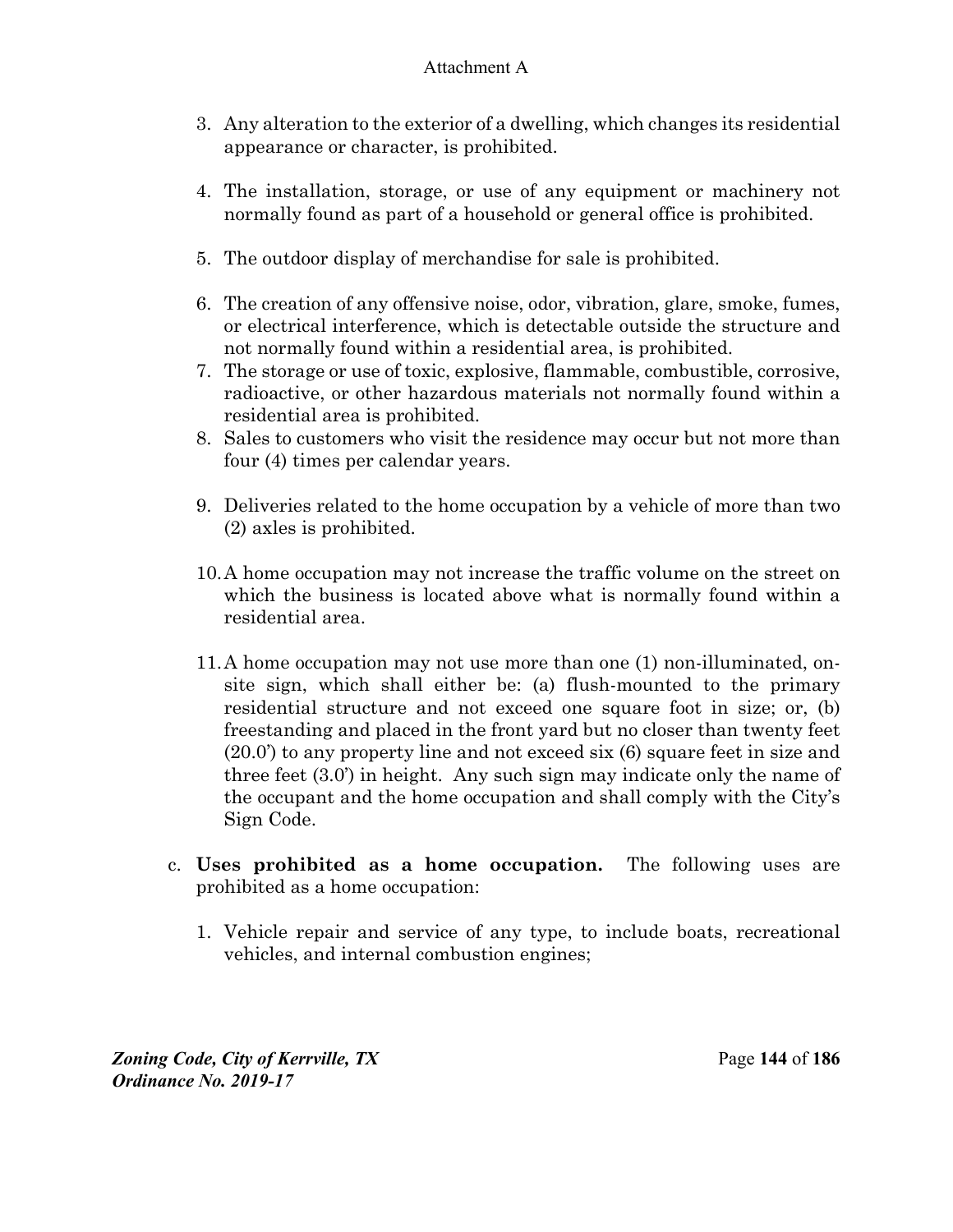- 2. Uses involving the breeding, boarding, or kenneling of animals;
- 3. Repair services for large appliances or equipment;
- 4. Uses involving manufacturing and/or assembling;
- 5. Uses involving the sale of fire arms, ammunition, or explosives;
- 6. Medical offices and/or clinics; or
- 7. Barber and/or beauty shops including nail salons.
- d. **Administration**:The City Manager shall make all determinations as to whether any aspect of a proposed home occupation complies with the requirements of this section. If the City determines that a proposed or existing home occupation does not comply with this section, a person engaged in the home occupation may submit an application for a Conditional Use Permit in accordance with the Zoning Code.
- e. **Existing home occupation**: A home occupation legally in existence as of the date of adoption but that does not fully comply with this section is deemed a legal nonconforming use and may continue in accordance with Article XIII of this Zoning Code; however, this exception does not include the following uses: vehicle repair and service of any type; repair services for large appliances and equipment; and uses involving the sale/repair of firearms, ammunition, and/or explosives. The burden of proof of such a legal nonconforming status for a home occupation is on the occupant.

# (10) **Manufactured Homes**:

- a. **Generally Prohibited**: Except as specifically authorized by this Zoning Code, no person may place either temporarily or permanently a manufactured home on any property located within the City.
- b. **Permit Required**: No person shall place a manufactured home on any property located within the City where use of the manufactured home as a residential dwelling is otherwise authorized prior to receiving a permit from the City.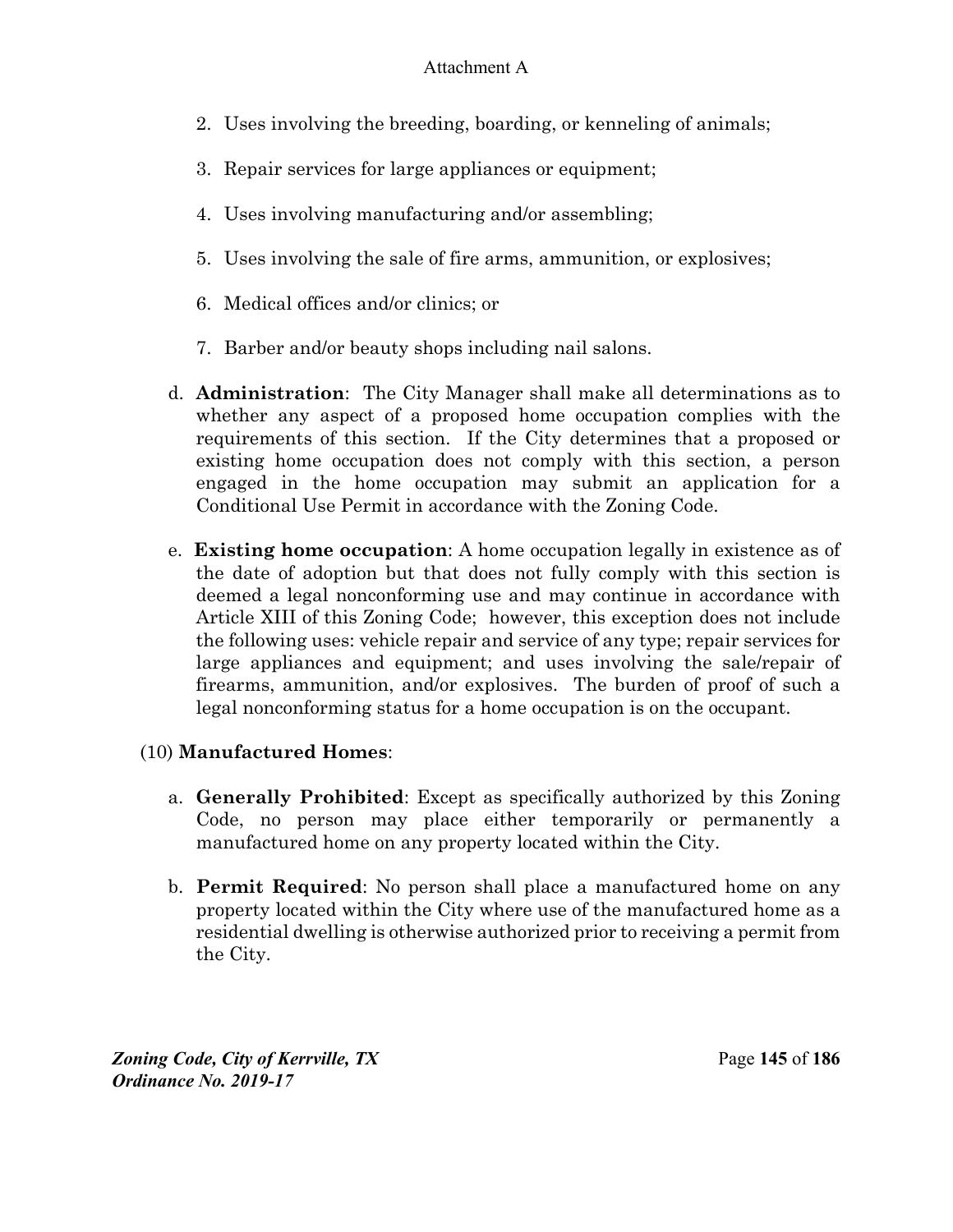- c. **Permit Application**: A person desiring to obtain the permit required by this section shall submit a complete application to the Department on a form prescribed by the City and pay the required permit fee. No application shall be deemed complete until all information required by the permit application is provided and the permit fee paid.
- d. **Permit Approval**: Not later than 30 days following the receipt by the City of a complete application, the City shall either grant or deny the permit. If denied, the City shall state the reason for denial. Permit applications which are not denied on or before 30 days following the receipt by the City of complete application shall be deemed approved.
- e. **Permit Not Modification of Other Regulations**: The issuance of the permit described in this section merely grants the authorization to locate a manufactured home on the property described in the permit application and other ordinances, rules, or regulations may apply.
- f. **Manufactured Housing Development Standards Generally**: Except when located in a Manufactured Home Rental Community, manufactured homes located on property within the City either as a permitted or a conditional use shall comply with the following development regulations:
	- 1. The tongue and/or towing gear, axles, and wheels shall be removed;
	- 2. The vacant space between the grade of the property on which the trailer is located and the exterior edges of the finished floor shall be skirted with the a material as required by the building code so that there is no visible gap between the finished floor and the ground;
	- 3. The home shall meet all requirements of this Zoning Code for setbacks and off-street parking;
	- 4. The home shall be attached to a permanent foundation system as defined in state law such that the home is permanently affixed to the real property on which the home is located. Such permanent foundation system shall be installed and inspected in compliance with state law; and
	- 5. The home shall be placed on the property such that:

*Zoning Code, City of Kerrville, TX*Page **146** of **186**  *Ordinance No. 2019-17*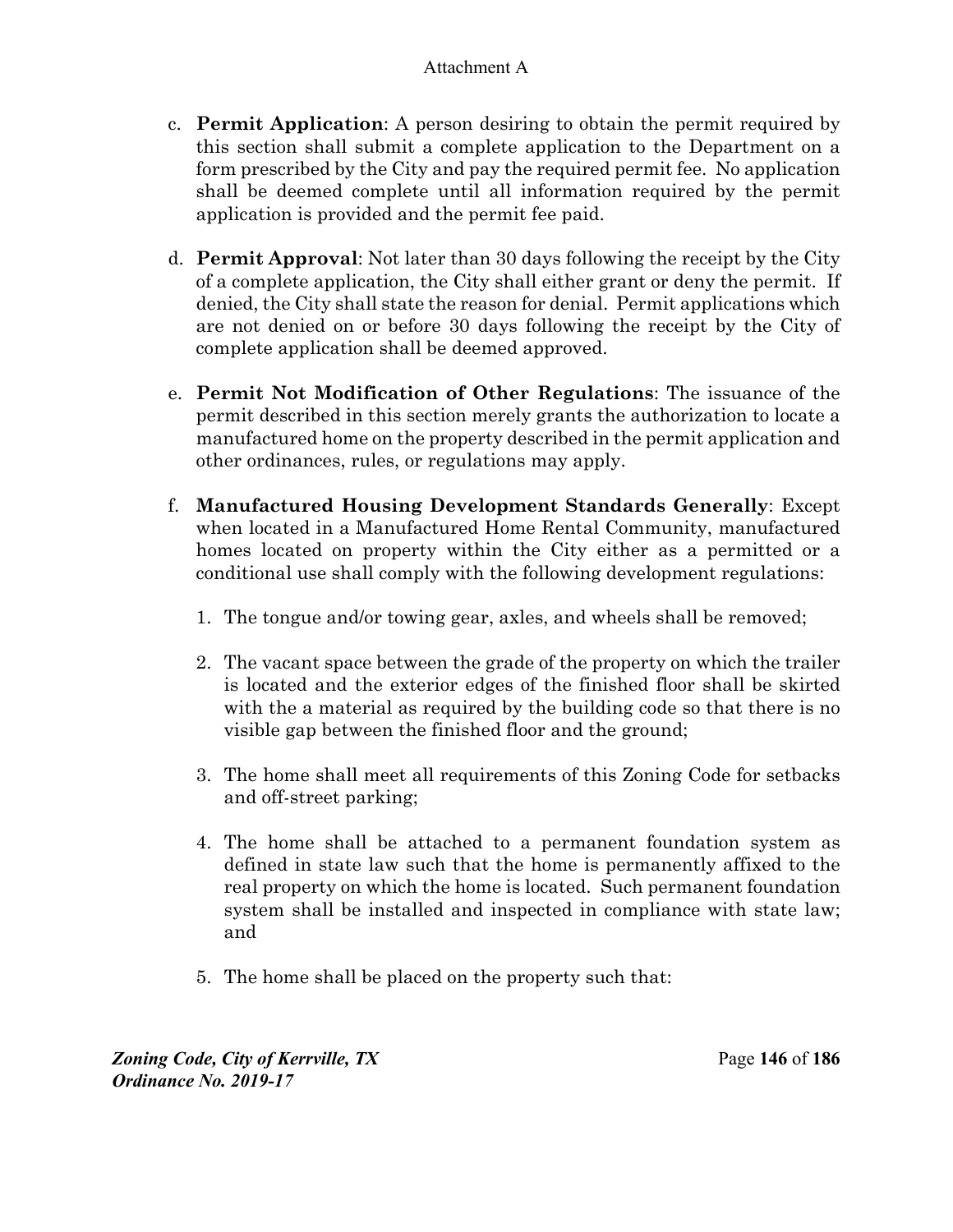A. An exterior doorway into the home, unobstructed by any carport or garage, is facing the street front; or

B. A porch with steps, unobstructed by any carport or garage, is located on the side of the home facing the street front, which porch shall be extended in a continuous manner along the side of the home to the front door.

- g. **Manufactured Housing Sales and Industrialized (Modular Building/Home) Sales Lots**: Property used for the retail sale of manufactured housing and industrialized buildings shall comply with the following development regulations:
	- 1. A landscaping berm, vegetation, or other landscaping features shall be installed to screen all portions from the first floor to the ground of any building located along the street frontage;
	- 2. All areas in which units are kept for repair shall be screened with a wall or fence as follows:

A. The wall or fence be at least six feet (6.0') and no more than eight feet (8.0') in height constructed of one, or a combination of: (a) solid masonry materials similar in color and design to the main building, or a solid fence constructed of weather-resistant wood fencing materials; or (b) chain link or ornamental fencing behind an irrigated landscape screen constructed of materials chosen from the *Preferred Plant List*, spaced to create a solid screen a minimum of six feet (6.0') in height within one year of installation, said screen to be maintained by the property owner in a healthy, growing condition.

B. The height of the wall or fence shall be measured from the highest established grade along the common property line.

C. Landscaping may be used in combination with any of the above screening and fencing techniques.

D. In no case shall chain link fencing with metal slats be an acceptable method of screening, with or without a landscape screen.

*Zoning Code, City of Kerrville, TX*Page **147** of **186**  *Ordinance No. 2019-17*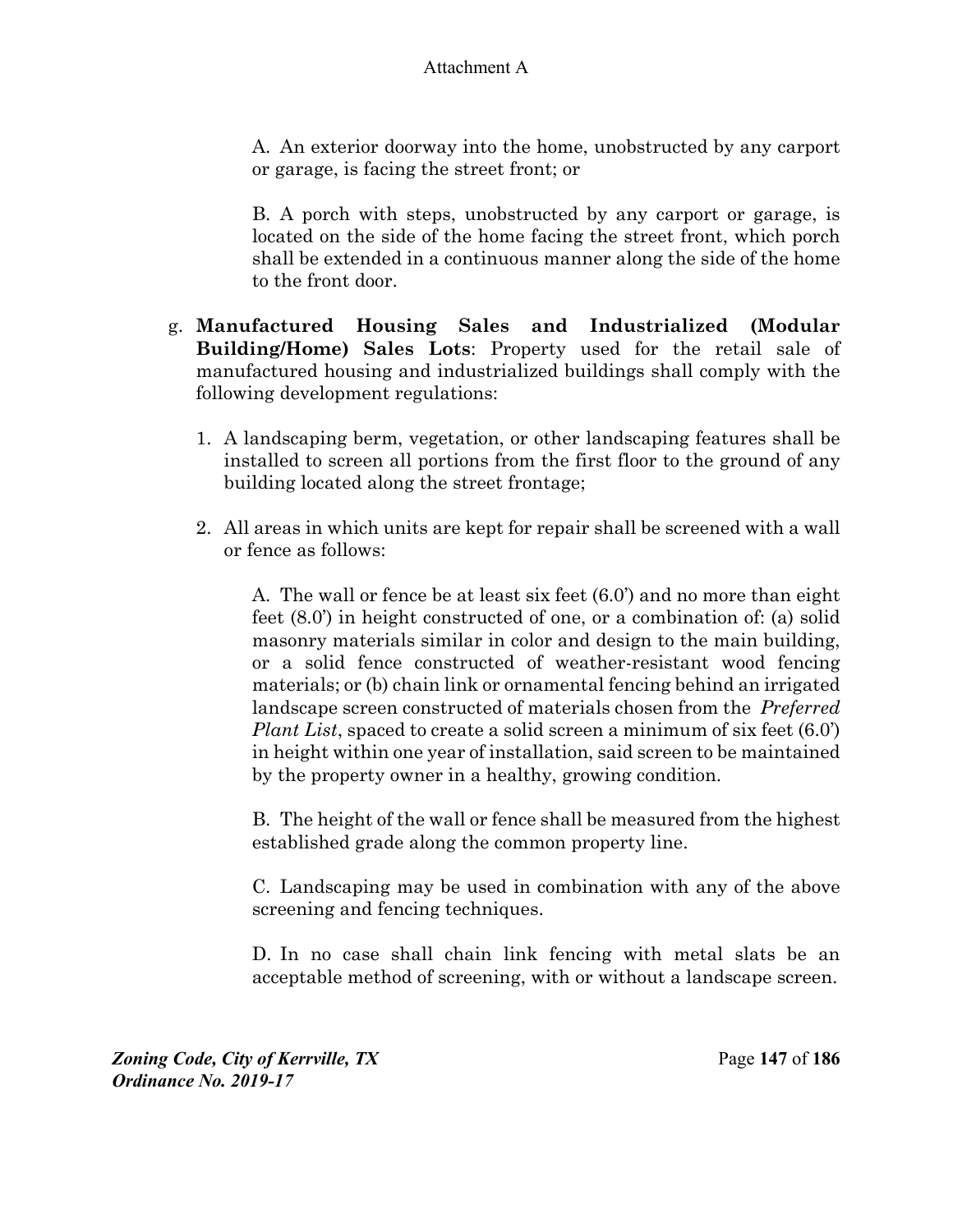E. A required screening wall or fence shall test plumb and square at all times unless otherwise dictated by the building code.

- 3. The majority of the units that face the street front(s) must have the front door of the building face the street; and
- 4. A distance of not less than twelve (12) feet shall be kept between homes located on the street frontage row, with distances between other homes maintained in accordance with applicable fire regulations.

# (11) **Mobile Homes**:

- a. It shall be unlawful to place a mobile home on any property located within the City.
- b. The use of a mobile home occurring on property located within the City on date of adoption or occurring at the time the property is annexed by the City, shall be deemed a nonconforming use. A mobile home which constitutes a nonconforming use may be relocated from its location in the City to a Manufactured Home Rental Community located within the City and retain its nonconforming use status. A person may not relocate a mobile home which constitutes a nonconforming use back into the City after the mobile home is moved out of the City.
- (12) **Industrialized Housing and Industrialized Buildings**: Industrialized housing and industrialized buildings may be located in any area of the City in the same manner as site-built structures are located provided that the industrialized housing or industrialized building complies with state law and City regulations regarding construction design and standards and its building code. The phrases "industrialized housing" and "industrialized buildings" as used in this section shall have the same meaning as set forth in state law.
- (13) **Travel Trailers and Recreational Vehicles**: The use of a travel trailer or recreational vehicle shall be subject to the following regulations:
	- a. The use of a travel trailer or recreational vehicle as a permanent residence or business anywhere within the City is prohibited.
	- b. It shall be a defense to a violation of subsection (a), above, if:

*Zoning Code, City of Kerrville, TX*Page **148** of **186**  *Ordinance No. 2019-17*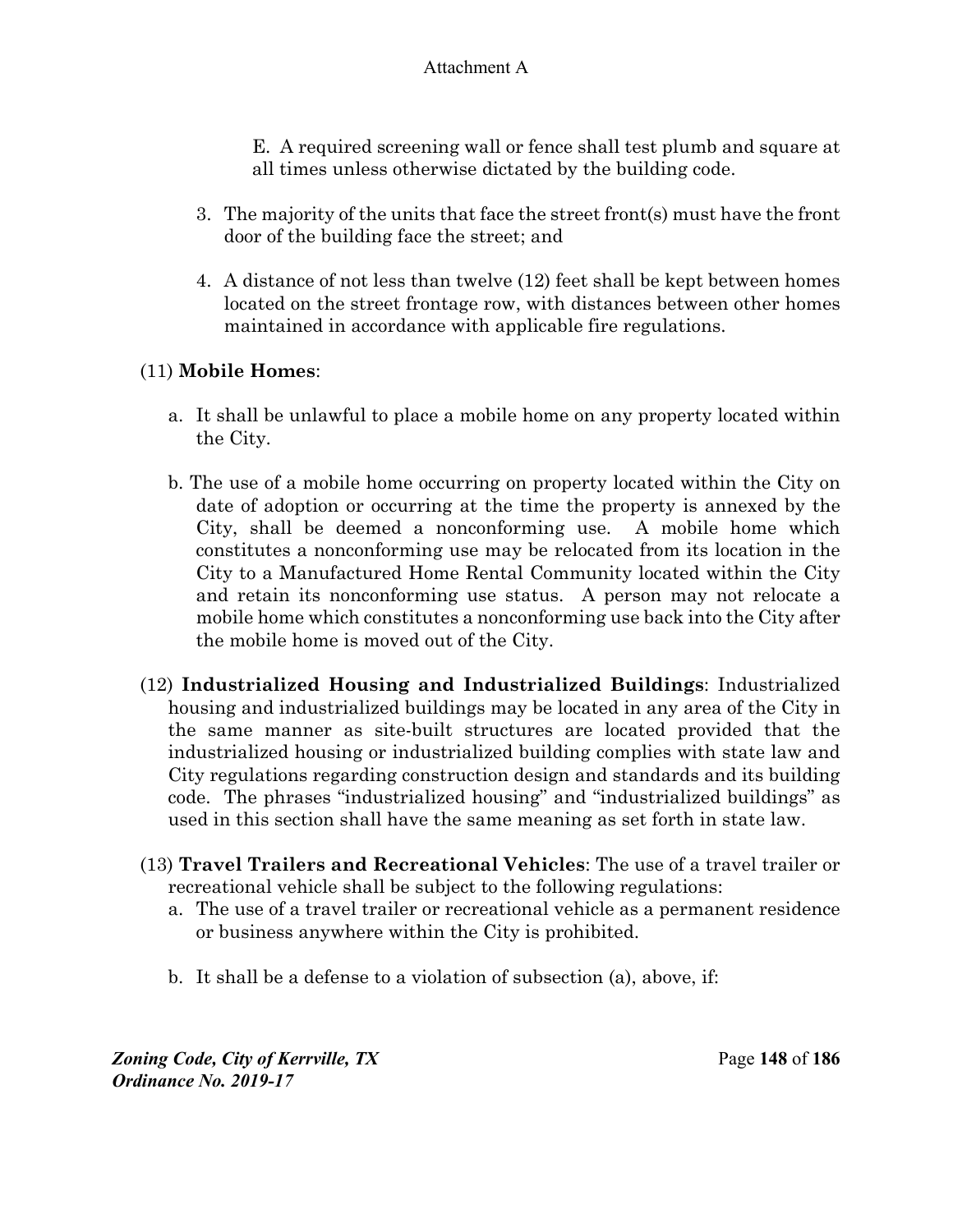- 1. The trailer or recreational vehicle is located on property within an RM district which is developed as a MHRC at the time of the offense; or
- 2. The trailer or recreational vehicle is located on property which is being used as a recreational vehicle park even if the recreational vehicle park is a nonconforming use; or
- 3. The trailer or recreational vehicle is: A. Parked on a lot developed with a dwelling unit;

B. Occupied by one or more people who do not claim the dwelling unit as their permanent residence, and

- C. Has been located on the lot for a period not exceeding 14 days.
- 4. One (1) travel trailer or one (1) recreational vehicle is located on property which is being used for the seasonal retail sale of holiday trees. This section shall only be valid between November 5 and December 31.
- (14)**Temporary Construction Trailers and Buildings**: Temporary construction trailers and buildings used for construction purposes within a platted subdivision for which the City has issued a building permit are permitted in accordance with a building permit issued by the City for a period not to exceed twelve (12) months. The City may reissue such a permit for a period not to exceed twelve (12) months. A temporary construction trailer or building shall only be used for construction within the subject subdivision and not for any construction or activities beyond said subdivision. Upon the completion of construction upon all lots within the subdivision as determined by the issuance of a certificate of occupancy(s), the abandonment of construction, or the expiration of a building permit, the owner shall remove the trailer or building at its expense within 14 days.
- (15) **Temporary Residential Sales Offices and Model Homes:** A residential sales office is permitted within a subdivision for which the City has issued building permits and may be located either in a model home or in a temporary building or trailer. The City may issue such permit for no more than one year, but the City may extend the permit if the applicant maintains active and continuous construction within the subdivision and a minimum of ten (10) lots

*Zoning Code, City of Kerrville, TX*Page **149** of **186**  *Ordinance No. 2019-17*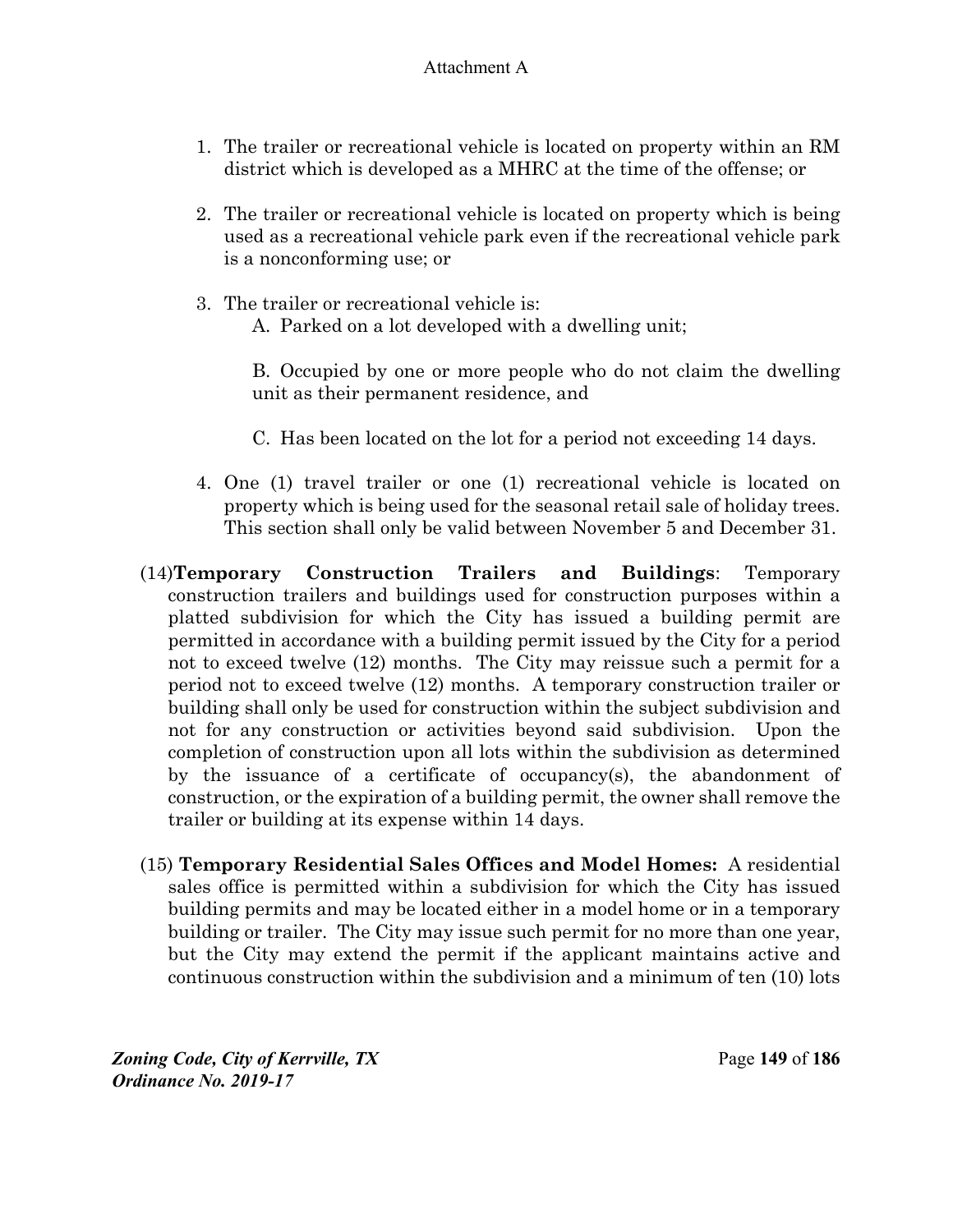in the subdivision remain unsold. The sales office shall be used only for sales within the subject subdivision and not for sales in any other subdivision. The following regulations shall apply to the use of the temporary residential sales offices or model homes as permitted within any Residential Zoning District:

# a. **Model Home - Sales Office**:

- 1. **Permitting**:A model home used as a temporary sales office shall require a permit, an inspection, and a certificate of occupancy.
- 2. **Lot**: The model home shall only be constructed on a platted lot.
- 3. **Parking**: A minimum of four (4) off-street parking spaces shall be provided and shall be surfaced with materials that will not be tracked onto the public right-of-way. Access to this parking shall be by means of a standard residential driveway.
- 4. **Landscaping**: Landscaping typically associated with residential development shall be provided and maintained at all times.
- 5. **Site Plan**: A site plan for the lot to be used for the model home sales office shall be included with the building permit application. This plan shall show the location of the off-street parking, driveway, and landscaping.
- 6. **Conversion**: A model home sales office may be converted for residential habitation at any time but only after residential sales have ceased. The converted model home shall be subject to applicable residential parking standards.

# b. **Temporary Building - Trailer Sales Office**:

- 1. **Permitting**:A building or trailer used as a temporary sales office shall require a permit, an inspection, and a certificate of occupancy;
- 2. **Lot**: The building or trailer shall only be placed or constructed on a platted lot;
- 3. **Parking**: A minimum of four (4) off-street parking spaces shall be provided and shall be surfaced with materials that will not be tracked

*Zoning Code, City of Kerrville, TX*Page **150** of **186**  *Ordinance No. 2019-17*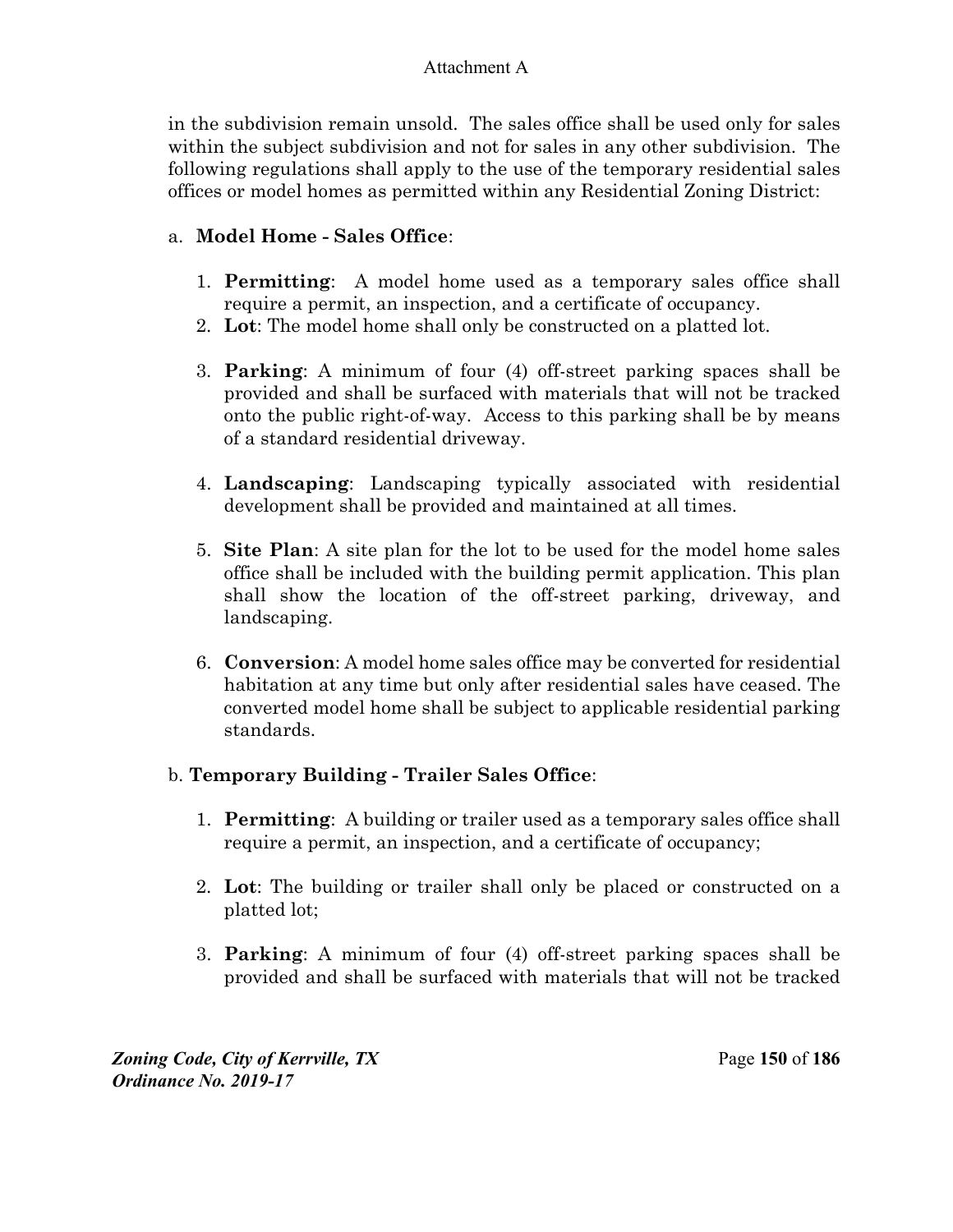onto the public right-of-way. Access to this parking shall be by means of a standard residential driveway;

- 4. **Site Plan**: A site plan for the lot to be used for the building or trailer sales office shall be included with the building permit application. This plan shall show the location of the off-street parking, driveway, and landscaping;
- 5. **Design**: The design of the residential sales office shall be residential in character and similar to the exteriors of the residential housing constructed in the development. At least one doorway into the building or trailer shall face the street;
- 6. **Sales Trailers**: If a trailer is to be used as a residential sales office, the following development requirements shall also apply:

A. The tongue and/or towing gear, axles, and wheels shall be removed;

B. The vacant space between the grade of the property on which the trailer is located and the exterior edges of the finished floor shall be skirted with the a material as required by the building code so that there is no visible gap between the finished floor and the ground; and

C. A porch with steps and/or ramp is located on the street facing side of the trailer that meets all accessibility standards.

- 7. **Building Compliance**: All buildings or trailers used as residential sales offices shall comply with state law (Texas Manufactured Housing Standards Act) regarding construction design and standards and the building code requirements.
- 8. **Conversions**: A temporary residential sales office shall not be used for or converted to residential habitation.
- 9. **Removal**:Following the expiration of the permit, the owner shall remove the building or trailer from the lot within 14 days and at the owner's expense.

*Zoning Code, City of Kerrville, TX*Page **151** of **186**  *Ordinance No. 2019-17*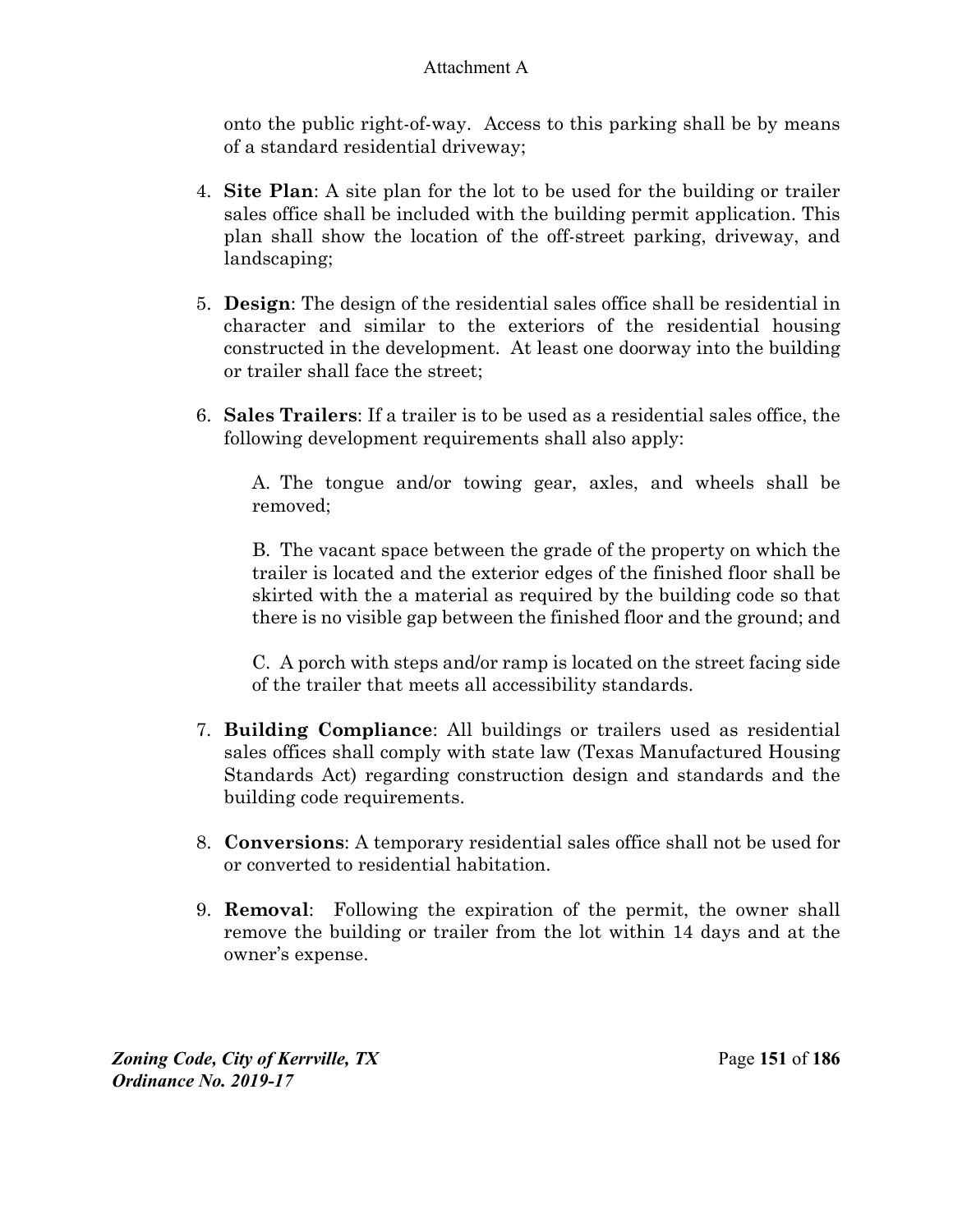- (16) **Other Uses**:The following uses and development requirements are subject to other City ordinances, rules, or regulations, which regulate such uses:
	- a. **Small Wind Energy Systems**.
	- b. **Sexually Oriented Businesses**.
	- c. **Wireless Telecommunication Facilities**.
	- d. **Amateur Radio Antennas**.

# **ARTICLE X. ZONING CHANGES AND AMENDMENTS TO THE ZONING CODE**

## **Sec. 60-65. Limited Zoning Amendments (Site Specific/Map Amendments).**

Amendments to existing zoning district boundaries, the use and development regulations affecting a specific property or a specific zoning district, and other regulations that do not have a general City-wide effect shall be adopted in accordance with the following procedures:

- (1) **Mandatory Preliminary Conference**: Prior to submitting an application for a zoning change, an applicant or the applicant's authorized representative should meet with the Director to receive information regarding application procedures and requirements.
- (2) **Application**: An application for a zoning change pursuant to this section may be made by an owner of the property or by an authorized representative of the owner, and/or by the City. Such application shall be filed with the Department on forms approved by the Director and include the applicable fee. application for an amendment to the zoning regulations initiated by the City shall be completed by the Director.
- (3) **Complete Application Required**: No application shall be considered until it is determined by the Director to be complete. An application shall be deemed to be complete only when the signed application form and all information set forth on the application checklist for the type of zoning change requested has been submitted to the Department and the required application fee has been paid.

*Zoning Code, City of Kerrville, TX*Page **152** of **186**  *Ordinance No. 2019-17*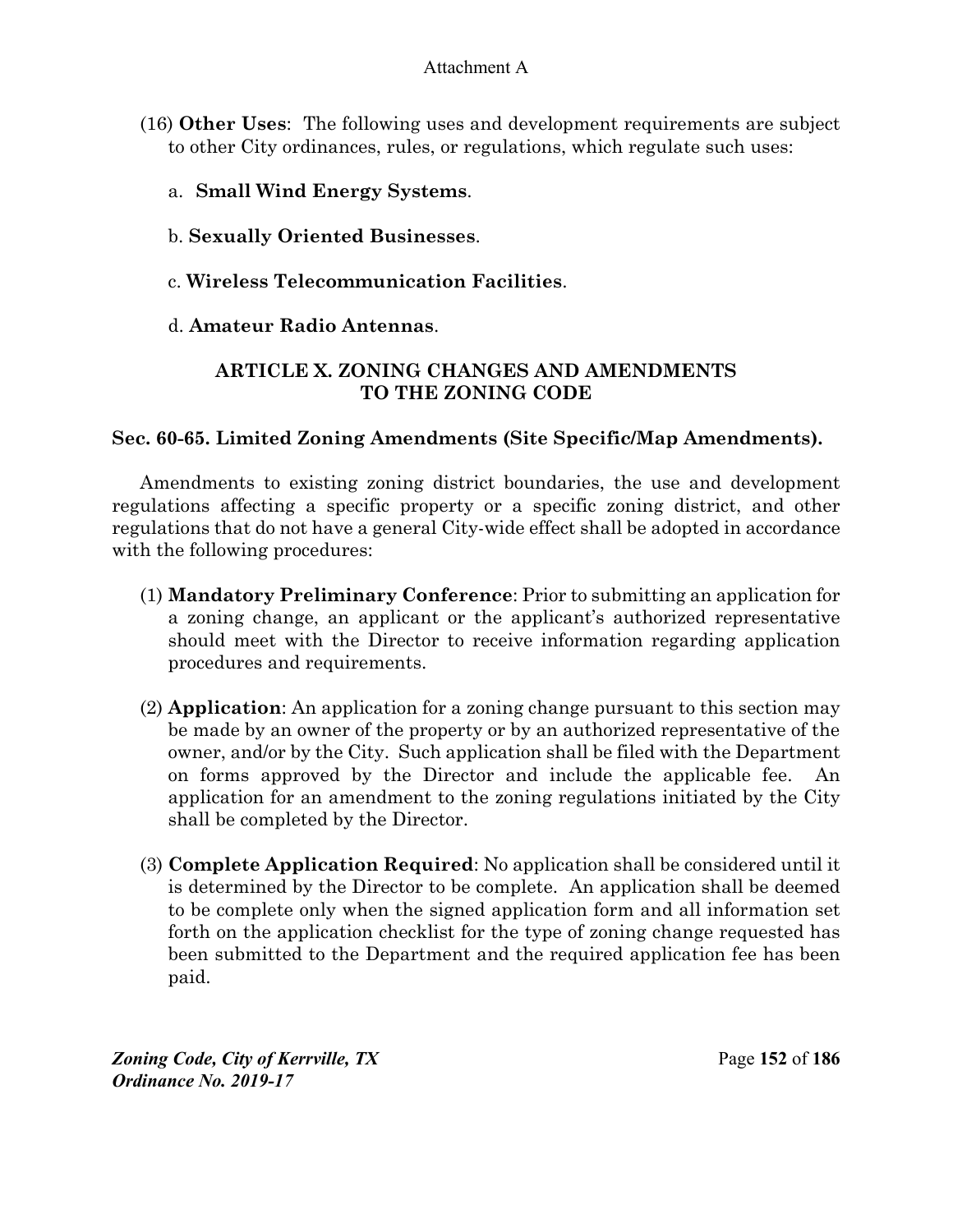- (4) **Review Process**: Upon receipt of a complete application for a zoning change request, the application shall be reviewed under the process governing the review of an application for rezoning under Section Chapter 211, Texas Local Government Code, including notification, a report from the Director, and public hearings before the Planning and Zoning Commission and City Council, allowing for testimony from the applicant and others who have an interest in the matter, facts, and opinions concerning the proposed change.
- (5) **Report of the Planning Division:** The Director shall review and prepare a report and recommendation regarding the application for a change in zoning, which shall be forwarded to the Commission for consideration, and which shall contain:

a. A review of the specifics of the application;

b. A summary of any public comment received; and

c. The recommendation of the Director regarding the application, or if the Director has no recommendation, a statement to that effect.

(6) **Recommendation of the Planning and Zoning Commission**: After receiving the report and recommendation of the Director, including a summary of public comment received, and after conducting and closing the public hearing, the Planning and Zoning Commission shall issue a final report on the application to City Council, which shall contain one of the following recommendations:

a. Approve as requested;

b. Approve with modifications recommended by the Commission; or

c. Deny.

(7) **Effect of Recommendation to Deny**: Where the Planning and Zoning Commission makes a recommendation to deny a request for a zoning change, the application will not automatically be placed on a City Council agenda. In order Council to consider the application pursuant to an agenda item, the applicant shall appeal the Commission's decision in writing to City Council within 10 days after the Commission's recommendation to deny.

*Zoning Code, City of Kerrville, TX*Page **153** of **186**  *Ordinance No. 2019-17*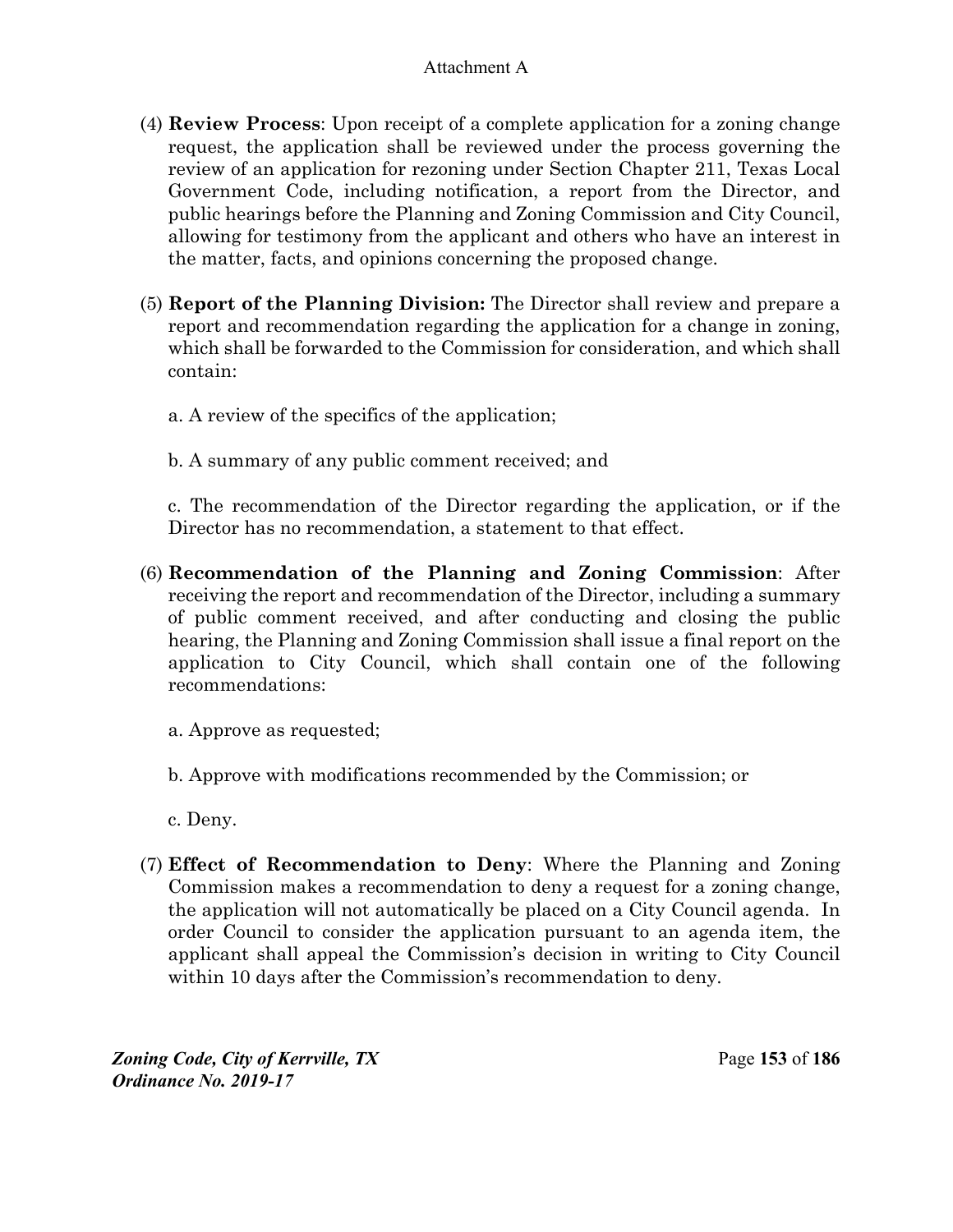(8) **Action by City Council**: After the close of the public hearing, the receipt of the final report of the Commission, and any additional information and recommendations provided by the Director, City Council may take one of the following actions:

a. Deny the application;

b. Approve an ordinance adopting the zoning changes requested by the applicant;

c. Approve an ordinance adopting the zoning changes as recommended by the Commission; or

d. Approve an ordinance adopting the zoning change as determined by Council.

(9) **Recess of the Public Hearing**: After commencement of a public hearing, the Planning and Zoning Commission or City Council may recess a public hearing from time to time in accordance with state law.

## **Sec. 60-66. Change to Less Restrictive Zoning or Enlarging Area of Request Prohibited.**

In no case shall City Council approve a zoning change that is less restrictive or which includes a larger area than set forth in the public notice required under Section 211.007, Texas Local Government Code, until a new public notice is given and public hearing held on such less restrictive zoning change.

## **Sec. 60-67. Written Protests.**

The affirmative vote of at least three-fourths (3/4) of all members of the City Council shall be required before a change proposed pursuant to Section (2), above, may take effect if there is delivered to the City Secretary written protests of the change in accordance with Tex. Loc. Govt. Code 211.006 as follows:

- (1) **Minimum Land Area Required**: This section shall apply only if protests in proper form are received from owners of at least twenty percent (20%) of either:
	- a. The area of the lots or land covered by the proposed change; or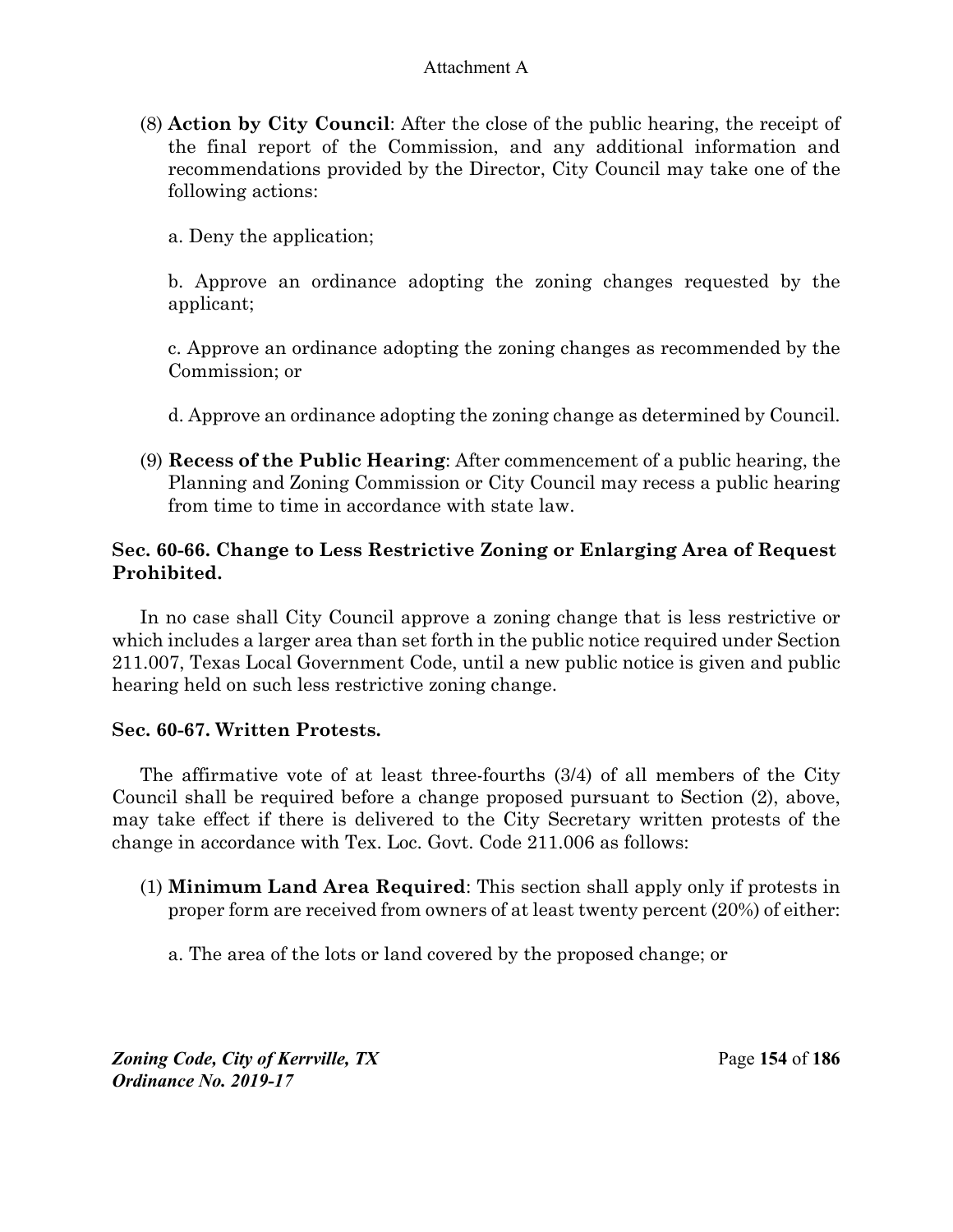b. The area of the lots or land immediately adjoining the area covered by the proposed change and extending two hundred feet (200.0) from that area.

(2) **Form of Protest**: A protest filed pursuant to this section shall be deemed to be in proper form and effective only if it:

a. Contains a reference to the zoning application being protested, such as the address or location of the property under request, case number assigned by the City, or other identifying information;

b. Is signed by the owner(s) of the property;

c. In the case of a governmental entity, is accompanied by a certified copy of the order or resolution or a letter signed by the chief officer of the governing body of the governmental entity authorizing the issuance of the protest;

d. Is delivered to the Director prior to the taking of any vote of the Planning and Zoning Commission or to the City Secretary prior to the taking of any vote of City Council on the matter.

# **Sec. 60-68. Computing Area of Land Owned.**

In computing the percentage of ownership of land referred to in this section:

- (1) The area of streets and alleys shall be included in calculating the total land area within 200.0' of the lots or land covered by the proposed change;
- (2) If a street or alley is not owned by the public in fee simple, the property owner(s) adjacent to the street or alley shall be credited with ownership to the center line of the street or alley; and
- (3) If a street or alley is owned in fee by a federal, state, or local governmental entity on behalf of the public, then the governmental entity shall be considered to be the owner of the street or alley regardless of the ownership of the adjoining property and the percentage of the ownership shall be attributable to the governmental entity.

*Zoning Code, City of Kerrville, TX*Page **155** of **186**  *Ordinance No. 2019-17*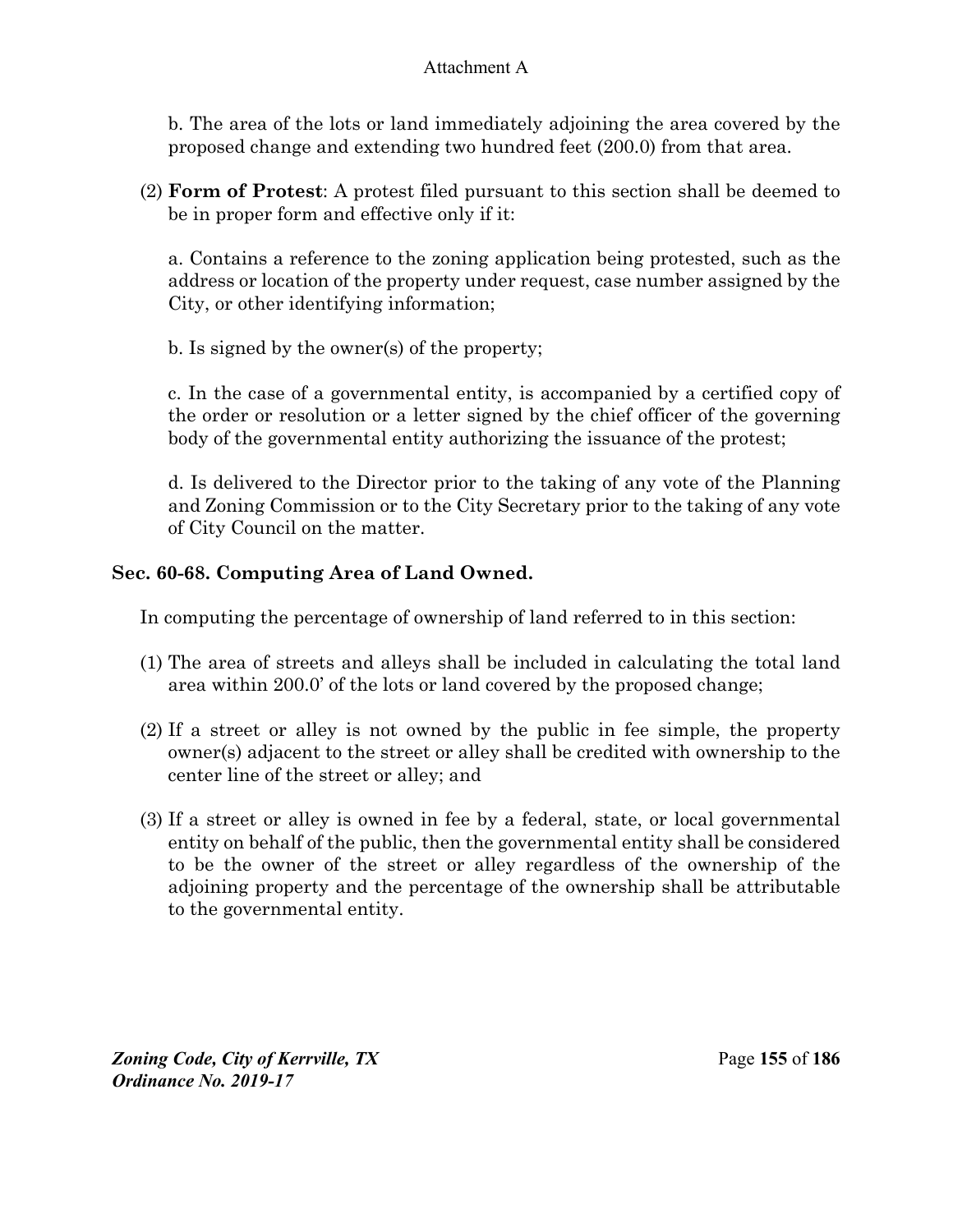# **Sec. 60-69. Withdrawal of Protest.**

An owner may withdraw a protest filed pursuant to this section at any time prior to the taking of a vote by City Council on the ordinance adopting the change by:

- (1) Delivering to the City Secretary a written request to withdraw the protest prior to the taking of the vote; or
- (2) Personally appearing before the Planning and Zoning Commission or City Council and requesting the withdrawal of the protest.

## **Sec. 60-70. Withdrawal of Application.**

An applicant may withdraw a request for a zoning change at any time prior to the convening of the meeting at which the application is scheduled to be considered by delivering a written request for withdrawal of the application to Director prior to the beginning of said meeting. An applicant shall not be entitled to the refund of any application fee for an application withdrawn. Furthermore, an application for a zoning change which was previously the subject of a withdrawn application shall be treated as a new application and accompanied by a new application fee.

## **Sec. 60-71. Postponement of Public Hearing.**

An applicant for a zoning amendment pursuant to this article may request that the public hearing regarding an application be considered at a date later than the date originally scheduled; provided, however, such request for postponement shall be:

- (1) Made in writing by the applicant not later than 72 hours prior to the time which the meeting is scheduled to convene;
- (2) Accompanied by the applicable fee necessary to reimburse the City for publishing the required public notice for the later meeting; and
- (3) If notice was originally sent pursuant to Section 211.007, Texas Local Government Code, the applicable fee necessary to reimburse the City for sending a notice of postponement to those originally notified.

# **Sec. 60-72. Reapplication after Denial.**

*Zoning Code, City of Kerrville, TX*Page **156** of **186**  *Ordinance No. 2019-17*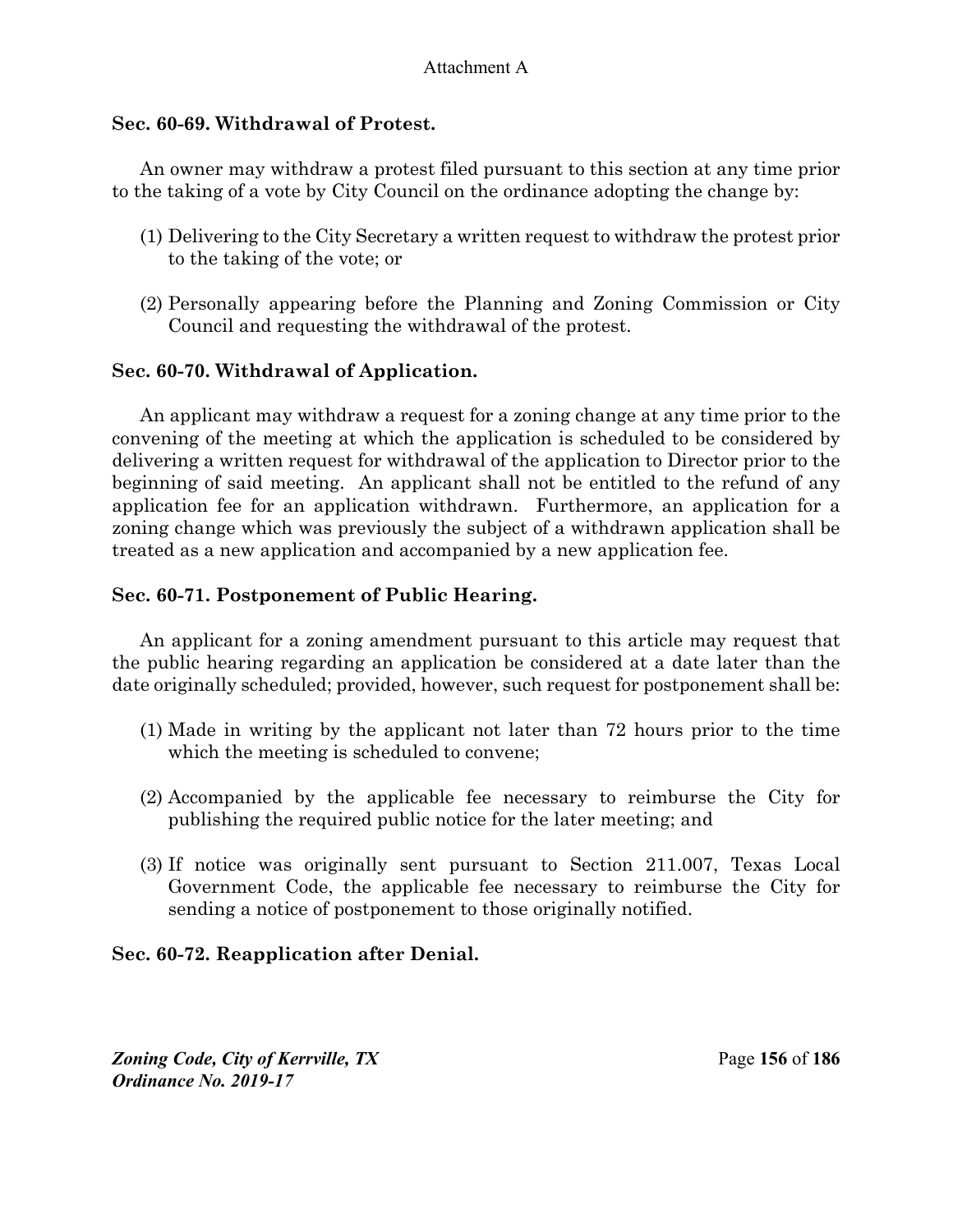No application for a zoning change, including the establishment of a Planned Development District, for property which includes all or part of the same property which was described in a previously denied application for a zoning change, shall be accepted by the Department earlier than one year after the date of final action on the prior application by the last of the Planning and Zoning Commission or City Council to act, unless:

- (1) The Commission determines the use for which the new application is made is not the same or a similar use to that proposed in the previously denied application; or
- (2) The Commission determines that conditions relating to the property adjacent to the property which was the subject of the previously denied application have substantially changed, in which case a six-month waiting period shall be imposed from the date of the final action of the Commission or City Council on the prior application, whichever body was the last to act, until a new application can be filed.

# **Sec. 60-73. Major Changes (Text Amendments) to the Zoning Code.**

When the City contemplates an amendment to this Zoning Code which has general application to all property within the City or will result in a revision of all or a substantial portion of its zoning map, including comprehensive changes to zoning classifications, district boundaries, and land use regulations regardless of whether such changes are made in one or a series of ordinances, such change shall be deemed to be a major change and shall be made in accordance with the following procedures:

- (1) **How Initiated**: City Council or the Planning and Zoning Commission, with or without the request of any citizen, may initiate such changes.
- (2) **Public Hearings; Notice; Final Action**: The Commission and City Council shall provide public notice, conduct public hearings, and take all action related to the adoption of any comprehensive changes in accordance with Section 211.007, Texas Local Government Code. City Council may, at its sole discretion, conduct joint public hearings with the Commission prior to receipt of the final report of the Commission on the proposed changes.

*Zoning Code, City of Kerrville, TX*Page **157** of **186**  *Ordinance No. 2019-17*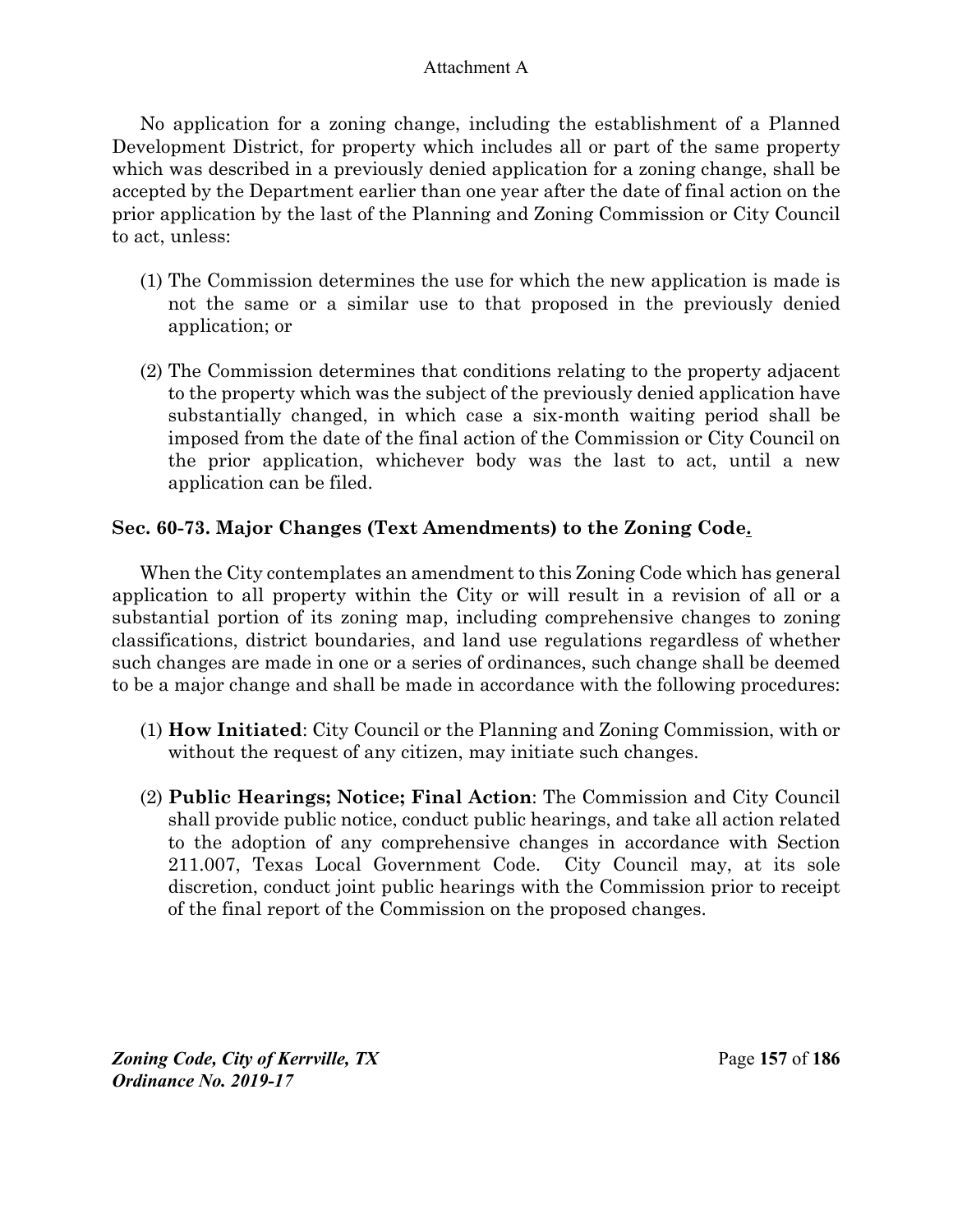## **Sec. 60-74**. **Amendments of Permitted Uses and Conditional Uses**.

Zoning changes which result in a change in the permitted uses or conditional uses of a zoning district and which affect all of the property within the zoning district are major changes pursuant to Section 60-73, above.

## **ARTICLE XI. CONDITIONAL USE PERMITS**

## **Sec. 60-80. "Conditional Use" Defined.**

For purposes of the Zoning Code, a "conditional use" is a use of property designated in the Land Use Matrix which is otherwise not permitted in a specific zoning district, but which may become a compatible use through the imposition of, and compliance with, conditions related to development of the specific property.

## **Sec. 60-81. Use Regulations.**

Any use which is not contrary to City, county, state, or federal laws and which is not listed as an allowed use in this Zoning Code shall be deemed a conditional use in any district and subject to the provisions of this article.

## **Sec. 60-82. Conditional Use Permit Required.**

Except as otherwise authorized in the Zoning Code, no person may develop or use any property for a use which is defined as a conditional use for the zoning district in which the property is located without first obtaining a Conditional Use Permit from the City.

## **Sec. 60-83. Procedures for Obtaining a Conditional Use Permit.**

The following procedures shall govern the application, consideration, content, issuance, and termination of a Conditional Use Permit:

(1) **Mandatory Preliminary Conference**: Prior to submitting an application for a CUP, an applicant or the applicant's authorized representative should meet with the Director to receive information regarding application procedures and requirements.

*Zoning Code, City of Kerrville, TX*Page **158** of **186**  *Ordinance No. 2019-17*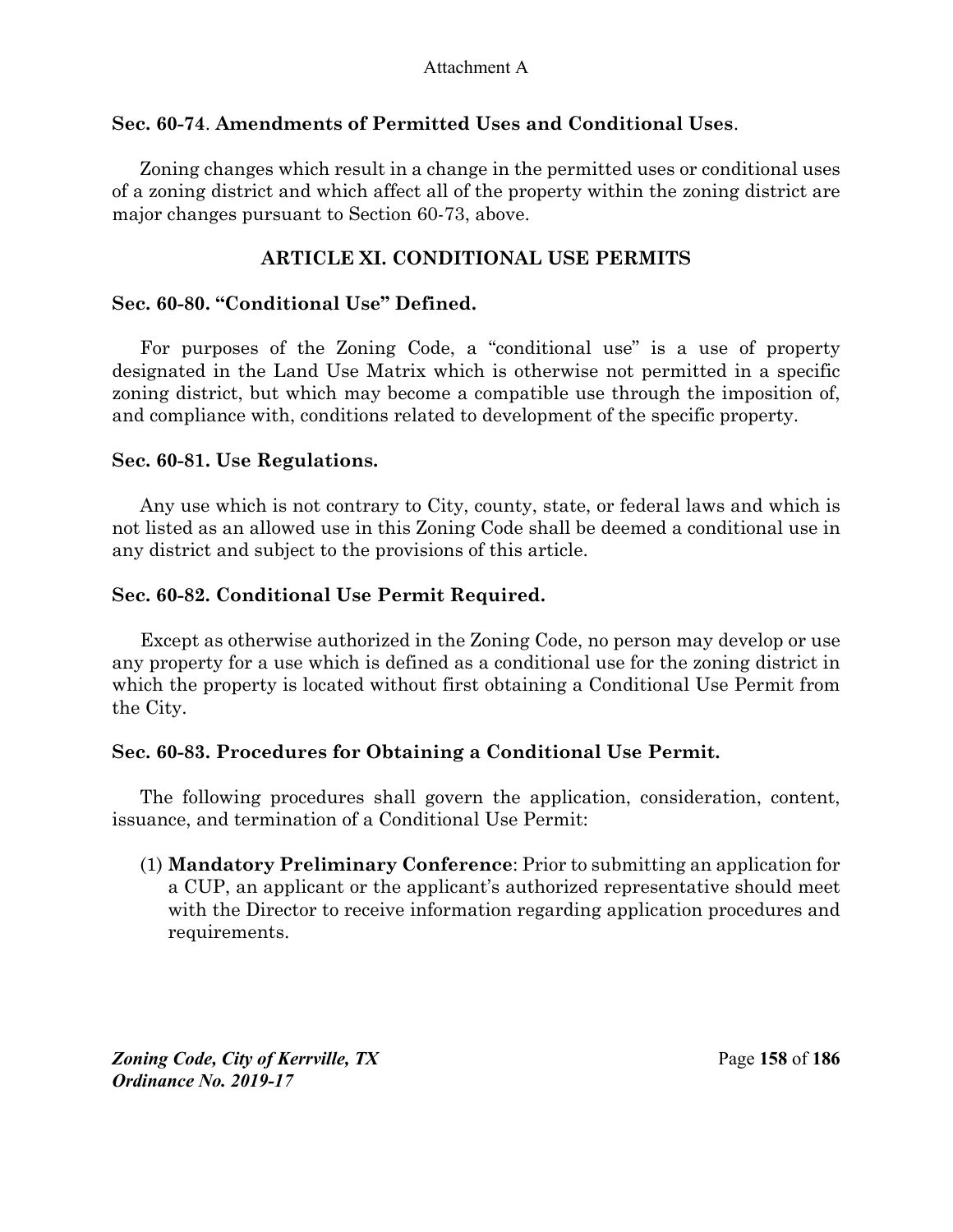(2) **Application**: An owner or developer who desires to use property located in the City in a manner which is defined as a conditional use shall file an application with the Department for a CUP on forms approved by the Department.

# (3) **Complete Application Required:**

a. An application shall be deemed to be complete only when a signed application form and all information set forth on the application checklist for a CUP has been submitted to the Department and the required application fee has been paid.

- b. An application for a CUP shall include a site plan.
- (4) **Review Process**: Upon receipt of a complete application as determined by the City for a CUP, the application shall be reviewed under the process governing the review of an application for rezoning including notification, a report from the Director, and public hearings before the Planning and Zoning Commission and City Council, allowing for testimony from the applicant and others who have an interest in the matter, facts, and opinions concerning the proposed change.
- (5) **Report of the Department**: Upon receipt of a complete application for a Conditional Use Permit, the Director shall review and prepare a report and recommendation regarding the application, which shall be forwarded to the Commission for consideration, and which shall contain:
	- a. A review of the specifics of the application;
	- b. A summary of any public comment received;
	- c. Proposed conditions to be applied if the CUP is to be granted; and

d. The recommendation of the Director regarding the application, or, if the Director has no recommendation, a statement to that effect.

(6) **Recommendation of the Planning and Zoning Commission**: After the close of the public hearing described in this section, the Commission shall consider the application and forward to City Council a recommendation: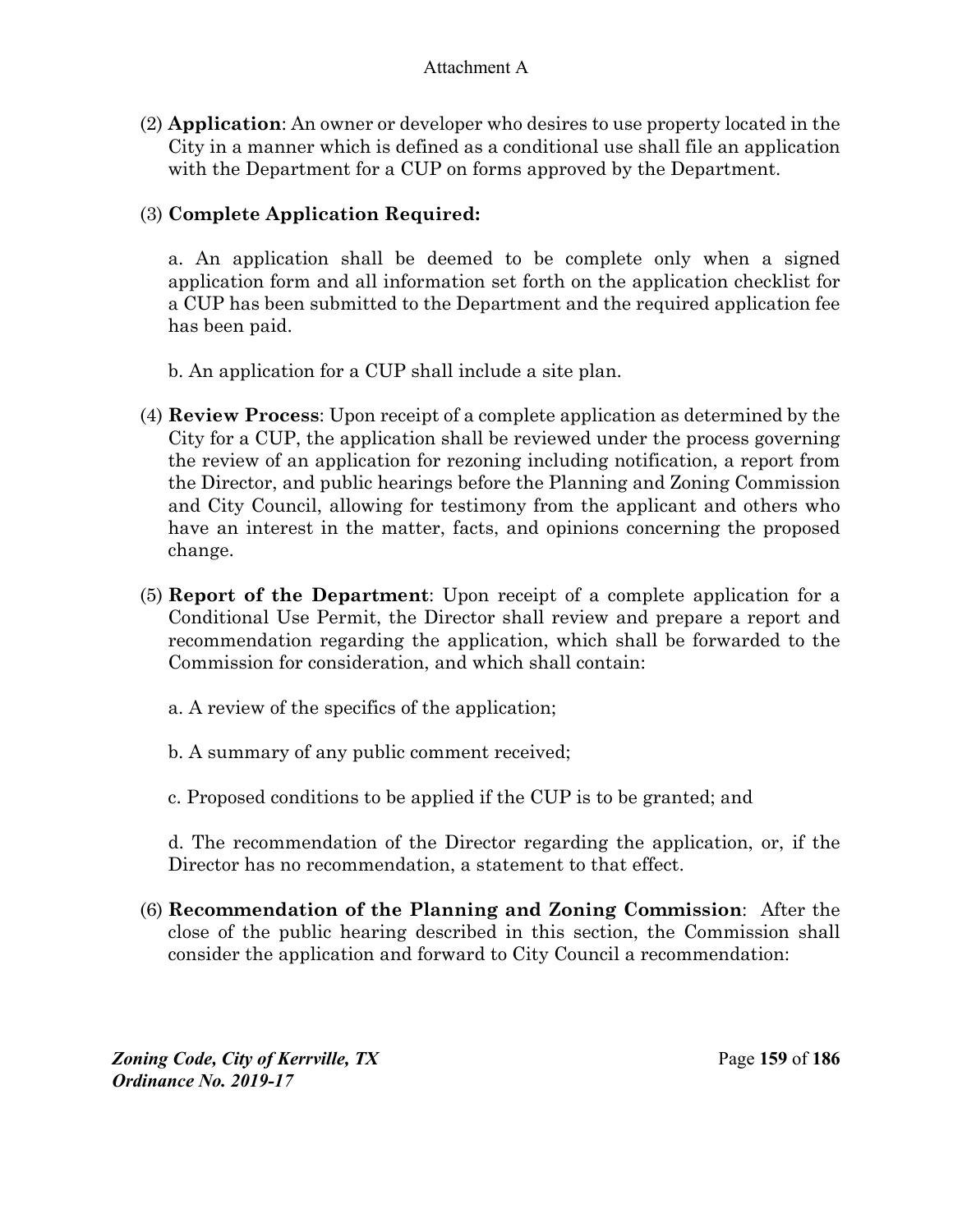a. To grant the Conditional Use Permit subject to the conditions recommended by staff, with or without addition or modification; or

b. To deny the application on the grounds that the use, even with conditions, will be incompatible with the uses on adjacent properties, the goals and objectives of the comprehensive plan, and other relevant factors.

- (7) **Effect of Recommendation to Deny**: Where the Planning and Zoning Commission recommends denial of a CUP, the application will not automatically be placed on a City Council agenda. In order for the application to move forward, the applicant must appeal the Commission's decision to City Council in writing within 10 days after the Commission's recommendation to deny.
- (8) **Action of City Council**: After the close of the public hearing described in this section, City Council shall take the following action:

a. Grant by resolution a Conditional Use Permit subject to development regulations and conditions establishing requirements, which may include standards of operation, location, arrangement, occupancy limits, and construction for the use for which the permit is issued. In authorizing the location of any conditional use, City Council may impose such development standards and safeguards as necessary to preserve the health, safety, and general welfare of adjacent property and its occupants and to protect such property and occupants from excessive noise, vibration, dust, dirt, smoke, fumes, gas, odor, traffic, explosion, glare, surface water drainage, offensive view, or other undesirable or hazardous conditions, and the preservation of existing trees, natural terrain features, and navigable streams and their tributaries; or

- b. Deny the application.
- (9) **Recess of the Public Hearing**: After commencement of a public hearing, the Planning and Zoning Commission or City Council may recess a public hearing from time to time; provided however, if the public hearing is to be reconvened on a day other than the day on which the public hearing commenced, the Commission or Council shall clearly provide the specific date and time as to when the public hearing will reconvene.

*Zoning Code, City of Kerrville, TX*Page **160** of **186**  *Ordinance No. 2019-17*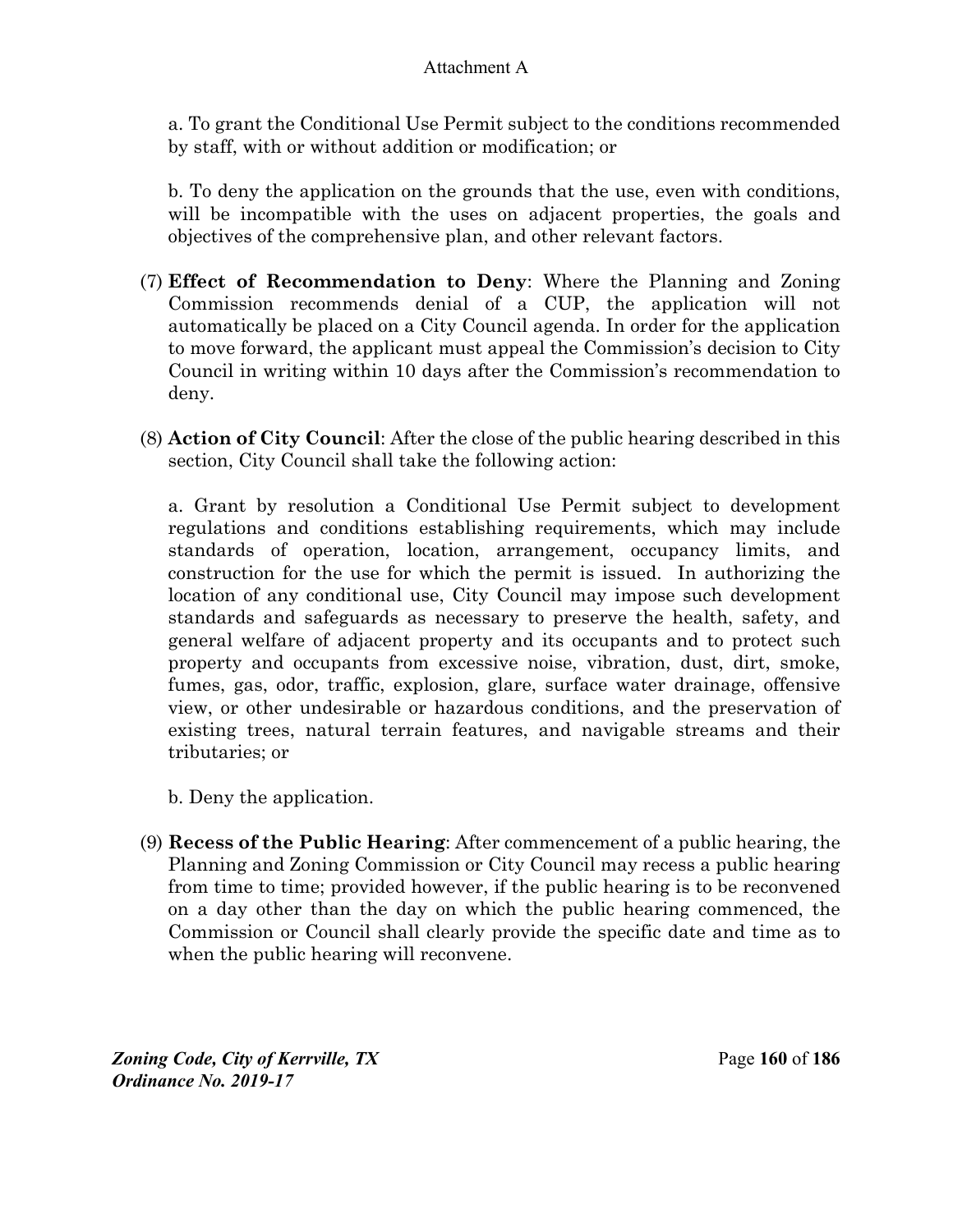- (10) **Effective Date of Conditional Use Permit**: A Conditional Use Permit shall be deemed effective upon the date approved by City Council unless specified otherwise within the permit.
- (11) **Property Owner Protest**: If an application for a CUP is protested in accordance with Section 211.006, Texas Local Government Code, the proposed CUP must receive the affirmative vote of at least three-fourths (3/4) of all members of City Council in order to be approved.

## **Sec. 60-84. Written Protests.**

The affirmative vote of at least three-fourths (3/4) of all members of the City Council shall be required before a change proposed pursuant to Section (2), above, may take effect if there is delivered to the City Secretary written protests of the change in accordance with Tex. Loc. Govt. Code 211.006as follows:

(1) **Minimum Land Area Required**: This section shall apply only if protests in proper form are received from owners of at least twenty percent (20%) of either: a. The area of the lots or land covered by the proposed change; or

b. The area of the lots or land immediately adjoining the area covered by the proposed change and extending two hundred feet (200.0) from that area.

(2) **Form of Protest**: A protest filed pursuant to this section shall be deemed to be in proper form and effective only if it:

a. Contains a reference to the zoning application being protested, such as the address or location of the property under request, case number assigned by the City, or other identifying information;

b. Is signed by the owner(s) of the property;

c. In the case of a governmental entity, is accompanied by a certified copy of the order or resolution or a letter signed by the chief officer of the governing body of the governmental entity authorizing the issuance of the protest;

d. Is delivered to the Director prior to the taking of any vote of the Commission, or to the City Secretary prior to the taking of any vote of the City Council, on the matter.

*Zoning Code, City of Kerrville, TX*Page **161** of **186**  *Ordinance No. 2019-17*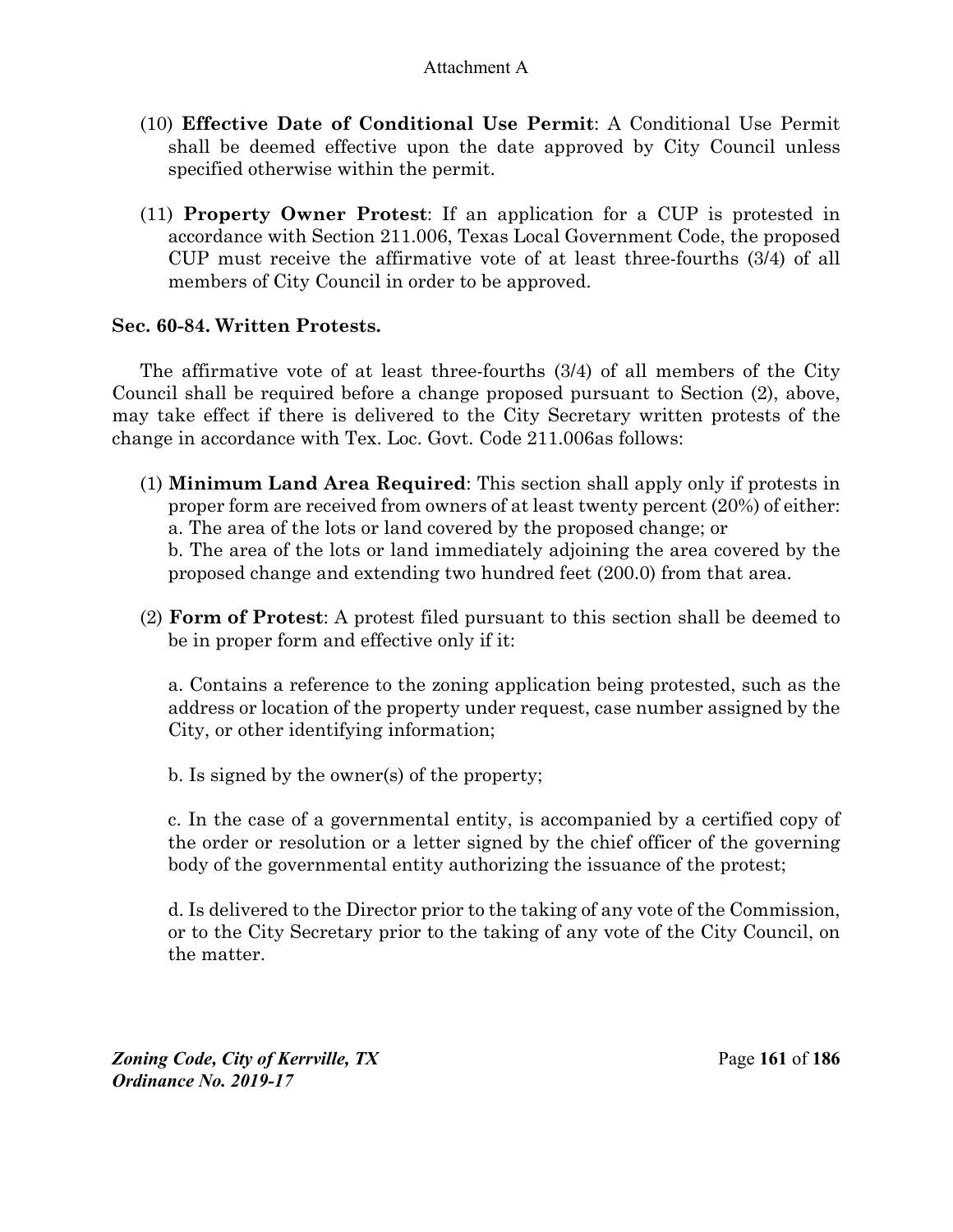# **Sec. 60-85. Computing Area of Land Owned.**

In computing the percentage of ownership of land referred to in Subsection (c), above:

- (1) The area of streets and alleys shall be included in calculating the total land area within 200.0' of the lots or land covered by the proposed change;
- (2) If a street or alley is not owned by the public in fee simple, the property owner(s) adjacent to the street or alley shall be credited with ownership to the center line of the street or alley;
- (3) If a street or alley is owned in fee by a federal, state, or local governmental entity on behalf of the public, then the governmental entity shall be considered to be the owner of the street or alley regardless of the ownership of the adjoining property and the percentage of the ownership shall be attributable to the governmental entity.

# **Sec. 60-86. Withdrawal of Protest.**

An owner may withdraw a protest filed pursuant to the Section (c) at any time prior to the taking of a vote by City Council on the ordinance adopting the change by:

- (1) Delivering to the Director a written request to withdraw the protest prior to the taking of the vote; or
- (2) Personally appearing before the Planning and Zoning Commission or City Council and requesting the withdrawal of the protest.

# **Sec. 60-87. Withdrawal of Application.**

An applicant may withdraw an application for a conditional use permit at any time prior to the convening of the meeting at which the application is scheduled to be considered by delivering a written request for withdrawal of the application to the Director prior to the beginning of said meeting. An applicant shall not be entitled to the refund of any application fee for an application withdrawn. Furthermore, an application for a conditional use permit which was previously the subject of a

*Zoning Code, City of Kerrville, TX*Page **162** of **186**  *Ordinance No. 2019-17*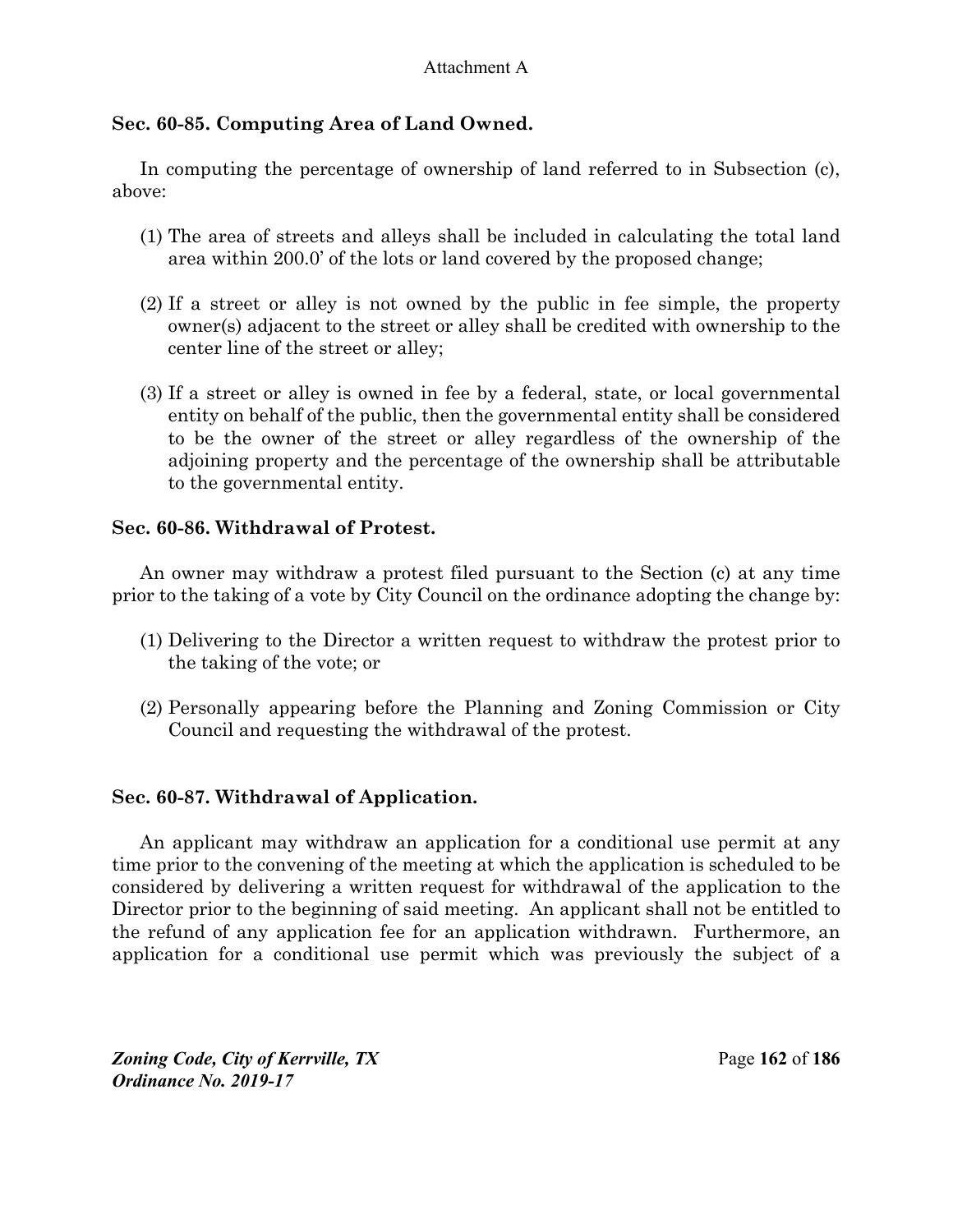withdrawn application shall be treated as a new application and accompanied by a new application fee.

# **Sec. 60-88. Postponement of Public Hearing.**

An applicant for a Conditional Use Permit pursuant to this article may request that the public hearing regarding an application be considered at a date later than the date originally scheduled; provided, however, such request for postponement shall be:

- (1) Made in writing by the applicant not later than 72 hours prior to the time which the meeting is scheduled to convene;
- (2) Accompanied by the applicable fee necessary to reimburse the City for publishing the required public notice for the later meeting; and
- (3) If notice was originally sent pursuant to Section 65-84, Texas Local Government Code, the applicable fee necessary to reimburse the City for sending a notice of postponement to those originally notified.

# **Sec. 60-89. Reapplication after Denial.**

No application for a conditional use permit for property which includes all or part of the same property which was described in a previously denied application for a conditional use permit, shall be accepted by the Department earlier than one year after the date of final action on the prior application by the Planning and Zoning Commission or City Council, whichever is later to act, unless:

- (1) The Commission determines the use for which the new application is made is not the same or a similar use to that proposed in the previously denied application; or
- (2) The Commission determines that conditions relating to the property adjacent to the property which was the subject of the previously denied application have substantially changed, in which case a six-month waiting period shall be imposed from the date of the final action of the Commission or City Council on the prior application, whichever body was the last to act, until a new application can be filed.

*Zoning Code, City of Kerrville, TX*Page **163** of **186**  *Ordinance No. 2019-17*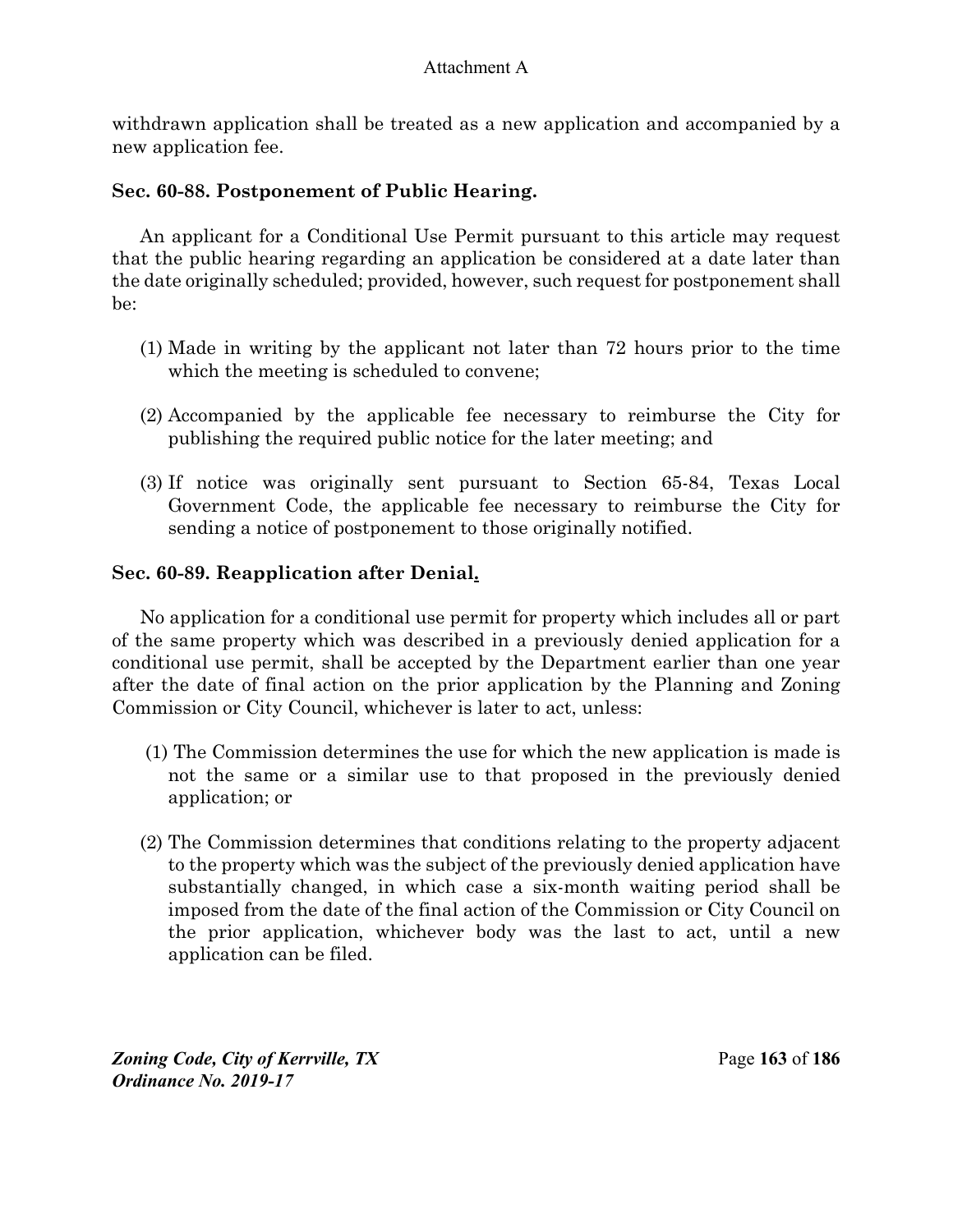# **Sec. 60-90. Termination of Conditional Use Permit.**

A Conditional Use Permit shall terminate and become null and void as follows:

(1) **Failure to Commence the Use**:Upon a finding by the Director that the conditional use for which the Conditional Use Permit was issued has not commenced within 180 days after the effective date of the CUP or the date set forth in the CUP, whichever is applicable. For purposes of this paragraph, the use shall be deemed to have commenced:

a. If no new construction or renovation of an existing building is required, when actual use for the purposes described in the permit commences; or

b. If new construction or renovation of an existing building is required before the use can commence, when a complete application for a building permit, all required construction drawings, and the applicable permit fees have been delivered to the City Building Inspections Department.

- (2) **Failure to Commence Actual Use Within Two Years of New Construction or Renovation**: If new construction or renovation of an existing building is required before the use can commence, upon a finding by the Director that actual use of the property has not commenced within two (2) years after the effective date of the Conditional Use Permit or other date set forth in the permit, or within two (2) years of the date of issuance of the building permit, whichever is applicable.
- (3) **Cessation of Use Not Related to Destruction of Property:** After commencement of the actual use of the property for the purpose set forth in the permit, upon a finding by the Director that actual use of the property for the purpose for which the CUP was approved:

a. Has not occurred for a period of 180 days after the commencement of the actual use for which the CUP was approved; and

b. That the conditional use ceased for reasons other than destruction of buildings due to fire, flood, windstorm, or other natural disaster.

(4) **Cessation of Use Related to Destruction of Property**: After commencement of the actual use of the property for the purpose set forth in

*Zoning Code, City of Kerrville, TX*Page **164** of **186**  *Ordinance No. 2019-17*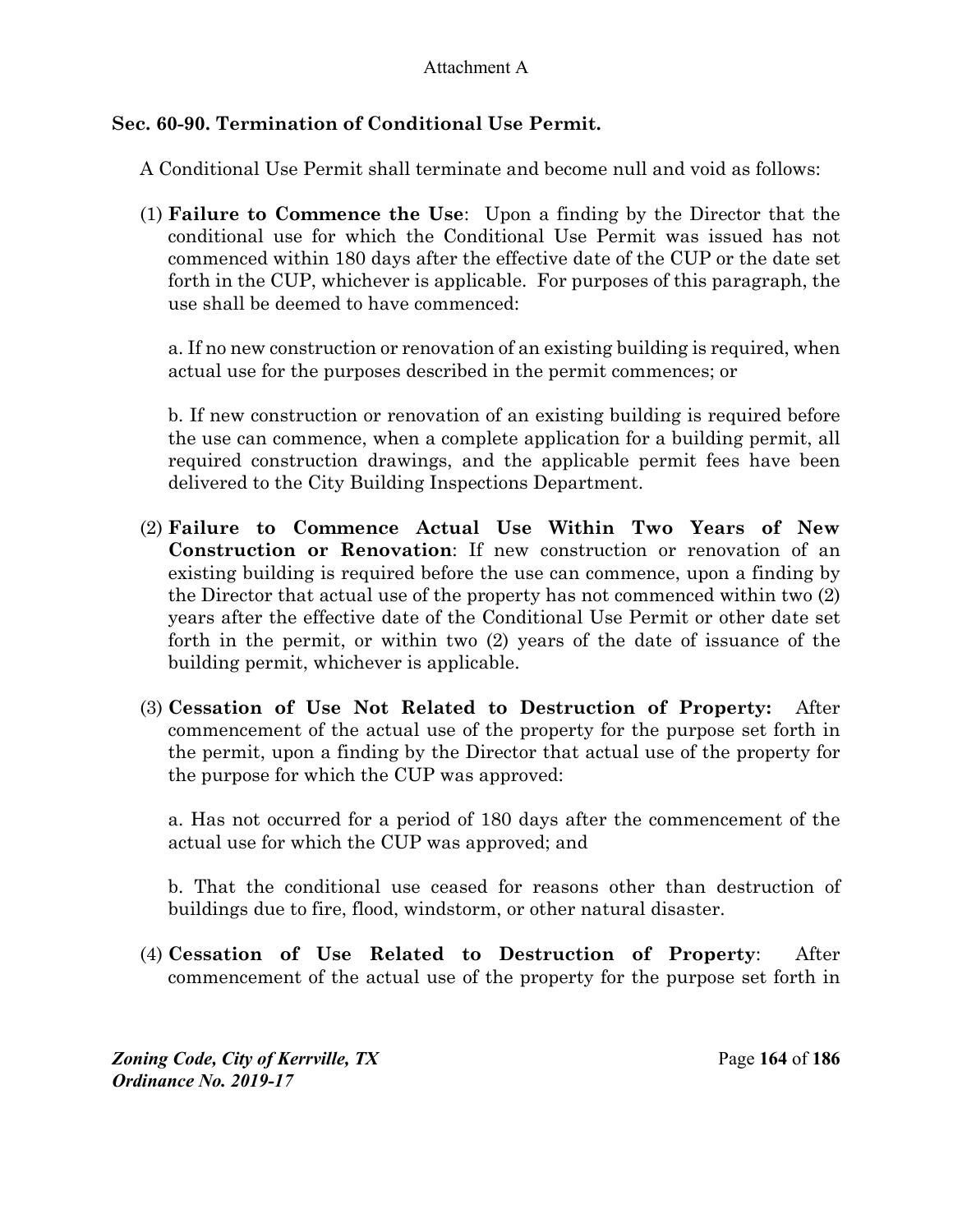the permit, upon a finding by the Director that actual use of the property for the purpose for which the Conditional Use Permit was approved has not occurred for a period of two consecutive years after the date of destruction of the buildings in which the use was occurring by fire, flood, or windstorm, or other natural disaster.

(5) **Failure to File an Appeal**: Unless the owner of the property files an appeal as set forth in Section 60-91, below, on the fifteenth day following delivery of written notice to the owner of the property for which a Conditional Use Permit has been issued.

## **Sec. 60-91. Appeal of Termination for Non-Compliance.**

a. **Notice**. Upon a finding of the Director that the use of the property has not been or is not in compliance with the provisions of the permit, including the provisions for cessation of the use as cited in Section 60-91, the Director shall send written notice that the permit will be terminated 15 days from the date of the receipt of the notice, said notice to be sent by certified mail, return receipt requested, to the owner of the property at the last known address indicated on the property rolls of the Kerr County Appraisal District, a copy of which notice shall also be placed on the property. Said notification shall contain a summary of the findings by the Director citing the provisions of the permit or the City ordinance or regulation which has been violated.

b. **Appeal**. The owner of the property may file a written appeal of the Director's decision with City Council by delivering to the City Secretary a summary of the property owner's basis for appeal not later than ten 10 days from receipt of the Director's notice. The appeal shall be heard at the next regular City Council meeting which occurs on or after the tenth day following the receipt of the notice of appeal. The appeal to City Council shall be conducted in accordance with procedures adopted by City Council. On appeal, City Council shall take one of the following actions, and Council's such action will be considered final:

- (1) Uphold the decision of the Director and terminate the permit;
- (2) Uphold the decision of the Director, but grant additional time for compliance, after which date the permit shall terminate if the City Council determines that compliance has not been achieved during the additional time; or
- (3) Grant the appeal.

*Zoning Code, City of Kerrville, TX*Page **165** of **186**  *Ordinance No. 2019-17*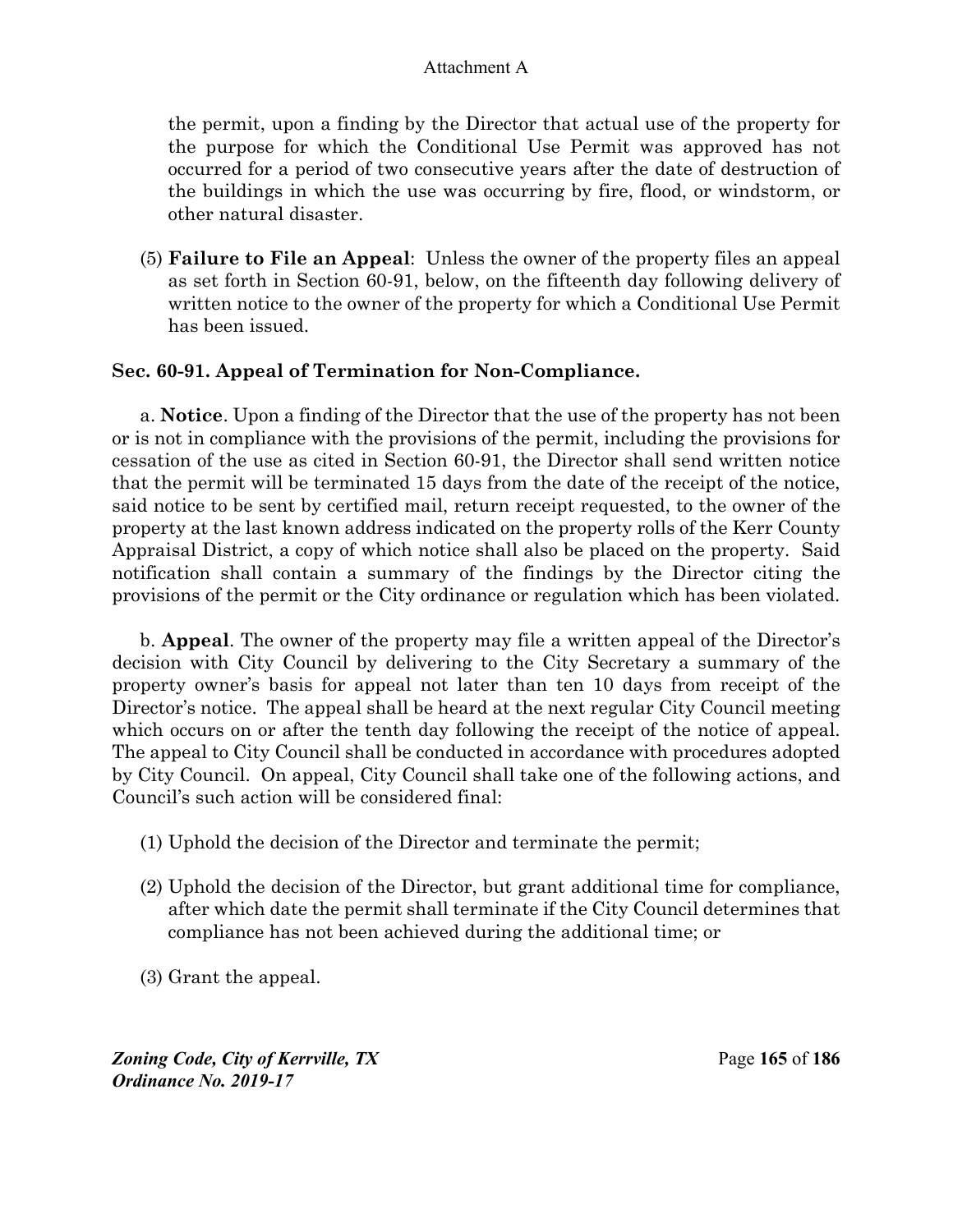c. **Use Following Termination**. Upon the termination of a conditional use permit following an appeal, or under section 60-90 if no appeal is taken, any use permitted or conditionally permitted in the district may be established in accordance with the procedures of this Code.

## **Sec. 60-92. Existing Conditional Use Permits.**

In addition to Conditional Use Permits issued on or after date of adoption, CUP issued prior date of adoption, shall be subject to termination in accordance with this article.

## **Sec. 60-93. Certificates of Occupancy.**

The use of property for the purposes described in a Conditional Use Permit may not commence until a certificate of occupancy has been issued by the Department. No certificate of occupancy shall be issued until all conditions regarding the construction or installation on the property of improvements or structures of any nature and/or landscaping have been satisfied.

# **Sec. 60-94. Application for Extension of Deadlines.**

A person to whom a Conditional Use Permit is issued may request an extension of time to commence the use for which the permit was issued by submitting a written request to the Department not later than 15 days prior to the date the period for commencement of actual use ends. City Council, on a showing of good cause by the applicant, may grant an extension for such time as it deems reasonable and in the best interest of the public.

# **ARTICLE XII. OFF-STREET PARKING REQUIREMENTS**

# **Sec. 60-101. General Parking.**

(a) **Off-Street Parking Required**. Off-street parking spaces shall be provided in conformance with these regulations whenever a use is established or enlarged. Required spaces shall be on the building site of the use for which parking is required unless otherwise permitted and may be provided in either surface parking areas or garages. Whenever there is a change in use or an increase in floor area or in any other unit of measurement used to determine the requirements for off-street parking spaces, additional spaces shall be provided on the basis of the increased requirement.

*Zoning Code, City of Kerrville, TX*Page **166** of **186**  *Ordinance No. 2019-17*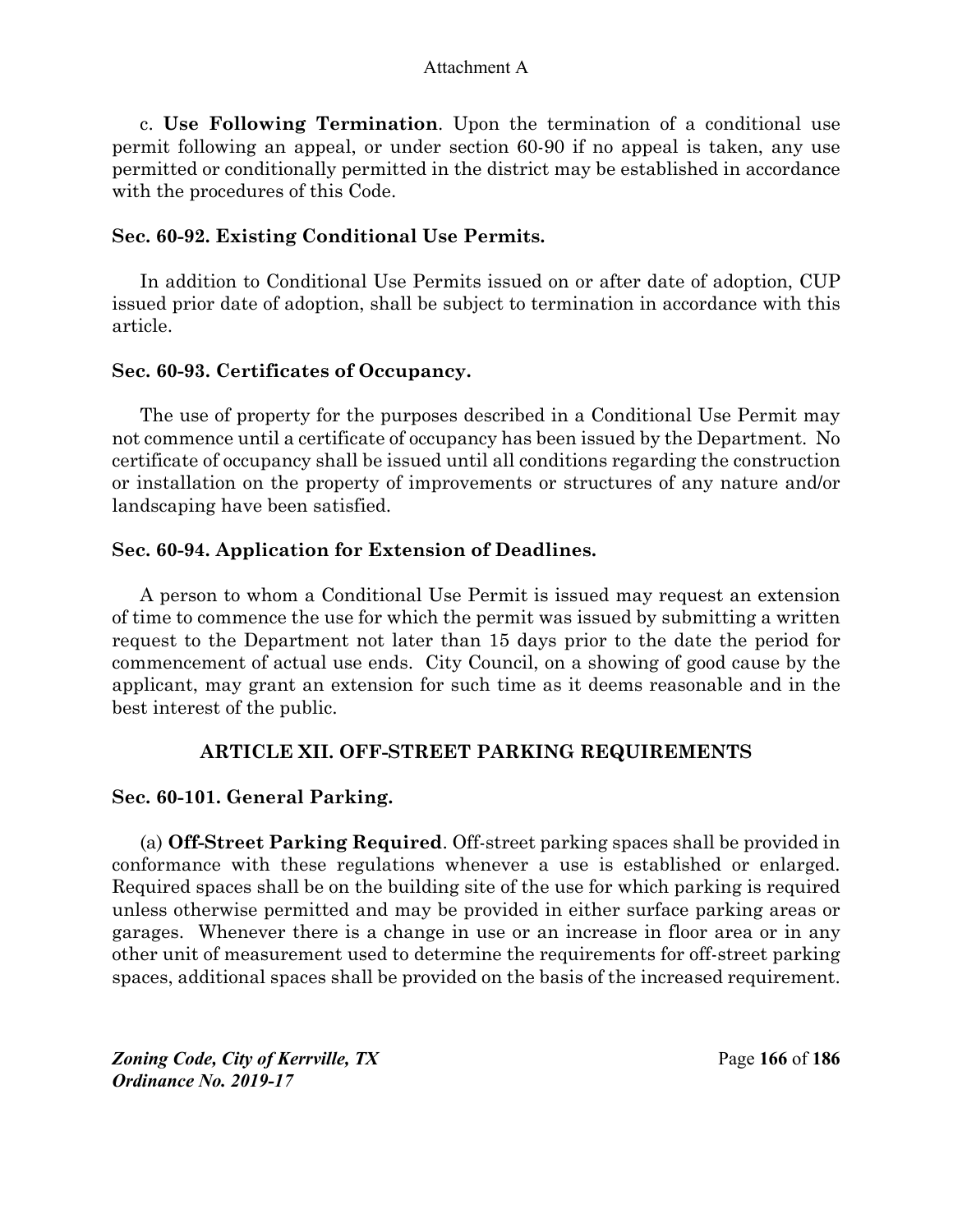(b) **Parking Layout and Construction Standards**.Every parcel of land hereafter used as a public or private parking area, including commercial parking lots used for the parking of business-owned vehicles and vehicular display or storage areas, shall be developed and maintained in accordance with the parking layout and construction standards of the City's Development Standards.

(c) **Use of Required Spaces**. Required off-street parking and loading spaces shall be used only for their respective purposes and shall not be used for the storage or display of vehicles or trailers for sale or rent, the storage or display of other goods, materials or products, or the location of refuse storage containers. No required parking space may be placed in front of an overhead door or other point used for vehicular access.

(d) **Submission of Plans**. Applications for building permits and certificates of occupancy shall include parking plans showing the design of off-street parking areas, including the layout of spaces, aisles, and the location of ingress and egress points. Parking plans shall be reviewed by and approval gained from the Development Review Committee. Submission of a parking plan may be waived when, in the Director's opinion, it is not necessary to determine compliance with these requirements.

(e) **Encroachment on Easements and Rights-of-Way**.A private parking space, or parking lot, excluding a parking structure, retaining wall or similar structure, may encroach on an easement or right-of-way unless restricted from such usage by law, ordinance, regulation, limitations in the easement dedication language, or other restriction of the governmental or private entity which owns or otherwise has jurisdiction over the easement or right-of-way, and provided that the owner of said parking space, or parking lot, shall be solely responsible for the cost of any repair or maintenance of the parking surface, landscaping, private vehicles, or other parking improvements resulting from construction or repairs that take place within the boundaries of the easement. Manholes, water valves, and other surface access points for utilities may not be located in any designated parking spaces.

(f) **Calculations**. The following rules shall apply in computing the parking requirements:

(1) **Combination Uses**: When a building site is used for a combination of uses, the parking requirement shall be the sum of the requirements for each type of use.

*Zoning Code, City of Kerrville, TX*Page **167** of **186**  *Ordinance No. 2019-17*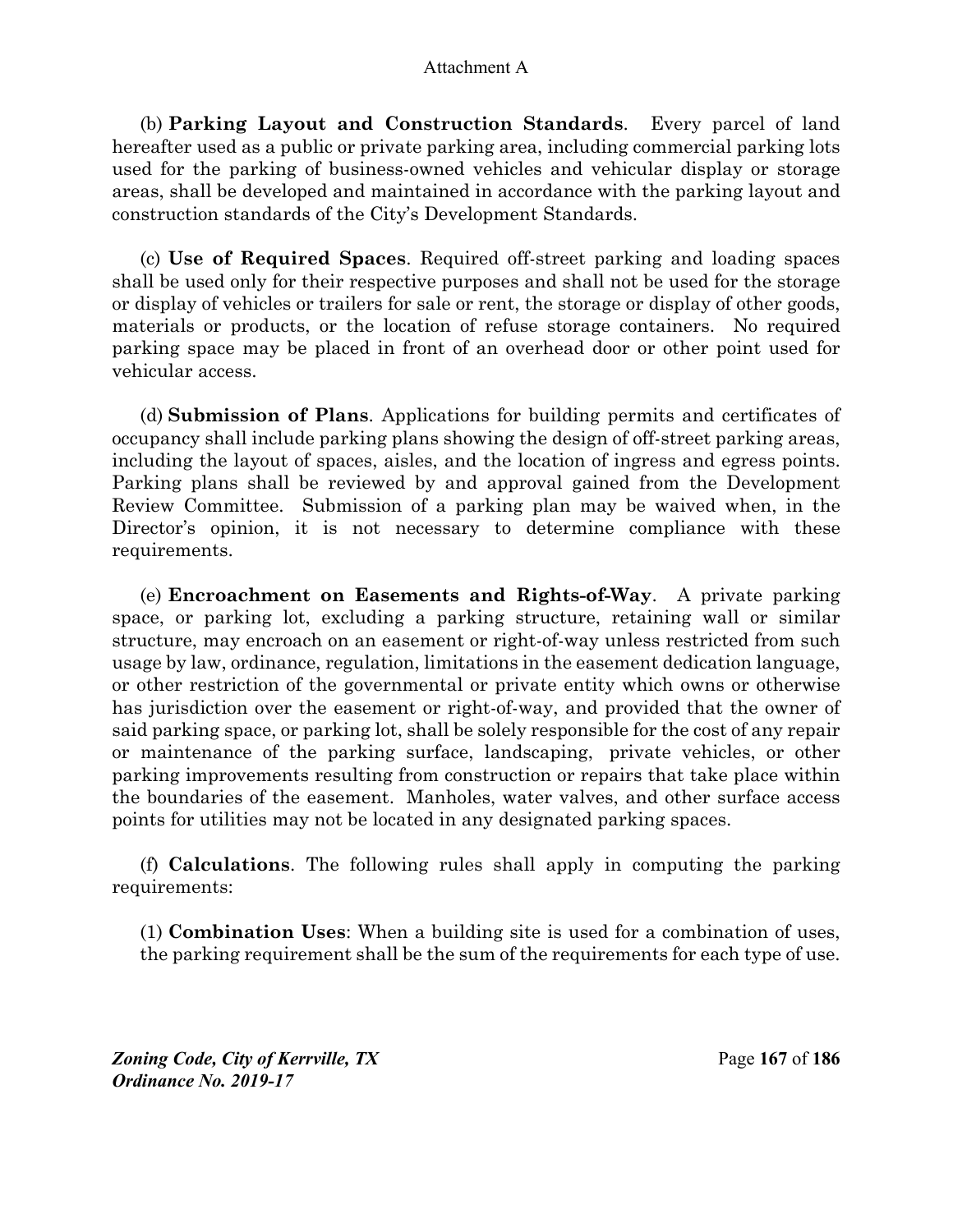(2) **Floor Area**: Floor area shall mean gross square footage, except in the case of office and retail type uses where areas used for nonpublic purposes, such as storage, incidental repair, processing or packaging, show windows, offices incidental to management or maintenance, restrooms, or utility rooms may be discounted, but shall require one space per 750 square feet for such uses.

(3) **Continuous Seating**: When seating is provided on benches or pews, each eighteen inches (18.0") of seating shall be counted as one (1) seat for the purpose of calculating the parking requirement.

(4) **Fractions**: When a calculation results in the requirement of a fractional space, a fraction of less than one-half (1/2) shall be disregarded and a fraction of one-half (1/2) or greater shall require one parking space.

(g) **Application to Existing Buildings**. If the use of a building is changed to a different use, which pursuant to this article requires more off-street parking than currently exists, then the following applies:

(1) **New Use**: The new use shall not commence until the required additional offstreet parking is provided, if the building is not located in the Downtown Arts and Culture District or the Downtown Core; or

(2) **Downtown Property**: If the building is located in the Downtown Arts and Culture District or the Downtown Core and the new use does not require an enlargement of that area encompassed by the exterior walls of the building, the new use may commence without adding the off-street parking which would otherwise be required by this section.

# **Sec. 60-102. Parking Reductions and Specific Exceptions.**

The Zoning Board of Adjustment may authorize exceptions to the requirements of this article where it finds that the peculiar nature of a use, the shape or size of the property, or other exceptional conditions would justify such action and any such reduction or exception could be accommodated without adverse impacts on adjacent properties or the surrounding area. The following are examples of uses or conditions which may justify a reduction or exception:

(a) **Manufacturing and Warehouse Uses**. A reduction in parking spaces may be considered for manufacturing and/or warehousing uses if such reduction can be

*Zoning Code, City of Kerrville, TX*Page **168** of **186**  *Ordinance No. 2019-17*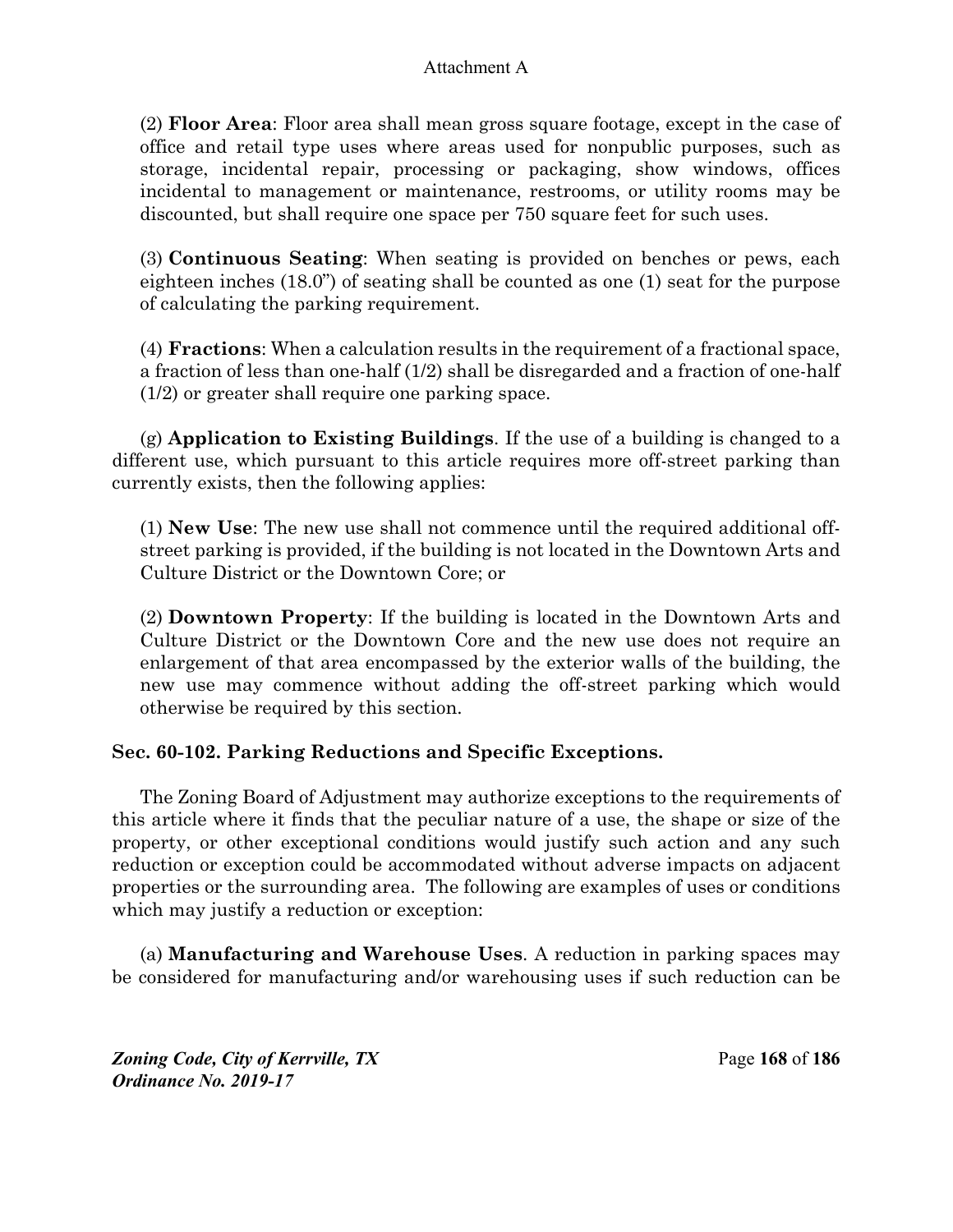justified based upon the amount of floor area per employee, the proportion of floor area occupied by machinery, equipment, and storage, and/or the maximum number of employees or invitees using the building. The potential for future increases in the number of employees or invitees may be considered.

(b) **Longer Term Parking**. Off-site parking may be considered for institutional type uses such as hospitals, churches, or similar uses where longer term parking is common. Where an easement is used to both authorize and reserve such parking, the easement shall be permanent and irrevocable and shall be recorded in the property records of the county.

(c) **Joint Use Parking**. Joint use or collective parking may be allowed to account for parking space requirements. Joint use parking shall mean that required spaces provided for one use may also be credited as required spaces for a complementary use. Where an easement is used to both authorize and reserve such parking, the easement shall be permanent and irrevocable and shall be recorded in the property records of the county. The following definitions and examples shall be used as guidelines in considering requests for joint use parking:

(1) **Complementary Use**: Complementary uses are uses which generally operate at different time periods, so that one use is inactive when the other is active.

(2) **Joint Use**: The percentage or number of spaces which is allowed to be shared and used jointly should be related to the proportion or number of spaces which will be available during the period of relative inactivity.

(3) **Examples**: If an office parking lot is generally 90% vacant in the evenings and on weekends, then 90% of the spaces might be credited as also providing the parking for a church which operates primarily in the evenings and on weekends. Or, if a church parking lot is generally 50% vacant on weekdays, then 50% of the spaces might be credited as also providing the parking for an office which operates only on weekdays. Theaters and other evening/weekend entertainment uses may be another example of a use that might share parking with an office, bank, church, or other complementary use.

# **Sec. 60-103. Number of Parking Spaces Required.**

The following regulations shall apply in determining the number of parking spaces required for a specific use or combination of uses:

*Zoning Code, City of Kerrville, TX*Page **169** of **186**  *Ordinance No. 2019-17*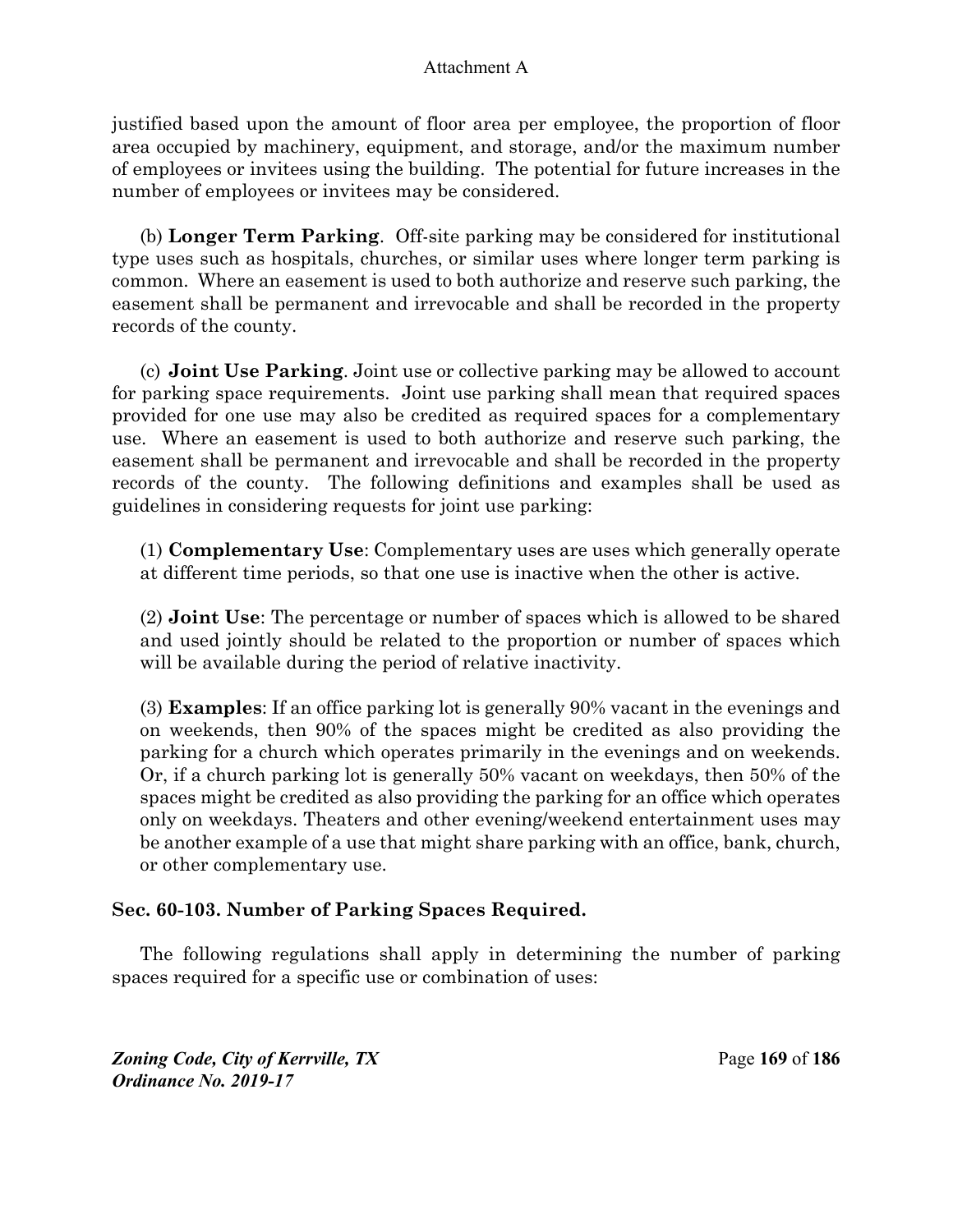(a) **Listed Uses**. Nonresidential and residential uses shall be assigned a "Parking Standard", and the number of off-street parking spaces required for a specific use shall be determined by reference to the schedule of permitted uses and **Table 2, Schedule of Off-Street Parking Requirements**.

(b) **Uses Not Listed**. For any use not listed, or where the listed standard is not applicable in the judgment of the Development Review Committee, the parking requirements shall be established using the requirement of a similar use which is listed or an applicable standard from another source. Such determination by the Development Review Committee may be appealed to the Planning and Zoning Commission.

(c) **Handicapped Parking**.Parking for the handicapped and disabled shall be provided as part of the required parking in accordance with the requirements of the Americans with Disabilities Act.

(d) **Parking for Residential Uses, Including Multifamily Residential**. Parking spaces, to meet the requirements of this Zoning Code for residential uses, including multifamily residential, may be provided in an enclosed garage, covered carport, an open parking lot, or the driveway contained on a residential lot provided the minimum dimensions for a parking space are met. Tandem parking, where one parking space is located behind another, whether in a garage, carport, or in an open parking lot or residential driveway, may be counted toward meeting the required number of spaces provided the minimum dimensions are met for each space and the spaces are contained entirely within the boundaries of the lot containing the dwelling unit(s) that require the parking.

## **Sec. 60-104. Parking Standards.**

Refer to **Table 2, Schedule of Off-Street Parking Requirements** for a specific list of parking standards by use.

| TABLE 2. SCHEDULE OF REQUIRED OFF-STREET PARKING |                          |                                |  |
|--------------------------------------------------|--------------------------|--------------------------------|--|
| <b>PARKING</b>                                   | <b>GENERAL</b>           | <b>REQUIREMENT</b>             |  |
| <b>STANDARD</b>                                  | <b>USEDESCRIPTION</b>    |                                |  |
| NONRESIDENTIAL USES                              |                          |                                |  |
|                                                  | Amusement Center, Indoor | Four $(4)$ spaces per court or |  |
|                                                  |                          | bowling lane, plus one (1)     |  |
|                                                  |                          | space per 100 square feet of   |  |

*Zoning Code, City of Kerrville, TX*Page **170** of **186**  *Ordinance No. 2019-17*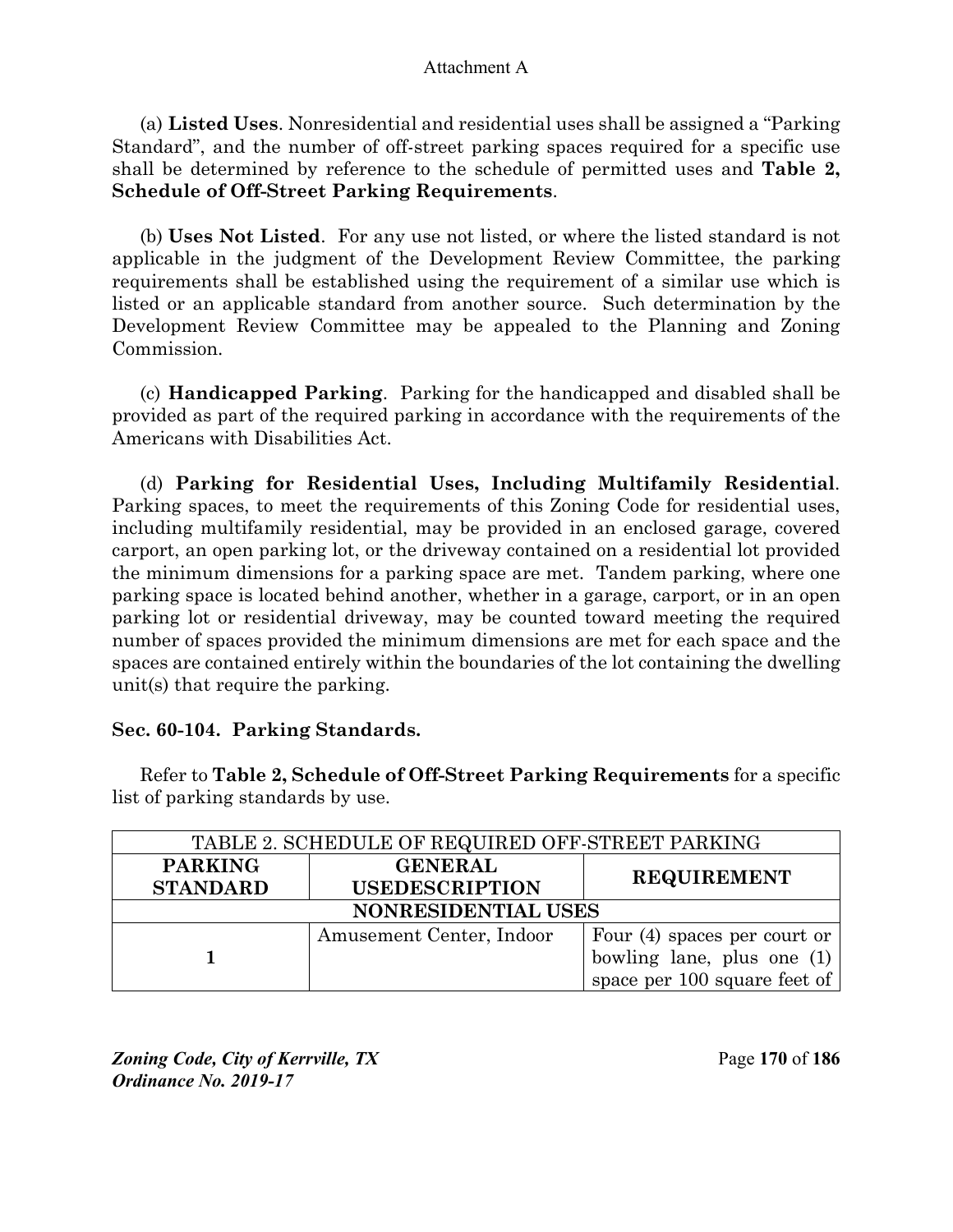| Attachment A |
|--------------|
|--------------|

|          |                               | gross floor area exclusive of    |
|----------|-------------------------------|----------------------------------|
|          |                               | courts and lanes                 |
|          |                               |                                  |
|          | Amusement Center, Outdoor     | 600<br>(1) space per<br>One      |
| $\bf{2}$ |                               | square feet of recreation        |
|          |                               | area                             |
|          | Artisan's/Craftsman's         | $(1)$ space per $1,000$<br>One   |
|          | Workshop (Manufacturing,      | square feet of gross floor       |
|          | Custom)                       | area, plus the required          |
| $\bf{3}$ |                               | spaces for retail sales and      |
|          |                               | office uses (see applicable      |
|          |                               | parking standards in this        |
|          |                               | table)                           |
|          | Automobile Service and        | Three<br>(3)<br>spaces<br>per    |
|          | Repair Facility (See also Car | service/repair bay,<br>plus      |
|          | Washes)                       | required parking for<br>the      |
|          |                               | office<br>Office,<br>use<br>(see |
| 4        |                               | General in this<br>table);       |
|          |                               | spaces in the service/repair     |
|          |                               | bays shall not count towards     |
|          |                               | meeting<br>the<br>required       |
|          |                               | parking                          |
|          | Bank or Financial Institution | One (1) space per<br>300         |
| $\bf{5}$ |                               | square feet of gross floor       |
|          |                               | area                             |
|          | Building Contractor (All      | One $(1)$ space for each $500$   |
|          | Types)                        | square feet of gross indoor      |
| 6        |                               | floor area, plus one (1) space   |
|          |                               | for each 1,000 square feet of    |
|          |                               | outdoor area/storage             |
|          | Car Wash, Full-Service        | Five (5) parking spaces,         |
|          |                               | plus two (2) stacking spaces     |
|          |                               | for each car wash bay (in        |
|          |                               | addition to the spaces in the    |
|          |                               | wash bays)                       |
|          | Car Wash, Self-Service        | (2) parking spaces,<br>Two       |
|          |                               | plus one (1) stacking space      |
| 8        |                               | for each car wash bay (in        |
|          |                               | addition to the spaces in the    |
|          |                               |                                  |
|          |                               | wash bays)                       |

*Zoning Code, City of Kerrville, TX*Page **171** of **186**  *Ordinance No. 2019-17*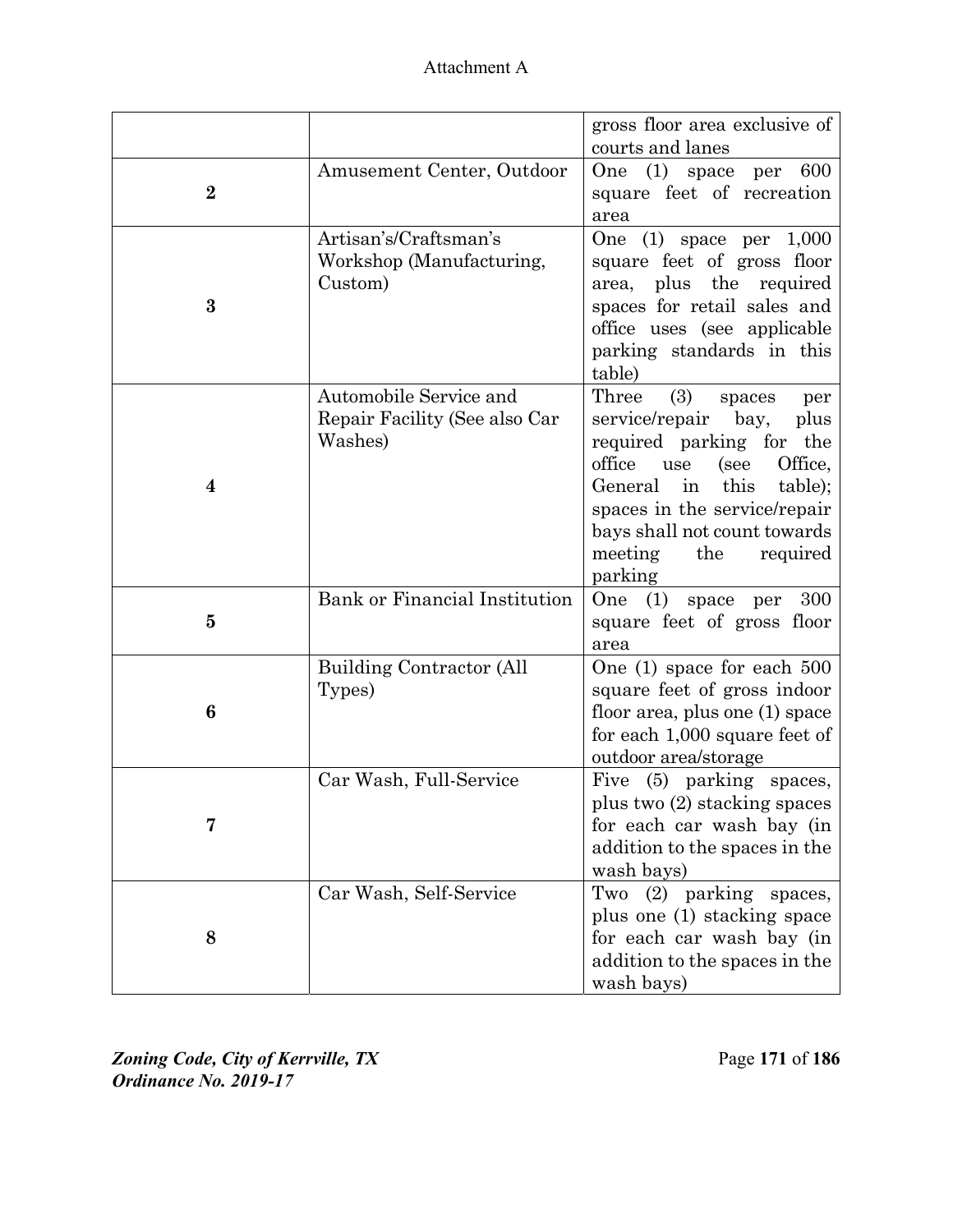| 9  | Church/Temple/Mosque/Place<br>of Worship                                                                           | One (1) space per four $(4)$<br>seats in the sanctuary, plus<br>parking for office, meeting<br>rooms, classrooms,<br>and<br>common<br>(see<br>areas<br>applicable<br>parking<br>standards in this table)                                                                                            |
|----|--------------------------------------------------------------------------------------------------------------------|-----------------------------------------------------------------------------------------------------------------------------------------------------------------------------------------------------------------------------------------------------------------------------------------------------|
| 10 | Convenience Store with Fuel<br>Sales                                                                               | One (1) space per<br>- 200<br>square feet of gross floor<br>area, with a minimum of<br>five (5) parking spaces<br>adjacent<br>the<br>$\mathbf{t}$<br>main<br>building; spaces at the<br>gasoline pumps shall not<br>count towards meeting the<br>required parking                                   |
| 11 | Cultural Facilities and<br>Institutions (Museums, Art<br>Galleries, Library, etc.;<br>excluding performance space) | One (1) space for each 300<br>square feet of gross floor<br>parking<br>for<br>area;<br>performance<br>space,<br>if<br>present, shall be calculated<br>using the ratio for Movie<br>Theater/Dinner<br>Theater/Auditorium,<br>this<br>table                                                           |
| 12 | Day Care (Child or Adult)                                                                                          | One $(1)$ space for<br>each<br>employee, plus one (1) space<br>for each 500 square feet of<br>gross floor area                                                                                                                                                                                      |
| 13 | Dealership - Automobile,<br>Boat, Motorcycle, Personal<br>Water Craft, All Terrain<br>Vehicle                      | One (1) parking space for<br>each five hundred (500)<br>square feet of gross indoor<br>sales floor area, plus one (1)<br>parking space for each one<br>thousand $(1,000)$<br>square<br>feet of outdoor area<br>Automobile<br>dealerships<br>shall reserve and mark a<br>minimum of five (5) parking |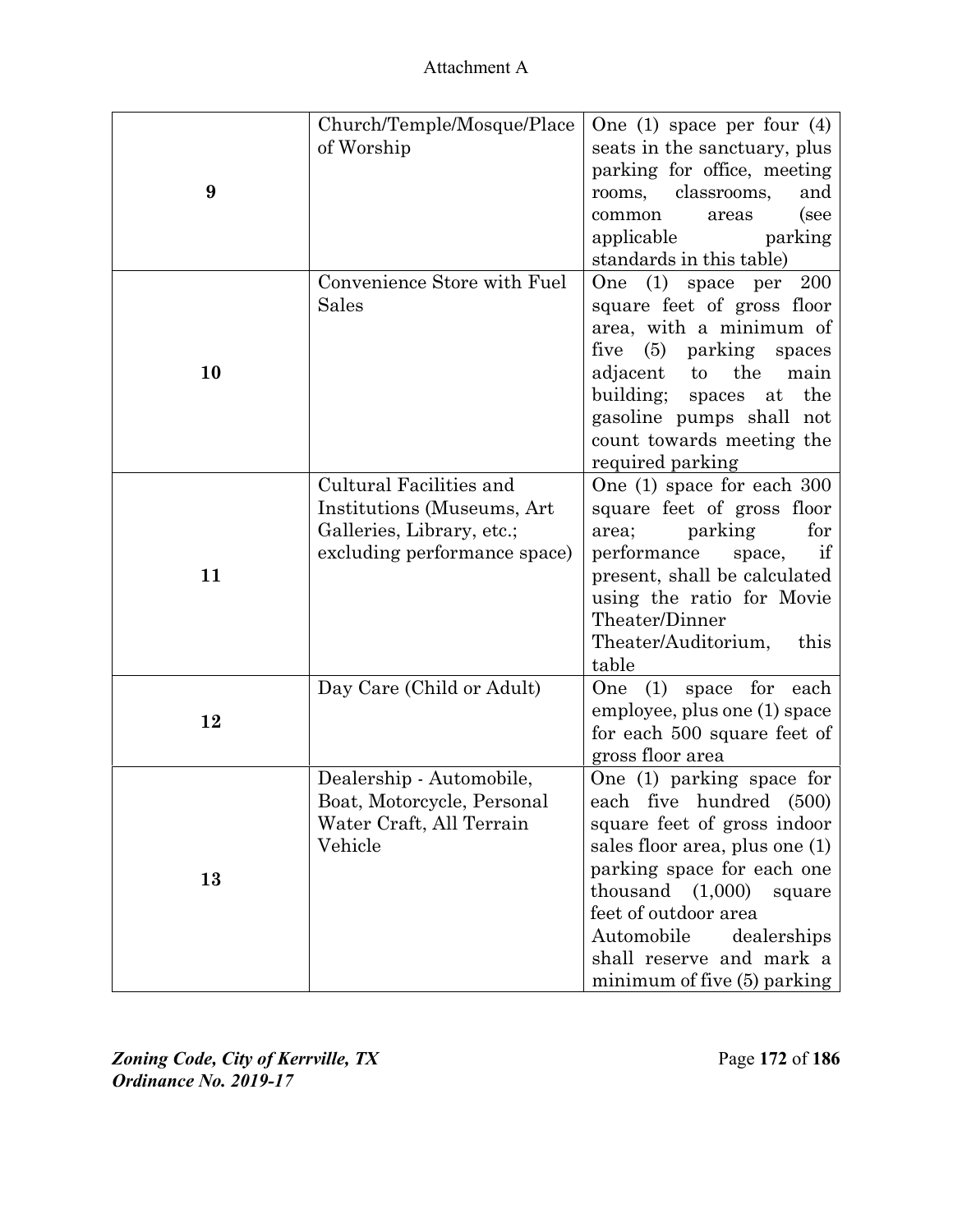| Attachment A |
|--------------|
|--------------|

|    |                                                             | spaces adjacent to the main<br>building<br>for<br>customer<br>parking                                                                                                                                                                                                      |
|----|-------------------------------------------------------------|----------------------------------------------------------------------------------------------------------------------------------------------------------------------------------------------------------------------------------------------------------------------------|
| 14 | <b>Fitness Center</b>                                       | One (1) space per<br>400<br>square feet of gross floor<br>area                                                                                                                                                                                                             |
| 15 | Flea Market, Outdoor or<br>Other Outdoor/Open Air<br>Market | One<br>(1) space per<br>600<br>square feet. of site area                                                                                                                                                                                                                   |
| 16 | <b>Funeral Services</b>                                     | (5)<br>Five<br>for<br>spaces<br>administrative<br>uses<br>and<br>one $(1)$ space per four $(4)$<br>seats in the chapel                                                                                                                                                     |
| 17 | Garden Center/Nursery                                       | One (1) parking space for<br>each five thousand (5,000)<br>feet<br>$\sigma f$<br>outdoor<br>square<br>storage area; plus parking<br>for associated sales or office<br>area at one (1) parking<br>space per two hundred (250)<br>square feet of gross floor<br>area         |
| 18 | Golf Course or Country Club                                 | Five (5) spaces per green,<br>plus required spaces<br>for<br>office,<br>restaurants,<br>and<br>retail<br>sales<br>(see<br>areas<br>applicable<br>parking<br>standards in this table)                                                                                       |
| 19 | Hospitals                                                   | One $(1)$ space per four $(4)$<br>beds based on maximum<br>capacity, plus three (3)<br>spaces per 1,000 square feet<br>of gross floor<br>area<br>for<br>offices, plus parking<br>as<br>required for accessory uses<br>applicable parking<br>(see<br>standards, this table) |
| 20 | Hotel/Motel                                                 | One (1) space per guest room<br>, plus one (1) space per 200                                                                                                                                                                                                               |

*Zoning Code, City of Kerrville, TX* $\qquad \qquad$  **Page 173 of 186** *Ordinance No. 2019-17*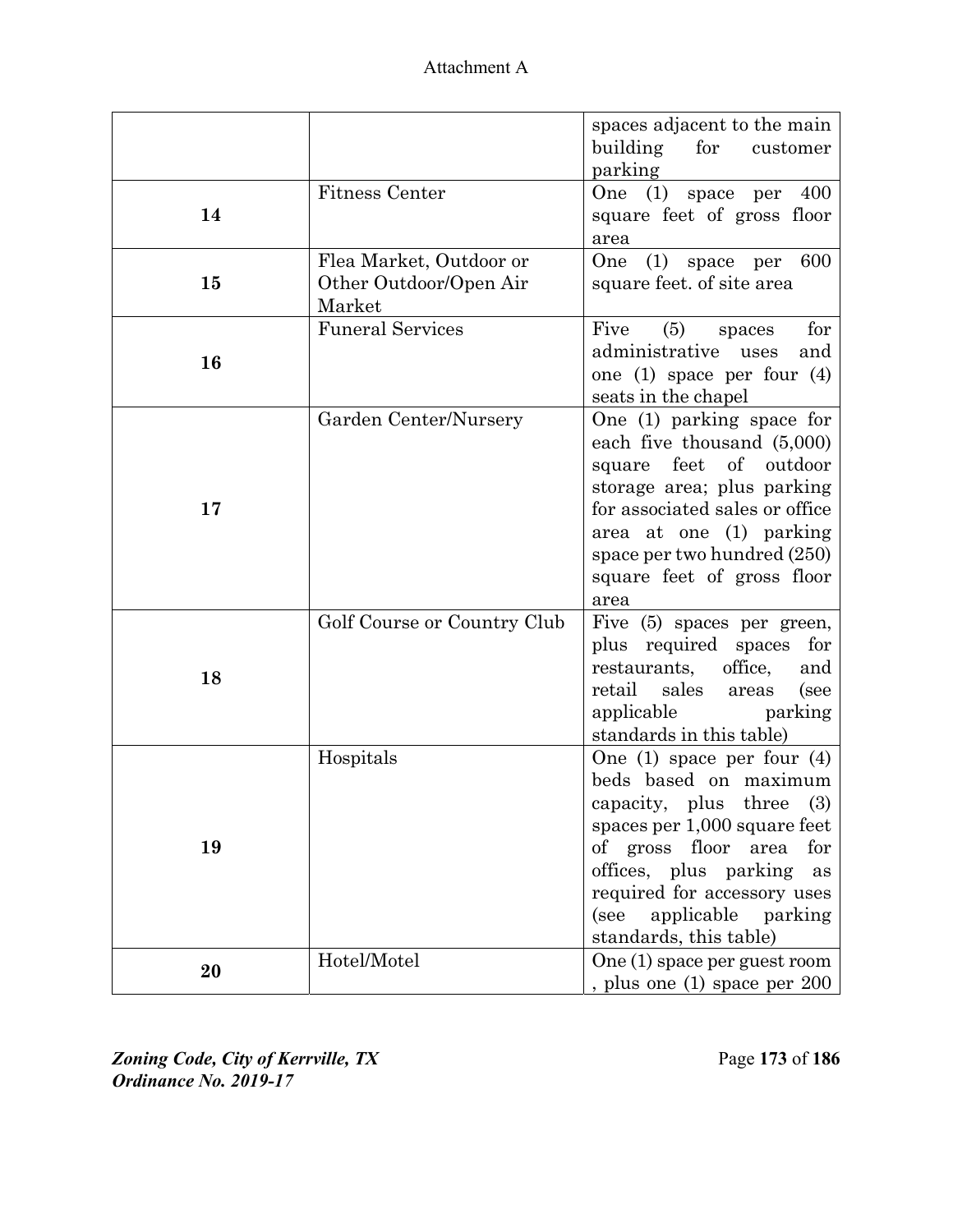| Attachment A |
|--------------|
|--------------|

|    |                                                                                                                                         | feet of gross floor area for<br>restaurant, meeting rooms,<br>office, and related facilities,<br>excluding pool/common<br>areas(see<br>applicable<br>parking standards, this<br>table)                                    |
|----|-----------------------------------------------------------------------------------------------------------------------------------------|---------------------------------------------------------------------------------------------------------------------------------------------------------------------------------------------------------------------------|
| 21 | Industrial and<br>Manufacturing (Assembly,<br>Fabrication, Manufacturing,<br>Warehouse, Showroom,<br>Distribution, and Similar<br>Uses) | One $(1)$ space per $1,000$<br>square feet of gross floor<br>area, plus the required<br>spaces for office use (see<br>applicable parking<br>standard, this table)                                                         |
| 22 | Mini-warehouses and Self-<br>storage                                                                                                    | One $(1)$ space per $10,000$<br>square feet of gross floor<br>area, plus the required<br>spaces for office and on-site<br>apartment<br>See<br>Article<br>XII<br>for<br>additional<br>parking<br>requirements for this use |
| 23 | Movie Theater/Dinner<br>Theater/Auditorium, etc.                                                                                        | One (1) space per four fixed<br>(4) seats in the facility or one<br>$(1)$ space per 50 square feet<br>of gross floor area in the<br>assembly area, whichever is<br>greater                                                |
| 24 | Office, General (Business or<br>Professional)                                                                                           | 300<br>One (1) space per<br>square feet of gross floor<br>area                                                                                                                                                            |
| 25 | Office, Medical                                                                                                                         | One (1) space per 200<br>square feet of gross floor<br>area                                                                                                                                                               |
| 26 | Outdoor storage and sales<br>facilities                                                                                                 | One $(1)$ space per $2,000$<br>square feet of storage/sales<br>area, plus the required<br>spaces for office use (see<br>applicable<br>parking<br>standard, this table)                                                    |

*Zoning Code, City of Kerrville, TX*Page **174** of **186**  *Ordinance No. 2019-17*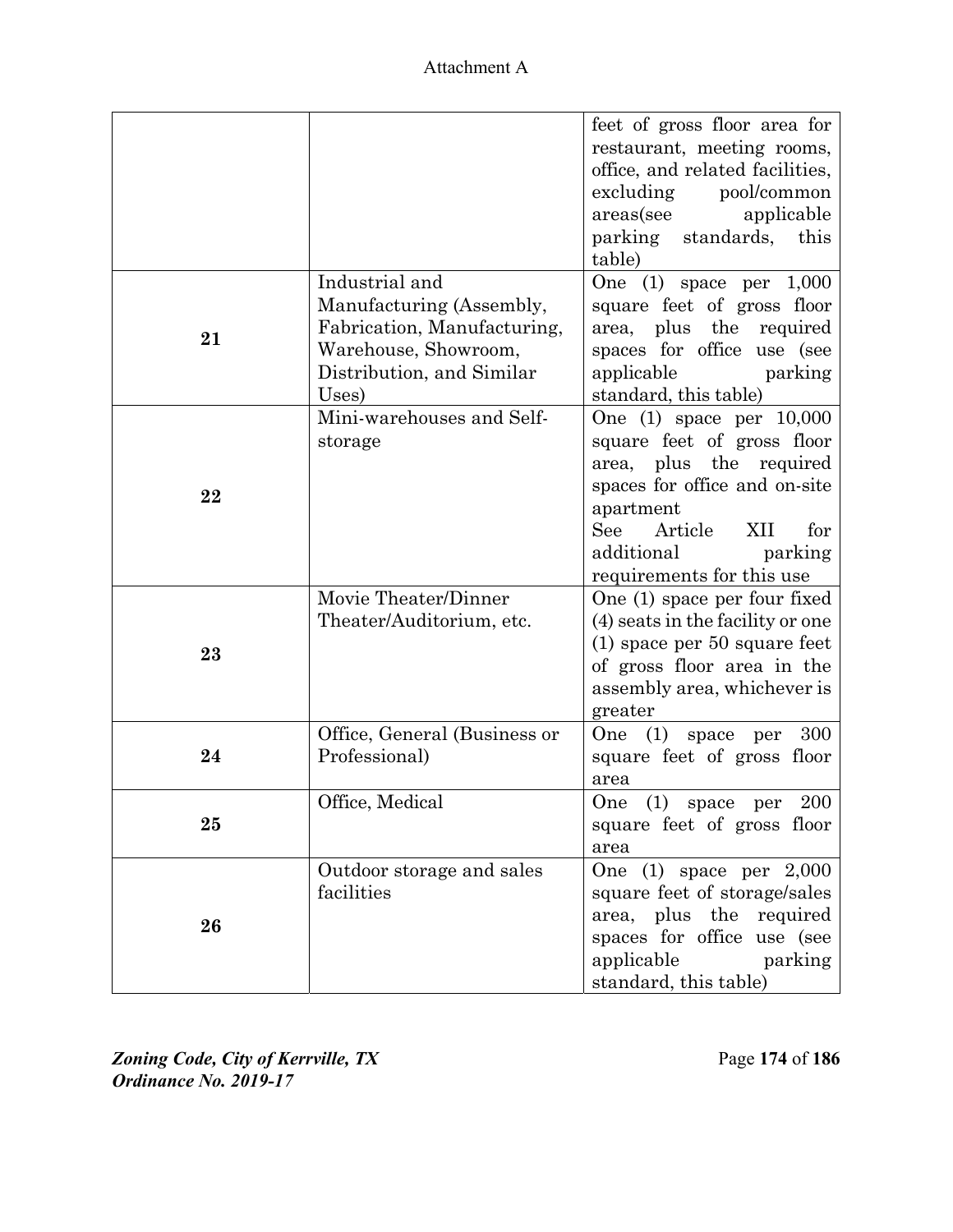|    | Restaurants                   |                                    |
|----|-------------------------------|------------------------------------|
|    |                               | One $(1)$ space per four $(4)$     |
| 27 |                               | seats or one (1) space per 100     |
|    |                               | square feet of gross floor         |
|    |                               | area, whichever is greater         |
|    | Retail                        | One<br>$(1)$ space per<br>300      |
|    |                               | square feet of gross floor         |
| 28 |                               | area, excluding non-public         |
|    |                               | space such as restrooms,           |
|    |                               | office, or storage space           |
|    | Retail, Large Items           | One (1) space per<br>400           |
| 29 | (Furniture Store, Appliance)  | square feet                        |
|    | Sales or similar)             |                                    |
| 30 | School, 0 through Pre-K       | See Day Care, this table           |
| 31 | School, Elementary and        | Two (2) spaces per classroom       |
|    | Intermediate                  |                                    |
|    | School, Secondary             | Six (6) spaces per classroom       |
| 32 |                               | plus the required spaces for       |
|    |                               | office use (see applicable<br>this |
|    |                               | parking<br>standard,<br>table)     |
|    | School, College or University | One $(1)$ space per two $(2)$      |
|    |                               | students, plus one (1) space       |
| 33 |                               | per student housing unit           |
|    |                               | (room)                             |
|    | Short-term Rental Unit        | One (1) space per bedroom,         |
|    |                               | plus parking required for          |
| 34 |                               | the manager, if living off-        |
|    |                               | site                               |
| 35 | Stables, Commercial           | One (1) space per 2 stalls         |
|    | Veterinary Services           | (1)<br>space per<br>300<br>One     |
| 36 |                               | square feet of gross floor         |
|    |                               | area                               |
|    | <b>RESIDENTIAL USES</b>       |                                    |
|    | Dwelling, Single-Family       | Two $(2)$ spaces per unit          |
| 37 | Detached, Patio Home,         |                                    |
|    | Duplex                        |                                    |
| 38 | Single-Family with Accessory  | Two $(2)$ spaces for the main      |
|    | <b>Dwelling Units</b>         | residence<br>plus<br>two<br>(2)    |

*Zoning Code, City of Kerrville, TX*Page **175** of **186**  *Ordinance No. 2019-17*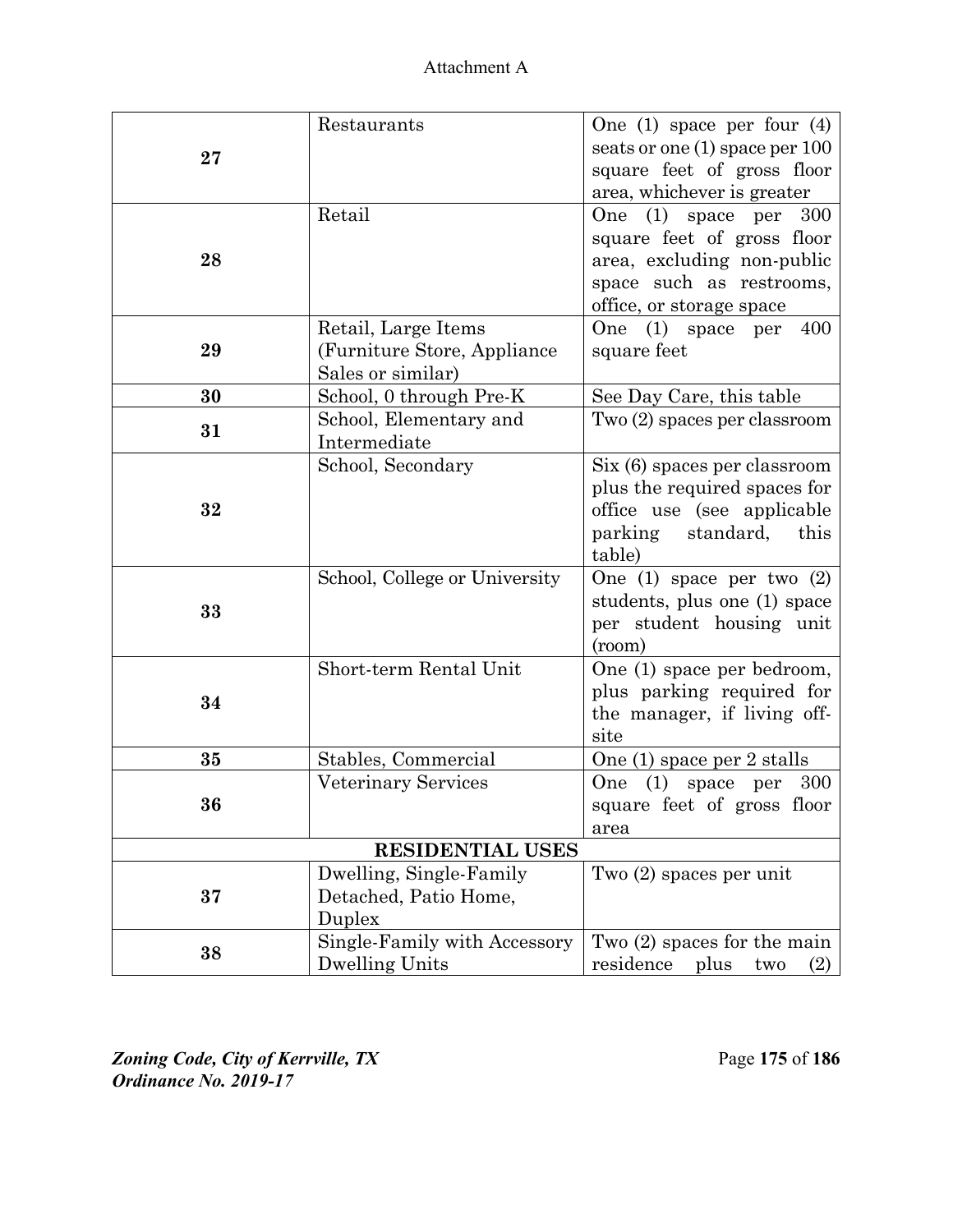Attachment A

|    |                                                                                                    | spaces for the accessory                                                                                                                                                                                                                                                                                                                                           |
|----|----------------------------------------------------------------------------------------------------|--------------------------------------------------------------------------------------------------------------------------------------------------------------------------------------------------------------------------------------------------------------------------------------------------------------------------------------------------------------------|
| 39 | Townhome                                                                                           | dwelling<br>Two (2) spaces per dwelling<br>unit plus 0.25 spaces per<br>dwelling unit for guest<br>parking, to be provided in<br>distributed<br>groupings<br>throughout<br>the<br>development                                                                                                                                                                      |
| 40 | Multifamily (Apartment,<br>Condominium)                                                            | • 1.5 spaces for each 1-<br>bedroom unit<br>$\bullet$ 2.0 spaces for each 2-<br>bedroom unit<br>• 2.5 spaces for each unit<br>with 3 or more bedrooms<br>Parking areas for boats,<br>trailers, and recreational<br>vehicles prohibited unless a<br>designated storage area is<br>provided; this parking shall<br>not count towards meeting<br>the required parking |
|    | SPECIAL STANDARDS FOR MIXED USE BUILDINGS                                                          |                                                                                                                                                                                                                                                                                                                                                                    |
| 41 | Dwellings, Mixed-Use                                                                               | • 1.5 spaces for each 1-<br>bedroom unit<br>$\bullet$ 2.0 spaces for each 2-<br>bedroom unit<br>• 2.5 spaces for each unit<br>with 3 or more bedrooms                                                                                                                                                                                                              |
| 42 | Nonresidential Uses in a<br>Mixed-Use building<br>(excluding area occupied by<br>residential uses) | One<br>(1)<br>space per 250<br>square feet of gross floor<br>area                                                                                                                                                                                                                                                                                                  |
| 43 | Mixed Use Credit                                                                                   | 10% reduction in the total<br>number of spaces required<br>the<br>nonresidential<br>for<br>portion<br>of<br>mixed-use<br>$\mathbf{a}$<br>building<br>containing both                                                                                                                                                                                               |

*Zoning Code, City of Kerrville, TX*Page **176** of **186**  *Ordinance No. 2019-17*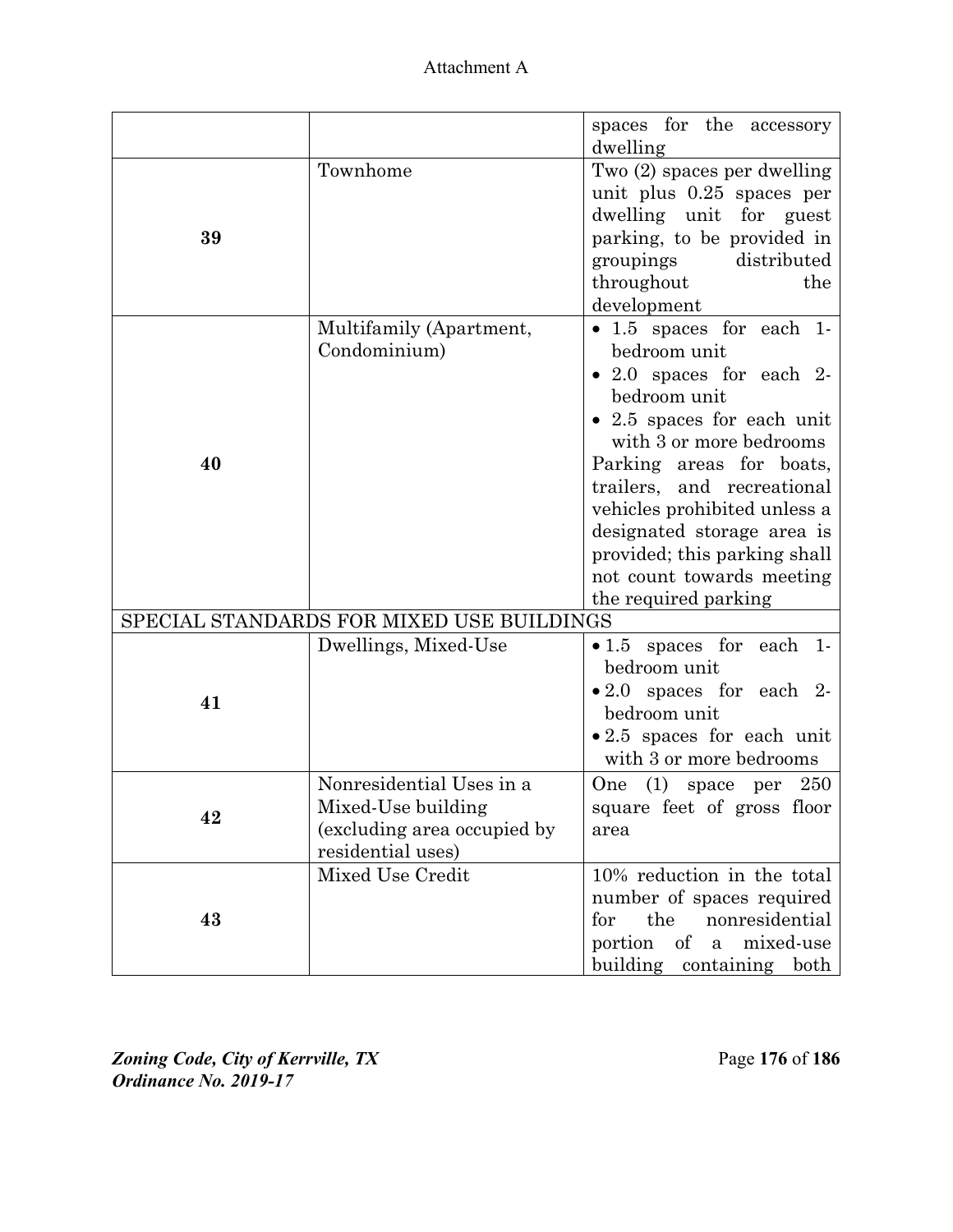|                                                                                    |                                                                                | residential<br>nonresidential uses | and |
|------------------------------------------------------------------------------------|--------------------------------------------------------------------------------|------------------------------------|-----|
|                                                                                    | <b>USES NOT LISTED</b>                                                         |                                    |     |
| Parking for uses not listed herein shall be established by the Development Review  |                                                                                |                                    |     |
| Committee (DRC) using the standard of a similar use or an applicable standard from |                                                                                |                                    |     |
|                                                                                    | another source. The requirements established by the DRC may be appealed to the |                                    |     |
| Planning and Zoning Commission.                                                    |                                                                                |                                    |     |

# **ARTICLE XIII. NONCONFORMING LOTS, USES, STRUCTURES, OR SITE ELEMENTS**

# **Sec. 60-110. Nonconforming Property Defined.**

For purposes of this Zoning Code, a nonconforming property is a land use, lot of record, structure, or other site element or improvement related to the use or development of land that was legally established prior to the date of adoption of this Code or subsequent amendment hereto, that does not conform to the requirements of this code on the date of adoption or amendment. The following definitions shall apply to situations which are legally nonconforming as a result of the date of adoption of this Code or any amendments hereto:

- (1) A nonconforming lot is a tract of land which does not fully conform to the standards and regulations set forth in this Zoning Code.
- (2) A nonconforming use is a use of land, building, or other structure, or combination thereof, which does not fully conform to the standards and regulations set forth in this Zoning Code.
- (3) A nonconforming structure is any building or structure which does not fully conform to the standards and regulations set forth in this Zoning Code.
- (4) A nonconforming site element is an element or improvement other than a use, lot, or structure, such as site lighting, parking, screening, or landscaping, which does not fully conform to the standards and regulations set forth in this Zoning Code.

*Zoning Code, City of Kerrville, TX*Page **177** of **186**  *Ordinance No. 2019-17*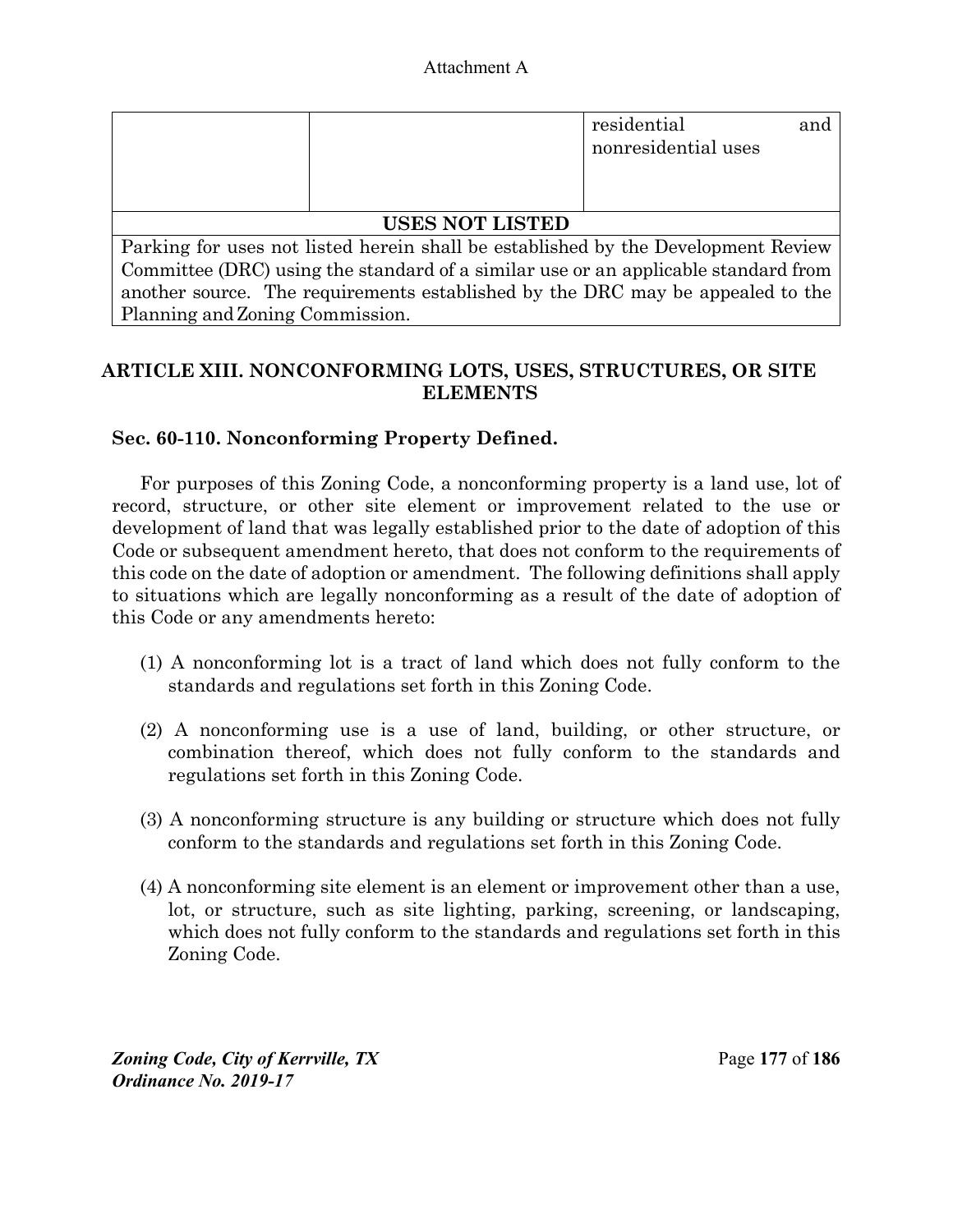# **Sec. 60-111. Continuation of Existing Lots, Uses, Structures, or Site Elements.**

Except as otherwise set forth in the this Zoning Code or other regulations of the City, the lawful use of a lot, building, structure, or other site element on date of adoption may be continued, subject to the provisions herein, although such use does not conform with the provisions of the Zoning Code for the zoning district in which the property is located. Such uses shall be considered valid nonconforming uses.

## **Sec. 60-112. No Increase in Nonconformity.**

In general, no action shall be taken that increases the degree of the nonconformity of a nonconforming lot, use, structure, or site element

## **Sec. 60-113. Enlargement Prohibited.**

No enlargement of a nonconforming use, structure, or site element, and no replatting or reconfiguration of a lot except in conformance with this Zoning Code is permitted except if allowed by law, which preempts this Zoning Code.For purposes of this article, the enlargement of a nonconforming use or structure shall be deemed to have occurred when:

- (1) The area of the building in which the nonconforming use is occurring is enlarged or increased, or the building is expanded or structurally altered to accommodate the nonconforming use;
- (2) The nonconforming use expands within the building or facility beyond the square footage occupied by the use at the time it became nonconforming;
- (3) If applicable, seating capacity of a building or on property where the use is occurring is increased;
- (4) The nonconforming use expands into another building or facility;
- (5) The number of residential units is increased;
- (6) The number of nonconforming uses or units is increased;

*Zoning Code, City of Kerrville, TX*Page **178** of **186**  *Ordinance No. 2019-17*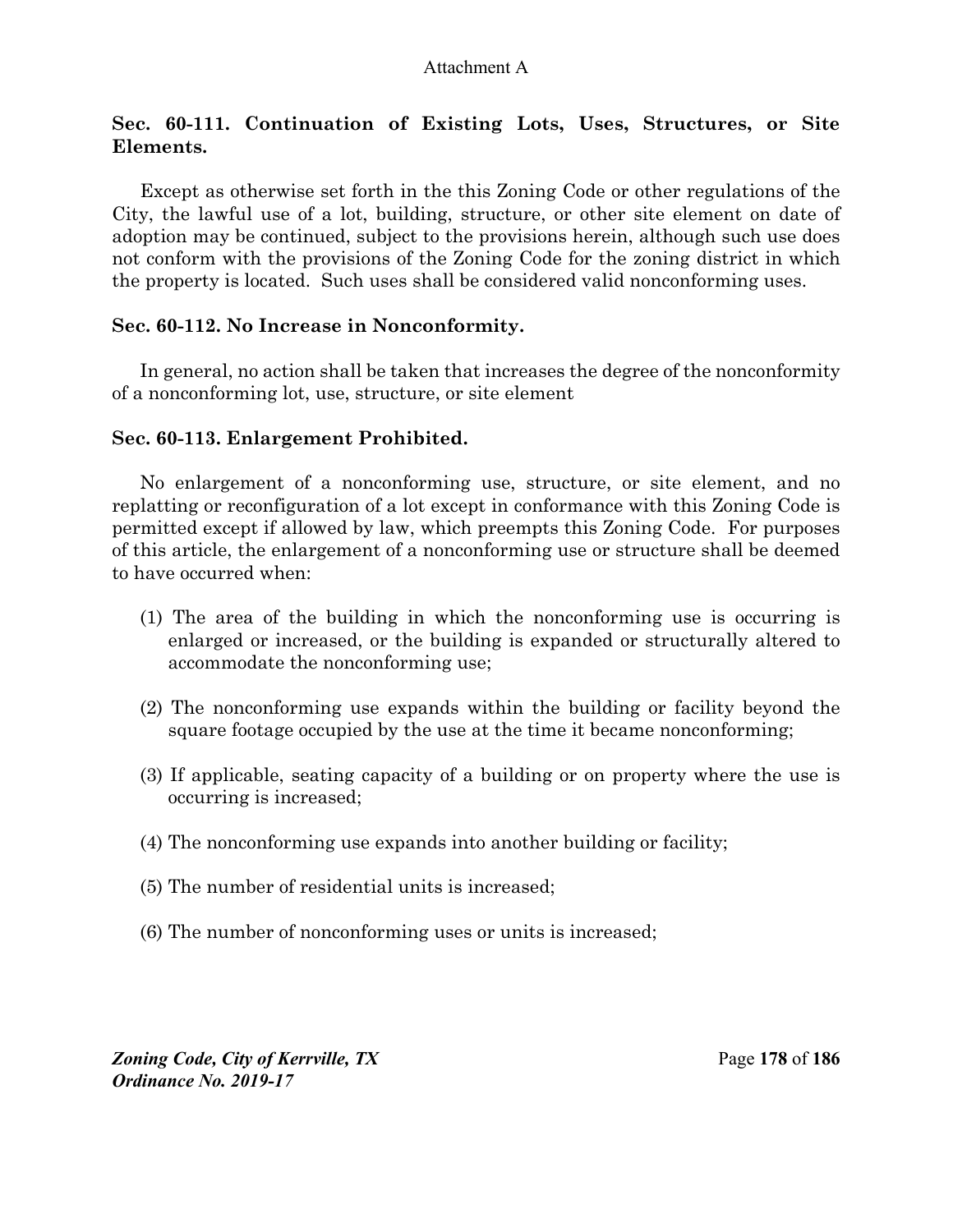- (7) The parking or loading areas located on the property where the use is occurring is increased;
- (8) The storage area or products stored on the premise is increased beyond the storage capacity existing at the time the use became nonconforming;
- (9) New structures which are used in furtherance of the nonconforming use are constructed or located on the property; or
- (10) The nonconforming use expands beyond the area on the tract of land in which the use has historically been conducted or the nonconforming use within a building is expanded to occupy land outside the building.

# **Sec. 60-114. Nonconforming Lot.**

A nonconforming lot shall be changed only to conform to the requirements of the district wherein it is located and shall not be reconfigured through platting, replatting, or otherwise so as to become more nonconforming.

- (1) A structure situated on a nonconforming lot shall be considered a nonconforming structure, subject to the provisions of this article.
- (2) A nonconforming lot that was made nonconforming with the adoption of this Zoning Code may be used for the construction of a building allowed in the applicable zoning district, provided that all other zoning district and dimensional standards are met, unless otherwise provided for in this article.

# **Sec. 60-115. Conforming Use May Not Revert.**

- (1) A nonconforming use may be changed to another nonconforming use of the same or a more restrictive zoning category provided that no structural alterations to the building are required to accommodate such change, except those alterations necessary to meet accessibility provisions required by state and federal law.
- (2) A nonconforming use, once changed to a conforming use, or to a more restrictive nonconforming use as defined in section (f)(1) above, must remain as a conforming use and may not thereafter revert to the previous or any other nonconforming use.

*Zoning Code, City of Kerrville, TX*Page **179** of **186**  *Ordinance No. 2019-17*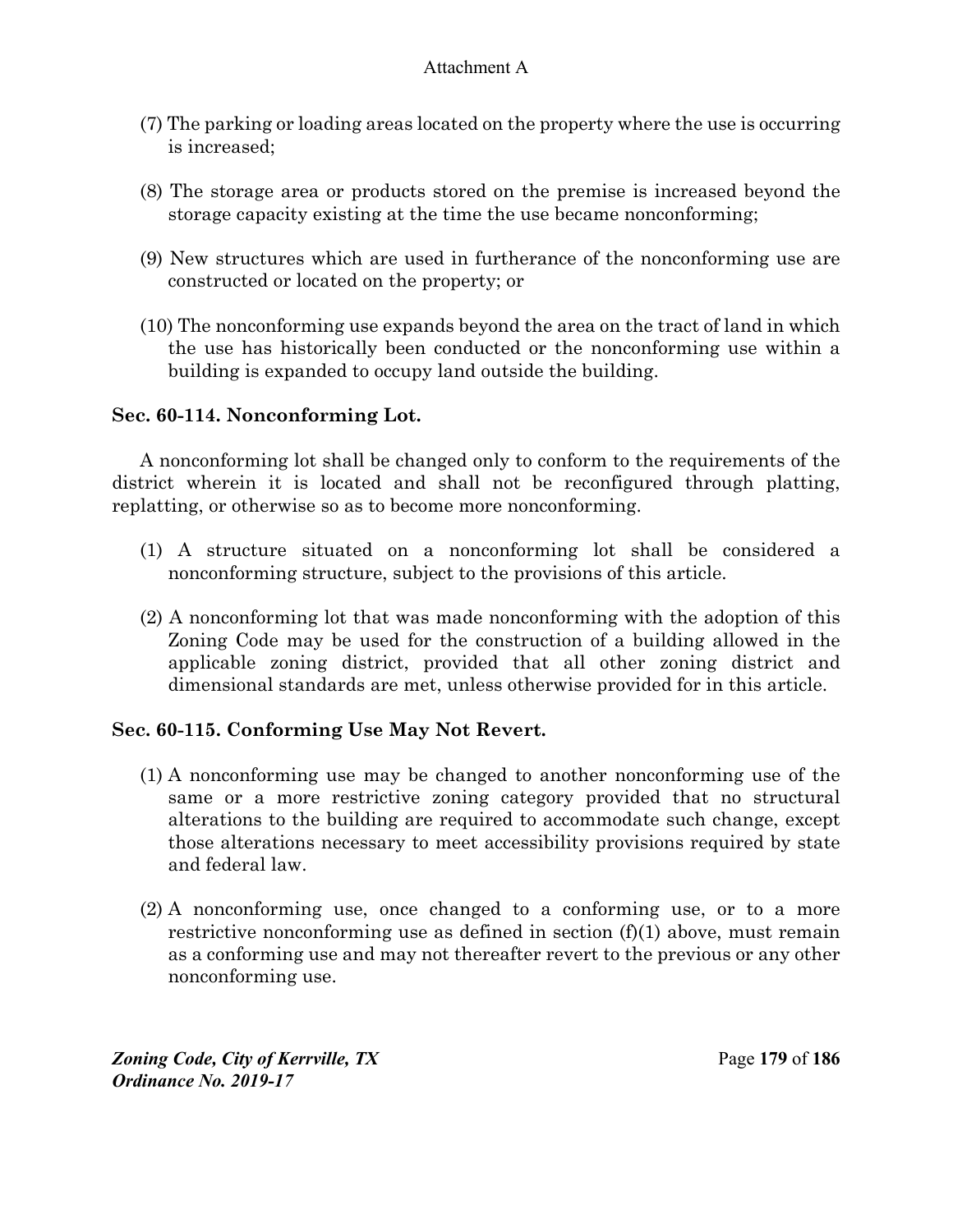(3) A conforming use may be changed to another conforming use, but may not revert to a nonconforming use.

## **Sec. 60-116. Repair and Maintenance of Buildings or Equipment.**

The repair or maintenance of a nonconforming building or facility necessary to keep the building or facility in sound condition, provided such repair and maintenance does not result in an increase in the building, parking, storage, facility area, or capacity existing at the time the use of the building or facility became nonconforming, shall not constitute an enlargement of the nonconforming use.

# **Sec. 60-117. Redesign or Renovation of Buildings or Equipment.**

The following redesign or renovation of buildings and/or equipment shall not constitute an enlargement of a nonconforming use:

- (1) Improvements to a building that result in a redesign or renovation of an older facility design, but only if:
	- a. An approved building permit is issued for the work to be performed; and
	- b. The work is commenced not later than six (6) months after cessation of the nonconforming use if such cessation is necessary to perform the renovation project; and
	- c. The work is completed and the nonconforming use is recommenced within two years after the cessation of the nonconforming use; and
	- d. The square footage of the structure which is utilized for the nonconforming use is not increased and the building is not expanded or structurally altered to accommodate the nonconforming use;
	- e. The nonconforming use does not expand within the building or facility beyond the square footage occupied by the use at the time it became nonconforming; and the building is not expanded or structurally altered to accommodate the nonconforming use;
	- f. The project does not involve the demolition of any part of the exterior portion of the structure;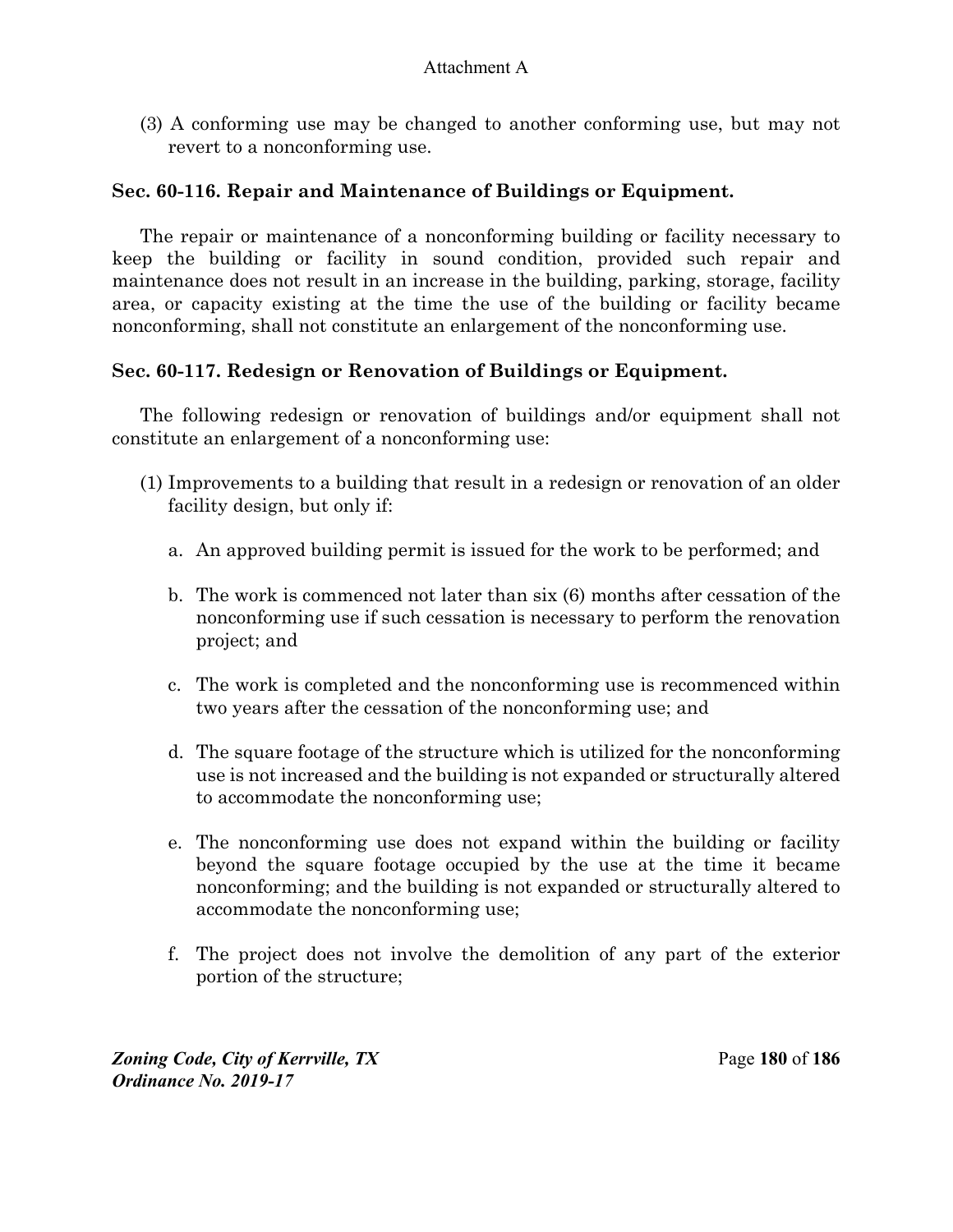- (2) Replacement of equipment with newer and/or more efficient equipment related to the preparation or dispensing of products, goods, or services, provided:
	- a. An approved building permit is issued for the work to be performed; and
	- b. The equipment is located on the same property as the equipment being replaced;
	- c. The equipment does not require an enlargement of the structure in which the equipment is located; and
	- d. The equipment does not require an increase in the square footage within the building or on the property which must be used to continue the nonconforming use.

# **Sec. 60-118. Nonconforming Site Element.**

A nonconforming site element, such as site lighting, landscaping, screening, parking, or other nonconforming site element or improvement or portion thereof, may be repaired, maintained, or demolished, and once demolished, may not thereafter be reconstructed. Further:

- (1) A nonconforming parking lot or storage area may be maintained or repaired, provided there is no increase in the total area used for either purpose.
- (2) The Director may administratively approve an amendment to an approved landscape plan for a nonconforming property to allow a change in landscape materials.

## **Sec. 60-119. Discontinuance of a Nonconforming Use.**

Except as permitted by Sections (4) of this Article, no building, structure, or land shall be used for a nonconforming use after the nonconforming use has ceased for a period of six (6) consecutive months, or, in the event cessation of the nonconforming use has occurred as the result of a renovation or reconstruction of a building permitted by this article, if the nonconforming use has not recommenced within two years after cessation. Except when cessation results from a renovation or reconstruction of a building, it shall be a rebuttal presumption that cessation of a nonconforming use has occurred if for a period of six (6) consecutive months:

*Zoning Code, City of Kerrville, TX*Page **181** of **186**  *Ordinance No. 2019-17*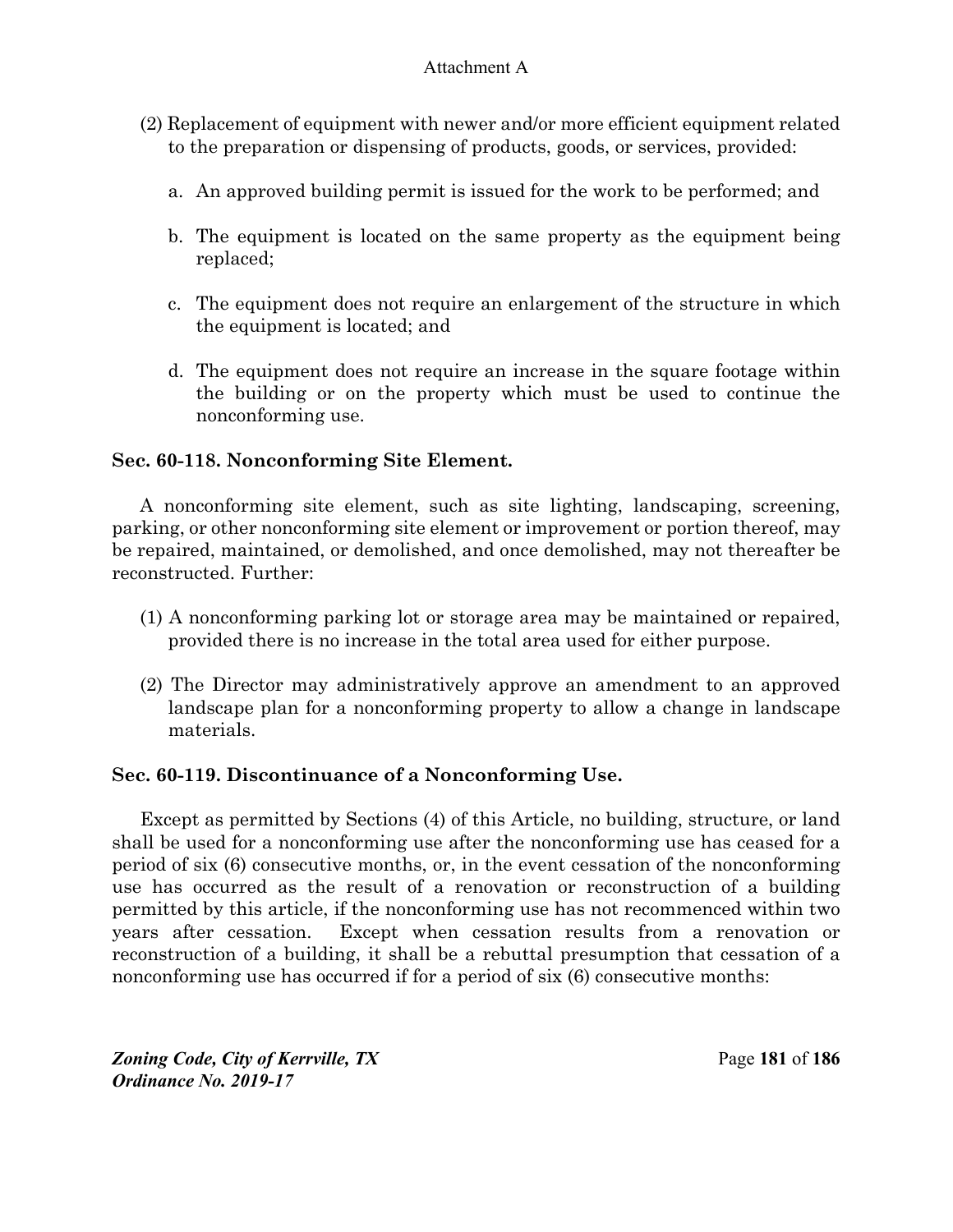- (1) Actual use of the property or building for the nonconforming use has not occurred, regardless of whether or not other permitted or nonconforming uses are continuing during the same period;
- (2) There has been no consumption of water and sewer services indicated by the water meter for the property; or
- (3) There has been no consumption of electrical service on the property.
- (4) The property has not been actively marketed for sale or lease.

# **Sec. 60-120. Reconstructing Damaged Structures, or Site Elements and Recommencing Nonconforming Uses.**

(a) A nonconforming use may recommence, and a nonconforming building or structure or site element may be rebuilt, restored, replaced, or repaired after said building is damaged or destroyed by fire, flood, explosion, windstorm, earthquake, war, riot, or other calamity, but only if:

- (1) The area of the structure when rebuilt shall not exceed its area prior to the date of the damage or destruction; and
- (2) The reconstructed building(s) do not create a greater nonconformity than existed prior to the damage or destruction;
- (3) An approved building permit is issued for the work to be performed;
- (4) Such reconstruction is initiated within six months of the date the damage or destruction of the building occurred or by such later date as may be established by the Board after a finding that the owner has made a good faith effort to commence reconstruction of the building(s) within the six months but has been delayed by factors not under the owner's control, including, but not limited to, the settlement of insurance claims or obtaining necessary financing; and
- (5) The area of the reconstructed building(s) used for the nonconforming use does not exceed the area or capacity used prior to the date of said damage or destruction.

*Zoning Code, City of Kerrville, TX*Page **182** of **186**  *Ordinance No. 2019-17*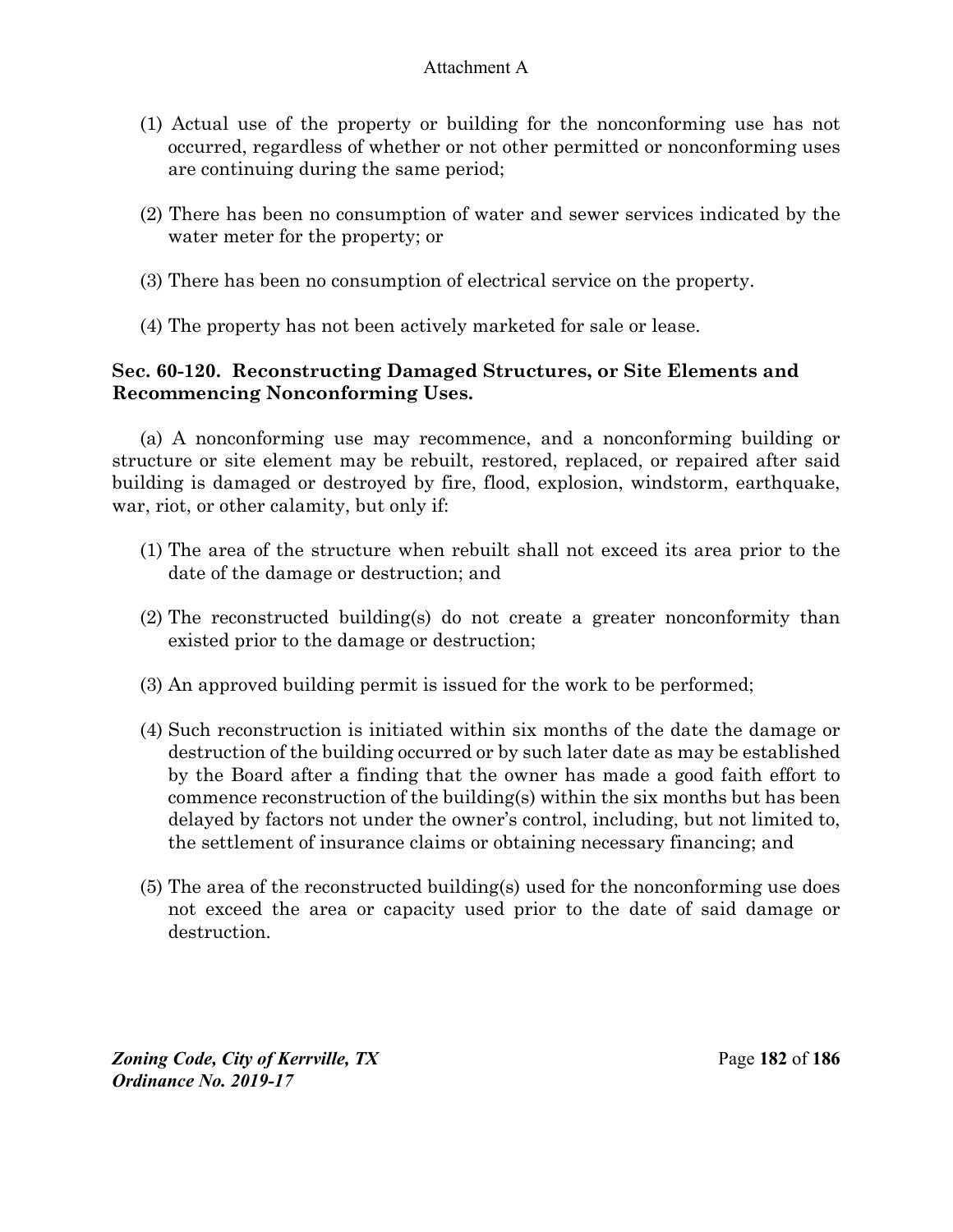# **Sec. 60-121. Intentional Acts or Omissions.**

Notwithstanding the provisions of this article, a nonconforming use, structure, or site element that is damaged or destroyed by the intentional acts or omissions of the owner or owner's agent may not be rebuilt, restored, replaced, or repaired except in conformance with the applicable requirements of this Zoning Code, including those of the zoning district in which it is located.

# **Sec. 60-122. Nonconforming Use Combined with Permitted Uses.**

Property used for a nonconforming use may also be used for any other use permitted in the zoning district where the property is located. The area of a building in which a nonconforming use is occupying may be increased to include space to be used for permitted uses; however:

- (1) The area of the building which is used for the nonconforming use may not exceed the area used for the nonconforming use prior to the date of addition to the original building;
- (2) Any increase in the building size may not cause the structure to become nonconforming, or if the structure is already nonconforming, may not increase the non-conformity; and
- (3) No new parking shall be constructed beyond the minimum number necessary to meet the requirement for the conforming uses within a building.

## **Sec. 60-123. Previously Granted Conditional Use Permits.**

The use of property pursuant to a conditional use permit issued prior to date of adoption shall be governed as follows:

- (1) **Conditional Use Becoming a Permitted Use:** If the use for which the Conditional Use Permit was granted becomes a permitted use in the zoning district in which the property is located, then:
	- a. The CUP shall be deemed to have terminated if all regulations set forth in the CUP are the same as those set forth in this Zoning Code for the same use in the same zoning district; or

*Zoning Code, City of Kerrville, TX*Page **183** of **186**  *Ordinance No. 2019-17*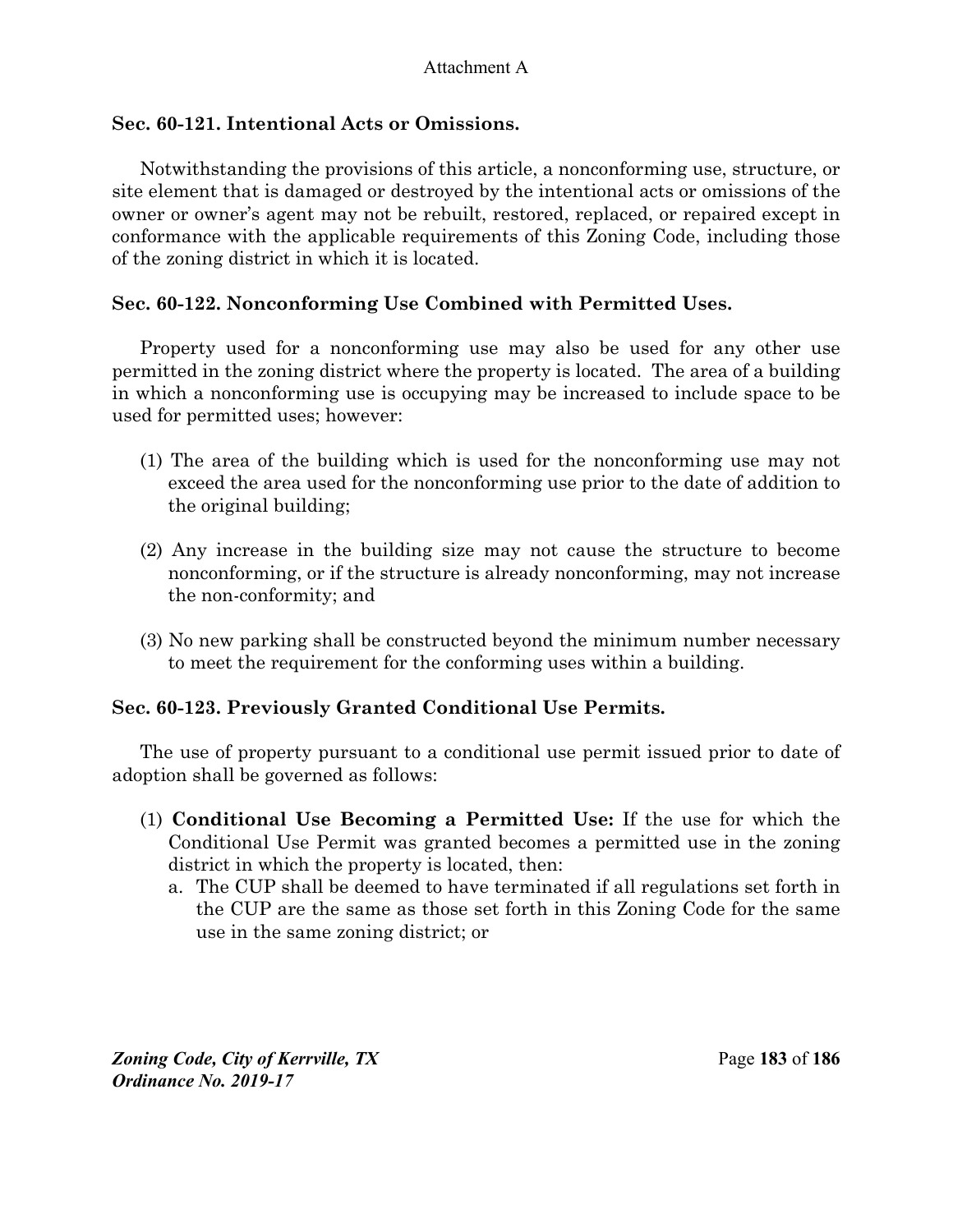- b. The use shall be deemed to be a nonconforming use to the extent that the use and development regulations set forth in the CUP are less restrictive than the use and development regulations for the same permitted use in the same zoning district;
- (2) **Conditional Use Remaining a Conditional Use:** If the use for which the CUP was granted requires a CUP in the zoning district in which the property is located, the previously issued CUP shall remain in full force and effect; provided, however, such permit shall be subject to termination as set forth in Article X.
- (3) **Conditional Use No Longer a Permitted or Conditional Use:** If a use for which a CUP was previously granted becomes neither a permitted use nor a use for which a CUP may be granted after date of adoption, such use shall be deemed to be a nonconforming use, and the CUP shall be subject to termination:
	- a. In accordance with this article; and
	- b. In accordance with Article XIII.

# **ARTICLE XIV. PERMITS AND CERTIFICATES OF OCCUPANCY**

# **Sec. 60-125. Certificate of Occupancy for Buildings.**

No certificate of occupancy required by the City's building code shall be issued:

- (1) For a use not otherwise allowed in the zoning district in which the building is located; or
- (2) If applicable, until all improvements otherwise required by this Zoning Code, including improvements required for a Planned Development district or Conditional Use Permit, have been completed.

# **Sec. 60-126. Building Permits.**

No building permit shall issue until the Department has determined that the use for which the application is made is an allowable use.

*Zoning Code, City of Kerrville, TX*Page **184** of **186**  *Ordinance No. 2019-17*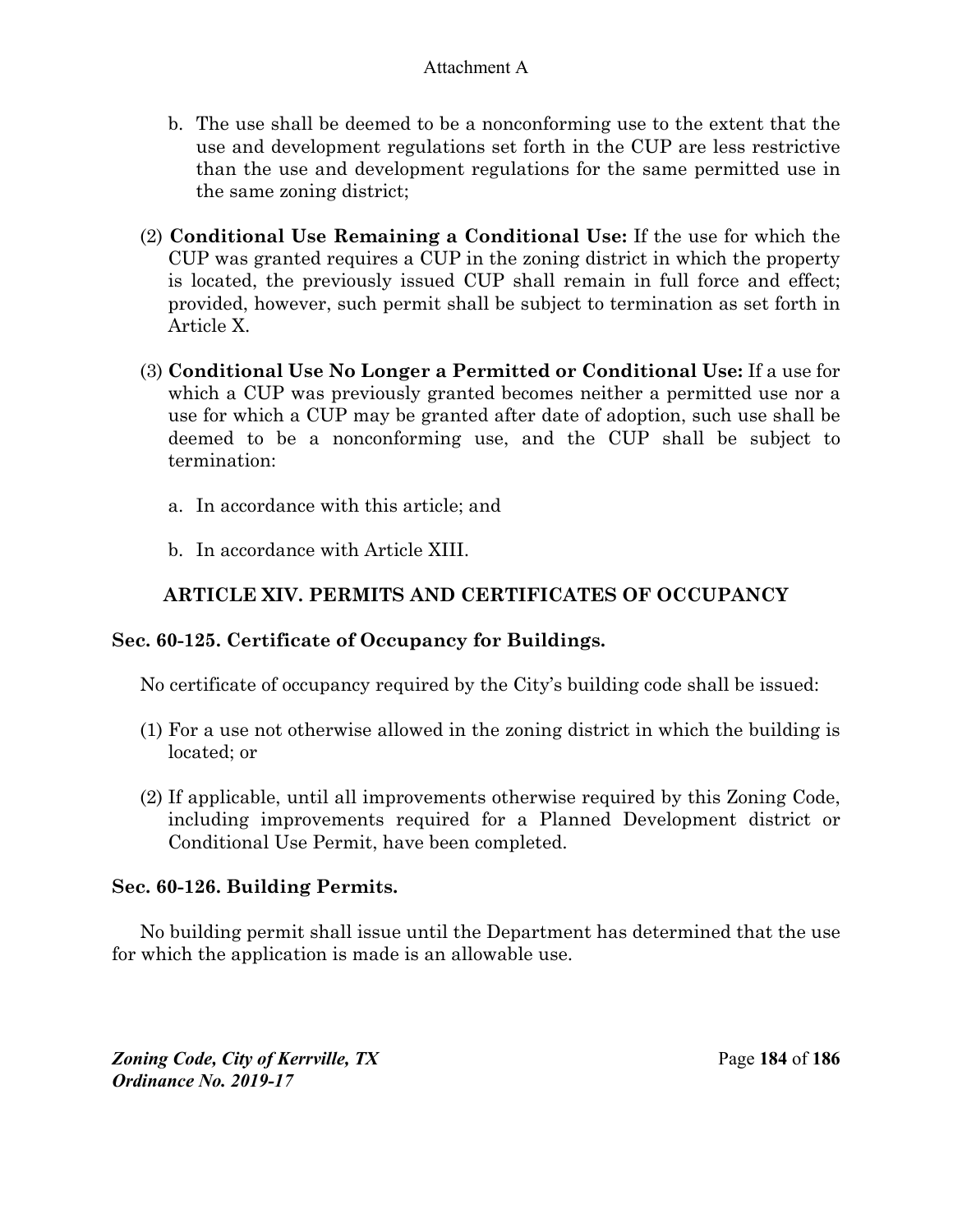# **ARTICLE XV. ENFORCEMENT; PENALTIES**

# **Sec. 60-130. Enforcement; Penalties.**

(a) **Enforcement**. The following city officials shall have the following primary responsibilities with respect to enforcement of this Chapter:

(1) **Development Services Director**: The Development Services Director shall have the primary responsibility for the enforcement of this Zoning Code.

(2) **Building Official**: The City Building Official, in addition to the authority and responsibility set forth in the building codes, shall have the primary responsibility for inspecting improvements required by this Zoning Code, other than publiclyowned improvements, and assuring compliance with such requirements prior to issuance of a certificate of occupancy.

(3) **City Engineer**: The City Engineer or designee shall have the primary responsibility for inspecting publicly-owned improvements required to be constructed by this Zoning Code.

(4) **Code Enforcement Officer**: The City Code Enforcement Officer(s) shall have the primary responsibility for achieving voluntary compliance with this Zoning Code pertaining to the health, safety, and welfare of the citizens.

(b) **Right of Entry**: Whenever necessary for the purpose of investigating or enforcing the provisions of the Zoning Code, or whenever any enforcement officer has reasonable cause to believe that there exists in any structure, or upon any premise, any condition which constitutes a violation of the Zoning Code, an officer of the City may enter such structure or premise at all reasonable times to inspect the same, or to perform any duty imposed upon any said officer by law. If the structure or premises is occupied, the officer shall first present proper credentials and request entry. If the structure or premises is unoccupied, the officer must first make a reasonable attempt to contact a responsible person and request entry. If entry is refused, the officer seeking entry shall have recourse to every remedy provided by law to secure entry. All permits issued by the City shall contain a written agreement whereby the permittee shall authorize entry onto the property by any duly authorized officer of the city for the purpose of inspecting and approving the improvements permitted.

*Zoning Code, City of Kerrville, TX*Page **185** of **186**  *Ordinance No. 2019-17*